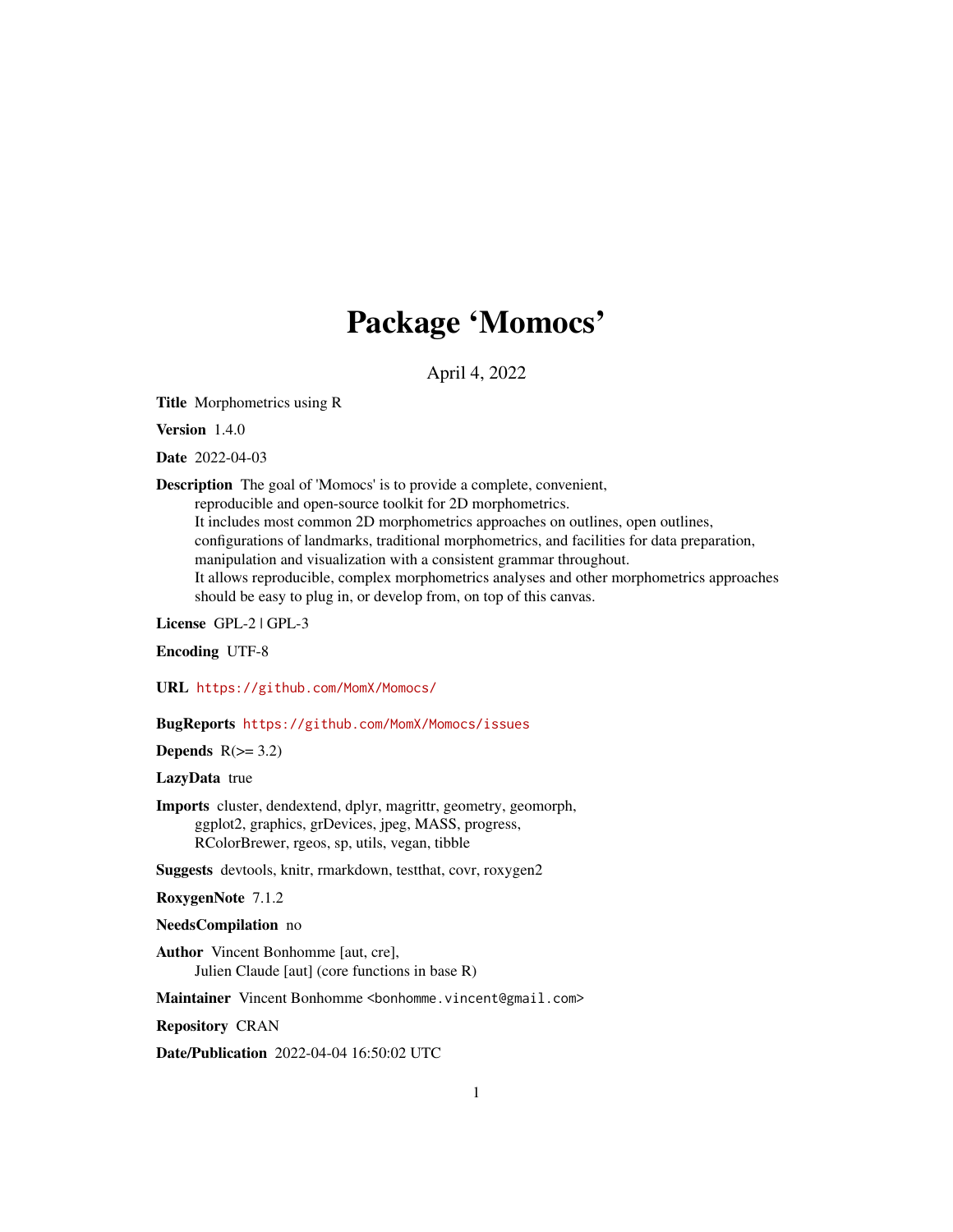# R topics documented:

|                                                                                                                | 7  |
|----------------------------------------------------------------------------------------------------------------|----|
|                                                                                                                | 8  |
|                                                                                                                | 8  |
|                                                                                                                | 9  |
|                                                                                                                | 10 |
|                                                                                                                | 11 |
|                                                                                                                | 12 |
|                                                                                                                | 13 |
|                                                                                                                | 13 |
|                                                                                                                | 14 |
| breed                                                                                                          | 15 |
|                                                                                                                | 16 |
|                                                                                                                | 17 |
|                                                                                                                | 20 |
|                                                                                                                | 22 |
|                                                                                                                | 24 |
|                                                                                                                | 26 |
|                                                                                                                | 26 |
|                                                                                                                | 27 |
|                                                                                                                | 28 |
|                                                                                                                | 29 |
| Coe                                                                                                            | 30 |
|                                                                                                                | 32 |
|                                                                                                                | 33 |
|                                                                                                                | 34 |
|                                                                                                                | 34 |
|                                                                                                                | 36 |
|                                                                                                                | 37 |
|                                                                                                                | 38 |
|                                                                                                                | 39 |
|                                                                                                                | 41 |
|                                                                                                                | 42 |
|                                                                                                                | 43 |
|                                                                                                                | 44 |
|                                                                                                                | 45 |
| coo angle tangent $\ldots \ldots \ldots \ldots \ldots \ldots \ldots \ldots \ldots \ldots \ldots \ldots \ldots$ | 46 |
|                                                                                                                | 47 |
| coo arrows                                                                                                     | 48 |
| coo baseline                                                                                                   | 48 |
|                                                                                                                | 49 |
|                                                                                                                | 50 |
|                                                                                                                | 51 |
|                                                                                                                | 52 |
|                                                                                                                | 53 |
|                                                                                                                | 54 |
|                                                                                                                | 55 |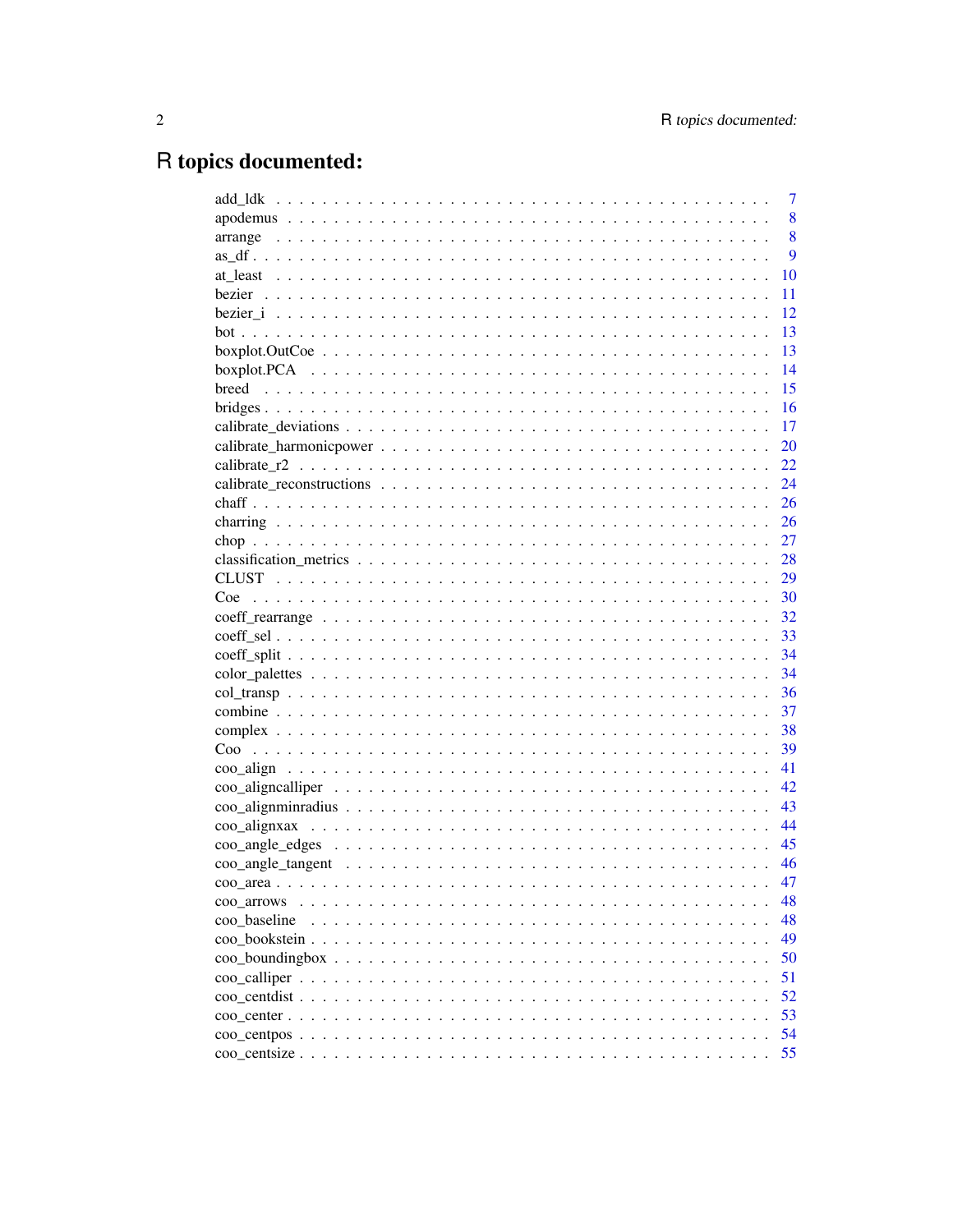|                                      | 55   |
|--------------------------------------|------|
|                                      | 56   |
|                                      | 57   |
|                                      | 59   |
|                                      | 60   |
|                                      | 61   |
|                                      | 62   |
|                                      | 63   |
|                                      | 63   |
|                                      | 64   |
|                                      | 65   |
|                                      | 66   |
| $\rm{co}$ $\rm{f}$ $\rm{d}$ $\rm{p}$ | 67   |
|                                      | 68   |
|                                      | - 69 |
|                                      | 70   |
|                                      | 71   |
|                                      | 72   |
|                                      | 73   |
|                                      | 74   |
|                                      | 74   |
|                                      | 75   |
|                                      | 76   |
|                                      | 77   |
|                                      | 78   |
|                                      | 79   |
|                                      | 80   |
|                                      | 81   |
|                                      | 82   |
|                                      | 83   |
|                                      | 85   |
|                                      | 86   |
|                                      | 87   |
|                                      | 88   |
|                                      | 89   |
|                                      | 90   |
|                                      | 91   |
|                                      | 92   |
|                                      | 93   |
|                                      | 94   |
|                                      | 95   |
|                                      | 96   |
|                                      | 97   |
| coo shearx                           | 99   |
| coo slice                            | .100 |
| coo slide                            |      |
|                                      |      |
| coo slidegap                         |      |
|                                      |      |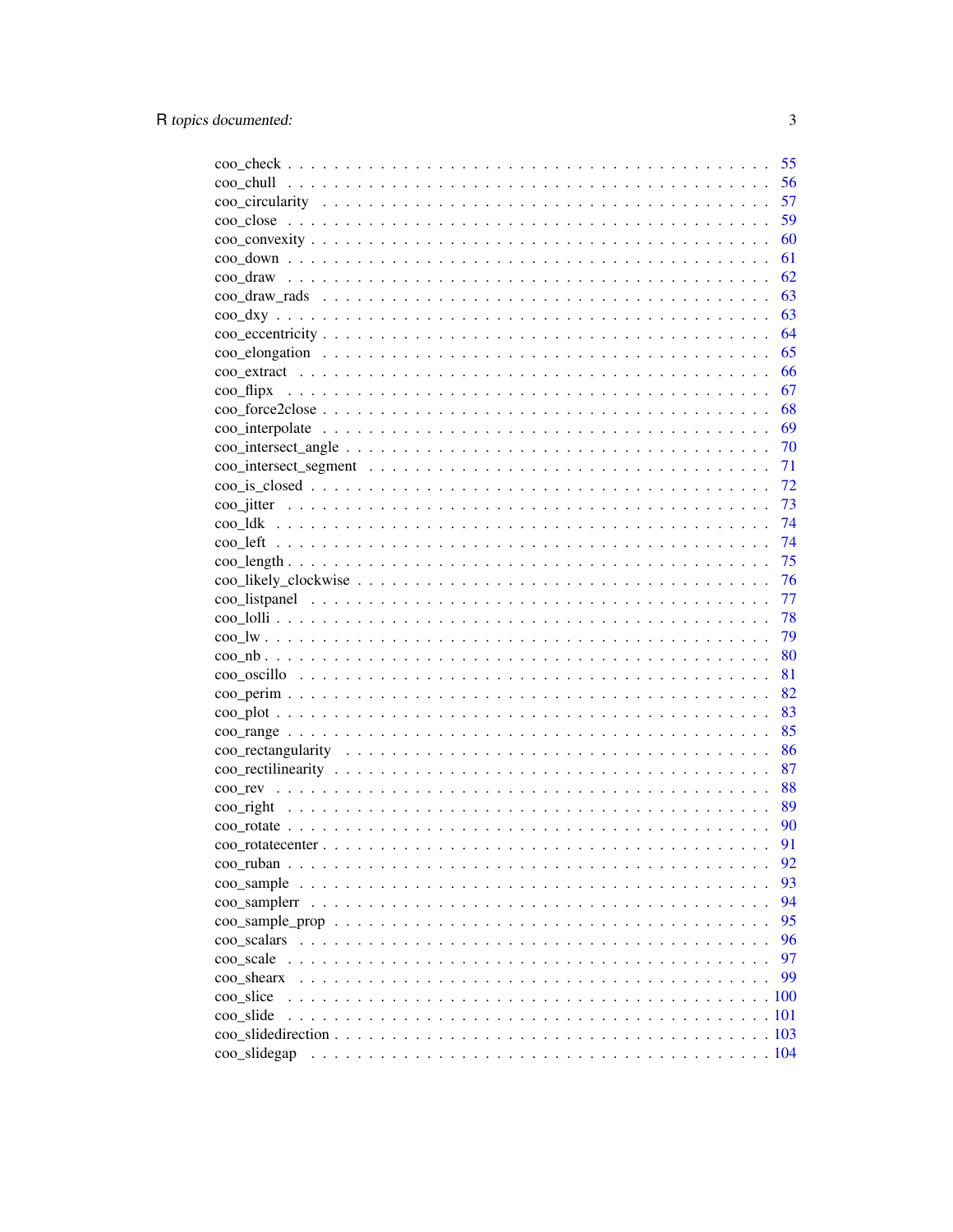| hearts |  |
|--------|--|
|        |  |
|        |  |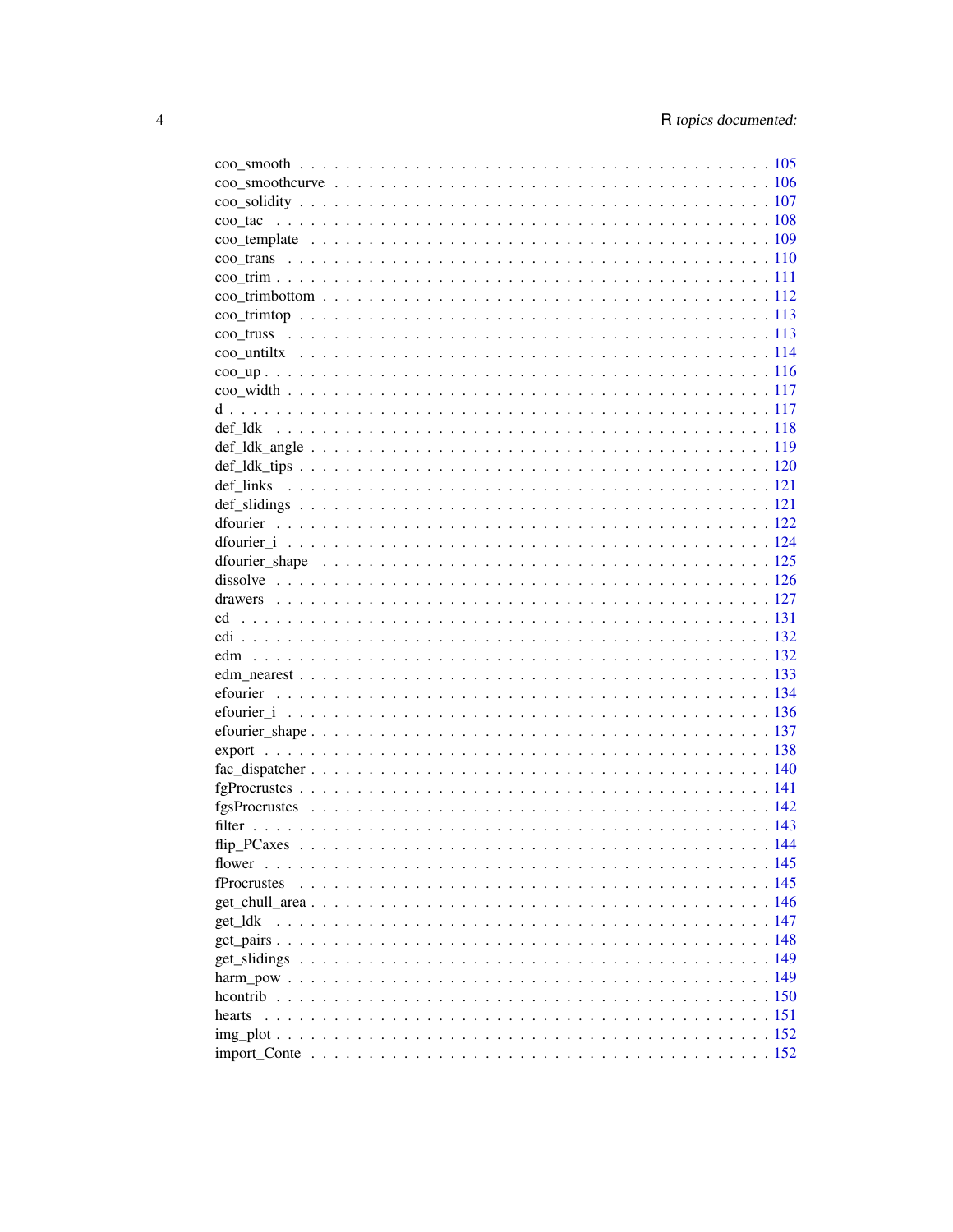| npoly     |  |
|-----------|--|
| nsfishes. |  |
|           |  |
| olea      |  |
| Opn       |  |
|           |  |
|           |  |
|           |  |
| Out       |  |
| OutCoe    |  |
|           |  |
|           |  |
|           |  |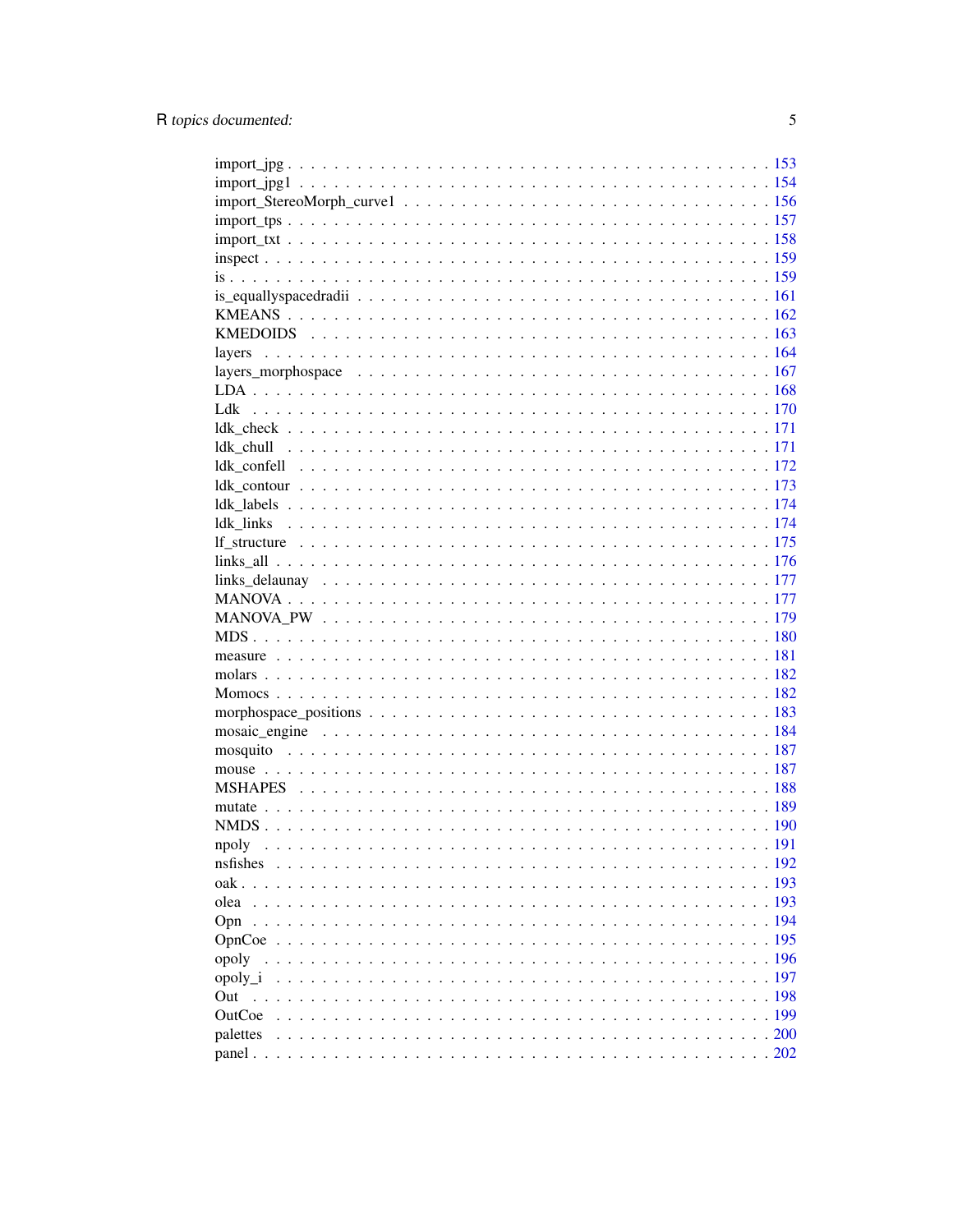| pile     |  |
|----------|--|
|          |  |
|          |  |
|          |  |
|          |  |
|          |  |
|          |  |
|          |  |
|          |  |
|          |  |
|          |  |
|          |  |
|          |  |
|          |  |
|          |  |
|          |  |
|          |  |
|          |  |
|          |  |
|          |  |
|          |  |
|          |  |
|          |  |
|          |  |
|          |  |
|          |  |
|          |  |
|          |  |
|          |  |
|          |  |
|          |  |
|          |  |
|          |  |
|          |  |
|          |  |
|          |  |
|          |  |
|          |  |
|          |  |
|          |  |
|          |  |
| tfourier |  |
|          |  |
|          |  |
|          |  |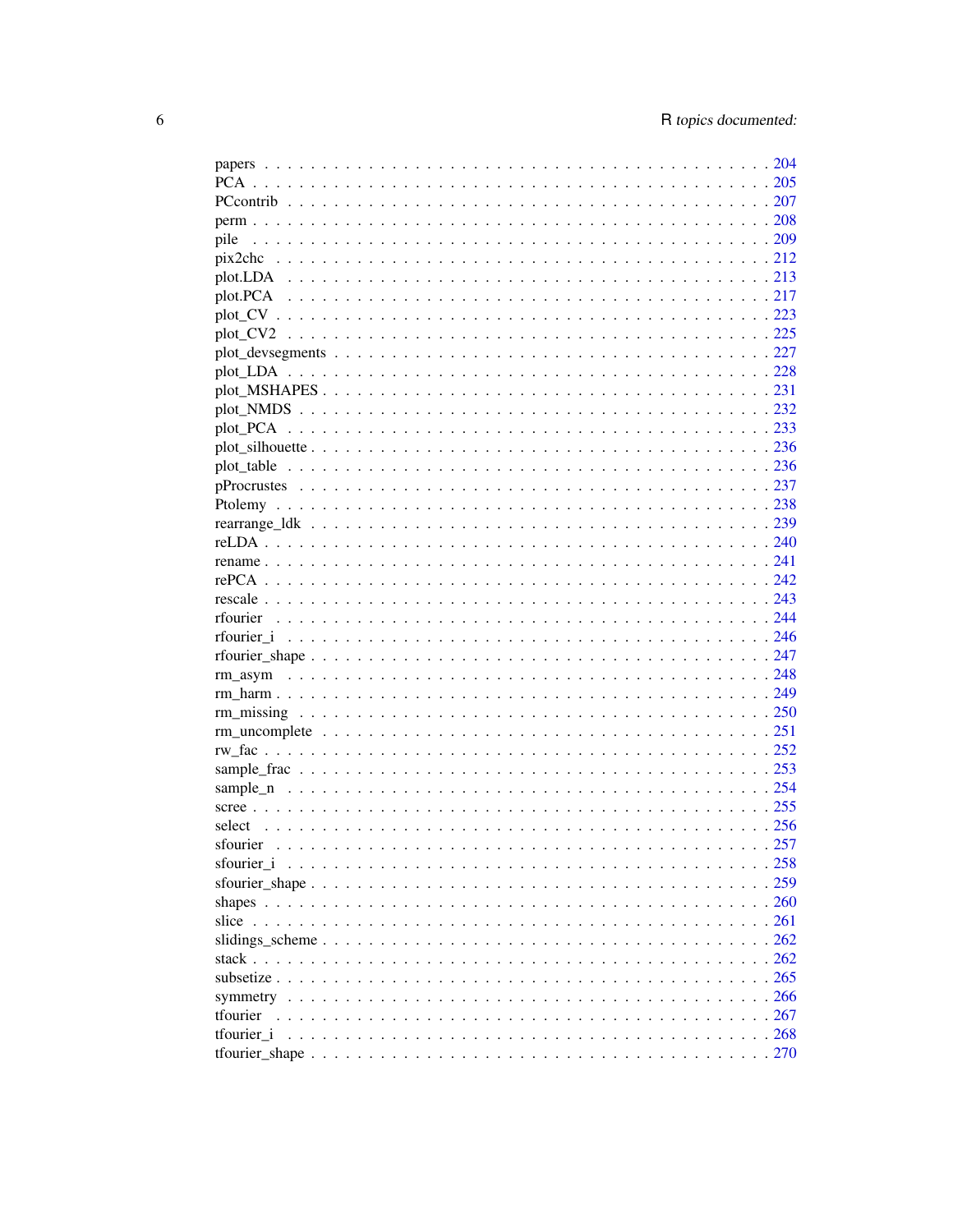<span id="page-6-0"></span>

| 282 |  |
|-----|--|

# **Index**

add\_1dk

Adds new landmarks on Out and Opn objects

# Description

Helps to add new landmarks on a Coo object on top of existing ones. The number of landmarks must be specified and rows indices that correspond to the nearest points clicked on every outlines are stored in the \$1dk slot of the Coo object.

#### **Usage**

add\_ldk(Coo, nb.ldk)

# **Arguments**

| Coo    | an Out or Opn object                          |
|--------|-----------------------------------------------|
| nb.ldk | the number of landmarks to add on every shape |

## **Details**

Note that if no landmarks are already defined, then this function is equivalent to def\_ldk.

## **Value**

an Out or an Opn object with some landmarks defined

# **See Also**

Other ldk/slidings methods: def\_1dk(), def\_slidings(), get\_1dk(), get\_slidings(), rearrange\_1dk(), slidings\_scheme()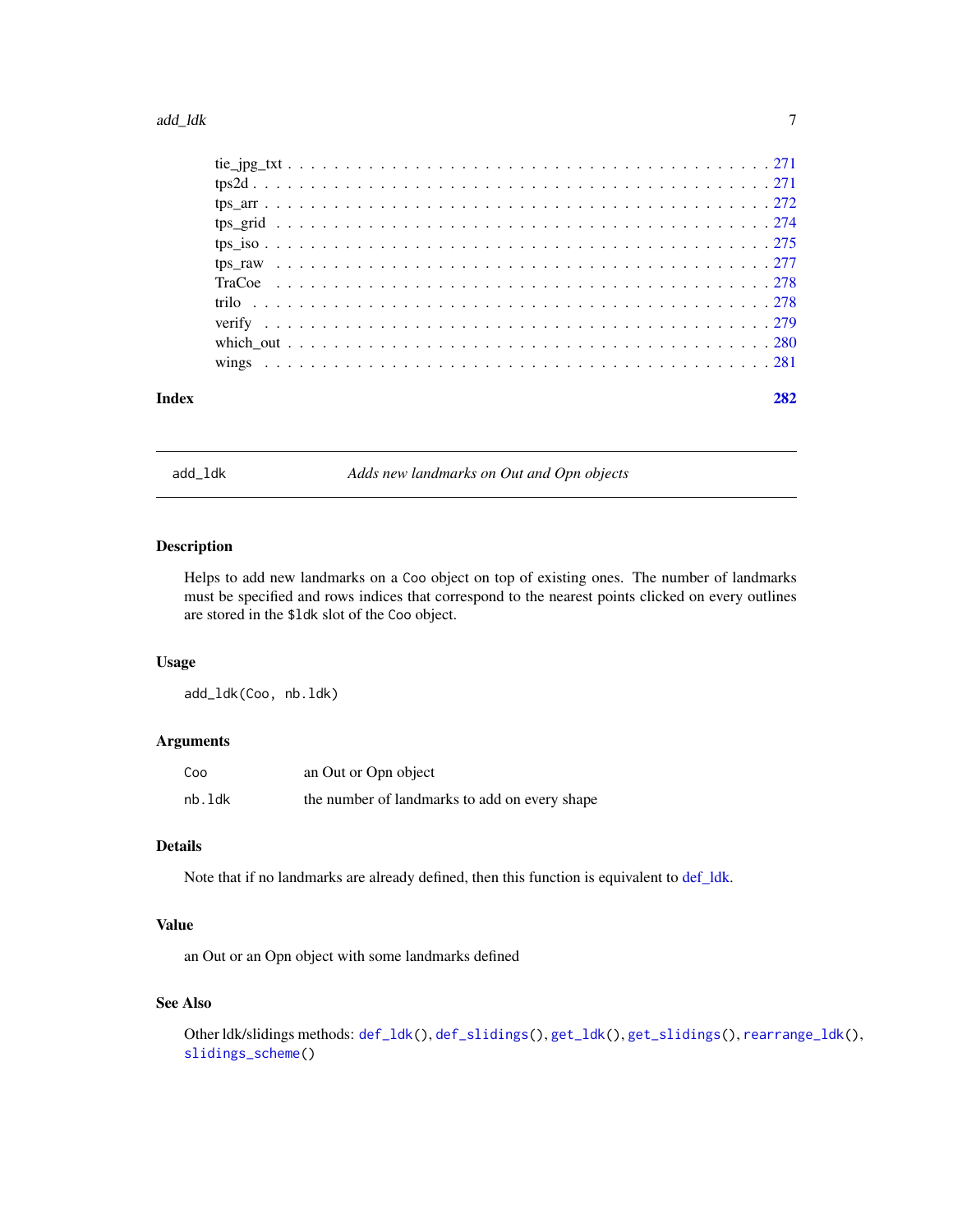8 arrangement of the state of the state of the state of the state of the state of the state of the state of the state of the state of the state of the state of the state of the state of the state of the state of the state

#### Examples

```
## Not run:
hearts \le slice(hearts, 1:5) # to make it shorter to try
# click on 3 points, 5 times.
hearts <- def_ldk(hearts, 3)
# Don't forget to save the object returned by def_ldk...
hearts2 <- add_ldk(hearts, 3)
stack(hearts2)
hearts2$ldk
```
## End(Not run)

<span id="page-7-2"></span>

apodemus *Data: Outline coordinates of Apodemus (wood mouse) mandibles*

#### Description

Data: Outline coordinates of Apodemus (wood mouse) mandibles

#### Format

A [Out](#page-197-1) object 64 coordinates of 30 wood molar outlines.

#### Source

Renaud S, Pale JRM, Michaux JR (2003): Adaptive latitudinal trends in the mandible shape of *Apodemus* wood mice. *Journal of Biogeography* 30:1617-1628. see https://onlinelibrary.wiley.com/doi/full/10.1046/j.1365- 2699.2003.00932.x

## See Also

Other datasets: [bot](#page-12-1), [chaff](#page-25-1), [charring](#page-25-2), [flower](#page-144-1), [hearts](#page-150-1), [molars](#page-181-1), [mosquito](#page-186-1), [mouse](#page-186-2), [nsfishes](#page-191-1), [oak](#page-192-1), [olea](#page-192-2), [shapes](#page-259-1), [trilo](#page-277-1), [wings](#page-280-1)

<span id="page-7-1"></span>arrange *Arrange rows by variables*

# **Description**

Arrange shapes by variables, from the \$fac. See examples and ?dplyr::arrange.

#### Usage

arrange(.data, ...)

<span id="page-7-0"></span>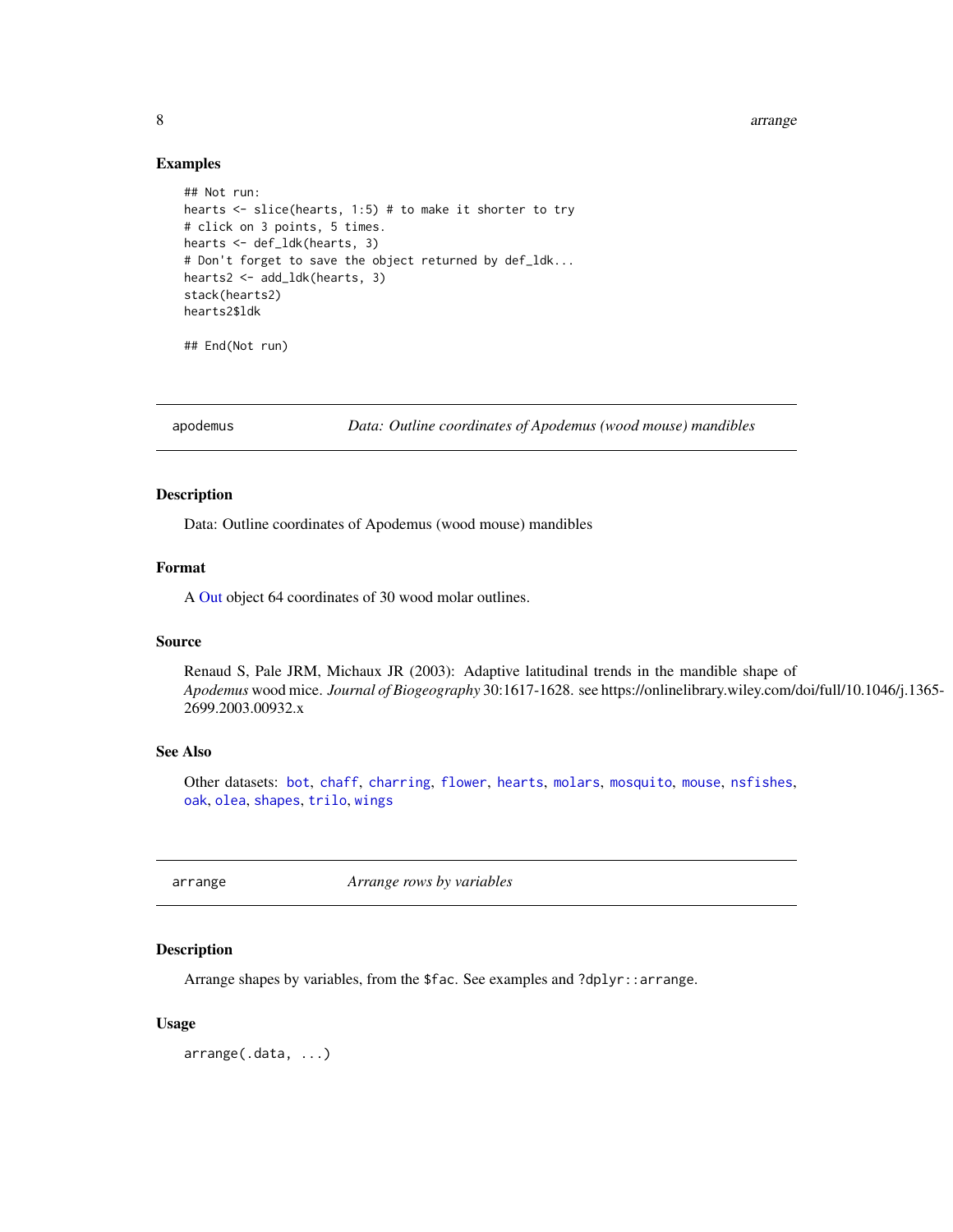<span id="page-8-0"></span> $\frac{a s}{d f}$  9

#### Arguments

| .data | a Coo, Coe, PCA object |
|-------|------------------------|
| .     | logical conditions     |

# Details

dplyr verbs are maintained.

# Value

a Momocs object of the same class.

#### See Also

```
Other handling functions: at_least(), chop(), combine(), dissolve(), fac_dispatcher(),
filter(), mutate(), rename(), rescale(), rm_harm(), rm_missing(), rm_uncomplete(), rw_fac(),
sample_frac(), sample_n(), select(), slice(), subsetize()
```
# Examples

```
olea
# we create a new column
olea %>% mutate(id=1:length(.)) %$% fac$id
# same but now, shapes are arranged in a desc order, based on id
olea %>% mutate(id=1:length(.)) %>% arrange(desc(id)) %$% fac$id
```
<span id="page-8-1"></span>as\_df *Turn Momocs objects into tydy data\_frames*

#### Description

Used in particular for compatibility with the tidyverse

#### Usage

```
as_d(f(x, \ldots))## S3 method for class 'Coo'
as_d(f(x, \ldots))## S3 method for class 'Coe'
as_d(f(x, \ldots))## S3 method for class 'PCA'
as_d f(x, retain, ...)## S3 method for class 'LDA'
as_d f(x, retain, ...)
```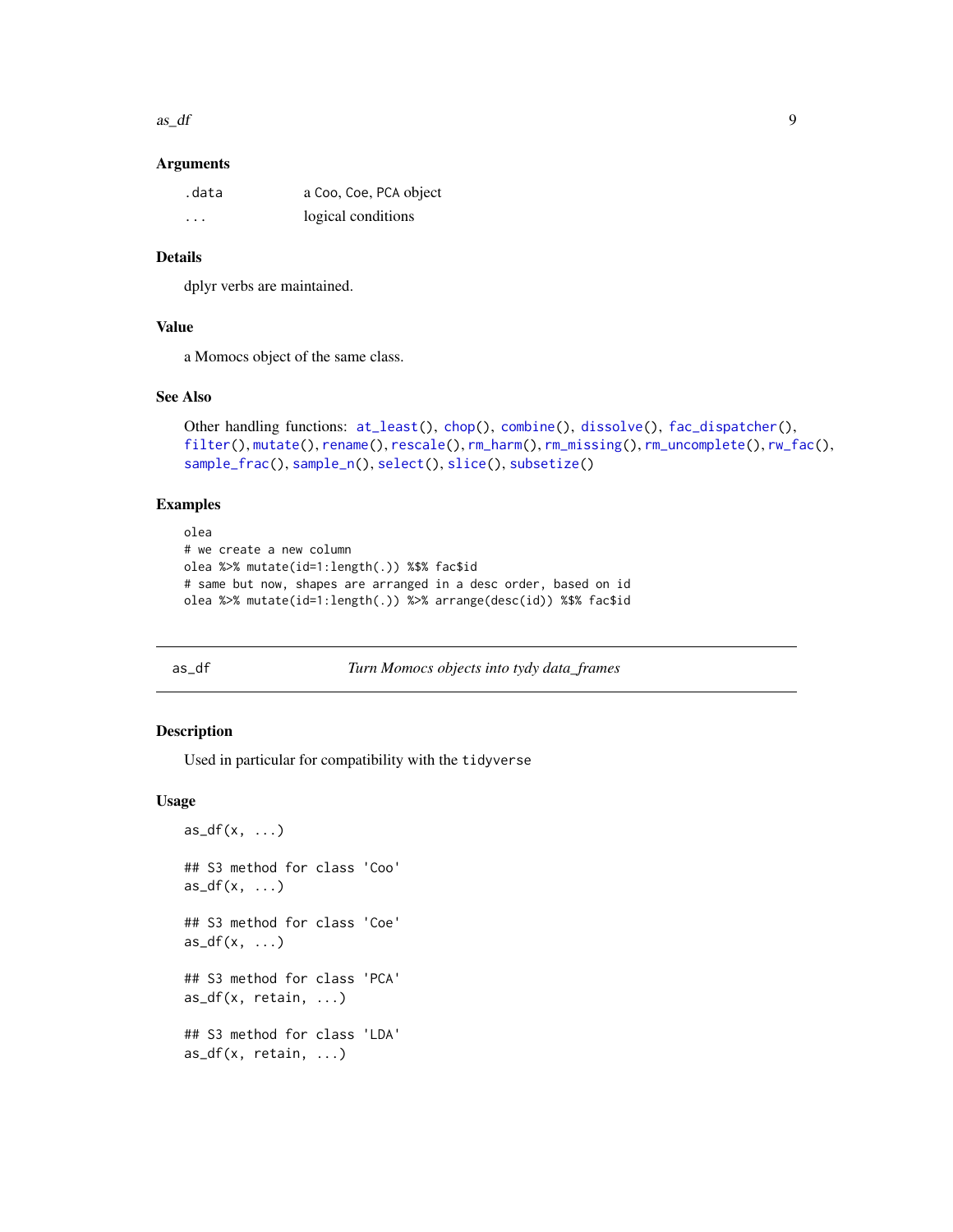#### <span id="page-9-0"></span>Arguments

|                         | an object, typically a Momocs object                                            |
|-------------------------|---------------------------------------------------------------------------------|
| $\cdot$ $\cdot$ $\cdot$ | useless here                                                                    |
| retain                  | numeric for use with scree methods. Defaut to all. If <1, enough axes to retain |
|                         | this proportion of variance; if $>1$ , this number of axes.                     |

## Value

a [dplyr::tibble\(\)](#page-0-0)

# See Also

Other bridges functions: [bridges](#page-15-1), [complex](#page-37-1), [export\(](#page-137-1))

# Examples

```
# first, some (baby) objects
b \le - bot %\gg coo_sample(12)
bf <- b %>% efourier(5, norm=TRUE)
# Coo object
b %>% as_df
# Coe object
bf %>% as_df
# PCA object
                        # all PCs by default
bf %>% PCA %>% as_df(2) # or 2
bf %>% PCA %>% as_df(0.99) # or enough for 99%
# LDA object
bf %>% LDA(~fake) %>% as_df
# same options apply
```
<span id="page-9-1"></span>at\_least *Retain groups with at least n shapes*

## Description

Examples are self-speaking.

#### Usage

at\_least(x, fac, N)

#### Arguments

| X   | any Momocs object                                 |
|-----|---------------------------------------------------|
| fac | the id of name of the \$fac column                |
| N   | minimal number of individuals to retain the group |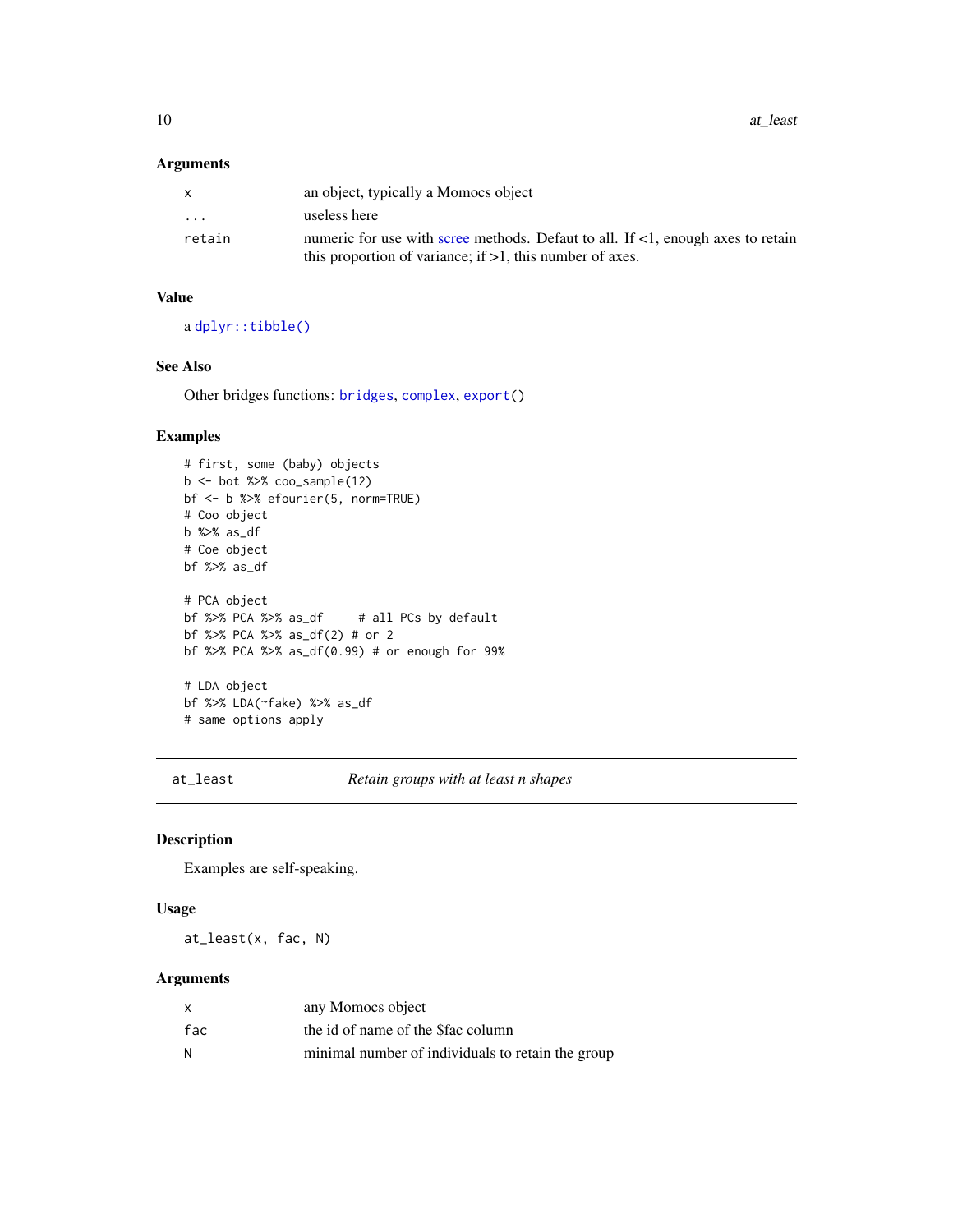#### <span id="page-10-0"></span>bezier als a strong text of the structure of the structure of the structure of the structure of the structure of the structure of the structure of the structure of the structure of the structure of the structure of the str

# Note

if N is too ambitious the original object is returned with a message

## See Also

```
Other handling functions: arrange(), chop(), combine(), dissolve(), fac_dispatcher(),
filter(), mutate(), rename(), rescale(), rm_harm(), rm_missing(), rm_uncomplete(), rw_fac(),
sample_frac(), sample_n(), select(), slice(), subsetize()
```
## Examples

```
table(trilo$onto)
at_least(trilo, "onto", 9)
at_least(trilo, "onto", 16)
at_least(trilo, "onto", 2000) # too ambitious !
```
<span id="page-10-1"></span>bezier *Calculates Bezier coefficients from a shape*

# Description

Calculates Bezier coefficients from a shape

#### Usage

bezier(coo, n)

# Arguments

| COO | a matrix or a list of $(x, y)$ coordinates        |
|-----|---------------------------------------------------|
|     | the degree, by default the number of coordinates. |

## Value

a list with components:

- \$J matrix of Bezier coefficients
- \$B matrix of Bezier vertices.

## Note

Directly borrowed for Claude (2008), and also called bezier there. Not implemented for open outlines but may be useful for other purposes.

## References

Claude, J. (2008) *Morphometrics with R*, Use R! series, Springer 316 pp.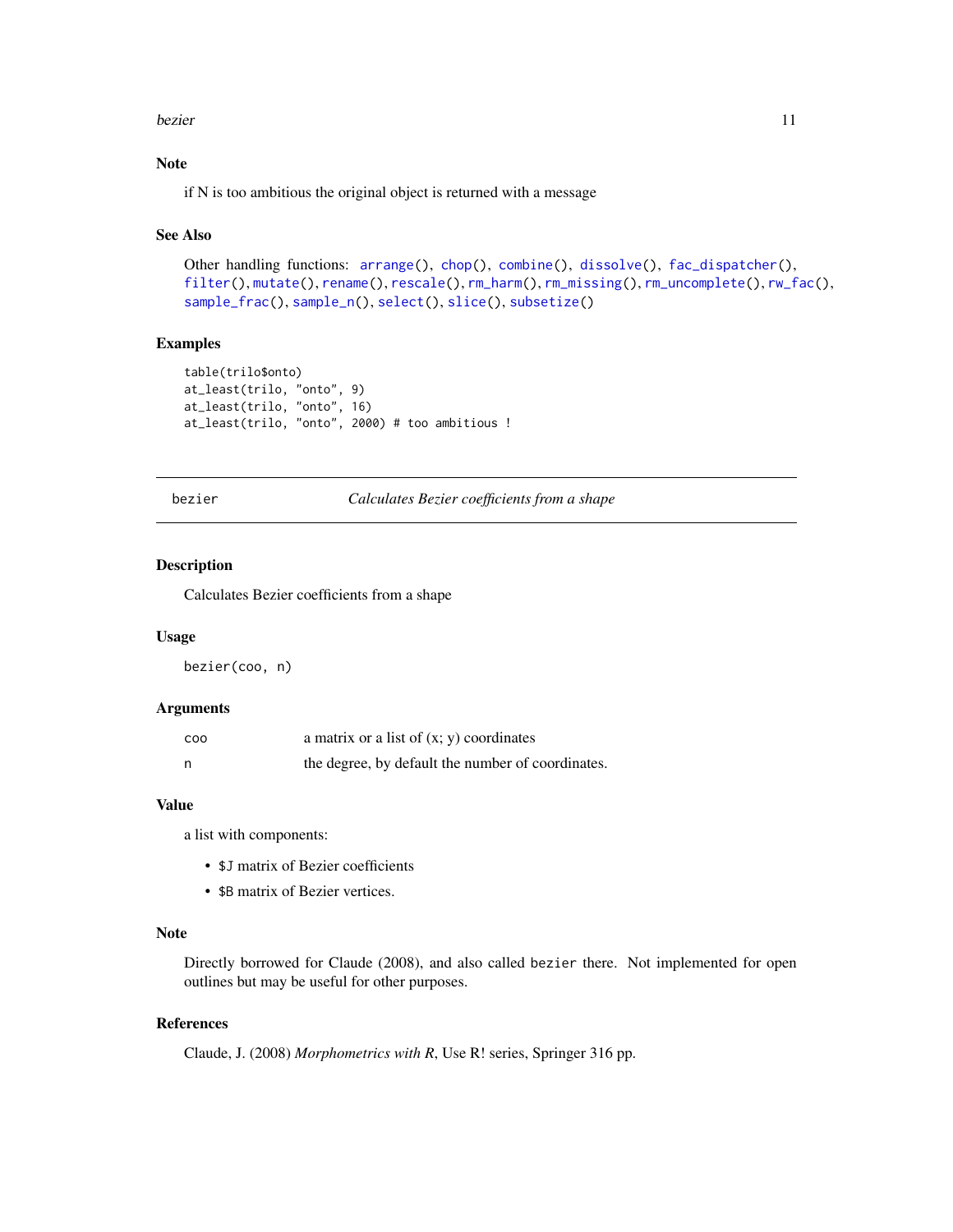# See Also

Other bezier functions: [bezier\\_i\(](#page-11-1))

# Examples

```
set.seed(34)
x <- coo_sample(efourier_shape(), 5)
plot(x, ylim=c(-3, 3), asp=1, type='b', pch=20)
b <- bezier(x)
bi <- bezier_i(b$B)
lines(bi, col='red')
```
# <span id="page-11-1"></span>bezier\_i *Calculates a shape from Bezier coefficients*

## Description

Calculates a shape from Bezier coefficients

# Usage

 $bezier_i(B, nb.pts = 120)$ 

# Arguments

|        | a matrix of Bezier vertices, such as those produced by bezier |
|--------|---------------------------------------------------------------|
| nb.pts | the number of points to sample along the curve.               |

## Value

a matrix of (x; y) coordinates

#### Note

Directly borrowed for Claude (2008), and called beziercurve there. Not implemented for open outlines but may be useful for other purposes.

## References

Claude, J. (2008) *Morphometrics with R*, Use R! series, Springer 316 pp.

#### See Also

Other bezier functions: [bezier\(](#page-10-1))

<span id="page-11-0"></span>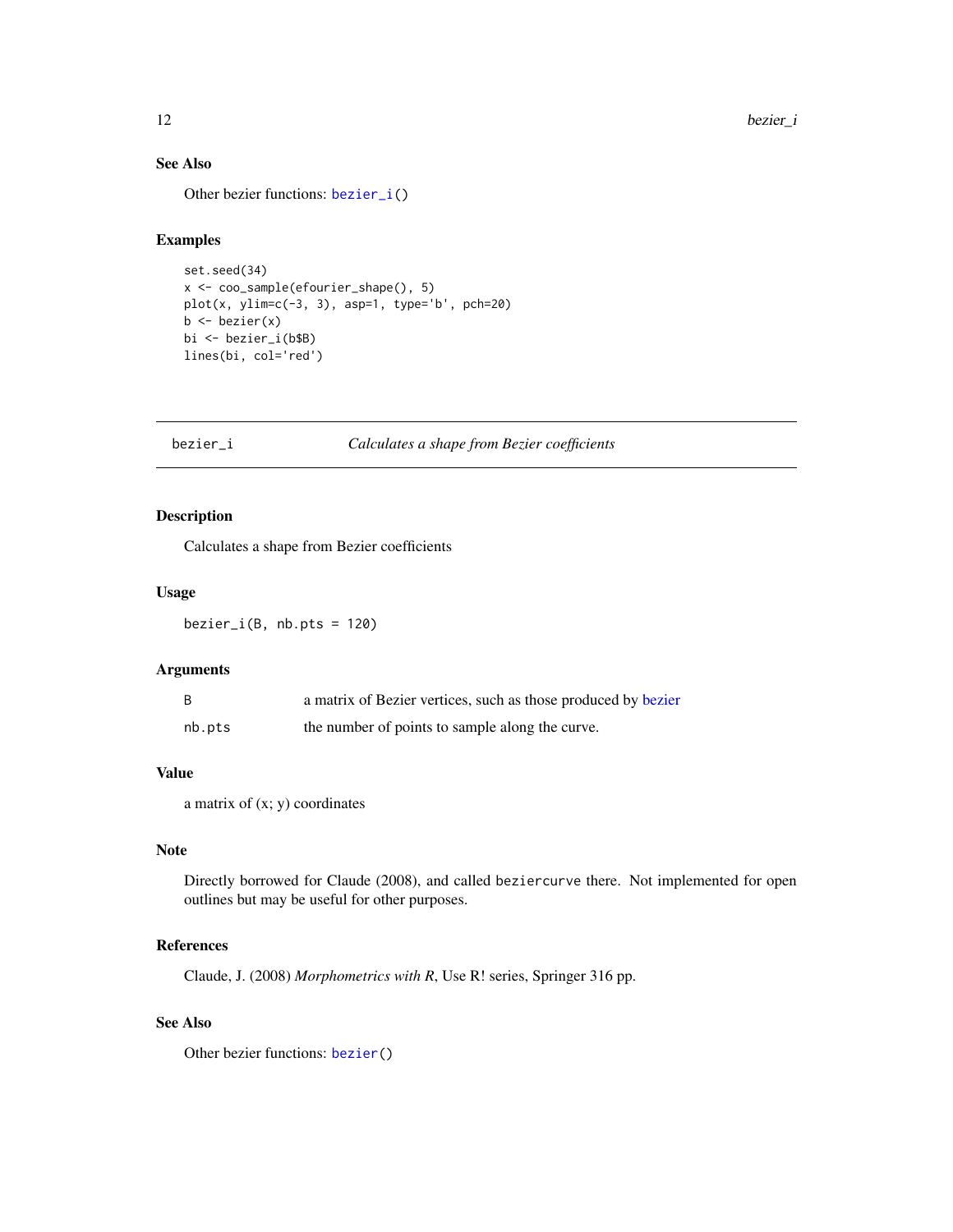<span id="page-12-0"></span>bot 13

#### Examples

```
set.seed(34)
x <- coo_sample(efourier_shape(), 5)
plot(x, ylim=c(-3, 3), asp=1, type='b', pch=20)b \leftarrow bezier(x)
bi <- bezier_i(b$B)
lines(bi, col='red')
```
<span id="page-12-1"></span>bot *Data: Outline coordinates of beer and whisky bottles.*

## Description

Data: Outline coordinates of beer and whisky bottles.

## Format

A [Out](#page-197-1) object containing the outlines coordinates and a grouping factor for 20 beer and 20 whisky bottles

#### Source

Images have been grabbed on the internet and prepared by the package's authors. No particular choice has been made on the dimension of the original images or the brands cited here.

## See Also

Other datasets: [apodemus](#page-7-2), [chaff](#page-25-1), [charring](#page-25-2), [flower](#page-144-1), [hearts](#page-150-1), [molars](#page-181-1), [mosquito](#page-186-1), [mouse](#page-186-2), [nsfishes](#page-191-1), [oak](#page-192-1), [olea](#page-192-2), [shapes](#page-259-1), [trilo](#page-277-1), [wings](#page-280-1)

boxplot.OutCoe *Boxplot of morphometric coefficients*

#### Description

Explores the distribution of coefficient values.

#### Usage

## S3 method for class 'OutCoe'  $boxplot(x, ...)$ 

#### Arguments

|   | the Coe object |
|---|----------------|
| . | useless here   |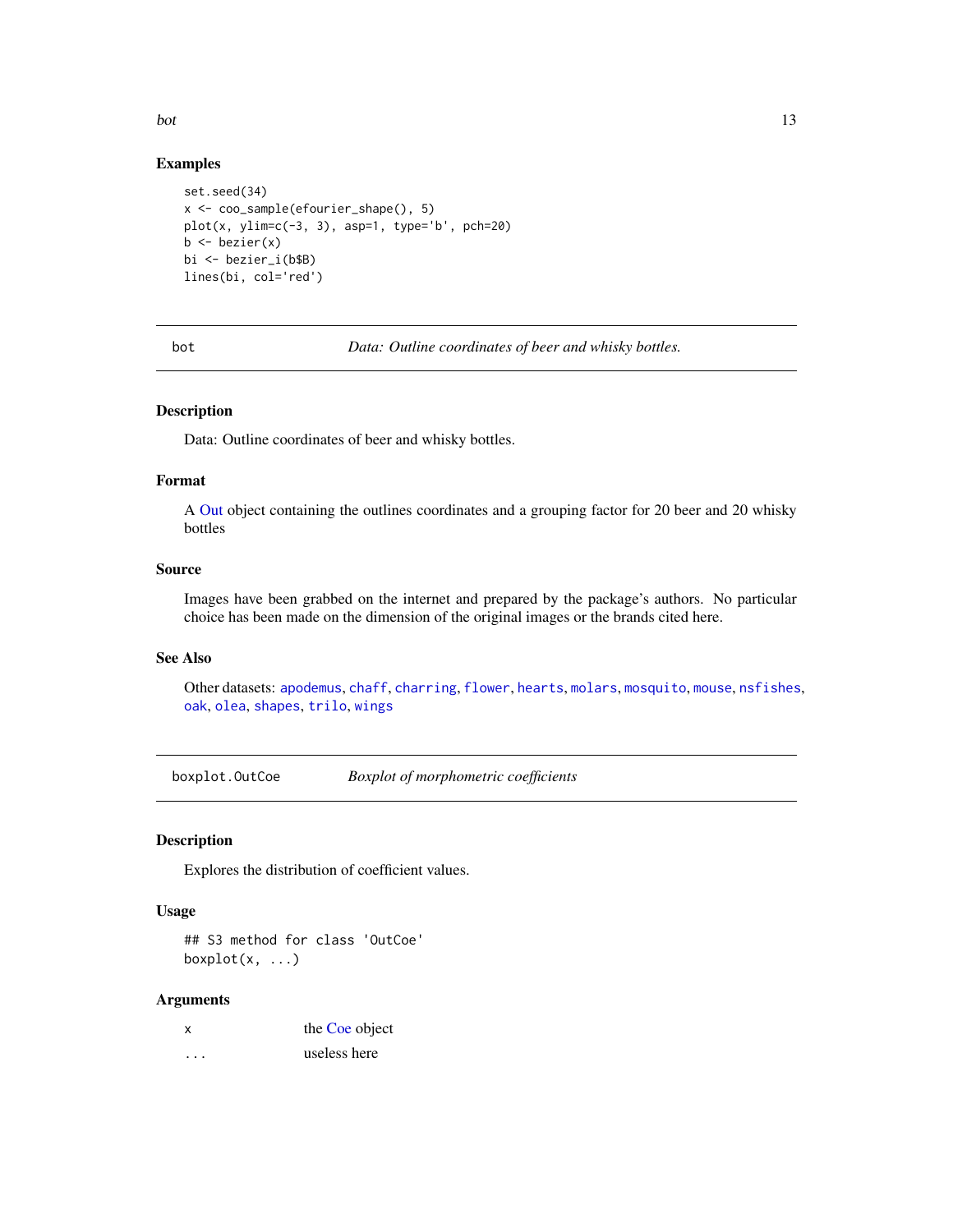# Value

a ggplot2 object

# See Also

Other Coe\_graphics: [hcontrib\(](#page-149-1))

# Examples

# on OutCoe bot %>% efourier(9) %>% rm\_harm(1) %>% boxplot()

```
data(olea)
op <- opoly(olea)
boxplot(op)
```
boxplot.PCA *Boxplot on PCA objects*

## Description

Boxplot on PCA objects

## Usage

## S3 method for class 'PCA'  $boxplot(x, fac = NULL, max, ...)$ 

# Arguments

| x                    | PCA, typically obtained with PCA                              |
|----------------------|---------------------------------------------------------------|
| fac                  | factor, or a name or the column id from the \$fac slot        |
| nax                  | the range of PC to plot (1 to 99pc total variance by default) |
| $\ddot{\phantom{0}}$ | useless here                                                  |

#### Value

a ggplot object

```
bot.f <- efourier(bot, 12)
bot.p <- PCA(bot.f)
boxplot(bot.p)
p <- boxplot(bot.p, 1)
#p + theme_minimal() + scale_fill_grey()
#p + facet_wrap(~PC, scales = "free")
```
<span id="page-13-0"></span>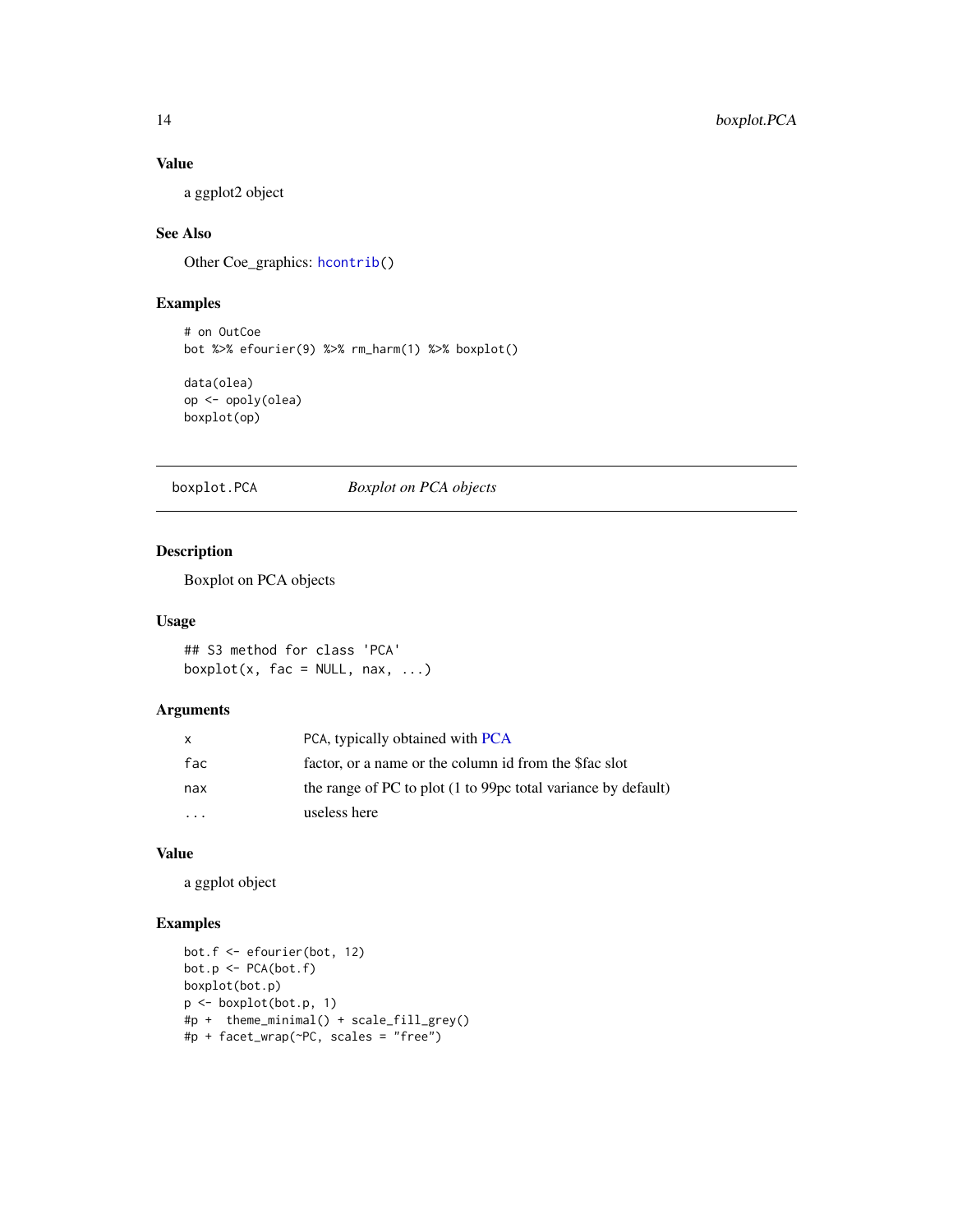#### Description

This methods applies column-wise on the coe of any [Coe](#page-29-1) object but relies on a function that can be used on any matrix. It simply uses [rnorm](#page-0-0) with the mean and sd calculated for every column (or row). For a Coe object, on every colum, randomly generates coefficients values centered on the mean of the column, and with a sd equals to it standard deviates multiplied by rate.

#### Usage

```
breed(x, \ldots)## Default S3 method:
breed(x, fac, margin = 2, size, rate = 1, ...)
## S3 method for class 'Coe'
breed(x, fac, size, rate = 1, ...)
```
#### Arguments

| $\mathsf{x}$ | the object to permute                                                |
|--------------|----------------------------------------------------------------------|
| .            | useless here                                                         |
| fac          | a column, a formula or a column id from \$fac                        |
| margin       | numeric whether 1 or 2 (rows or columns)                             |
| size         | numeric the required size for the final object, same size by default |
| rate         | numeric the number of sd for morm, 1 by default.                     |

#### See Also

Other farming: [perm\(](#page-207-1))

# Examples

```
m \le - matrix(1:12, nrow=3)
breed(m, margin=2, size=4)
breed(m, margin=1, size=10)
bot.f <- efourier(bot, 12)
bot.m <- breed(bot.f, size=80)
bot.m %>% PCA %>% plot
```
# breed fac wise # bot.f %>% breed(~type, size=50) %>% PCA %>% plot(~type)

<span id="page-14-0"></span>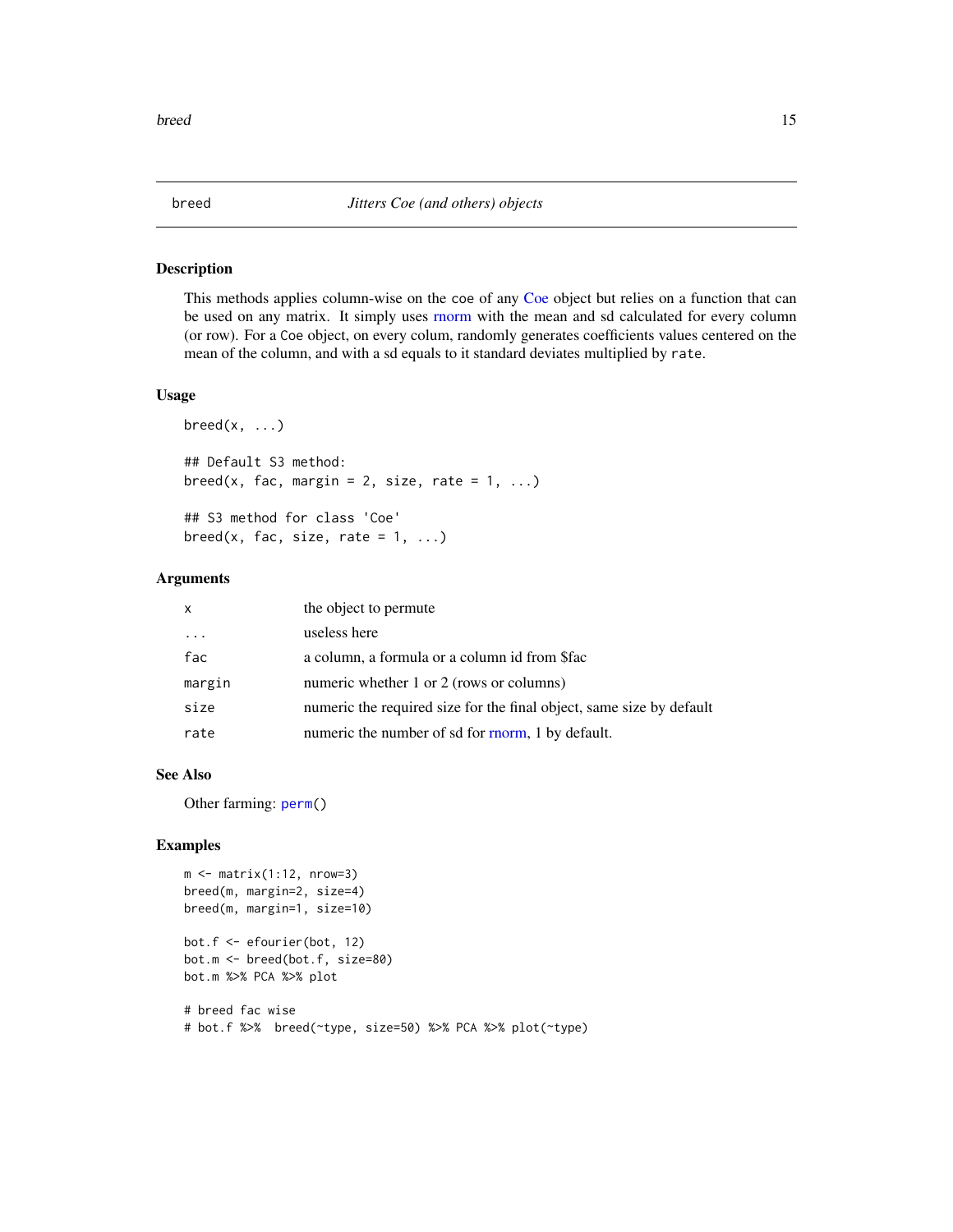<span id="page-15-1"></span><span id="page-15-0"></span>

# Description

Convert between different classes

# Usage

l2m(l) m2l(m) d2m(d) m2d(m) l2a(l)  $a2l(a)$ a2m(a) m2a(m)  $m211(m, index = NULL)$ 

# Arguments

|       | list with x and y coordinates as components        |
|-------|----------------------------------------------------|
| m     | matrix of $(x; y)$ coordinates                     |
| d     | data. frame with two columns                       |
| a     | array of $(x, y)$ coordinates                      |
| index | numeric, the number of coordinates for every slice |

# Value

the data in the required class

# Note

a2m/m2a change, by essence, the dimension of the data. m2ll is used internally to hanle coo and cur in Ldk objects but may be useful elsewhere

# See Also

Other bridges functions: [as\\_df\(](#page-8-1)), [complex](#page-37-1), [export\(](#page-137-1))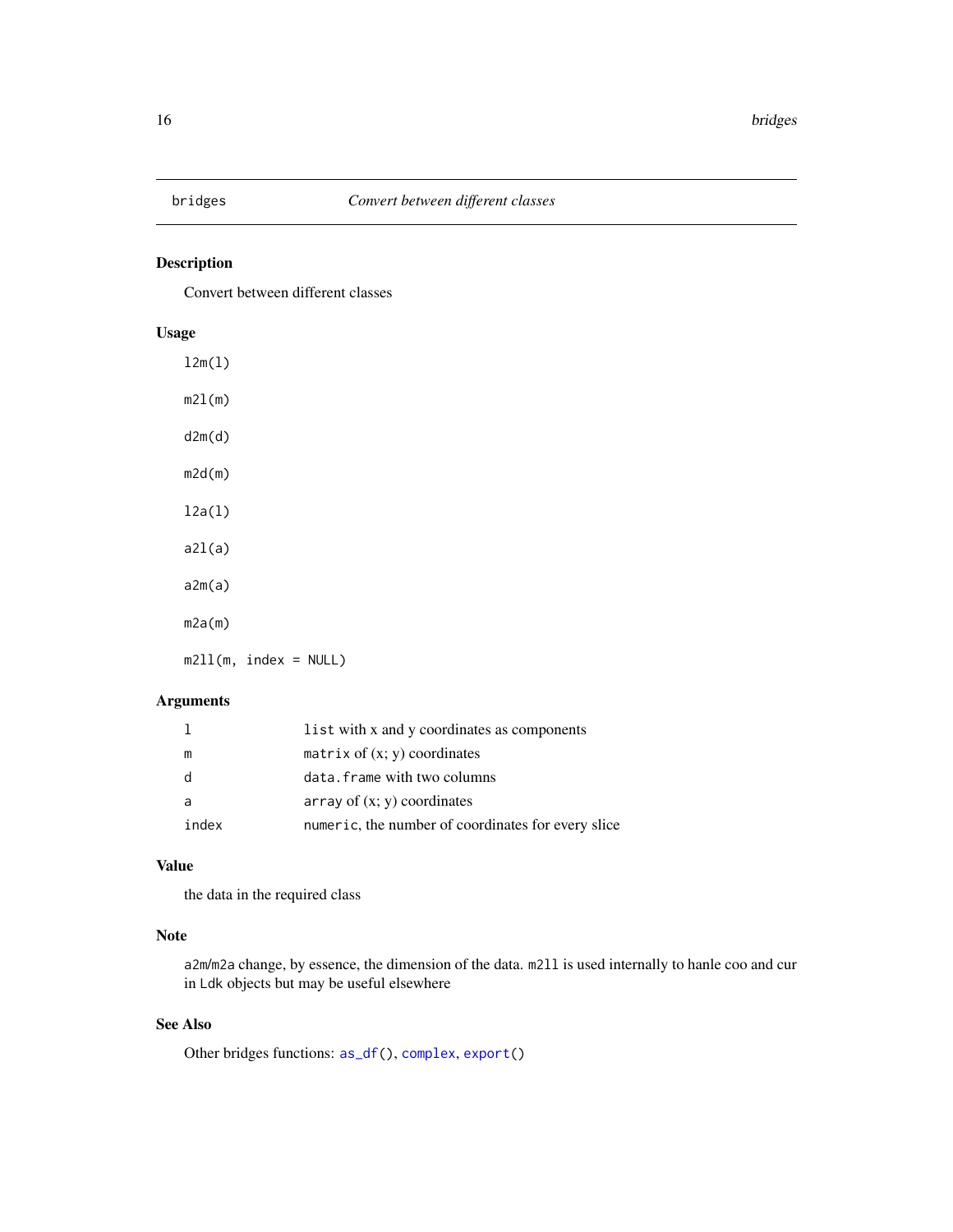# <span id="page-16-0"></span>calibrate\_deviations 17

#### Examples

```
# matrix/list
wings[1] %>% coo_sample(4) %>%
  m2l() %T>% print %>% # matrix to list
  l2m() # and back
# data.frame/matrix
wings[1] %>% coo_sample(4) %>%
  m2d() %T>% print %>% # matrix to data.frame
  d2m # and back
# list/array
wings %>% slice(1:2) %$%
coo %>% l2a %T>% print %>% # list to array
a2l # and back
# array/matrix
wings %>% slice(1:2) %$%
l2a(coo) %>% # and array (from a list)
a2m %T>% print %>% # to matrix
m2a # and back
# m2ll
m2ll(wings[1], c(6, 4, 3, 5)) # grab slices and coordinates
```
<span id="page-16-1"></span>calibrate\_deviations *Quantitative calibration, through deviations, for Out and Opn objects*

# Description

Calculate deviations from original and reconstructed shapes using a range of harmonic number.

#### Usage

```
calibrate_deviations()
calibrate_deviations_efourier(
  x,
  id = 1,
  range,
  norm.centsize = TRUE,
  dist.method = edm_nearest,
  interpolate.factor = 1,
  dist.nbytes = 120,plot = TRUE
\lambda
```
calibrate\_deviations\_tfourier(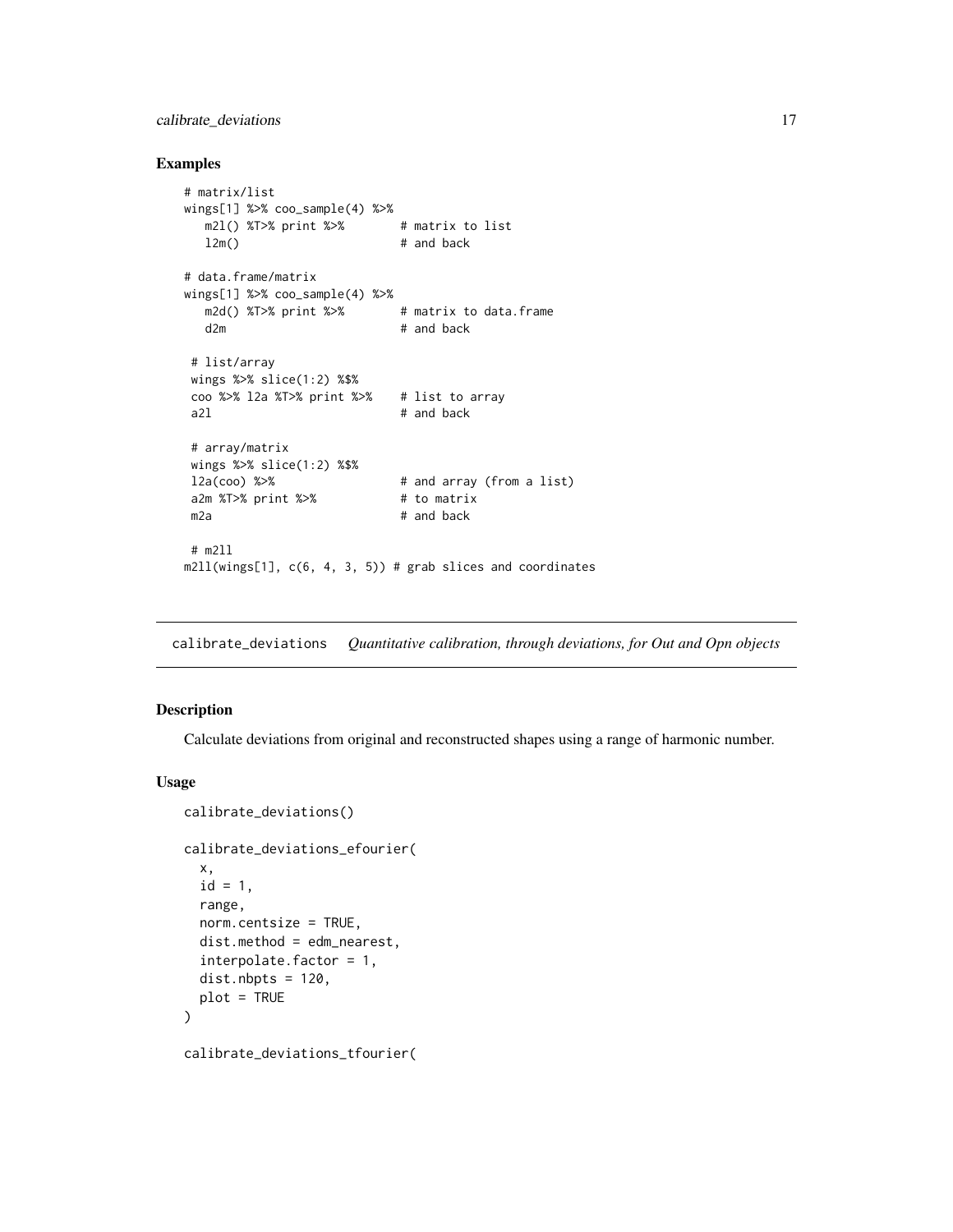```
x,
  id = 1,
  range,
 norm.centsize = TRUE,
  dist.method = edm_nearest,
  interpolate.factor = 1,
 dist.nbytes = 120,plot = TRUE
\mathcal{L}calibrate_deviations_rfourier(
  x,
 id = 1,range,
 norm.centsize = TRUE,
  dist.method = edm_nearest,
  interpolate.factor = 1,
  dist.nbytes = 120,plot = TRUE
\mathcal{L}calibrate_deviations_sfourier(
 x,
 id = 1,range,
 norm.centsize = TRUE,
  dist.method = edm_nearest,
  interpolate.factor = 1,
 dist.nbrs = 120,plot = TRUE
\mathcal{L}calibrate_deviations_npoly(
  x,
 id = 1,
 range,
 norm.centsize = TRUE,
 dist.method = edm_nearest,
  interpolate.factor = 1,
 dist.nbpts = 120,
 plot = TRUE
\mathcal{L}calibrate_deviations_opoly(
 x,
  id = 1,range,
  norm.centsize = TRUE,
```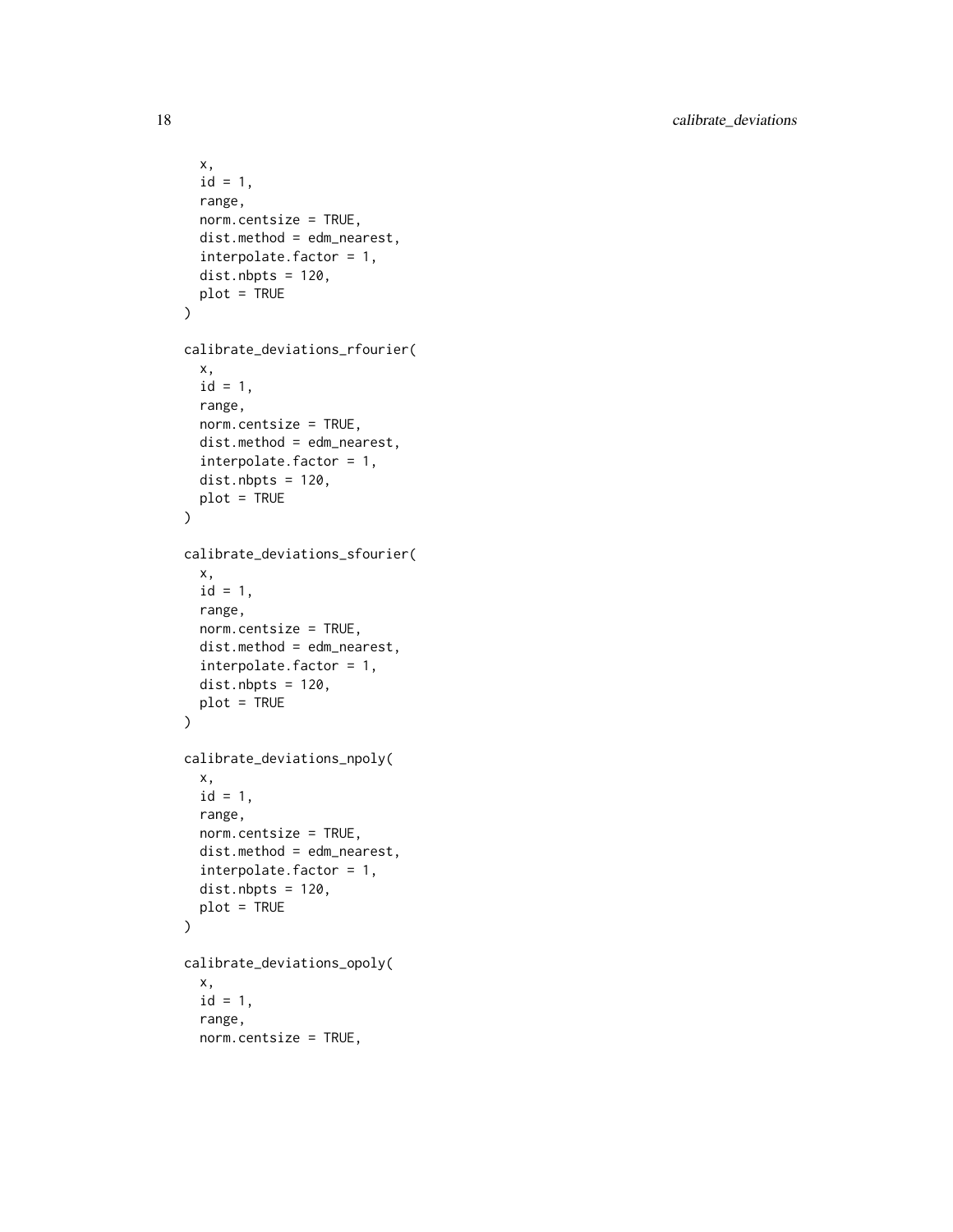```
dist.method = edm_nearest,
  interpolate.factor = 1,
  dist.nbbs = 120,
 plot = TRUE
)
calibrate_deviations_dfourier(
  x,
  id = 1,
  range,
  norm.centsize = TRUE,
  dist.method = edm_nearest,
  interpolate.factor = 1,
  dist.nbrts = 120,plot = TRUE
)
```
## Arguments

| x                  | and Out or Opn object on which to calibrate_deviations                                                                                                                                                     |
|--------------------|------------------------------------------------------------------------------------------------------------------------------------------------------------------------------------------------------------|
| id                 | the shape on which to perform calibrate_deviations                                                                                                                                                         |
| range              | vector of harmonics (or degree for opoly and npoly on Opn) on which to perform<br>calibrate_deviations. If not provided, the harmonics corresponding to 0.9, 0.95<br>and 0.99% of harmonic power are used. |
| norm.centsize      | logical whether to normalize deviation by the centroid size                                                                                                                                                |
| dist.method        | a method such as edm nearest to calculate deviations                                                                                                                                                       |
| interpolate.factor |                                                                                                                                                                                                            |
|                    | a numeric to increase the number of points on the original shape (1 by default)                                                                                                                            |
| dist.nbpts         | numeric the number of points to use for deviations calculations                                                                                                                                            |
| plot               | logical whether to print the graph (FALSE is you just want the calculations)                                                                                                                               |

#### Details

Note that from version 1.1, the calculation changed and fixed a problem. Before, the 'best' possible shape was calculated using the highest possible number of harmonics. This worked well for efourier but not for others (eg rfourier, tfourier) as they are known to be unstable with high number of harmonics. From now on, Momocs uses the 'real' shape, as it is (so it must be centered) and uses [coo\\_interpolate](#page-68-1) to produce interpolate.factor times more coordinates as the shape has and using the default dist.method, eg [edm\\_nearest,](#page-132-1) the latter finds the euclidean distance, for each point on the reconstructed shape, the closest point on this interpolated shape. interpolate. factor being set to 1 by default, no interpolation will be made in you do not ask for it. Note, that interpolation to decrease artefactual errors may also be done outside calibrate\_deviations and will be probably be removed from it in further versions.

Note also that this code is quite old now and would need a good review, planned for 2018.

For \*poly methods on Opn objects, the deviations are calculated from a degree 12 polynom.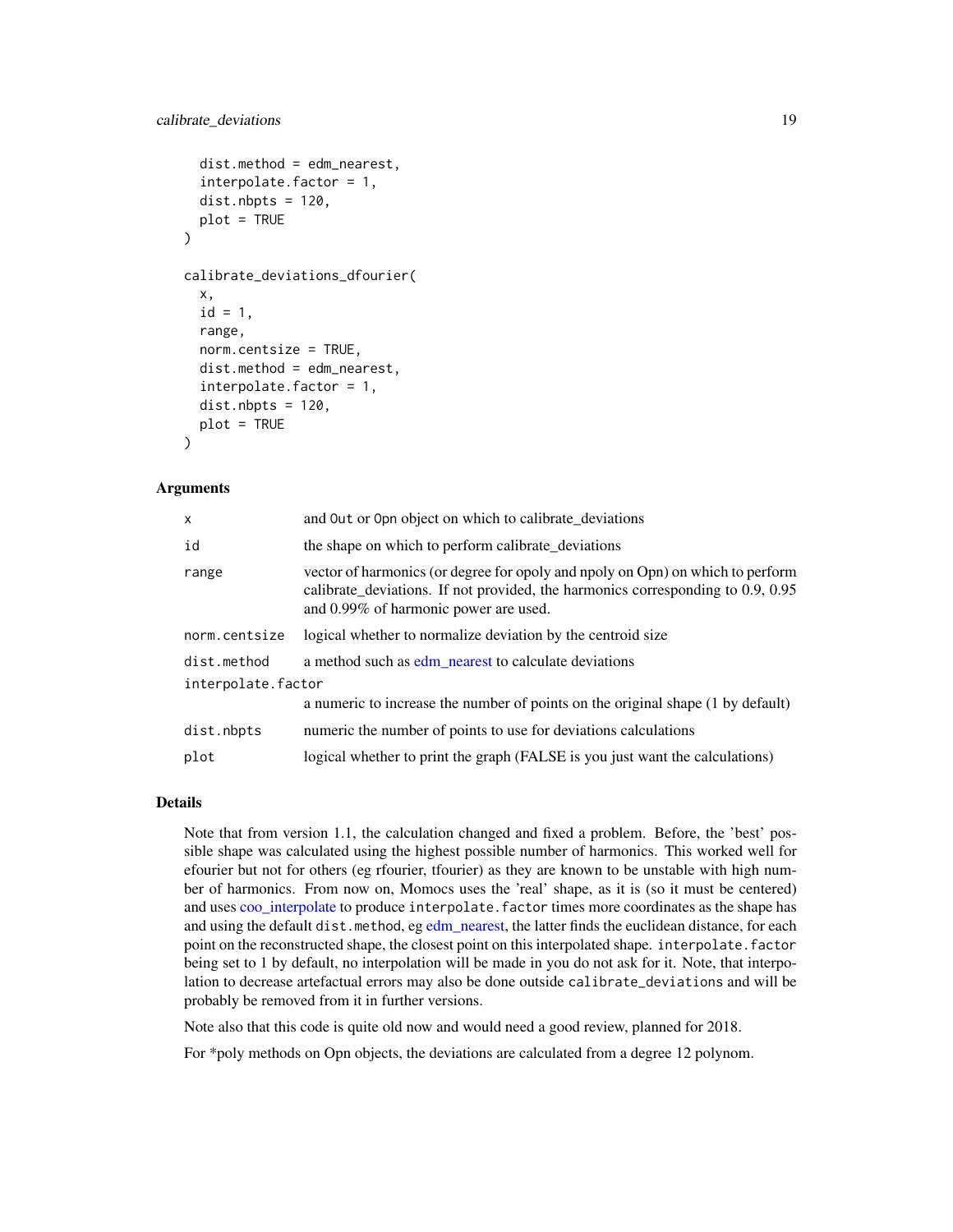# <span id="page-19-0"></span>Value

a ggplot object and the full list of intermediate results. See examples.

#### See Also

Other calibration: [calibrate\\_harmonicpower\(](#page-19-1)), [calibrate\\_r2\(](#page-21-1)), [calibrate\\_reconstructions](#page-23-1)

## Examples

```
b5 <- slice(bot, 1:5) #for the sake of speed
b5 %>% calibrate_deviations_efourier()
b5 %>% calibrate_deviations_rfourier()
b5 %>% calibrate_deviations_tfourier()
b5 %>% calibrate_deviations_sfourier()
o5 <- slice(olea, 1:5) #for the sake of speed
o5 %>% calibrate_deviations_opoly()
o5 %>% calibrate_deviations_npoly()
o5 %>% calibrate_deviations_dfourier()
```
<span id="page-19-1"></span>calibrate\_harmonicpower

*Quantitative calibration, through harmonic power, for Out and Opn objects*

## **Description**

Estimates the number of harmonics required for the four Fourier methods implemented in Momocs: elliptical Fourier analysis (see [efourier\)](#page-133-1), radii variation analysis (see [rfourier\)](#page-243-1) and tangent angle analysis (see [tfourier\)](#page-266-1) and discrete Fourier transform (see [dfourier\)](#page-121-1). It returns and can plot cumulated harmonic power whether dropping the first harmonic or not, and based and the maximum possible number of harmonics on the Coo object.

#### Usage

```
calibrate_harmonicpower()
```

```
calibrate_harmonicpower_efourier(
  x,
  id = 1:length(x),nb.h,
  drop = 1,
  thresh = c(90, 95, 99, 99.9),
 plot = TRUE
)
```
calibrate\_harmonicpower\_rfourier(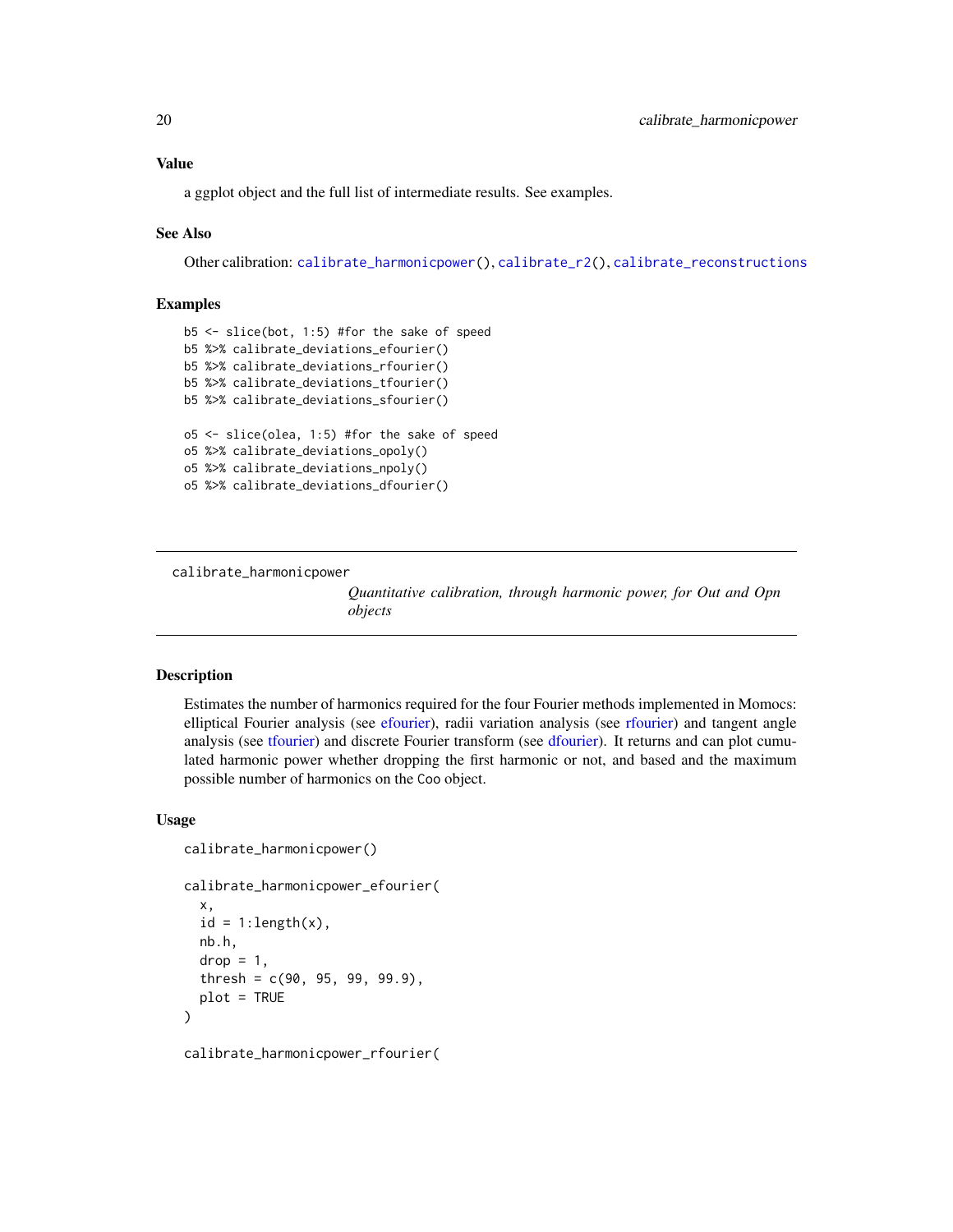```
x,
 id = 1:length(x),
 nb.h,
 drop = 1,thresh = c(90, 95, 99, 99.9),
 plot = TRUE
\mathcal{L}calibrate_harmonicpower_tfourier(
  x,
 id = 1:length(x),nb.h,
 drop = 1,thresh = c(90, 95, 99, 99.9),
 plot = TRUE
\mathcal{L}calibrate_harmonicpower_sfourier(
 x,
 id = 1:length(x),nb.h,
 drop = 1,thresh = c(90, 95, 99, 99.9),
 plot = TRUE
\mathcal{L}calibrate_harmonicpower_dfourier(
 x,
 id = 1:length(x),nb.h,
 drop = 1,thresh = c(90, 95, 99, 99.9),
 plot = TRUE
\mathcal{L}
```
# Arguments

| X      | a Coo of Opn object                                                                                                                         |
|--------|---------------------------------------------------------------------------------------------------------------------------------------------|
| id     | the shapes on which to perform calibrate_harmonic power. All of them by default                                                             |
| nb.h   | numeric the maximum number of harmonic, on which to base the cumsum                                                                         |
| drop   | numeric the number of harmonics to drop for the cumulative sum                                                                              |
| thresh | vector of numeric for drawing horizontal lines, and also used for minh below                                                                |
| plot   | logical whether to plot the result or simply return the matrix Silent message and<br>progress bars (if any) with options ("verbose"=FALSE). |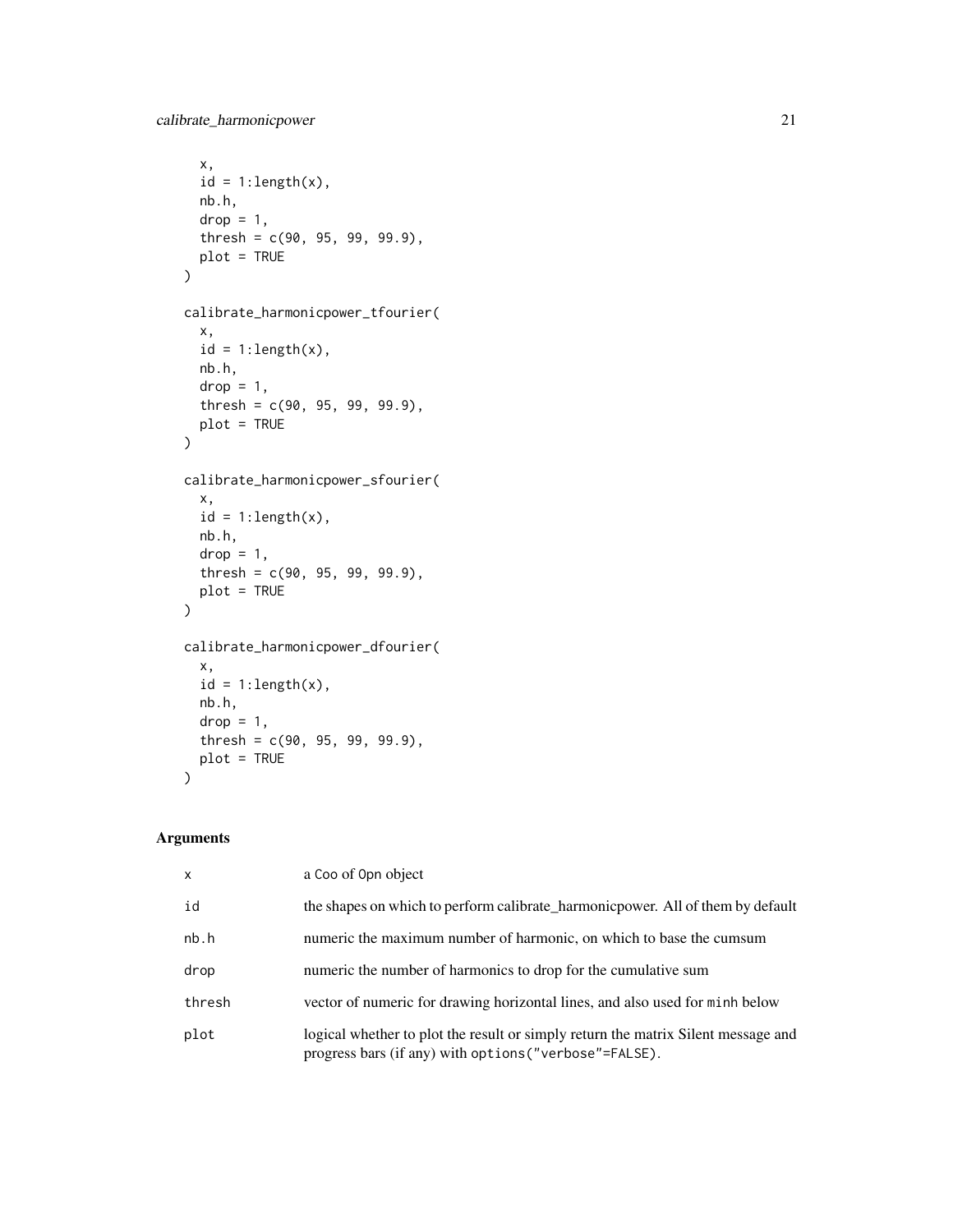#### <span id="page-21-0"></span>Details

The power of a given harmonic  $n$  is calculated as follows for elliptical Fourier analysis and the n-th harmonic:  $HarmonicPower_n \frac{A_n^2 + B_n^2 + C_n^2 + D_n^2}{2}$  and as follows for radii variation and tangent angle:  $HarmonicPower_n = \frac{A_n^2 + B_n^2 + C_n^2 + D_n^2}{2}$ 

# Value

returns a list with component:

- gg a ggplot object, q the quantile matrix
- minh a quick summary that returns the number of harmonics required to achieve a certain proportion of the total harmonic power.

## See Also

Other calibration: [calibrate\\_deviations\(](#page-16-1)), [calibrate\\_r2\(](#page-21-1)), [calibrate\\_reconstructions](#page-23-1)

#### Examples

```
b5 <- bot %>% slice(1:5)
b5 %>% calibrate_harmonicpower_efourier(nb.h=12)
b5 %>% calibrate_harmonicpower_rfourier(nb.h=12)
b5 %>% calibrate_harmonicpower_tfourier(nb.h=12)
b5 %>% calibrate_harmonicpower_sfourier(nb.h=12)
# on Opn
olea %>% slice(1:5) %>%
    calibrate_harmonicpower_dfourier(nb.h=12)
## Not run:
# let customize the ggplot
library(ggplot2)
cal <- b5 %>% calibrate_harmonicpower_efourier(nb.h=12)
cal$gg + theme_minimal() +
coord_cartesian(xlim=c(3.5, 12.5), ylim=c(90, 100)) +
ggtitle("Harmonic power calibration")
## End(Not run)
```
<span id="page-21-1"></span>

calibrate\_r2 *Quantitative r2 calibration for Opn objects*

#### **Description**

Estimates the r2 to calibrate the degree for [npoly](#page-190-1) and [opoly](#page-195-1) methods. Also returns a plot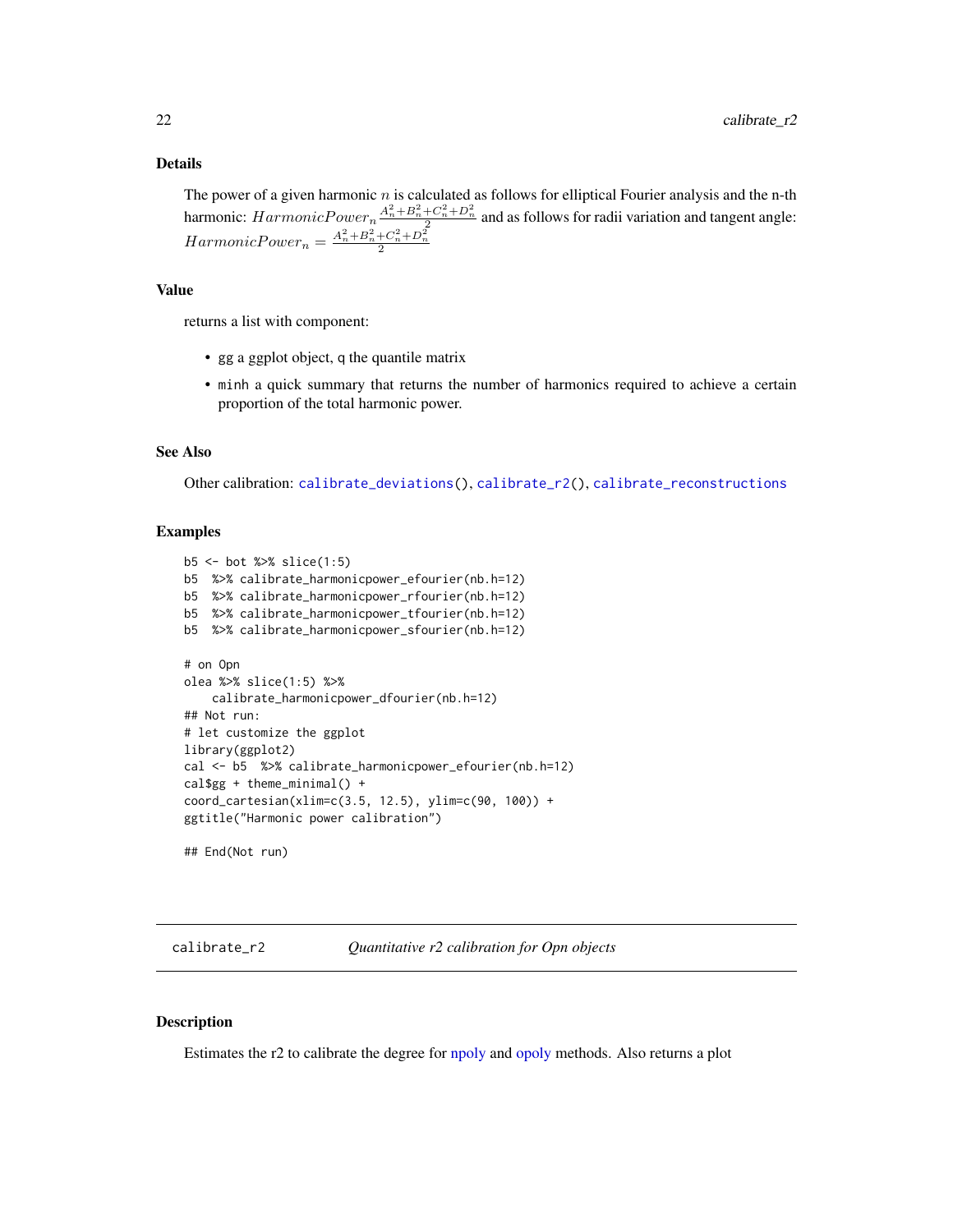# $cal{C}$ 23

# Usage

```
calibrate_r2()
calibrate_r2_opoly(
  Opn,
  id = 1:length(0pn),
  degree.range = 1:8,
  thresh = c(0.9, 0.95, 0.99, 0.999),
 plot = TRUE,
  ...
\mathcal{E}calibrate_r2_npoly(
  Opn,
  id = 1: length(0pn),
  degree.range = 1:8,
  thresh = c(0.9, 0.95, 0.99, 0.999),
 plot = TRUE,
  ...
)
```
#### Arguments

| 0pn          | an Opn object                                               |
|--------------|-------------------------------------------------------------|
| id           | the ids of shapes on which to calculate r2 (all by default) |
| degree.range | on which to calculate r2                                    |
| thresh       | the threshold to return diagnostic                          |
| plot         | logical whether to print the plot                           |
|              | useless here                                                |

# Details

May be long, so you can estimate it on a sample either with id here, or one of [sample\\_n](#page-253-1) or [sam](#page-252-1)[ple\\_frac](#page-252-1)

## Note

Silent message and progress bars (if any) with options("verbose"=FALSE).

## See Also

Other calibration: [calibrate\\_deviations\(](#page-16-1)), [calibrate\\_harmonicpower\(](#page-19-1)), [calibrate\\_reconstructions](#page-23-1)

```
## Not run:
olea %>% slice(1:5) %>% #for the sake of spped
   calibrate_r2_opoly(degree.range=1:5, thresh=c(0.9, 0.99))
```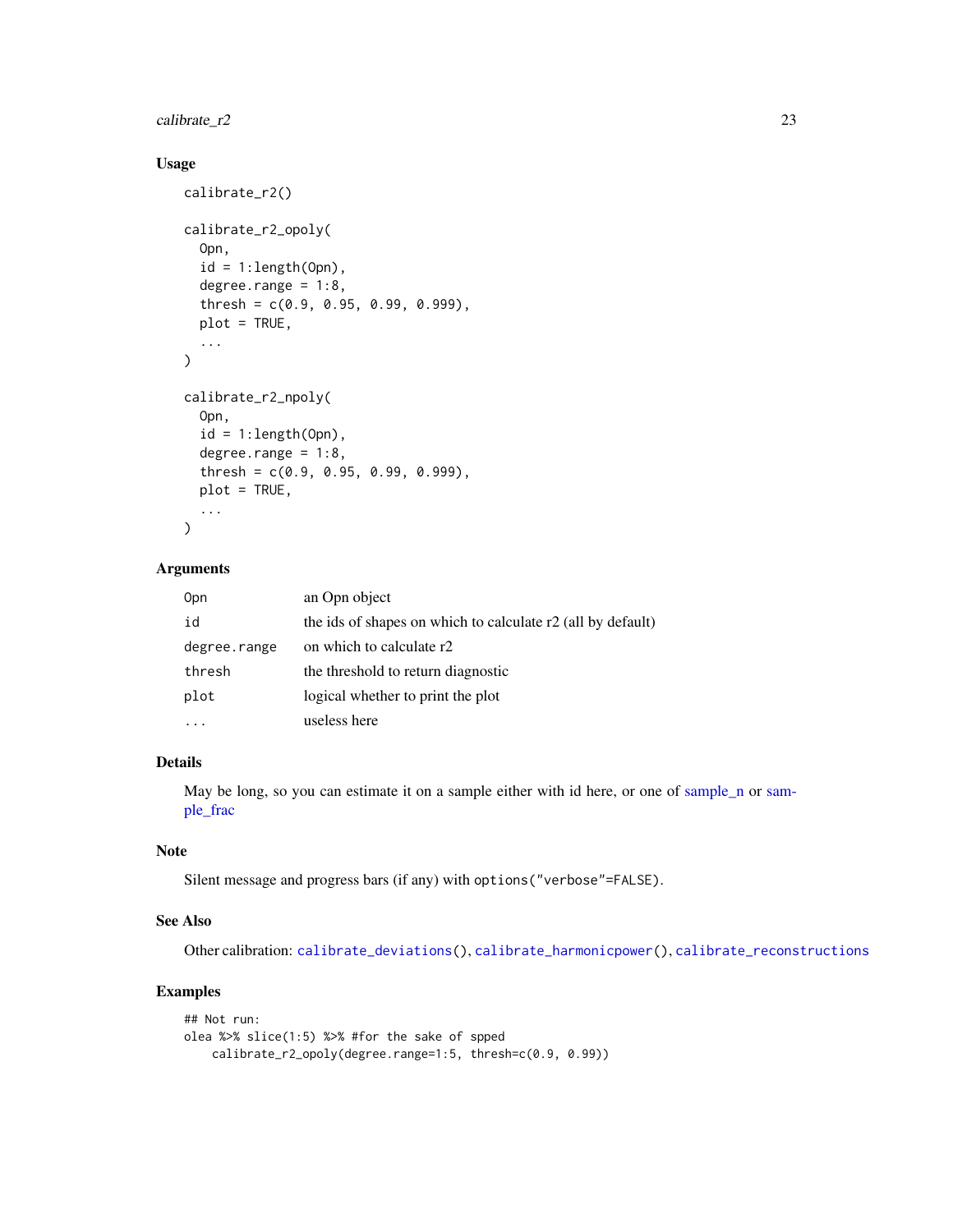```
olea %>% slice(1:5) %>% #for the sake of spped
   calibrate_r2_npoly(degree.range=1:5, thresh=c(0.9, 0.99))
## End(Not run)
```
<span id="page-23-1"></span>calibrate\_reconstructions

*Calibrate using reconstructed shapes*

#### Description

Calculate and displays reconstructed shapes using a range of harmonic number. Compare them visually with the maximal fit. This explicitely demonstrates how robust efourier is compared to tfourier and rfourier.

## Usage

```
calibrate_reconstructions_efourier(x, id, range = 1:9)
calibrate_reconstructions_rfourier(x, id, range = 1:9)
calibrate_reconstructions_tfourier(x, id, range = 1:9)
calibrate_reconstructions_sfourier(x, id, range = 1:9)
calibrate_reconstructions_npoly(
  x,
  id,
  range = 2:10,
  baseline1 = c(-1, 0),
  baseline2 = c(1, 0))
calibrate_reconstructions_opoly(
  x,
  id,
  range = 2:10,
  baseline1 = c(-1, 0),
  baseline2 = c(1, 0))
calibrate_reconstructions_dfourier(
  x,
  id,
  range = 2:10,
```
<span id="page-23-0"></span>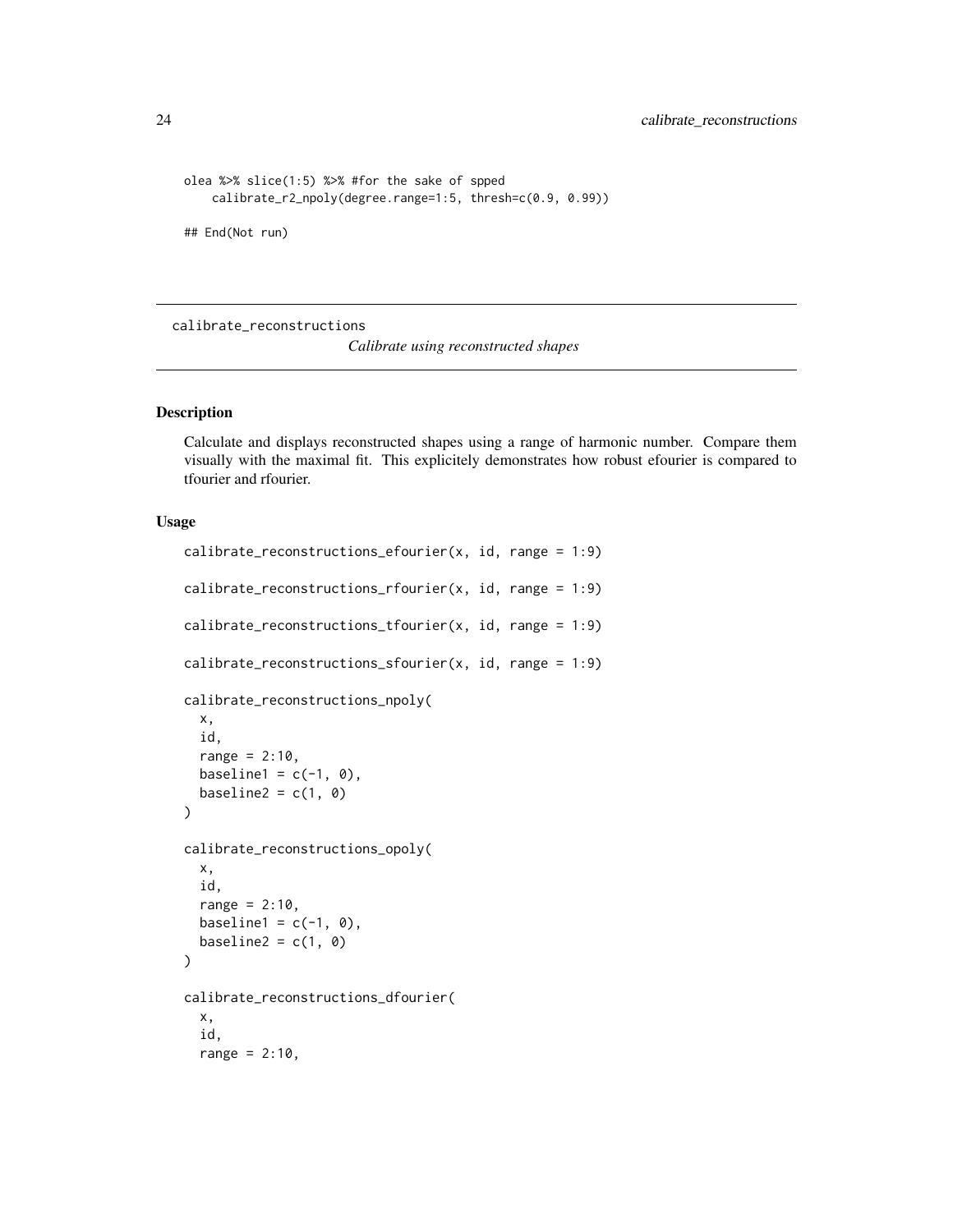```
baseline1 = c(-1, 0),
 baseline2 = c(1, 0)\lambda
```
#### Arguments

| X         | the Coo object on which to calibrate_reconstructions              |
|-----------|-------------------------------------------------------------------|
| id        | the shape on which to perform calibrate_reconstructions           |
| range     | vector of harmonics on which to perform calibrate reconstructions |
| baseline1 | $(x, y)$ coordinates for the first point of the baseline          |
| baseline2 | $(x, y)$ coordinates for the second point of the baseline         |

#### Value

a ggplot object and the full list of intermediate results. See examples.

## See Also

Other calibration: [calibrate\\_deviations\(](#page-16-1)), [calibrate\\_harmonicpower\(](#page-19-1)), [calibrate\\_r2\(](#page-21-1))

```
### On Out
shapes %>%
   calibrate_reconstructions_efourier(id=1, range=1:6)
# you may prefer efourier...
shapes %>%
   calibrate_reconstructions_tfourier(id=1, range=1:6)
#' you may prefer efourier...
shapes %>%
   calibrate_reconstructions_rfourier(id=1, range=1:6)
#' you may prefer efourier... # todo
#shapes %>%
# calibrate_reconstructions_sfourier(id=5, range=1:6)
### On Opn
olea %>%
   calibrate_reconstructions_opoly(id=1)
olea %>%
    calibrate_reconstructions_npoly(id=1)
olea %>%
   calibrate_reconstructions_dfourier(id=1)
```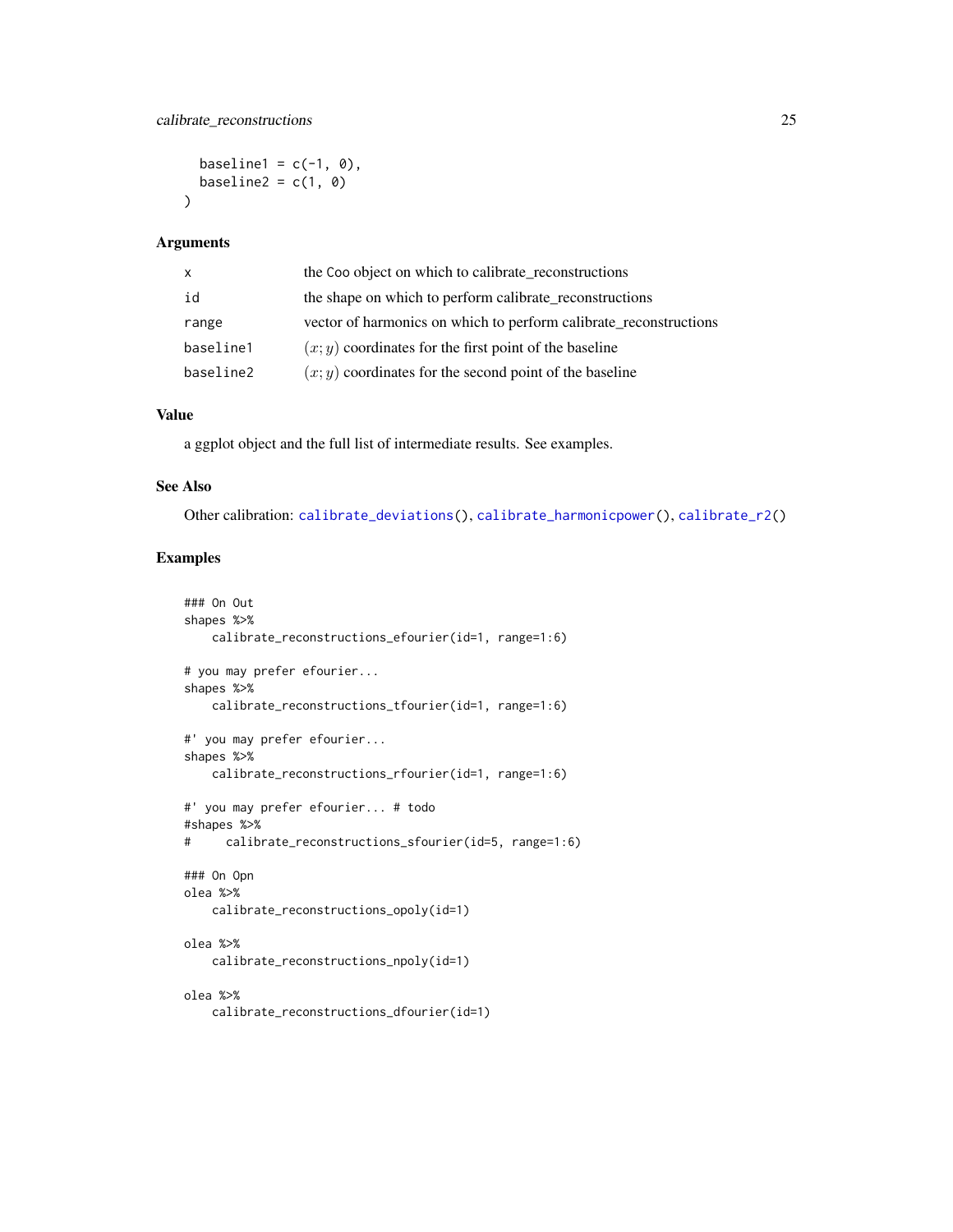<span id="page-25-1"></span><span id="page-25-0"></span>

#### Description

Data: Landmark and semilandmark coordinates on cereal glumes

## Format

An [Ldk](#page-169-1) object with 21 configurations of landmarks and semi-landmarks (4 partitions) sampled on cereal glumes

#### Source

Research support was provided by the European Research Council (Evolutionary Origins of Agriculture (grant no. 269830-EOA) PI: Glynis Jones, Dept of Archaeology, Sheffield, UK. Data collected by Emily Forster.

#### See Also

Other datasets: [apodemus](#page-7-2), [bot](#page-12-1), [charring](#page-25-2), [flower](#page-144-1), [hearts](#page-150-1), [molars](#page-181-1), [mosquito](#page-186-1), [mouse](#page-186-2), [nsfishes](#page-191-1), [oak](#page-192-1), [olea](#page-192-2), [shapes](#page-259-1), [trilo](#page-277-1), [wings](#page-280-1)

<span id="page-25-2"></span>

| charring |        |  | Data: Outline coordinates from an experimental charring on cereal |  |  |
|----------|--------|--|-------------------------------------------------------------------|--|--|
|          | grains |  |                                                                   |  |  |

## Description

Data: Outline coordinates from an experimental charring on cereal grains

#### Format

An [Out](#page-197-1) object with 18 grains, 3 views on each, for 2 cereal species, charred at different temperatures for 6 hours (0C (no charring), 230C and 260C).

#### Source

Research support was provided by the European Research Council (Evolutionary Origins of Agriculture (grant no. 269830-EOA) PI: Glynis Jones, Dept of Archaeology, Sheffield, UK. Data collected by Emily Forster.

#### See Also

Other datasets: [apodemus](#page-7-2), [bot](#page-12-1), [chaff](#page-25-1), [flower](#page-144-1), [hearts](#page-150-1), [molars](#page-181-1), [mosquito](#page-186-1), [mouse](#page-186-2), [nsfishes](#page-191-1), [oak](#page-192-1), [olea](#page-192-2), [shapes](#page-259-1), [trilo](#page-277-1), [wings](#page-280-1)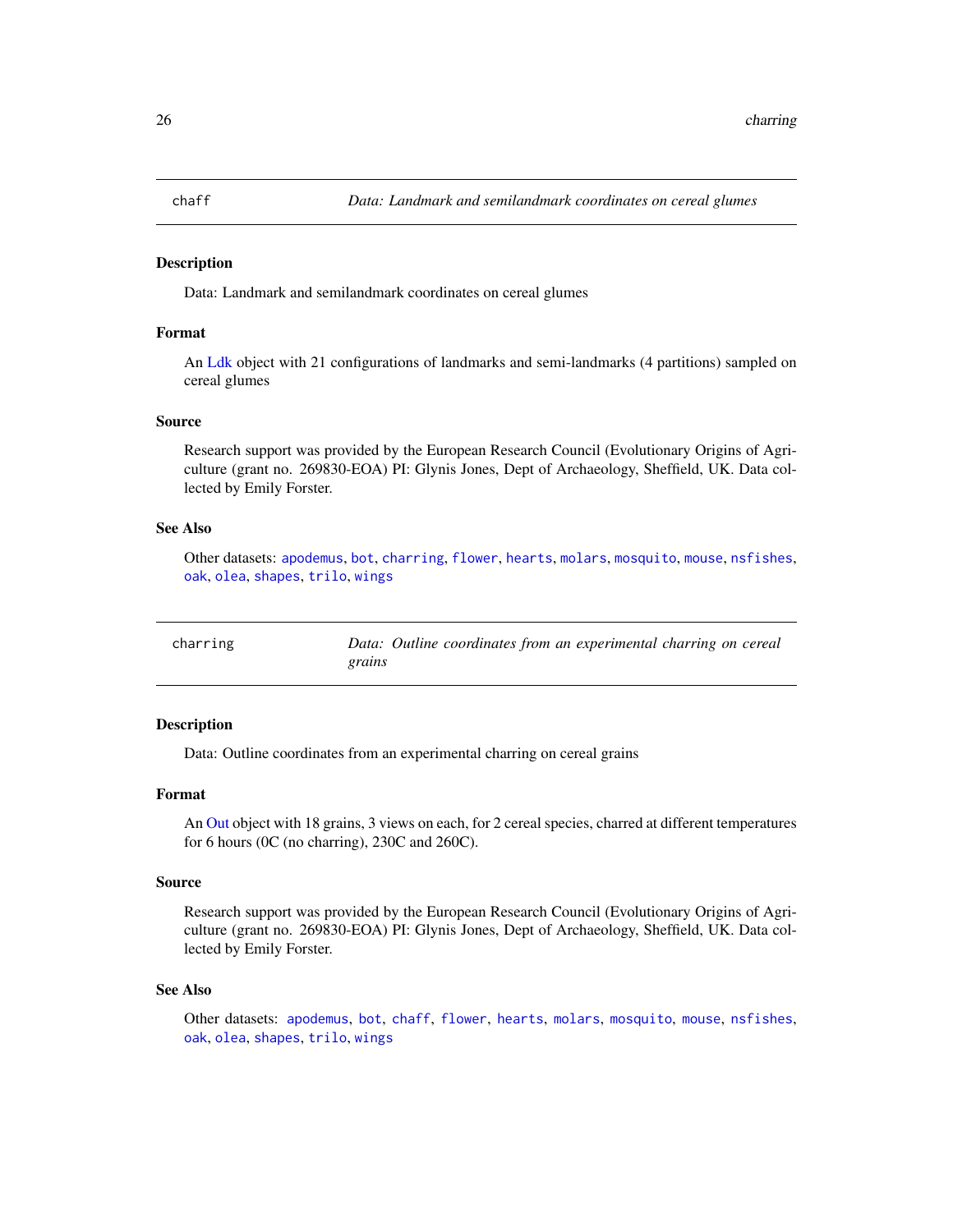<span id="page-26-1"></span><span id="page-26-0"></span>

# Description

Rougher slicing that accepts a classifier ie a column name from the \$fac on Momocs classes. Returns a named (after every level) list that can be lapply-ed and combined. See examples.

#### Usage

chop(.data, fac)

## Arguments

| .data | a Coo or Coe object          |
|-------|------------------------------|
| fac   | a column name from the \$fac |

#### Value

a named list of Coo or Coe objects

## See Also

```
Other handling functions: arrange(), at_least(), combine(), dissolve(), fac_dispatcher(),
filter(), mutate(), rename(), rescale(), rm_harm(), rm_missing(), rm_uncomplete(), rw_fac(),
sample_frac(), sample_n(), select(), slice(), subsetize()
```

```
olea %>%
    filter(var == "Aglan") %>% # to have a balanced nb of 'view'
    chop(~view) %>% # split into a list of 2
    npoly %>% # separately apply npoly
                      # strict equivalent to lapply(npoly)
    combine %>% # recombine
    PCA %>% plot # an illustration of the 2 views
    # treated separately
```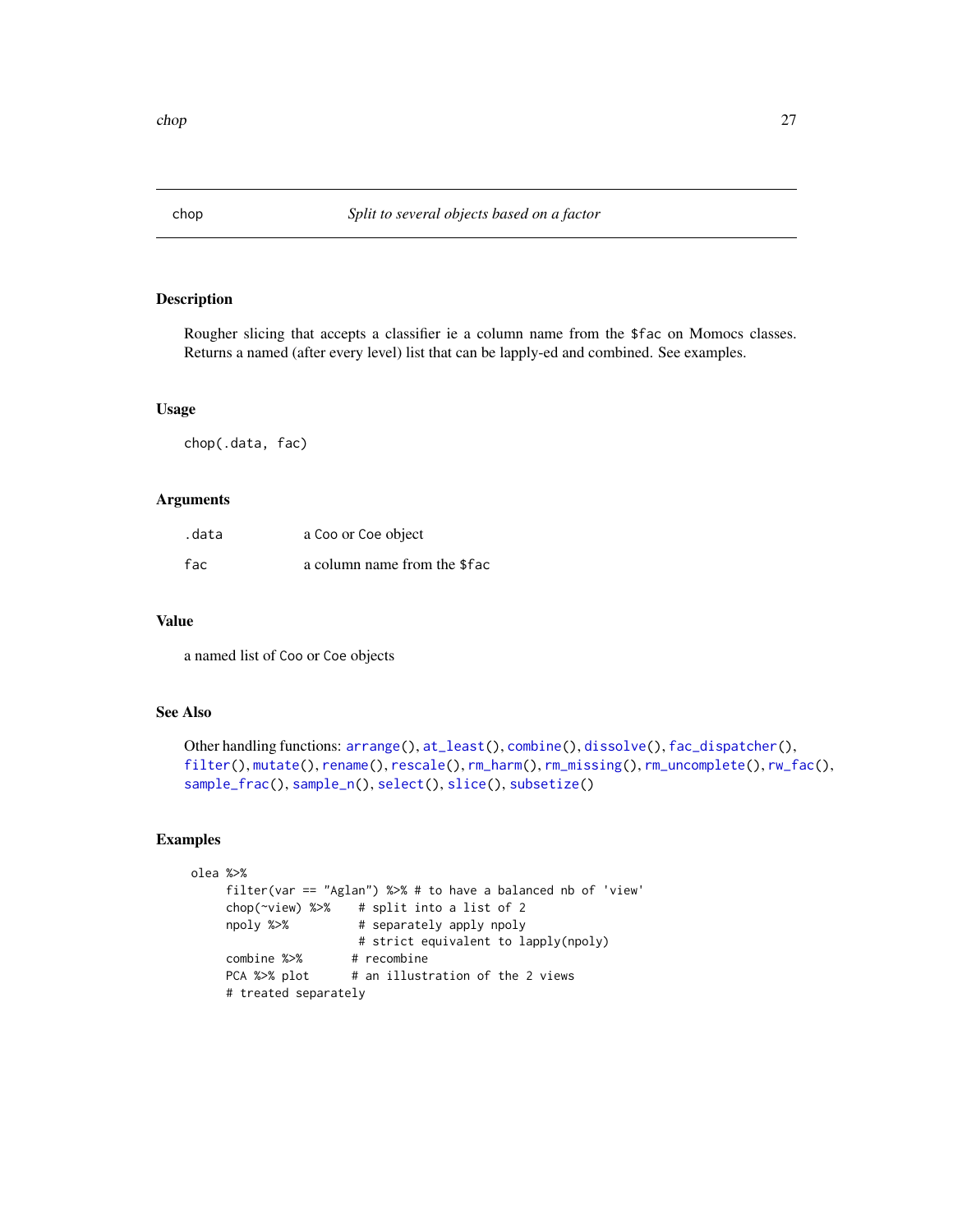#### <span id="page-27-1"></span><span id="page-27-0"></span>classification\_metrics

*Calculate classification metrics on a confusion matrix*

# Description

In some cases, the class correctness or the proportion of correctly classified individuals is not enough, so here are more detailed metrics when working on classification.

#### Usage

```
classification_metrics(x)
```
#### Arguments

x a table or an [LDA](#page-167-1) object

## Value

a list with the following components is returned:

- 1. accuracy the fraction of instances that are correctly classified
- 2. macro\_prf data.frame containing precision (the fraction of correct predictions for a certain class); recall, the fraction of instances of a class that were correctly predicted; f1 the harmonic mean (or a weighted average) of precision and recall.
- 3. macro\_avg, just the average of the three macro\_prf indices
- 4. ova a list of one-vs-all confusion matrices for each class
- 5. ova\_sum a single of all ova matrices
- 6. kappa measure of agreement between the predictions and the actual labels

## See Also

The pages below are of great interest to understand these metrics. The code used is partley derived from the Revolution Analytics blog post (with their authorization). Thanks to them!

- 1. [https://en.wikipedia.org/wiki/Precision\\_and\\_recall](https://en.wikipedia.org/wiki/Precision_and_recall)
- 2. [https://blog.revolutionanalytics.com/2016/03/com\\_class\\_eval\\_metrics\\_r.html](https://blog.revolutionanalytics.com/2016/03/com_class_eval_metrics_r.html)
- 3. <https://www.r-bloggers.com/2016/03/is-your-classification-model-making-lucky-guesses/>

Other multivariate: [CLUST\(](#page-28-1)), [KMEANS\(](#page-161-1)), [KMEDOIDS\(](#page-162-1)), [LDA\(](#page-167-1)), [MANOVA\\_PW\(](#page-178-1)), [MANOVA\(](#page-176-1)), [MDS\(](#page-179-1)), [MSHAPES\(](#page-187-1)), [NMDS\(](#page-189-1)), [PCA\(](#page-204-1))

```
# some morphometrics on 'hearts'
hearts %>% fgProcrustes(tol=1) %>%
coo_slide(ldk=1) %>% efourier(norm=FALSE) %>% PCA() %>%
# now the LDA and its summary
LDA(~aut) %>% classification_metrics()
```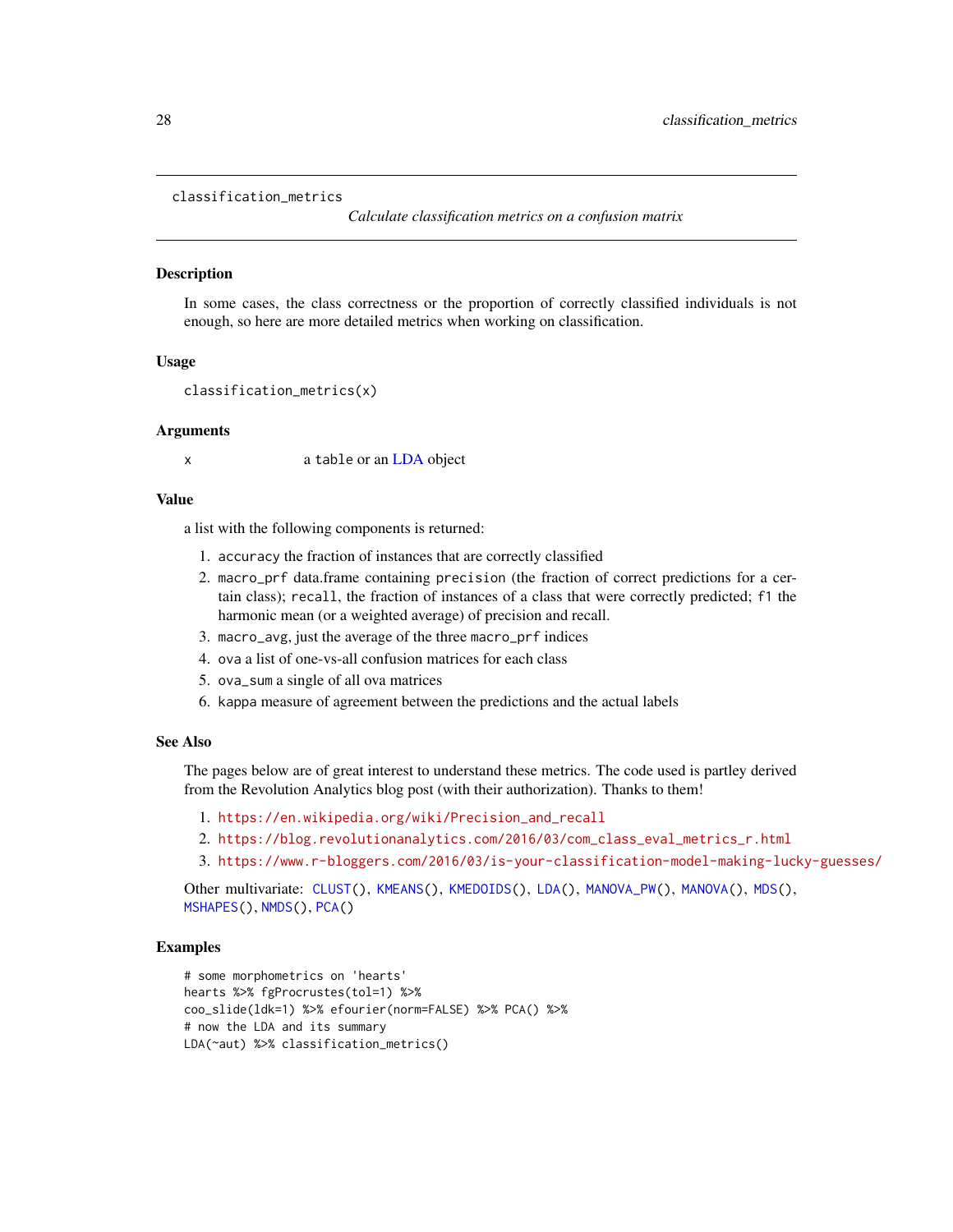<span id="page-28-1"></span><span id="page-28-0"></span>

# Description

Performs hierarchical clustering through [dist](#page-0-0) and [hclust.](#page-0-0) So far it is mainly a wrapper around these two functions, plus plotting using the dendextend package facilities.

# Usage

```
CLUST(x, \ldots)## Default S3 method:
CLUST(x, \ldots)## S3 method for class 'Coe'
CLUST(
 x,
  fac,
  type = c("horizontal", "vertical", "fan")[1],
 k,
  dist_method = "euclidean",
 hclust_method = "complete",
  retain = 0.99,
 labels,
 1wd = 1/4,
  cex = 1/2,
 palette = pal_qual,
  ...
\mathcal{L}
```
# Arguments

| $\times$      | a Coe or PCA object                                                                                                                                                                        |
|---------------|--------------------------------------------------------------------------------------------------------------------------------------------------------------------------------------------|
| $\cdots$      | useless here                                                                                                                                                                               |
| fac           | factor specification for fac dispatcher                                                                                                                                                    |
| type          | character one of c("horizontal","vertical","fan") (default: horizontal)                                                                                                                    |
| k             | numeric if provided and greater than 1, cut the tree into this number of groups                                                                                                            |
| dist_method   | to feed dist's method argument, that is one of euclidean (default), maximum,<br>manhattan, canberra, binary or minkowski.                                                                  |
| hclust_method | to feed holust's method argument, one of ward. D, ward. D2, single, complete<br>(default), average, mcquitty, median or centroid.                                                          |
| retain        | number of axis to retain if a PCA object is passed. If a number $< 1$ is passed,<br>then the number of PCs retained will be enough to capture this proportion of<br>variance via scree min |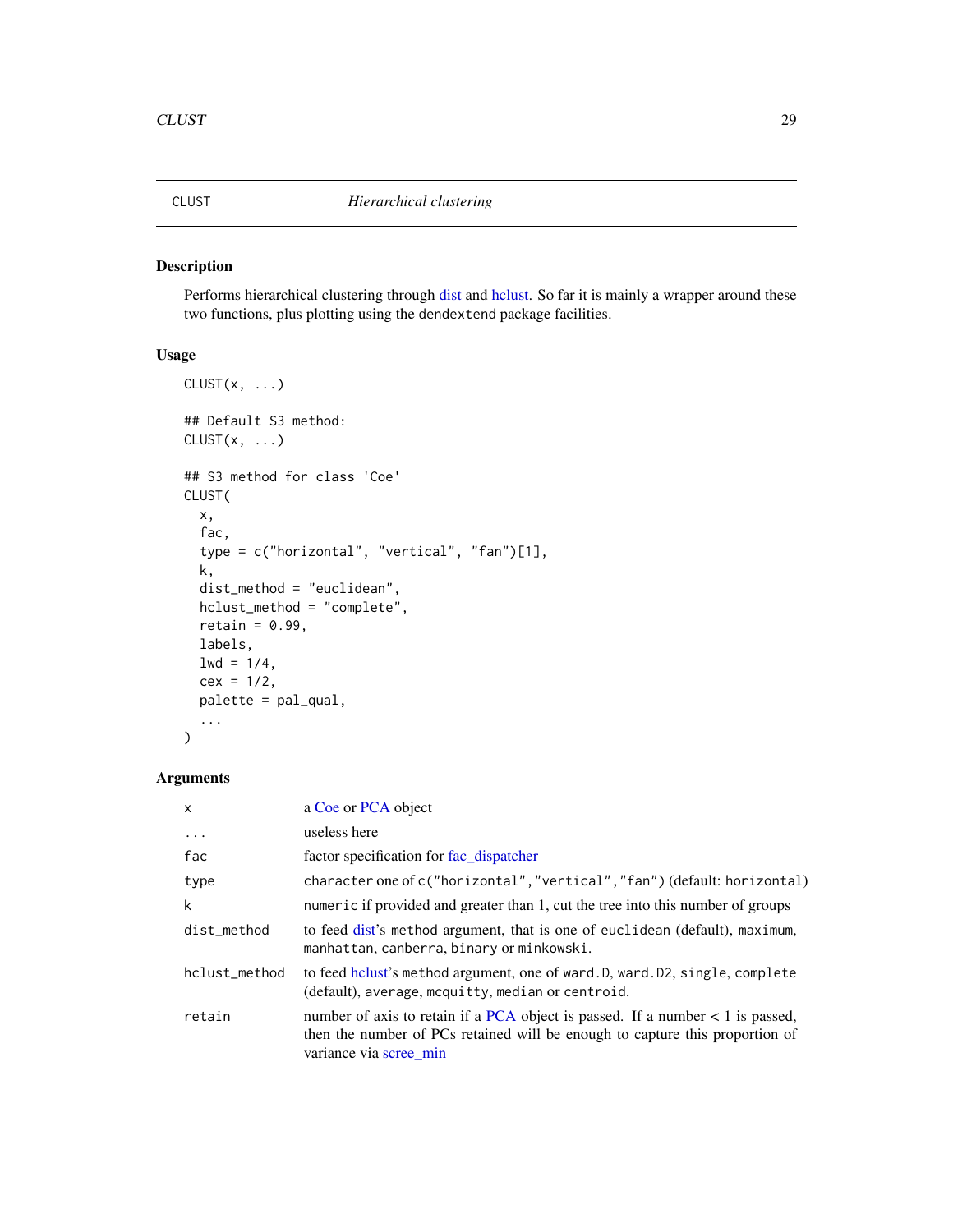<span id="page-29-0"></span>

| labels  | factor specification for labelling tips and to feed fac dispatcher |
|---------|--------------------------------------------------------------------|
| lwd     | for branches (default: $0.25$ )                                    |
| cex     | for labels (default: 1)                                            |
| palette | one of available palettes                                          |

# Value

a ggplot plot

# See Also

```
Other multivariate: KMEANS(), KMEDOIDS(), LDA(), MANOVA_PW(), MANOVA(), MDS(), MSHAPES(),
NMDS(), PCA(), classification_metrics()
```
# Examples

```
# On Coe
bf <- bot %>% efourier(6)
CLUST(bf)
# with a factor and vertical
CLUST(bf, ~type, "v")
# with some cutting and different dist/hclust methods
CLUST(bf,
      dist_method="maximum", hclust_method="average",
      labels=~type, k=3, lwd=1, cex=1, palette=pal_manual(c("green", "yellow", "red")))
# On PCA
```

```
bf %>% PCA %>% CLUST
```
<span id="page-29-1"></span>Coe *Coe "super" class*

# Description

Coe class is the 'parent' or 'super' class of [OutCoe](#page-198-1), [OpnCoe](#page-194-1), LdkCoe and TraCoe classes.

#### Usage

 $Coe(\ldots)$ 

#### Arguments

... anything and, anyway, this function will simply returns a message.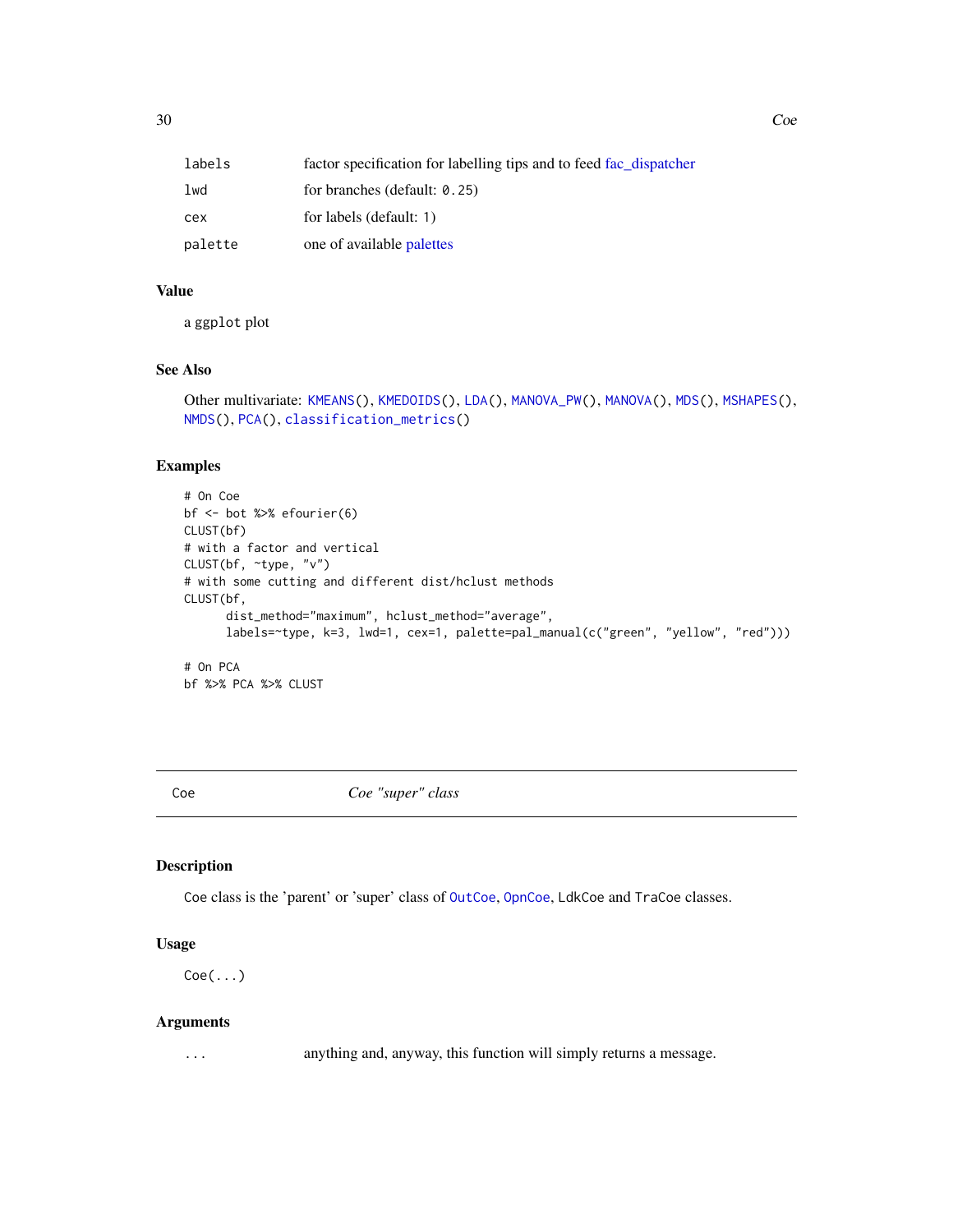# Details

Useful shortcuts are described below. See browseVignettes("Momocs") for a detail of the design behind Momocs' classes.

Coe class is the 'parent' class of the following 'child' classes

- [OutCoe](#page-198-1) for coefficients from closed outlines morphometrics
- [OpnCoe](#page-194-1) for coefficients from open outlines morphometrics
- LdkCoe for coefficients from configuration of landmarks morphometrics.

In other words, [OutCoe](#page-198-1), [OpnCoe](#page-194-1) and LdkCoe classes are all, primarily, Coe objects on which we define generic *and* specific methods. See their respective help pages for more help.

You can access all the methods available for Coe objects with methods(class=Coe).

## See Also

```
Other classes: Coo(), Ldk(), OpnCoe(), Opn(), OutCoe(), Out(), TraCoe()
```

```
## Not run:
# to see all methods for Coe objects.
methods(class='Coe')
# to see all methods for OutCoe objects.
methods(class='OutCoe') # same for OpnCoe, LdkCoe, TraCoe
bot.f <- efourier(bot, 12)
bot.f
class(bot.f)
inherits(bot.f, "Coe")
# if you want to work directly on the matrix of coefficients
bot.f$coe
#getters
bot.f[1]
bot.f[1:5]
#setters
bot.f[1] <- 1:48
bot.f[1]
bot.f[1:5] <- matrix(1:48, nrow=5, ncol=48, byrow=TRUE)
bot.f[1:5]
# An illustration of Momocs design. See also browseVignettes("Momocs")
op <- opoly(olea, 5)
op
class(op)
op$coe # same thing
```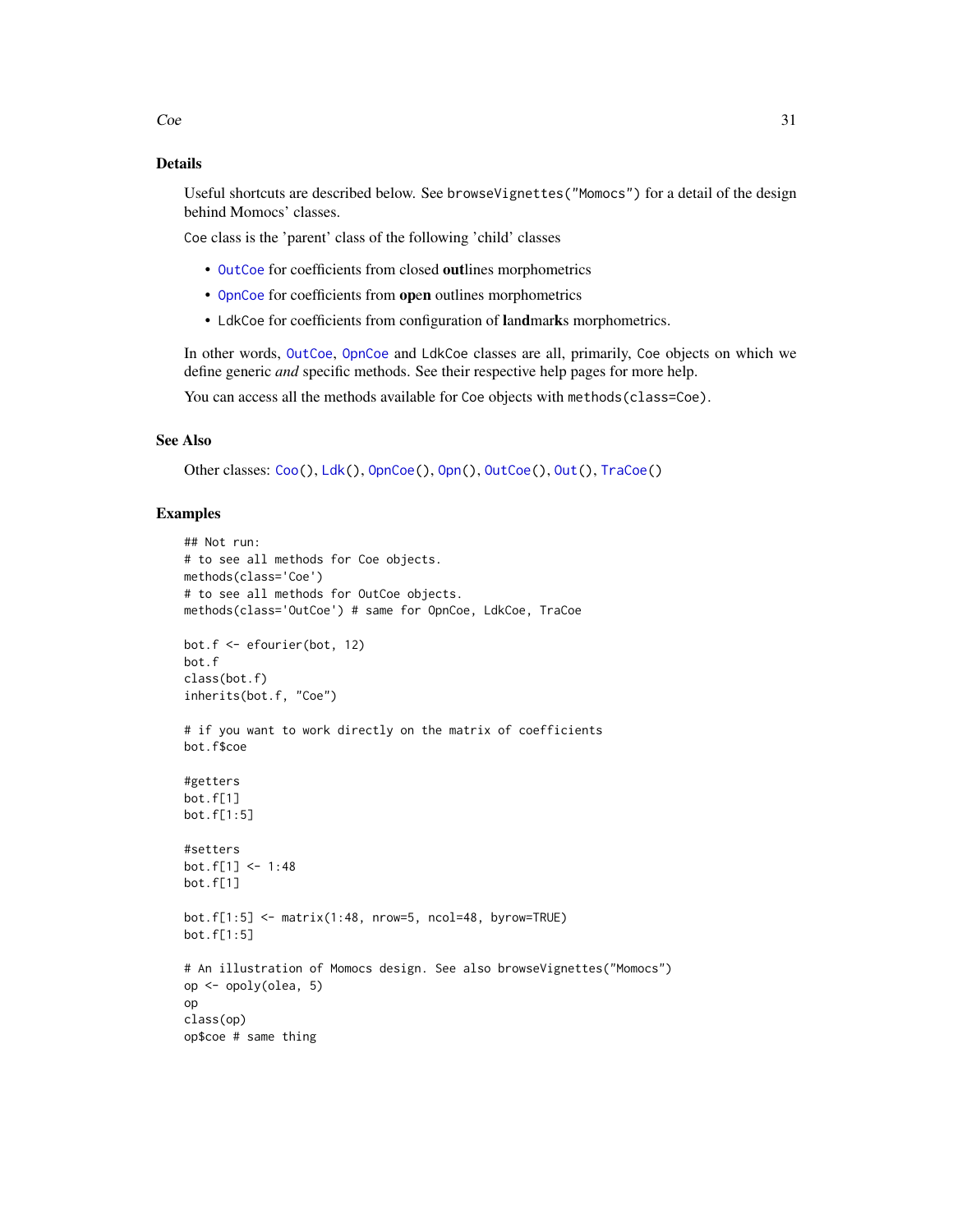```
wp <- fgProcrustes(wings, tol=1e-4)
wp
class(wp) # for Ldk methods, LdkCoe objects can also be considered as Coo objects
# so you can apply all Ldk methods available.
wp$coe # Procrustes aligned coordinates
## End(Not run)
```
coeff\_rearrange *Rearrange a matrix of (typically Fourier) coefficients*

# Description

Momocs uses colnamed matrices to store (typically) Fourier coefficients in [Coe](#page-29-1) objects (typically [OutCoe\)](#page-198-1). They are arranged as rank-wise:  $A1, A2, \ldots, An, B1, \ldots, Bn, C1, \ldots, Cn, D1, \ldots, Dn$ . From other softwares they may arrive as A1, B1, C1, D1, ..., An, Bn, Cn, Dn, this functions helps to go from one to the other format. In short, this function rearranges column order. See examples.

#### Usage

```
coeff_rearrange(x, by = c("name", "rank")[1])
```
## Arguments

|    | matrix (with colnames)                                      |
|----|-------------------------------------------------------------|
| bv | character either "name" $(A1, A2, )$ or "rank" $(A1, B1, )$ |

#### Examples

```
m_name <- m_rank <- matrix(1:32, 2, 16)
# this one is ordered by name
colnames(m_name) <- paste0(rep(letters[1:4], each=4), 1:4)
# this one is ordered by rank
colnames(m_rank) <- paste0(letters[1:4], rep(1:4, each=4))
m_rank
m_rank %>% coeff_rearrange(by="name")
m_rank %>% coeff_rearrange(by="rank") #no change
```
m\_name

```
m_name %>% coeff_rearrange(by="name") # no change
m_name %>% coeff_rearrange(by="rank")
```
<span id="page-31-0"></span>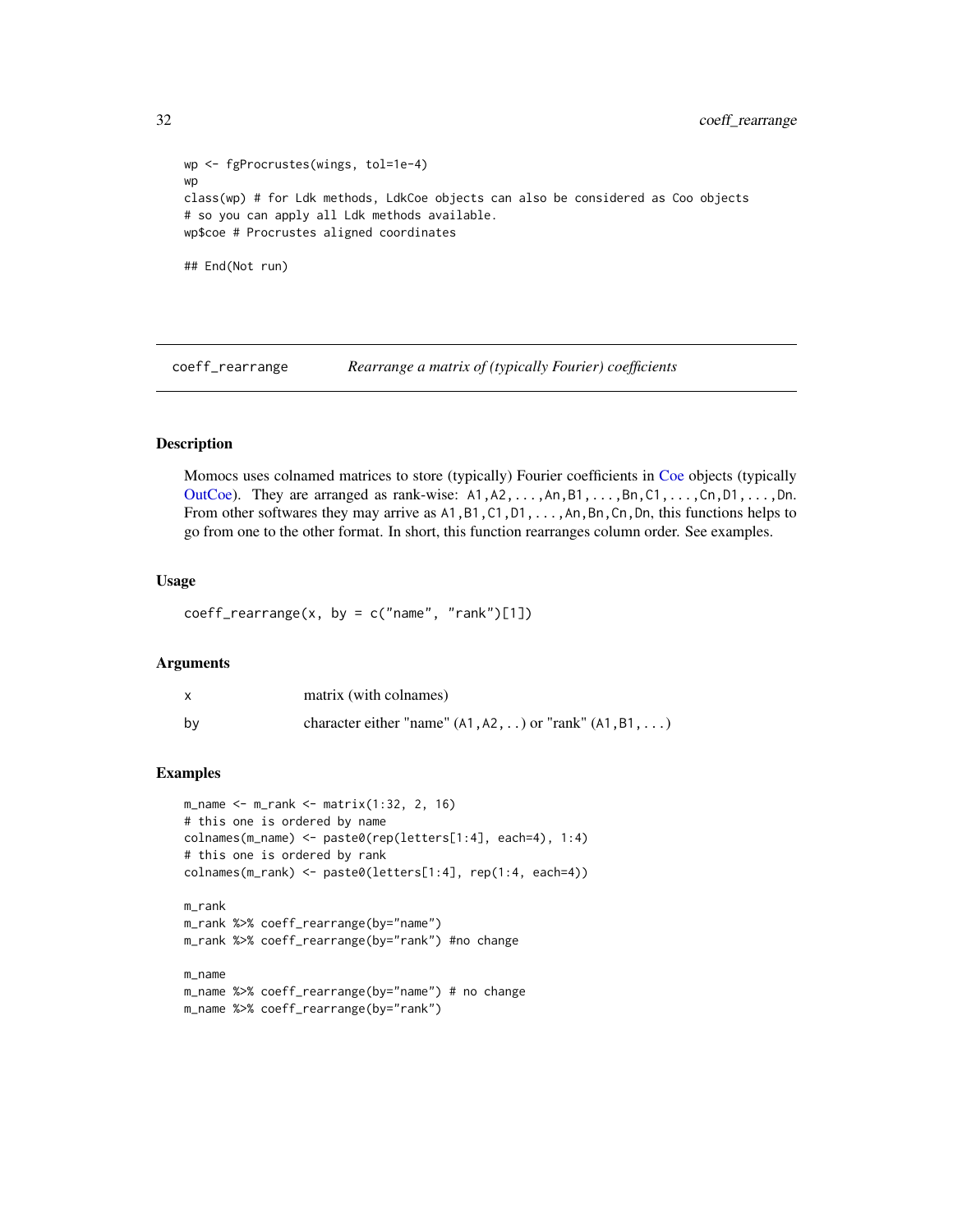<span id="page-32-0"></span>

## Description

coeff\_sel helps to select a given number of harmonics by returning their indices when arranged as a numeric vector. For instance, harmonic coefficients are arranged in the \$coe slot of [Coe](#page-29-1)-objects in that way:  $A_1, \ldots, A_n, B_1, \ldots, B_n, C_1, \ldots, C_n, D_1, \ldots, D - n$  after an elliptical Fourier analysis (see [efourier](#page-133-1) and [efourier\)](#page-133-1) while  $C<sub>n</sub> and D<sub>n</sub>$  harmonic are absent for radii variation and tangent angle approaches (see [rfourier](#page-243-1) and [tfourier](#page-266-1) respectively). . This function is used internally but might be of interest elwewhere.

## Usage

 $coeff\_self(retain = 8, drop = 0, nb.h = 32, cph = 4)$ 

#### Arguments

| retain | numeric. The number of harmonics to retain.                    |
|--------|----------------------------------------------------------------|
| drop   | numeric. The number of harmonics to drop                       |
| nb.h   | numeric. The maximum harmonic rank.                            |
| cph    | numeric. Must be set to 2 for rfourier and tfourier were used. |

# Value

coeff\_sel returns indices that can be used to select columns from an harmonic coefficient matrix. coeff\_split returns a named list of coordinates.

```
bot.f <- efourier(bot, 32)
coe <- bot.f$coe # the raw matrix
coe
# if you want, say the first 8 harmonics but not the first one
retain <- coeff_sel(retain=8, drop=1, nb.h=32, cph=4)
head(coe[, retain])
```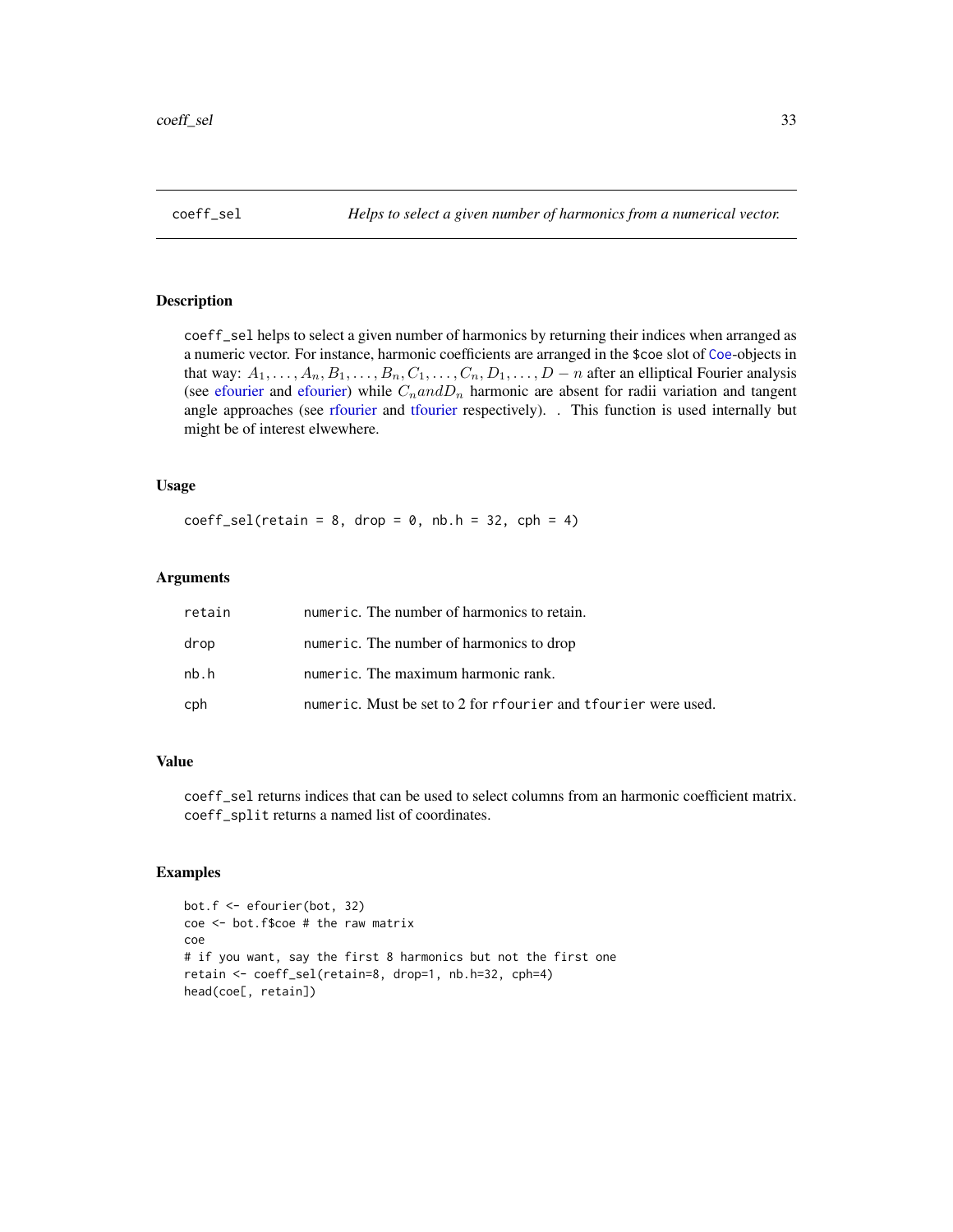<span id="page-33-0"></span>coeff\_split *Converts a numerical description of harmonic coefficients to a named list.*

# **Description**

coeff\_split returns a named list of coordinates from a vector of harmonic coefficients. For instance, harmonic coefficients are arranged in the \$coe slot of Coe-objects in that way:  $A_1, \ldots, A_n, B_1, \ldots, B_n, C_1, \ldots, C_n, D_1$ n after an elliptical Fourier analysis (see [efourier](#page-133-1) and [efourier\)](#page-133-1) while  $C_n$  and  $D_n$  harmonic are absent for radii variation and tangent angle approaches (see [rfourier](#page-243-1) and [tfourier](#page-266-1) respectively). This function is used internally but might be of interest elwewhere.

#### Usage

 $coeff\_split(cs, nb.h = 8, cph = 4)$ 

#### Arguments

| CS   | A vector of harmonic coefficients.                             |
|------|----------------------------------------------------------------|
| nh.h | numeric. The maximum harmonic rank.                            |
| cph  | numeric. Must be set to 2 for rfourier and tfourier were used. |

#### Value

Returns a named list of coordinates.

## Examples

```
coeff_split(1:128, nb.h=32, cph=4) # efourier
coeff_split(1:64, nb.h=32, cph=2) # t/r fourier
```
color\_palettes *Some color palettes*

## Description

Colors, colors, colors.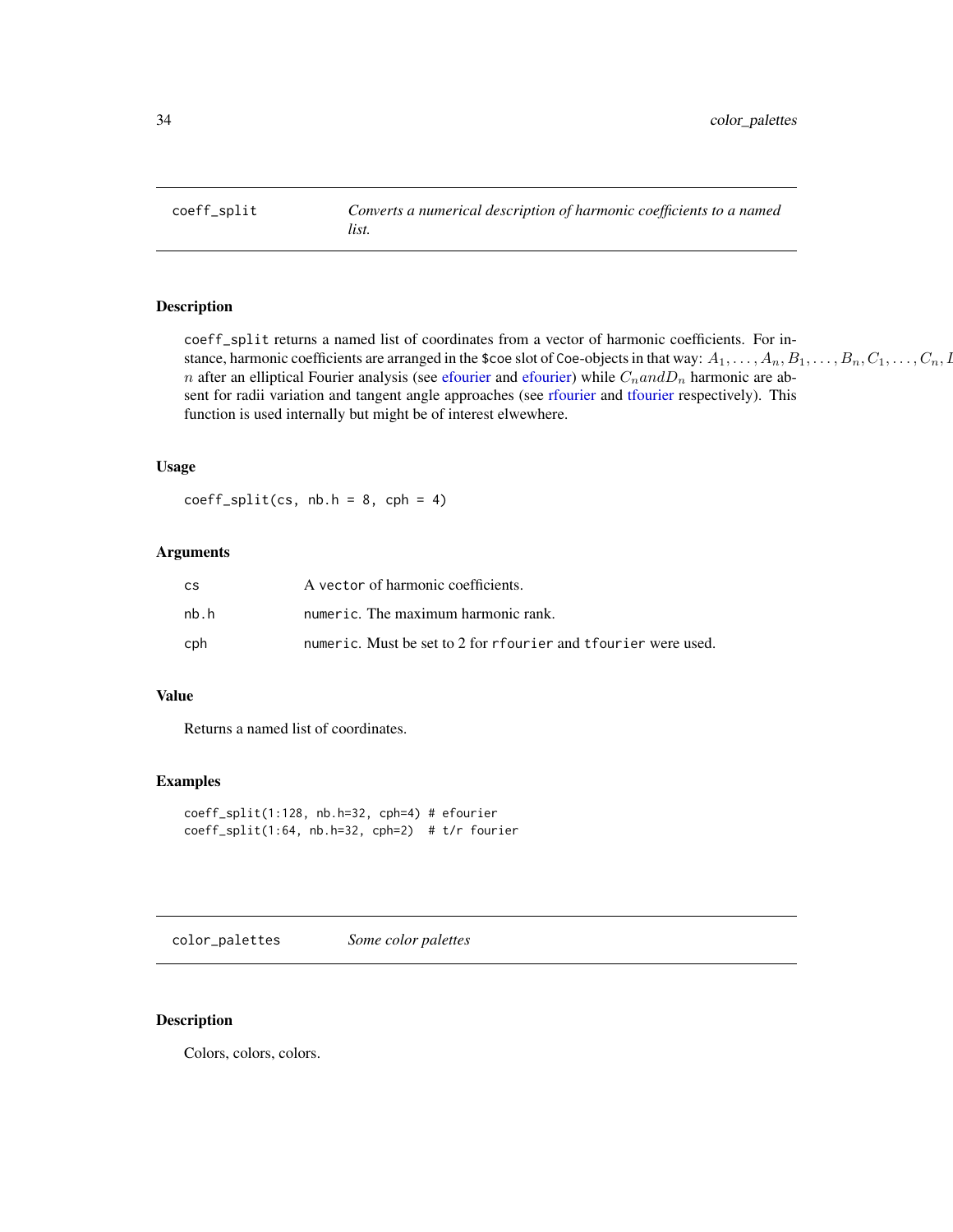color\_palettes 35

## Usage

col\_summer(n)

col\_summer2(n)

col\_spring(n)

col\_autumn(n)

col\_black(n)

col\_solarized(n)

col\_gallus(n)

col\_qual(n)

col\_heat(n)

col\_hot(n)

col\_cold(n)

col\_sari(n)

col\_india(n)

col\_bw(n)

col\_grey(n)

## Arguments

n the number of colors to generate from the color palette

#### Value

colors (hexadecimal format)

## Note

Among available color palettes, col\_solarized is based on Solarized: [https://ethanschoonover](https://ethanschoonover.com/solarized/). [com/solarized/](https://ethanschoonover.com/solarized/); col\_div, col\_qual, col\_heat, col\_cold and col\_gallus are based on on ColorBrewer2: <https://colorbrewer2.org/>.

# Examples

wheel <- function(palette, n=10){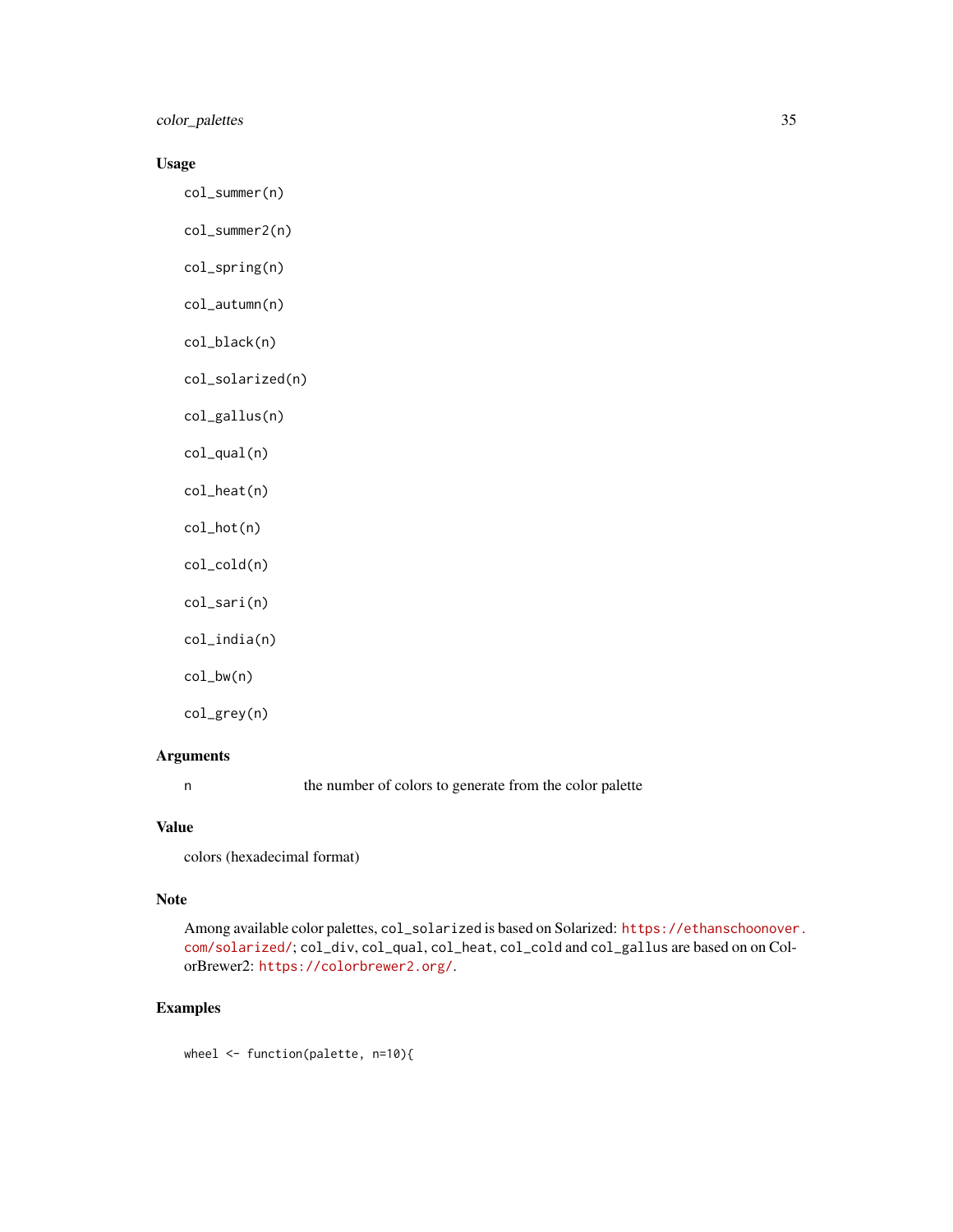# <span id="page-35-0"></span>36 col\_transp

```
op <- par(mar=rep(0, 4)) ; on.exit(par(op))
pie(rep(1, n), col=palette(n), labels=NA, clockwise=TRUE)}
# Qualitative
wheel(col_qual)
wheel(col_solarized)
wheel(col_summer)
wheel(col_summer2)
wheel(col_spring)
wheel(col_autumn)
# Divergent
wheel(col_gallus)
wheel(col_india)
# Sequential
wheel(col_heat)
wheel(col_hot)
wheel(col_cold)
wheel(col_sari)
wheel(col_bw)
wheel(col_grey)
# Black only for pubs
wheel(col_black)
```
# col\_transp *Transparency helpers and palettes*

## Description

To ease transparency handling.

## Usage

```
col_{transp}(n, col = "#000000", ceiling = 1)
```

```
col_alpha(cols, transp = 0)
```
#### Arguments

| n       | the number of colors to generate                                          |
|---------|---------------------------------------------------------------------------|
| col     | a color in hexadecimal format on which to generate levels of transparency |
| ceiling | the maximal opacity (from $0$ to $1$ )                                    |
| cols    | on or more colors, provided as hexadecimal values                         |
| transp  | numeric between 0 and 1, the value of the transparency to obtain          |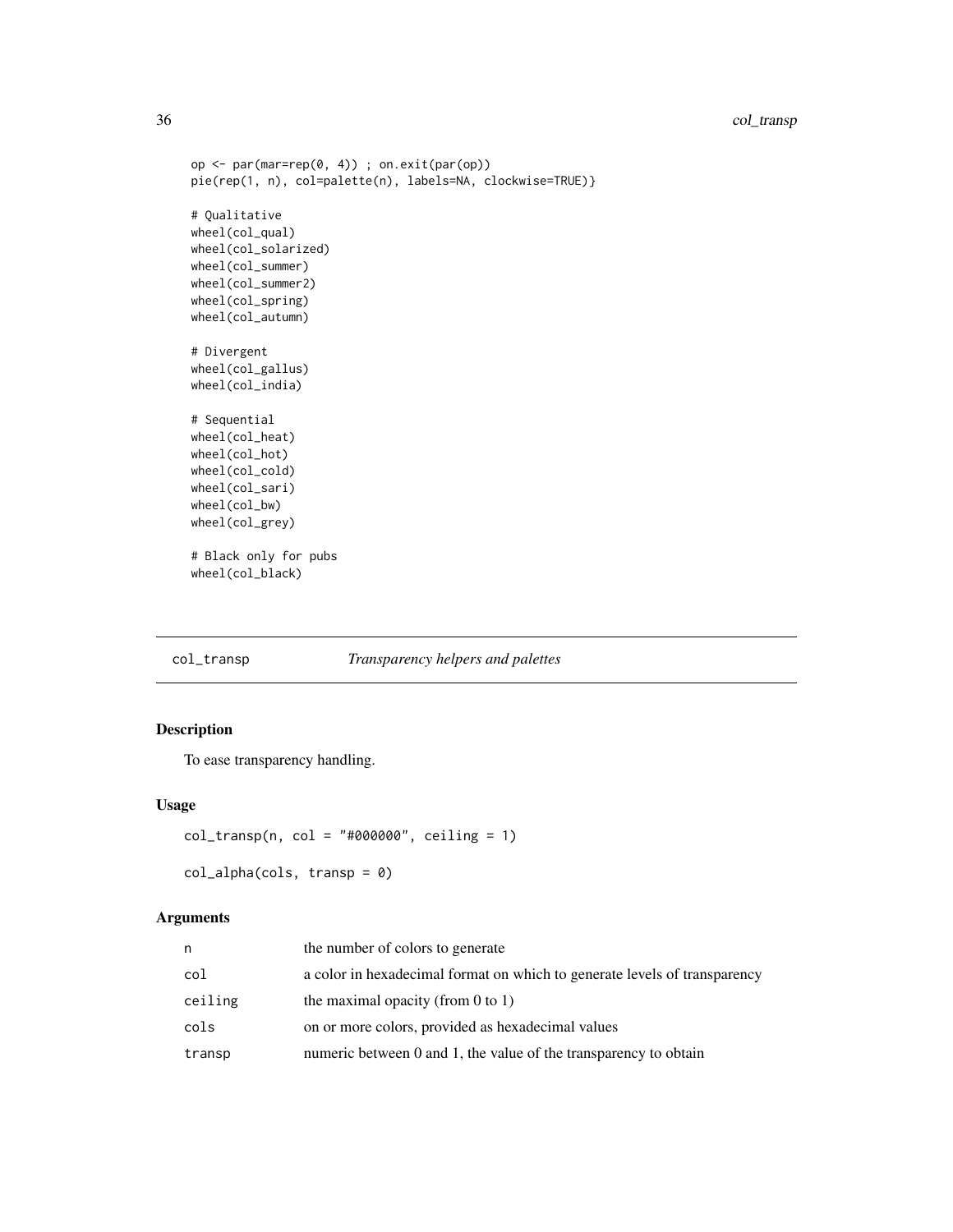#### combine 37

## Examples

```
x <- col_transp(10, col='#000000')
x
barplot(1:10, col=x, main='a transparent black is grey')
summer10 <- col_summer(10)
summer10
summer10.transp8 <- col_alpha(summer10, 0.8)
summer10.transp8
summer10.transp2 <- col_alpha(summer10, 0.8)
summer10.transp2
x \le -1:10barplot(x, col=summer10.transp8)
barplot(x/2, col=summer10.transp2, add=TRUE)
```
combine *Combine several objects*

## Description

Combine Coo objects after a slicing, either manual or using [slice](#page-260-0) or [chop.](#page-26-0) Note that on Coo object, it combines row-wise (ie, merges shapes as a c would do) ; but on Coe it combines column-wise (merges coefficients). In the latter case, Coe must have the same number of shapes (not necessarily the same number of coefficients). Also the \$fac of the first Coe is retrieved. A separate version may come at some point.

## Usage

combine(...)

## Arguments

... a list of Out(Coe), Opn(Coe), Ldk objects (but of the same class)

## Note

Note that the order of shapes or their coefficients is not checked, so anything with the same number of rows will be merged.

# See Also

```
Other handling functions: arrange(), at_least(), chop(), dissolve(), fac_dispatcher(),
filter(), mutate(), rename(), rescale(), rm_harm(), rm_missing(), rm_uncomplete(), rw_fac(),
sample_frac(), sample_n(), select(), slice(), subsetize()
```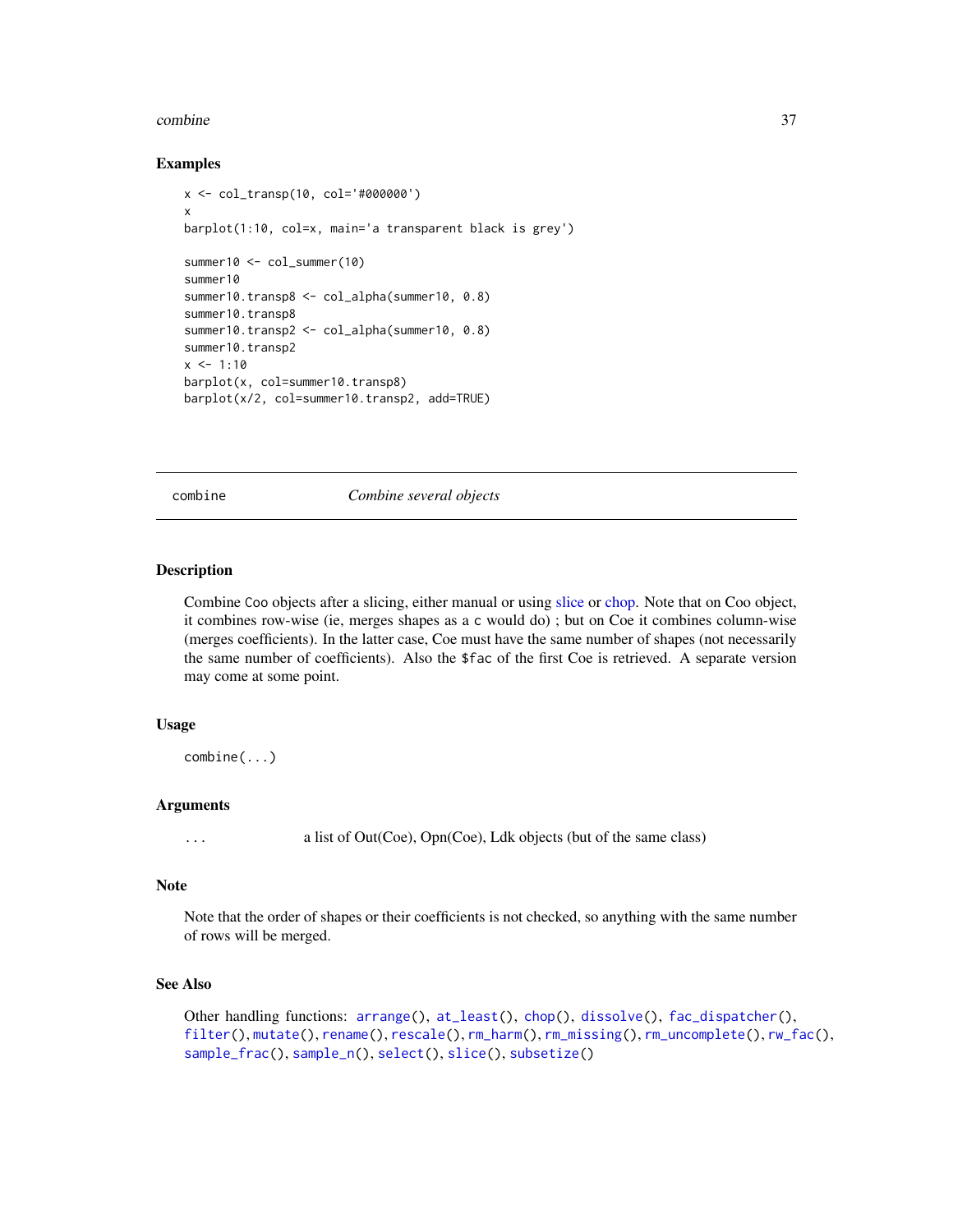# Examples

```
w <- filter(bot, type=="whisky")
b <- filter(bot, type=="beer")
combine(w, b)
# or, if you have many levels
bot_s <- chop(bot, ~type)
bot_s$whisky
# note that you can apply something (single function or a more
# complex pipe) then combine everyone, since combine also works on lists
# eg:
# bot_s2 <- efourier(bot_s, 10) # equivalent to lapply(bot_s, efourier, 10)
# bot_sf <- combine(bot_s2)
# pipe style
efourier(bot_s, 10) %>% combine()
```
complex *Convert complex to/from cartesian coordinates*

## Description

Convert complex to/from cartesian coordinates

#### Usage

cpx2coo(Z)

coo2cpx(coo)

#### Arguments

|     | coordinates expressed in the complex form   |
|-----|---------------------------------------------|
| COO | coordinates expressed in the cartesian form |

#### Value

coordinates expressed in the cartesian/complex form

## See Also

Other bridges functions: [as\\_df\(](#page-8-0)), [bridges](#page-15-0), [export\(](#page-137-0))

```
shapes[4] %>% # from cartesian
  coo_sample(24) %>%
  coo2cpx() %T>% # to complex
  cpx2coo() # and back
```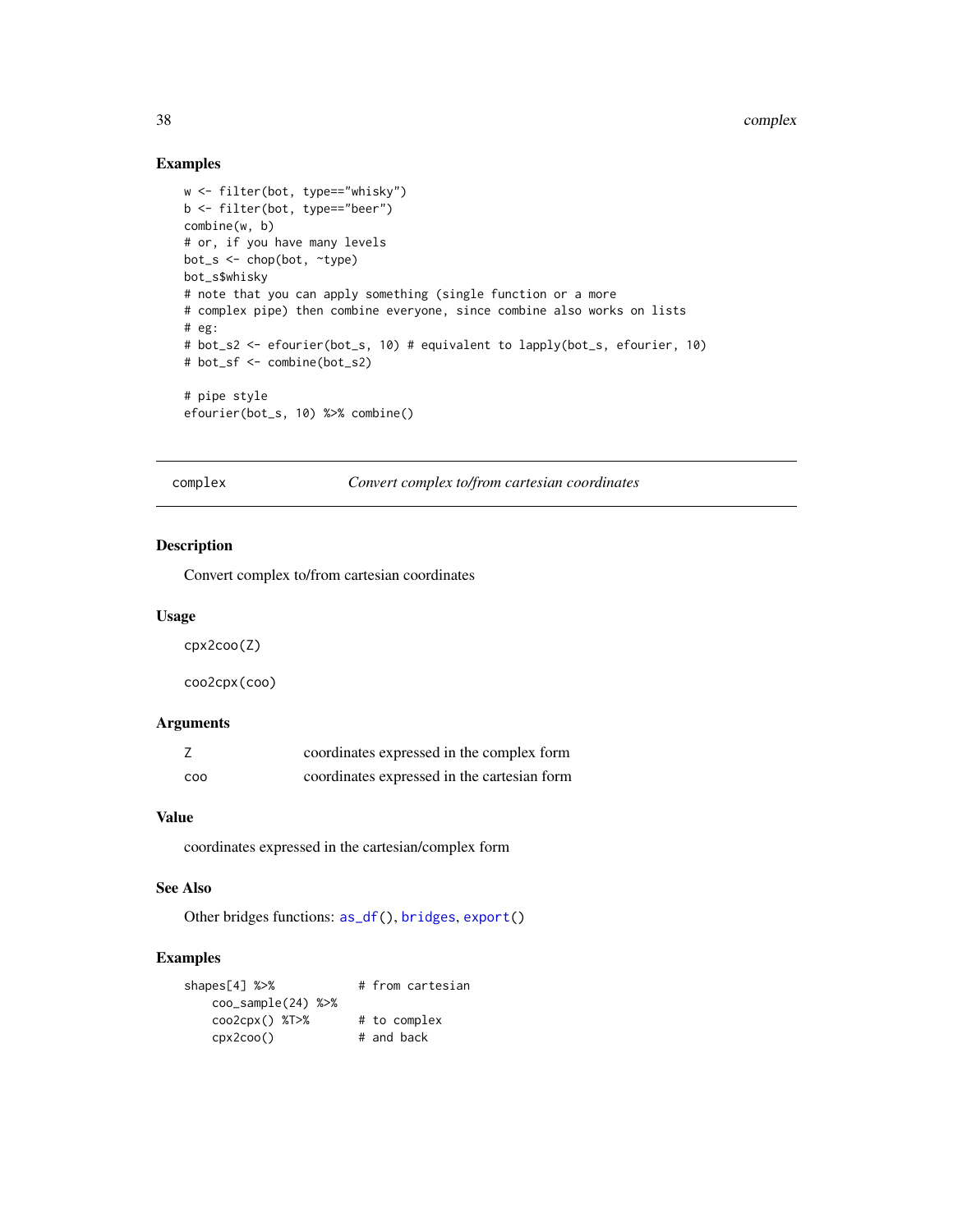<span id="page-38-0"></span>

## Description

Coo class is the 'parent' or 'super' class of [Out](#page-197-0), [Opn](#page-193-0) and [Ldk](#page-169-0) classes.

#### Usage

 $Coo(\ldots)$ 

# Arguments

... anything and, anyway, this function will simply returns a message.

## **Details**

Useful shortcuts are described below. See browseVignettes("Momocs") for a detail of the design behind Momocs' classes.

Coo class is the 'parent' class of the following 'child' classes

- [Out](#page-197-0) for closed outlines
- [Opn](#page-193-0) for open outlines
- [Ldk](#page-169-0) for configuration of landmarks

Since all 'child classes' of them handle  $(x; y)$  coordinates among other generic methods, but also all have their specificity, this architecture allow to recycle generic methods and to use specific methods.

In other words, [Out](#page-197-0), [Opn](#page-193-0) and [Ldk](#page-169-0) classes are all, primarily, Coo objects on which we define generic *and* specific methods. See their respective help pages for more help.

Coo objects all have the following components:

- \$coo which is a list of matrices for coordinates
- \$fac a data\_frame for covariates (if any). You can provide this data\_frame directly, as long as it has as many rows as there are matrices in \$coo (see examples), or use an helper function such as [lf\\_structure.](#page-174-0)

You can access all the methods available for Coo objects with methods(class=Coo).

# See Also

Other classes: [Coe\(](#page-29-0)), [Ldk\(](#page-169-0)), [OpnCoe\(](#page-194-0)), [Opn\(](#page-193-0)), [OutCoe\(](#page-198-0)), [Out\(](#page-197-0)), [TraCoe\(](#page-277-0))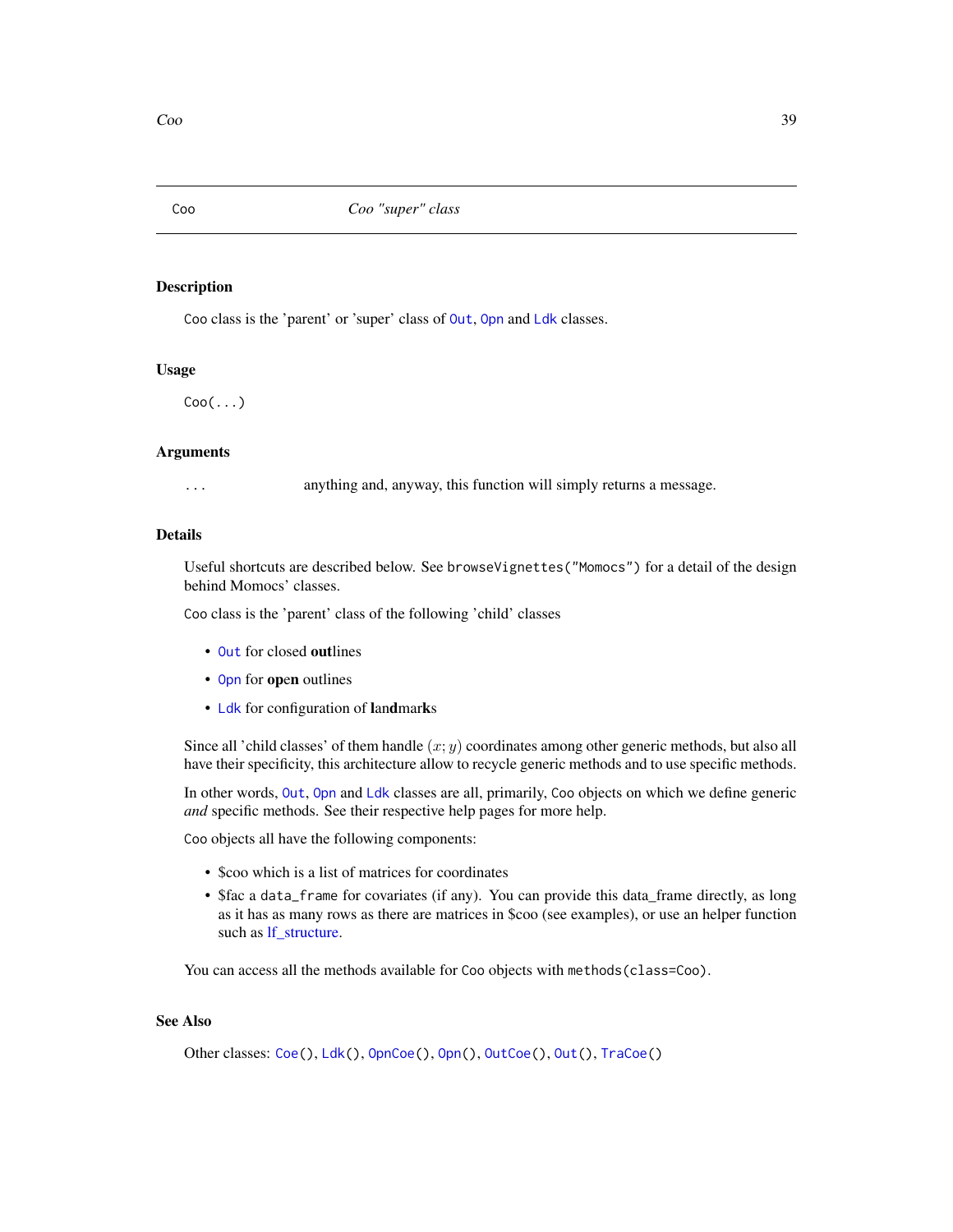#### Examples

```
## Not run:
# to see all methods for Coo objects.
methods(class='Coo')
# to see all methods for Out objects.
methods(class='Out') # same for Opn and Ldk
# Let's take an Out example. But all methods shown here
# work on Ldk (try on 'wings') and on Opn ('olea')
bot
# Primarily a 'Coo' object, but also an 'Out'
class(bot)
inherits(bot, "Coo")
panel(bot)
stack(bot)
plot(bot)
# Getters (you can also use it to set data)
bot[1] %>% coo_plot()
bot[1:5] %>% str()
# Setters
bot[1] < - shape[4]panel(bot)
bot[1:5] \leftarrow shapes[4:8]panel(bot)
# access the different components
# $coo coordinates
head(bot$coo)
# $fac grouping factors
head(bot$fac)
# or if you know the name of the column of interest
bot$type
# table
table(bot$fac)
# an internal view of an Out object
str(bot)
# subsetting
# see ?filter, ?select, and their 'see also' section for the
# complete list of dplyr-like verbs implemented in Momocs
length(bot) # the number of shapes
names(bot) # access all individual names
bot2 <- bot
names(bot2) <- paste0('newnames', 1:length(bot2)) # define new names
# Add a $fac from scratch
```
40 Coo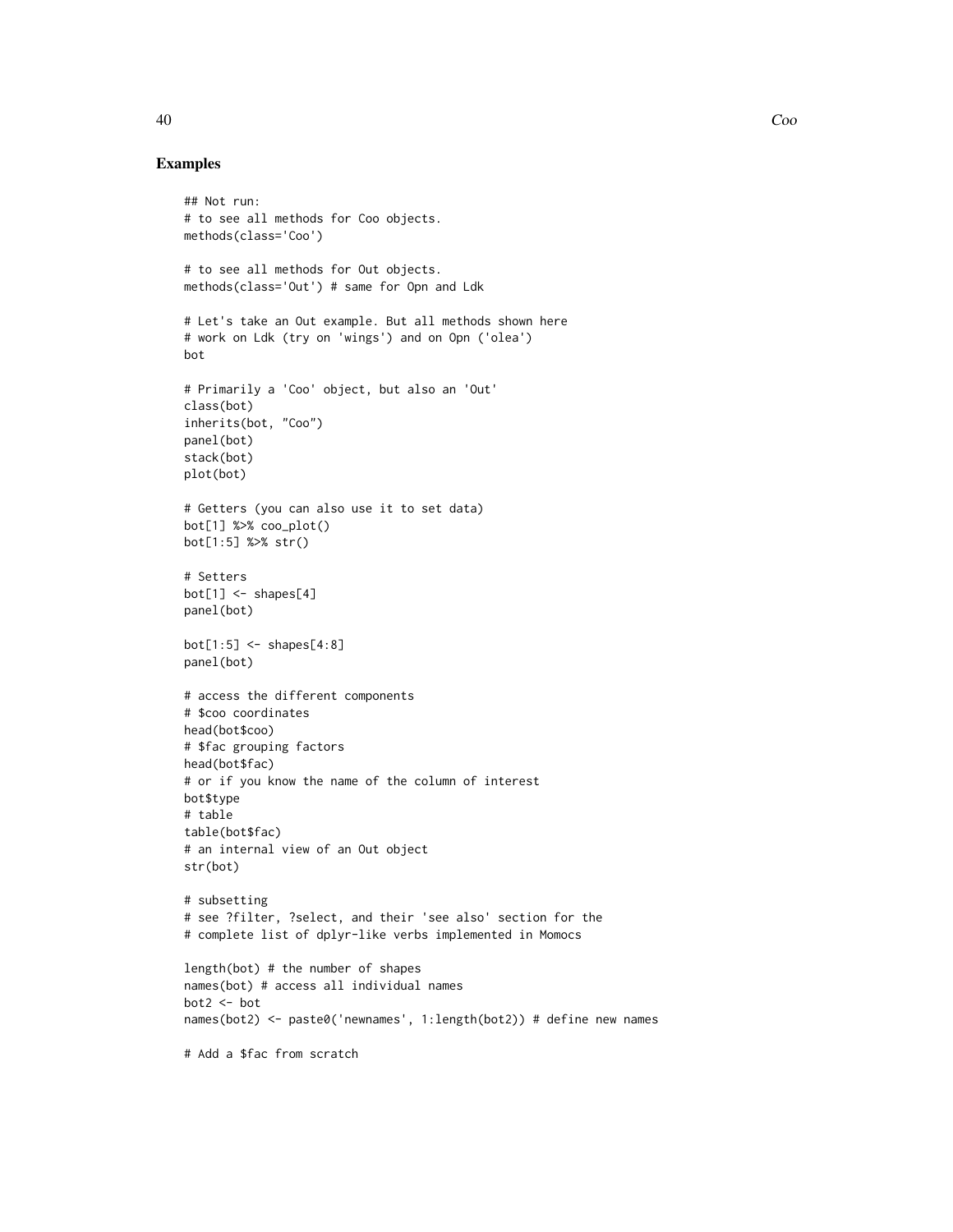#### $\rm{co}$ <sub>align</sub>  $\rm{41}$

```
coo <- bot[1:5] # a list of five matrices
length(coo)
sapply(coo, class)
fac <- data.frame(name=letters[1:5], value=c(5:1))
# Then you have to define the subclass using the right builder
# here we have outlines, so we use Out
x < - Out(coo, fac)
x$coo
x$fac
```
## End(Not run)

<span id="page-40-0"></span>coo\_align *Aligns coordinates*

## Description

Aligns the coordinates along their longer axis using var-cov matrix and eigen values.

#### Usage

coo\_align(coo)

## Arguments

coo matrix of (x; y) coordinates or any [Coo](#page-38-0) object.

#### Value

a matrix of  $(x; y)$  coordinates, or a [Coo](#page-38-0) object.

# See Also

Other aligning functions: [coo\\_aligncalliper\(](#page-41-0)), [coo\\_alignminradius\(](#page-42-0)), [coo\\_alignxax\(](#page-43-0))

```
Other coo_ utilities: coo_aligncalliper(), coo_alignminradius(), coo_alignxax(), coo_baseline(),
coo_bookstein(), coo_boundingbox(), coo_calliper(), coo_centdist(), coo_center(), coo_centpos(),
coo_close(), coo_down(), coo_dxy(), coo_extract(), coo_flipx(), coo_force2close(), coo_interpolate(),
coo_is_closed(), coo_jitter(), coo_left(), coo_likely_clockwise(), coo_nb(), coo_perim(),
coo_range(), coo_rev(), coo_right(), coo_rotatecenter(), coo_rotate(), coo_sample_prop(),
coo_samplerr(), coo_sample(), coo_scale(), coo_shearx(), coo_slice(), coo_slidedirection(),
coo_slidegap(), coo_slide(), coo_smoothcurve(), coo_smooth(), coo_template(), coo_trans(),
coo_trimbottom(), coo_trimtop(), coo_trim(), coo_untiltx(), coo_up(), is_equallyspacedradii()
```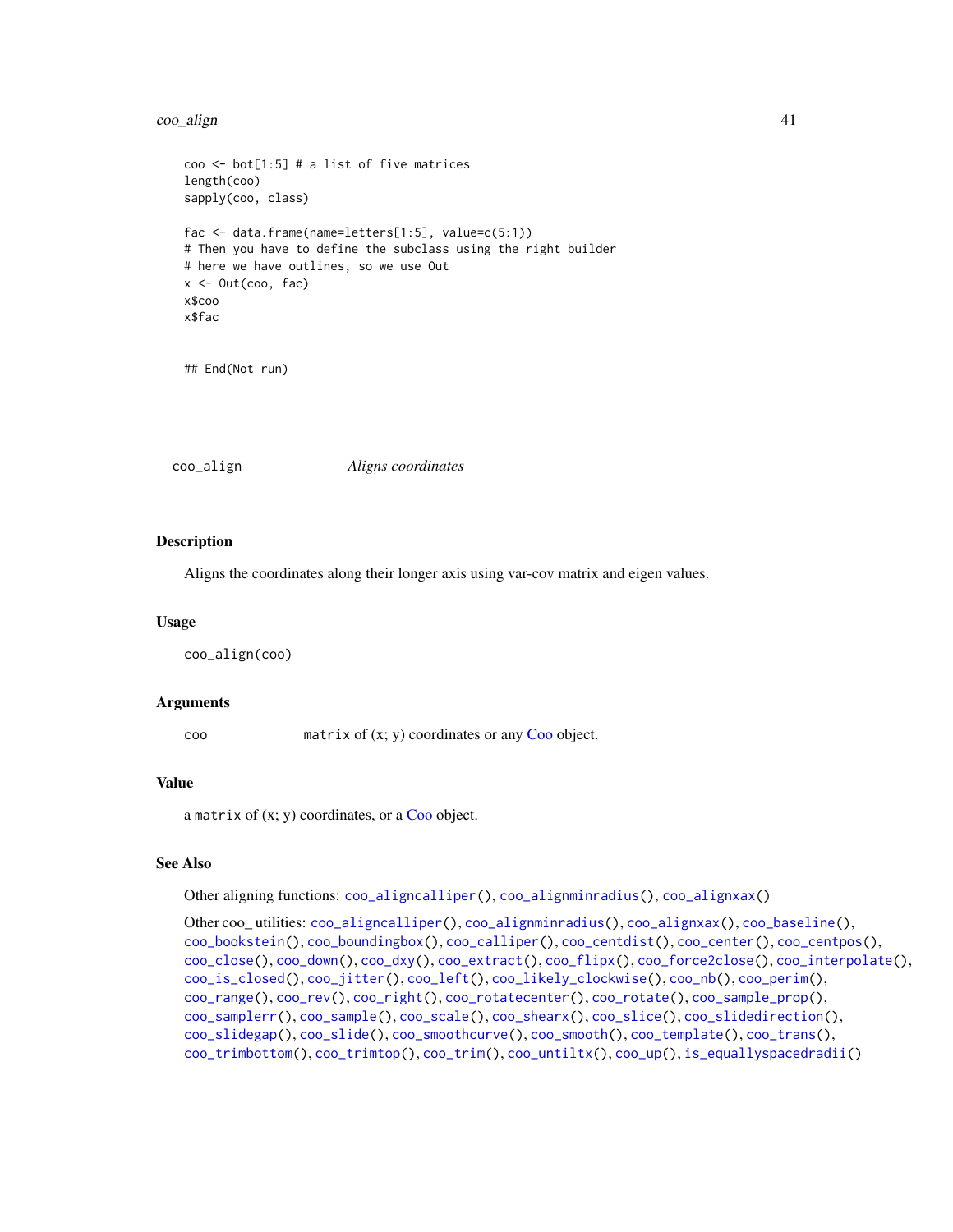## Examples

```
coo_plot(bot[1])
coo_plot(coo_align(bot[1]))
# on a Coo
b \le - bot %>% slice(1:5) # for speed sake
stack(coo_align(b))
```
<span id="page-41-0"></span>coo\_aligncalliper *Aligns shapes along their 'calliper length'*

## Description

And returns them registered on bookstein coordinates. See [coo\\_bookstein.](#page-48-0)

#### Usage

coo\_aligncalliper(coo)

## Arguments

coo matrix of (x; y) coordinates or any [Coo](#page-38-0) object.

#### Value

a matrix of  $(x; y)$  coordinates, or any [Coo](#page-38-0) object.

## See Also

Other aligning functions: [coo\\_alignminradius\(](#page-42-0)), [coo\\_alignxax\(](#page-43-0)), [coo\\_align\(](#page-40-0))

```
Other coo_ utilities: coo_alignminradius(), coo_alignxax(), coo_align(), coo_baseline(),
coo_bookstein(), coo_boundingbox(), coo_calliper(), coo_centdist(), coo_center(), coo_centpos(),
coo_close(), coo_down(), coo_dxy(), coo_extract(), coo_flipx(), coo_force2close(), coo_interpolate(),
coo_is_closed(), coo_jitter(), coo_left(), coo_likely_clockwise(), coo_nb(), coo_perim(),
coo_range(), coo_rev(), coo_right(), coo_rotatecenter(), coo_rotate(), coo_sample_prop(),
coo_samplerr(), coo_sample(), coo_scale(), coo_shearx(), coo_slice(), coo_slidedirection(),
coo_slidegap(), coo_slide(), coo_smoothcurve(), coo_smooth(), coo_template(), coo_trans(),
coo_trimbottom(), coo_trimtop(), coo_trim(), coo_untiltx(), coo_up(), is_equallyspacedradii()
```
## Examples

```
## Not run:
b \leftarrow bot[1]coo_plot(b)
coo_plot(coo_aligncalliper(b))
```
 $b \le -$  bot %>% slice(1:5) # for speed sake bot.al <- coo\_aligncalliper(b)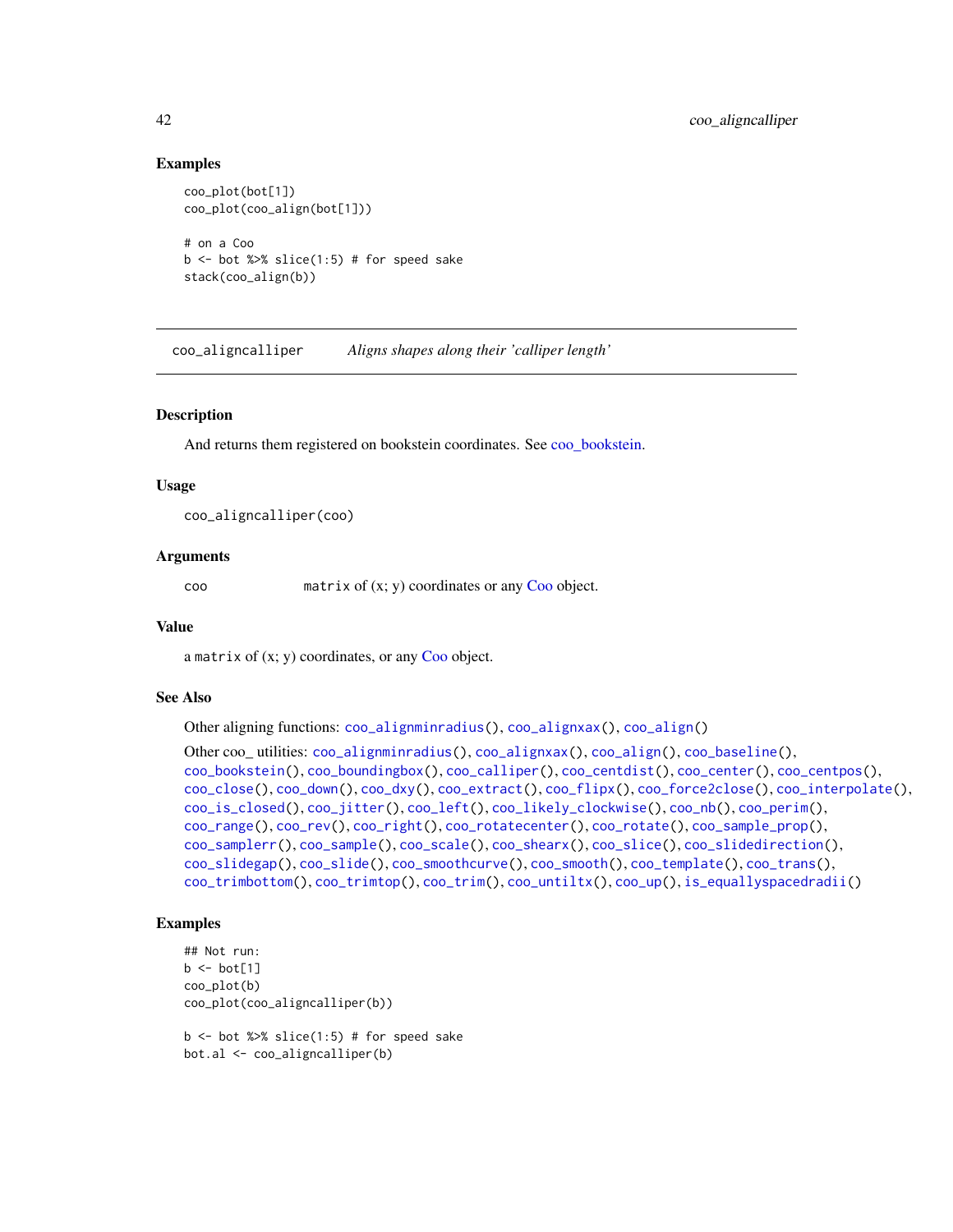# coo\_alignminradius 43

stack(bot.al)

## End(Not run)

<span id="page-42-0"></span>coo\_alignminradius *Aligns shapes using their shortest radius*

# **Description**

And returns them slided with the first coordinate on the east. May be used as an aligning strategy on shapes with a clear 'invaginate' part.

#### Usage

coo\_alignminradius(coo)

## Arguments

coo matrix of (x; y) coordinates or any [Coo](#page-38-0) object.

#### Value

a matrix of  $(x; y)$  coordinates, or a [Coo](#page-38-0) object.

# See Also

Other aligning functions: [coo\\_aligncalliper\(](#page-41-0)), [coo\\_alignxax\(](#page-43-0)), [coo\\_align\(](#page-40-0))

```
Other coo_ utilities: coo_aligncalliper(), coo_alignxax(), coo_align(), coo_baseline(),
coo_bookstein(), coo_boundingbox(), coo_calliper(), coo_centdist(), coo_center(), coo_centpos(),
coo_close(), coo_down(), coo_dxy(), coo_extract(), coo_flipx(), coo_force2close(), coo_interpolate(),
coo_is_closed(), coo_jitter(), coo_left(), coo_likely_clockwise(), coo_nb(), coo_perim(),
coo_range(), coo_rev(), coo_right(), coo_rotatecenter(), coo_rotate(), coo_sample_prop(),
coo_samplerr(), coo_sample(), coo_scale(), coo_shearx(), coo_slice(), coo_slidedirection(),
coo_slidegap(), coo_slide(), coo_smoothcurve(), coo_smooth(), coo_template(), coo_trans(),
coo_trimbottom(), coo_trimtop(), coo_trim(), coo_untiltx(), coo_up(), is_equallyspacedradii()
```

```
b \le - bot %>% slice(1:5) # for speed sake
stack(coo_alignminradius(b))
```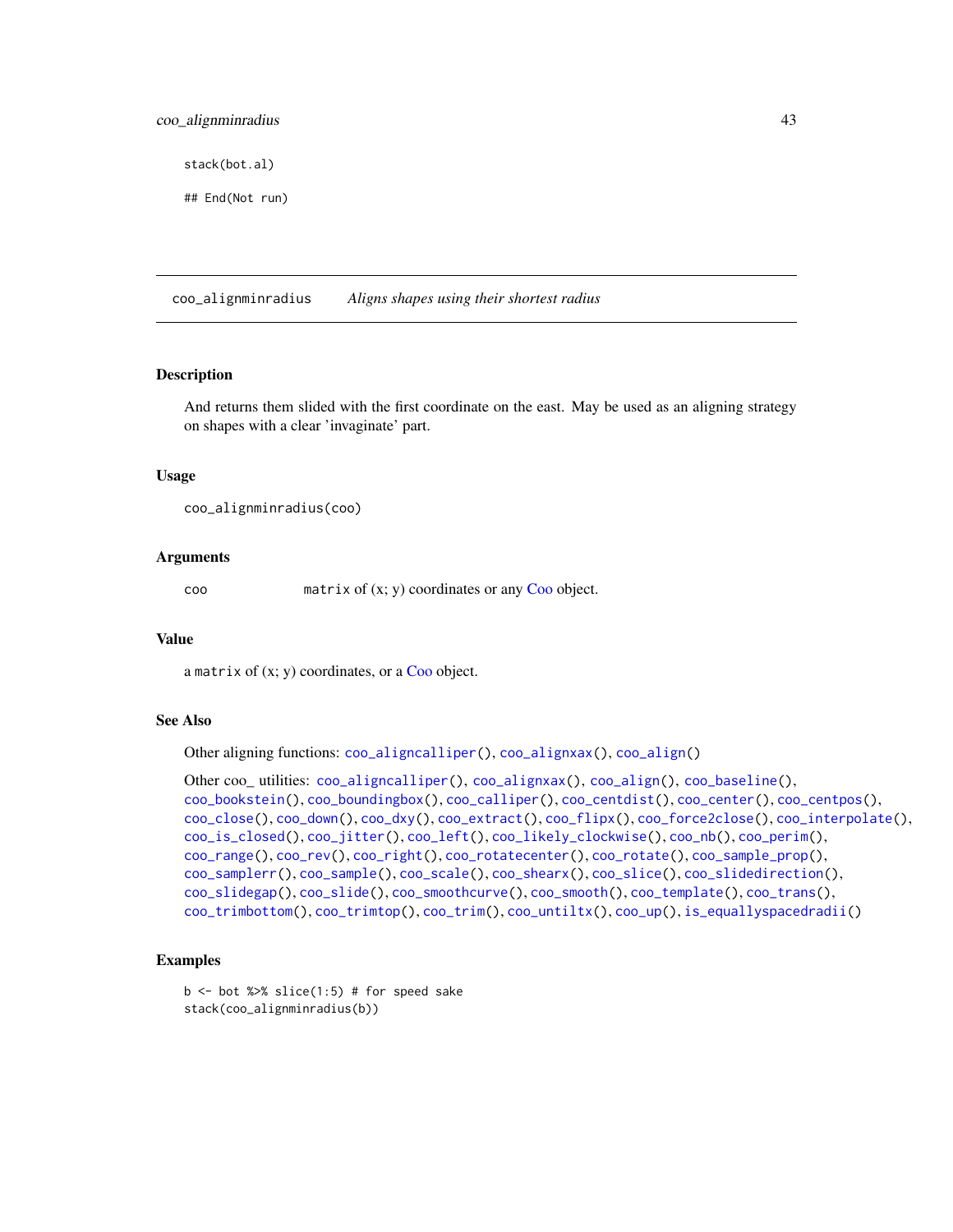<span id="page-43-0"></span>

# **Description**

Align the longest axis of a shape along the x-axis.

#### Usage

coo\_alignxax(coo)

#### Arguments

 $\text{coo}$  matrix of  $(x; y)$  coordinates or any [Coo](#page-38-0) object.

#### Details

If some shapes are upside-down (or mirror of each others), try redefining a new starting point (eg with coo\_slidedirection) before the alignment step. This may solve your problem because coo\_calliper orders the \$arr.ind used by coo\_aligncalliper.

# Value

a matrix of  $(x; y)$  coordinates, or any [Coo](#page-38-0) object.

#### See Also

Other aligning functions: [coo\\_aligncalliper\(](#page-41-0)), [coo\\_alignminradius\(](#page-42-0)), [coo\\_align\(](#page-40-0))

```
Other coo_ utilities: coo_aligncalliper(), coo_alignminradius(), coo_align(), coo_baseline(),
coo_bookstein(), coo_boundingbox(), coo_calliper(), coo_centdist(), coo_center(), coo_centpos(),
coo_close(), coo_down(), coo_dxy(), coo_extract(), coo_flipx(), coo_force2close(), coo_interpolate(),
coo_is_closed(), coo_jitter(), coo_left(), coo_likely_clockwise(), coo_nb(), coo_perim(),
coo_range(), coo_rev(), coo_right(), coo_rotatecenter(), coo_rotate(), coo_sample_prop(),
coo_samplerr(), coo_sample(), coo_scale(), coo_shearx(), coo_slice(), coo_slidedirection(),
coo_slidegap(), coo_slide(), coo_smoothcurve(), coo_smooth(), coo_template(), coo_trans(),
coo_trimbottom(), coo_trimtop(), coo_trim(), coo_untiltx(), coo_up(), is_equallyspacedradii()
```
## Examples

```
## Not run:
b \le bot[1]coo_plot(b)
coo_plot(coo_alignxax(b))
```
## End(Not run)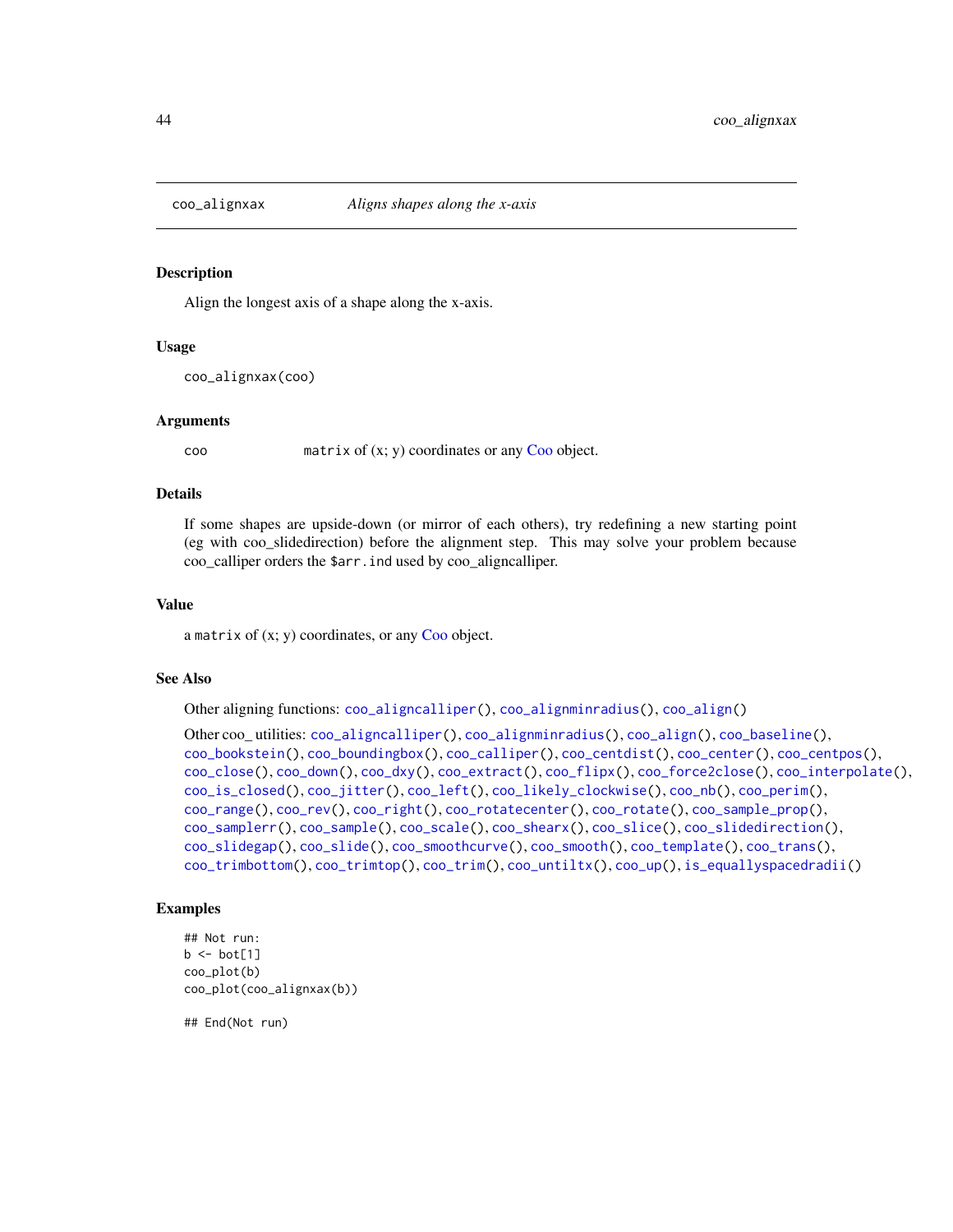<span id="page-44-0"></span>coo\_angle\_edges *Calculates the angle of every edge of a shape*

# Description

Returns the angle (in radians) of every edge of a shape,

## Usage

```
coo_angle_edges(coo, method = c("atan2", "acos")[1])
## Default S3 method:
coo_angle_edges(coo, method = c("atan2", "acos")[1])
## S3 method for class 'Coo'
coo_angle_edges(coo, method = c("atan2", "acos")[1])
```
# Arguments

| C <sub>0</sub> | a matrix or a list of $(x, y)$ coordinates or any Coo |
|----------------|-------------------------------------------------------|
| method         | 'atan2' (or 'acos') for a signed (or not) angle.      |

## Value

numeric the angles in radians for every edge.

# Note

coo\_thetapts is deprecated and will be removed in future releases.

# See Also

```
Other coo_ descriptors: coo_angle_tangent(), coo_area(), coo_boundingbox(), coo_chull(),
coo_circularity(), coo_convexity(), coo_eccentricity, coo_elongation(), coo_length(),
coo_lw(), coo_rectangularity(), coo_rectilinearity(), coo_scalars(), coo_solidity(),
coo_tac(), coo_width()
```

```
b <- coo_sample(bot[1], 64)
coo_angle_edges(b)
```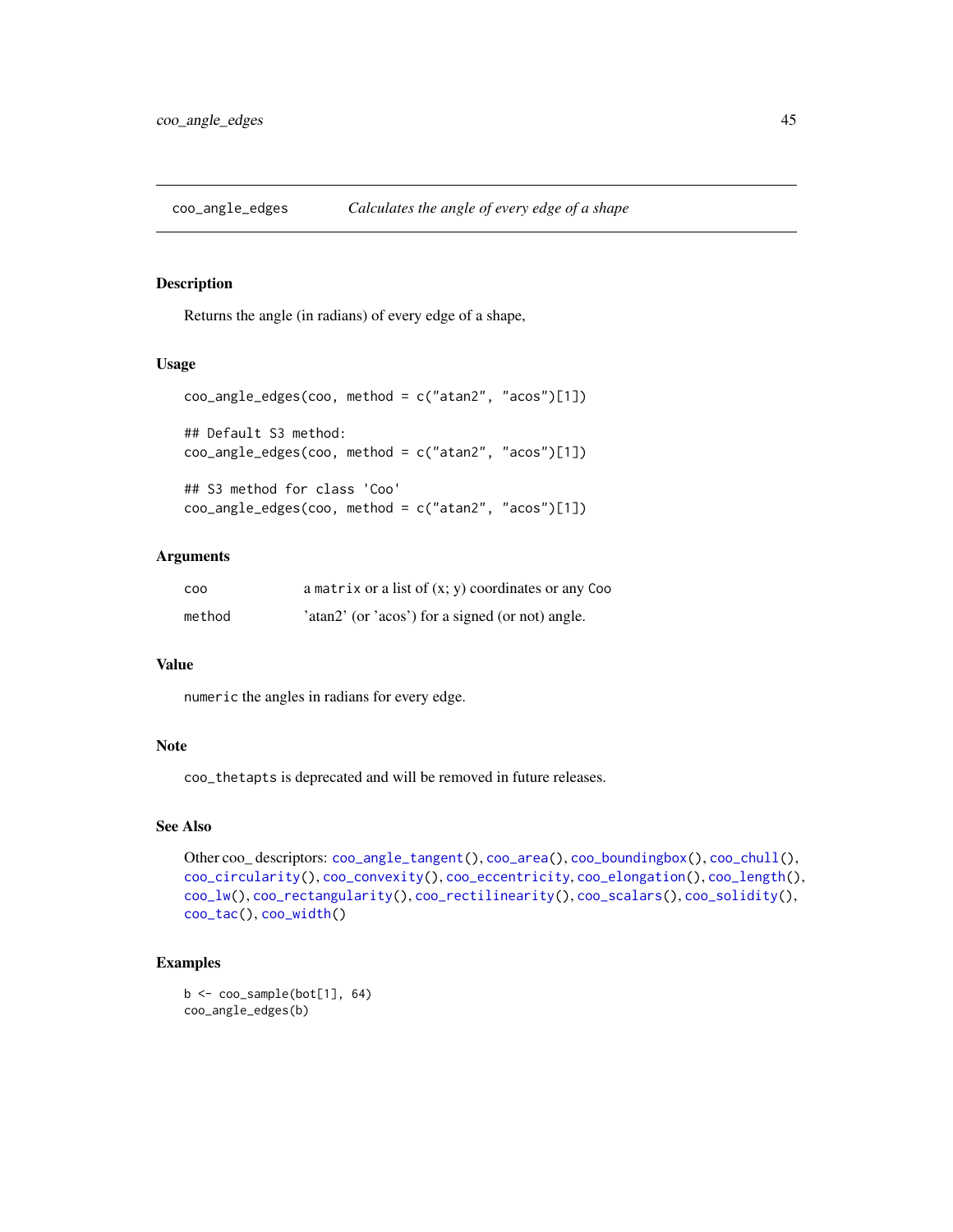<span id="page-45-0"></span>coo\_angle\_tangent *Calculates the tangent angle along the perimeter of a shape*

# Description

Calculated using complex numbers and returned in radians minus the first one (modulo 2\*pi).

#### Usage

```
coo_angle_tangent(coo)
## Default S3 method:
coo_angle_tangent(coo)
## S3 method for class 'Coo'
coo_angle_tangent(coo)
```
coo\_tangle(coo)

#### Arguments

coo a matrix of coordinates or any Coo

#### Value

numeric, the tangent angle along the perimeter, or a list of those for Coo

# See Also

#### [tfourier](#page-266-0)

```
Other coo_ descriptors: coo_angle_edges(), coo_area(), coo_boundingbox(), coo_chull(),
coo_circularity(), coo_convexity(), coo_eccentricity, coo_elongation(), coo_length(),
coo_lw(), coo_rectangularity(), coo_rectilinearity(), coo_scalars(), coo_solidity(),
coo_tac(), coo_width()
```

```
b \leftarrow bot[1]phi <- coo_angle_tangent(b)
phi2 <- coo_angle_tangent(coo_smooth(b, 2))
plot(phi, type='l')
plot(phi2, type='l', col='red') # ta is very sensible to noise
# on Coo
bot %>% coo_angle_tangent
```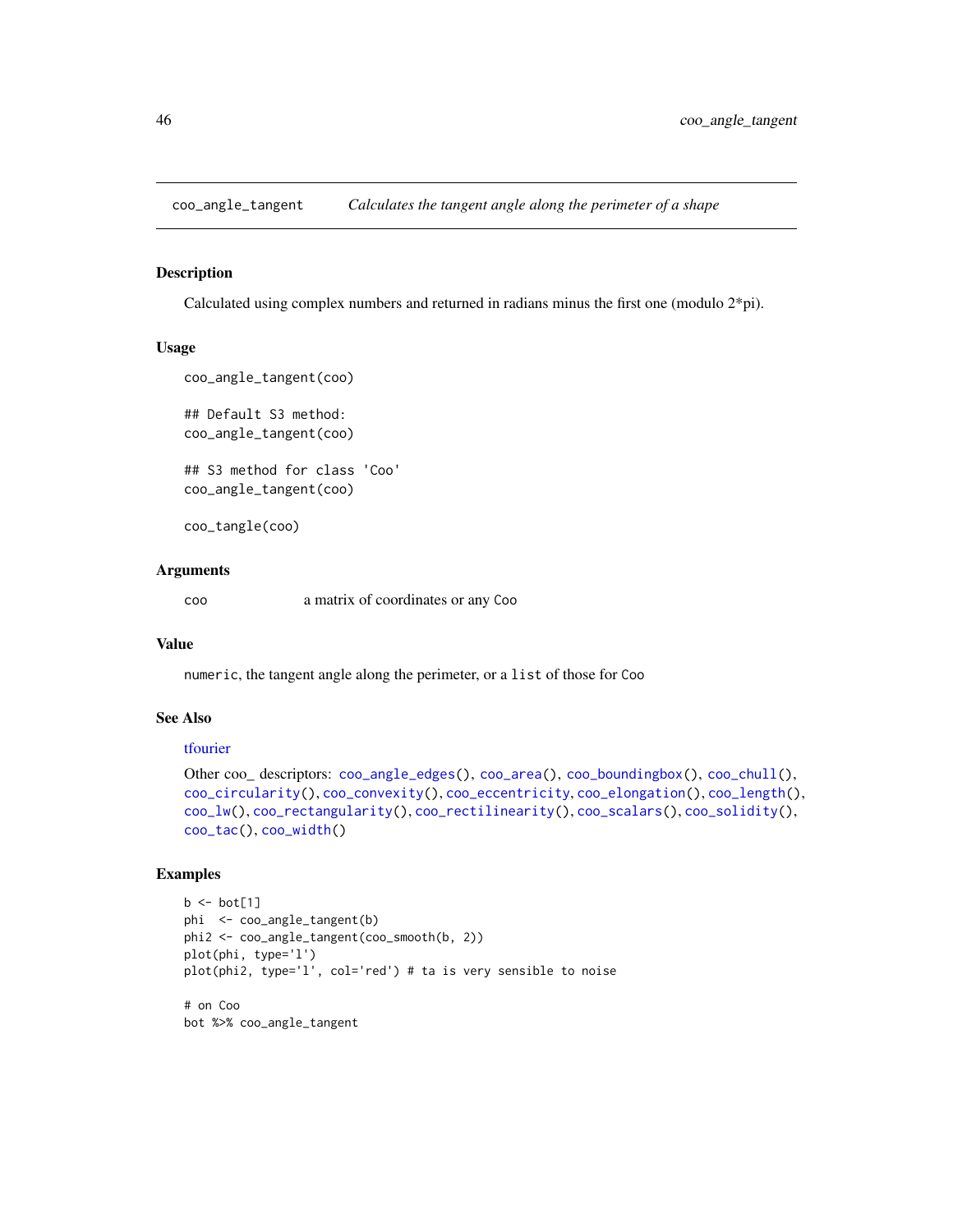<span id="page-46-0"></span>

# Description

Calculates the area for a (non-crossing) shape.

## Usage

coo\_area(coo)

## Arguments

coo a matrix of (x; y) coordinates.

## Value

numeric, the area.

# Note

Using area.poly in gpc package is a good idea, but their licence impedes Momocs to rely on it. but here is the function to do it, once gpc is loaded: area.poly(as(coo,'gpc.poly'))

## See Also

```
Other coo_ descriptors: coo_angle_edges(), coo_angle_tangent(), coo_boundingbox(), coo_chull(),
coo_circularity(), coo_convexity(), coo_eccentricity, coo_elongation(), coo_length(),
coo_lw(), coo_rectangularity(), coo_rectilinearity(), coo_scalars(), coo_solidity(),
coo_tac(), coo_width()
```

```
coo_area(bot[1])
# for the distribution of the area of the bottles dataset
hist(sapply(bot$coo, coo_area), breaks=10)
```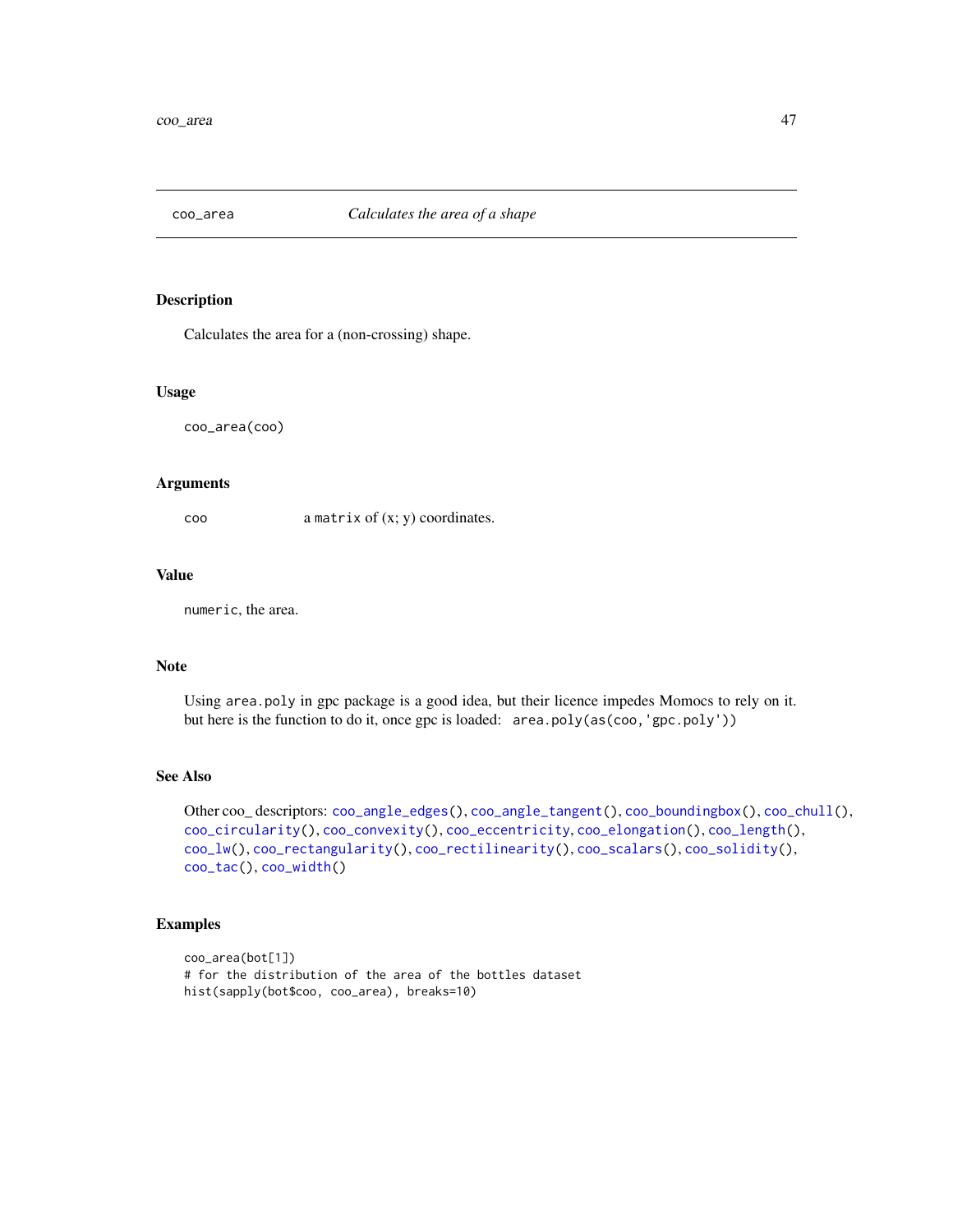<span id="page-47-1"></span>

# Description

Draws 'arrows' between two configurations.

#### Usage

```
coo_2arrows(coo1, coo2, length = coo_centsize(coo1)/15, angle = 20, ...)
```
## Arguments

| $\cos 1$ | A list or a matrix of coordinates. |
|----------|------------------------------------|
| $\cos 2$ | A list or a matrix of coordinates. |
| length   | a length for the arrows.           |
| angle    | an angle for the arrows            |
|          | optional parameters to fed arrows. |

## See Also

Other plotting functions: [coo\\_draw\(](#page-61-0)), [coo\\_listpanel\(](#page-76-0)), [coo\\_lolli\(](#page-77-0)), [coo\\_plot\(](#page-82-0)), [coo\\_ruban\(](#page-91-0)), [ldk\\_chull\(](#page-170-0)), [ldk\\_confell\(](#page-171-0)), [ldk\\_contour\(](#page-172-0)), [ldk\\_labels\(](#page-173-0)), [ldk\\_links\(](#page-173-1)), [plot\\_devsegments\(](#page-226-0)), [plot\\_table\(](#page-235-0))

## Examples

```
coo_arrows(coo_sample(olea[3], 50), coo_sample(olea[6], 50))
title("Hi there !")
```
<span id="page-47-0"></span>coo\_baseline *Register new baselines*

# Description

A non-exact baseline registration on t1 and t2 coordinates, for the ldk1-th and ldk2-th points. By default it returns Bookstein's coordinates.

## Usage

```
coo_baseline(coo, ldk1, ldk2, t1, t2)
```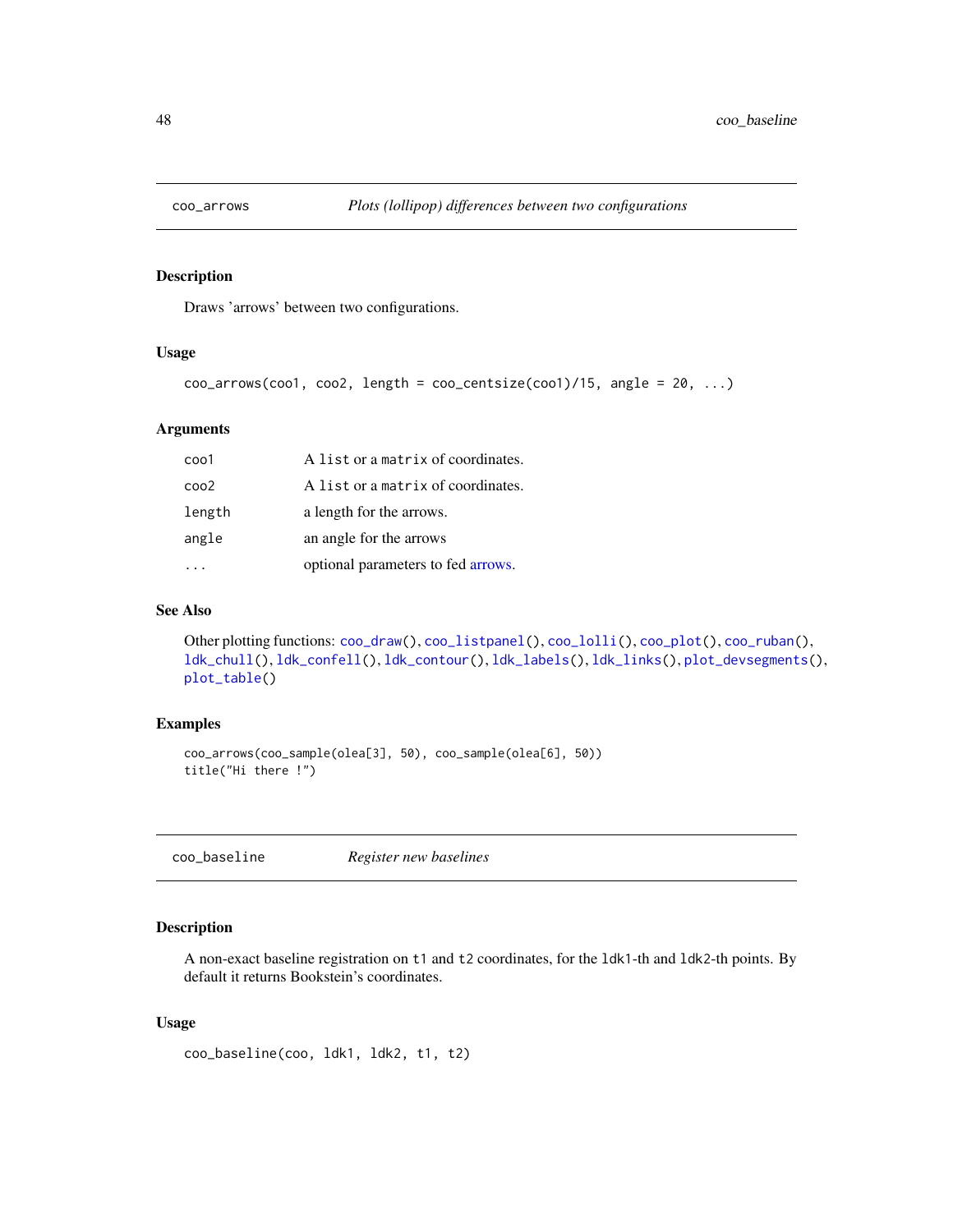# coo\_bookstein 49

#### Arguments

| CO <sub>O</sub> | matrix of $(x, y)$ coordinates or any Coo object.                     |
|-----------------|-----------------------------------------------------------------------|
| 1dk1            | numeric the id of the first point of the new baseline                 |
| ldk2            | numeric the id of the second point of the new baseline                |
| t1              | numeric the $(x, y)$ coordinates of the 1st point of the new baseline |
| t2              | numeric the $(x, y)$ coordinates of the 2nd point of the new baseline |

#### Value

a matrix of  $(x; y)$  coordinates or a [Coo](#page-38-0) object.

#### See Also

Other baselining functions: [coo\\_bookstein\(](#page-48-0))

```
Other coo_ utilities: coo_aligncalliper(), coo_alignminradius(), coo_alignxax(), coo_align(),
coo_bookstein(), coo_boundingbox(), coo_calliper(), coo_centdist(), coo_center(), coo_centpos(),
coo_close(), coo_down(), coo_dxy(), coo_extract(), coo_flipx(), coo_force2close(), coo_interpolate(),
coo_is_closed(), coo_jitter(), coo_left(), coo_likely_clockwise(), coo_nb(), coo_perim(),
coo_range(), coo_rev(), coo_right(), coo_rotatecenter(), coo_rotate(), coo_sample_prop(),
coo_samplerr(), coo_sample(), coo_scale(), coo_shearx(), coo_slice(), coo_slidedirection(),
coo_slidegap(), coo_slide(), coo_smoothcurve(), coo_smooth(), coo_template(), coo_trans(),
coo_trimbottom(), coo_trimtop(), coo_trim(), coo_untiltx(), coo_up(), is_equallyspacedradii()
```
## Examples

h  $\le$  hearts %>% slice(1:5) # for speed sake stack(h) stack(coo\_baseline(h, 2, 4, c(-1, 0), c(1, 1)))

<span id="page-48-0"></span>coo\_bookstein *Register Bookstein's coordinates*

#### Description

Registers a new baseline for the shape, with the 1dk1-th and 1dk2-th points being set on ( $x =$  $-0.5; y = 0$ ) and  $(x = 0.5; y = 0)$ , respectively.

## Usage

coo\_bookstein(coo, ldk1, ldk2)

## Arguments

| coo  | matrix of $(x, y)$ coordinates or any Coo object.                             |
|------|-------------------------------------------------------------------------------|
| ldk1 | numeric the id of the first point of the new baseline (the first, by default) |
| ldk2 | numeric the id of the second point of the new baseline (the last, by default) |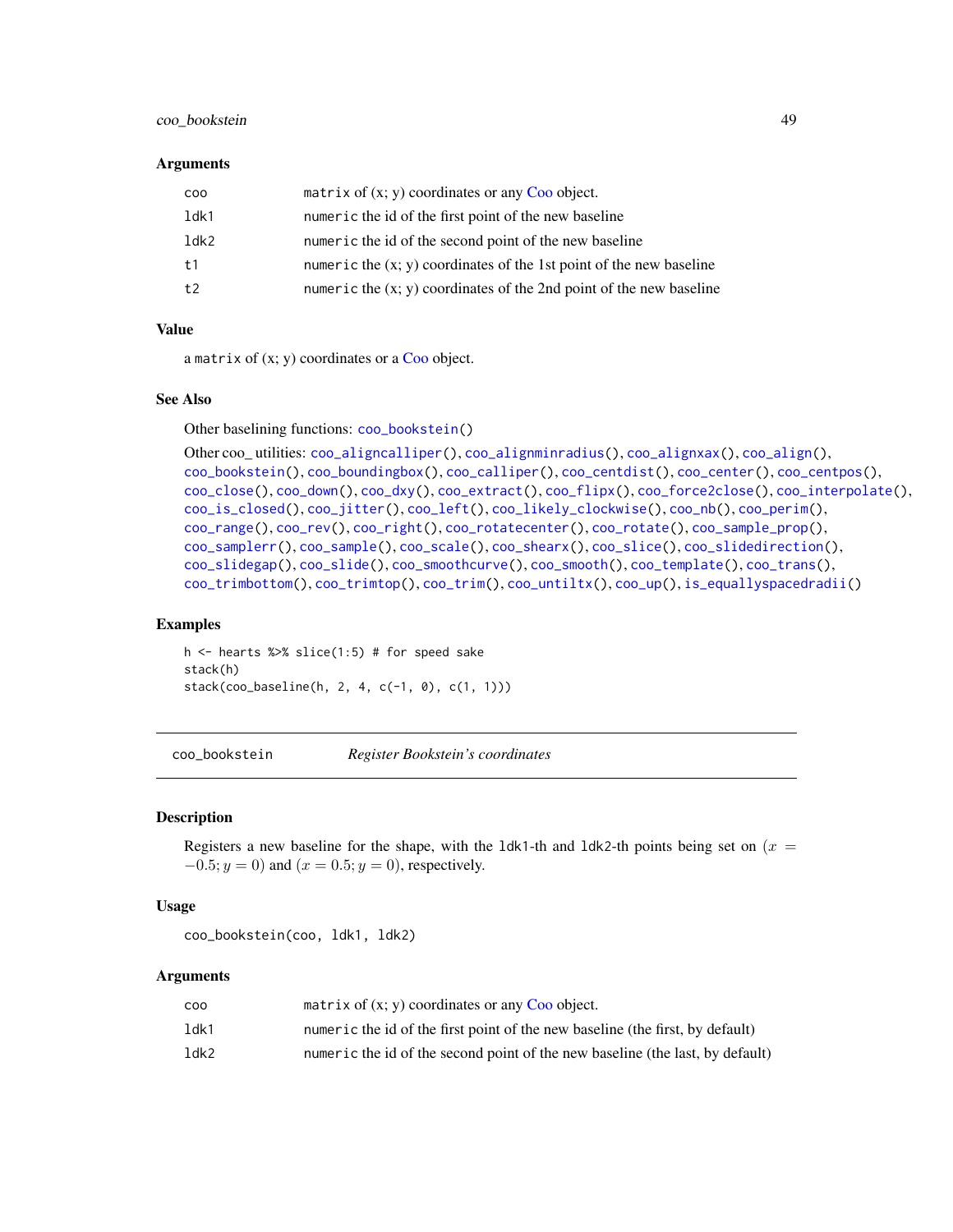#### Details

For [Out,](#page-197-0) it tries to do it using \$ldk slot. Also the case for [Opn,](#page-193-0) but if no landmark is defined, it will do it on the first and the last point of the shape.

For Out and Opn defines the first landmark as the first point of the new shapes with [coo\\_slide.](#page-100-0)

# Value

a matrix of  $(x; y)$  coordinates, or a [Coo](#page-38-0) object.

## See Also

Other baselining functions: [coo\\_baseline\(](#page-47-0))

```
Other coo_ utilities: coo_aligncalliper(), coo_alignminradius(), coo_alignxax(), coo_align(),
coo_baseline(), coo_boundingbox(), coo_calliper(), coo_centdist(), coo_center(), coo_centpos(),
coo_close(), coo_down(), coo_dxy(), coo_extract(), coo_flipx(), coo_force2close(), coo_interpolate(),
coo_is_closed(), coo_jitter(), coo_left(), coo_likely_clockwise(), coo_nb(), coo_perim(),
coo_range(), coo_rev(), coo_right(), coo_rotatecenter(), coo_rotate(), coo_sample_prop(),
coo_samplerr(), coo_sample(), coo_scale(), coo_shearx(), coo_slice(), coo_slidedirection(),
coo_slidegap(), coo_slide(), coo_smoothcurve(), coo_smooth(), coo_template(), coo_trans(),
coo_trimbottom(), coo_trimtop(), coo_trim(), coo_untiltx(), coo_up(), is_equallyspacedradii()
```
## Examples

```
h \le hearts %>% slice(1:5) # for the sake of speed
stack(h)
stack(coo_bookstein(h, 2, 4))
h <- hearts[1]
coo_plot(h)
coo_plot(coo_bookstein(h, 20, 57), border='red')
```
<span id="page-49-0"></span>coo\_boundingbox *Calculates coordinates of the bounding box*

#### Description

Calculates coordinates of the bounding box

#### Usage

coo\_boundingbox(coo)

#### Arguments

coo matrix of (x; y) coordinates or any [Coo](#page-38-0) object.

#### Value

data.frame with coordinates of the bounding box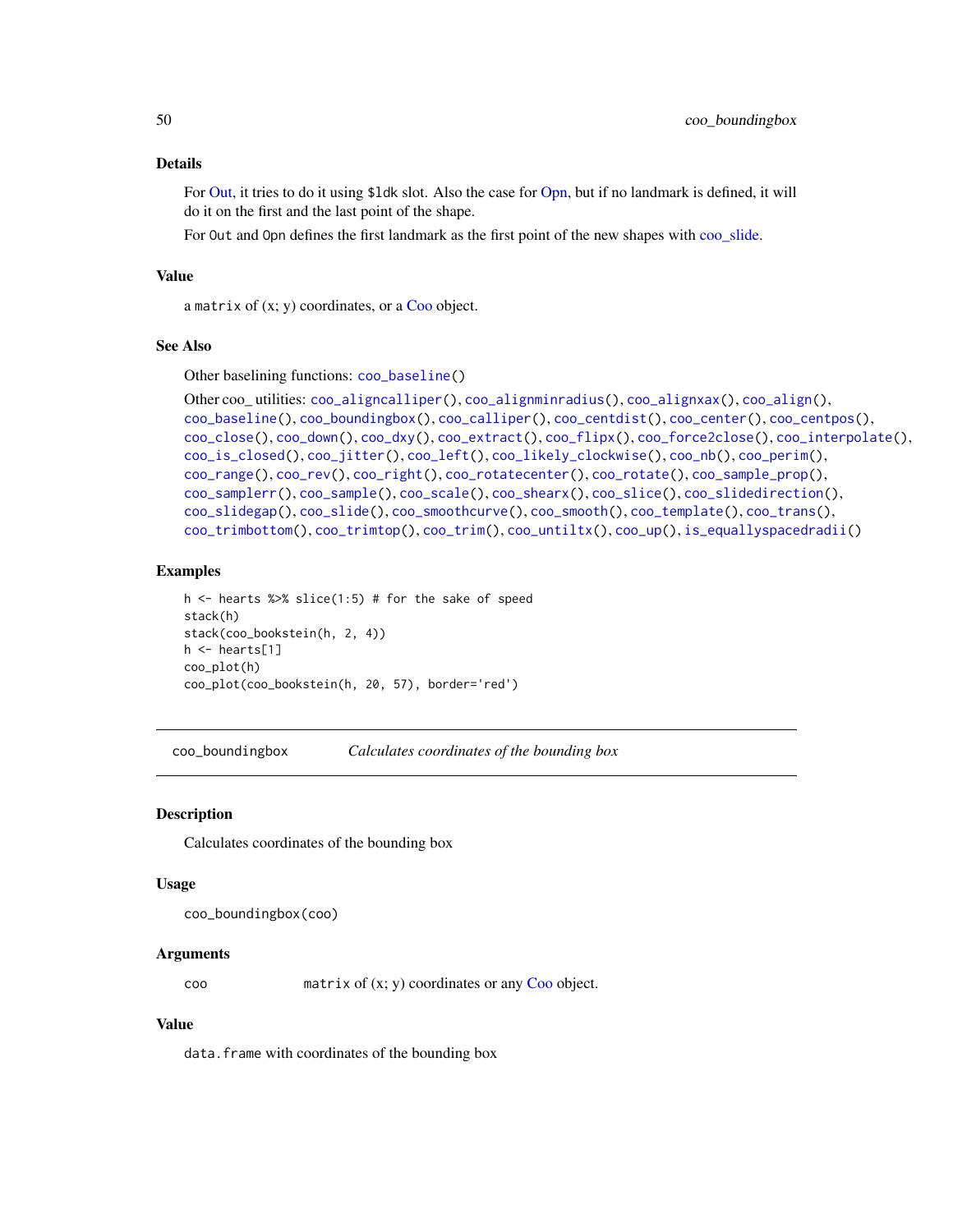#### coo\_calliper 51

#### See Also

```
Other coo_ utilities: coo_aligncalliper(), coo_alignminradius(), coo_alignxax(), coo_align(),
coo_baseline(), coo_bookstein(), coo_calliper(), coo_centdist(), coo_center(), coo_centpos(),
coo_close(), coo_down(), coo_dxy(), coo_extract(), coo_flipx(), coo_force2close(), coo_interpolate(),
coo_is_closed(), coo_jitter(), coo_left(), coo_likely_clockwise(), coo_nb(), coo_perim(),
coo_range(), coo_rev(), coo_right(), coo_rotatecenter(), coo_rotate(), coo_sample_prop(),
coo_samplerr(), coo_sample(), coo_scale(), coo_shearx(), coo_slice(), coo_slidedirection(),
coo_slidegap(), coo_slide(), coo_smoothcurve(), coo_smooth(), coo_template(), coo_trans(),
coo_trimbottom(), coo_trimtop(), coo_trim(), coo_untiltx(), coo_up(), is_equallyspacedradii()
Other coo_ descriptors: coo_angle_edges(), coo_angle_tangent(), coo_area(), coo_chull(),
coo_circularity(), coo_convexity(), coo_eccentricity, coo_elongation(), coo_length(),
coo_lw(), coo_rectangularity(), coo_rectilinearity(), coo_scalars(), coo_solidity(),
coo_tac(), coo_width()
```
#### Examples

bot[1] %>% coo\_boundingbox() bot %>% coo\_boundingbox()

<span id="page-50-0"></span>coo\_calliper *Calculates the calliper length*

#### Description

Also called the Feret's diameter, the longest distance between two points of the shape provided.

#### Usage

coo\_calliper(coo, arr.ind = FALSE)

## Arguments

| <b>COO</b> | a matrix of $(x, y)$ coordinates or any Coo |
|------------|---------------------------------------------|
| arr.ind    | logical, see below.                         |

#### Value

numeric, the centroid size. If arr.ind=TRUE, a data\_frame.

## See Also

```
Other coo_ utilities: coo_aligncalliper(), coo_alignminradius(), coo_alignxax(), coo_align(),
coo_baseline(), coo_bookstein(), coo_boundingbox(), coo_centdist(), coo_center(), coo_centpos(),
coo_close(), coo_down(), coo_dxy(), coo_extract(), coo_flipx(), coo_force2close(), coo_interpolate(),
coo_is_closed(), coo_jitter(), coo_left(), coo_likely_clockwise(), coo_nb(), coo_perim(),
coo_range(), coo_rev(), coo_right(), coo_rotatecenter(), coo_rotate(), coo_sample_prop(),
coo_samplerr(), coo_sample(), coo_scale(), coo_shearx(), coo_slice(), coo_slidedirection(),
coo_slidegap(), coo_slide(), coo_smoothcurve(), coo_smooth(), coo_template(), coo_trans(),
coo_trimbottom(), coo_trimtop(), coo_trim(), coo_untiltx(), coo_up(), is_equallyspacedradii()
```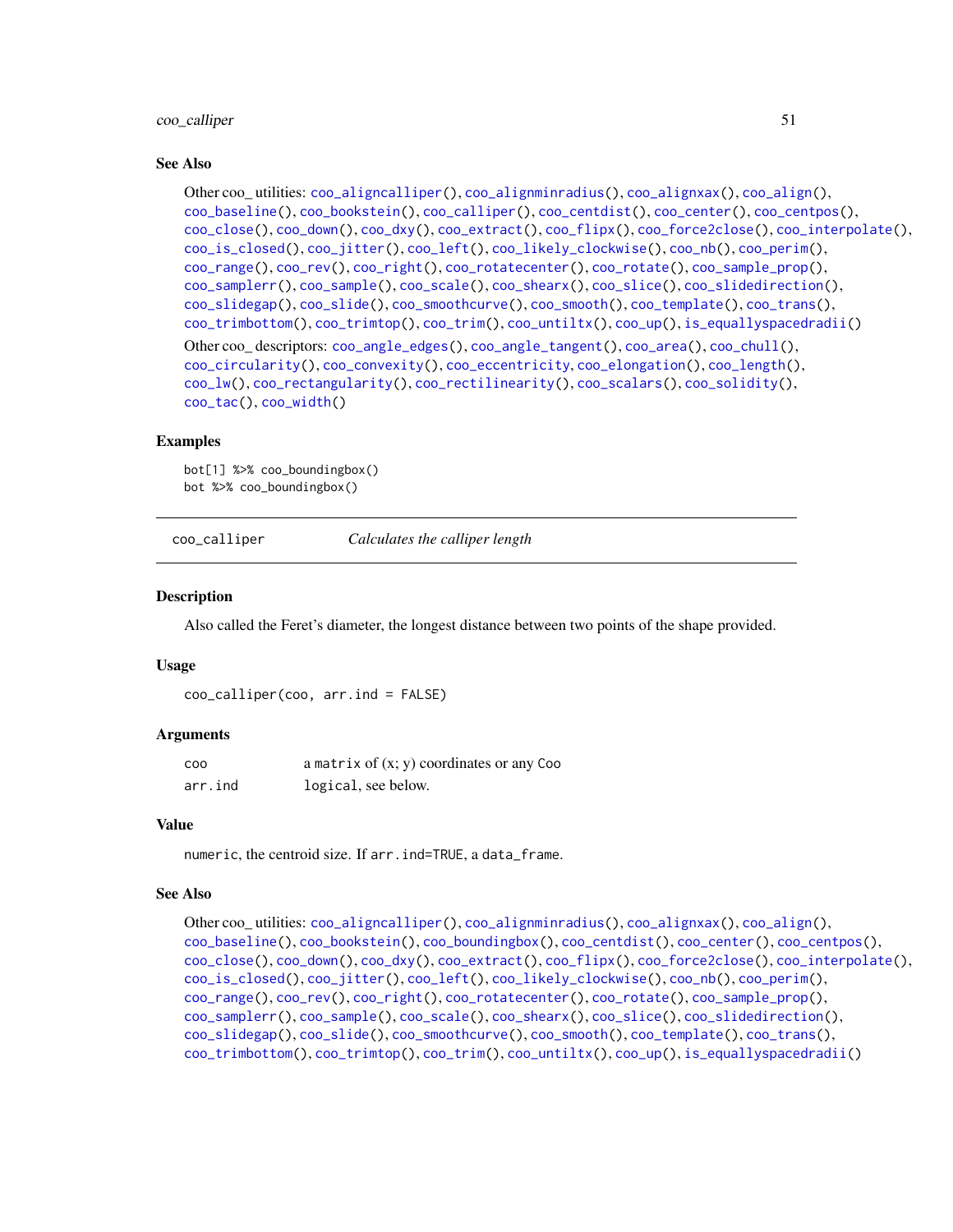## Examples

```
b \leftarrow bot[1]coo_calliper(b)
p <- coo_calliper(b, arr.ind=TRUE)
p
p$length
ids <- p$arr_ind[[1]]
coo_plot(b)
segments(b[ids[1], 1], b[ids[1], 2], b[ids[2], 1], b[ids[2], 2], lty=2)
# on a Coo
bot %>%
coo_sample(32) %>% # for speed sake
coo_calliper()
bot %>%
coo_sample(32) %>% # for speed sake
coo_calliper(arr.ind=TRUE)
```
<span id="page-51-0"></span>coo\_centdist *Returns the distance between everypoints and the centroid*

#### Description

For every point of the shape, returns the (centroid-points) distance.

#### Usage

```
coo_centdist(coo)
```
## Arguments

coo a matrix of (x; y) coordinates.

## Value

a matrix of  $(x; y)$  coordinates.

#### See Also

Other centroid functions: [coo\\_centpos\(](#page-53-0)), [coo\\_centsize\(](#page-54-0))

```
Other coo_ utilities: coo_aligncalliper(), coo_alignminradius(), coo_alignxax(), coo_align(),
coo_baseline(), coo_bookstein(), coo_boundingbox(), coo_calliper(), coo_center(), coo_centpos(),
coo_close(), coo_down(), coo_dxy(), coo_extract(), coo_flipx(), coo_force2close(), coo_interpolate(),
coo_is_closed(), coo_jitter(), coo_left(), coo_likely_clockwise(), coo_nb(), coo_perim(),
coo_range(), coo_rev(), coo_right(), coo_rotatecenter(), coo_rotate(), coo_sample_prop(),
coo_samplerr(), coo_sample(), coo_scale(), coo_shearx(), coo_slice(), coo_slidedirection(),
coo_slidegap(), coo_slide(), coo_smoothcurve(), coo_smooth(), coo_template(), coo_trans(),
coo_trimbottom(), coo_trimtop(), coo_trim(), coo_untiltx(), coo_up(), is_equallyspacedradii()
```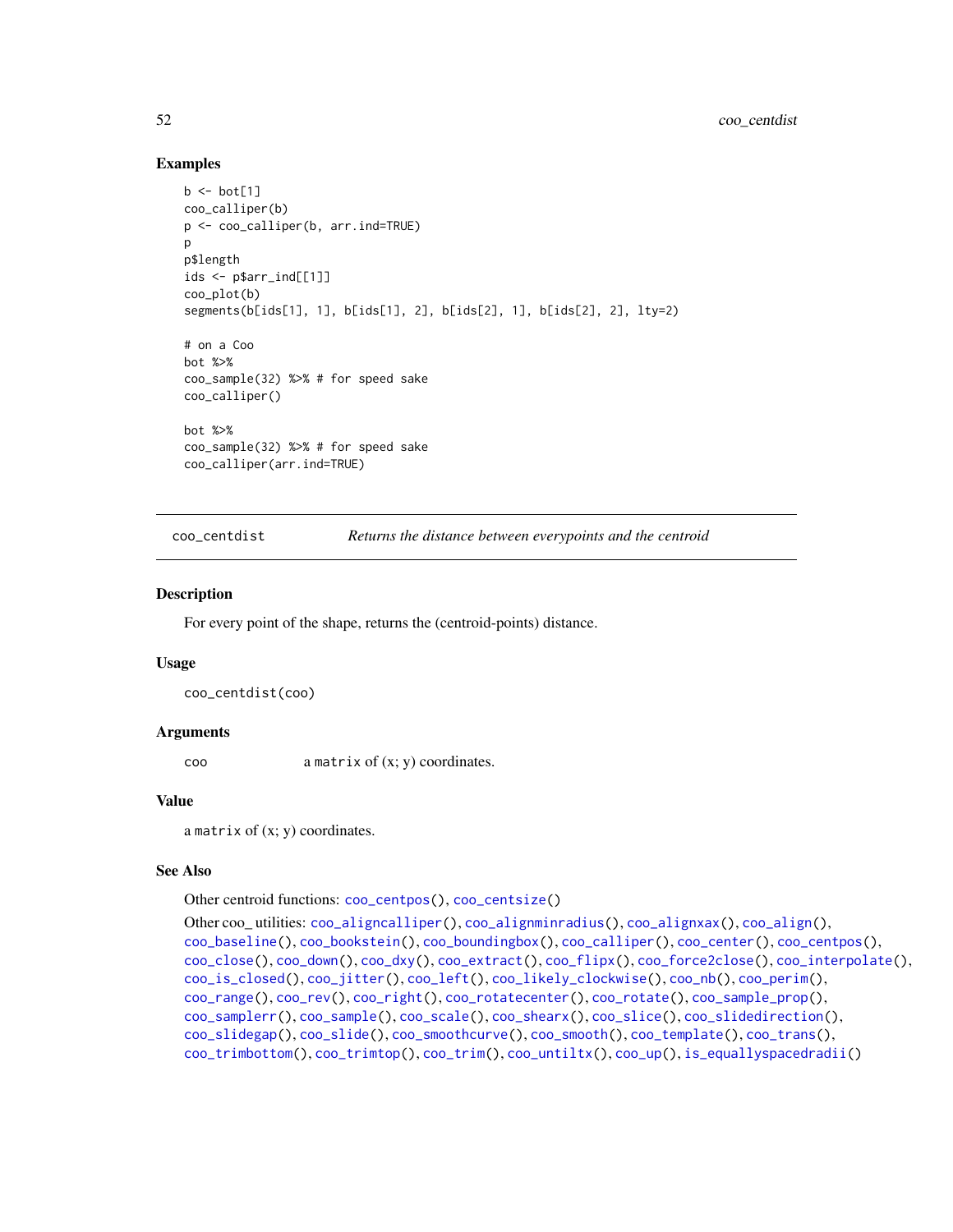# coo\_center 53

## Examples

```
b <- coo_sample(bot[1], 64)
d <- coo_centdist(b)
barplot(d, xlab="Points along the outline", ylab="Distance to the centroid (pixels)")
```
coo\_center *Centers coordinates*

## Description

Returns a shape centered on the origin. The two functions are strictly equivalent.

#### Usage

coo\_center(coo)

coo\_centre(coo)

#### Arguments

coo matrix of  $(x; y)$  coordinates or any [Coo](#page-38-0) object.

#### Value

a matrix of  $(x; y)$  coordinates, or a [Coo](#page-38-0) object.

## See Also

```
Other coo_ utilities: coo_aligncalliper(), coo_alignminradius(), coo_alignxax(), coo_align(),
coo_baseline(), coo_bookstein(), coo_boundingbox(), coo_calliper(), coo_centdist(),
coo_centpos(), coo_close(), coo_down(), coo_dxy(), coo_extract(), coo_flipx(), coo_force2close(),
coo_interpolate(), coo_is_closed(), coo_jitter(), coo_left(), coo_likely_clockwise(),
coo_nb(), coo_perim(), coo_range(), coo_rev(), coo_right(), coo_rotatecenter(), coo_rotate(),
coo_sample_prop(), coo_samplerr(), coo_sample(), coo_scale(), coo_shearx(), coo_slice(),
coo_slidedirection(), coo_slidegap(), coo_slide(), coo_smoothcurve(), coo_smooth(),
coo_template(), coo_trans(), coo_trimbottom(), coo_trimtop(), coo_trim(), coo_untiltx(),
coo_up(), is_equallyspacedradii()
```

```
coo_plot(bot[1])
# same as
coo_plot(coo_centre(bot[1]))
# this
coo_plot(coo_center(bot[1]))
# on Coo objects
b \leftarrow slice(bot, 1:5) # speed sake
stack(slice(b, 1:5))
stack(coo_center(b))
```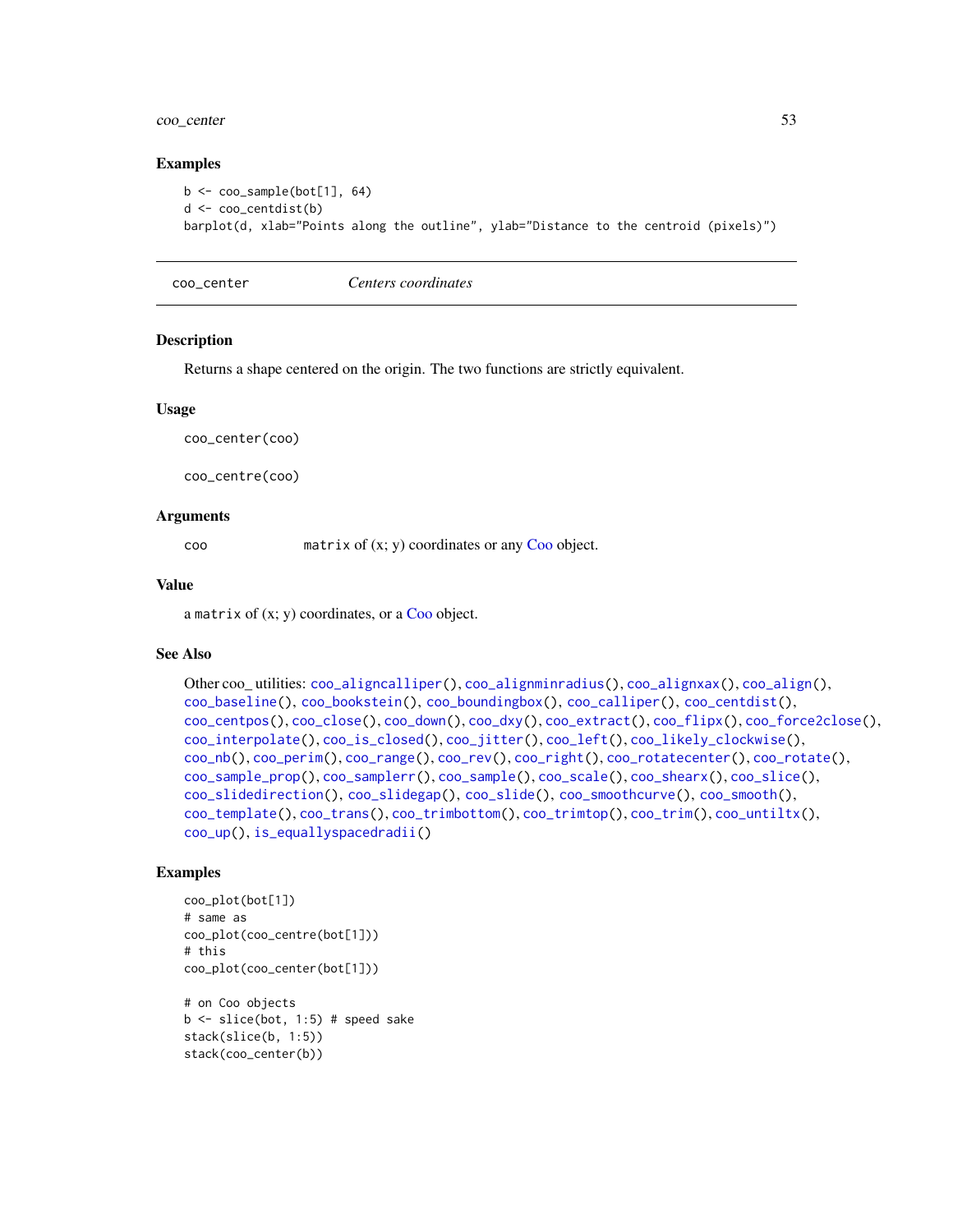<span id="page-53-0"></span>

## Description

Returns the (x; y) centroid coordinates of a shape.

#### Usage

```
coo_centpos(coo)
```
#### Arguments

coo matrix of (x; y) coordinates or any [Coo](#page-38-0) object.

## Value

(x; y) coordinates of the centroid as a vector or a matrix.

# See Also

Other centroid functions: [coo\\_centdist\(](#page-51-0)), [coo\\_centsize\(](#page-54-0))

```
Other coo_ utilities: coo_aligncalliper(), coo_alignminradius(), coo_alignxax(), coo_align(),
coo_baseline(), coo_bookstein(), coo_boundingbox(), coo_calliper(), coo_centdist(),
coo_center(), coo_close(), coo_down(), coo_dxy(), coo_extract(), coo_flipx(), coo_force2close(),
coo_interpolate(), coo_is_closed(), coo_jitter(), coo_left(), coo_likely_clockwise(),
coo_nb(), coo_perim(), coo_range(), coo_rev(), coo_right(), coo_rotatecenter(), coo_rotate(),
coo_sample_prop(), coo_samplerr(), coo_sample(), coo_scale(), coo_shearx(), coo_slice(),
coo_slidedirection(), coo_slidegap(), coo_slide(), coo_smoothcurve(), coo_smooth(),
coo_template(), coo_trans(), coo_trimbottom(), coo_trimtop(), coo_trim(), coo_untiltx(),
coo_up(), is_equallyspacedradii()
```

```
b \leftarrow bot[1]coo_plot(b)
xy <- coo_centpos(b)
points(xy[1], xy[2], cex=2, col='blue')
# on a Coo
coo_centpos(bot)
```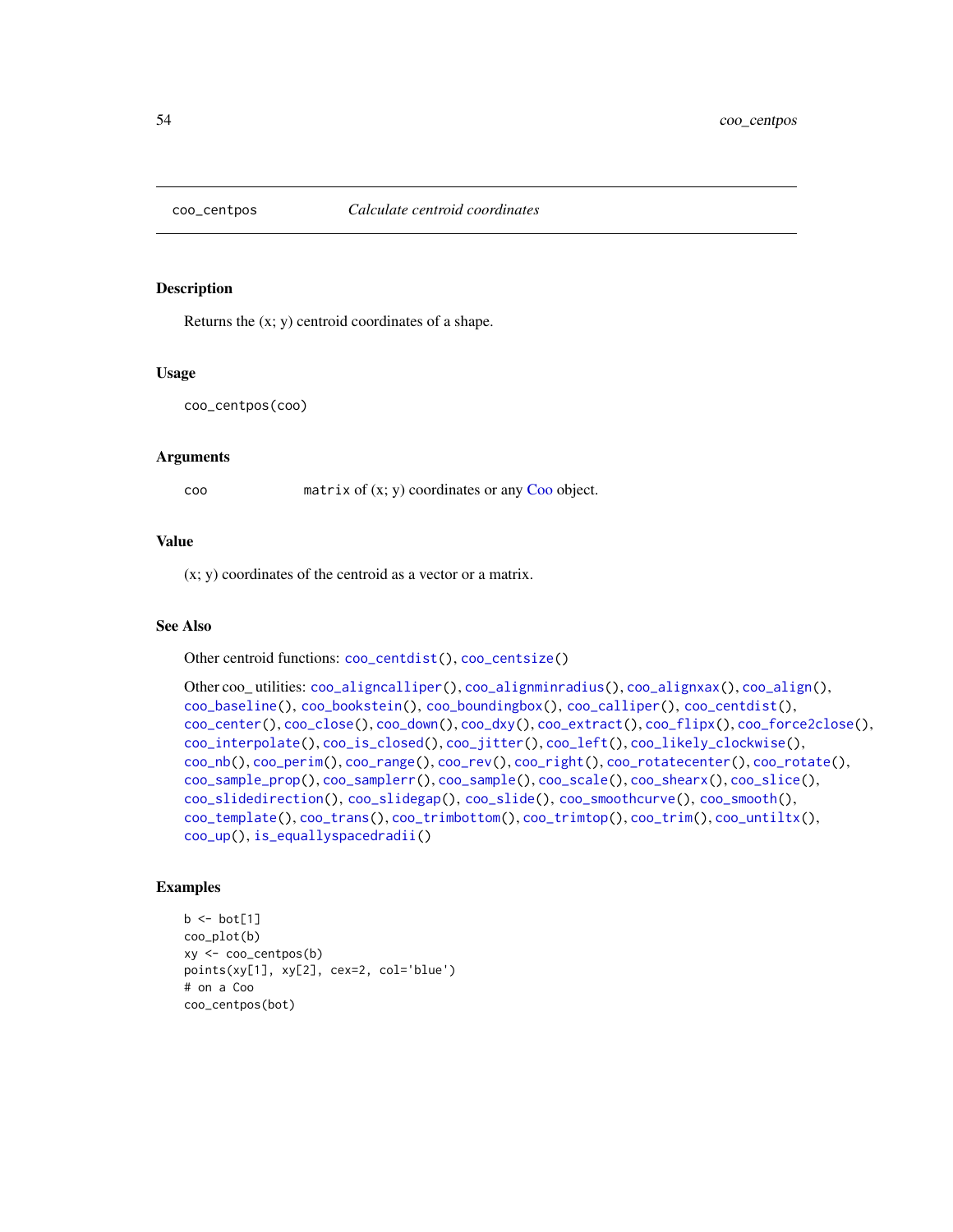<span id="page-54-0"></span>

# Description

Calculates centroid size

# Usage

coo\_centsize(coo)

# Arguments

coo matrix of (x; y) coordinates or any [Coo](#page-38-0) object.

# Details

This function can be used to integrate size - if meaningful - to Coo objects. See also [coo\\_length](#page-74-0) and [rescale.](#page-242-0)

# Value

numeric, the centroid size.

# See Also

Other centroid functions: [coo\\_centdist\(](#page-51-0)), [coo\\_centpos\(](#page-53-0))

# Examples

```
coo_centsize(bot[1])
# on a Coo
coo_centsize(bot)
# add it to $fac
mutate(bot, size=coo_centsize(bot))
```
coo\_check *Checks shapes*

# Description

A simple utility, used internally, mostly in the coo functions and methods. Returns a matrix of coordinates, when passed with either a list or a matrix of coordinates.

## Usage

coo\_check(coo)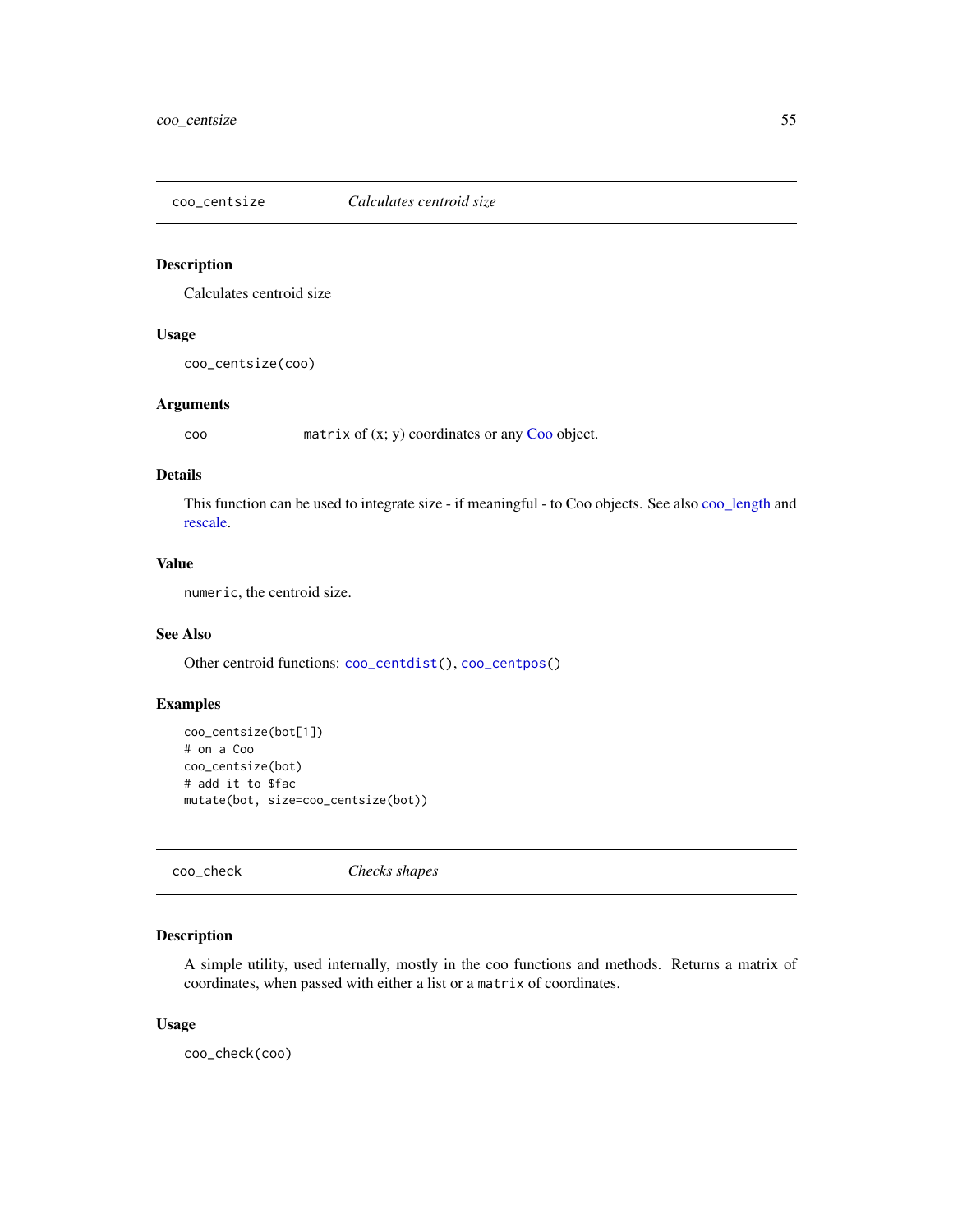#### **Arguments**

coo matrix of (x; y) coordinates or any [Coo](#page-38-0) object.

## Value

matrix of  $(x; y)$  coordinates or a [Coo](#page-38-0) object.

## Examples

```
#coo_check('Not a shape')
#coo_check(iris)
#coo_check(matrix(1:10, ncol=2))
#coo_check(list(x=1:5, y=6:10))
```
#### <span id="page-55-0"></span>coo\_chull *Calculates the (recursive) convex hull of a shape*

## Description

coo\_chull returns the ids of points that define the convex hull of a shape. A simple wrapper around [chull,](#page-0-0) mainly used in graphical functions.

# Usage

```
coo_chull(coo)
## Default S3 method:
coo_chull(coo)
## S3 method for class 'Coo'
coo_chull(coo)
coo_chull_onion(coo, close = TRUE)
## Default S3 method:
coo_chull_onion(coo, close = TRUE)
## S3 method for class 'Coo'
```
coo\_chull\_onion(coo, close = TRUE)

## Arguments

| <b>COO</b> | a matrix of $(x, y)$ coordinates or any Coo.           |
|------------|--------------------------------------------------------|
| close      | logical whether to close onion rings (TRUE by default) |

# Details

coo\_chull\_onion recursively find their convex hull, remove them, until less than 3 points are left.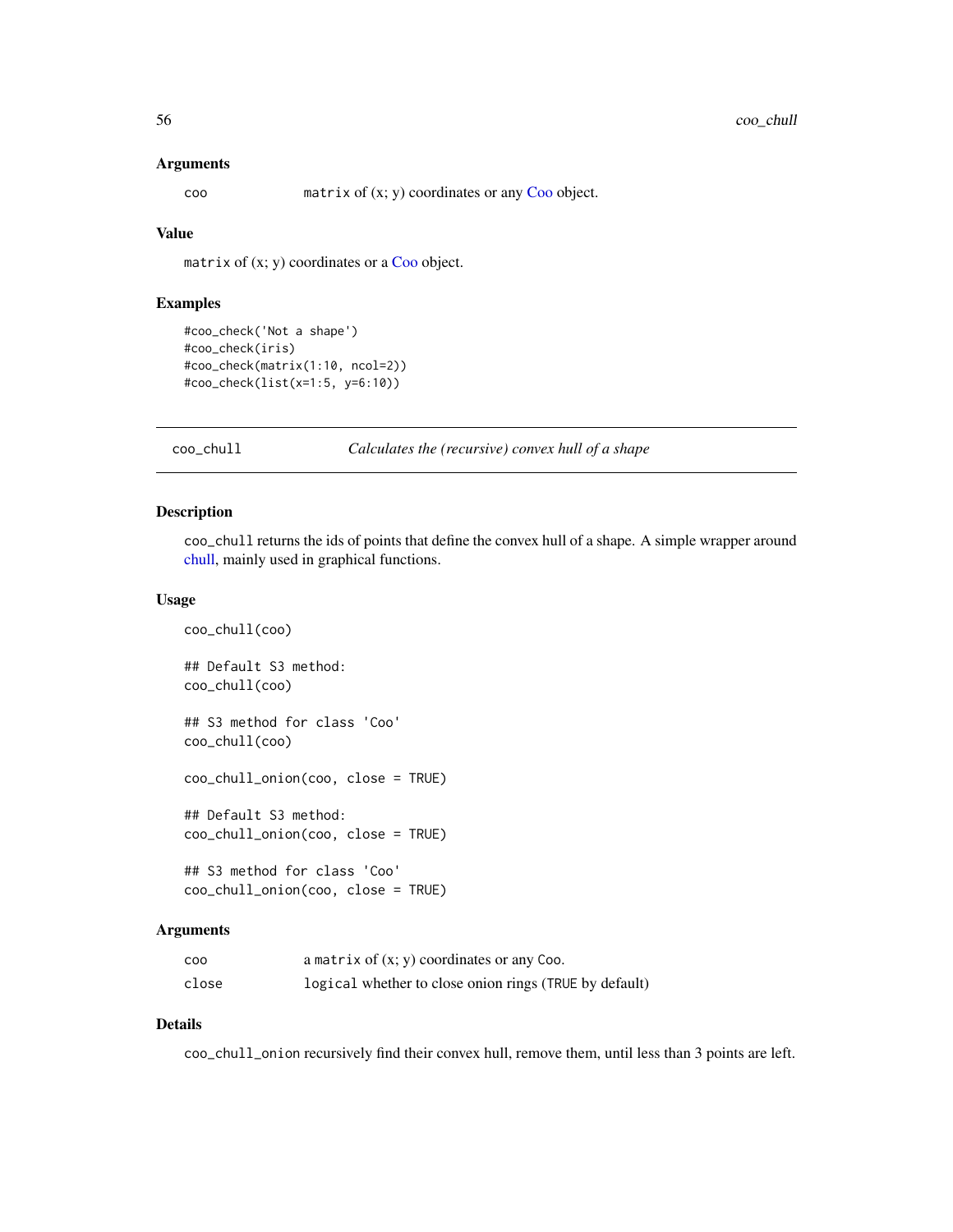## coo\_circularity 57

#### Value

coo\_chull returns a matrix of points defining the convex hull of the shape; a list for Coo. coo\_chull\_onion returns a list of successive onions rings, and a list of lists for Coo.

## See Also

```
Other coo_ descriptors: coo_angle_edges(), coo_angle_tangent(), coo_area(), coo_boundingbox(),
coo_circularity(), coo_convexity(), coo_eccentricity, coo_elongation(), coo_length(),
coo_lw(), coo_rectangularity(), coo_rectilinearity(), coo_scalars(), coo_solidity(),
coo_tac(), coo_width()
```
## Examples

```
# coo_chull
h <- coo_sample(hearts[4], 32)
coo_plot(h)
ch <- coo_chull(h)
lines(ch, col='red', lty=2)
bot %>% coo_chull
coo_chull_onion
x <- bot %>% efourier(6) %>% PCA
all_whisky_points <- x %>% as_df() %>% filter(type=="whisky") %>% select(PC1, PC2)
plot(x, ~type, eig=FALSE)
peeling_the_whisky_onion <- all_whisky_points %>% as.matrix %>% coo_chull_onion()
# you may need to par(xpd=NA) to ensure all segments
# even those outside the graphical window are drawn
peeling_the_whisky_onion$coo %>% lapply(coo_draw)
# simulated data
xy <- replicate(2, rnorm(50))
coo_plot(xy, poly=FALSE)
xy %>% coo_chull_onion() %$% coo %>%
lapply(polygon, col="#00000022")
```
<span id="page-56-0"></span>coo\_circularity *Calculates the Haralick's circularity of a shape*

## Description

coo\_circularity calculates the 'circularity measure'. Also called 'compactness' and 'shape factor' sometimes. coo\_circularityharalick calculates Haralick's circularity which is less sensible to digitalization noise than coo\_circularity. coo\_circularitynorm calculates 'circularity', also called compactness and shape factor, but normalized to the unit circle.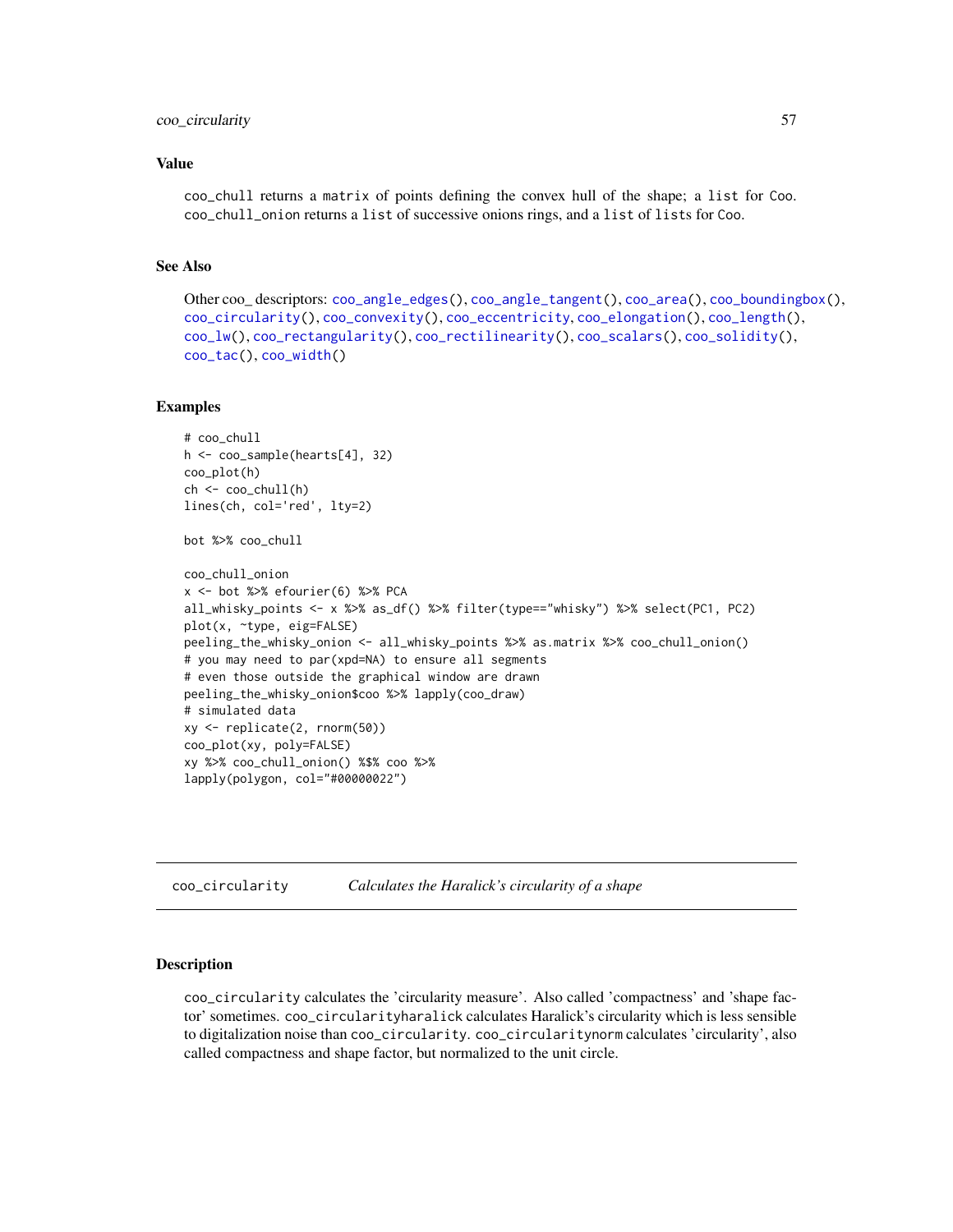## Usage

coo\_circularity(coo)

## Default S3 method: coo\_circularity(coo)

## S3 method for class 'Coo' coo\_circularity(coo)

coo\_circularityharalick(coo)

## Default S3 method: coo\_circularityharalick(coo)

## S3 method for class 'Coo' coo\_circularityharalick(coo)

coo\_circularitynorm(coo)

## Default S3 method: coo\_circularitynorm(coo)

## S3 method for class 'Coo' coo\_circularitynorm(coo)

#### Arguments

coo a matrix of (x; y) coordinates or any Coo

## Value

numeric for single shapes, list for Coo of the corresponding circularity measurement.

# Source

Rosin PL. 2005. Computing global shape measures. Handbook of Pattern Recognition and Computer Vision. 177-196.

# See Also

```
Other coo_ descriptors: coo_angle_edges(), coo_angle_tangent(), coo_area(), coo_boundingbox(),
coo_chull(), coo_convexity(), coo_eccentricity, coo_elongation(), coo_length(), coo_lw(),
coo_rectangularity(), coo_rectilinearity(), coo_scalars(), coo_solidity(), coo_tac(),
coo_width()
```
# Examples

# coo\_circularity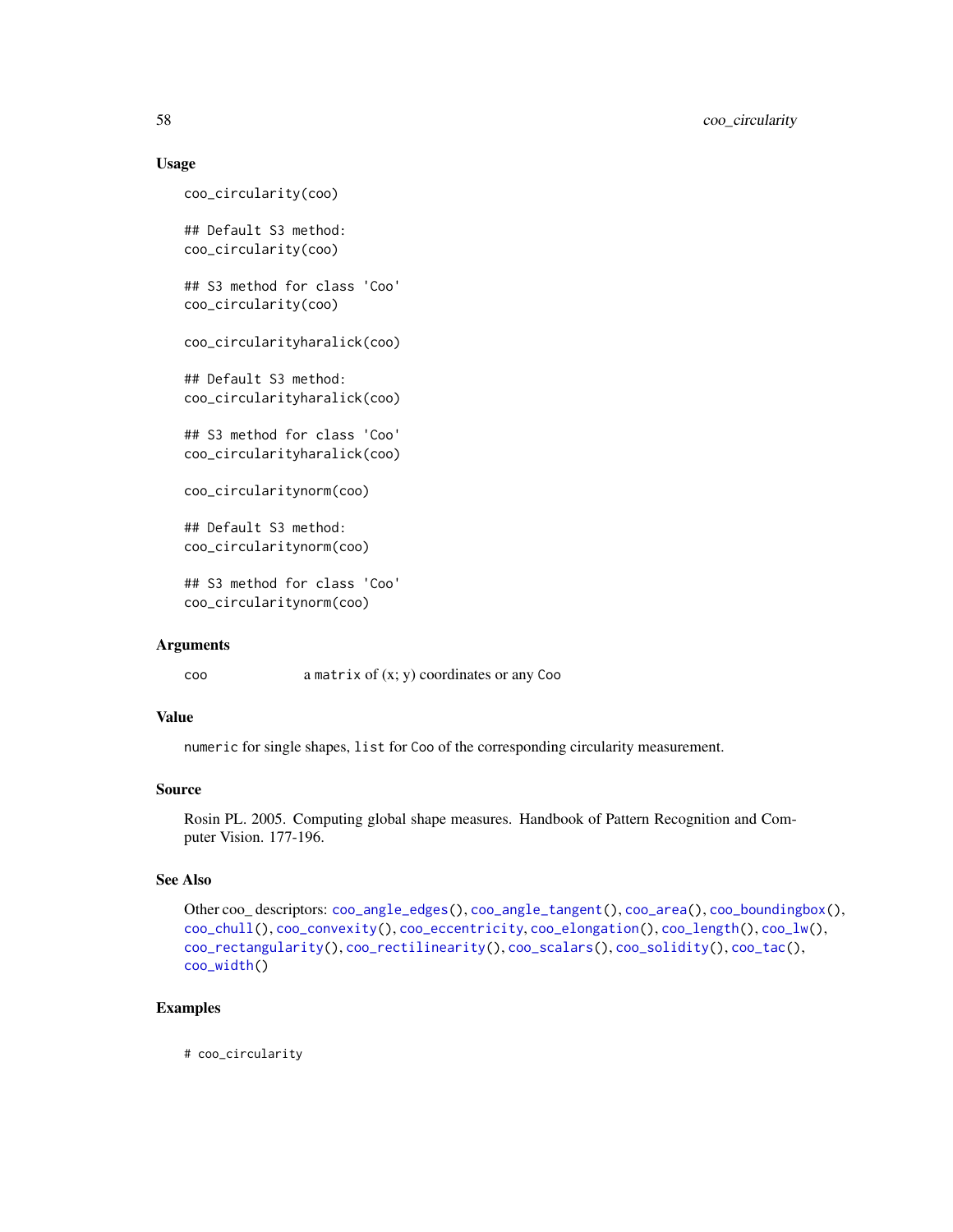#### coo\_close 59

```
bot[1] %>% coo_circularity()
bot %>%
    slice(1:5) %>% # for speed sake only
    coo_circularity
# coo_circularityharalick
bot[1] %>% coo_circularityharalick()
bot %>%
    slice(1:5) %>% # for speed sake only
   coo_circularityharalick
# coo_circularitynorm
bot[1] %>% coo_circularitynorm()
bot %>%
    slice(1:5) %>% # for speed sake only
    coo_circularitynorm
```
<span id="page-58-0"></span>coo\_close *Closes/uncloses shapes*

#### <span id="page-58-1"></span>Description

Returns a closed shape from (un)closed shapes. See also [coo\\_unclose.](#page-58-1)

Returns a unclosed shape from (un)closed shapes. See also [coo\\_close.](#page-58-0)

#### Usage

```
coo_close(coo)
```
coo\_unclose(coo)

#### Arguments

coo matrix of (x; y) coordinates or any [Coo](#page-38-0) object.

## Value

a matrix of  $(x; y)$  coordinates, or a [Coo](#page-38-0) object.

a matrix of  $(x; y)$  coordinates, or a [Coo](#page-38-0) object.

#### See Also

```
Other coo_ utilities: coo_aligncalliper(), coo_alignminradius(), coo_alignxax(), coo_align(),
coo_baseline(), coo_bookstein(), coo_boundingbox(), coo_calliper(), coo_centdist(),
coo_center(), coo_centpos(), coo_down(), coo_dxy(), coo_extract(), coo_flipx(), coo_force2close(),
coo_interpolate(), coo_is_closed(), coo_jitter(), coo_left(), coo_likely_clockwise(),
coo_nb(), coo_perim(), coo_range(), coo_rev(), coo_right(), coo_rotatecenter(), coo_rotate(),
coo_sample_prop(), coo_samplerr(), coo_sample(), coo_scale(), coo_shearx(), coo_slice(),
```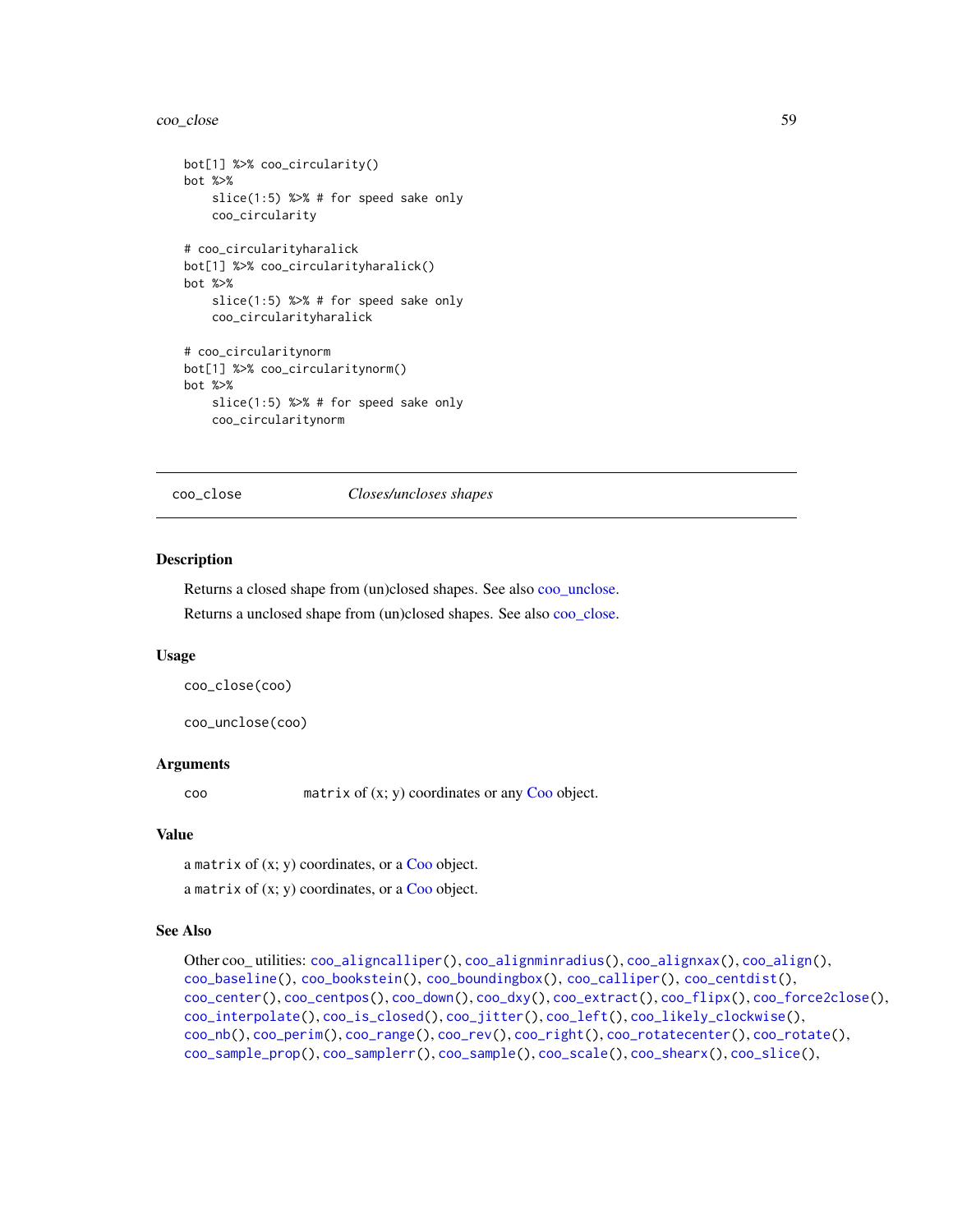```
coo_slidedirection(), coo_slidegap(), coo_slide(), coo_smoothcurve(), coo_smooth(),
coo_template(), coo_trans(), coo_trimbottom(), coo_trimtop(), coo_trim(), coo_untiltx(),
coo_up(), is_equallyspacedradii()
```

```
Other coo_ utilities: coo_aligncalliper(), coo_alignminradius(), coo_alignxax(), coo_align(),
coo_baseline(), coo_bookstein(), coo_boundingbox(), coo_calliper(), coo_centdist(),
coo_center(), coo_centpos(), coo_down(), coo_dxy(), coo_extract(), coo_flipx(), coo_force2close(),
coo_interpolate(), coo_is_closed(), coo_jitter(), coo_left(), coo_likely_clockwise(),
coo_nb(), coo_perim(), coo_range(), coo_rev(), coo_right(), coo_rotatecenter(), coo_rotate(),
coo_sample_prop(), coo_samplerr(), coo_sample(), coo_scale(), coo_shearx(), coo_slice(),
coo_slidedirection(), coo_slidegap(), coo_slide(), coo_smoothcurve(), coo_smooth(),
coo_template(), coo_trans(), coo_trimbottom(), coo_trimtop(), coo_trim(), coo_untiltx(),
coo_up(), is_equallyspacedradii()
```
## Examples

```
x \leftarrow (\text{matrix}(1:10, \text{ncol=2}))x2 \leftarrow coo\_close(x)x3 <- coo_unclose(x2)
x
coo_is_closed(x)
x2
coo_is_closed(x2)
x3
coo_is_closed(x3)
x <- (matrix(1:10, ncol=2))
x2 \leftarrow coo\_close(x)x3 <- coo_unclose(x2)
x
coo_is_closed(x)
x2
coo_is_closed(x2)
x3
coo_is_closed(x3)
```
<span id="page-59-0"></span>coo\_convexity *Calculates the convexity of a shape*

# **Description**

Calculated using a ratio of the eigen values (inertia axis)

## Usage

```
coo_convexity(coo)
```
#### Arguments

coo a matrix of (x; y) coordinates.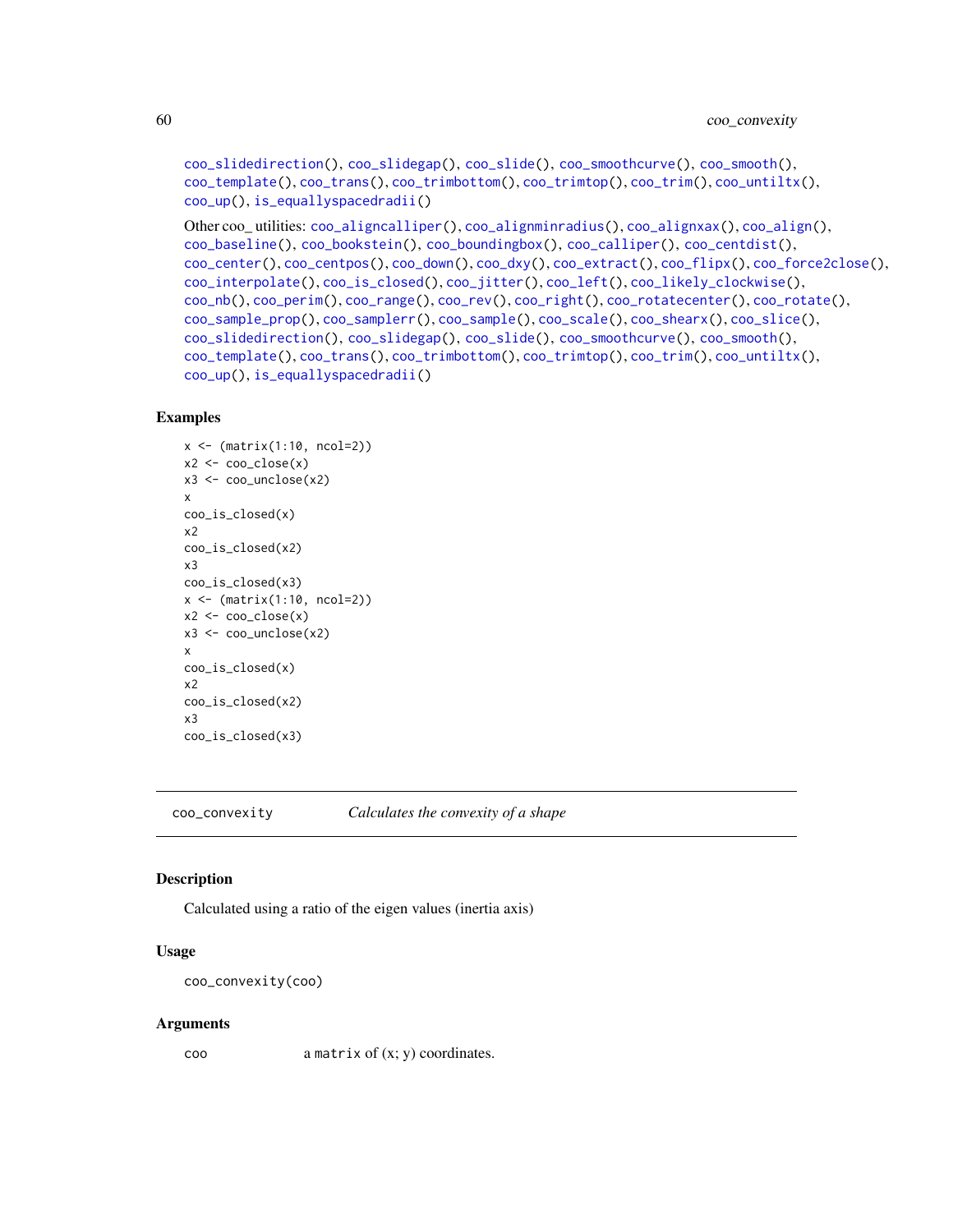# coo\_down 61

# Value

numeric for a single shape, list for a Coo

# Source

Rosin PL. 2005. Computing global shape measures. Handbook of Pattern Recognition and Computer Vision. 177-196.

# See Also

```
Other coo_ descriptors: coo_angle_edges(), coo_angle_tangent(), coo_area(), coo_boundingbox(),
coo_chull(), coo_circularity(), coo_eccentricity, coo_elongation(), coo_length(), coo_lw(),
coo_rectangularity(), coo_rectilinearity(), coo_scalars(), coo_solidity(), coo_tac(),
coo_width()
```
# Examples

```
coo_convexity(bot[1])
bot %>%
   slice(1:3) %>% # for speed sake only
   coo_convexity()
```
<span id="page-60-0"></span>coo\_down *coo\_down Retains coordinates with negative y-coordinates*

# Description

Useful when shapes are aligned along the x-axis (e.g. because of a bilateral symmetry) and when one wants to retain just the lower side.

#### Usage

```
coo_down(coo, slidegap = FALSE)
```
## Arguments

| coo      | matrix of $(x, y)$ coordinates or any Coo object.    |
|----------|------------------------------------------------------|
| slidegap | logical whether to apply coo_slidegap after coo_down |

## Value

a matrix of (x; y) coordinates or a [Coo](#page-38-0) object [\(Out](#page-197-0) are returned as [Opn\)](#page-193-0)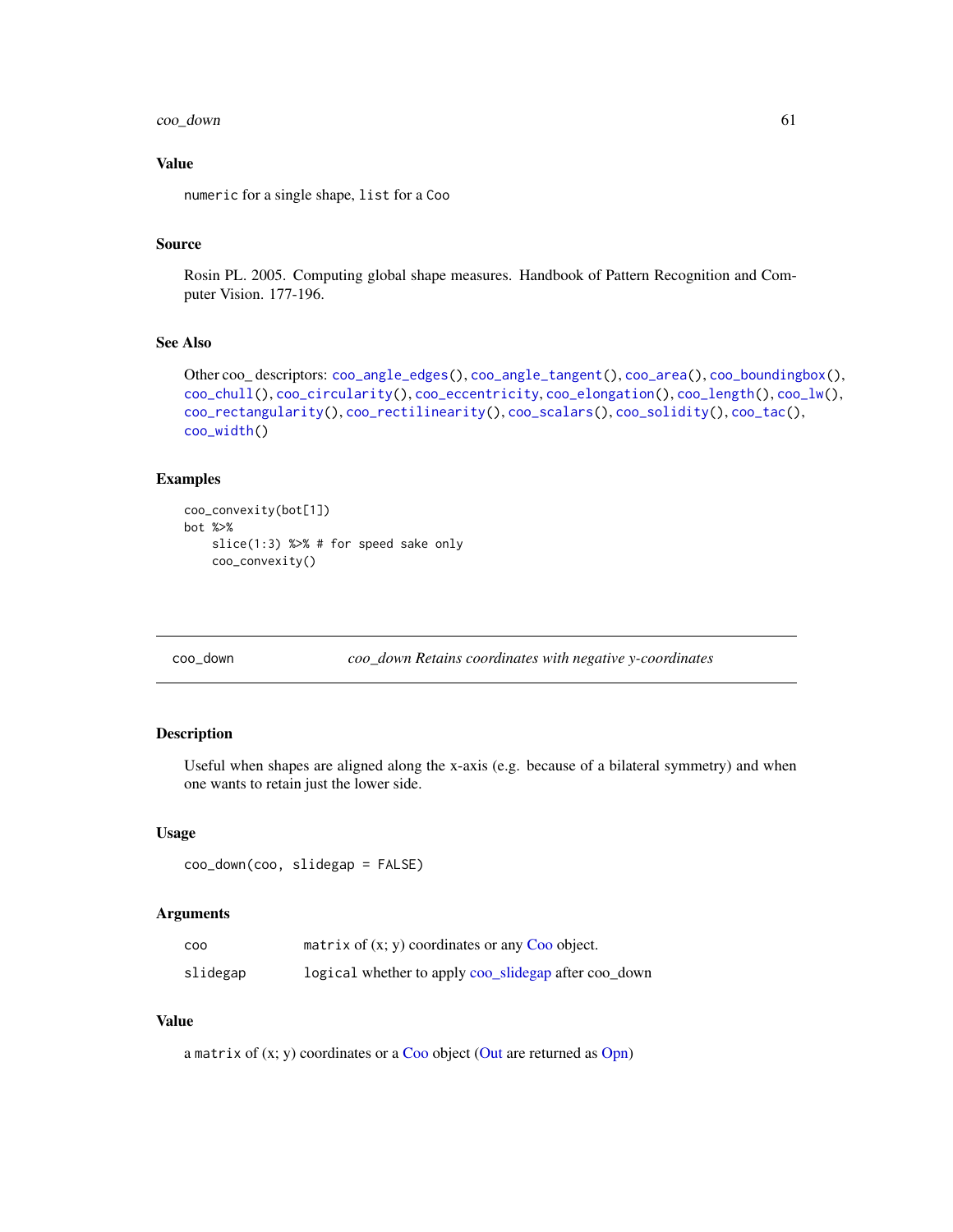**Note** 

When shapes are "sliced" along the x-axis, it usually results on open curves and thus to huge/artefactual gaps between points neighboring this axis. This is usually solved with [coo\\_slidegap.](#page-103-0) See examples there.

Also, when apply a coo\_left/right/up/down on an [Out](#page-197-0) object, you then obtain an [Opn](#page-193-0) object, which is done automatically.

## See Also

Other opening functions: [coo\\_left\(](#page-73-0)), [coo\\_right\(](#page-88-0)), [coo\\_up\(](#page-115-0))

```
Other coo_ utilities: coo_aligncalliper(), coo_alignminradius(), coo_alignxax(), coo_align(),
coo_baseline(), coo_bookstein(), coo_boundingbox(), coo_calliper(), coo_centdist(),
coo_center(), coo_centpos(), coo_close(), coo_dxy(), coo_extract(), coo_flipx(), coo_force2close(),
coo_interpolate(), coo_is_closed(), coo_jitter(), coo_left(), coo_likely_clockwise(),
coo_nb(), coo_perim(), coo_range(), coo_rev(), coo_right(), coo_rotatecenter(), coo_rotate(),
coo_sample_prop(), coo_samplerr(), coo_sample(), coo_scale(), coo_shearx(), coo_slice(),
coo_slidedirection(), coo_slidegap(), coo_slide(), coo_smoothcurve(), coo_smooth(),
coo_template(), coo_trans(), coo_trimbottom(), coo_trimtop(), coo_trim(), coo_untiltx(),
coo_up(), is_equallyspacedradii()
```
## Examples

b <- coo\_alignxax(bot[1]) coo\_plot(b) coo\_draw(coo\_down(b), border='red')

<span id="page-61-0"></span>

coo\_draw *Adds a shape to the current plot*

## Description

coo\_draw is simply a [coo\\_plot](#page-82-0) with plot.new=FALSE, ie that adds a shape on the active plot.

#### Usage

coo\_draw(coo, ...)

#### Arguments

| coo      | a list or a matrix of coordinates. |
|----------|------------------------------------|
| $\cdots$ | optional parameters for coo_plot   |

## See Also

Other plotting functions: [coo\\_arrows\(](#page-47-1)), [coo\\_listpanel\(](#page-76-0)), [coo\\_lolli\(](#page-77-0)), [coo\\_plot\(](#page-82-0)), [coo\\_ruban\(](#page-91-0)), [ldk\\_chull\(](#page-170-0)), [ldk\\_confell\(](#page-171-0)), [ldk\\_contour\(](#page-172-0)), [ldk\\_labels\(](#page-173-0)), [ldk\\_links\(](#page-173-1)), [plot\\_devsegments\(](#page-226-0)), [plot\\_table\(](#page-235-0))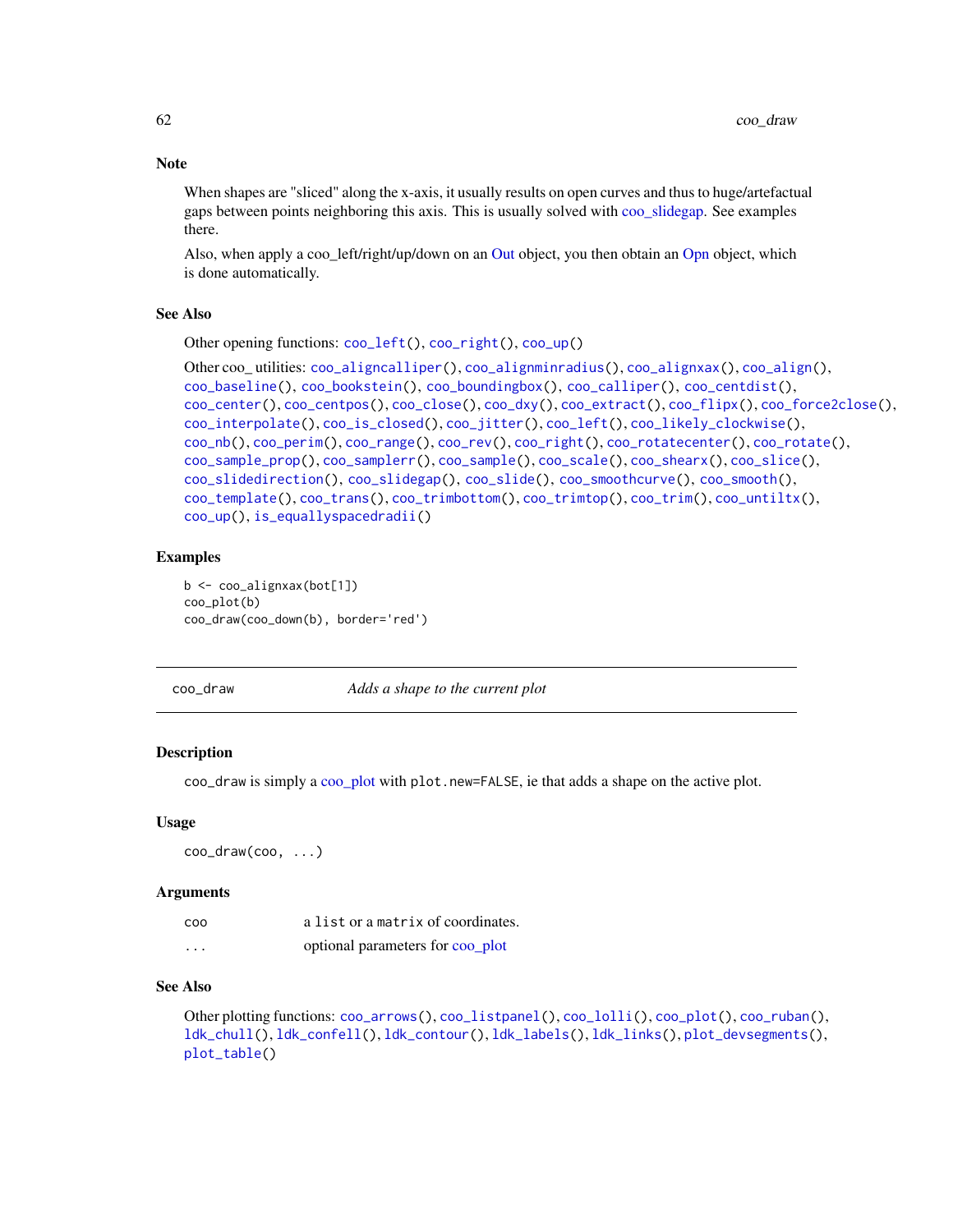# coo\_draw\_rads 63

# Examples

```
b1 \leftarrow bot[4]b2 \leftarrow bot[5]coo_plot(b1)
coo_draw(b2, border='red') # all coo_plot arguments will work for coo_draw
```
coo\_draw\_rads *Draw radii to the current plot*

## Description

Given a shape, all centroid-points radii are drawn using [segments](#page-0-0) that can be passed with options

# Usage

coo\_draw\_rads(coo, ...)

# Arguments

| <b>COO</b> | a shape                    |
|------------|----------------------------|
| $\cdots$   | arguments to feed segments |

## Examples

shp <- shapes[4] %>% coo\_sample(24) %T>% coo\_plot coo\_draw\_rads(shp, col=col\_summer(24))

<span id="page-62-0"></span>coo\_dxy *Calculate abscissa and ordinate on a shape*

## Description

A simple wrapper to calculate dxi - dx1 and dyi - dx1.

# Usage

```
coo_dxy(coo)
```
#### **Arguments**

coo a matrix (or a list) of (x; y) coordinates or any Coo

## Value

a data.frame with two components dx and dy for single shapes or a list of such data.frames for Coo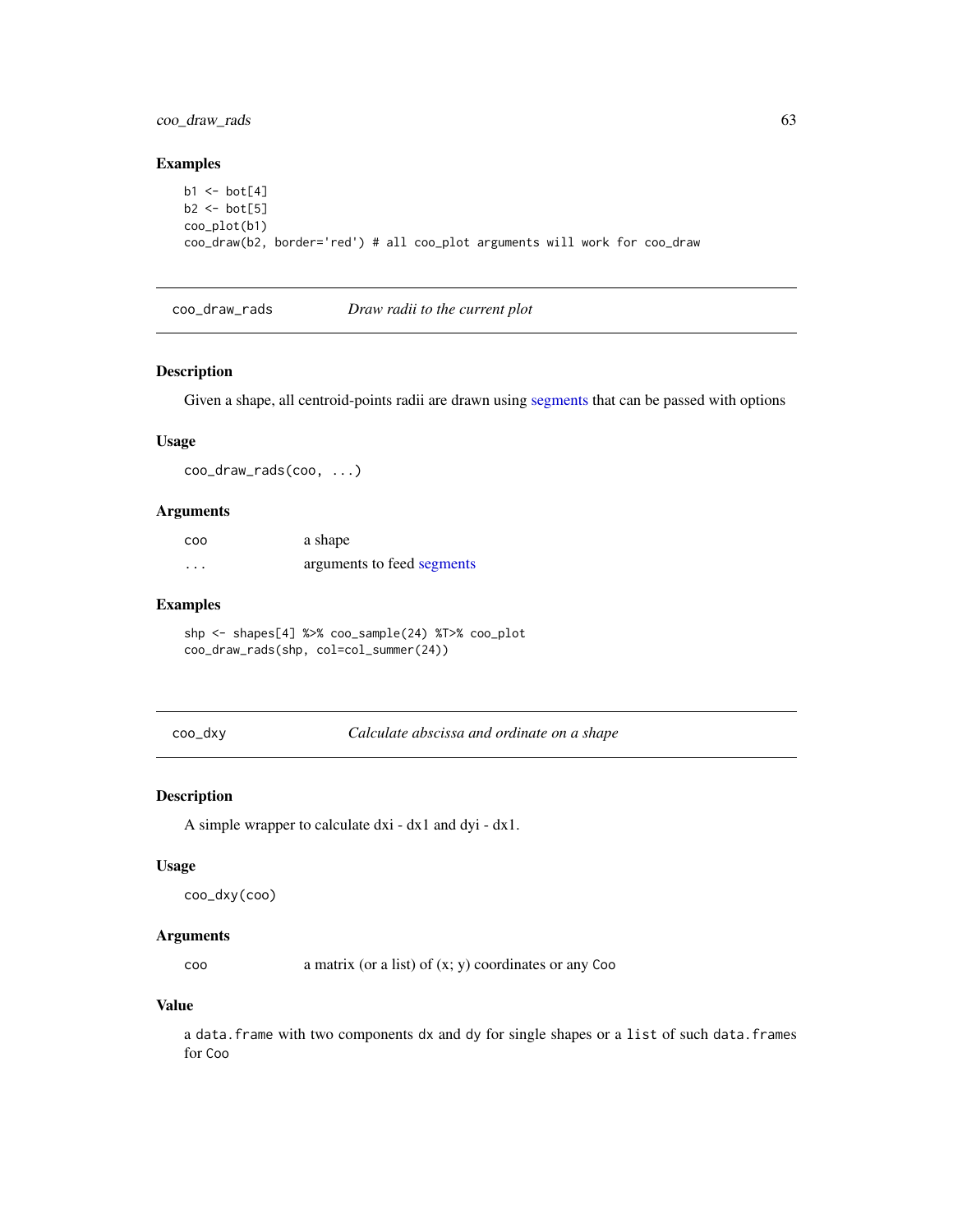# See Also

```
Other coo_ utilities: coo_aligncalliper(), coo_alignminradius(), coo_alignxax(), coo_align(),
coo_baseline(), coo_bookstein(), coo_boundingbox(), coo_calliper(), coo_centdist(),
coo_center(), coo_centpos(), coo_close(), coo_down(), coo_extract(), coo_flipx(), coo_force2close(),
coo_interpolate(), coo_is_closed(), coo_jitter(), coo_left(), coo_likely_clockwise(),
coo_nb(), coo_perim(), coo_range(), coo_rev(), coo_right(), coo_rotatecenter(), coo_rotate(),
coo_sample_prop(), coo_samplerr(), coo_sample(), coo_scale(), coo_shearx(), coo_slice(),
coo_slidedirection(), coo_slidegap(), coo_slide(), coo_smoothcurve(), coo_smooth(),
coo_template(), coo_trans(), coo_trimbottom(), coo_trimtop(), coo_trim(), coo_untiltx(),
coo_up(), is_equallyspacedradii()
```
# Examples

```
coo_dxy(coo_sample(bot[1], 12))
bot %>%
   slice(1:5) %>% coo_sample(12) %>% # for readability and speed only
   coo_dxy()
```
<span id="page-63-0"></span>coo\_eccentricity *Calculates the eccentricity of a shape*

#### <span id="page-63-1"></span>Description

coo\_eccentricityeigen uses the ratio of the eigen values (inertia axes of coordinates). coo\_eccentricityboundingbox uses the width/length ratio (see [coo\\_lw\)](#page-78-0).

## Usage

```
coo_eccentricityeigen(coo)
```
## Default S3 method: coo\_eccentricityeigen(coo)

## S3 method for class 'Coo' coo\_eccentricityeigen(coo)

coo\_eccentricityboundingbox(coo)

```
## Default S3 method:
coo_eccentricityboundingbox(coo)
```

```
## S3 method for class 'Coo'
coo_eccentricityboundingbox(coo)
```
#### Arguments

coo a matrix of (x; y) coordinates or any Coo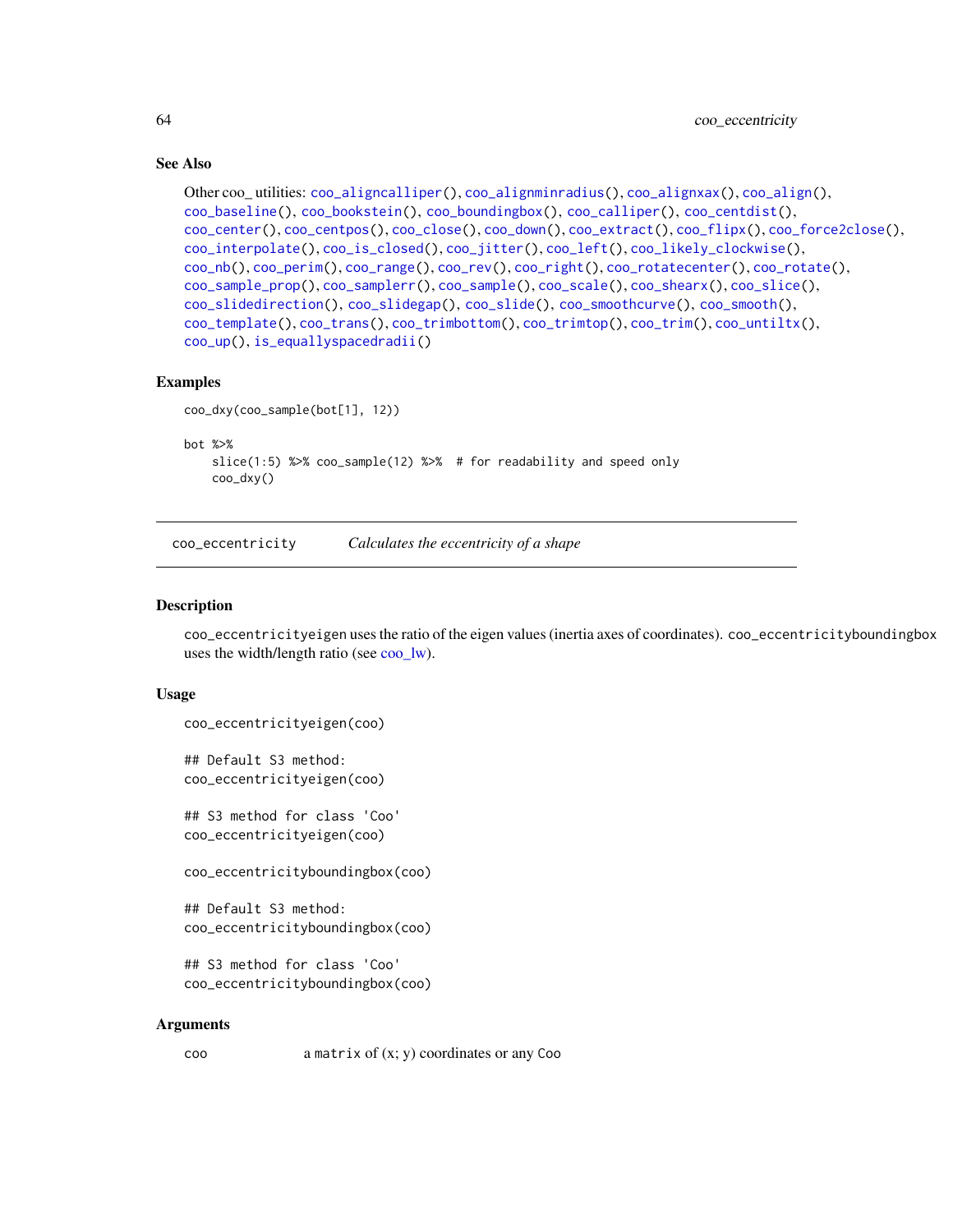# coo\_elongation 65

# Value

numeric for single shapes, list for Coo.

#### Source

Rosin PL. 2005. Computing global shape measures. Handbook of Pattern Recognition and Computer Vision. 177-196.

# See Also

[coo\\_eccentricityboundingbox](#page-63-1)

```
Other coo_ descriptors: coo_angle_edges(), coo_angle_tangent(), coo_area(), coo_boundingbox(),
coo_chull(), coo_circularity(), coo_convexity(), coo_elongation(), coo_length(), coo_lw(),
coo_rectangularity(), coo_rectilinearity(), coo_scalars(), coo_solidity(), coo_tac(),
coo_width()
```
# Examples

```
# coo_eccentricityeigen
bot[1] %>% coo_eccentricityeigen()
bot %>%
    slice(1:3) %>% # for speed sake only
    coo_eccentricityeigen()
# coo_eccentricityboundingbox
bot[1] %>% coo_eccentricityboundingbox()
bot %>%
    slice(1:3) %>% # for speed sake only
    coo_eccentricityboundingbox()
```
<span id="page-64-0"></span>coo\_elongation *Calculates the elongation of a shape*

## Description

Calculates the elongation of a shape

#### Usage

```
coo_elongation(coo)
```
## Arguments

coo a matrix of (x; y) coordinates.

# Value

numeric, the eccentricity of the bounding box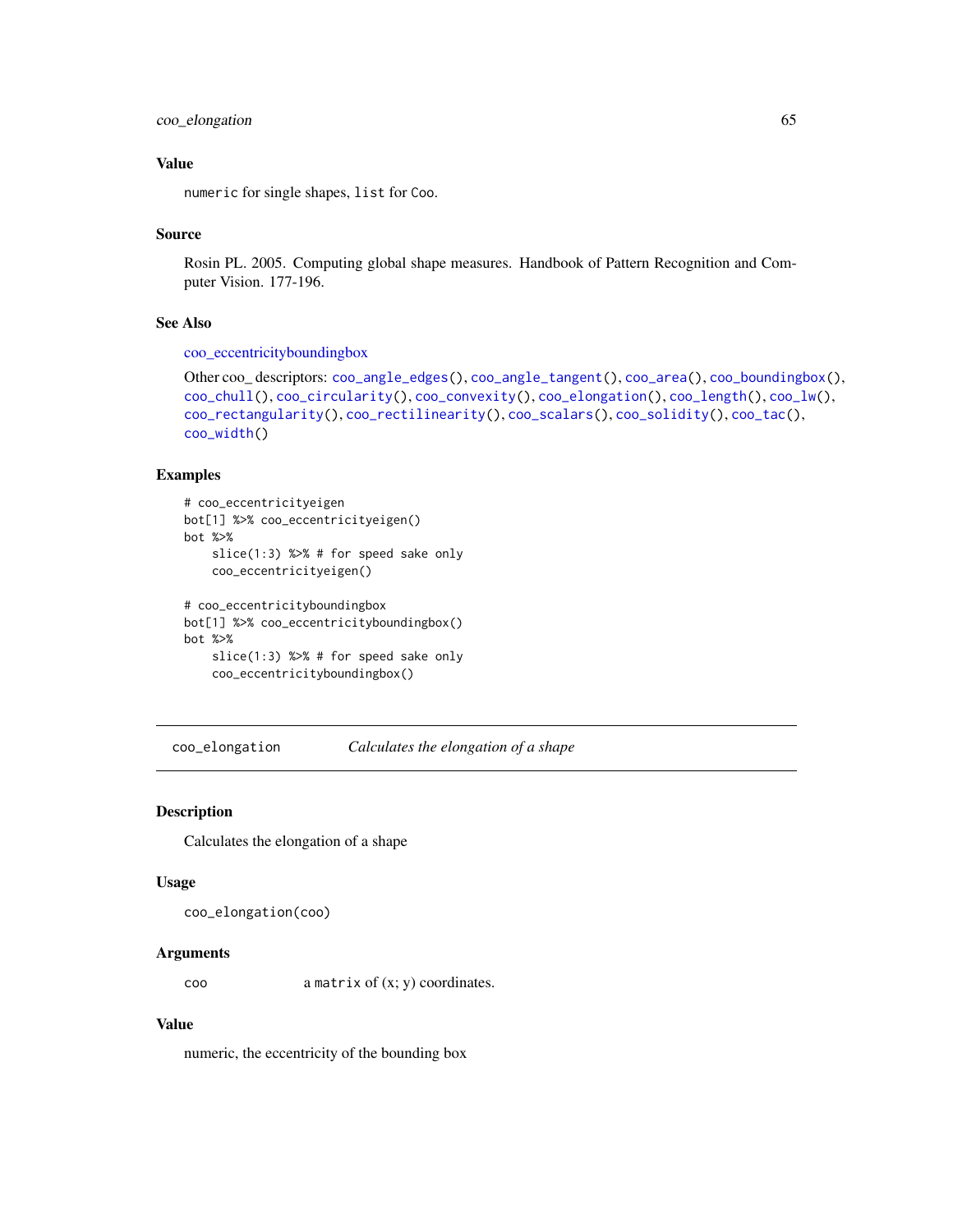#### Source

Rosin PL. 2005. Computing global shape measures. Handbook of Pattern Recognition and Computer Vision. 177-196.

## See Also

```
Other coo_ descriptors: coo_angle_edges(), coo_angle_tangent(), coo_area(), coo_boundingbox(),
coo_chull(), coo_circularity(), coo_convexity(), coo_eccentricity, coo_length(), coo_lw(),
coo_rectangularity(), coo_rectilinearity(), coo_scalars(), coo_solidity(), coo_tac(),
coo_width()
```
#### Examples

```
coo_elongation(bot[1])
# on Coo
# for speed sake
bot %>% slice(1:3) %>% coo_elongation
```
<span id="page-65-0"></span>coo\_extract *Extract coordinates from a shape*

#### Description

Extract ids coordinates from a single shape or a Coo object.

## Usage

```
coo_extract(coo, ids)
```
# Arguments

| coo | either a matrix of $(x, y)$ coordinates or a Coo object. |
|-----|----------------------------------------------------------|
| ids | integer, the ids of points to sample.                    |

# Details

It probably only make sense for Coo objects with the same number of coordinates and them being homologous, typically on Ldk.

#### Value

a matrix of  $(x; y)$  coordinates, or a [Coo](#page-38-0) object.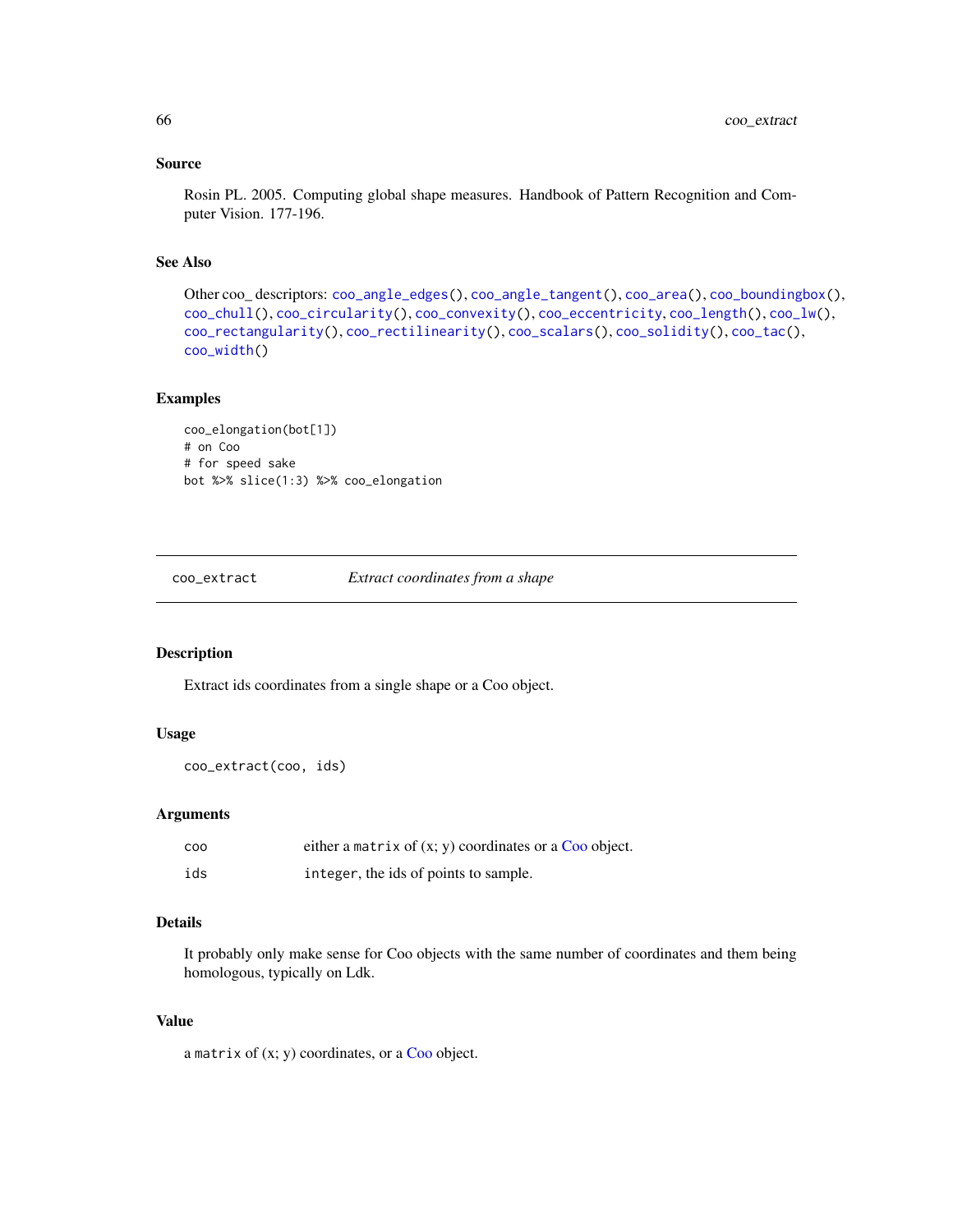#### $\rm{co}$ -flipx 67

## See Also

Other sampling functions: [coo\\_interpolate\(](#page-68-0)), [coo\\_sample\\_prop\(](#page-94-0)), [coo\\_samplerr\(](#page-93-0)), [coo\\_sample\(](#page-92-0))

Other coo\_ utilities: [coo\\_aligncalliper\(](#page-41-0)), [coo\\_alignminradius\(](#page-42-0)), [coo\\_alignxax\(](#page-43-0)), [coo\\_align\(](#page-40-0)), [coo\\_baseline\(](#page-47-0)), [coo\\_bookstein\(](#page-48-0)), [coo\\_boundingbox\(](#page-49-0)), [coo\\_calliper\(](#page-50-0)), [coo\\_centdist\(](#page-51-0)), [coo\\_center\(](#page-52-0)), [coo\\_centpos\(](#page-53-0)), [coo\\_close\(](#page-58-0)), [coo\\_down\(](#page-60-0)), [coo\\_dxy\(](#page-62-0)), [coo\\_flipx\(](#page-66-0)), [coo\\_force2close\(](#page-67-0)), [coo\\_interpolate\(](#page-68-0)), [coo\\_is\\_closed\(](#page-71-0)), [coo\\_jitter\(](#page-72-0)), [coo\\_left\(](#page-73-0)), [coo\\_likely\\_clockwise\(](#page-75-0)), [coo\\_nb\(](#page-79-0)), [coo\\_perim\(](#page-81-0)), [coo\\_range\(](#page-84-0)), [coo\\_rev\(](#page-87-0)), [coo\\_right\(](#page-88-0)), [coo\\_rotatecenter\(](#page-90-0)), [coo\\_rotate\(](#page-89-0)), [coo\\_sample\\_prop\(](#page-94-0)), [coo\\_samplerr\(](#page-93-0)), [coo\\_sample\(](#page-92-0)), [coo\\_scale\(](#page-96-0)), [coo\\_shearx\(](#page-98-0)), [coo\\_slice\(](#page-99-0)), [coo\\_slidedirection\(](#page-102-0)), [coo\\_slidegap\(](#page-103-0)), [coo\\_slide\(](#page-100-0)), [coo\\_smoothcurve\(](#page-105-0)), [coo\\_smooth\(](#page-104-0)), [coo\\_template\(](#page-108-0)), [coo\\_trans\(](#page-109-0)), [coo\\_trimbottom\(](#page-111-0)), [coo\\_trimtop\(](#page-112-0)), [coo\\_trim\(](#page-110-0)), [coo\\_untiltx\(](#page-113-0)), [coo\\_up\(](#page-115-0)), [is\\_equallyspacedradii\(](#page-160-0))

# Examples

 $coo\_extract(bot[1], c(3, 9, 12))$  # or : bot[1] %>% coo\_extract(c(3, 9, 12))

<span id="page-66-0"></span>coo\_flipx *Flips shapes*

## Description

coo\_flipx flips shapes about the x-axis; coo\_flipy about the y-axis.

## Usage

```
coo_flipx(coo)
```
coo\_flipy(coo)

#### Arguments

 $\text{con}$  matrix of  $(x; y)$  coordinates or any  $\text{Co}$  object.

#### Value

a matrix of  $(x; y)$  coordinates

#### See Also

Other transforming functions: [coo\\_shearx\(](#page-98-0))

```
Other coo_ utilities: coo_aligncalliper(), coo_alignminradius(), coo_alignxax(), coo_align(),
coo_baseline(), coo_bookstein(), coo_boundingbox(), coo_calliper(), coo_centdist(),
coo_center(), coo_centpos(), coo_close(), coo_down(), coo_dxy(), coo_extract(), coo_force2close(),
coo_interpolate(), coo_is_closed(), coo_jitter(), coo_left(), coo_likely_clockwise(),
coo_nb(), coo_perim(), coo_range(), coo_rev(), coo_right(), coo_rotatecenter(), coo_rotate(),
coo_sample_prop(), coo_samplerr(), coo_sample(), coo_scale(), coo_shearx(), coo_slice(),
```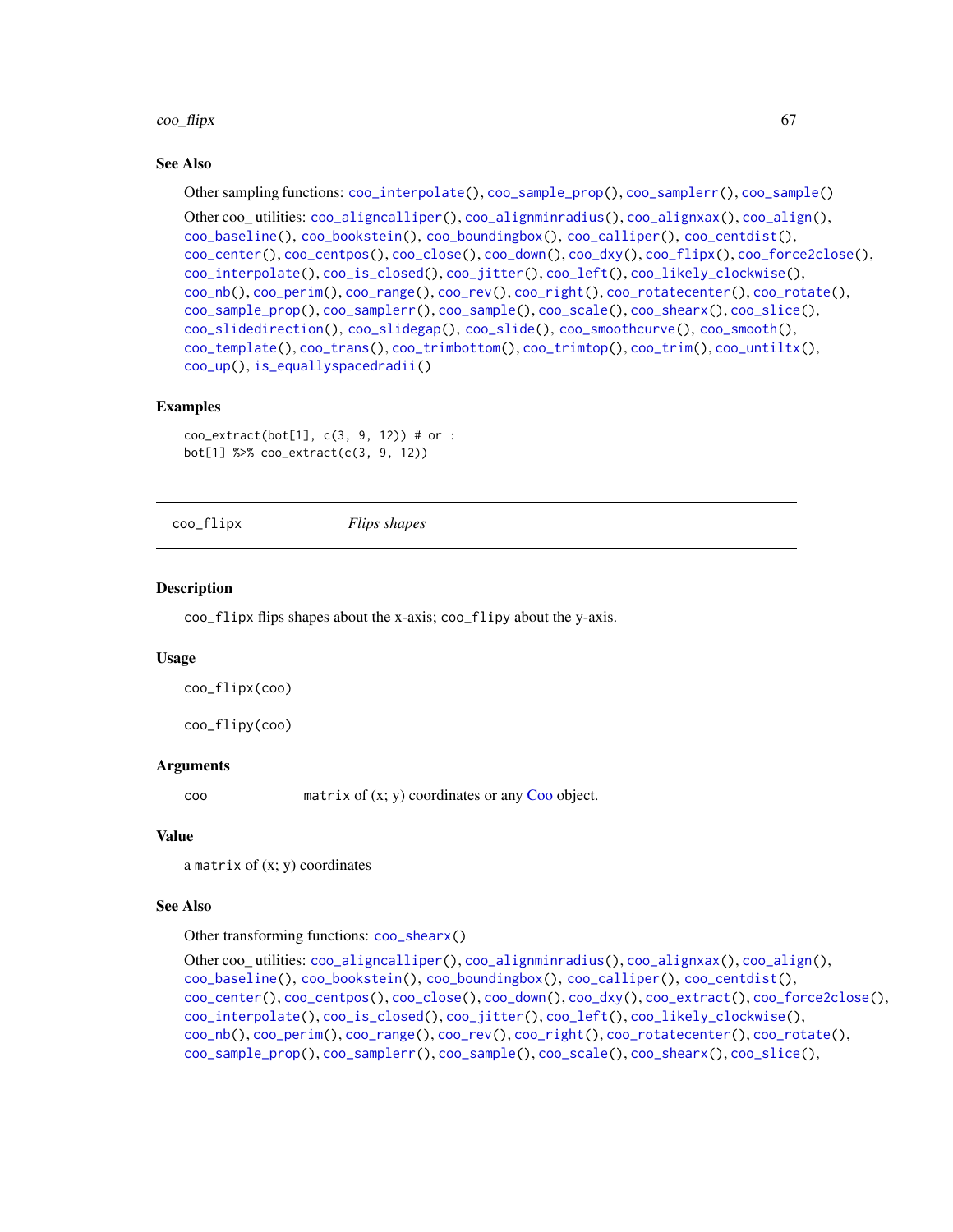```
coo_slidedirection(), coo_slidegap(), coo_slide(), coo_smoothcurve(), coo_smooth(),
coo_template(), coo_trans(), coo_trimbottom(), coo_trimtop(), coo_trim(), coo_untiltx(),
coo_up(), is_equallyspacedradii()
```
#### Examples

```
cat <- shapes[4]
cat <- coo_center(cat)
coo_plot(cat)
coo_draw(coo_flipx(cat), border="red")
coo_draw(coo_flipy(cat), border="blue")
#' # to flip an entire Coo:
shapes2 <- shapes
```

```
shapes$coo <- lapply(shapes2$coo, coo_flipx)
```
<span id="page-67-0"></span>coo\_force2close *Forces shapes to close*

#### **Description**

An exotic function that distribute the distance between the first and the last points of unclosed shapes, so that they become closed. May be useful (?) e.g. for t/rfourier methods where reconstructed shapes may not be closed.

#### Usage

```
coo_force2close(coo)
```
#### Arguments

coo matrix of (x; y) coordinates or any [Coo](#page-38-0) object.

# Value

a matrix of  $(x; y)$  coordinates, or a [Coo](#page-38-0) object.

#### See Also

```
Other coo_ utilities: coo_aligncalliper(), coo_alignminradius(), coo_alignxax(), coo_align(),
coo_baseline(), coo_bookstein(), coo_boundingbox(), coo_calliper(), coo_centdist(),
coo_center(), coo_centpos(), coo_close(), coo_down(), coo_dxy(), coo_extract(), coo_flipx(),
coo_interpolate(), coo_is_closed(), coo_jitter(), coo_left(), coo_likely_clockwise(),
coo_nb(), coo_perim(), coo_range(), coo_rev(), coo_right(), coo_rotatecenter(), coo_rotate(),
coo_sample_prop(), coo_samplerr(), coo_sample(), coo_scale(), coo_shearx(), coo_slice(),
coo_slidedirection(), coo_slidegap(), coo_slide(), coo_smoothcurve(), coo_smooth(),
coo_template(), coo_trans(), coo_trimbottom(), coo_trimtop(), coo_trim(), coo_untiltx(),
coo_up(), is_equallyspacedradii()
```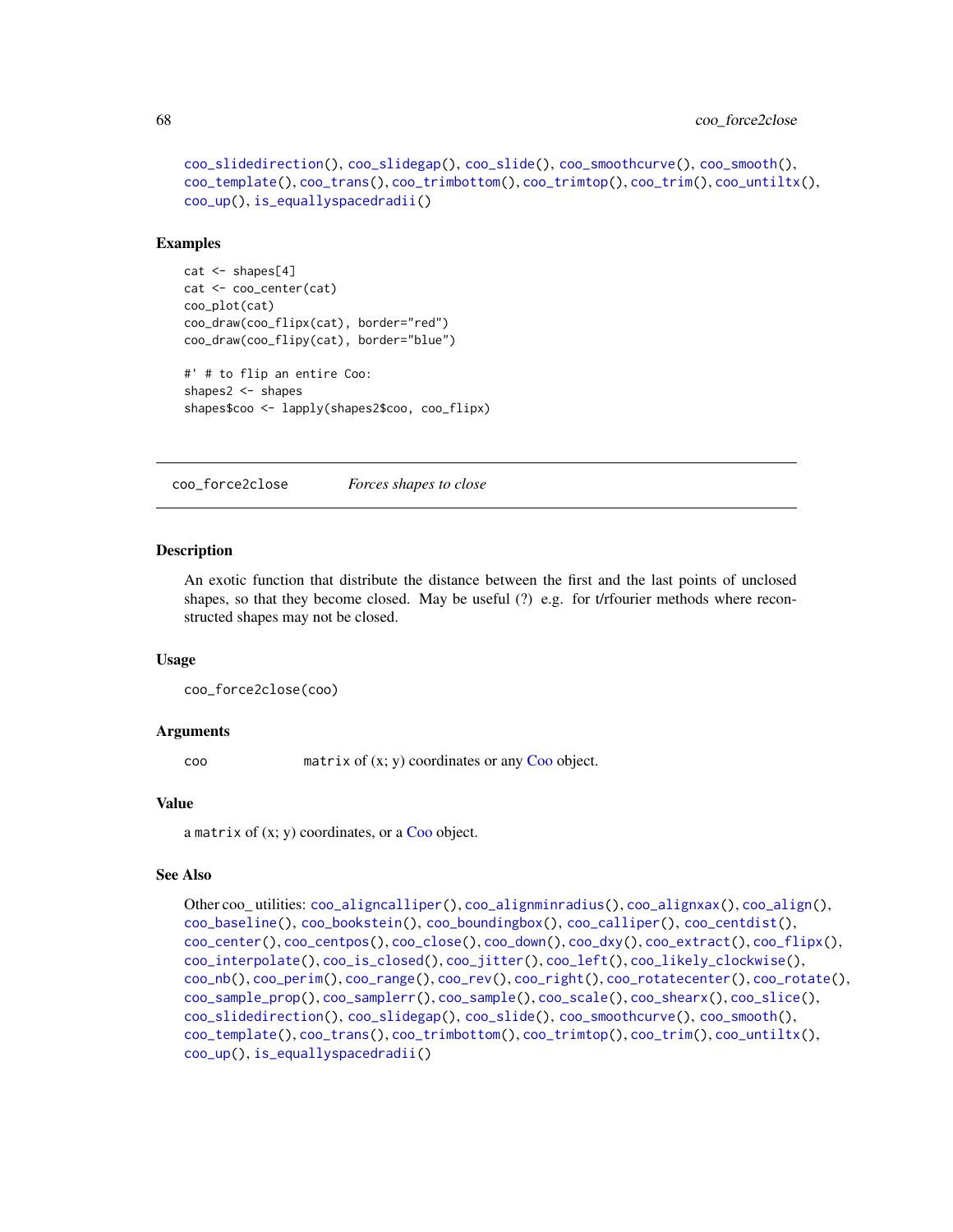# coo\_interpolate 69

## Examples

```
b \leq coo_sample(bot[1], 64)
b \le b[1:40,]coo_plot(b)
coo_draw(coo_force2close(b), border='red')
```
<span id="page-68-0"></span>coo\_interpolate *Interpolates coordinates*

#### **Description**

Interpolates n coordinates 'among existing points'between' existing points, along the perimeter of the coordinates provided and keeping the first point

## Usage

coo\_interpolate(coo, n)

## **Arguments**

| <b>COO</b> | matrix of $(x, y)$ coordinates or any Coo object.  |
|------------|----------------------------------------------------|
| n          | code integer, the number fo points to interpolate. |

#### Value

a matrix of  $(x; y)$  coordinates, or a [Coo](#page-38-0) object.

#### See Also

Other sampling functions: [coo\\_extract\(](#page-65-0)), [coo\\_sample\\_prop\(](#page-94-0)), [coo\\_samplerr\(](#page-93-0)), [coo\\_sample\(](#page-92-0)) Other coo\_ utilities: [coo\\_aligncalliper\(](#page-41-0)), [coo\\_alignminradius\(](#page-42-0)), [coo\\_alignxax\(](#page-43-0)), [coo\\_align\(](#page-40-0)), [coo\\_baseline\(](#page-47-0)), [coo\\_bookstein\(](#page-48-0)), [coo\\_boundingbox\(](#page-49-0)), [coo\\_calliper\(](#page-50-0)), [coo\\_centdist\(](#page-51-0)), [coo\\_center\(](#page-52-0)), [coo\\_centpos\(](#page-53-0)), [coo\\_close\(](#page-58-0)), [coo\\_down\(](#page-60-0)), [coo\\_dxy\(](#page-62-0)), [coo\\_extract\(](#page-65-0)), [coo\\_flipx\(](#page-66-0)), [coo\\_force2close\(](#page-67-0)), [coo\\_is\\_closed\(](#page-71-0)), [coo\\_jitter\(](#page-72-0)), [coo\\_left\(](#page-73-0)), [coo\\_likely\\_clockwise\(](#page-75-0)), [coo\\_nb\(](#page-79-0)), [coo\\_perim\(](#page-81-0)), [coo\\_range\(](#page-84-0)), [coo\\_rev\(](#page-87-0)), [coo\\_right\(](#page-88-0)), [coo\\_rotatecenter\(](#page-90-0)), [coo\\_rotate\(](#page-89-0)), [coo\\_sample\\_prop\(](#page-94-0)), [coo\\_samplerr\(](#page-93-0)), [coo\\_sample\(](#page-92-0)), [coo\\_scale\(](#page-96-0)), [coo\\_shearx\(](#page-98-0)), [coo\\_slice\(](#page-99-0)), [coo\\_slidedirection\(](#page-102-0)), [coo\\_slidegap\(](#page-103-0)), [coo\\_slide\(](#page-100-0)), [coo\\_smoothcurve\(](#page-105-0)), [coo\\_smooth\(](#page-104-0)), [coo\\_template\(](#page-108-0)), [coo\\_trans\(](#page-109-0)), [coo\\_trimbottom\(](#page-111-0)), [coo\\_trimtop\(](#page-112-0)), [coo\\_trim\(](#page-110-0)), [coo\\_untiltx\(](#page-113-0)), [coo\\_up\(](#page-115-0)), [is\\_equallyspacedradii\(](#page-160-0))

```
b5 \le - bot %>% slice(1:5) # for speed sake
stack(b5)
stack(coo_scale(b5))
stack(b5)
stack(coo_interpolate(coo_sample(b5, 12), 120))
coo_plot(bot[1])
coo_plot(coo_interpolate(coo_sample(bot[1], 12), 120))
```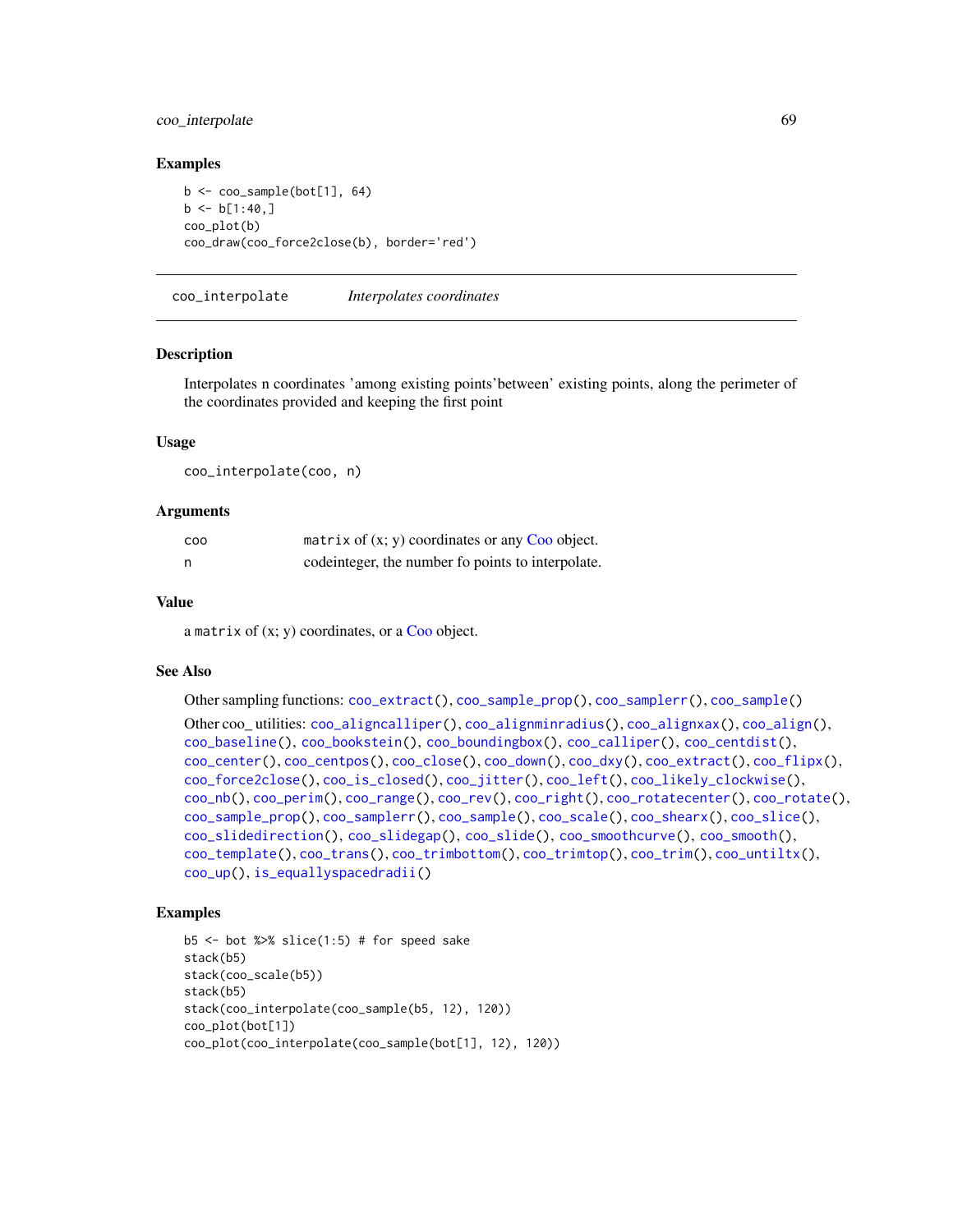<span id="page-69-1"></span>coo\_intersect\_angle *Nearest intersection between a shape and a segment specified with an angle*

# <span id="page-69-0"></span>Description

Take a shape, and segment starting on the centroid and having a particular angle, which point is the nearest where the segment intersects with the shape?

#### Usage

```
coo_intersect_angle(coo, angle = 0)
coo_intersect_direction(coo, direction = c("down", "left", "up", "right")[4])
## Default S3 method:
coo_intersect_direction(coo, direction = c("down", "left", "up", "right")[4])
## S3 method for class 'Coo'
coo_intersect_direction(coo, direction = c("down", "left", "up", "right")[4])
```
## Arguments

| COO.      | matrix of $(x, y)$ coordinates or any Coo object.                   |
|-----------|---------------------------------------------------------------------|
| angle     | numeric an angle in radians (0 by default).                         |
| direction | character one of "down", "left", "up", "right" ("right" by default) |

#### Value

numeric the id of the nearest point or a list for Coo See examples.

#### Note

shapes are always centered before this operation. If you need a simple direction such as (down, left, up, right)ward, then use [coo\\_intersect\\_direction](#page-69-0) which does not need to find an intersection but relies on coordinates and is about 1000.

## See Also

Other coo\_ intersect: [coo\\_intersect\\_segment\(](#page-70-0))

```
coo <- bot[1] %>% coo_center %>% coo_scale
coo_plot(coo)
coo %>% coo_intersect_angle(pi/7) %>%
   coo[., , drop=FALSE] %>% points(col="red")
```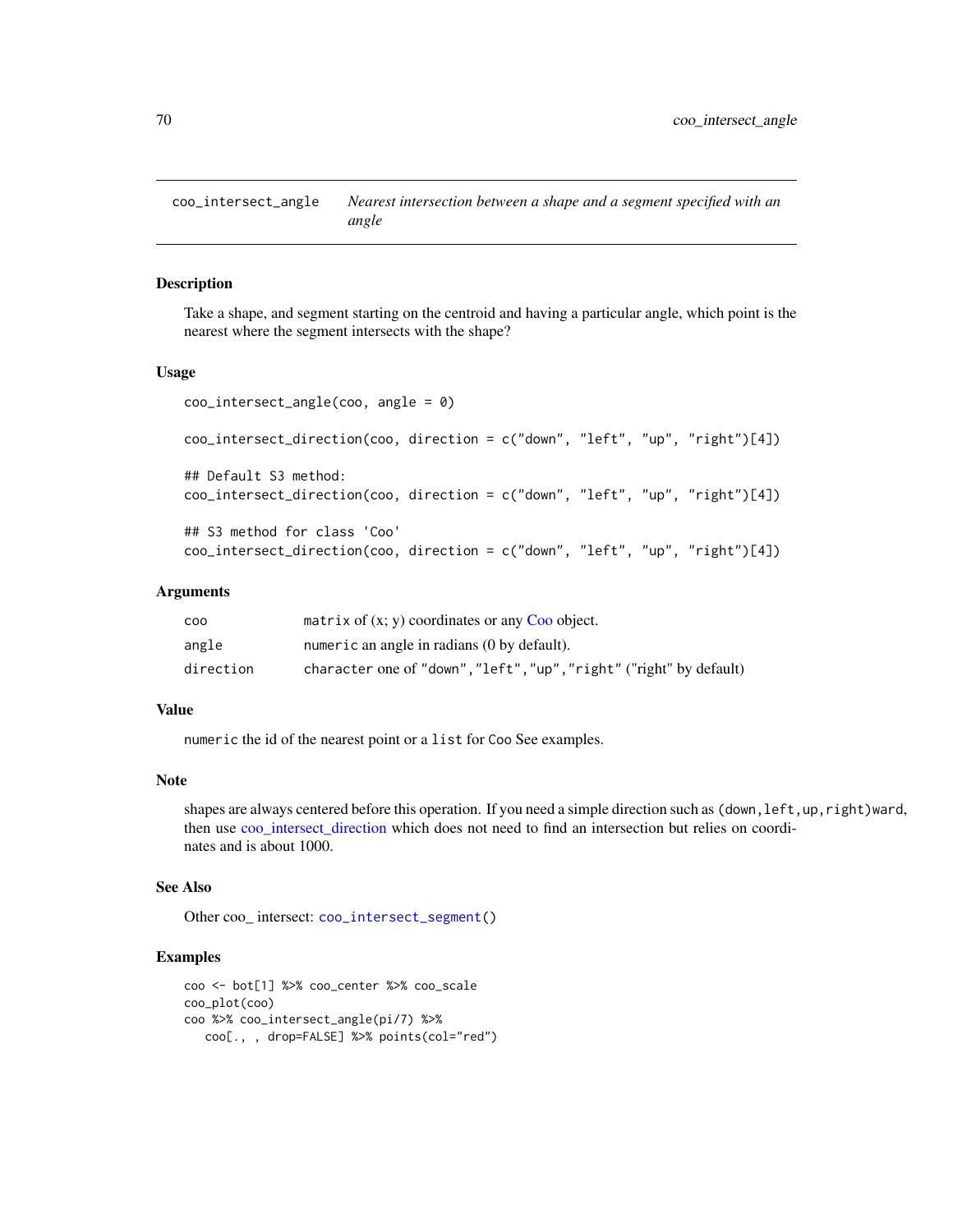# coo\_intersect\_segment 71

```
# many angles
coo_plot(coo)
sapply(seq(0, pi, pi/12),
      function(x) coo %>% coo_intersect_angle(x)) \rightarrow ids
coo[ids, ] %>% points(col="blue")
coo %>%
coo_intersect_direction("down") %>%
coo[.,, drop=FALSE] %>% points(col="orange")
```
<span id="page-70-0"></span>coo\_intersect\_segment *Nearest intersection between a shape and a segment*

# Description

Take a shape, and an intersecting segment, which point is the nearest of where the segment intersects with the shape? Most of the time, centering before makes more sense.

# Usage

coo\_intersect\_segment(coo, seg, center = TRUE)

#### Arguments

| coo    | matrix of $(x, y)$ coordinates or any Coo object.                                            |
|--------|----------------------------------------------------------------------------------------------|
| seg    | a 2x2 matrix defining the starting and ending points; or a list or a numeric of<br>length 4. |
| center | logical whether to center the shape (TRUE by default)                                        |

## Value

numeric the id of the nearest point, a list for Coo. See examples.

## See Also

Other coo\_ intersect: [coo\\_intersect\\_angle\(](#page-69-1))

#### Examples

```
coo <- bot[1] %>% coo_center %>% coo_scale
seg \leq c(0, 0, 2, 2) # passed as a numeric of length(4)
coo_plot(coo)
segments(seg[1], seg[2], seg[3], seg[4])
coo %>% coo_intersect_segment(seg) %T>% print %>%
# prints on the console and draw it
  coo[., , drop=FALSE] %>% points(col="red")
```
# on Coo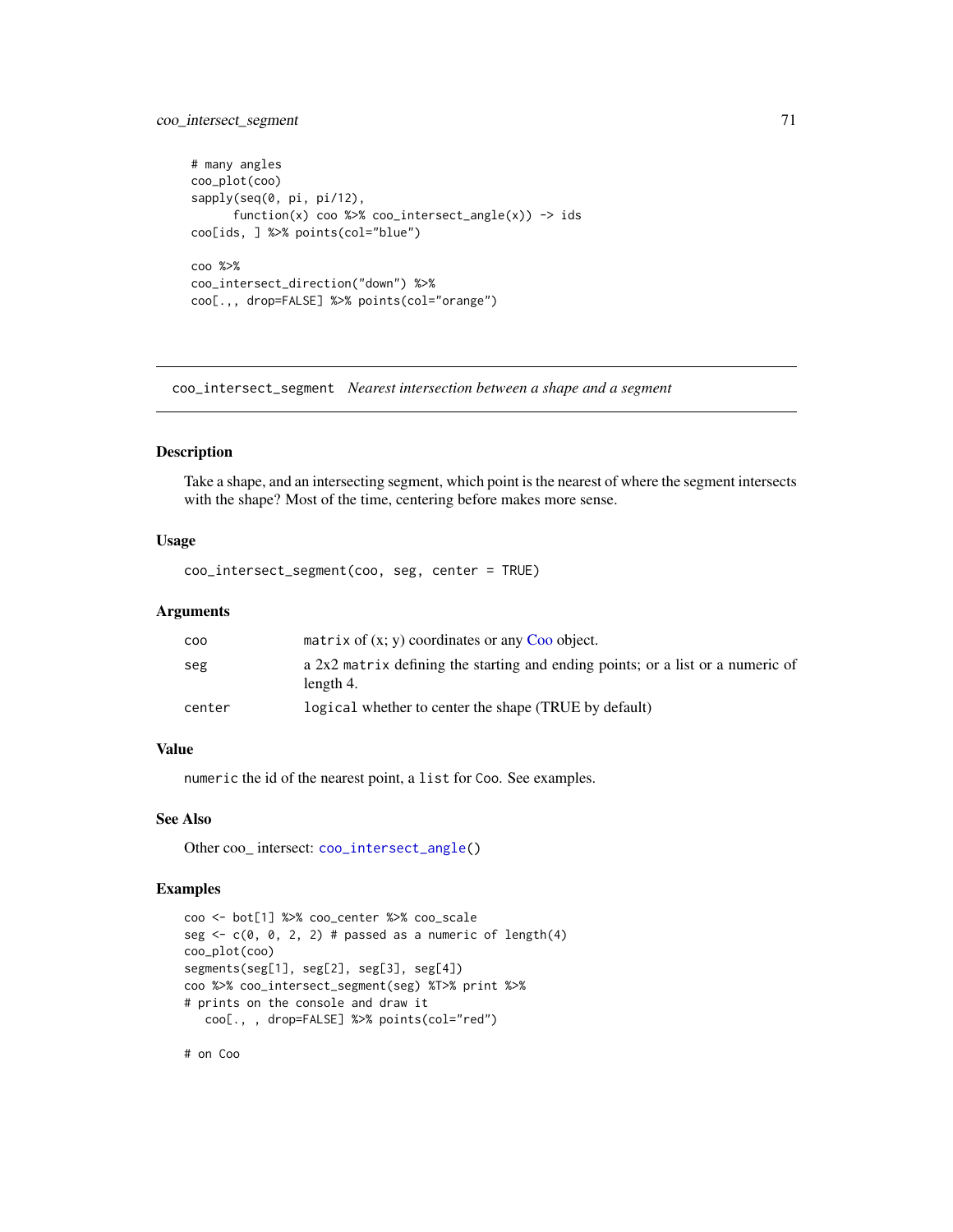```
bot %>%
   slice(1:3) %>% # for the sake of speed
   coo_center %>%
   coo_intersect_segment(matrix(c(0, 0, 1000, 1000), ncol=2, byrow=TRUE))
```
<span id="page-71-0"></span>coo\_is\_closed *Test if shapes are closed*

#### Description

Returns TRUE/FALSE whether the last coordinate of the shapes is the same as the first one.

#### Usage

coo\_is\_closed(coo)

is\_open(coo)

## Arguments

coo matrix of (x; y) coordinates or any [Coo](#page-38-0) object.

# Value

a single or a vector of logical.

## See Also

```
Other coo_ utilities: coo_aligncalliper(), coo_alignminradius(), coo_alignxax(), coo_align(),
coo_baseline(), coo_bookstein(), coo_boundingbox(), coo_calliper(), coo_centdist(),
coo_center(), coo_centpos(), coo_close(), coo_down(), coo_dxy(), coo_extract(), coo_flipx(),
coo_force2close(), coo_interpolate(), coo_jitter(), coo_left(), coo_likely_clockwise(),
coo_nb(), coo_perim(), coo_range(), coo_rev(), coo_right(), coo_rotatecenter(), coo_rotate(),
coo_sample_prop(), coo_samplerr(), coo_sample(), coo_scale(), coo_shearx(), coo_slice(),
coo_slidedirection(), coo_slidegap(), coo_slide(), coo_smoothcurve(), coo_smooth(),
coo_template(), coo_trans(), coo_trimbottom(), coo_trimtop(), coo_trim(), coo_untiltx(),
coo_up(), is_equallyspacedradii()
```

```
coo_is_closed(matrix(1:10, ncol=2))
coo_is_closed(coo_close(matrix(1:10, ncol=2)))
coo_is_closed(bot)
coo_is_closed(coo_close(bot))
```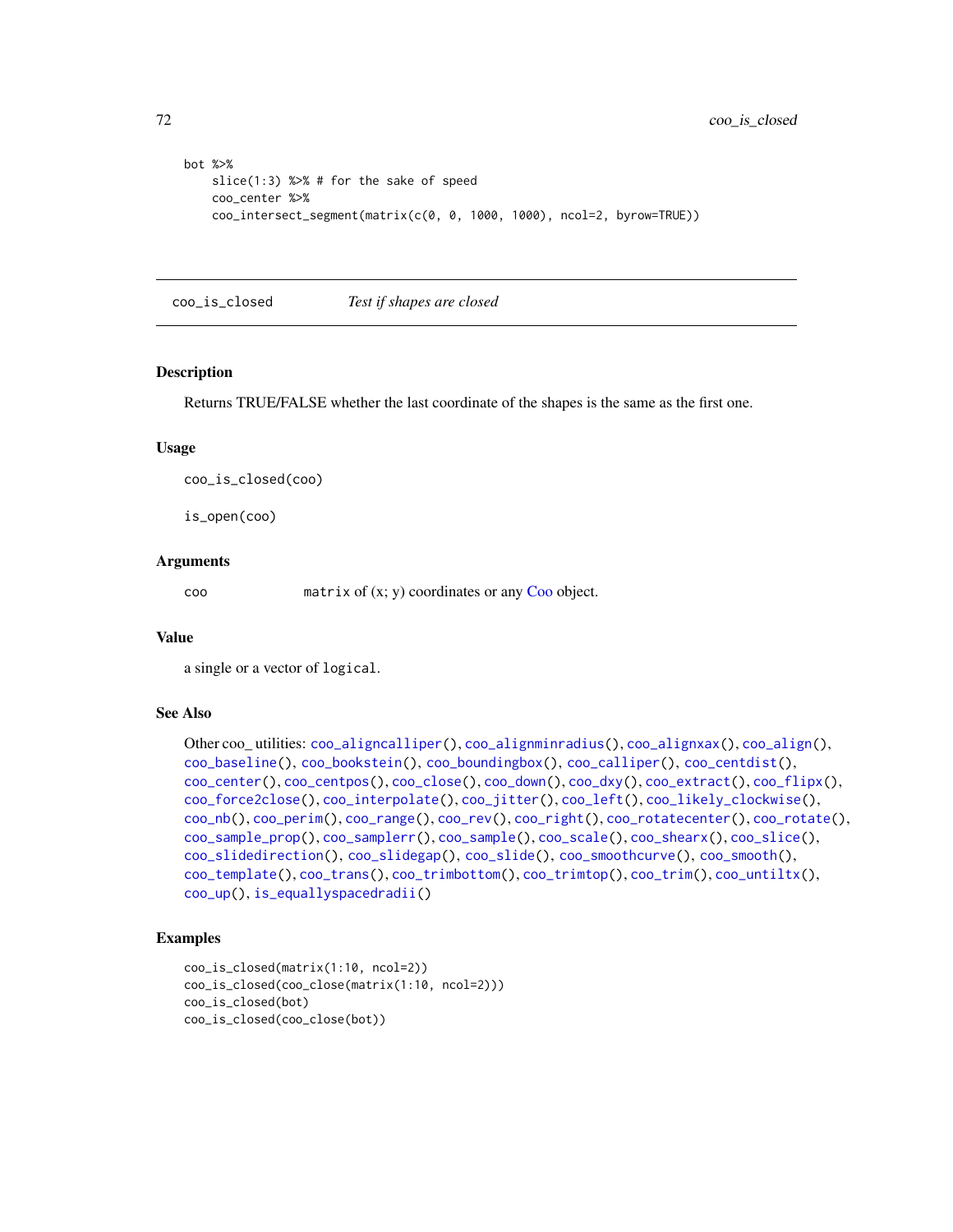<span id="page-72-0"></span>coo\_jitter *Jitters shapes*

#### **Description**

A simple wrapper around [jitter.](#page-0-0)

#### Usage

coo\_jitter(coo, ...)

## Arguments

| coo      | matrix of $(x, y)$ coordinates or any Coo object. |
|----------|---------------------------------------------------|
| $\cdots$ | additional parameter for <i>jitter</i>            |

# Value

a matrix of (x; y) coordinates or a Coo object

## See Also

#### [get\\_pairs](#page-147-0)

```
Other coo_ utilities: coo_aligncalliper(), coo_alignminradius(), coo_alignxax(), coo_align(),
coo_baseline(), coo_bookstein(), coo_boundingbox(), coo_calliper(), coo_centdist(),
coo_center(), coo_centpos(), coo_close(), coo_down(), coo_dxy(), coo_extract(), coo_flipx(),
coo_force2close(), coo_interpolate(), coo_is_closed(), coo_left(), coo_likely_clockwise(),
coo_nb(), coo_perim(), coo_range(), coo_rev(), coo_right(), coo_rotatecenter(), coo_rotate(),
coo_sample_prop(), coo_samplerr(), coo_sample(), coo_scale(), coo_shearx(), coo_slice(),
coo_slidedirection(), coo_slidegap(), coo_slide(), coo_smoothcurve(), coo_smooth(),
coo_template(), coo_trans(), coo_trimbottom(), coo_trimtop(), coo_trim(), coo_untiltx(),
coo_up(), is_equallyspacedradii()
```
#### Examples

```
b < -bot[1]coo_plot(b, zoom=0.2)
coo_draw(coo_jitter(b, amount=3), border="red")
```
# for a Coo example, see \link{get\_pairs}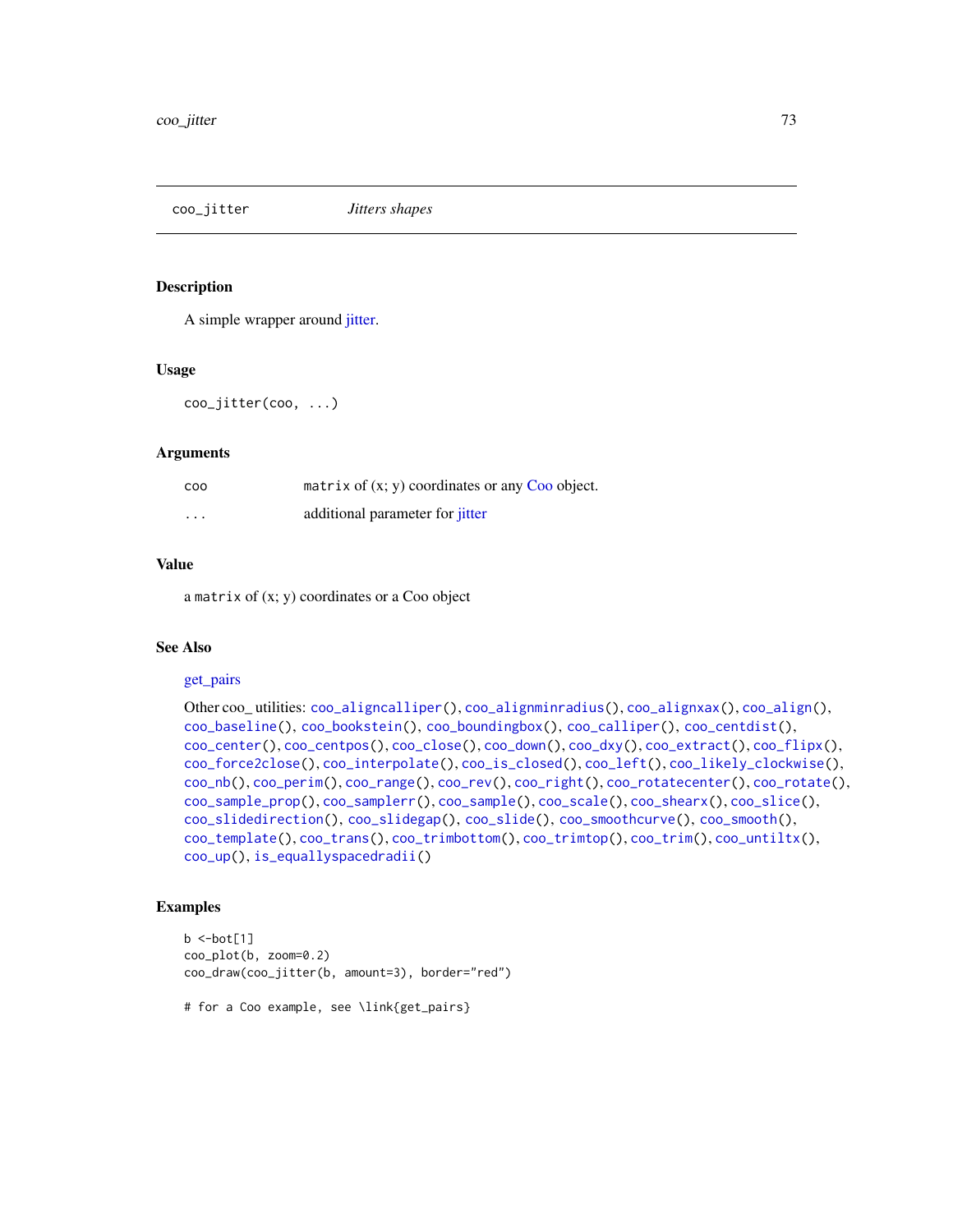# Description

Allows to interactively define a nb.ldk number of landarks on a shape. Used in other facilities to acquire/manipulate data.

## Usage

coo\_ldk(coo, nb.ldk, close = FALSE, points = TRUE)

# Arguments

| C <sub>0</sub> | a matrix or a list of $(x, y)$ coordinates.       |
|----------------|---------------------------------------------------|
| nb.ldk         | integer, the number of landmarks to define        |
| close          | logical whether to close (typically for outlines) |
| points         | logical whether to display points                 |

# Value

numeric that corresponds to the closest ids, on the shape, from cliked points.

## Examples

```
## Not run:
b \leftarrow bot[1]coo_ldk(b, 3) # run this, and click 3 times
coo_ldk(bot, 2) # this also works on Out
## End(Not run)
```
<span id="page-73-0"></span>

coo\_left *Retains coordinates with negative x-coordinates*

# Description

Useful when shapes are aligned along the y-axis (e.g. because of a bilateral symmetry) and when one wants to retain just the lower side.

#### Usage

coo\_left(coo, slidegap = FALSE)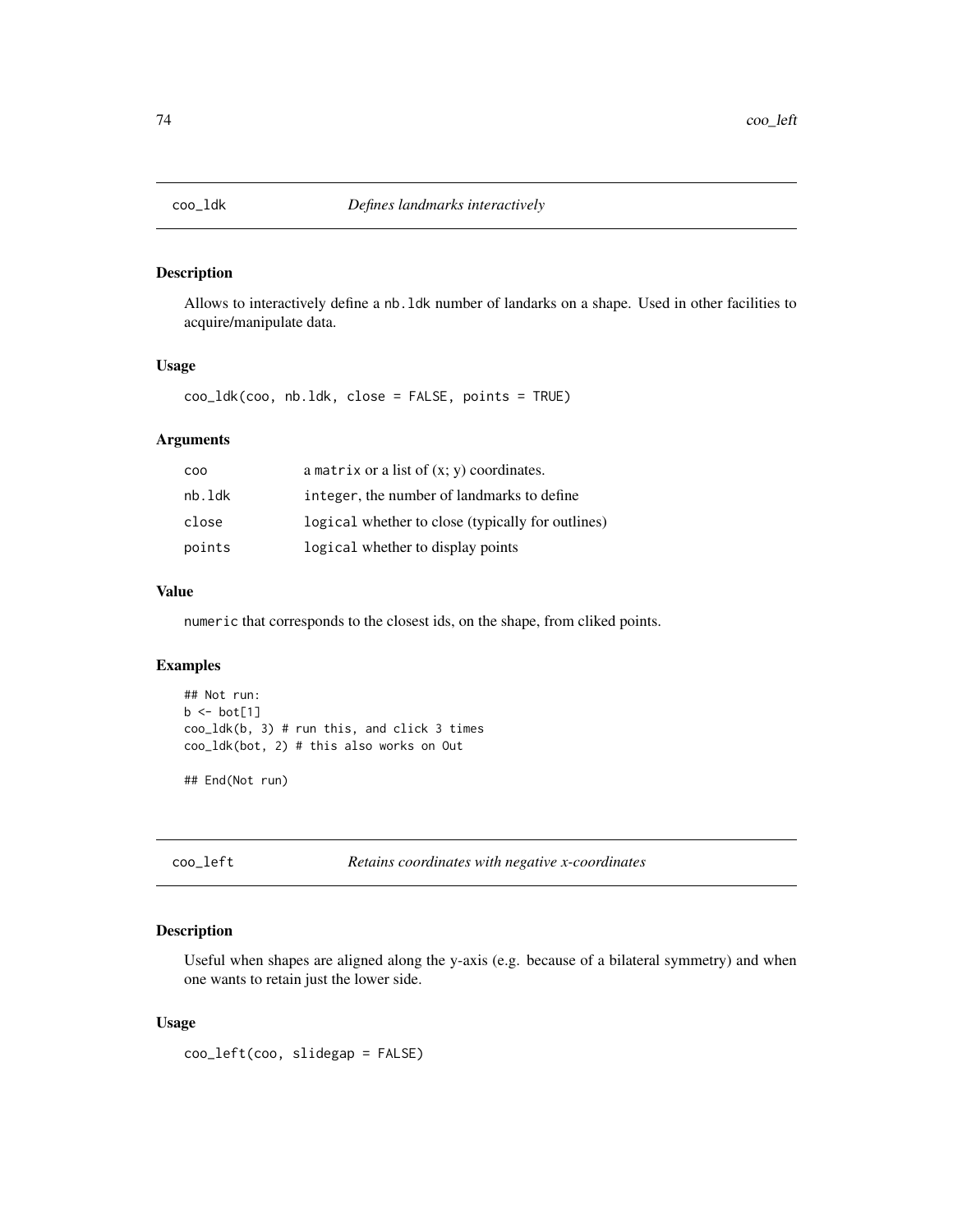# coo\_length 75

#### Arguments

| <b>COO</b> | matrix of $(x, y)$ coordinates or any Coo object.    |
|------------|------------------------------------------------------|
| slidegap   | logical whether to apply coo_slidegap after coo_left |

#### Value

a matrix of  $(x; y)$  coordinates or a [Coo](#page-38-0) object [\(Out](#page-197-0) are returned as [Opn\)](#page-193-0)

## Note

When shapes are "sliced" along the y-axis, it usually results on open curves and thus to huge/artefactual gaps between points neighboring this axis. This is usually solved with [coo\\_slidegap.](#page-103-0) See examples there.

Also, when apply a coo\_left/right/up/down on an [Out](#page-197-0) object, you then obtain an [Opn](#page-193-0) object, which is done automatically.

#### See Also

Other opening functions: [coo\\_down\(](#page-60-0)), [coo\\_right\(](#page-88-0)), [coo\\_up\(](#page-115-0))

```
Other coo_ utilities: coo_aligncalliper(), coo_alignminradius(), coo_alignxax(), coo_align(),
coo_baseline(), coo_bookstein(), coo_boundingbox(), coo_calliper(), coo_centdist(),
coo_center(), coo_centpos(), coo_close(), coo_down(), coo_dxy(), coo_extract(), coo_flipx(),
coo_force2close(), coo_interpolate(), coo_is_closed(), coo_jitter(), coo_likely_clockwise(),
coo_nb(), coo_perim(), coo_range(), coo_rev(), coo_right(), coo_rotatecenter(), coo_rotate(),
coo_sample_prop(), coo_samplerr(), coo_sample(), coo_scale(), coo_shearx(), coo_slice(),
coo_slidedirection(), coo_slidegap(), coo_slide(), coo_smoothcurve(), coo_smooth(),
coo_template(), coo_trans(), coo_trimbottom(), coo_trimtop(), coo_trim(), coo_untiltx(),
coo_up(), is_equallyspacedradii()
```
#### Examples

```
b <- coo_center(bot[1])
coo_plot(b)
coo_draw(coo_left(b), border='red')
```
<span id="page-74-0"></span>coo\_length *Calculates the length of a shape*

## Description

Nothing more than coo\_lw(coo)[1].

#### Usage

coo\_length(coo)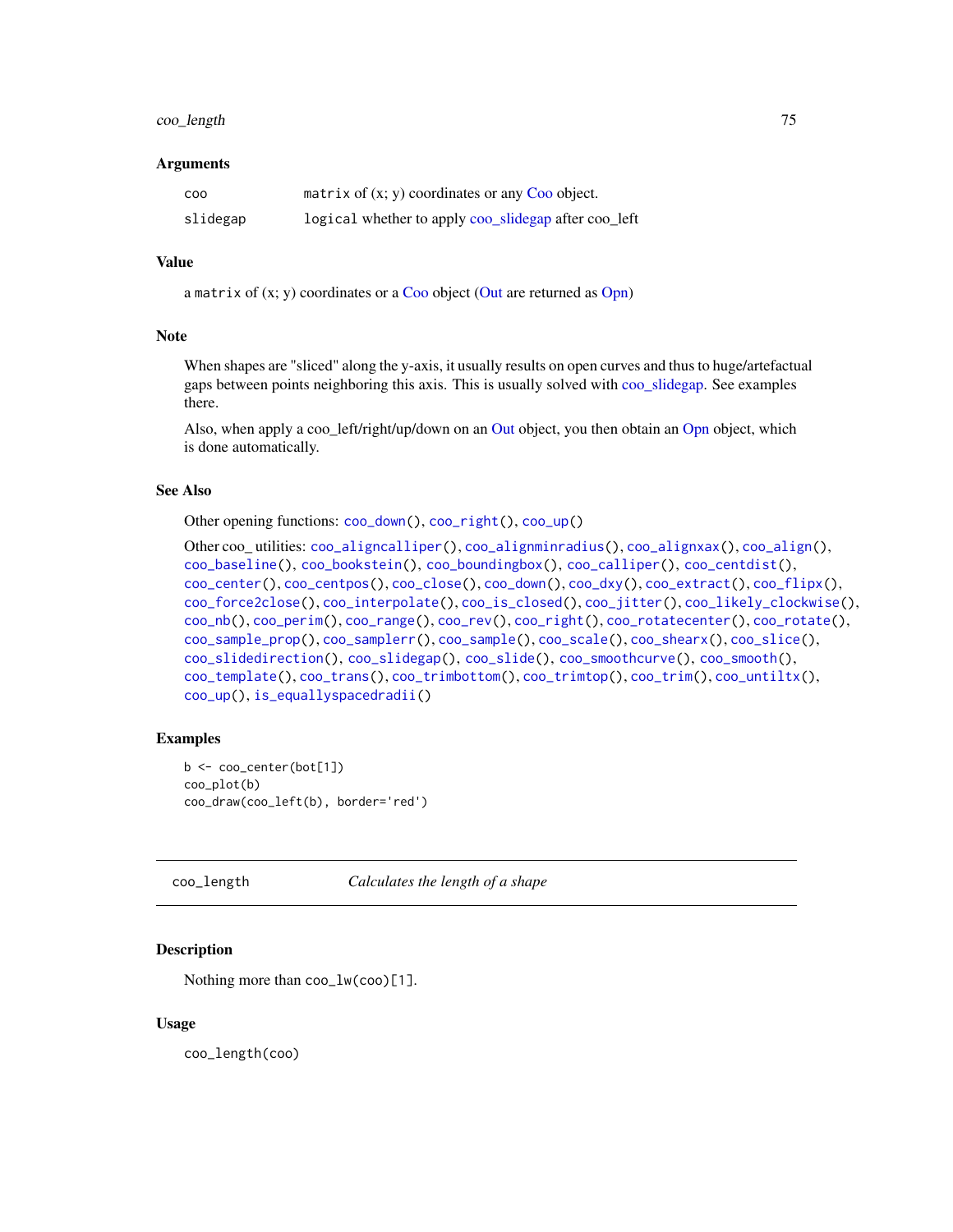#### Arguments

coo a matrix of (x; y) coordinates or a Coo object

# Details

This function can be used to integrate size - if meaningful - to Coo objects. See also [coo\\_centsize](#page-54-0) and [rescale.](#page-242-0)

## Value

the length (in pixels) of the shape

# See Also

[coo\\_lw,](#page-78-0) [coo\\_width](#page-116-0)

```
Other coo_ descriptors: coo_angle_edges(), coo_angle_tangent(), coo_area(), coo_boundingbox(),
coo_chull(), coo_circularity(), coo_convexity(), coo_eccentricity, coo_elongation(),
coo_lw(), coo_rectangularity(), coo_rectilinearity(), coo_scalars(), coo_solidity(),
coo_tac(), coo_width()
```
## Examples

```
coo_length(bot[1])
coo_length(bot)
mutate(bot, size=coo_length(bot))
```
<span id="page-75-0"></span>coo\_likely\_clockwise *Tests if shapes are (likely) developping clockwise or anticlockwise*

# Description

Tests if shapes are (likely) developping clockwise or anticlockwise

#### Usage

```
coo_likely_clockwise(coo)
```
## Default S3 method: coo\_likely\_clockwise(coo)

```
## S3 method for class 'Coo'
coo_likely_clockwise(coo)
```
coo\_likely\_anticlockwise(coo)

#### Arguments

coo matrix of (x; y) coordinates or any [Coo](#page-38-0) object.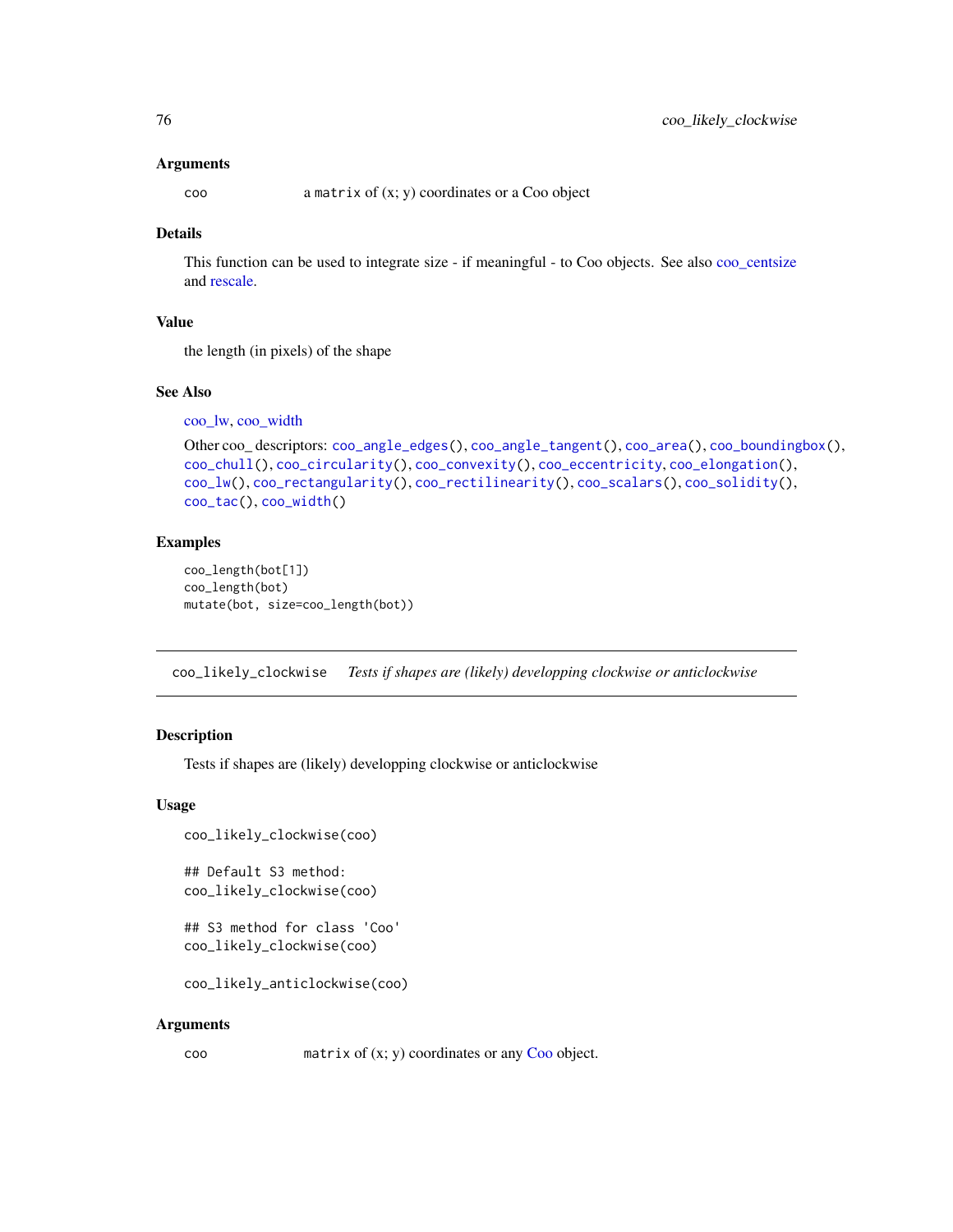## coo\_listpanel 77

## Value

a single or a vector of logical.

## See Also

```
Other coo_ utilities: coo_aligncalliper(), coo_alignminradius(), coo_alignxax(), coo_align(),
coo_baseline(), coo_bookstein(), coo_boundingbox(), coo_calliper(), coo_centdist(),
coo_center(), coo_centpos(), coo_close(), coo_down(), coo_dxy(), coo_extract(), coo_flipx(),
coo_force2close(), coo_interpolate(), coo_is_closed(), coo_jitter(), coo_left(), coo_nb(),
coo_perim(), coo_range(), coo_rev(), coo_right(), coo_rotatecenter(), coo_rotate(),
coo_sample_prop(), coo_samplerr(), coo_sample(), coo_scale(), coo_shearx(), coo_slice(),
coo_slidedirection(), coo_slidegap(), coo_slide(), coo_smoothcurve(), coo_smooth(),
coo_template(), coo_trans(), coo_trimbottom(), coo_trimtop(), coo_trim(), coo_untiltx(),
coo_up(), is_equallyspacedradii()
```
#### Examples

```
shapes[4] %>% coo_sample(64) %>% coo_plot() #clockwise cat
shapes[4] %>% coo_likely_clockwise()
shapes[4] %>% coo_rev() %>% coo_likely_clockwise()
```

```
# on Coo
shapes %>% coo_likely_clockwise %>% `[`(4)
```
<span id="page-76-0"></span>coo\_listpanel *Plots sets of shapes.*

## Description

coo\_listpanel plots a list of shapes if passed with a list of coordinates. Mainly used by [panel.Coo](#page-201-0) functions. If used outside the latter, shapes must be "templated", see [coo\\_template.](#page-108-0) If you want to reorder shapes according to a factor, use [arrange.](#page-7-0)

#### Usage

```
coo_listpanel(
  coo.list,
  dim,
  byrow = TRUE,
  from top = TRUE,cols,
  borders,
 poly = TRUE,
 points = FALSE,points.pch = 3,
  points.cex = 0.2,
 points.col = "#333333",
  ...
)
```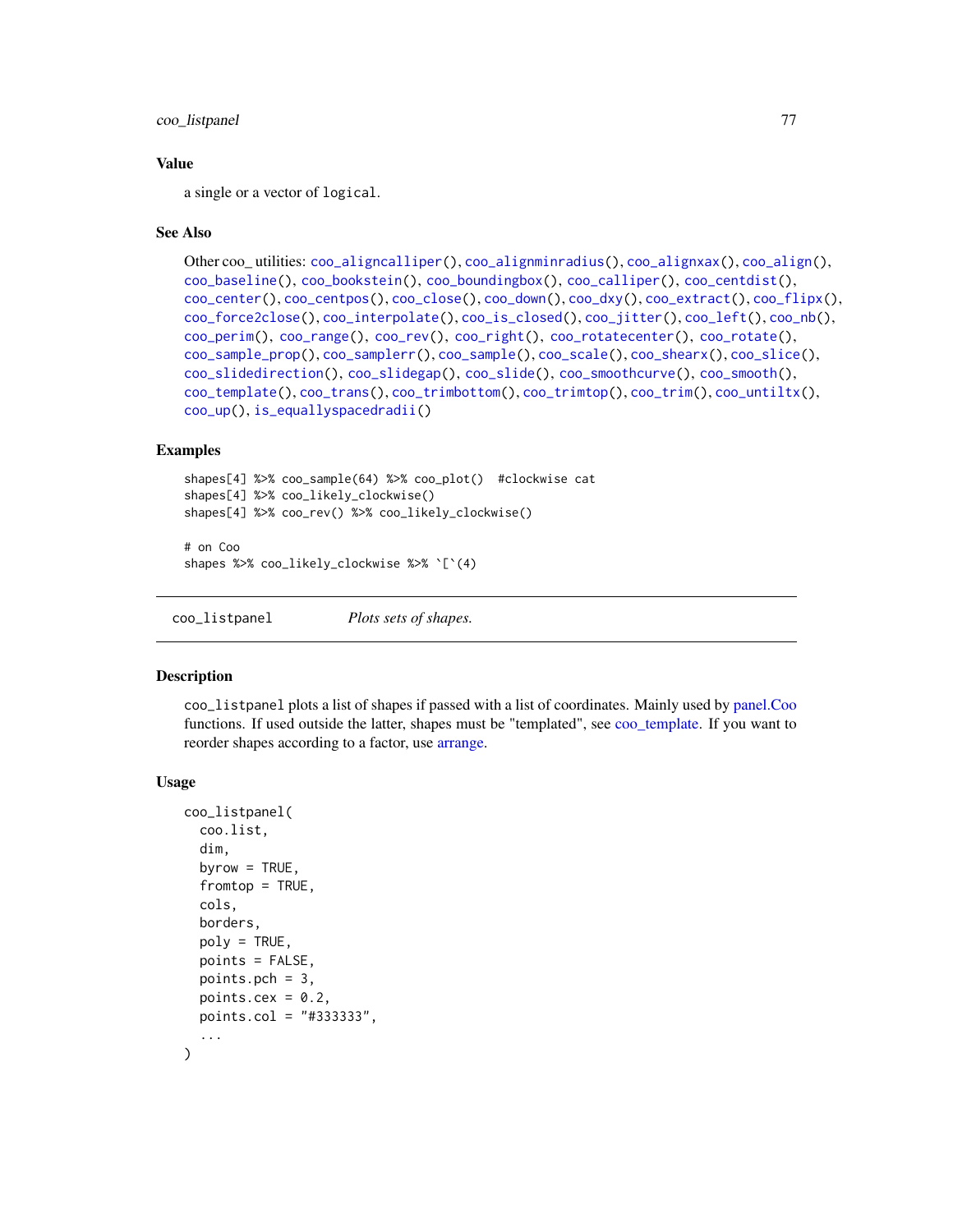# Arguments

| coo.list   | A list of coordinates                                                                                                    |
|------------|--------------------------------------------------------------------------------------------------------------------------|
| dim        | A vector of the form (nb. row, nb. cols) to specify the panel display. If miss-<br>ing, shapes are arranged in a square. |
| byrow      | logical. Whether to draw successive shape by row or by col.                                                              |
| fromtop    | logical. Whether to display shapes from the top of the plotting region.                                                  |
| cols       | A vector of colors to fill shapes.                                                                                       |
| borders    | A vector of colors to draw shape borders.                                                                                |
| poly       | logical whether to use polygon or lines to draw shapes. mainly for use for out-<br>lines and open outlines.              |
| points     | logical if poly is set to FALSE whether to add points                                                                    |
| points.pch | if points is TRUE, a pch for these points                                                                                |
| points.cex | if points is TRUE, a cex for these points                                                                                |
| points.col | if points is TRUE, a col for these points                                                                                |
| $\cdots$   | additional arguments to feed generic plot                                                                                |

# Value

Returns (invisibly) a data. frame with position of shapes that can be used for other sophisticated plotting design.

# See Also

Other plotting functions: [coo\\_arrows\(](#page-47-1)), [coo\\_draw\(](#page-61-0)), [coo\\_lolli\(](#page-77-0)), [coo\\_plot\(](#page-82-0)), [coo\\_ruban\(](#page-91-0)), [ldk\\_chull\(](#page-170-0)), [ldk\\_confell\(](#page-171-0)), [ldk\\_contour\(](#page-172-0)), [ldk\\_labels\(](#page-173-0)), [ldk\\_links\(](#page-173-1)), [plot\\_devsegments\(](#page-226-0)), [plot\\_table\(](#page-235-0))

## Examples

coo\_listpanel(bot\$coo) # equivalent to panel(bot)

<span id="page-77-0"></span>

| coo_lolli | Plots (lollipop) differences between two configurations |  |
|-----------|---------------------------------------------------------|--|
|-----------|---------------------------------------------------------|--|

# Description

Draws 'lollipops' between two configurations.

## Usage

```
coo\_lolli(cool, coo2, pch = NA, cex = 0.5, ...)
```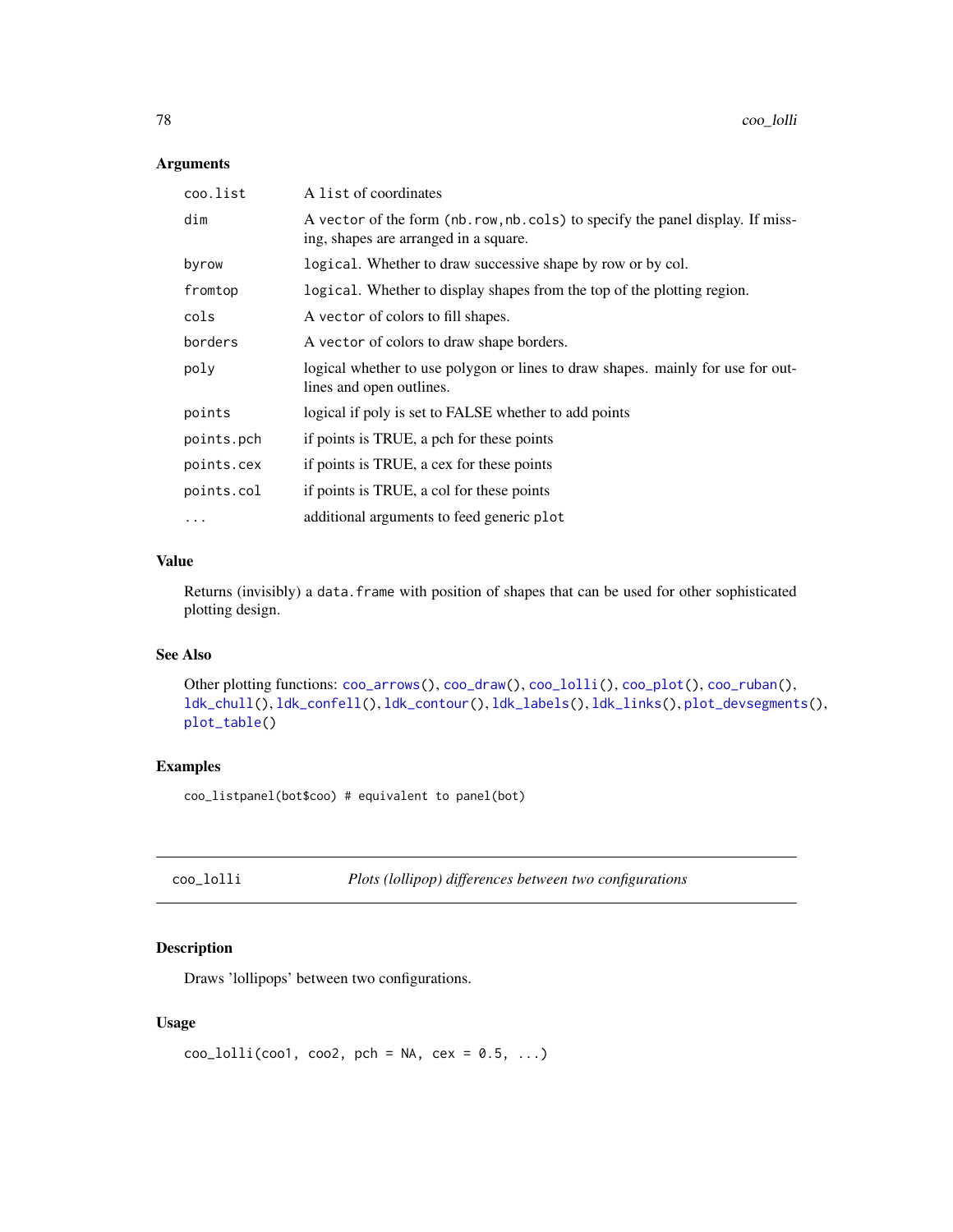#### coo\_lw 29

#### Arguments

| coo1 | A list or a matrix of coordinates.              |
|------|-------------------------------------------------|
| coo2 | A list or a matrix of coordinates.              |
| pch  | a pch for the points (default to NA)            |
| cex  | a cex for the points                            |
|      | optional parameters to fed points and segments. |

#### See Also

```
Other plotting functions: coo_arrows(), coo_draw(), coo_listpanel(), coo_plot(), coo_ruban(),
ldk_chull(), ldk_confell(), ldk_contour(), ldk_labels(), ldk_links(), plot_devsegments(),
plot_table()
```
## Examples

coo\_lolli(coo\_sample(olea[3], 50), coo\_sample(olea[6], 50)) title("A nice title !")

<span id="page-78-0"></span>coo\_lw *Calculates length and width of a shape*

# Description

Returns the length and width of a shape based on their iniertia axis i.e. alignment to the x-axis. The length is defined as the range along the x-axis; the width as the range on the y-axis.

## Usage

coo\_lw(coo)

#### Arguments

coo a matrix of (x; y) coordinates or Coo object

#### Value

a vector of two numeric: the length and the width.

# See Also

[coo\\_length,](#page-74-0) [coo\\_width.](#page-116-0)

```
Other coo_ descriptors: coo_angle_edges(), coo_angle_tangent(), coo_area(), coo_boundingbox(),
coo_chull(), coo_circularity(), coo_convexity(), coo_eccentricity, coo_elongation(),
coo_length(), coo_rectangularity(), coo_rectilinearity(), coo_scalars(), coo_solidity(),
coo_tac(), coo_width()
```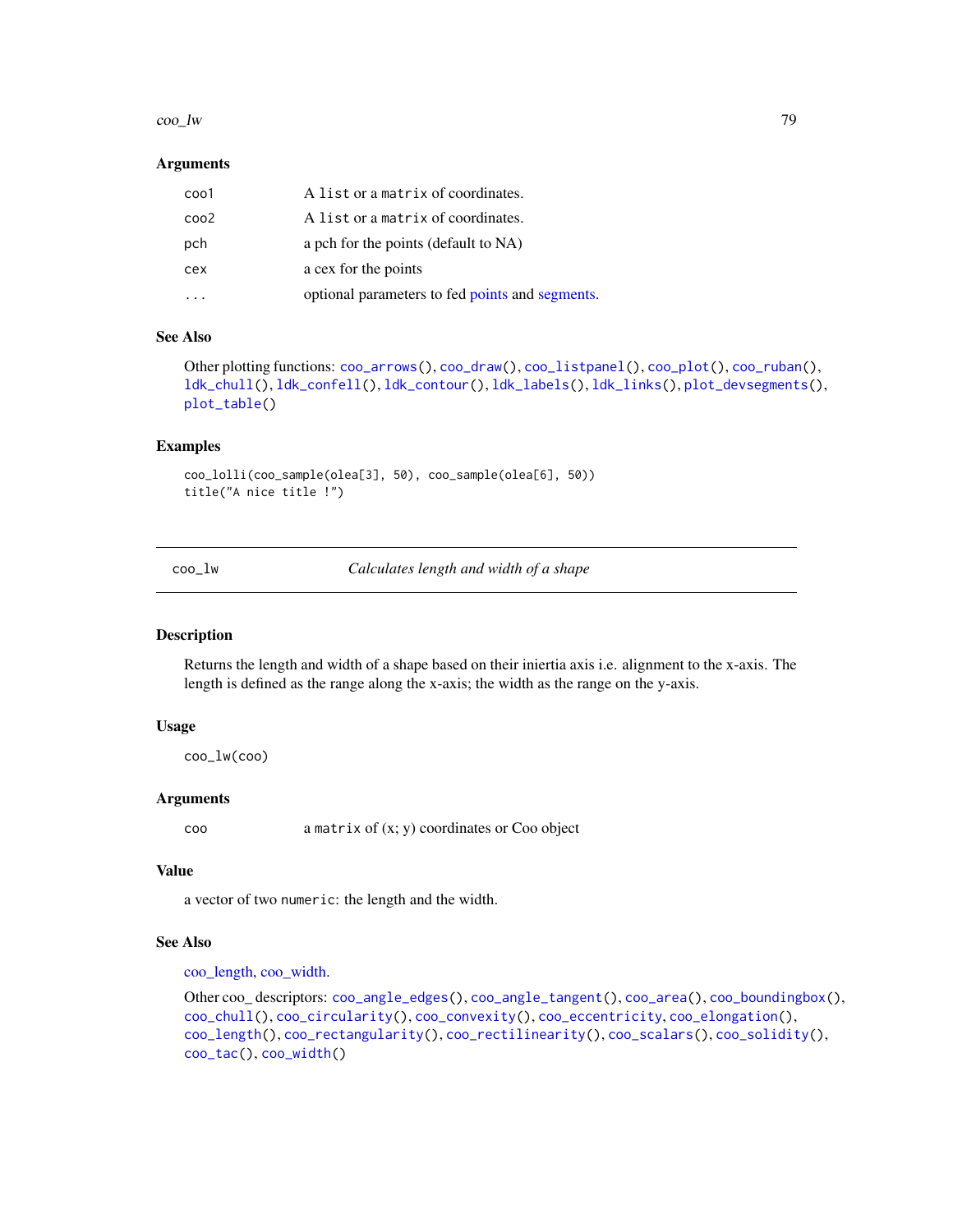80 coo\_nb

#### Examples

coo\_lw(bot[1])

<span id="page-79-0"></span>coo\_nb *Counts coordinates*

#### Description

Returns the number of coordinates, for a single shape or a Coo object

## Usage

coo\_nb(coo)

#### Arguments

coo matrix of (x; y) coordinates or any [Coo](#page-38-0) object.

## Value

either a single numeric or a vector of numeric

## See Also

```
Other coo_ utilities: coo_aligncalliper(), coo_alignminradius(), coo_alignxax(), coo_align(),
coo_baseline(), coo_bookstein(), coo_boundingbox(), coo_calliper(), coo_centdist(),
coo_center(), coo_centpos(), coo_close(), coo_down(), coo_dxy(), coo_extract(), coo_flipx(),
coo_force2close(), coo_interpolate(), coo_is_closed(), coo_jitter(), coo_left(), coo_likely_clockwise(),
coo_perim(), coo_range(), coo_rev(), coo_right(), coo_rotatecenter(), coo_rotate(),
coo_sample_prop(), coo_samplerr(), coo_sample(), coo_scale(), coo_shearx(), coo_slice(),
coo_slidedirection(), coo_slidegap(), coo_slide(), coo_smoothcurve(), coo_smooth(),
coo_template(), coo_trans(), coo_trimbottom(), coo_trimtop(), coo_trim(), coo_untiltx(),
coo_up(), is_equallyspacedradii()
```

```
# single shape
coo_nb(bot[1])
# Coo object
coo_nb(bot)
```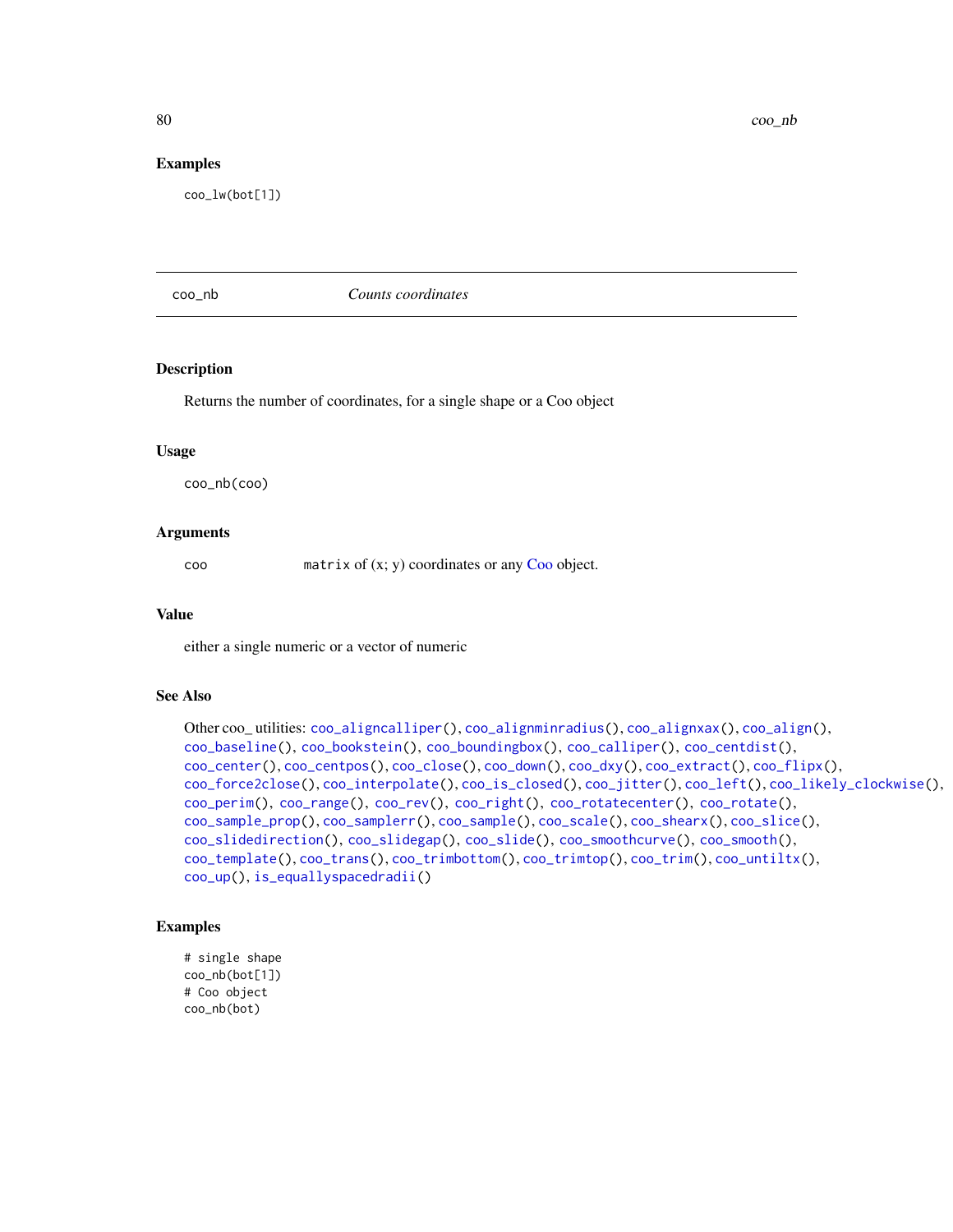# Description

Shape analysis deals with curve fitting, whether  $x(t)$  and  $y(t)$  positions along the curvilinear abscissa and/or radius/tangent angle variation. These functions are mainly intended for (self-)teaching of Fourier-based methods.

#### Usage

```
coo_oscillo(
  coo,
 method = c("efourier", "rfourier", "tfourier", "all")[4],
 shape = TRUE,
 nb.pts = 12)
```
# Arguments

| COO    | A list or a matrix of coordinates.                                                                                                |
|--------|-----------------------------------------------------------------------------------------------------------------------------------|
| method | character among c('efourier','rfourier','tfourier','all'). 'all' by<br>default                                                    |
| shape  | logical whether to plot the original shape                                                                                        |
| nb.pts | integer. The number or reference points, sampled equidistantly along the<br>curvilinear abscissa and added on the oscillo curves. |

## Value

the plotted values

## See Also

exemplifying functions

```
coo_oscillo(shapes[4])
coo_oscillo(shapes[4], 'efourier')
coo_oscillo(shapes[4], 'rfourier')
coo_oscillo(shapes[4], 'tfourier')
#tfourier is prone to high-frequency noise but smoothing can help
coo_oscillo(coo_smooth(shapes[4], 10), 'tfourier')
```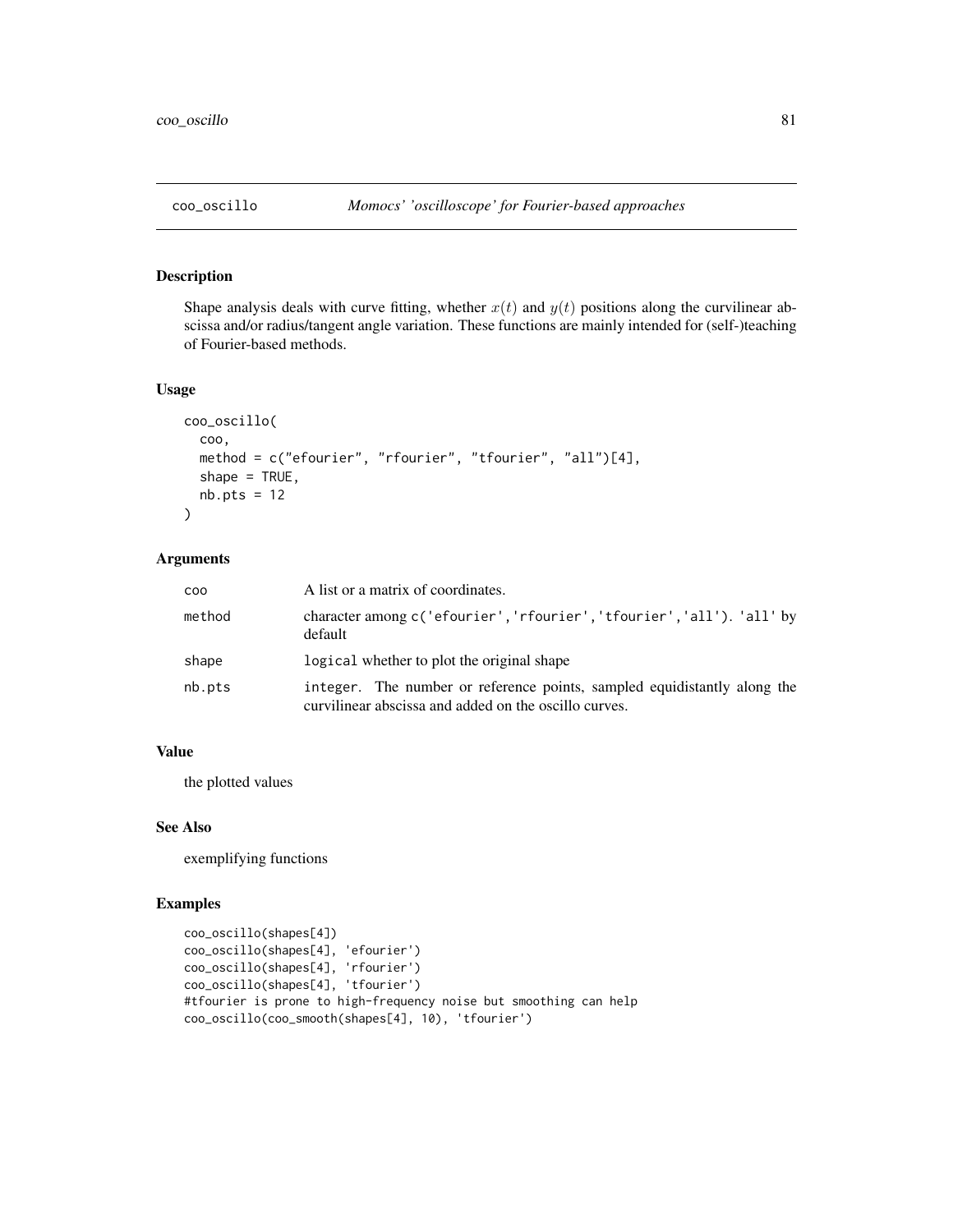<span id="page-81-0"></span>

#### Description

coo\_perim calculates the perimeter; coo\_perimpts calculates the euclidean distance between every points of a shape; coo\_perimcum does the same and calculates and cumulative sum.

#### Usage

coo\_perimpts(coo) ## Default S3 method: coo\_perimpts(coo) ## S3 method for class 'Coo' coo\_perimpts(coo)

coo\_perimcum(coo)

## Default S3 method: coo\_perimcum(coo)

## S3 method for class 'Coo' coo\_perimcum(coo)

coo\_perim(coo)

## Default S3 method: coo\_perim(coo)

## S3 method for class 'Coo' coo\_perim(coo)

#### Arguments

coo matrix of (x; y) coordinates or any Coo

## Value

numeric the distance between every point or a list of those.

## See Also

Other coo\_ utilities: [coo\\_aligncalliper\(](#page-41-0)), [coo\\_alignminradius\(](#page-42-0)), [coo\\_alignxax\(](#page-43-0)), [coo\\_align\(](#page-40-0)), [coo\\_baseline\(](#page-47-0)), [coo\\_bookstein\(](#page-48-0)), [coo\\_boundingbox\(](#page-49-0)), [coo\\_calliper\(](#page-50-0)), [coo\\_centdist\(](#page-51-0)), [coo\\_center\(](#page-52-0)), [coo\\_centpos\(](#page-53-0)), [coo\\_close\(](#page-58-0)), [coo\\_down\(](#page-60-0)), [coo\\_dxy\(](#page-62-0)), [coo\\_extract\(](#page-65-0)), [coo\\_flipx\(](#page-66-0)),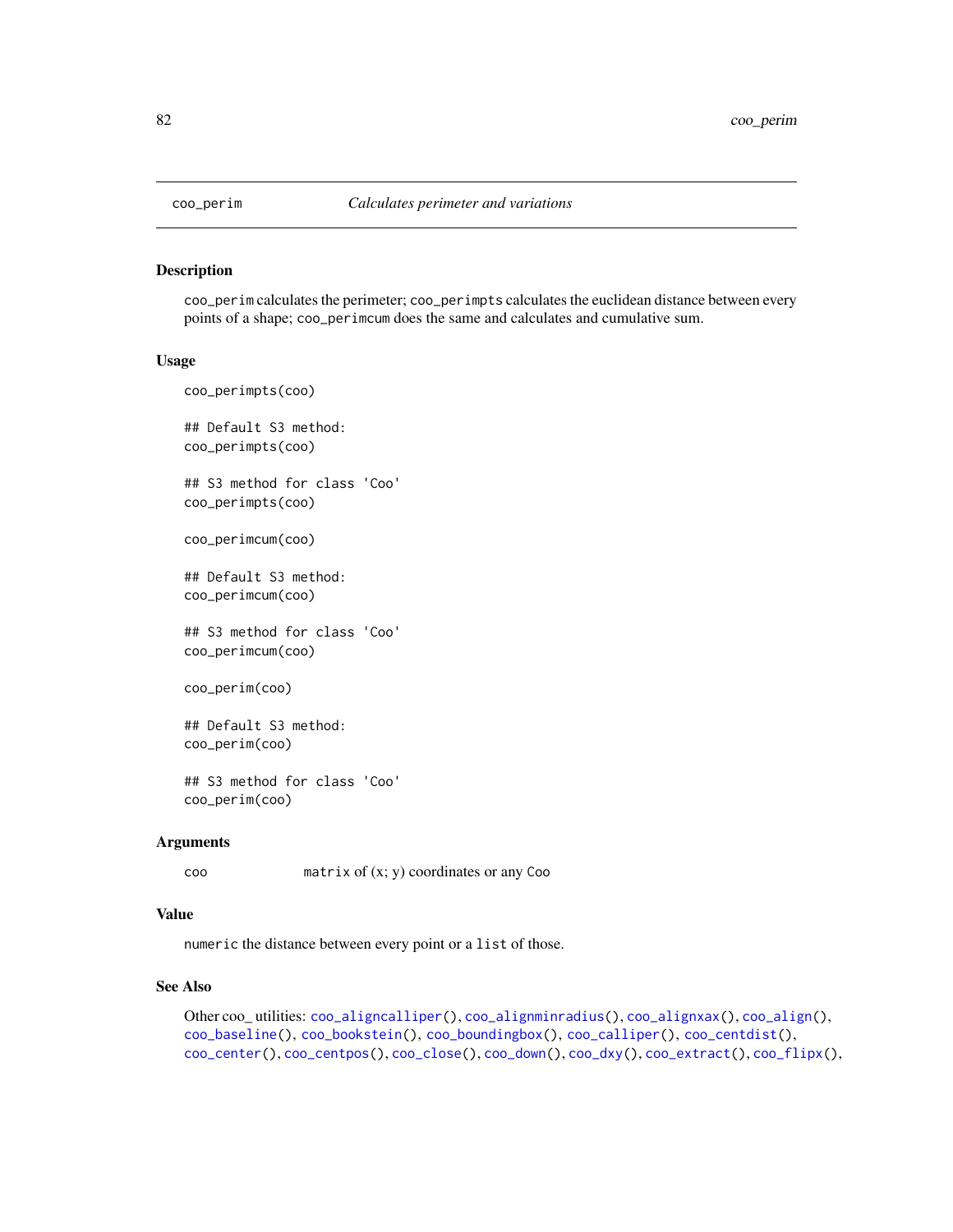```
coo_force2close(), coo_interpolate(), coo_is_closed(), coo_jitter(), coo_left(), coo_likely_clockwise(),
coo_nb(), coo_range(), coo_rev(), coo_right(), coo_rotatecenter(), coo_rotate(), coo_sample_prop(),
coo_samplerr(), coo_sample(), coo_scale(), coo_shearx(), coo_slice(), coo_slidedirection(),
coo_slidegap(), coo_slide(), coo_smoothcurve(), coo_smooth(), coo_template(), coo_trans(),
coo_trimbottom(), coo_trimtop(), coo_trim(), coo_untiltx(), coo_up(), is_equallyspacedradii()
```
# Examples

```
# for speed sake
b1 \leftarrow coo\_sample(bot[1], 12)b5 <- bot %>% slice(1:5) %>% coo_sample(12)
# coo_perim
coo_perim(b1)
coo_perim(b5)
# coo_perimpts
coo_perimpts(b1)
b5 %>% coo_perimpts()
# coo_perimcum
b1 %>% coo_perimcum()
b5 %>% coo_perimcum()
```
<span id="page-82-0"></span>

coo\_plot *Plots a single shape*

# Description

A simple wrapper around [plot](#page-0-0) for plotting shapes. Widely used in Momocs in other graphical functions, in methods, etc.

#### Usage

```
coo_plot(
  coo,
  xlim,
 ylim,
 border = "#333333",
 col = NA,
  1wd = 1,
  lty = 1,
  points = FALSE,
  first.point = TRUE,
  cex.first.point = 0.5,
  centroid = TRUE,
  xy. axis = TRUE,pch = 1,
```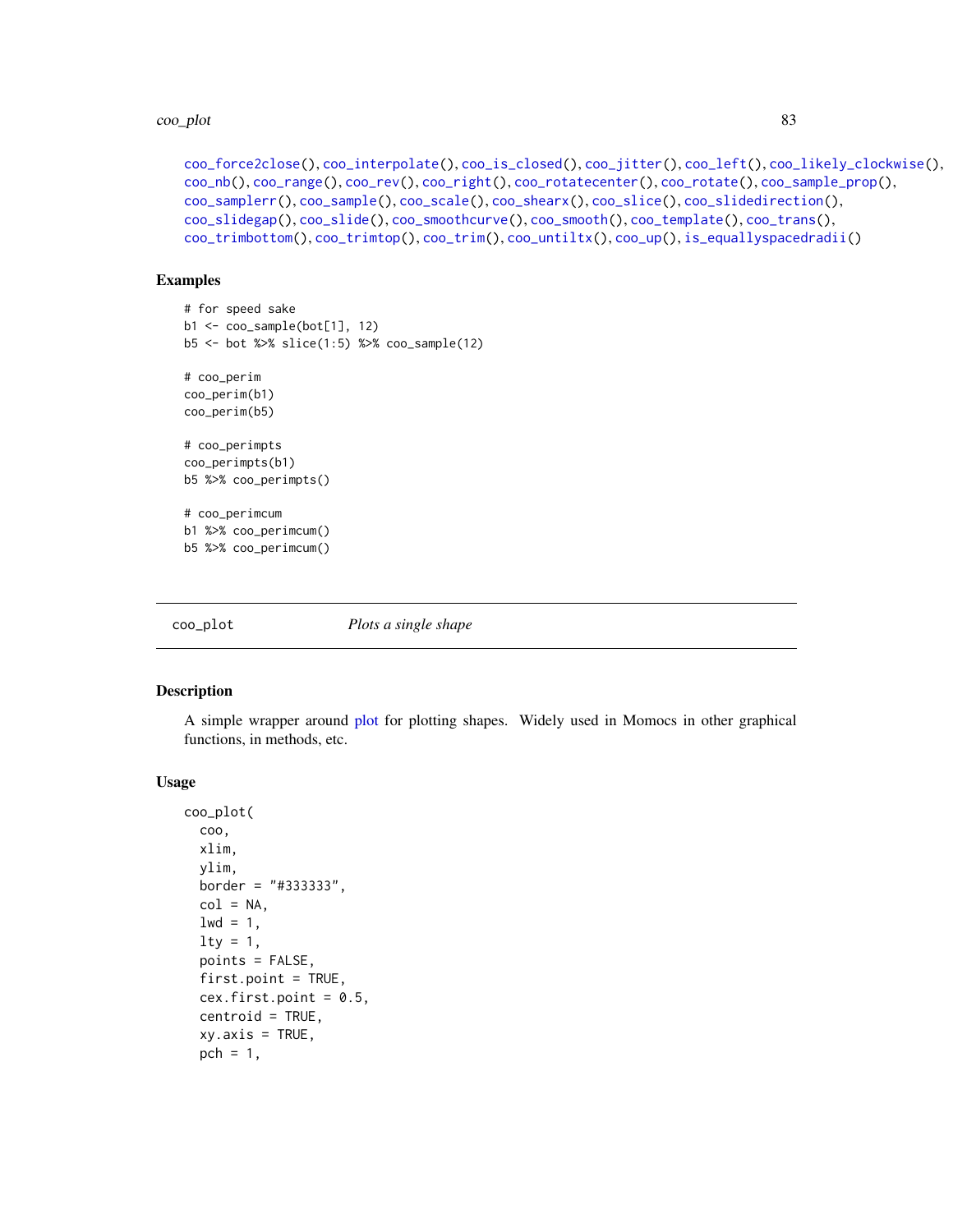```
cex = 0.5,
  main = NA,poly = TRUE,
  plot.new = TRUE,
  plot = TRUE,zoom = 1,
  ...
\overline{)}
```
ldk\_plot(coo, ...)

# Arguments

| COO             | A list or a matrix of coordinates.                                                                                                                                                                       |
|-----------------|----------------------------------------------------------------------------------------------------------------------------------------------------------------------------------------------------------|
| xlim            | If coo_plot is called and coo is missing, then a vector of length 2 specifying<br>the ylim of the ploting area.                                                                                          |
| ylim            | If coo_plot is called and coo is missing, then a vector of length 2 specifying<br>the ylim of the ploting area.                                                                                          |
| border          | A color for the shape border.                                                                                                                                                                            |
| col             | A color to fill the shape polygon.                                                                                                                                                                       |
| lwd             | The 1wd for drawing shapes.                                                                                                                                                                              |
| 1 <sub>ty</sub> | The 1ty for drawing shapes.                                                                                                                                                                              |
| points          | logical. Whether to display points. If missing and number of points is $< 100$ ,<br>then points are plotted.                                                                                             |
| first.point     | logical whether to plot or not the first point.                                                                                                                                                          |
| cex.first.point |                                                                                                                                                                                                          |
|                 | numeric size of this first point                                                                                                                                                                         |
| centroid        | logical. Whether to display centroid.                                                                                                                                                                    |
| xy.axis         | logical. Whether to draw the xy axis.                                                                                                                                                                    |
| pch             | The pch for points.                                                                                                                                                                                      |
| cex             | The cex for points.                                                                                                                                                                                      |
| main            | character. A title for the plot.                                                                                                                                                                         |
| poly            | logical whether to use polygon and lines to draw the shape, or just points. In<br>other words, whether the shape should be considered as a configuration of land-<br>marks or not (eg a closed outline). |
| plot.new        | logical whether to plot or not a new frame.                                                                                                                                                              |
| plot            | logical whether to plot something or just to create an empty plot.                                                                                                                                       |
| zoom            | a numeric to take your distances.                                                                                                                                                                        |
| $\cdots$        | further arguments for use in coo_plot methods. See examples.                                                                                                                                             |

# Value

No returned value.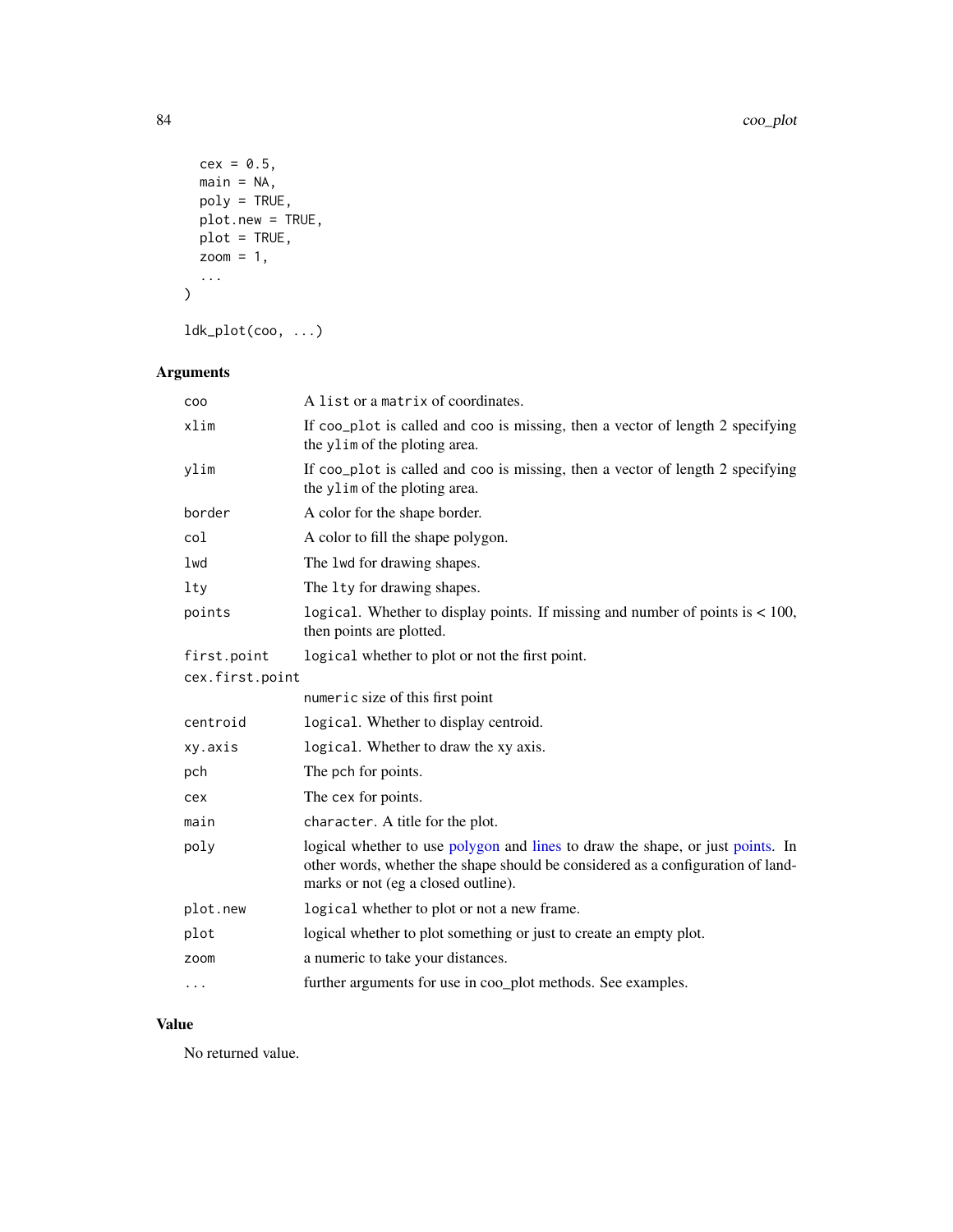# coo\_range 85

# See Also

```
Other plotting functions: coo_arrows(), coo_draw(), coo_listpanel(), coo_lolli(), coo_ruban(),
ldk_chull(), ldk_confell(), ldk_contour(), ldk_labels(), ldk_links(), plot_devsegments(),
plot_table()
```
# Examples

```
b \leq -\text{bot}[1]coo_plot(b)
coo_plot(bot[2], plot.new=FALSE) # equivalent to coo_draw(bot[2])
coo_plot(b, zoom=2)
coo_plot(b, border='blue')
coo_plot(b, first.point=FALSE, centroid=FALSE)
coo_plot(b, points=TRUE, pch=20)
coo_plot(b, xy.axis=FALSE, lwd=2, col='#F2F2F2')
```
<span id="page-84-0"></span>coo\_range *Calculate coordinates range*

#### Description

coo\_range simply returns the range, coo\_range\_enlarge enlarges it by a k proportion. coo\_diffrange return the amplitude (ie diff after coo\_range)

#### Usage

```
coo_range(coo)
## Default S3 method:
coo_range(coo)
## S3 method for class 'Coo'
coo_range(coo)
coo_range_enlarge(coo, k)
## Default S3 method:
coo_range_enlarge(coo, k = 0)## S3 method for class 'Coo'
coo_range_enlarge(coo, k = 0)
## S3 method for class 'list'
coo_range_enlarge(coo, k = 0)coo_diffrange(coo)
```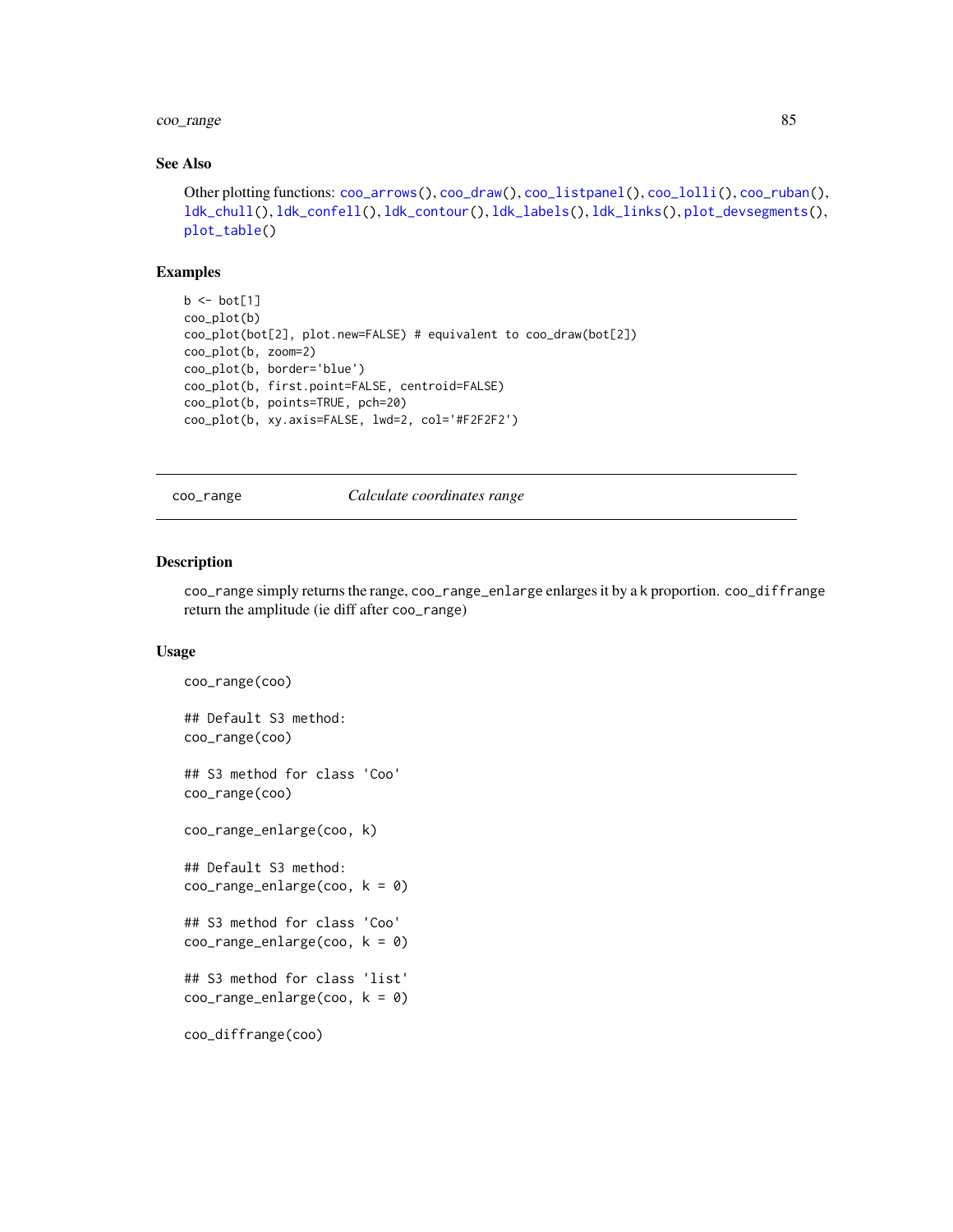```
## Default S3 method:
coo_diffrange(coo)
## S3 method for class 'Coo'
coo_diffrange(coo)
## S3 method for class 'list'
coo_diffrange(coo)
```
# Arguments

| <b>COO</b> | matrix of $(x, y)$ coordinates or any Coo object. |
|------------|---------------------------------------------------|
|            | numeric proportion by which to enlarge it         |

#### Value

a matrix of range such as  $(min, max)$  x  $(x, y)$ 

# See Also

```
Other coo_ utilities: coo_aligncalliper(), coo_alignminradius(), coo_alignxax(), coo_align(),
coo_baseline(), coo_bookstein(), coo_boundingbox(), coo_calliper(), coo_centdist(),
coo_center(), coo_centpos(), coo_close(), coo_down(), coo_dxy(), coo_extract(), coo_flipx(),
coo_force2close(), coo_interpolate(), coo_is_closed(), coo_jitter(), coo_left(), coo_likely_clockwise(),
coo_nb(), coo_perim(), coo_rev(), coo_right(), coo_rotatecenter(), coo_rotate(), coo_sample_prop(),
coo_samplerr(), coo_sample(), coo_scale(), coo_shearx(), coo_slice(), coo_slidedirection(),
coo_slidegap(), coo_slide(), coo_smoothcurve(), coo_smooth(), coo_template(), coo_trans(),
coo_trimbottom(), coo_trimtop(), coo_trim(), coo_untiltx(), coo_up(), is_equallyspacedradii()
```
#### Examples

```
bot[1] %>% coo_range # single shape
bot %>% coo_range # Coo object
bot[1] %>% coo_range_enlarge(1/50) # single shape
bot %>% coo_range_enlarge(1/50) # Coo object
```
<span id="page-85-0"></span>coo\_rectangularity *Calculates the rectangularity of a shape*

## Description

Calculates the rectangularity of a shape

#### Usage

coo\_rectangularity(coo)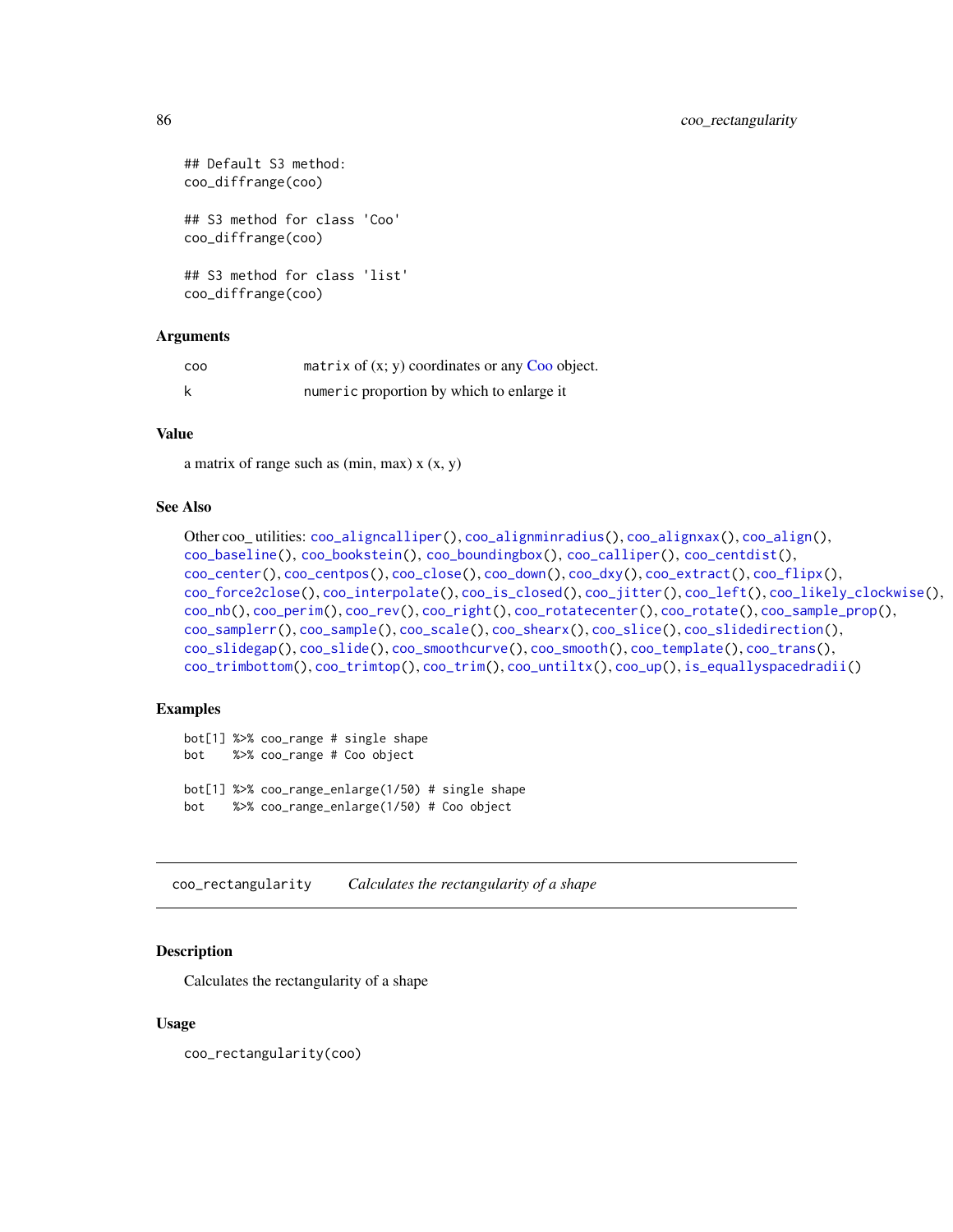# coo\_rectilinearity 87

#### Arguments

coo a matrix of (x; y) coordinates or any Coo

# Value

numeric for a single shape, list for Coo

#### Source

Rosin PL. 2005. Computing global shape measures. Handbook of Pattern Recognition and Computer Vision. 177-196.

# See Also

```
Other coo_ descriptors: coo_angle_edges(), coo_angle_tangent(), coo_area(), coo_boundingbox(),
coo_chull(), coo_circularity(), coo_convexity(), coo_eccentricity, coo_elongation(),
coo_length(), coo_lw(), coo_rectilinearity(), coo_scalars(), coo_solidity(), coo_tac(),
coo_width()
```
#### Examples

coo\_rectangularity(bot[1])

bot %>%

slice(1:3) %>% # for speed sake only coo\_rectangularity

<span id="page-86-0"></span>coo\_rectilinearity *Calculates the rectilinearity of a shape*

# Description

As proposed by Zunic and Rosin (see below). May need some testing/review.

## Usage

```
coo_rectilinearity(coo)
```
#### Arguments

coo a matrix of (x; y) coordinates or any Coo

#### Value

numeric for a single shape, list for Coo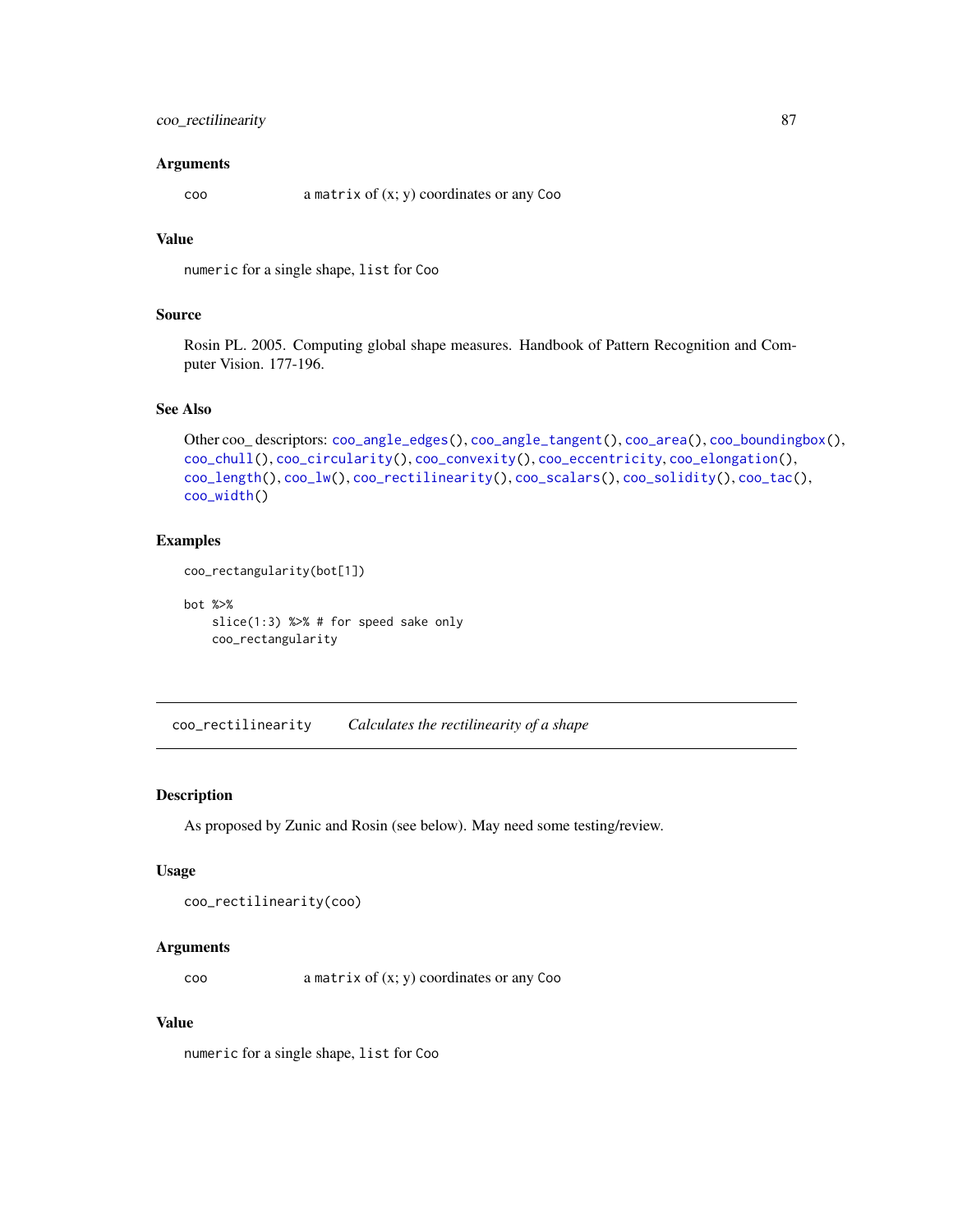## Note

due to the laborious nature of the algorithm (in nb.pts<sup> $\wedge$ </sup>2), and of its implementation, it may be very long to compute.

#### Source

Zunic J, Rosin PL. 2003. Rectilinearity measurements for polygons. IEEE Transactions on Pattern Analysis and Machine Intelligence 25: 1193-1200.

## See Also

```
Other coo_ descriptors: coo_angle_edges(), coo_angle_tangent(), coo_area(), coo_boundingbox(),
coo_chull(), coo_circularity(), coo_convexity(), coo_eccentricity, coo_elongation(),
coo_length(), coo_lw(), coo_rectangularity(), coo_scalars(), coo_solidity(), coo_tac(),
coo_width()
```
## Examples

```
bot[1] %>%
   coo_sample(32) %>% # for speed sake only
   coo_rectilinearity
bot %>%
```

```
slice(1:3) %>% coo_sample(32) %>% # for speed sake only
coo_rectilinearity
```
<span id="page-87-0"></span>coo\_rev *Reverses coordinates*

## Description

Returns the reverse suite of coordinates, i.e. change shape's orientation

# Usage

```
coo_rev(coo)
```
#### Arguments

coo matrix of (x; y) coordinates or any [Coo](#page-38-0) object.

#### Value

a matrix of (x; y) coordinates or a Coo object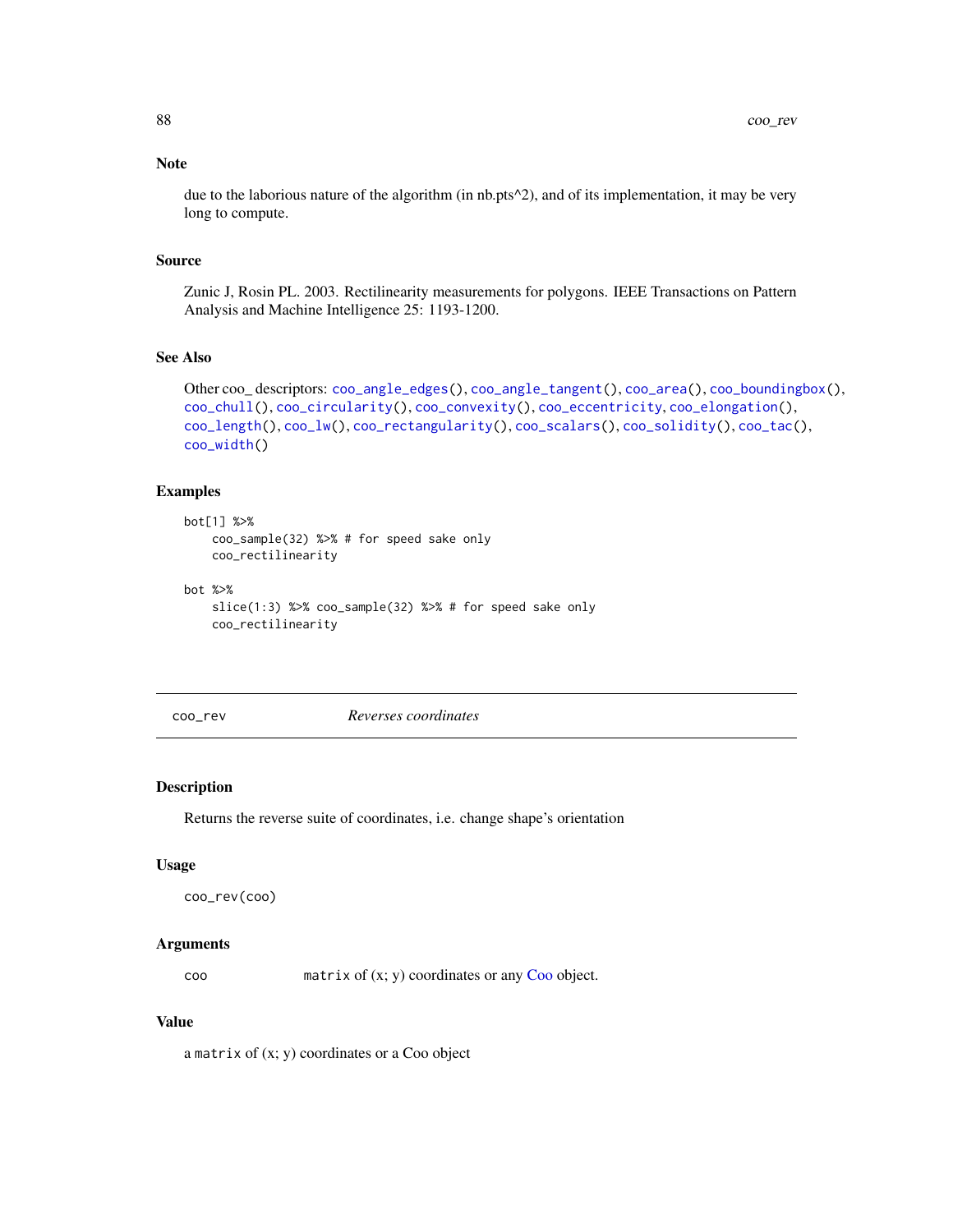#### coo\_right 89

#### See Also

```
Other coo_ utilities: coo_aligncalliper(), coo_alignminradius(), coo_alignxax(), coo_align(),
coo_baseline(), coo_bookstein(), coo_boundingbox(), coo_calliper(), coo_centdist(),
coo_center(), coo_centpos(), coo_close(), coo_down(), coo_dxy(), coo_extract(), coo_flipx(),
coo_force2close(), coo_interpolate(), coo_is_closed(), coo_jitter(), coo_left(), coo_likely_clockwise(),
coo_nb(), coo_perim(), coo_range(), coo_right(), coo_rotatecenter(), coo_rotate(), coo_sample_prop(),
coo_samplerr(), coo_sample(), coo_scale(), coo_shearx(), coo_slice(), coo_slidedirection(),
coo_slidegap(), coo_slide(), coo_smoothcurve(), coo_smooth(), coo_template(), coo_trans(),
coo_trimbottom(), coo_trimtop(), coo_trim(), coo_untiltx(), coo_up(), is_equallyspacedradii()
```
#### Examples

```
b \leq coo_sample(bot[1], 4)
b
coo_rev(b)
```
<span id="page-88-0"></span>coo\_right *Retains coordinates with positive x-coordinates*

## Description

Useful when shapes are aligned along the y-axis (e.g. because of a bilateral symmetry) and when one wants to retain just the upper side.

## Usage

coo\_right(coo, slidegap = FALSE)

## Arguments

| <b>COO</b> | matrix of $(x, y)$ coordinates or any Coo object.     |
|------------|-------------------------------------------------------|
| slidegap   | logical whether to apply coo_slidegap after coo_right |

# Value

a matrix of  $(x; y)$  coordinates or a [Coo](#page-38-0) object [\(Out](#page-197-0) are returned as [Opn\)](#page-193-0)

#### **Note**

When shapes are "sliced" along the y-axis, it usually results on open curves and thus to huge/artefactual gaps between points neighboring this axis. This is usually solved with [coo\\_slidegap.](#page-103-0) See examples there.

Also, when apply a coo\_left/right/up/down on an [Out](#page-197-0) object, you then obtain an [Opn](#page-193-0) object, which is done automatically.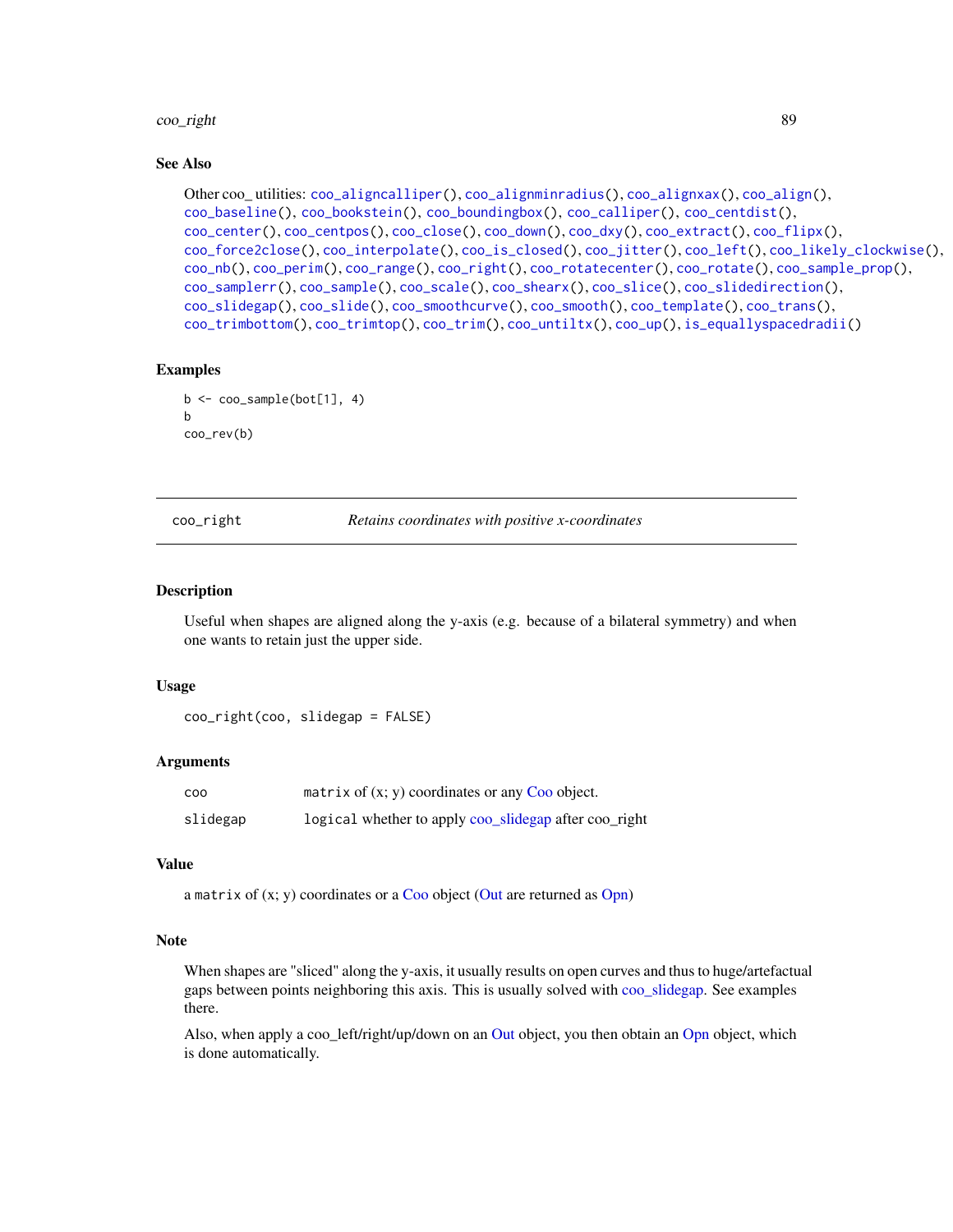#### See Also

Other opening functions: [coo\\_down\(](#page-60-0)), [coo\\_left\(](#page-73-0)), [coo\\_up\(](#page-115-0))

```
Other coo_ utilities: coo_aligncalliper(), coo_alignminradius(), coo_alignxax(), coo_align(),
coo_baseline(), coo_bookstein(), coo_boundingbox(), coo_calliper(), coo_centdist(),
coo_center(), coo_centpos(), coo_close(), coo_down(), coo_dxy(), coo_extract(), coo_flipx(),
coo_force2close(), coo_interpolate(), coo_is_closed(), coo_jitter(), coo_left(), coo_likely_clockwise(),
coo_nb(), coo_perim(), coo_range(), coo_rev(), coo_rotatecenter(), coo_rotate(), coo_sample_prop(),
coo_samplerr(), coo_sample(), coo_scale(), coo_shearx(), coo_slice(), coo_slidedirection(),
coo_slidegap(), coo_slide(), coo_smoothcurve(), coo_smooth(), coo_template(), coo_trans(),
coo_trimbottom(), coo_trimtop(), coo_trim(), coo_untiltx(), coo_up(), is_equallyspacedradii()
```
#### Examples

```
b <- coo_center(bot[1])
coo_plot(b)
coo_draw(coo_right(b), border='red')
```
<span id="page-89-0"></span>

coo\_rotate *Rotates coordinates*

#### Description

Rotates the coordinates by a 'theta' angle (in radians) in the trigonometric direction (anti-clockwise). If not provided, assumed to be the centroid size. It involves three steps: centering from current position, dividing coordinates by 'scale', translating to the original position.

#### Usage

 $coo_{\text{}rotate}(coo, theta = 0)$ 

#### Arguments

| <b>COO</b> | either a matrix of $(x, y)$ coordinates, or any Coo object. |
|------------|-------------------------------------------------------------|
| theta      | numericthe angle (in radians) to rotate shapes.             |

## Value

a matrix of  $(x; y)$  coordinates, or a [Coo](#page-38-0) object.

#### See Also

```
Other coo_ utilities: coo_aligncalliper(), coo_alignminradius(), coo_alignxax(), coo_align(),
coo_baseline(), coo_bookstein(), coo_boundingbox(), coo_calliper(), coo_centdist(),
coo_center(), coo_centpos(), coo_close(), coo_down(), coo_dxy(), coo_extract(), coo_flipx(),
coo_force2close(), coo_interpolate(), coo_is_closed(), coo_jitter(), coo_left(), coo_likely_clockwise(),
coo_nb(), coo_perim(), coo_range(), coo_rev(), coo_right(), coo_rotatecenter(), coo_sample_prop(),
coo_samplerr(), coo_sample(), coo_scale(), coo_shearx(), coo_slice(), coo_slidedirection(),
```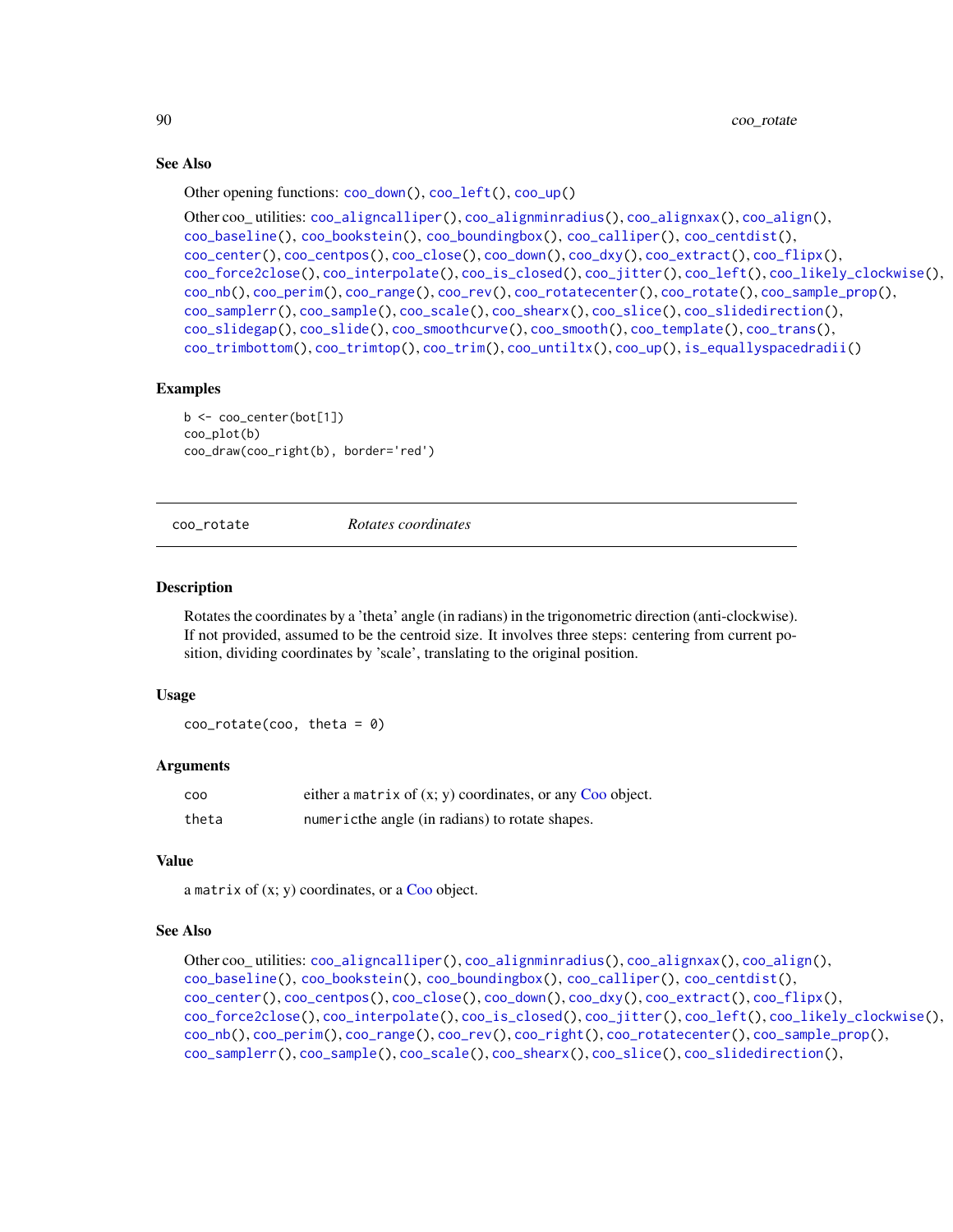# coo\_rotatecenter 91

```
coo_slidegap(), coo_slide(), coo_smoothcurve(), coo_smooth(), coo_template(), coo_trans(),
coo_trimbottom(), coo_trimtop(), coo_trim(), coo_untiltx(), coo_up(), is_equallyspacedradii()
Other rotation functions: coo_rotatecenter()
```
#### Examples

```
coo_plot(bot[1])
coo_plot(coo_rotate(bot[1], pi/2))
```
# on Coo  $b \le -$  bot %>% slice(1:5) # for speed sake stack(b) stack(coo\_rotate(b, pi/2))

<span id="page-90-0"></span>coo\_rotatecenter *Rotates shapes with a custom center*

## Description

rotates a shape of 'theta' angles (in radians) and with a (x; y) 'center'.

#### Usage

```
coo_{\text{}}\text{rotatecenter}(coo, \text{ theta}, \text{ center} = c(0, 0))
```
#### Arguments

| <b>COO</b> | matrix of $(x, y)$ coordinates or any Coo object. |
|------------|---------------------------------------------------|
| theta      | numeric the angle (in radians) to rotate shapes.  |
| center     | numeric the $(x, y)$ position of the center       |

## Value

a matrix of  $(x; y)$  coordinates, or a [Coo](#page-38-0) object.

# See Also

Other rotation functions: [coo\\_rotate\(](#page-89-0))

```
Other coo_ utilities: coo_aligncalliper(), coo_alignminradius(), coo_alignxax(), coo_align(),
coo_baseline(), coo_bookstein(), coo_boundingbox(), coo_calliper(), coo_centdist(),
coo_center(), coo_centpos(), coo_close(), coo_down(), coo_dxy(), coo_extract(), coo_flipx(),
coo_force2close(), coo_interpolate(), coo_is_closed(), coo_jitter(), coo_left(), coo_likely_clockwise(),
coo_nb(), coo_perim(), coo_range(), coo_rev(), coo_right(), coo_rotate(), coo_sample_prop(),
coo_samplerr(), coo_sample(), coo_scale(), coo_shearx(), coo_slice(), coo_slidedirection(),
coo_slidegap(), coo_slide(), coo_smoothcurve(), coo_smooth(), coo_template(), coo_trans(),
coo_trimbottom(), coo_trimtop(), coo_trim(), coo_untiltx(), coo_up(), is_equallyspacedradii()
```
Other rotation functions: [coo\\_rotate\(](#page-89-0))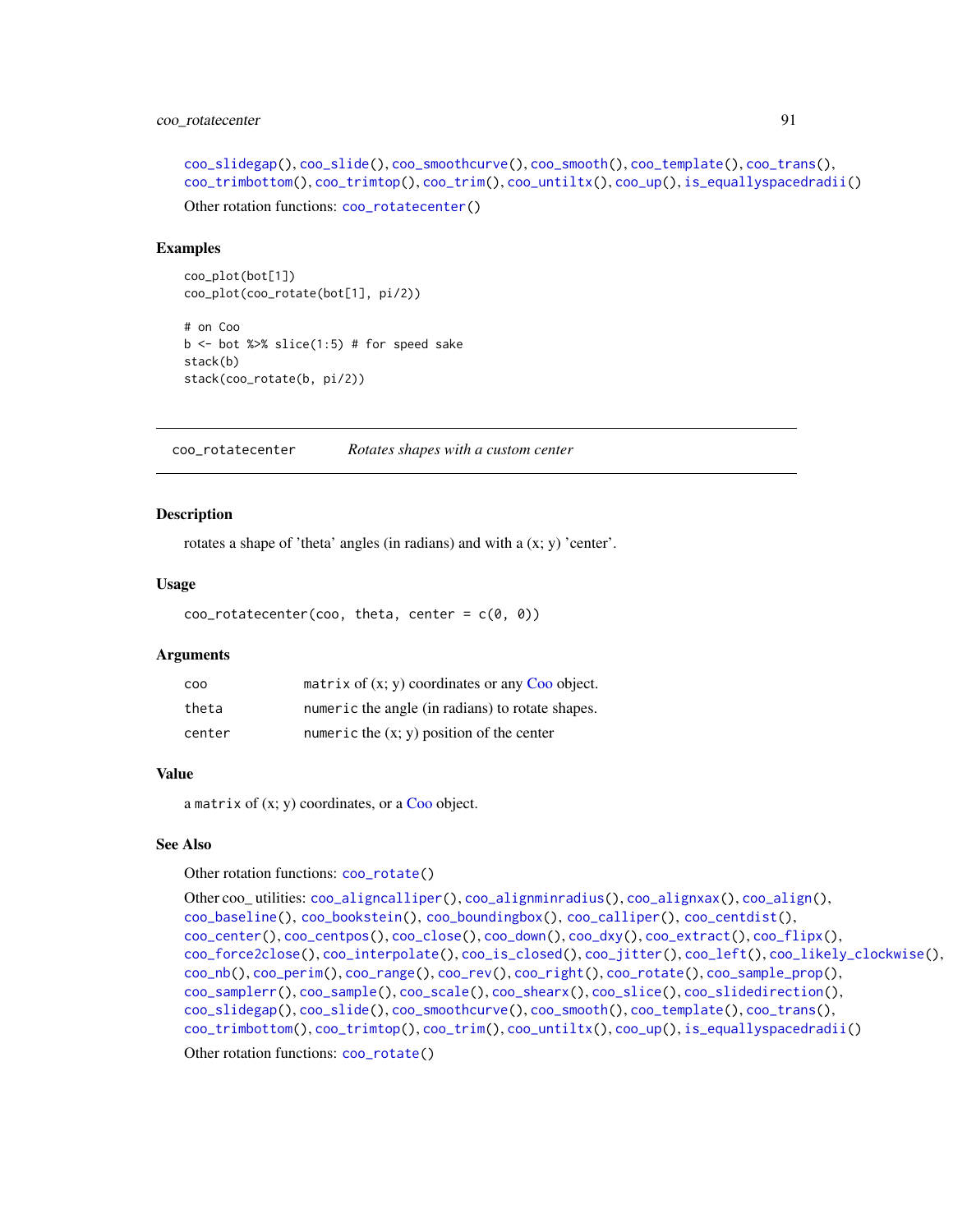## Examples

```
b \leftarrow bot[1]coo_plot(b)
coo_draw(coo_rotatecenter(b, -pi/2, c(200, 200)), border='red')
```
<span id="page-91-0"></span>

| coo_ruban |  | Plots differences as (colored) segments aka a ruban |
|-----------|--|-----------------------------------------------------|
|           |  |                                                     |

# Description

Useful to display differences between shapes

# Usage

```
coo_ruban(coo, dev, palette = col{heat, normalize = TRUE, ...)
```
## Arguments

| COO       | a shape, typically a mean shape                          |
|-----------|----------------------------------------------------------|
| dev       | numeric a vector of distances or anythinh relevant       |
| palette   | the color palette to use or any palette                  |
| normalize | logical whether to normalize (TRUE by default) distances |
|           | other parameters to fed segments, eg lwd (see examples)  |

# Value

nothing

# See Also

```
Other plotting functions: coo_arrows(), coo_draw(), coo_listpanel(), coo_lolli(), coo_plot(),
ldk_chull(), ldk_confell(), ldk_contour(), ldk_labels(), ldk_links(), plot_devsegments(),
plot_table()
```

```
Other plotting functions: coo_arrows(), coo_draw(), coo_listpanel(), coo_lolli(), coo_plot(),
ldk_chull(), ldk_confell(), ldk_contour(), ldk_labels(), ldk_links(), plot_devsegments(),
plot_table()
```

```
ms <- MSHAPES(efourier(bot , 10), "type")
b <- ms$shp$beer
w <- ms$shp$whisky
# we obtain the mean shape, then euclidean distances between points
m <- MSHAPES(list(b, w))
d \leq -edm(b, w)# First plot
coo_plot(m, plot=FALSE)
```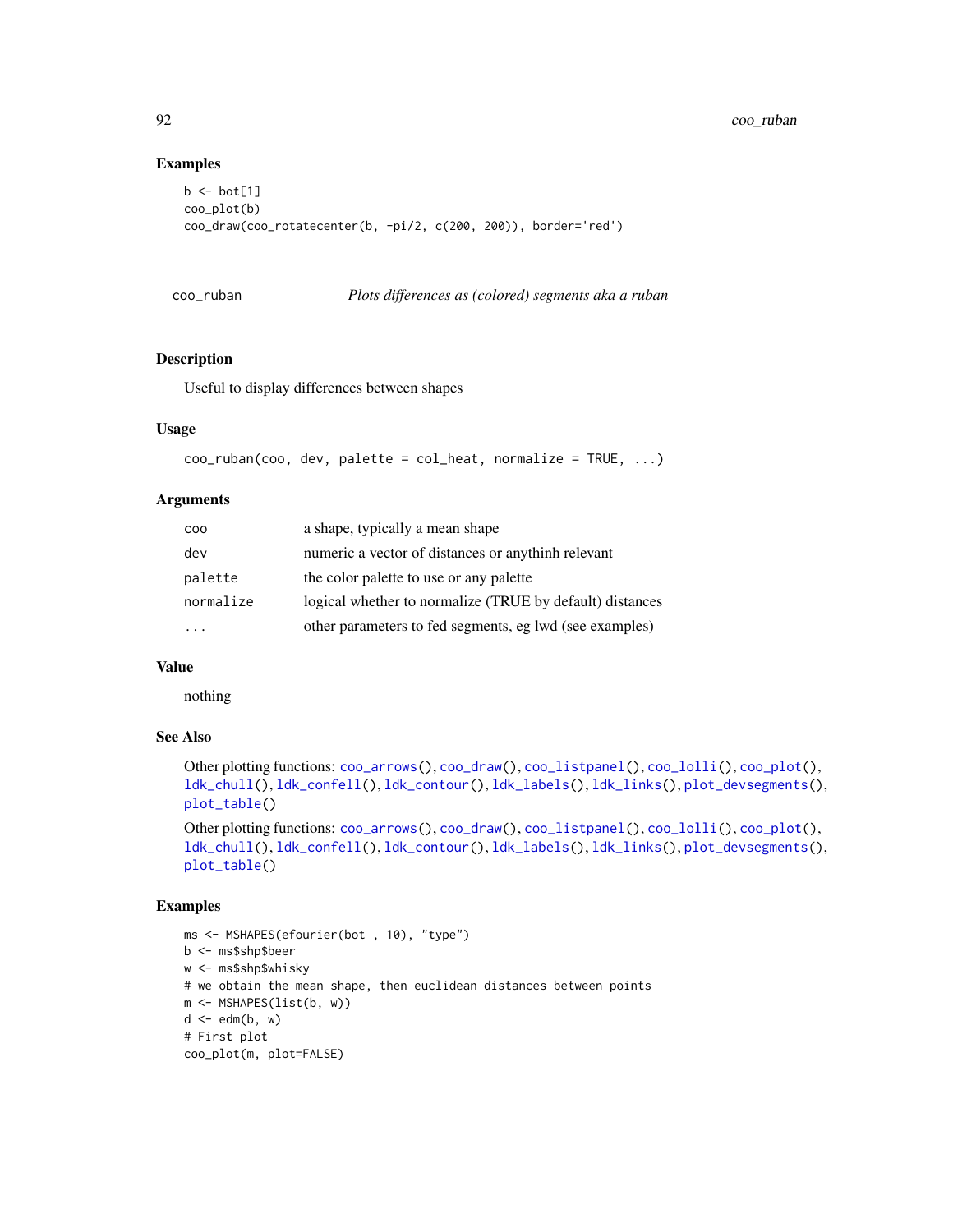# coo\_sample 93

```
coo_draw(b)
coo_draw(w)
coo_ruban(m, d, lwd=5)
#Another example
coo_plot(m, plot=FALSE)
coo_ruban(m, d, palette=col_summer2, lwd=5)
#If you want linewidth rather than color
coo_plot(m, plot=FALSE)
coo_ruban(m, d, palette=col_black)
```
<span id="page-92-0"></span>coo\_sample *Sample coordinates (among points)*

#### Description

Sample n coordinates among existing points.

#### Usage

coo\_sample(coo, n)

#### Arguments

| C <sub>00</sub> | either a matrix of $(x, y)$ coordinates or an Out or an Opn object. |
|-----------------|---------------------------------------------------------------------|
|                 | integer, the number fo points to sample.                            |

## Details

For the [Out](#page-197-0) an [Opn](#page-193-0) methods (pointless for [Ldk\)](#page-169-0), in an \$ldk component is defined, it is changed accordingly by multiplying the ids by n over the number of coordinates.

## Value

a matrix of  $(x; y)$  coordinates, or an [Out](#page-197-0) or an [Opn](#page-193-0) object.

# See Also

Other sampling functions: [coo\\_extract\(](#page-65-0)), [coo\\_interpolate\(](#page-68-0)), [coo\\_sample\\_prop\(](#page-94-0)), [coo\\_samplerr\(](#page-93-0))

```
Other coo_ utilities: coo_aligncalliper(), coo_alignminradius(), coo_alignxax(), coo_align(),
coo_baseline(), coo_bookstein(), coo_boundingbox(), coo_calliper(), coo_centdist(),
coo_center(), coo_centpos(), coo_close(), coo_down(), coo_dxy(), coo_extract(), coo_flipx(),
coo_force2close(), coo_interpolate(), coo_is_closed(), coo_jitter(), coo_left(), coo_likely_clockwise(),
coo_nb(), coo_perim(), coo_range(), coo_rev(), coo_right(), coo_rotatecenter(), coo_rotate(),
coo_sample_prop(), coo_samplerr(), coo_scale(), coo_shearx(), coo_slice(), coo_slidedirection(),
coo_slidegap(), coo_slide(), coo_smoothcurve(), coo_smooth(), coo_template(), coo_trans(),
coo_trimbottom(), coo_trimtop(), coo_trim(), coo_untiltx(), coo_up(), is_equallyspacedradii()
```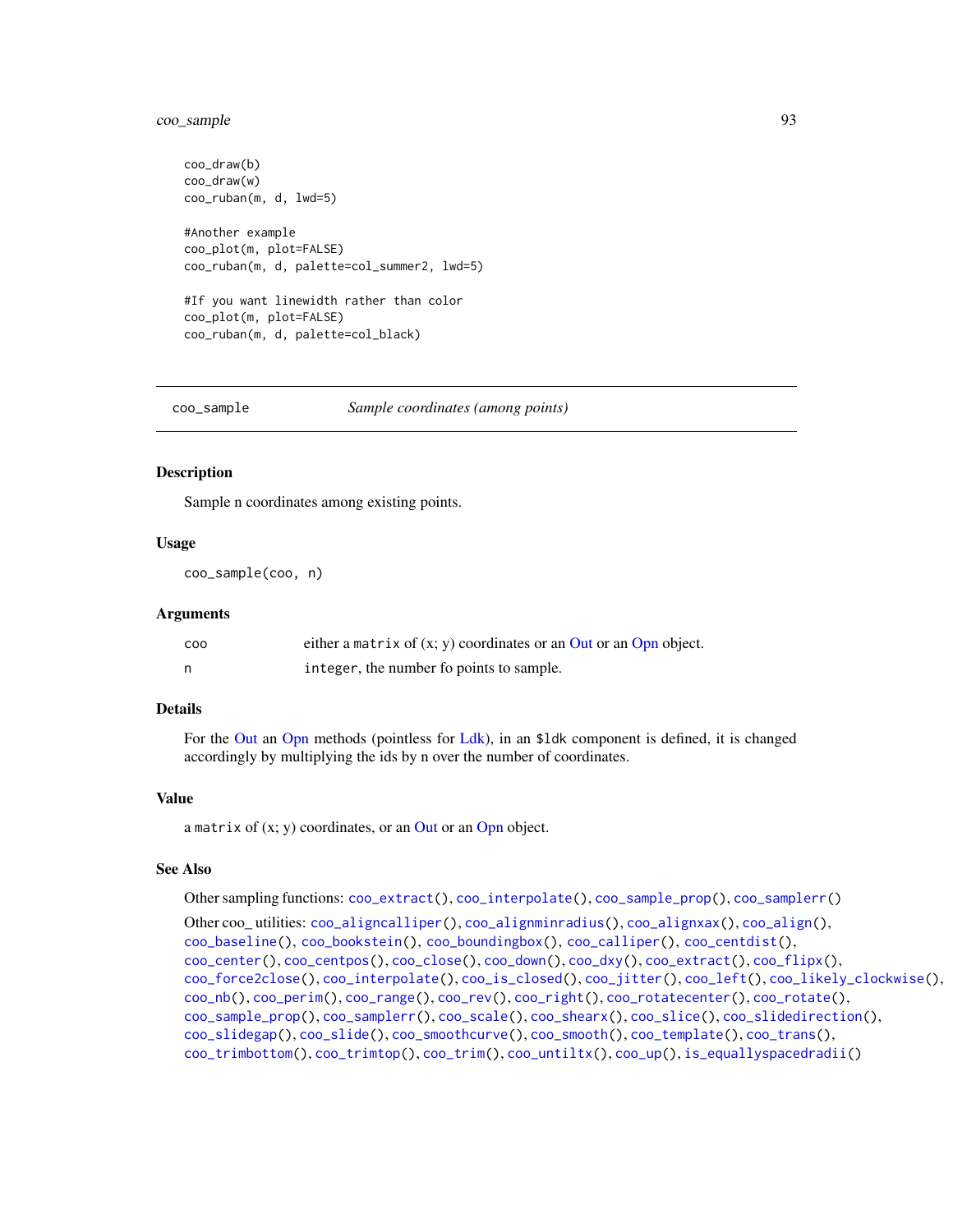## Examples

```
b \le bot[1]stack(bot)
stack(coo_sample(bot, 24))
coo_plot(b)
coo_plot(coo_sample(b, 24))
```
<span id="page-93-0"></span>coo\_samplerr *Samples coordinates (regular radius)*

# Description

Samples n coordinates with a regular angle.

## Usage

```
coo_samplerr(coo, n)
```
#### Arguments

| COO | matrix of $(x, y)$ coordinates or any Coo object. |
|-----|---------------------------------------------------|
| - n | integer, the number of points to sample.          |

#### Details

By design, this function samples among existing points, so using [coo\\_interpolate](#page-68-0) prior to it may be useful to have more homogeneous angles. See examples.

## Value

a matrix of (x; y) coordinates or a Coo object.

# See Also

Other sampling functions: [coo\\_extract\(](#page-65-0)), [coo\\_interpolate\(](#page-68-0)), [coo\\_sample\\_prop\(](#page-94-0)), [coo\\_sample\(](#page-92-0))

```
Other coo_ utilities: coo_aligncalliper(), coo_alignminradius(), coo_alignxax(), coo_align(),
coo_baseline(), coo_bookstein(), coo_boundingbox(), coo_calliper(), coo_centdist(),
coo_center(), coo_centpos(), coo_close(), coo_down(), coo_dxy(), coo_extract(), coo_flipx(),
coo_force2close(), coo_interpolate(), coo_is_closed(), coo_jitter(), coo_left(), coo_likely_clockwise(),
coo_nb(), coo_perim(), coo_range(), coo_rev(), coo_right(), coo_rotatecenter(), coo_rotate(),
coo_sample_prop(), coo_sample(), coo_scale(), coo_shearx(), coo_slice(), coo_slidedirection(),
coo_slidegap(), coo_slide(), coo_smoothcurve(), coo_smooth(), coo_template(), coo_trans(),
coo_trimbottom(), coo_trimtop(), coo_trim(), coo_untiltx(), coo_up(), is_equallyspacedradii()
```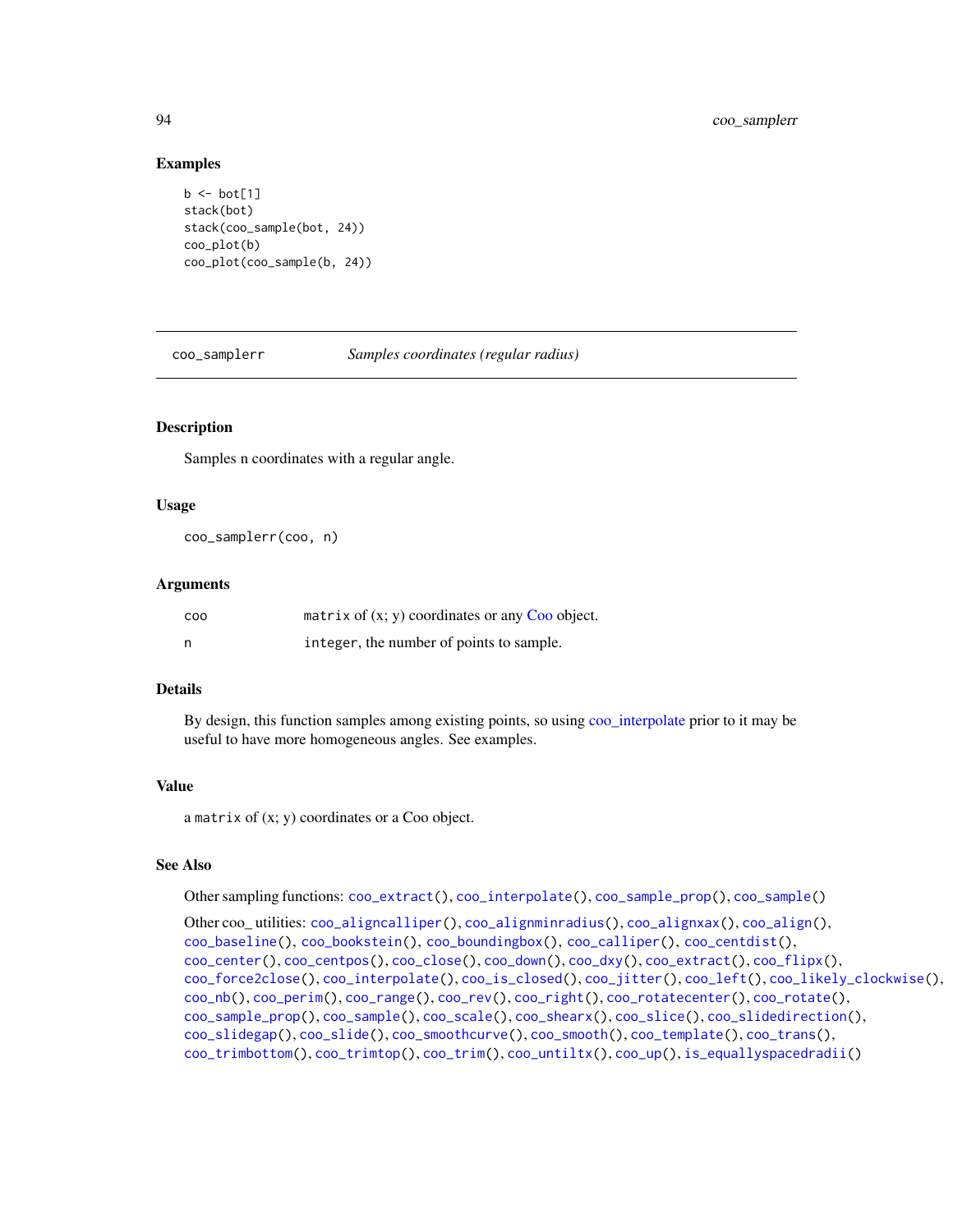# coo\_sample\_prop 95

#### Examples

```
stack(bot)
bot <- coo_center(bot)
stack(coo_samplerr(bot, 12))
coo_plot(bot[1])
coo_plot(rr <- coo_samplerr(bot[1], 12))
cpos <- coo_centpos(bot[1])
segments(cpos[1], cpos[2], rr[, 1], rr[, 2])
# Sometimes, interpolating may be useful:
shp <- hearts[1] %>% coo_center
# given a shp, draw segments from each points on it, to its centroid
draw_rads <- function(shp, ...){
segments(shp[, 1], shp[, 2], coo_centpos(shp)[1], coo_centpos(shp)[2], ...)
}
# calculate the sd of argument difference in successive points,
# in other words a proxy for the homogeneity of angles
sd_theta_diff <- function(shp)
   shp %>% complex(real=.[, 1], imaginary=.[, 2]) %>%
   Arg %>% `[`(-1) %>% diff %>% sd
# no interpolation: all points are sampled from existing points but the
# angles are not equal
shp %>% coo_plot(points=TRUE, main="no interpolation")
shp %>% coo_samplerr(64) %T>% draw_rads(col="red") %>% sd_theta_diff
# with interpolation: much more homogeneous angles
shp %>% coo_plot(points=TRUE)
shp %>% coo_interpolate(360) %>% coo_samplerr(64) %T>% draw_rads(col="blue") %>% sd_theta_diff
```
<span id="page-94-0"></span>coo\_sample\_prop *Sample a proportion of coordinates (among points)*

# **Description**

A simple wrapper around [coo\\_sample](#page-92-0)

## Usage

```
coo_sample_prop(coo, prop = 1)
```
#### Arguments

| coo  | either a matrix of $(x, y)$ coordinates or an Out or an Opn object. |
|------|---------------------------------------------------------------------|
| prop | numeric, the proportion of points to sample                         |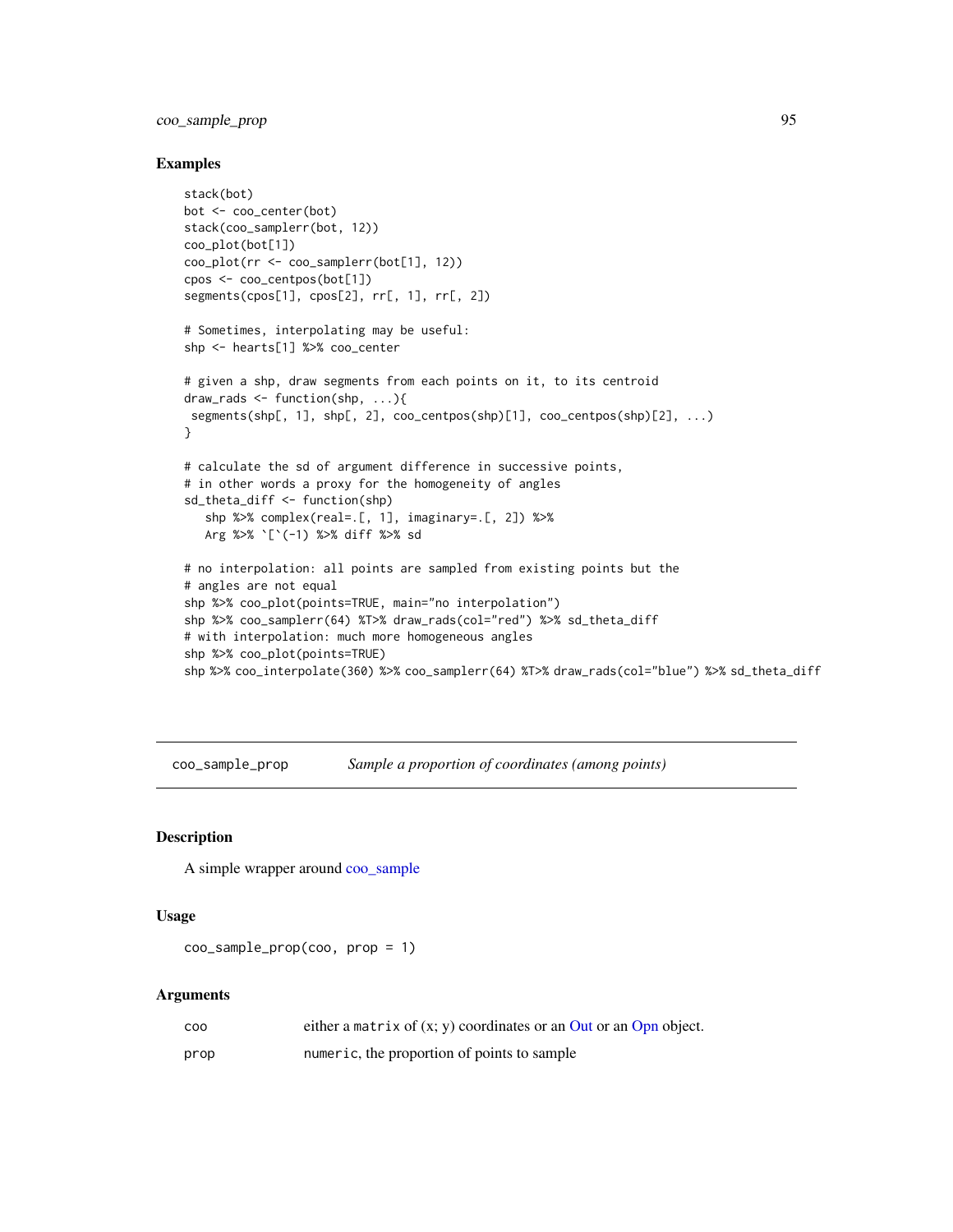#### Details

As for [coo\\_sample](#page-92-0) if an \$ldk component is defined, it is changed accordingly by multiplying the ids by n over the number of coordinates.

#### Value

a matrix of  $(x; y)$  coordinates, or an [Out](#page-197-0) or an [Opn](#page-193-0) object.

## See Also

Other sampling functions: [coo\\_extract\(](#page-65-0)), [coo\\_interpolate\(](#page-68-0)), [coo\\_samplerr\(](#page-93-0)), [coo\\_sample\(](#page-92-0))

```
Other coo_ utilities: coo_aligncalliper(), coo_alignminradius(), coo_alignxax(), coo_align(),
coo_baseline(), coo_bookstein(), coo_boundingbox(), coo_calliper(), coo_centdist(),
coo_center(), coo_centpos(), coo_close(), coo_down(), coo_dxy(), coo_extract(), coo_flipx(),
coo_force2close(), coo_interpolate(), coo_is_closed(), coo_jitter(), coo_left(), coo_likely_clockwise(),
coo_nb(), coo_perim(), coo_range(), coo_rev(), coo_right(), coo_rotatecenter(), coo_rotate(),
coo_samplerr(), coo_sample(), coo_scale(), coo_shearx(), coo_slice(), coo_slidedirection(),
coo_slidegap(), coo_slide(), coo_smoothcurve(), coo_smooth(), coo_template(), coo_trans(),
coo_trimbottom(), coo_trimtop(), coo_trim(), coo_untiltx(), coo_up(), is_equallyspacedradii()
```
#### Examples

```
# single shape
bot[1] %>% coo_nb()
bot[1] %>% coo_sample_prop(0.5) %>% coo_nb()
```
<span id="page-95-0"></span>coo\_scalars *Calculates all scalar descriptors of shape*

## **Description**

See examples for the full list.

#### Usage

```
coo_scalars(coo, rectilinearity = FALSE)
```
#### Arguments

| <b>COO</b> | a matrix of $(x; y)$ coordinates or any Coo                                       |
|------------|-----------------------------------------------------------------------------------|
|            | rectilinearity logical whether to include rectilinearity using coo_rectilinearity |

#### Details

[coo\\_rectilinearity](#page-86-0) being not particularly optimized, it takes around 30 times more time to include it than to calculate *all* others and is thus not includedby default. by default.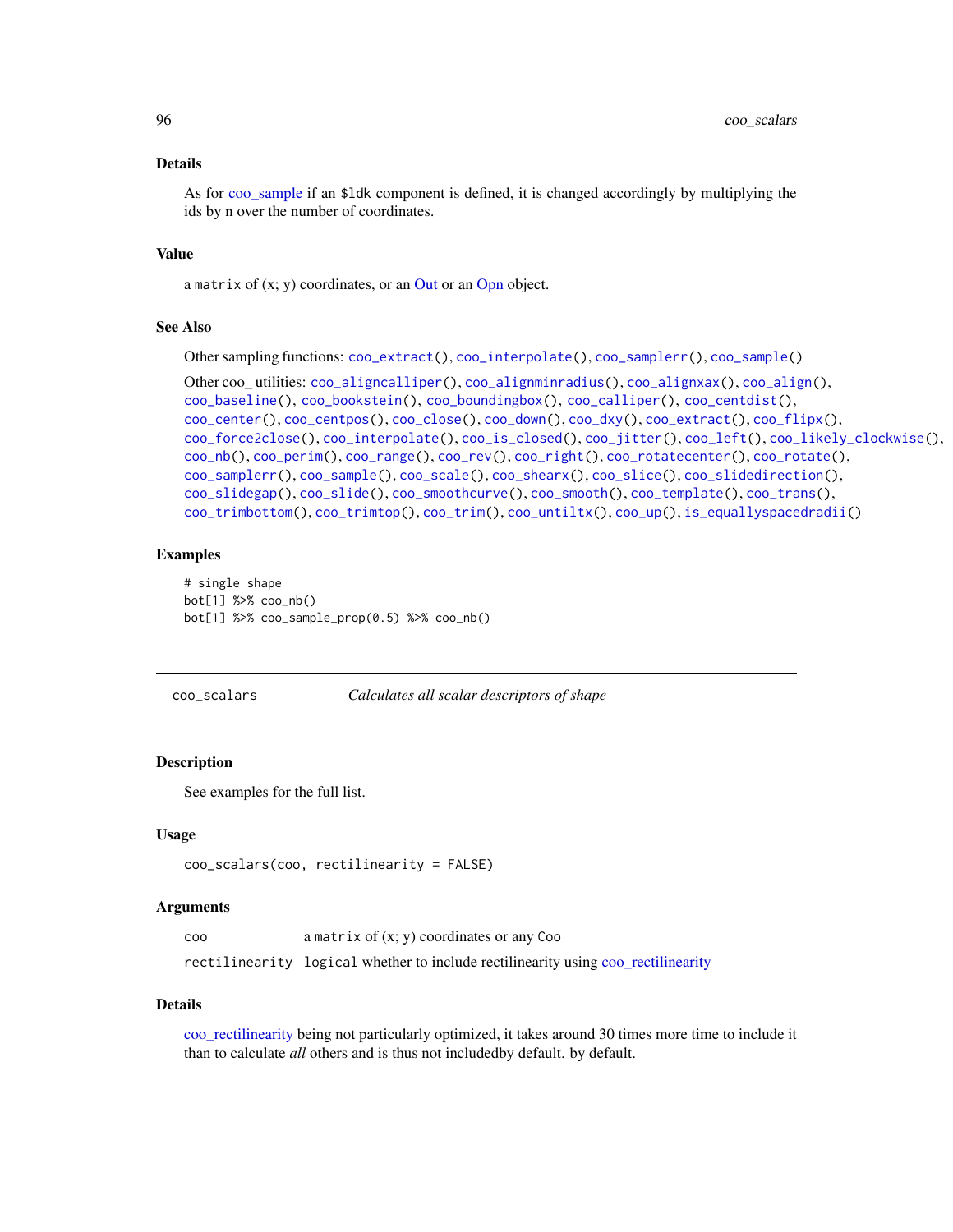#### coo\_scale 97

## Value

data\_frame

## See Also

```
Other coo_ descriptors: coo_angle_edges(), coo_angle_tangent(), coo_area(), coo_boundingbox(),
coo_chull(), coo_circularity(), coo_convexity(), coo_eccentricity, coo_elongation(),
coo_length(), coo_lw(), coo_rectangularity(), coo_rectilinearity(), coo_solidity(),
coo_tac(), coo_width()
```
#### Examples

df <- bot %>% coo\_scalars() # pass bot %>% coo\_scalars(TRUE) if you want rectilinearity colnames(df) %>% cat(sep="\n") # all scalars used

```
# a PCA on all these descriptors
TraCoe(coo_scalars(bot), fac=bot$fac) %>% PCA %>% plot_PCA(~type)
```
<span id="page-96-0"></span>coo\_scale *Scales coordinates*

#### Description

coo\_scale scales the coordinates by a 'scale' factor. If not provided, assumed to be the centroid size. It involves three steps: centering from current position, dividing coordinates by 'scale', pushing back to the original position. coo\_scalex applies a scaling (or shrinking) parallel to the x-axis, coo\_scaley does the same for the y axis.

## Usage

```
coo_scale(coo, scale)
## Default S3 method:
coo_scale(coo, scale = coo_centsize(coo))
## S3 method for class 'Coo'
coo_scale(coo, scale)
coo_scalex(coo, scale = 1)
## Default S3 method:
coo\_scale(x(coo, scale = 1))## S3 method for class 'Coo'
coo_scalex(coo, scale = 1)
```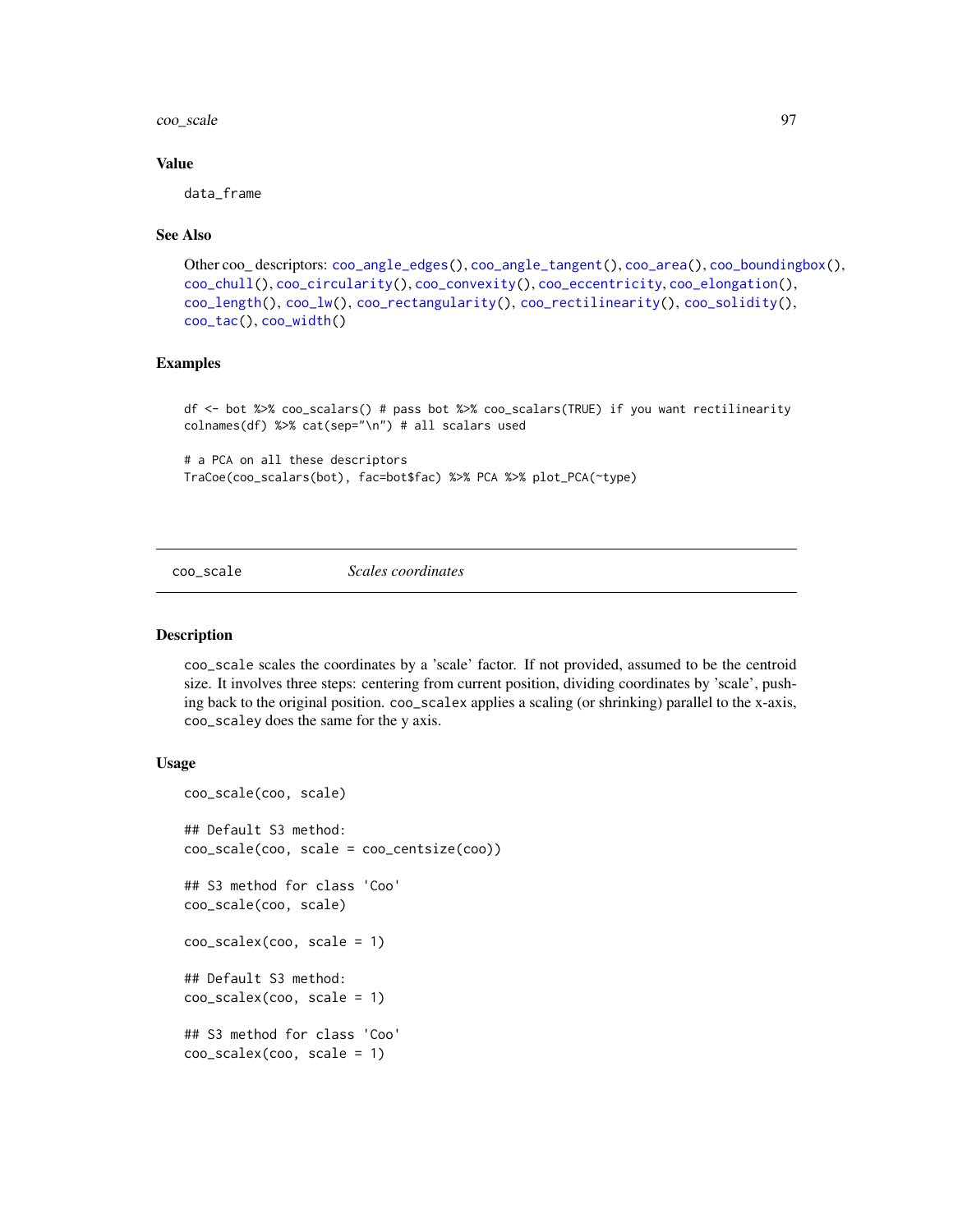```
coo_scaley(coo, scale = 1)
## Default S3 method:
coo_scaley(coo, scale = 1)
## S3 method for class 'Coo'
coo_scaley(coo, scale = 1)
```
## Arguments

| coo   | matrix of $(x, y)$ coordinates or any Coo object.                                 |
|-------|-----------------------------------------------------------------------------------|
| scale | the scaling factor, by default, the centroid size for coo scale; 1 for scalex and |
|       | scalev.                                                                           |

#### Value

a single shape or a Coo object

## See Also

```
Other coo_ utilities: coo_aligncalliper(), coo_alignminradius(), coo_alignxax(), coo_align(),
coo_baseline(), coo_bookstein(), coo_boundingbox(), coo_calliper(), coo_centdist(),
coo_center(), coo_centpos(), coo_close(), coo_down(), coo_dxy(), coo_extract(), coo_flipx(),
coo_force2close(), coo_interpolate(), coo_is_closed(), coo_jitter(), coo_left(), coo_likely_clockwise(),
coo_nb(), coo_perim(), coo_range(), coo_rev(), coo_right(), coo_rotatecenter(), coo_rotate(),
coo_sample_prop(), coo_samplerr(), coo_sample(), coo_shearx(), coo_slice(), coo_slidedirection(),
coo_slidegap(), coo_slide(), coo_smoothcurve(), coo_smooth(), coo_template(), coo_trans(),
coo_trimbottom(), coo_trimtop(), coo_trim(), coo_untiltx(), coo_up(), is_equallyspacedradii()
```
Other scaling functions: [coo\\_template\(](#page-108-0))

```
# on a single shape
b <- bot[1] %>% coo_center %>% coo_scale
coo_plot(b, lwd=2)
coo_draw(coo_scalex(b, 1.5), bor="blue")
coo_draw(coo_scaley(b, 0.5), bor="red")
# this also works on Coo objects:
b \le slice(bot, 5) # for speed sake
stack(b)
b %>% coo_center %>% coo_scale %>% stack
b %>% coo_center %>% coo_scaley(0.5) %>% stack
#equivalent to:
#b %>% coo_center %>% coo_scalex(2) %>% stack
```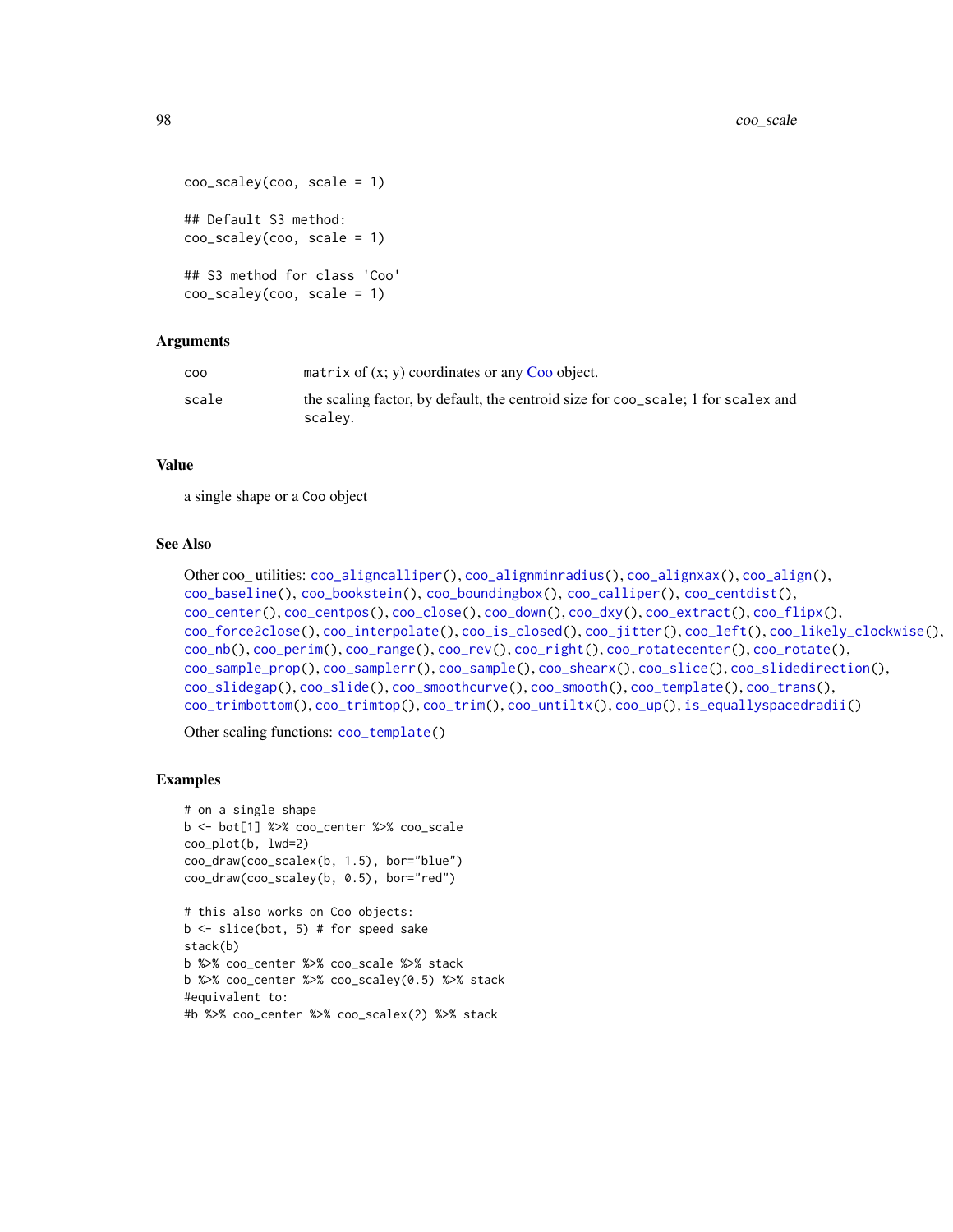<span id="page-98-0"></span>

## Description

 $\text{co}\text{-}$  shearx applies a shear mapping on a matrix of  $(x; y)$  coordinates (or a list), parallel to the x-axis (i.e.  $x' = x + ky$ ;  $y' = y + kx$ ). coo\_sheary does it parallel to the y-axis.

#### Usage

coo\_shearx(coo, k) coo\_sheary(coo, k)

## Arguments

| COO | matrix of $(x, y)$ coordinates or any Coo object. |
|-----|---------------------------------------------------|
|     | numeric shear factor                              |

# Value

a matrix of  $(x; y)$  coordinates.

#### See Also

Other transforming functions: [coo\\_flipx\(](#page-66-0))

```
Other coo_ utilities: coo_aligncalliper(), coo_alignminradius(), coo_alignxax(), coo_align(),
coo_baseline(), coo_bookstein(), coo_boundingbox(), coo_calliper(), coo_centdist(),
coo_center(), coo_centpos(), coo_close(), coo_down(), coo_dxy(), coo_extract(), coo_flipx(),
coo_force2close(), coo_interpolate(), coo_is_closed(), coo_jitter(), coo_left(), coo_likely_clockwise(),
coo_nb(), coo_perim(), coo_range(), coo_rev(), coo_right(), coo_rotatecenter(), coo_rotate(),
coo_sample_prop(), coo_samplerr(), coo_sample(), coo_scale(), coo_slice(), coo_slidedirection(),
coo_slidegap(), coo_slide(), coo_smoothcurve(), coo_smooth(), coo_template(), coo_trans(),
coo_trimbottom(), coo_trimtop(), coo_trim(), coo_untiltx(), coo_up(), is_equallyspacedradii()
```

```
coo <- coo_template(shapes[11])
coo_plot(coo)
coo_draw(coo_shearx(coo, 0.5), border="blue")
coo_draw(coo_sheary(coo, 0.5), border="red")
```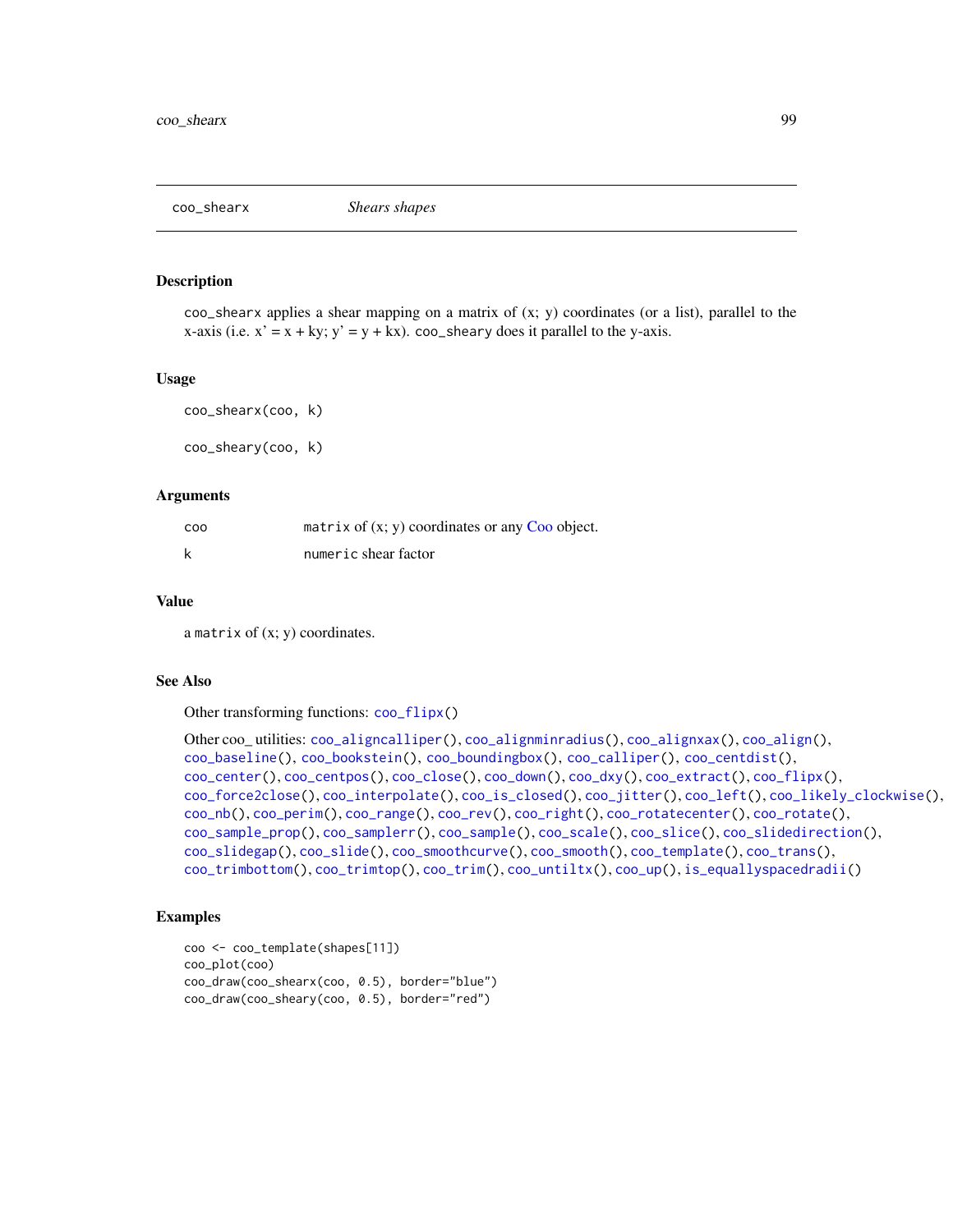<span id="page-99-0"></span>

#### Description

Takes a shape with n coordinates. When you pass this function with at least two ids  $(\leq n)$ , the shape will be open on the corresponding coordinates and slices returned as a list

#### Usage

coo\_slice(coo, ids, ldk)

#### Arguments

| COO | matrix of $(x, y)$ coordinates or any Coo object.                                                  |
|-----|----------------------------------------------------------------------------------------------------|
| ids | numeric of length $>= 2$ , where to slice the shape(s)                                             |
| 1dk | numeric the id of the ldk to use as ids, only on Out and Opn. If provided, ids<br>will be ignored. |

#### Value

a list of shapes or a list of [Opn](#page-193-0)

#### See Also

Have a look to [coo\\_slidegap](#page-103-0) if you have problems with gaps after slicing around landmarks and/or starting points.

```
Other coo_ utilities: coo_aligncalliper(), coo_alignminradius(), coo_alignxax(), coo_align(),
coo_baseline(), coo_bookstein(), coo_boundingbox(), coo_calliper(), coo_centdist(),
coo_center(), coo_centpos(), coo_close(), coo_down(), coo_dxy(), coo_extract(), coo_flipx(),
coo_force2close(), coo_interpolate(), coo_is_closed(), coo_jitter(), coo_left(), coo_likely_clockwise(),
coo_nb(), coo_perim(), coo_range(), coo_rev(), coo_right(), coo_rotatecenter(), coo_rotate(),
coo_sample_prop(), coo_samplerr(), coo_sample(), coo_scale(), coo_shearx(), coo_slidedirection(),
coo_slidegap(), coo_slide(), coo_smoothcurve(), coo_smooth(), coo_template(), coo_trans(),
coo_trimbottom(), coo_trimtop(), coo_trim(), coo_untiltx(), coo_up(), is_equallyspacedradii()
```

```
h <- slice(hearts, 1:5) # speed purpose only
# single shape, a list of matrices is returned
sh <- coo_slice(h[1], c(12, 24, 36, 48))
coo_plot(sh[[1]])
panel(Opn(sh))
# on a Coo, a list of Opn is returned
# makes no sense if shapes are not normalized first
sh2 <- coo_slice(h, c(12, 24, 36, 48))
panel(sh2[[1]])
```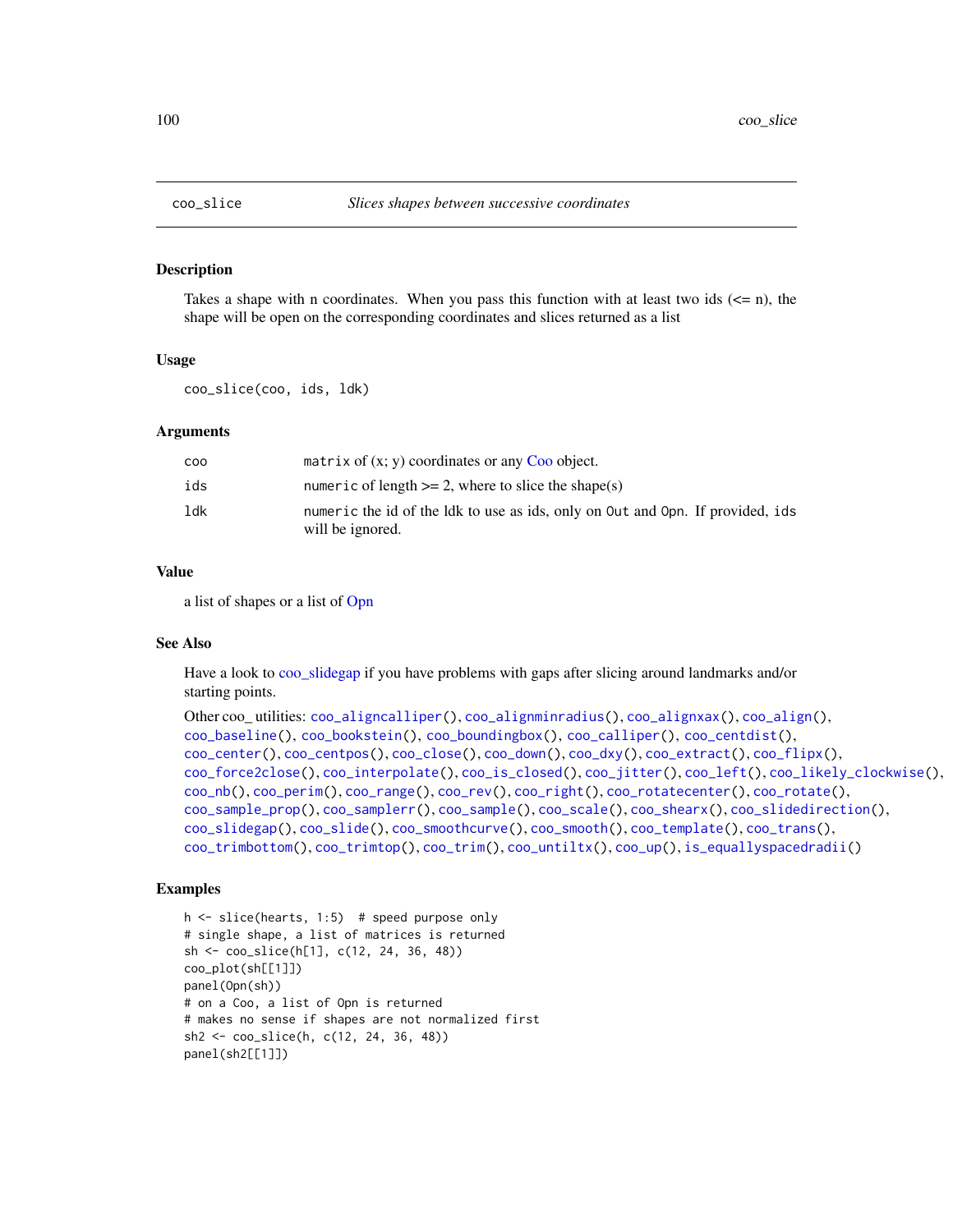coo\_slide 101

```
# Use coo_slice with `ldk` instead:
# hearts as an example
x <- h %>% fgProcrustes(tol=1)
# 4 landmarks
stack(x)
x$ldk[1:5]
# here we slice
y \leftarrow \text{coo\_slice}(x, \text{ ldk=1:4})# plotting
stack(y[[1]])
stack(y[[2]])
# new ldks from tipping points, new ldks from angle
olea %>% slice(1:5) %>% # for the sake of speed
def_ldk_tips %>%
def_ldk_angle(0.75*pi) %>% def_ldk_angle(0.25*pi) %>%
coo\_slice(1dk =1:4) -> oleas
oleas[[1]] %>% stack
oleas[[2]] %>% stack # etc.
# domestic operations
y[[3]] %>% coo_area()
# shape analysis of a slice
y[[1]] %>% coo_bookstein() %>% npoly %>% PCA %>% plot(~aut)
```
<span id="page-100-0"></span>coo\_slide *Slides coordinates*

# Description

Slides the coordinates so that the id-th point become the first one.

#### Usage

coo\_slide(coo, id, ldk)

# Arguments

| coo | matrix of $(x, y)$ coordinates or any Coo object.                                                                     |
|-----|-----------------------------------------------------------------------------------------------------------------------|
| id  | numeric the id of the point that will become the new first point. See details<br>below for the method on Coo objects. |
| ldk | numeric the id of the ldk to use as id, only on Out                                                                   |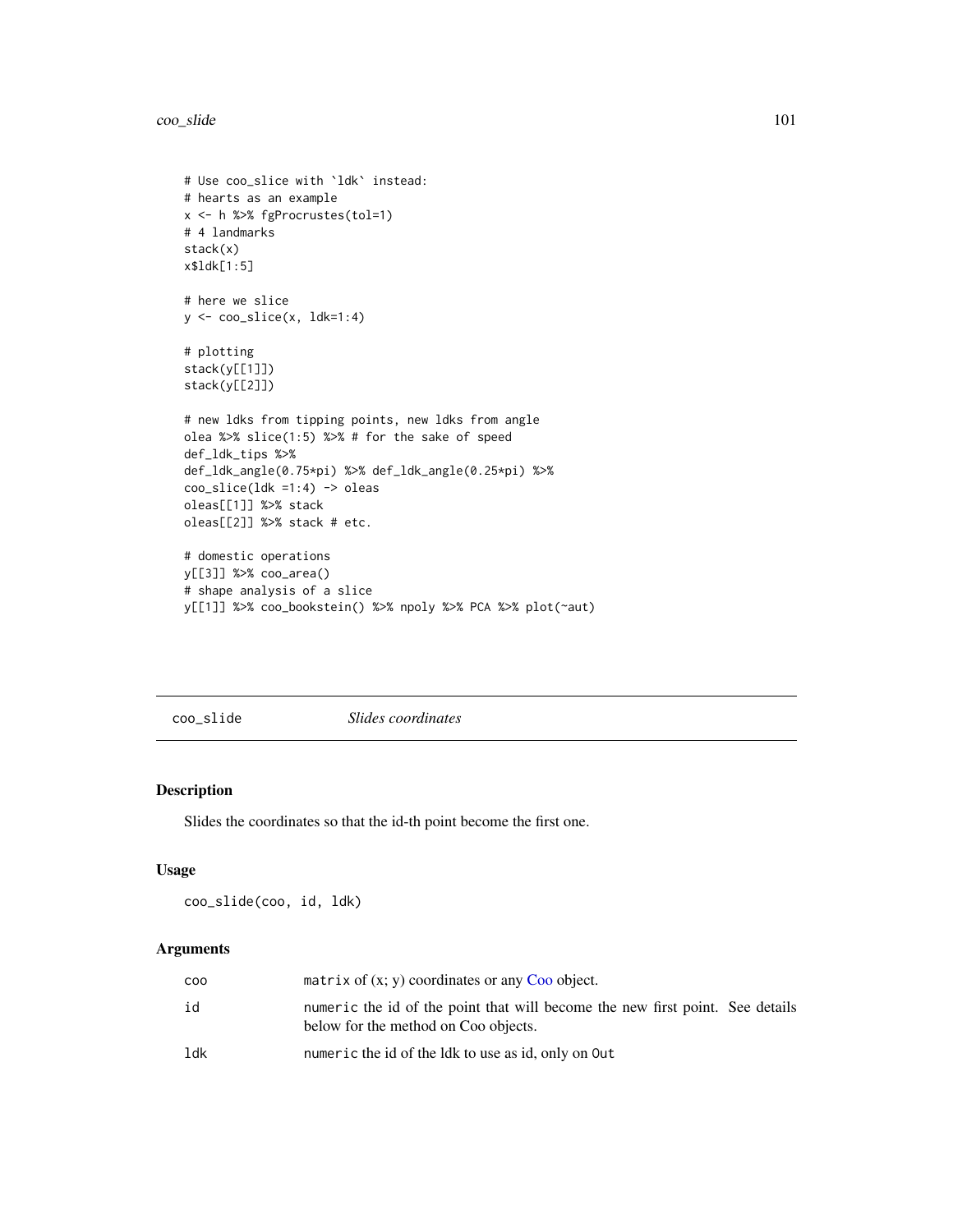#### Details

For Coo objects, and in particular for Out and Opn three different ways of coo\_sliding are available:

- no ldk passed and a single id is passed: all id-th points within the shapes will become the first points. \$ldk will be slided accordingly.
- no ldk passed and a vector of ids matching the length of the Coo: for every shape, the id-th point will be used as the id-th point. \$ldk will be slided accordingly.
- a single ldk is passed: the ldk-th ldk will be used to slide every shape. If an id is (also) passed, it is ignored with a message.

See examples.

# Value

a matrix of  $(x; y)$  coordinates, or a [Coo](#page-38-0) object.

#### See Also

[coo\\_slice](#page-99-0) and friends.

```
Other sliding functions: coo_slidedirection(), coo_slidegap()
```

```
Other coo_ utilities: coo_aligncalliper(), coo_alignminradius(), coo_alignxax(), coo_align(),
coo_baseline(), coo_bookstein(), coo_boundingbox(), coo_calliper(), coo_centdist(),
coo_center(), coo_centpos(), coo_close(), coo_down(), coo_dxy(), coo_extract(), coo_flipx(),
coo_force2close(), coo_interpolate(), coo_is_closed(), coo_jitter(), coo_left(), coo_likely_clockwise(),
coo_nb(), coo_perim(), coo_range(), coo_rev(), coo_right(), coo_rotatecenter(), coo_rotate(),
coo_sample_prop(), coo_samplerr(), coo_sample(), coo_scale(), coo_shearx(), coo_slice(),
coo_slidedirection(), coo_slidegap(), coo_smoothcurve(), coo_smooth(), coo_template(),
coo_trans(), coo_trimbottom(), coo_trimtop(), coo_trim(), coo_untiltx(), coo_up(), is_equallyspacedradii()
```

```
h <- hearts %>% slice(1:5) # for speed sake
stack(h)
# set the first landmark as the starting point
stack(coo_slide(h, ldk=1))
# set the 50th point as the starting point (everywhere)
stack(coo_slide(h, id=50))
# set the id-random-th point as the starting point (everywhere)
set.seed(123) # just for the reproducibility
id_random <- sample(x=min(sapply(h$coo, nrow)), size=length(h),
replace=TRUE)
stack(coo_slide(h, id=id_random))
```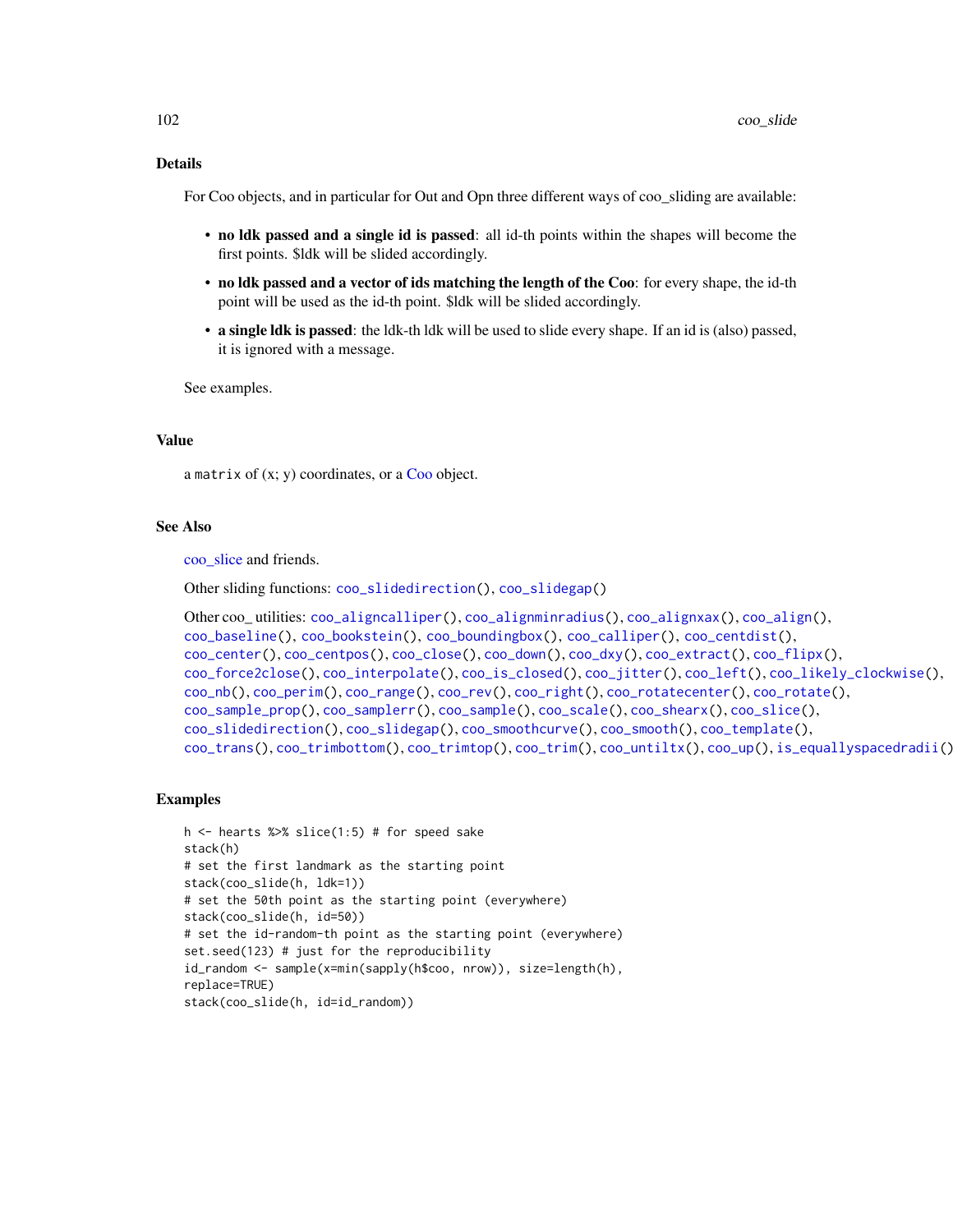<span id="page-102-0"></span>coo\_slidedirection *Slides coordinates in a particular direction*

#### Description

Shapes are centered and then, according to direction, the point northwards, southwards, eastwards or westwards the centroid, becomes the first point with [coo\\_slide.](#page-100-0) 'right' is possibly the most sensible option (and is by default), since 0 radians points eastwards, relatively to the origin. This should be followed by a [coo\\_untiltx](#page-113-0) is most cases to remove any rotationnal dephasing/bias.

#### Usage

```
coo_slidedirection(
  coo,
  direction = c("down", "left", "up", "right",")[4],center,
  id
)
```
#### Arguments

| <b>COO</b> | matrix of $(x, y)$ coordinates or any Coo object.                   |
|------------|---------------------------------------------------------------------|
| direction  | character one of "down", "left", "up", "right" ("right" by default) |
| center     | logical whether to center or not before sliding                     |
| id         | numeric whether to return the id of the point or the slided shapes  |

# Value

a matrix of  $(x; y)$  coordinates, or a [Coo](#page-38-0) object.

## See Also

Other sliding functions: [coo\\_slidegap\(](#page-103-0)), [coo\\_slide\(](#page-100-0))

```
Other coo_ utilities: coo_aligncalliper(), coo_alignminradius(), coo_alignxax(), coo_align(),
coo_baseline(), coo_bookstein(), coo_boundingbox(), coo_calliper(), coo_centdist(),
coo_center(), coo_centpos(), coo_close(), coo_down(), coo_dxy(), coo_extract(), coo_flipx(),
coo_force2close(), coo_interpolate(), coo_is_closed(), coo_jitter(), coo_left(), coo_likely_clockwise(),
coo_nb(), coo_perim(), coo_range(), coo_rev(), coo_right(), coo_rotatecenter(), coo_rotate(),
coo_sample_prop(), coo_samplerr(), coo_sample(), coo_scale(), coo_shearx(), coo_slice(),
coo_slidegap(), coo_slide(), coo_smoothcurve(), coo_smooth(), coo_template(), coo_trans(),
coo_trimbottom(), coo_trimtop(), coo_trim(), coo_untiltx(), coo_up(), is_equallyspacedradii()
```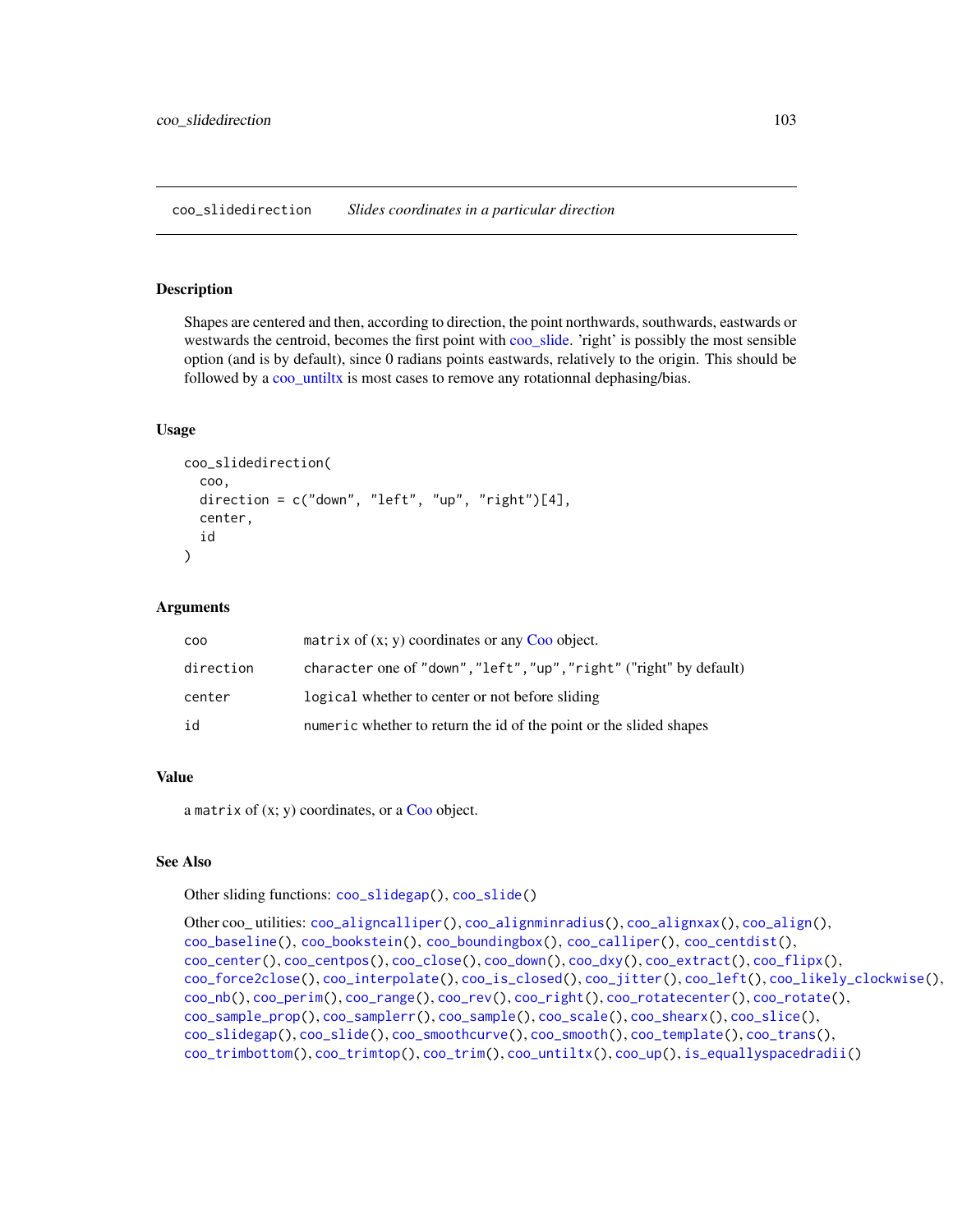## Examples

```
b <- coo_rotate(bot[1], pi/6) # dummy example just to make it obvious
coo_plot(b) # not the first point
coo_plot(coo_slidedirection(b, "up"))
coo_plot(coo_slidedirection(b, "right"))
coo_plot(coo_slidedirection(b, "left"))
coo_plot(coo_slidedirection(b, "down"))
# on Coo objects
b \le - bot %>% slice(1:5) # for speed sake
stack(b)
stack(coo_slidedirection(b, "right"))
# This should be followed by a [coo_untiltx] in most (if not all) cases
stack(coo_slidedirection(b, "right") %>% coo_untiltx)
```
<span id="page-103-0"></span>coo\_slidegap *Slides coordinates using the widest gap*

## Description

When slicing a shape using two landmarks, or functions such as [coo\\_up,](#page-115-0) an open curve is obtained and the rank of points make wrong/artefactual results. If the widest gap is  $> 5$  \* median of other gaps, then the couple of coordinates forming this widest gap is used as starting and ending points. This switch helps to deal with open curves. Examples are self-speaking. Use force=TRUE to bypass this check

#### Usage

```
coo_slidegap(coo, force)
```
#### Arguments

| <b>COO</b> | matrix of $(x, y)$ coordinates or any Coo object.                     |
|------------|-----------------------------------------------------------------------|
| force      | logical whether to use the widest gap, with no check, as the real gap |

#### Value

a matrix of  $(x; y)$  coordinates or a [Coo](#page-38-0) object.

#### See Also

Other sliding functions: [coo\\_slidedirection\(](#page-102-0)), [coo\\_slide\(](#page-100-0))

```
Other coo_ utilities: coo_aligncalliper(), coo_alignminradius(), coo_alignxax(), coo_align(),
coo_baseline(), coo_bookstein(), coo_boundingbox(), coo_calliper(), coo_centdist(),
coo_center(), coo_centpos(), coo_close(), coo_down(), coo_dxy(), coo_extract(), coo_flipx(),
coo_force2close(), coo_interpolate(), coo_is_closed(), coo_jitter(), coo_left(), coo_likely_clockwise(),
```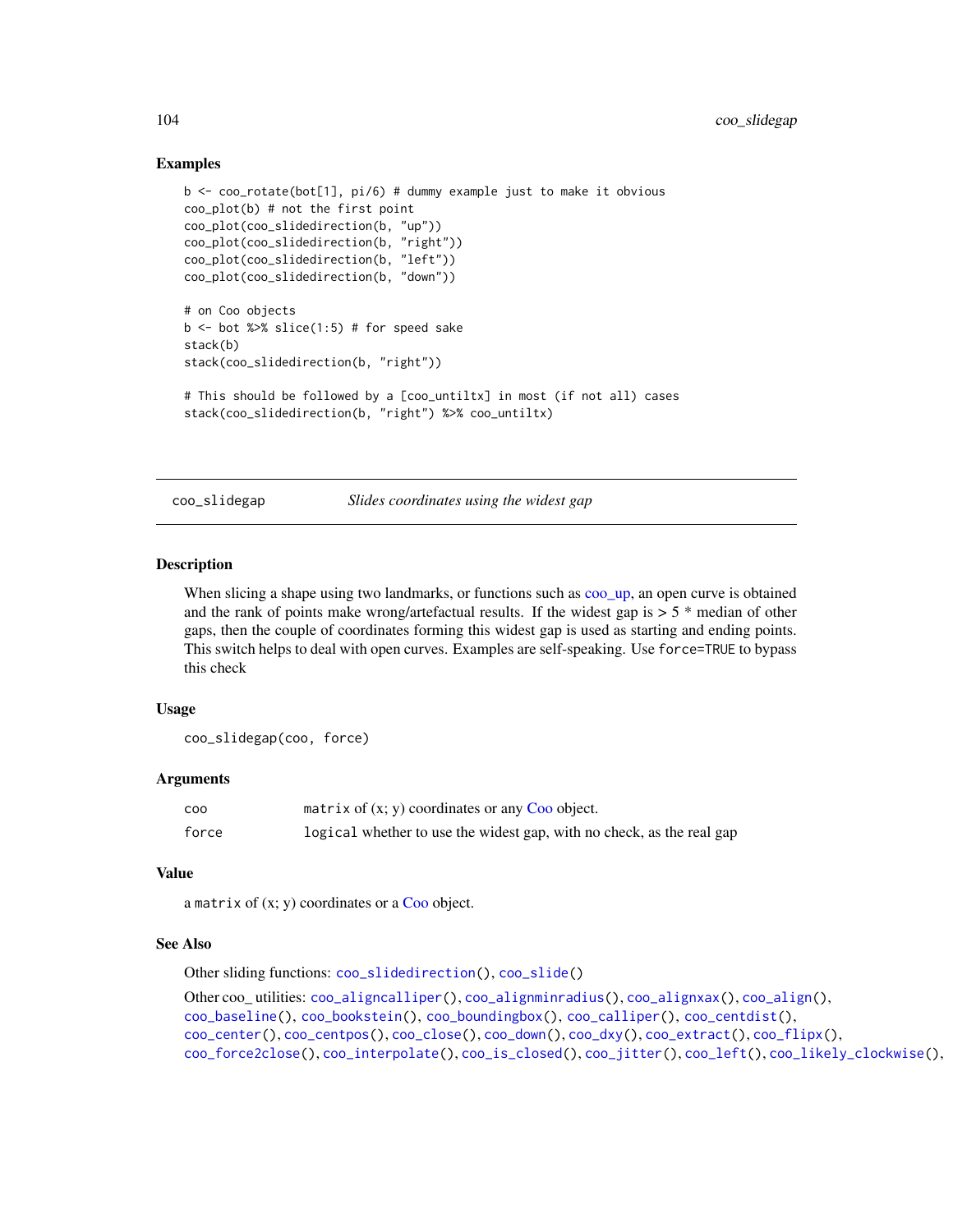# coo\_smooth 105

```
coo_nb(), coo_perim(), coo_range(), coo_rev(), coo_right(), coo_rotatecenter(), coo_rotate(),
coo_sample_prop(), coo_samplerr(), coo_sample(), coo_scale(), coo_shearx(), coo_slice(),
coo_slidedirection(), coo_slide(), coo_smoothcurve(), coo_smooth(), coo_template(),
coo_trans(), coo_trimbottom(), coo_trimtop(), coo_trim(), coo_untiltx(), coo_up(), is_equallyspacedradii()
```
#### Examples

```
cat <- coo_center(shapes[4])
coo_plot(cat)
# we only retain the bottom of the cat
cat_down <- coo_down(cat, slidegap=FALSE)
# see? the segment on the x-axis coorespond to the widest gap.
coo_plot(cat_down)
# that's what we meant
coo_plot(coo_slidegap(cat_down))
```
<span id="page-104-0"></span>coo\_smooth *Smoothes coordinates*

## **Description**

Smoothes coordinates using a simple moving average. May be useful to remove digitization noise, mainly on outlines and open outlines.

#### Usage

coo\_smooth(coo, n)

#### Arguments

| COO | matrix of $(x, y)$ coordinates or any Coo object. |
|-----|---------------------------------------------------|
| n   | integer the number of smoothing iterations        |

#### Value

a matrix of  $(x; y)$  coordinates, or a [Coo](#page-38-0) object.

## See Also

Other smoothing functions: [coo\\_smoothcurve\(](#page-105-0))

```
Other coo_ utilities: coo_aligncalliper(), coo_alignminradius(), coo_alignxax(), coo_align(),
coo_baseline(), coo_bookstein(), coo_boundingbox(), coo_calliper(), coo_centdist(),
coo_center(), coo_centpos(), coo_close(), coo_down(), coo_dxy(), coo_extract(), coo_flipx(),
coo_force2close(), coo_interpolate(), coo_is_closed(), coo_jitter(), coo_left(), coo_likely_clockwise(),
coo_nb(), coo_perim(), coo_range(), coo_rev(), coo_right(), coo_rotatecenter(), coo_rotate(),
```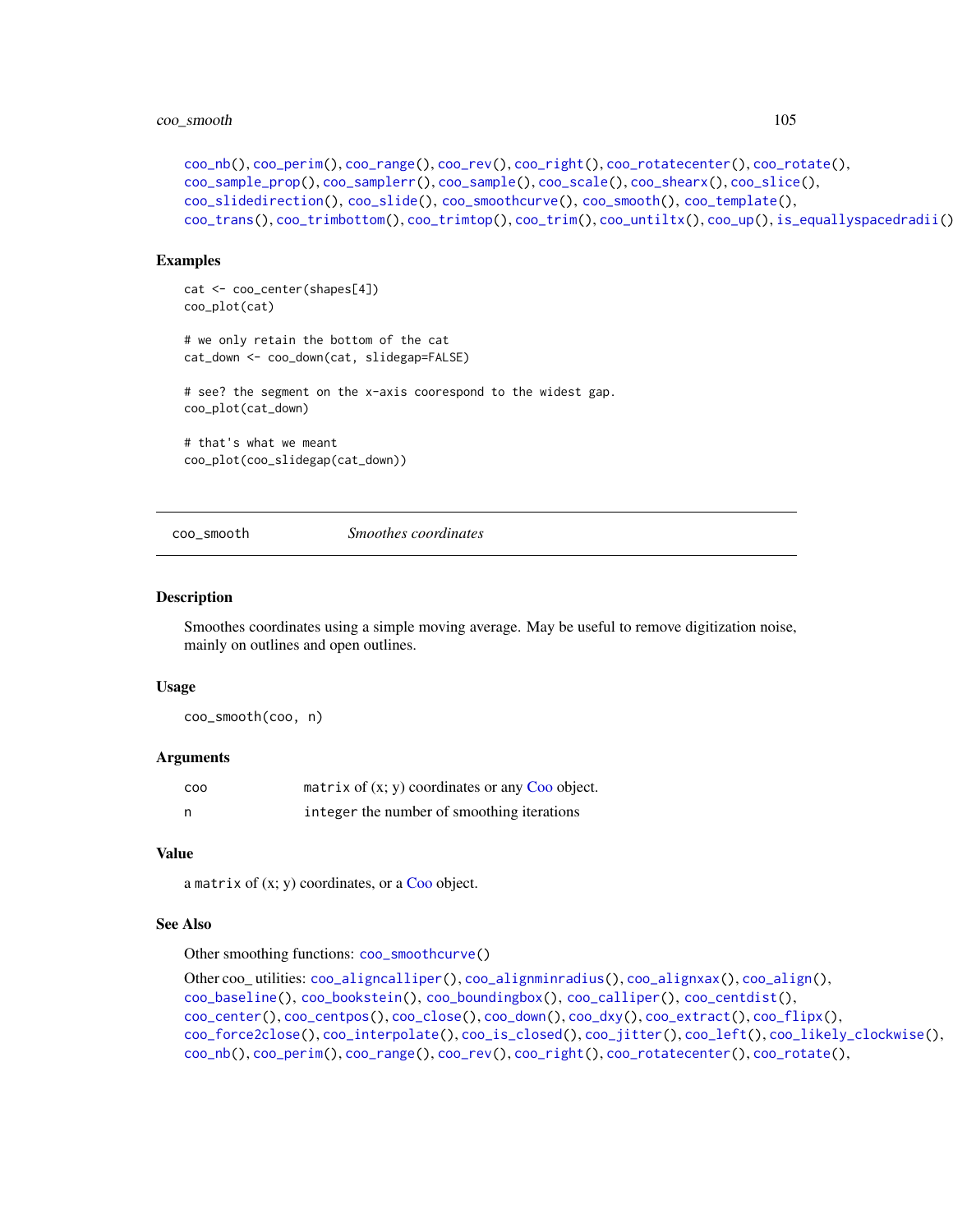```
coo_sample_prop(), coo_samplerr(), coo_sample(), coo_scale(), coo_shearx(), coo_slice(),
coo_slidedirection(), coo_slidegap(), coo_slide(), coo_smoothcurve(), coo_template(),
coo_trans(), coo_trimbottom(), coo_trimtop(), coo_trim(), coo_untiltx(), coo_up(), is_equallyspacedradii()
```
## Examples

```
b5 \leq -slice(bot, 1:5) # for speed sake
stack(b5)
stack(coo_smooth(b5, 10))
coo_plot(b5[1])
coo_plot(coo_smooth(b5[1], 30))
```
<span id="page-105-0"></span>coo\_smoothcurve *Smoothes coordinates on curves*

## Description

Smoothes coordinates using a simple moving average but let the first and last points unchanged. May be useful to remove digitization noise on curves.

#### Usage

coo\_smoothcurve(coo, n)

#### Arguments

| COO | matrix of $(x, y)$ coordinates or any Coo object.     |
|-----|-------------------------------------------------------|
|     | integer to specify the number of smoothing iterations |

#### Value

a matrix of  $(x; y)$  coordinates, or a [Coo](#page-38-0) object.

# See Also

Other smoothing functions: [coo\\_smooth\(](#page-104-0))

```
Other coo_ utilities: coo_aligncalliper(), coo_alignminradius(), coo_alignxax(), coo_align(),
coo_baseline(), coo_bookstein(), coo_boundingbox(), coo_calliper(), coo_centdist(),
coo_center(), coo_centpos(), coo_close(), coo_down(), coo_dxy(), coo_extract(), coo_flipx(),
coo_force2close(), coo_interpolate(), coo_is_closed(), coo_jitter(), coo_left(), coo_likely_clockwise(),
coo_nb(), coo_perim(), coo_range(), coo_rev(), coo_right(), coo_rotatecenter(), coo_rotate(),
coo_sample_prop(), coo_samplerr(), coo_sample(), coo_scale(), coo_shearx(), coo_slice(),
coo_slidedirection(), coo_slidegap(), coo_slide(), coo_smooth(), coo_template(), coo_trans(),
coo_trimbottom(), coo_trimtop(), coo_trim(), coo_untiltx(), coo_up(), is_equallyspacedradii()
```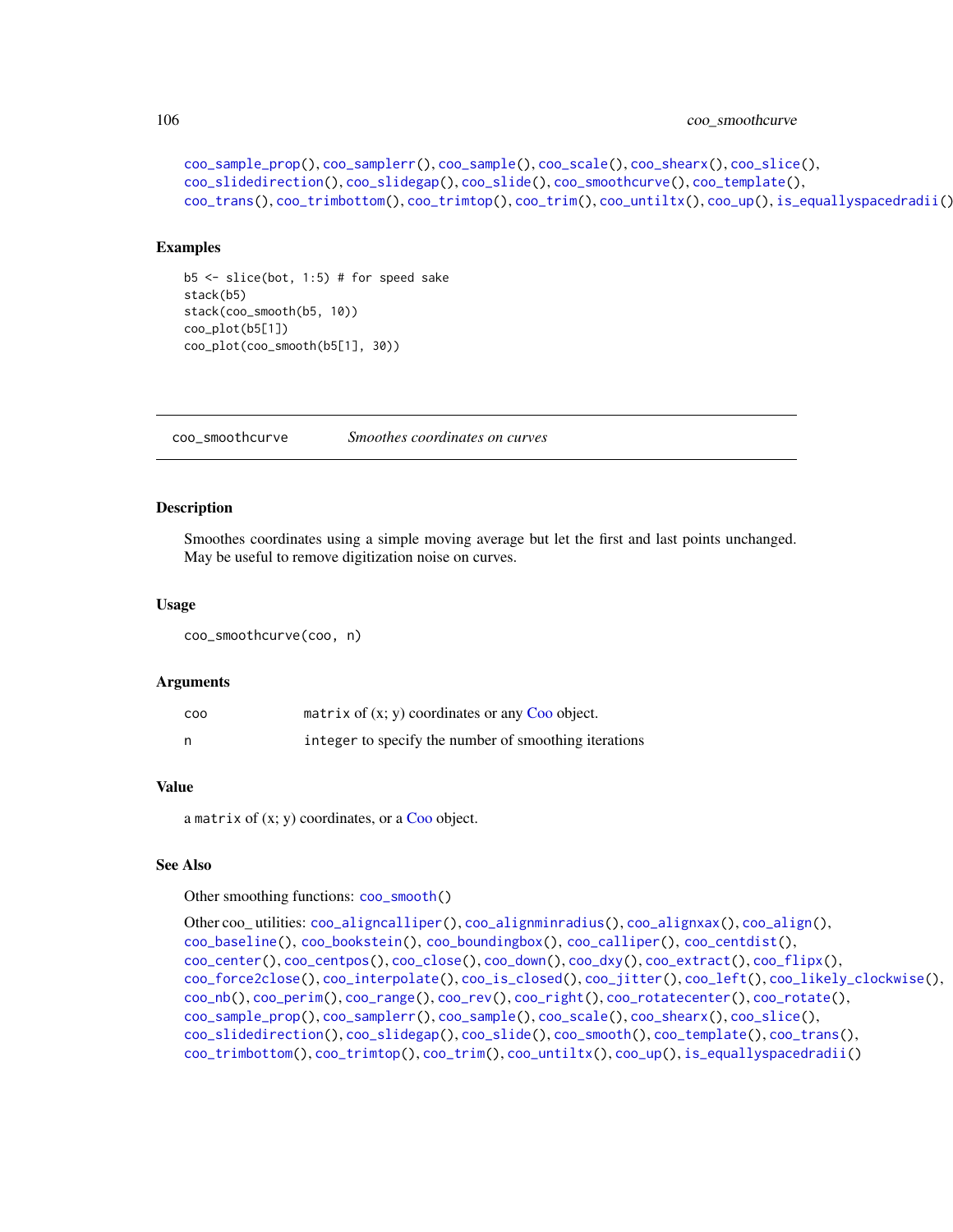# coo\_solidity 107

#### Examples

```
o \leftarrow olea[1]coo_plot(o, border='grey50', points=FALSE)
coo_draw(coo_smooth(o, 24), border='blue', points=FALSE)
coo_draw(coo_smoothcurve(o, 24), border='red', points=FALSE)
```
<span id="page-106-0"></span>coo\_solidity *Calculates the solidity of a shape*

#### Description

Calculated using the ratio of the shape area and the convex hull area.

## Usage

```
coo_solidity(coo)
```
## Arguments

coo a matrix of (x; y) coordinates or any Coo

#### Value

numeric for a single shape, list for Coo

#### Source

Rosin PL. 2005. Computing global shape measures. Handbook of Pattern Recognition and Computer Vision. 177-196.

## See Also

```
Other coo_ descriptors: coo_angle_edges(), coo_angle_tangent(), coo_area(), coo_boundingbox(),
coo_chull(), coo_circularity(), coo_convexity(), coo_eccentricity, coo_elongation(),
coo_length(), coo_lw(), coo_rectangularity(), coo_rectilinearity(), coo_scalars(),
coo_tac(), coo_width()
```
## Examples

```
coo_solidity(bot[1])
```
bot %>% slice(1:3) %>% # for speed sake only coo\_solidity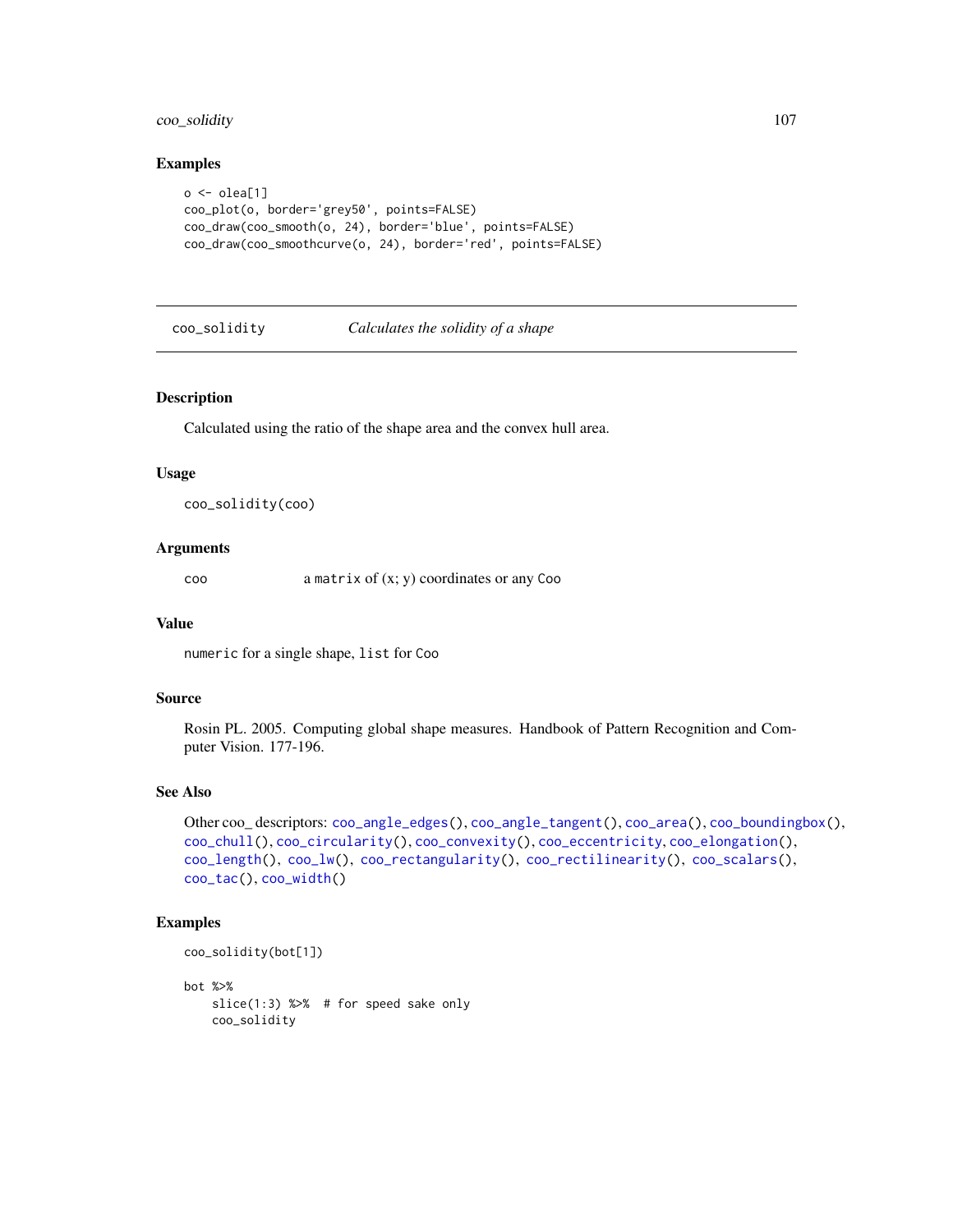<span id="page-107-0"></span>

#### Description

Calculated using the sum of the absolute value of the second derivative of the smooth.spline prediction for each defined point.

## Usage

coo\_tac(coo)

# Arguments

coo a matrix of (x; y) coordinates or any Coo

#### Value

numeric for a single shape and for Coo

## Source

Siobhan Braybrook.

# See Also

```
Other coo_ descriptors: coo_angle_edges(), coo_angle_tangent(), coo_area(), coo_boundingbox(),
coo_chull(), coo_circularity(), coo_convexity(), coo_eccentricity, coo_elongation(),
coo_length(), coo_lw(), coo_rectangularity(), coo_rectilinearity(), coo_scalars(),
coo_solidity(), coo_width()
```

```
coo_tac(bot[1])
bot %>%
```

```
slice(1:3) %>% # for speed sake only
coo_tac
```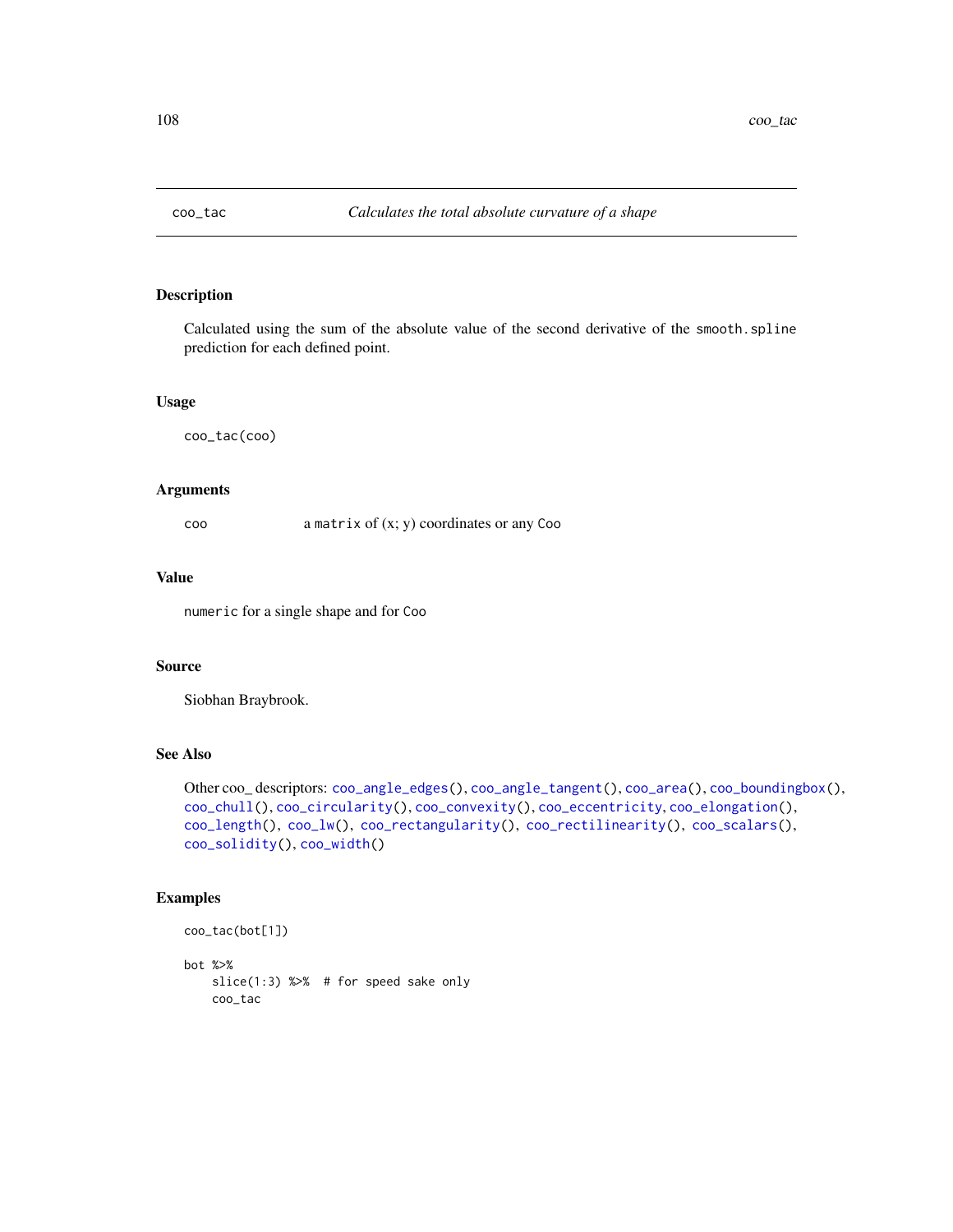<span id="page-108-0"></span>

coo\_template returns shape centered on the origin and inscribed in a size-side square. coo\_template\_relatively does the same but the biggest shape (as prod(coo\_diffrange)) will be of size=size and consequently not defined on single shapes.

## Usage

```
coo_template(coo, size)
## Default S3 method:
coo_template(coo, size = 1)
## S3 method for class 'list'
coo_template(coo, size = 1)
## S3 method for class 'Coo'
coo_template(coo, size = 1)
coo_template_relatively(coo, size = 1)
## S3 method for class 'list'
coo_template_relatively(coo, size = 1)
## S3 method for class 'Coo'
coo_template_relatively(coo, size = 1)
```
## Arguments

| COO  | A list or a matrix of coordinates.                                |
|------|-------------------------------------------------------------------|
| size | numeric. Indicates the length of the side 'inscribing' the shape. |

# Details

See [coo\\_listpanel](#page-76-0) for an illustration of this function. The morphospaces functions also take profit of this function. May be useful to develop other graphical functions.

## Value

Returns a matrix of  $(x; y)$ coordinates.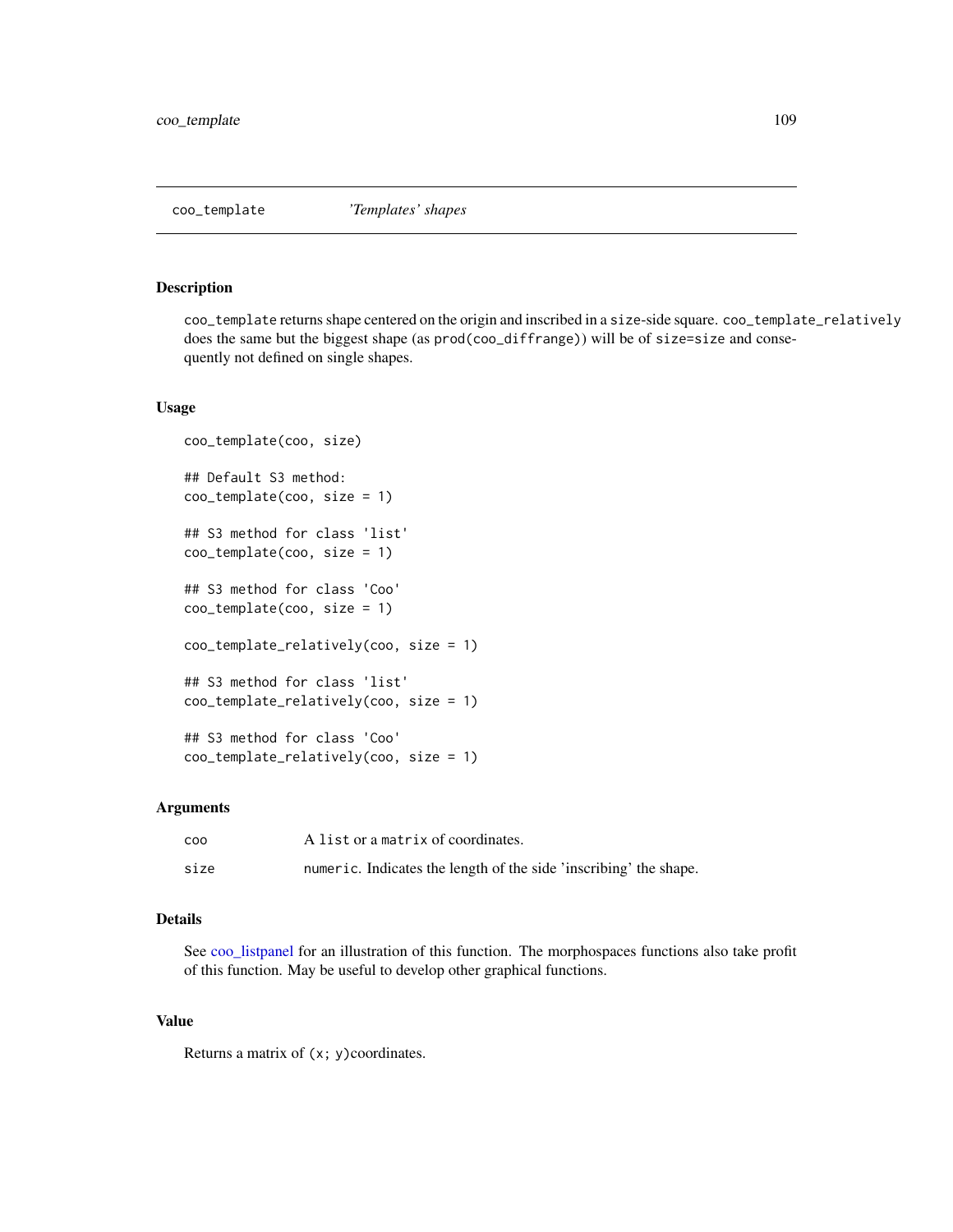# See Also

```
Other coo_ utilities: coo_aligncalliper(), coo_alignminradius(), coo_alignxax(), coo_align(),
coo_baseline(), coo_bookstein(), coo_boundingbox(), coo_calliper(), coo_centdist(),
coo_center(), coo_centpos(), coo_close(), coo_down(), coo_dxy(), coo_extract(), coo_flipx(),
coo_force2close(), coo_interpolate(), coo_is_closed(), coo_jitter(), coo_left(), coo_likely_clockwise(),
coo_nb(), coo_perim(), coo_range(), coo_rev(), coo_right(), coo_rotatecenter(), coo_rotate(),
coo_sample_prop(), coo_samplerr(), coo_sample(), coo_scale(), coo_shearx(), coo_slice(),
coo_slidedirection(), coo_slidegap(), coo_slide(), coo_smoothcurve(), coo_smooth(),
coo_trans(), coo_trimbottom(), coo_trimtop(), coo_trim(), coo_untiltx(), coo_up(), is_equallyspacedradii()
```
Other scaling functions: [coo\\_scale\(](#page-96-0))

## Examples

```
coo <- bot[1]
coo_plot(coo_template(coo), xlim=c(-1, 1), ylim=c(-1, 1))
rect(-0.5, -0.5, 0.5, 0.5)
s < -0.01coo_plot(coo_template(coo, s))
rect(-s/2, -s/2, s/2, s/2)
```
<span id="page-109-0"></span>

| <i>Translates coordinates</i><br>coo_trans |  |
|--------------------------------------------|--|
|--------------------------------------------|--|

## Description

Translates the coordinates by a 'x' and 'y' value

## Usage

 $coo_{r}$ trans(coo,  $x = 0$ ,  $y = 0$ )

#### Arguments

| C <sub>0</sub> | matrix of $(x, y)$ coordinates or any Coo object. |
|----------------|---------------------------------------------------|
| $\mathsf{X}$   | numeric translation along the x-axis.             |
|                | numeric translation along the y-axis.             |

## Value

a matrix of  $(x; y)$  coordinates, or a [Coo](#page-38-0) object.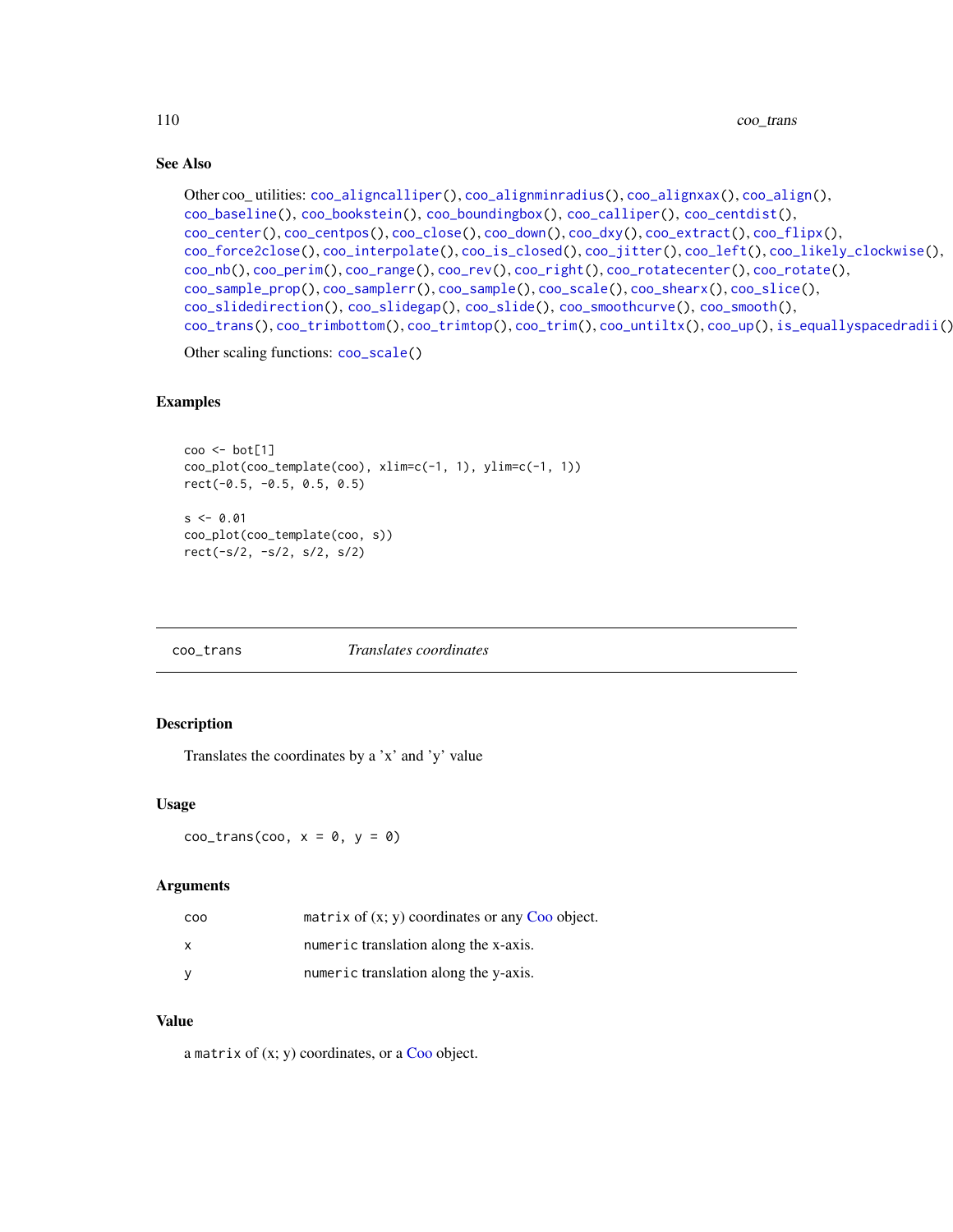#### coo\_trim 111

## See Also

```
Other coo_ utilities: coo_aligncalliper(), coo_alignminradius(), coo_alignxax(), coo_align(),
coo_baseline(), coo_bookstein(), coo_boundingbox(), coo_calliper(), coo_centdist(),
coo_center(), coo_centpos(), coo_close(), coo_down(), coo_dxy(), coo_extract(), coo_flipx(),
coo_force2close(), coo_interpolate(), coo_is_closed(), coo_jitter(), coo_left(), coo_likely_clockwise(),
coo_nb(), coo_perim(), coo_range(), coo_rev(), coo_right(), coo_rotatecenter(), coo_rotate(),
coo_sample_prop(), coo_samplerr(), coo_sample(), coo_scale(), coo_shearx(), coo_slice(),
coo_slidedirection(), coo_slidegap(), coo_slide(), coo_smoothcurve(), coo_smooth(),
coo_template(), coo_trimbottom(), coo_trimtop(), coo_trim(), coo_untiltx(), coo_up(),
is_equallyspacedradii()
```
#### Examples

```
coo_plot(bot[1])
coo_plot(coo_trans(bot[1], 50, 100))
# on Coo
b \le - bot %>% slice(1:5) # for speed sake
stack(b)
stack(coo_trans(b, 50, 100))
```
<span id="page-110-0"></span>coo\_trim *Trims both ends coordinates from shape*

## Description

Removes trim coordinates at both ends of a shape, ie from top and bottom of the shape matrix.

## Usage

coo\_trim(coo, trim = 1)

## Arguments

| COO  | matrix of $(x, y)$ coordinates or any Coo object. |
|------|---------------------------------------------------|
| trim | numeric, the number of coordinates to trim        |

#### See Also

```
Other coo_ utilities: coo_aligncalliper(), coo_alignminradius(), coo_alignxax(), coo_align(),
coo_baseline(), coo_bookstein(), coo_boundingbox(), coo_calliper(), coo_centdist(),
coo_center(), coo_centpos(), coo_close(), coo_down(), coo_dxy(), coo_extract(), coo_flipx(),
coo_force2close(), coo_interpolate(), coo_is_closed(), coo_jitter(), coo_left(), coo_likely_clockwise(),
coo_nb(), coo_perim(), coo_range(), coo_rev(), coo_right(), coo_rotatecenter(), coo_rotate(),
coo_sample_prop(), coo_samplerr(), coo_sample(), coo_scale(), coo_shearx(), coo_slice(),
coo_slidedirection(), coo_slidegap(), coo_slide(), coo_smoothcurve(), coo_smooth(),
coo_template(), coo_trans(), coo_trimbottom(), coo_trimtop(), coo_untiltx(), coo_up(),
is_equallyspacedradii()
```
Other coo\_trimming functions: [coo\\_trimbottom\(](#page-111-0)), [coo\\_trimtop\(](#page-112-0))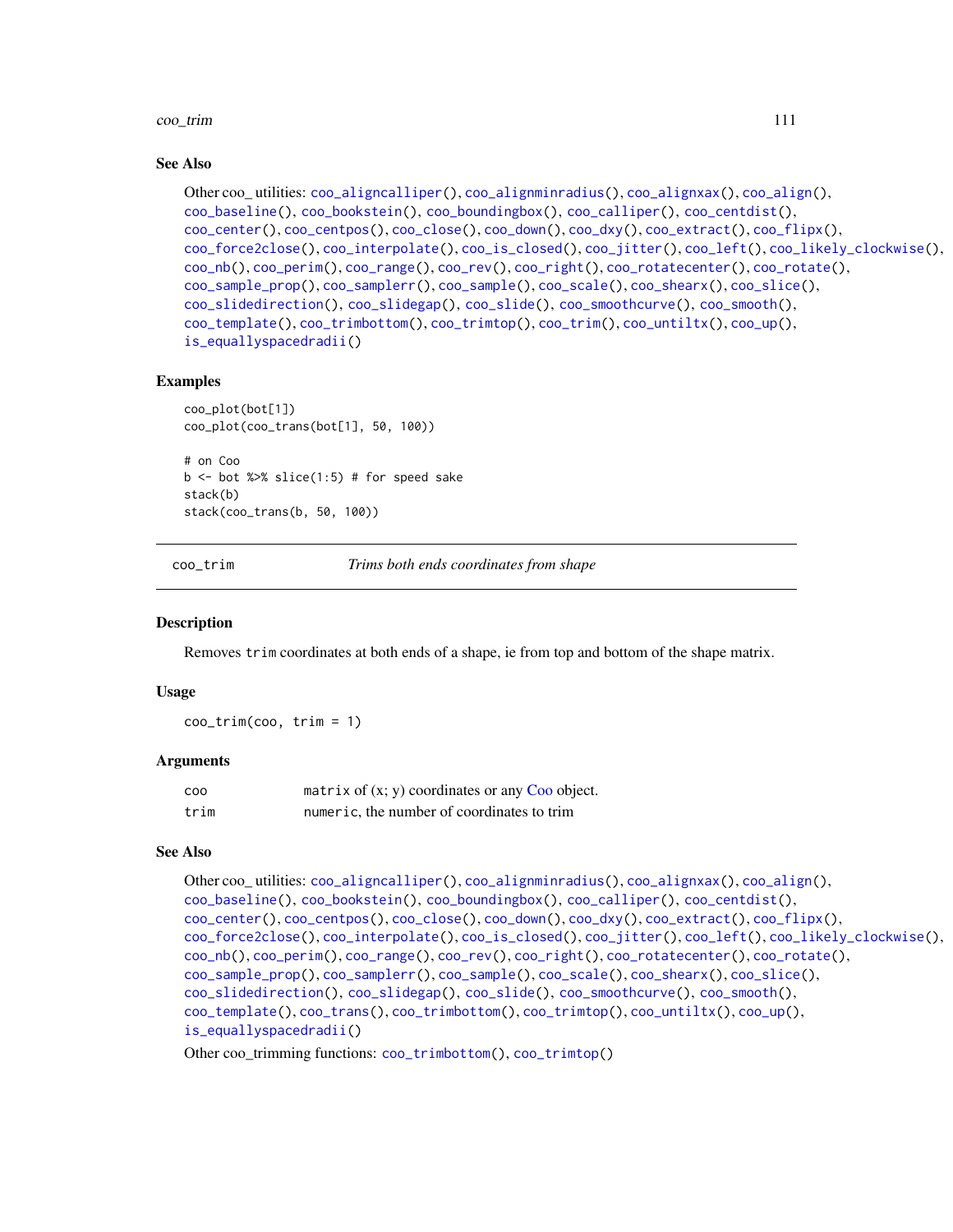## Examples

```
olea[1] %>% coo_sample(12) %T>%
   print() %T>% ldk_plot() %>%
   coo_trim(1) %T>% print() %>% points(col="red")
```
<span id="page-111-0"></span>coo\_trimbottom *Trims bottom coordinates from shape*

#### Description

Removes trim coordinates from the bottom of a shape.

#### Usage

coo\_trimbottom(coo, trim = 1)

## Arguments

| <b>COO</b> | matrix of $(x, y)$ coordinates or any Coo object. |
|------------|---------------------------------------------------|
| trim       | numeric, the number of coordinates to trim        |

## See Also

```
Other coo_ utilities: coo_aligncalliper(), coo_alignminradius(), coo_alignxax(), coo_align(),
coo_baseline(), coo_bookstein(), coo_boundingbox(), coo_calliper(), coo_centdist(),
coo_center(), coo_centpos(), coo_close(), coo_down(), coo_dxy(), coo_extract(), coo_flipx(),
coo_force2close(), coo_interpolate(), coo_is_closed(), coo_jitter(), coo_left(), coo_likely_clockwise(),
coo_nb(), coo_perim(), coo_range(), coo_rev(), coo_right(), coo_rotatecenter(), coo_rotate(),
coo_sample_prop(), coo_samplerr(), coo_sample(), coo_scale(), coo_shearx(), coo_slice(),
coo_slidedirection(), coo_slidegap(), coo_slide(), coo_smoothcurve(), coo_smooth(),
coo_template(), coo_trans(), coo_trimtop(), coo_trim(), coo_untiltx(), coo_up(), is_equallyspacedradii()
```
Other coo\_trimming functions: [coo\\_trimtop\(](#page-112-0)), [coo\\_trim\(](#page-110-0))

```
olea[1] %>% coo_sample(12) %T>%
  print() %T>% ldk_plot() %>%
  coo_trimbottom(4) %T>% print() %>% points(col="red")
```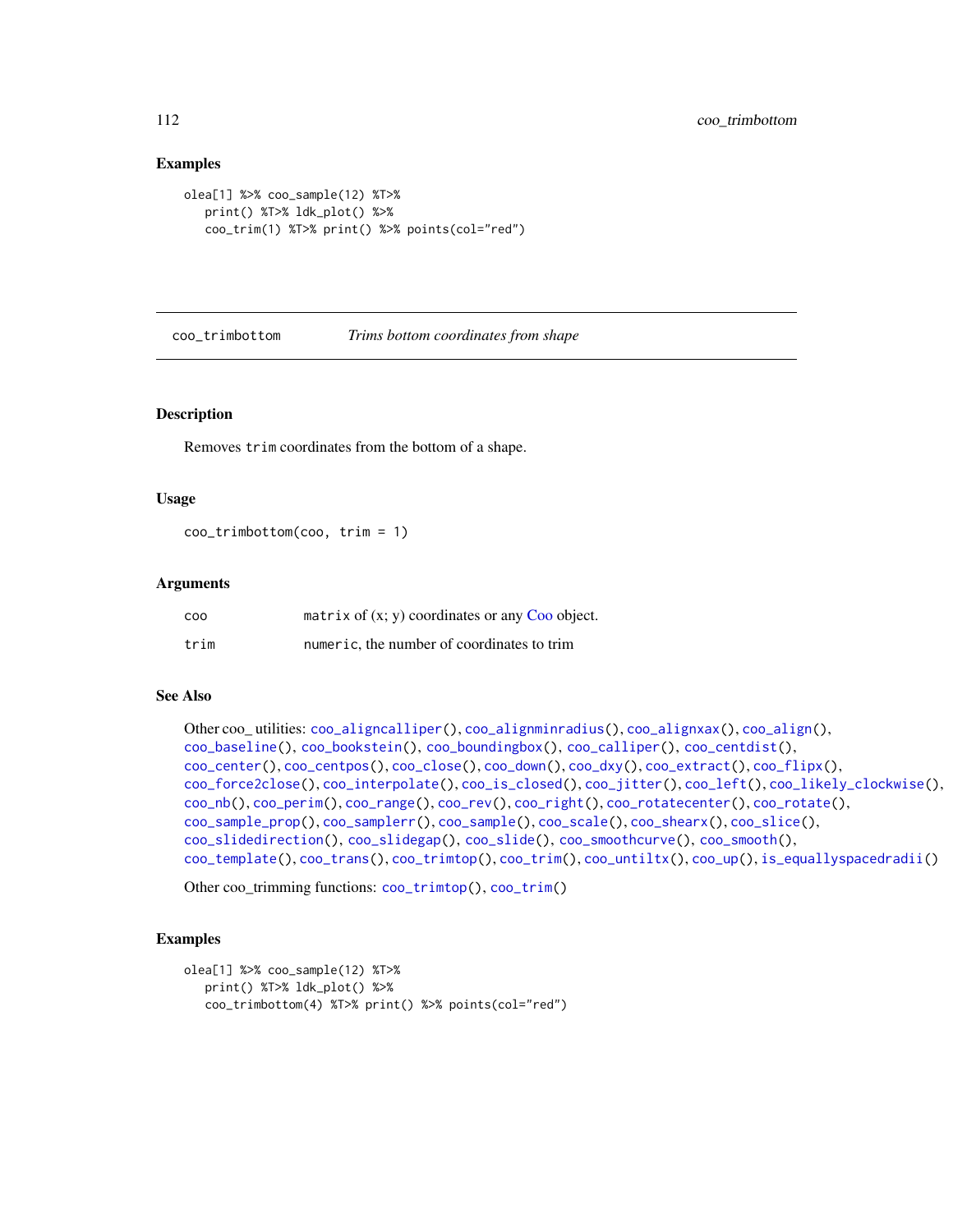<span id="page-112-0"></span>

Removes trim coordinates from the top of a shape.

## Usage

coo\_trimtop(coo, trim = 1)

## Arguments

| coo  | matrix of $(x, y)$ coordinates or any Coo object. |
|------|---------------------------------------------------|
| trim | numeric, the number of coordinates to trim        |

## See Also

```
Other coo_ utilities: coo_aligncalliper(), coo_alignminradius(), coo_alignxax(), coo_align(),
coo_baseline(), coo_bookstein(), coo_boundingbox(), coo_calliper(), coo_centdist(),
coo_center(), coo_centpos(), coo_close(), coo_down(), coo_dxy(), coo_extract(), coo_flipx(),
coo_force2close(), coo_interpolate(), coo_is_closed(), coo_jitter(), coo_left(), coo_likely_clockwise(),
coo_nb(), coo_perim(), coo_range(), coo_rev(), coo_right(), coo_rotatecenter(), coo_rotate(),
coo_sample_prop(), coo_samplerr(), coo_sample(), coo_scale(), coo_shearx(), coo_slice(),
coo_slidedirection(), coo_slidegap(), coo_slide(), coo_smoothcurve(), coo_smooth(),
coo_template(), coo_trans(), coo_trimbottom(), coo_trim(), coo_untiltx(), coo_up(),
is_equallyspacedradii()
```
Other coo\_trimming functions: [coo\\_trimbottom\(](#page-111-0)), [coo\\_trim\(](#page-110-0))

## Examples

```
olea[1] %>% coo_sample(12) %T>%
  print() %T>% ldk_plot() %>%
  coo_trimtop(4) %T>% print() %>% points(col="red")
```
<span id="page-112-1"></span>coo\_truss *Truss measurement*

#### Description

A method to calculate on shapes or on [Coo](#page-38-0) truss measurements, that is all pairwise combinations of euclidean distances

#### Usage

coo\_truss(x)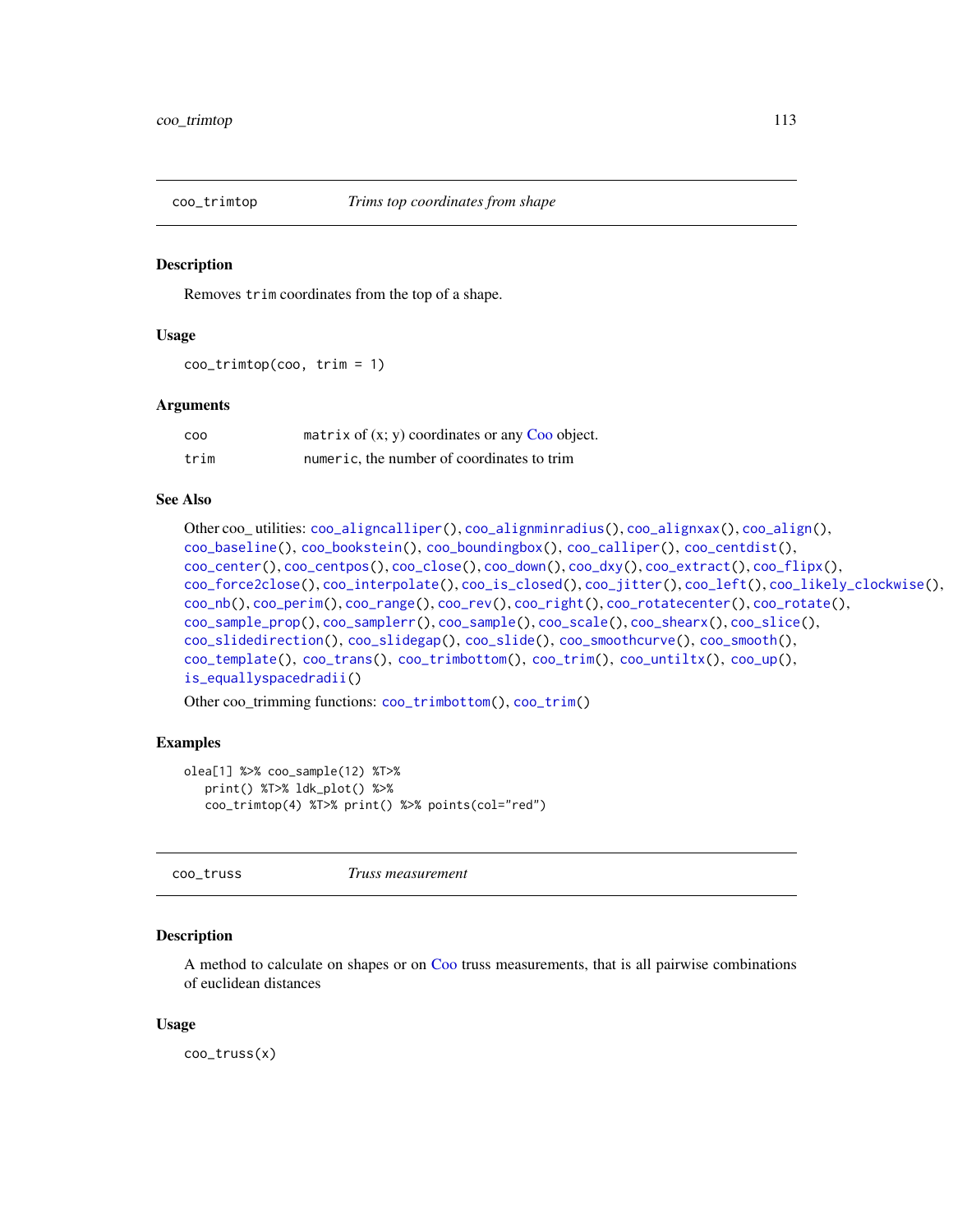# 114 coo\_untiltx

### Arguments

x a shape or an Ldk object

## Value

a named numeric or matrix

# Note

Mainly implemented for historical/didactical reasons.

# See Also

Other premodern: [measure\(](#page-180-0))

# Examples

```
# example on a single shape
cat <- coo_sample(shapes[4], 6)
coo_truss(cat)
# example on wings dataset
tx <- coo_truss(wings)
dim(tx)
# we normalize and plot an heatmap
txn <- apply(tx$coe, 2, .normalize)
# heatmap(txn)
txp <- PCA(tx, scale. = TRUE, center=TRUE, fac=wings$fac)
plot(txp, 1)
```

```
coo_untiltx Removes rotation so that the centroid and a given point are parallel to
                        the x-axis
```
## Description

Rotationnal biases appear after [coo\\_slidedirection](#page-102-0) (and friends). Typically useful for outline analysis where phasing matters. See examples.

#### Usage

coo\_untiltx(coo, id, ldk)

# Arguments

| <b>COO</b> | matrix of $(x, y)$ coordinates or any Coo object.                                                                     |
|------------|-----------------------------------------------------------------------------------------------------------------------|
| id         | numeric the id of the point that will become the new first point. See details<br>below for the method on Coo objects. |
| 1dk        | numeric the id of the ldk to use as id, only on Out                                                                   |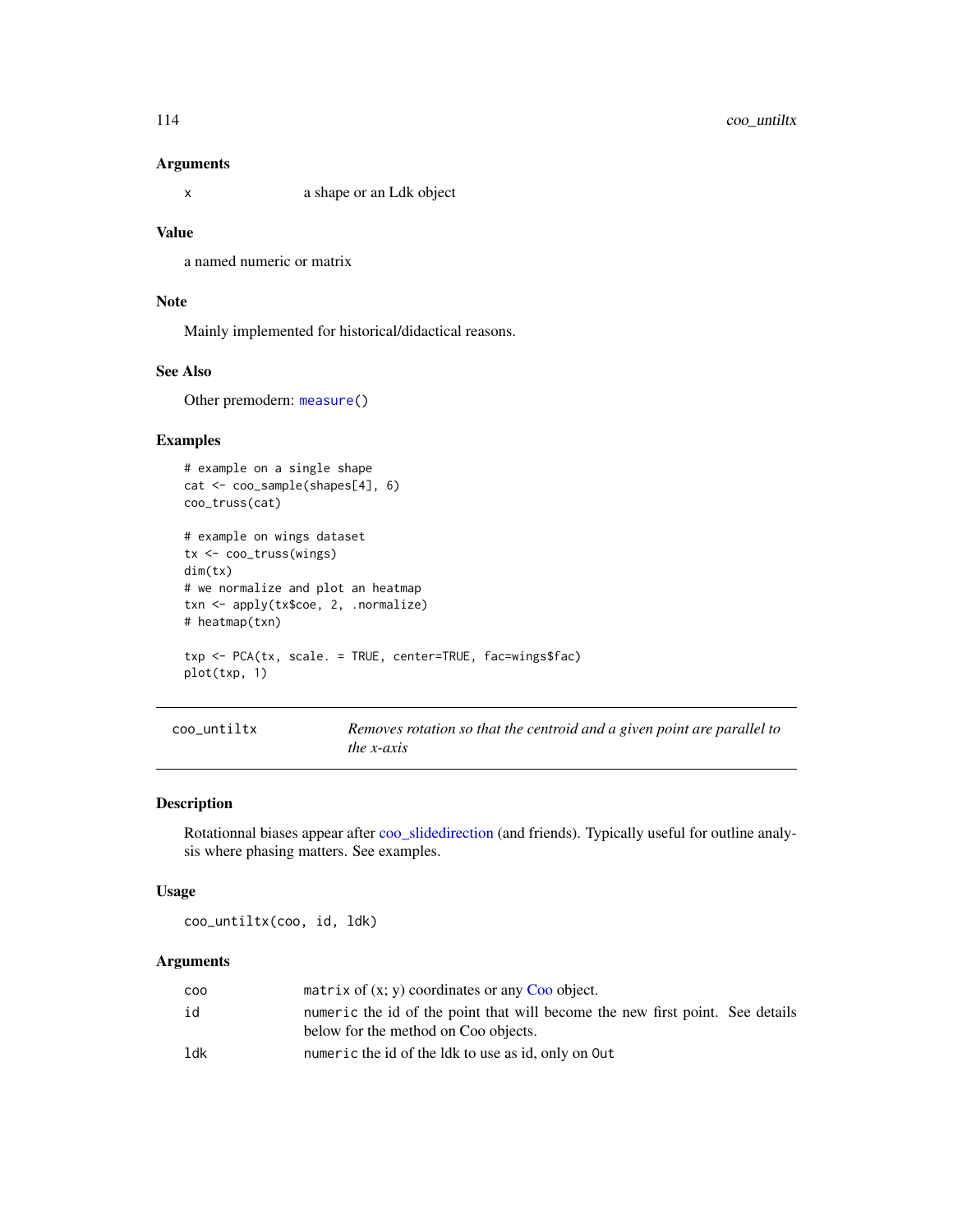#### coo\_untiltx 115

#### Details

For Coo objects, and in particular for Out and Opn two different ways of coo sliding are available:

- no ldk passed and an id is passed: all id-th points within the shapes will become the first points.
- a single ldk is passed: the ldk-th ldk will be used to slide every shape. If an id is (also) passed, id is ignored with a message.

#### Value

a matrix of  $(x; y)$  coordinates, or a [Coo](#page-38-0) object.

#### See Also

[coo\\_slide](#page-100-0) and friends.

```
Other coo_ utilities: coo_aligncalliper(), coo_alignminradius(), coo_alignxax(), coo_align(),
coo_baseline(), coo_bookstein(), coo_boundingbox(), coo_calliper(), coo_centdist(),
coo_center(), coo_centpos(), coo_close(), coo_down(), coo_dxy(), coo_extract(), coo_flipx(),
coo_force2close(), coo_interpolate(), coo_is_closed(), coo_jitter(), coo_left(), coo_likely_clockwise(),
coo_nb(), coo_perim(), coo_range(), coo_rev(), coo_right(), coo_rotatecenter(), coo_rotate(),
coo_sample_prop(), coo_samplerr(), coo_sample(), coo_scale(), coo_shearx(), coo_slice(),
coo_slidedirection(), coo_slidegap(), coo_slide(), coo_smoothcurve(), coo_smooth(),
coo_template(), coo_trans(), coo_trimbottom(), coo_trimtop(), coo_trim(), coo_up(),
is_equallyspacedradii()
```

```
# on a single shape
bot[1] %>% coo_center %>% coo_align %>%
  coo_sample(12) %>% coo_slidedirection("right") %T>%
  coo_plot() %>% # the first point is not on the x-axis
   coo_untiltx() %>%
  coo_draw(border="red") # this (red) one is
# on an Out
# prepare bot
prebot <- bot %>% coo_center %>% coo_scale %>%
  coo_align %>% coo_slidedirection("right")
prebot %>% stack # some dephasing remains
prebot %>% coo_slidedirection("right") %>% coo_untiltx() %>% stack # much better
# _here_ there is no change but the second, untilted, is correct
prebot %>% efourier(8, norm=FALSE) %>% PCA %>% plot_PCA(~type)
prebot %>% coo_untiltx %>% efourier(8, norm=FALSE) %>% PCA %>% plot_PCA(~type)
# an example using ldks:
# the landmark #2 is on the x-axis
hearts %>%
 slice(1:5) %>% fgProcrustes(tol=1e-3) %>% # for speed sake
 coo_center %>% coo_untiltx(ldk=2) %>% stack
```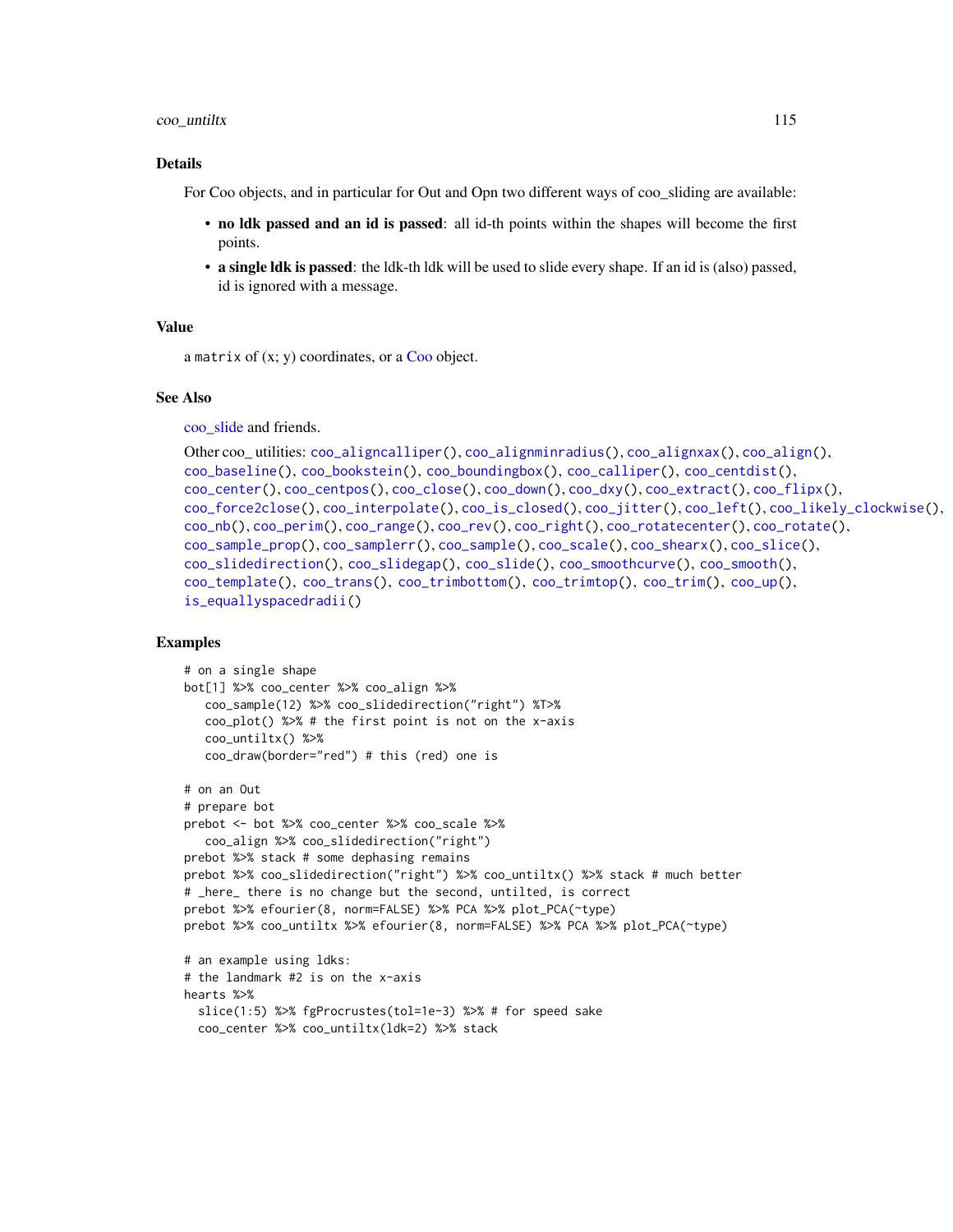<span id="page-115-0"></span>

Useful when shapes are aligned along the x-axis (e.g. because of a bilateral symmetry) and when one wants to retain just the upper side.

## Usage

coo\_up(coo, slidegap = FALSE)

## Arguments

| <b>COO</b> | matrix of $(x, y)$ coordinates or any Coo object.    |
|------------|------------------------------------------------------|
| slidegap   | logical whether to apply coo_slidegap after coo_down |

# Value

a matrix of  $(x; y)$  coordinates or a [Coo](#page-38-0) object [\(Out](#page-197-0) are returned as [Opn\)](#page-193-0)

#### Note

When shapes are "sliced" along the x-axis, it usually results on open curves and thus to huge/artefactual gaps between points neighboring this axis. This is usually solved with [coo\\_slidegap.](#page-103-0) See examples there.

Also, when apply a coo\_left/right/up/down on an [Out](#page-197-0) object, you then obtain an [Opn](#page-193-0) object, which is done automatically.

## See Also

Other opening functions: [coo\\_down\(](#page-60-0)), [coo\\_left\(](#page-73-0)), [coo\\_right\(](#page-88-0))

```
Other coo_ utilities: coo_aligncalliper(), coo_alignminradius(), coo_alignxax(), coo_align(),
coo_baseline(), coo_bookstein(), coo_boundingbox(), coo_calliper(), coo_centdist(),
coo_center(), coo_centpos(), coo_close(), coo_down(), coo_dxy(), coo_extract(), coo_flipx(),
coo_force2close(), coo_interpolate(), coo_is_closed(), coo_jitter(), coo_left(), coo_likely_clockwise(),
coo_nb(), coo_perim(), coo_range(), coo_rev(), coo_right(), coo_rotatecenter(), coo_rotate(),
coo_sample_prop(), coo_samplerr(), coo_sample(), coo_scale(), coo_shearx(), coo_slice(),
coo_slidedirection(), coo_slidegap(), coo_slide(), coo_smoothcurve(), coo_smooth(),
coo_template(), coo_trans(), coo_trimbottom(), coo_trimtop(), coo_trim(), coo_untiltx(),
is_equallyspacedradii()
```

```
b <- coo_alignxax(bot[1])
coo_plot(b)
coo_draw(coo_up(b), border='red')
```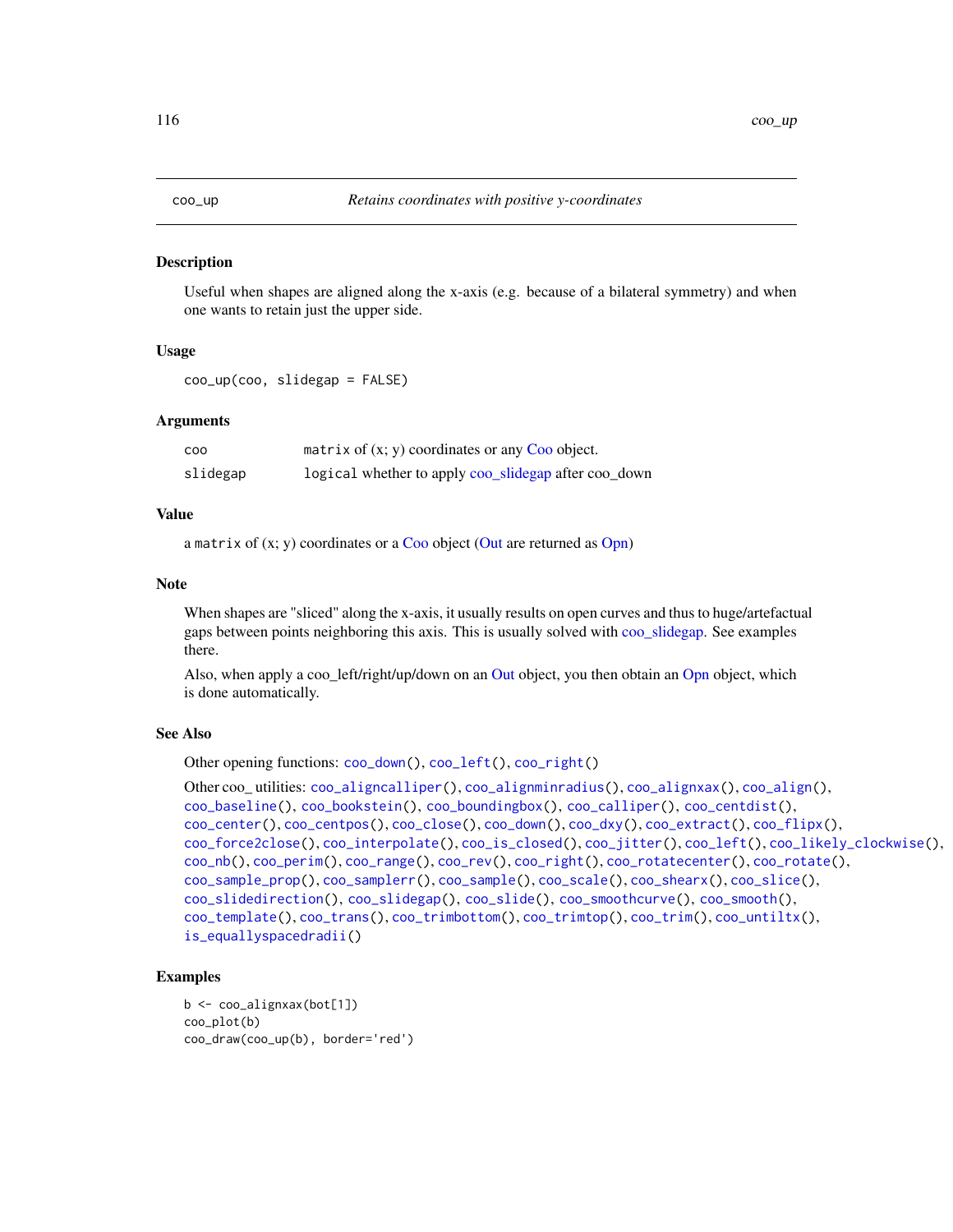Nothing more than coo\_lw(coo)[2].

## Usage

coo\_width(coo)

## Arguments

coo a matrix of (x; y) coordinates or Coo object

# Value

the width (in pixels) of the shape

# See Also

[coo\\_lw,](#page-78-0) [coo\\_length.](#page-74-0)

```
Other coo_ descriptors: coo_angle_edges(), coo_angle_tangent(), coo_area(), coo_boundingbox(),
coo_chull(), coo_circularity(), coo_convexity(), coo_eccentricity, coo_elongation(),
coo_length(), coo_lw(), coo_rectangularity(), coo_rectilinearity(), coo_scalars(),
coo_solidity(), coo_tac()
```
# Examples

coo\_width(bot[1])

d *A wrapper to calculates euclidean distances between two points*

# Description

The main advantage over [ed](#page-130-0) is that it is a method that can be passed to different objects and used in combination with [measure.](#page-180-0) See examples.

## Usage

 $d(x, id1, id2)$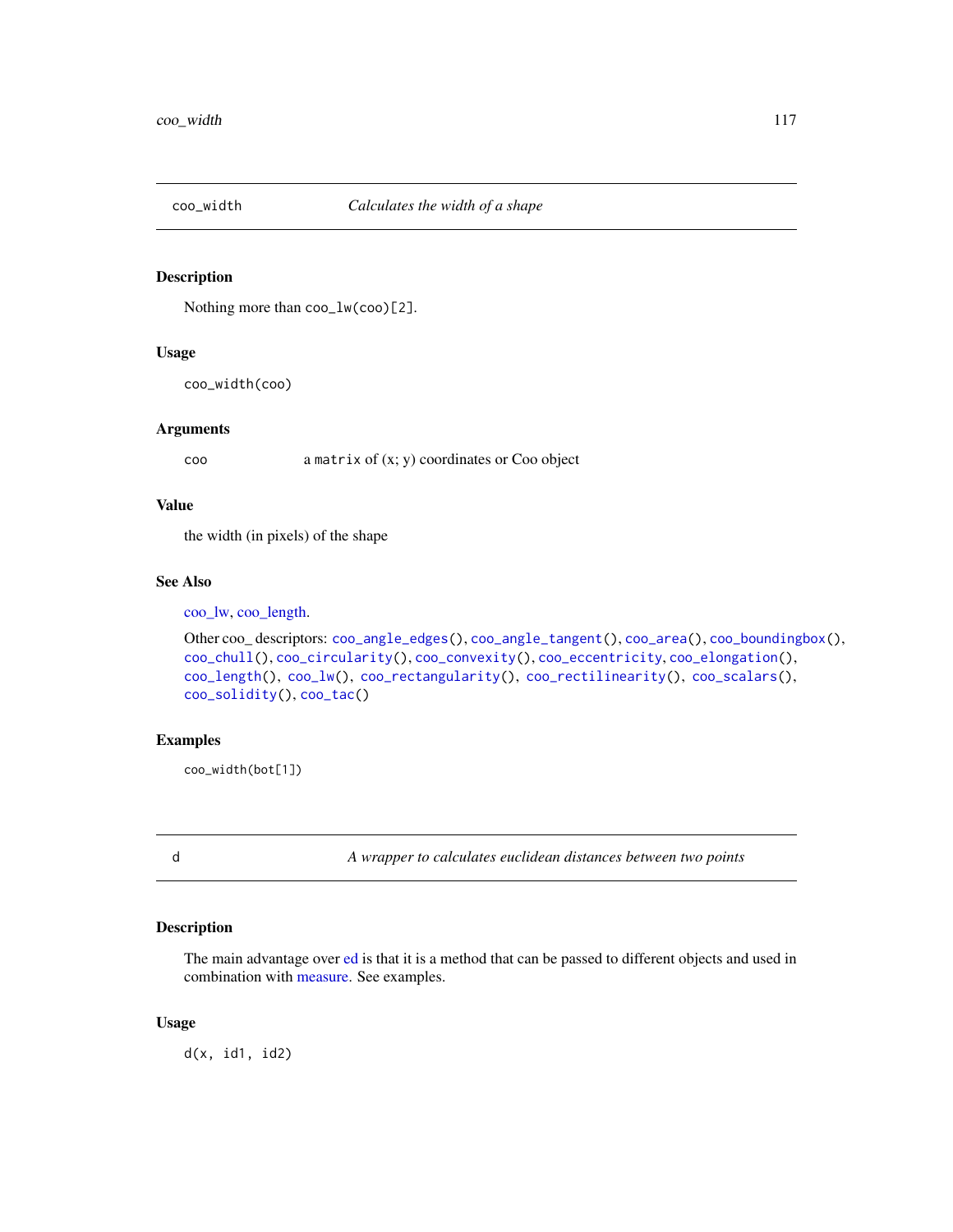# Arguments

| X   | a Ldk (typically), an Out or a matrix |
|-----|---------------------------------------|
| id1 | id of the 1st row                     |
| id2 | id of the 2nd row                     |

# Note

On Out objects, we first [get\\_ldk.](#page-146-0)

# See Also

if you want all pairwise combinations, see [coo\\_truss](#page-112-1)

# Examples

```
# single shape
d(wings[1], 1, 4)
# Ldk object
d(wings, 1, 4)
# Out object
d(hearts, 2, 4)
```
<span id="page-117-0"></span>def\_ldk *Defines new landmarks on Out and Opn objects*

# Description

Helps to define landmarks on a Coo object. The number of landmarks must be specified and rows indices that correspond to the nearest points clicked on every outlines are stored in the \$ldk slot of the Coo object.

# Usage

def\_ldk(Coo, nb.ldk, close, points)

# Arguments

| Coo    | an Out or Opn object                              |
|--------|---------------------------------------------------|
| nb.ldk | the number of landmarks to define on every shape  |
| close  | logical whether to close (typically for outlines) |
| points | logical whether to display points                 |

# Value

an Out or an Opn object with some landmarks defined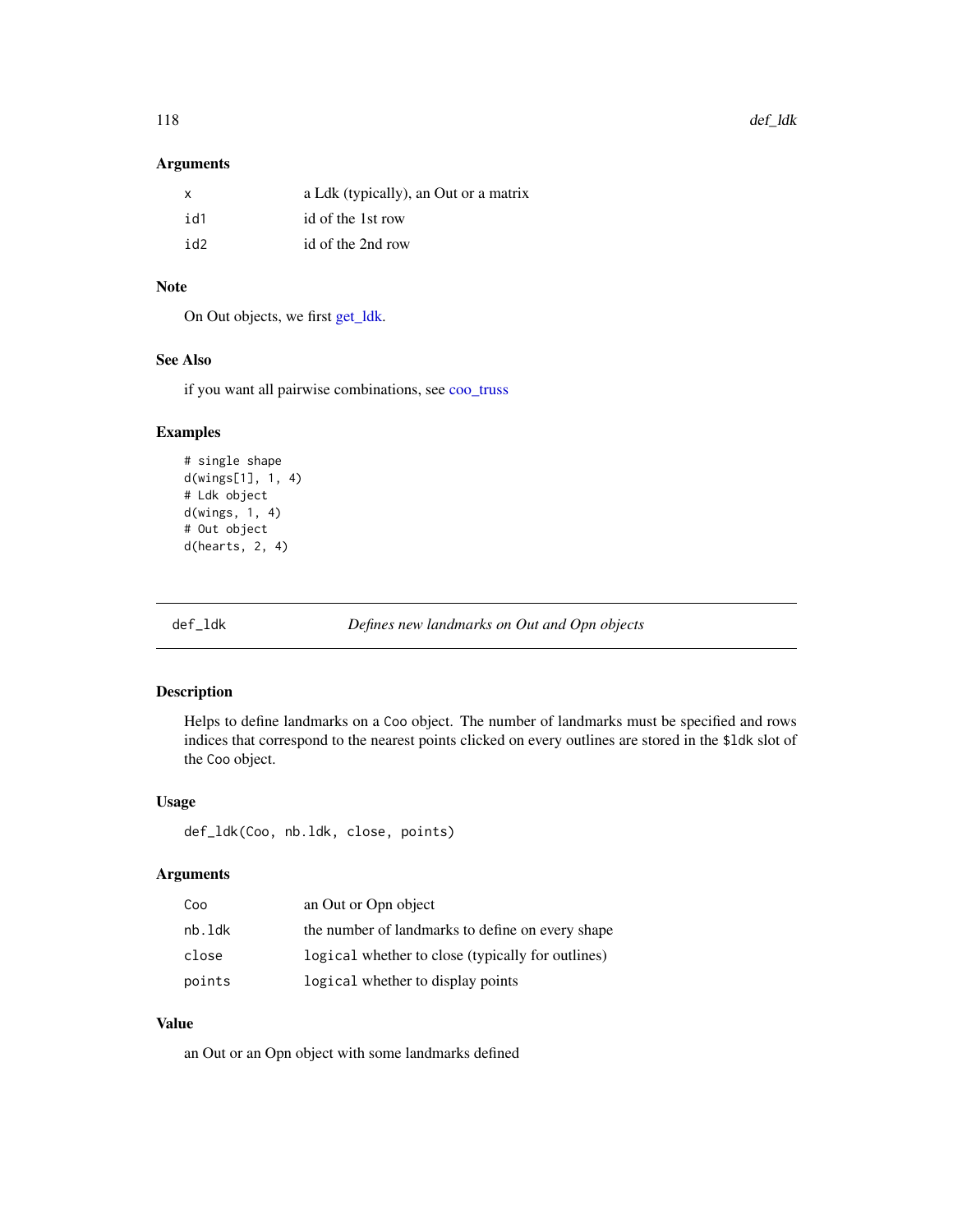# def\_ldk\_angle 119

# See Also

Other ldk/slidings methods: [add\\_ldk\(](#page-6-0)), [def\\_slidings\(](#page-120-0)), [get\\_ldk\(](#page-146-0)), [get\\_slidings\(](#page-148-0)), [rearrange\\_ldk\(](#page-238-0)), [slidings\\_scheme\(](#page-261-0))

## Examples

```
## Not run:
bot \le bot[1:5] # to make it shorter to try
# click on 3 points, 5 times.
# Don't forget to save the object returned by def_ldk...
bot2 \leq det\_ldk(bot, 3)stack(bot2)
bot2$ldk
```
## End(Not run)

def\_ldk\_angle *Add new landmarks based on angular positions*

#### Description

A wrapper on [coo\\_intersect\\_angle](#page-69-0) and [coo\\_intersect\\_direction](#page-69-1) for [Out](#page-197-0) and [Opn](#page-193-0) objects.

#### Usage

```
def_ldk_angle(coo, angle)
def_ldk_direction(coo, direction = c("down", "left", "up", "right")[4])
## Default S3 method:
def_ldk_direction(coo, direction = c("down", "left", "up", "right")[4])
## S3 method for class 'Out'
def_ldk_direction(coo, direction = c("down", "left", "up", "right")[4])
## S3 method for class 'Opn'
def_ldk_direction(coo, direction = c("down", "left", "up", "right")[4])
```
## Arguments

| coo       | a codeOut or 0pn object                                             |
|-----------|---------------------------------------------------------------------|
| angle     | numeric an angle in radians (0 by default).                         |
| direction | character one of "down", "left", "up", "right" ("right" by default) |

## Note

any existing ldk will be preserved.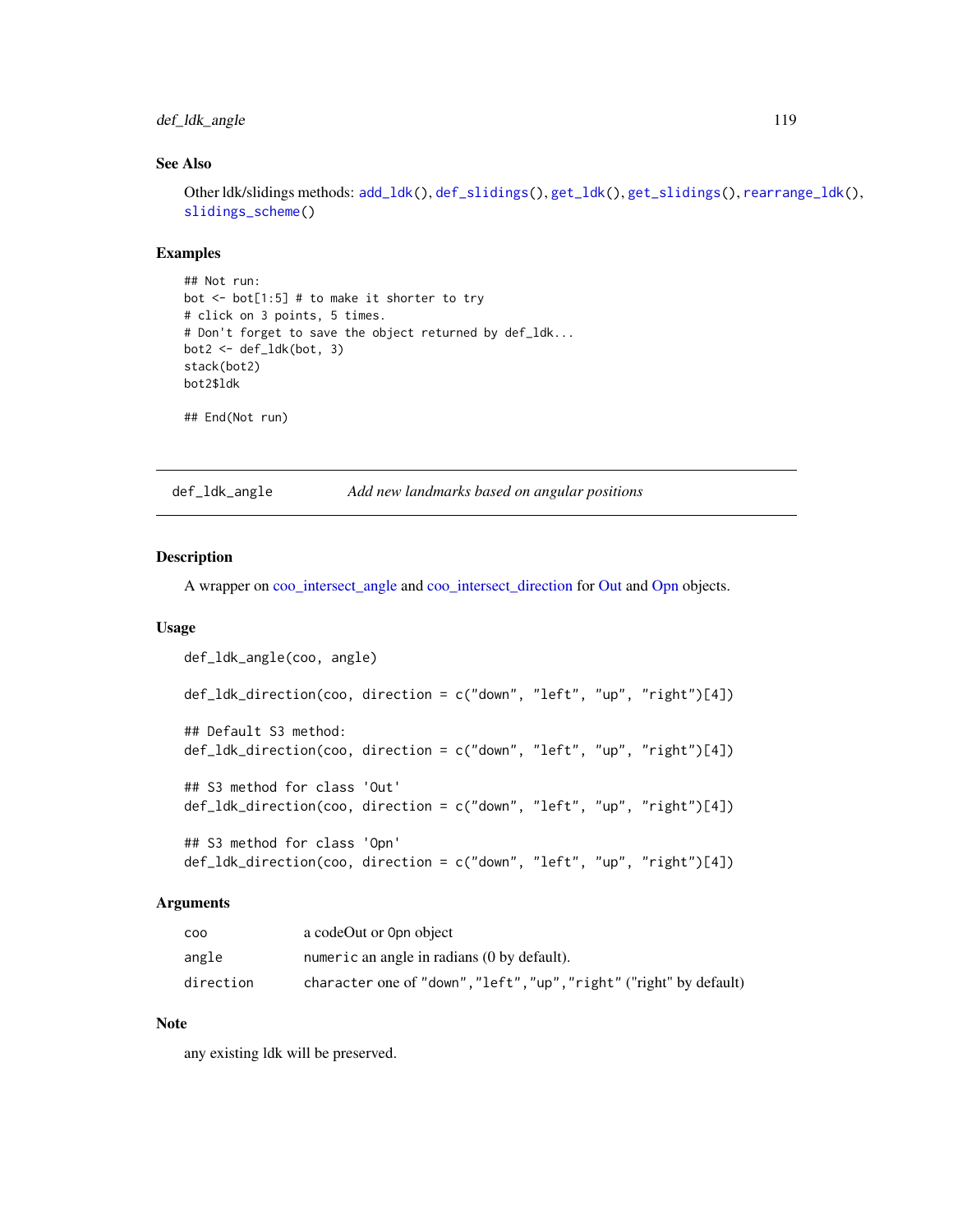# See Also

Typically used before [coo\\_slice](#page-99-0) and [coo\\_slide.](#page-100-0) See [def\\_ldk\\_tips](#page-119-0) as well.

#### Examples

```
# adds a new landmark towards south east
hearts %>%
   slice(1:5) %>% # for speed purpose only
   def_ldk_angle(-pi/6) %>%
stack()
# on Out and towards NW and NE here
olea %>%
  slice(1:5) %>% #for speed purpose only
  def_ldk_angle(3*pi/4) %>%
  def_ldk_angle(pi/4) %>%
   stack
```
<span id="page-119-0"></span>def\_ldk\_tips *Define tips as new landmarks*

## Description

On [Opn](#page-193-0) objects, this can be used before [coo\\_slice.](#page-99-0) See examples.

## Usage

def\_ldk\_tips(coo)

#### Arguments

coo Opn object

#### Note

any existing ldk will be preserved.

```
is_ldk(olea) # no ldk for olea
olea %>%
slice(1:3) %>% #for the sake of speed
def_ldk_tips %>%
def_ldk_angle(3*pi/4) %>% def_ldk_angle(pi/4) %T>% stack %>%
coo_slice(ldk=1:4) -> oleas
stack(oleas[[1]])
stack(oleas[[2]]) # etc.
```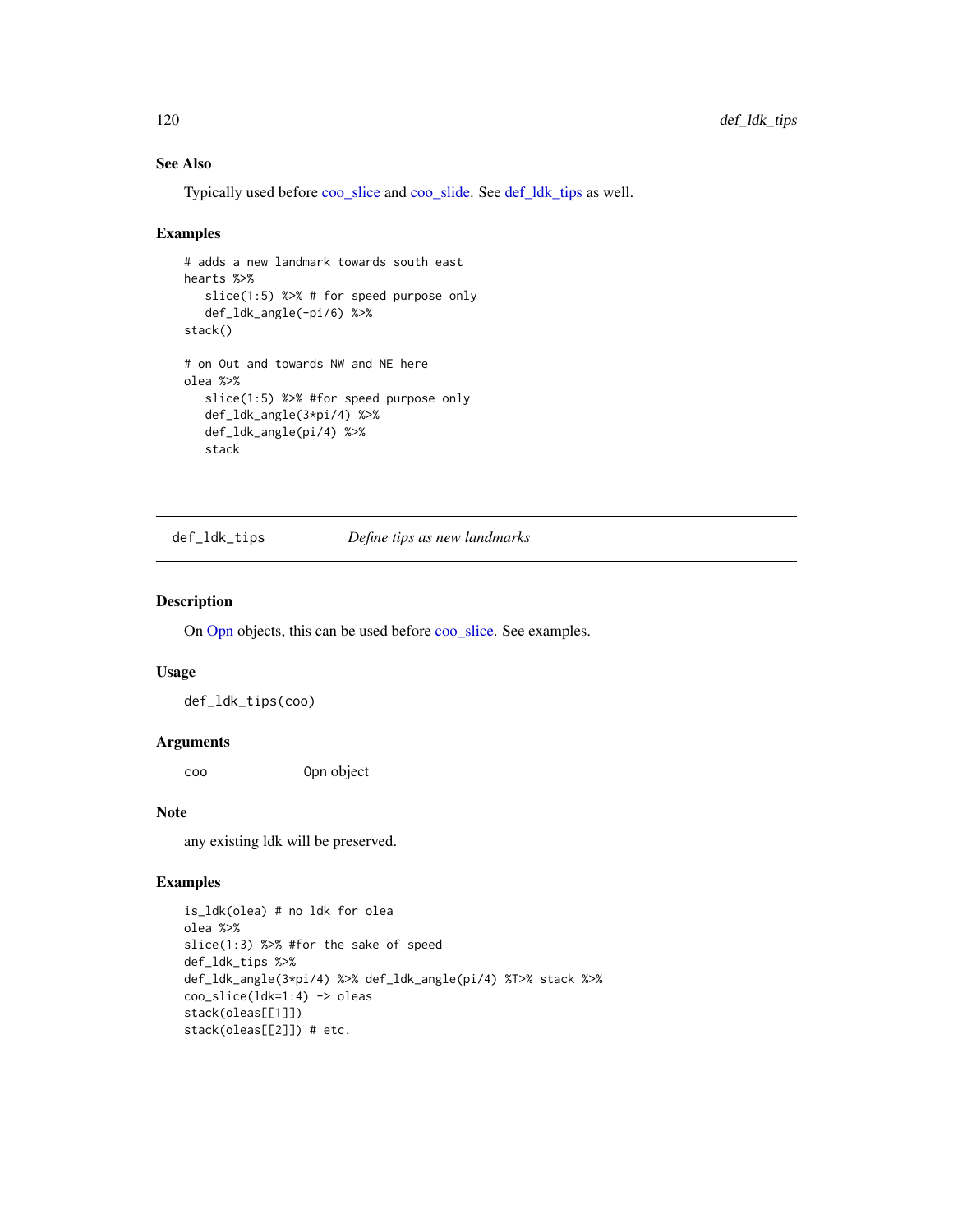Works on Ldk objects, on 2-cols matrices, 3-dim arrays [\(MSHAPES](#page-187-0) turns it into a matrix).

# Usage

def\_links(x, nb.ldk)

# Arguments

|        | Ldk, matric or array                                                             |
|--------|----------------------------------------------------------------------------------|
| nb.ldk | numeric the iterative procedure is stopped when the user click on the top of the |
|        | graphical window.                                                                |

# See Also

Other ldk helpers: [ldk\\_check\(](#page-170-0)), [links\\_all\(](#page-175-0)), [links\\_delaunay\(](#page-176-0))

# Examples

```
## Not run:
wm <- MSHAPES(wings)
links <- def_links(wm, 3) # click to define pairs of landmarks
ldk_links(wm, links)
```
## End(Not run)

<span id="page-120-0"></span>def\_slidings *Defines sliding landmarks matrix*

# Description

Defines sliding landmarks matrix

# Usage

def\_slidings(Coo, slidings)

# Arguments

| Coo      | an Ldk object                                         |
|----------|-------------------------------------------------------|
| slidings | a matrix, a numeric or a list of numeric. See Details |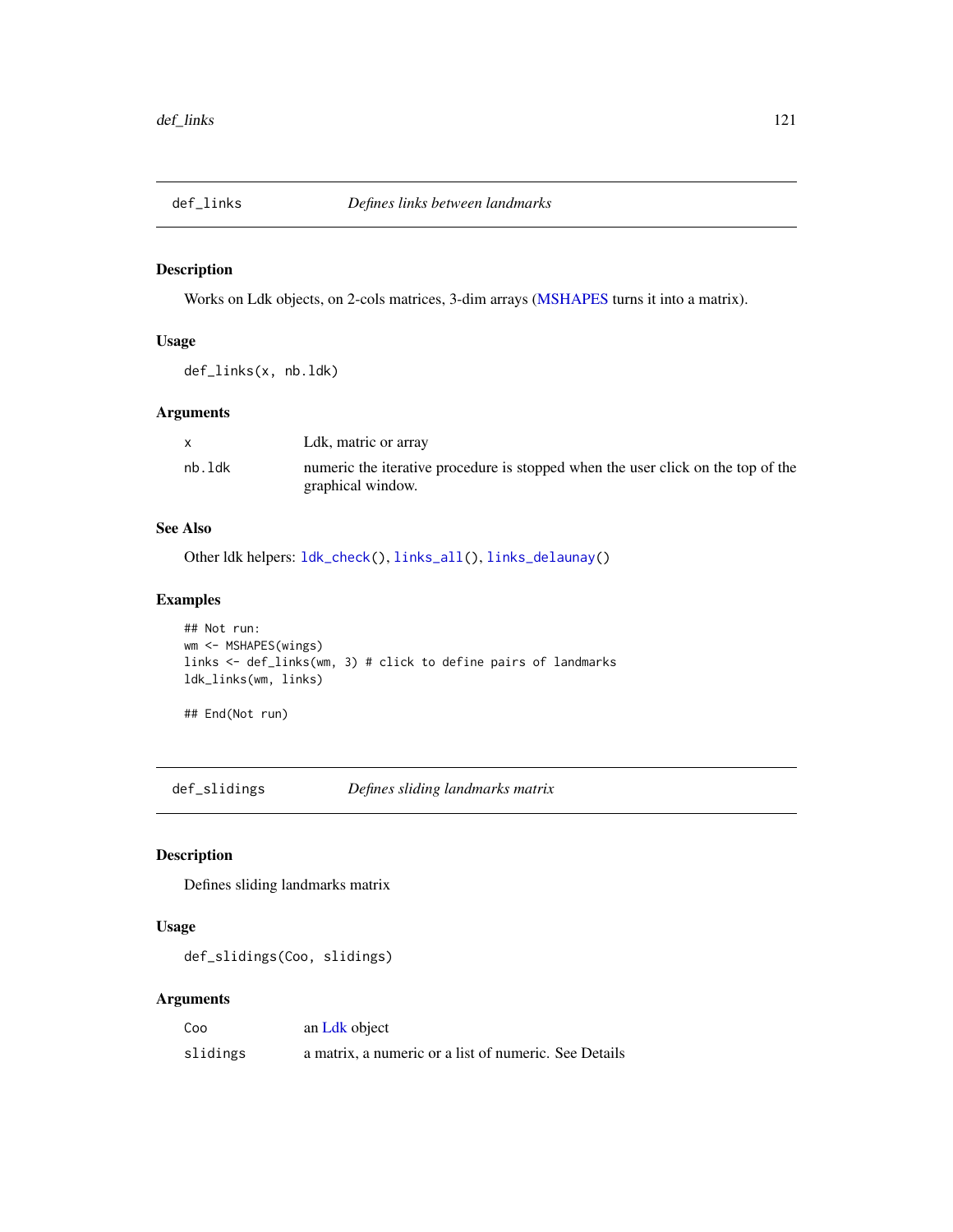# Details

\$slidings in [Ldk](#page-169-0) must be a 'valid' matrix: containing ids of coordinates, none of them being lower than 1 and higher the number of coordinates in \$coo.

slidings matrix contains 3 columns (before, slide, after). It is inspired by geomorph and should be compatible with it.

This matrix can be passed directly if the slidings argument is a matrix. Of course, it is strictly equivalent to Ldk\$slidings <-slidings.

slidings can also be passed as "partition(s)", when sliding landmarks identified by their ids (which are a row number) are consecutive in the \$coo.

A single partition can be passed either as a numeric (eg 4:12), if points 5 to 11 must be considered as sliding landmarks (4 and 12 being fixed); or as a list of numeric.

See examples below.

## See Also

Other ldk/slidings methods: [add\\_ldk\(](#page-6-0)), [def\\_ldk\(](#page-117-0)), [get\\_ldk\(](#page-146-0)), [get\\_slidings\(](#page-148-0)), [rearrange\\_ldk\(](#page-238-0)), [slidings\\_scheme\(](#page-261-0))

## Examples

#waiting for a sliding dataset...

<span id="page-121-0"></span>

dfourier *Discrete cosinus transform*

## **Description**

Calculates discrete cosine transforms, as introduced by Dommergues and colleagues, on a shape (mainly open outlines).

#### Usage

dfourier(coo, nb.h) ## Default S3 method: dfourier(coo, nb.h) ## S3 method for class 'Opn' dfourier(coo, nb.h) ## S3 method for class 'list' dfourier(coo, nb.h) ## S3 method for class 'Coo' dfourier(coo, nb.h)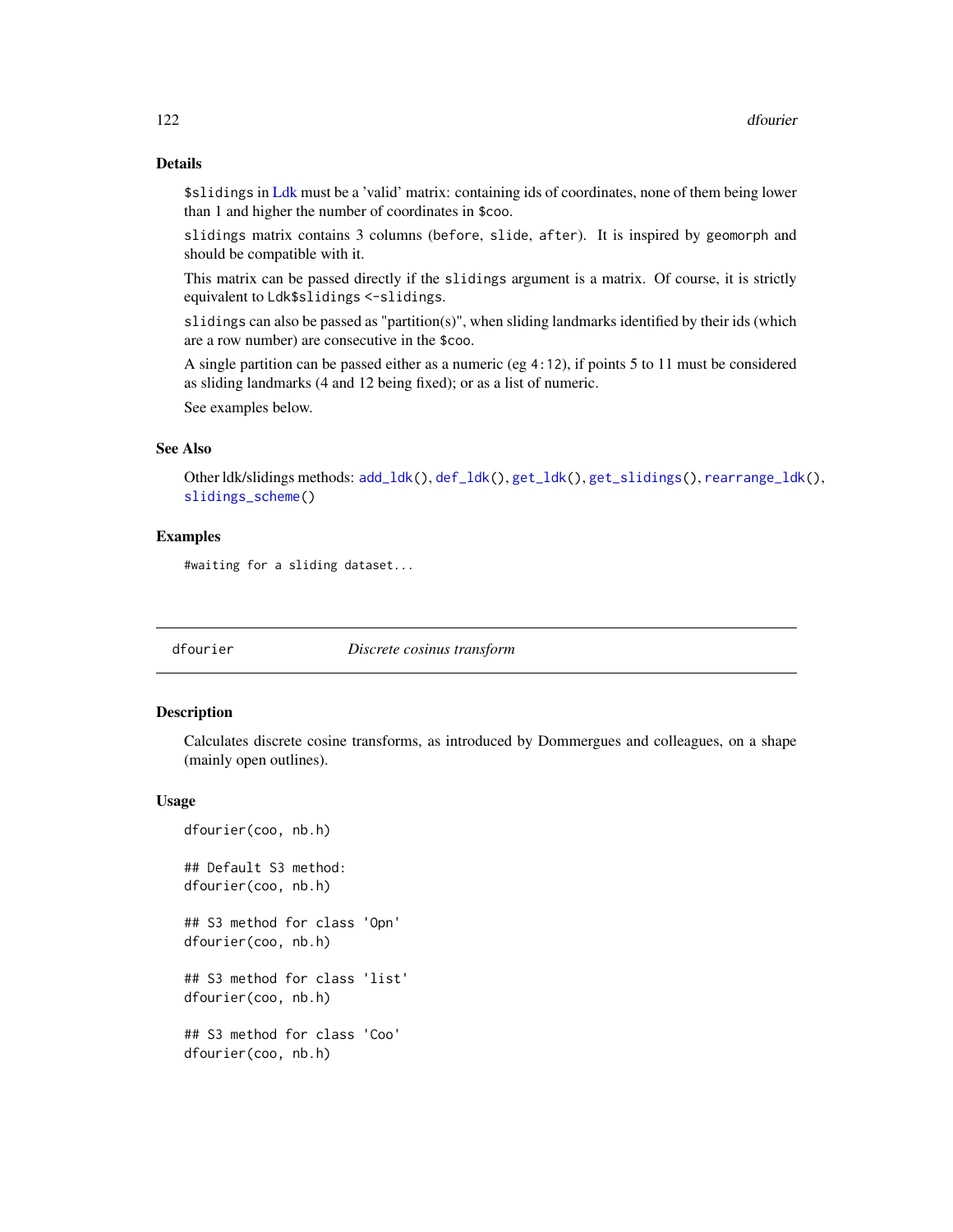#### dfourier that the contract of the contract of the contract of the contract of the contract of the contract of the contract of the contract of the contract of the contract of the contract of the contract of the contract of

#### Arguments

| COO  | a matrix (or a list) of $(x, y)$ coordinates |
|------|----------------------------------------------|
| nb.h | numeric the number of harmonics to calculate |

## Value

a list with the following components:

- an the A harmonic coefficients
- bn the B harmonic coefficients
- mod the modules of the points
- arg the arguments of the points

## Note

This method has been only poorly tested in Momocs and should be considered as experimental. Yet improved by a factor 10, this method is still long to execute. It will be improved in further releases but it should not be so painful right now. It also explains the progress bar. Shapes should be aligned before performing the dct transform.

Silent message and progress bars (if any) with options("verbose"=FALSE).

## References

- Dommergues, C. H., Dommergues, J.-L., & Verrecchia, E. P. (2007). The Discrete Cosine Transform, a Fourier-related Method for Morphometric Analysis of Open Contours. *Mathematical Geology*, 39(8), 749-763. doi:10.1007/s11004-007-9124-6
- Many thanks to Remi Laffont for the translation in R).

#### See Also

Other dfourier: [dfourier\\_i\(](#page-123-0)), [dfourier\\_shape\(](#page-124-0))

```
## Not run: # because it's long
od <- dfourier(olea)
od
op <- PCA(od)
plot(op, 1)
## End(Not run)
# dfourier and inverse dfourier
o \leftarrow olea[1]o <- coo_bookstein(o)
coo_plot(o)
```

```
o.dfourier <- dfourier(o, nb.h=12)
o.dfourier
o.i <- dfourier_i(o.dfourier)
o.i <- coo_bookstein(o.i)
```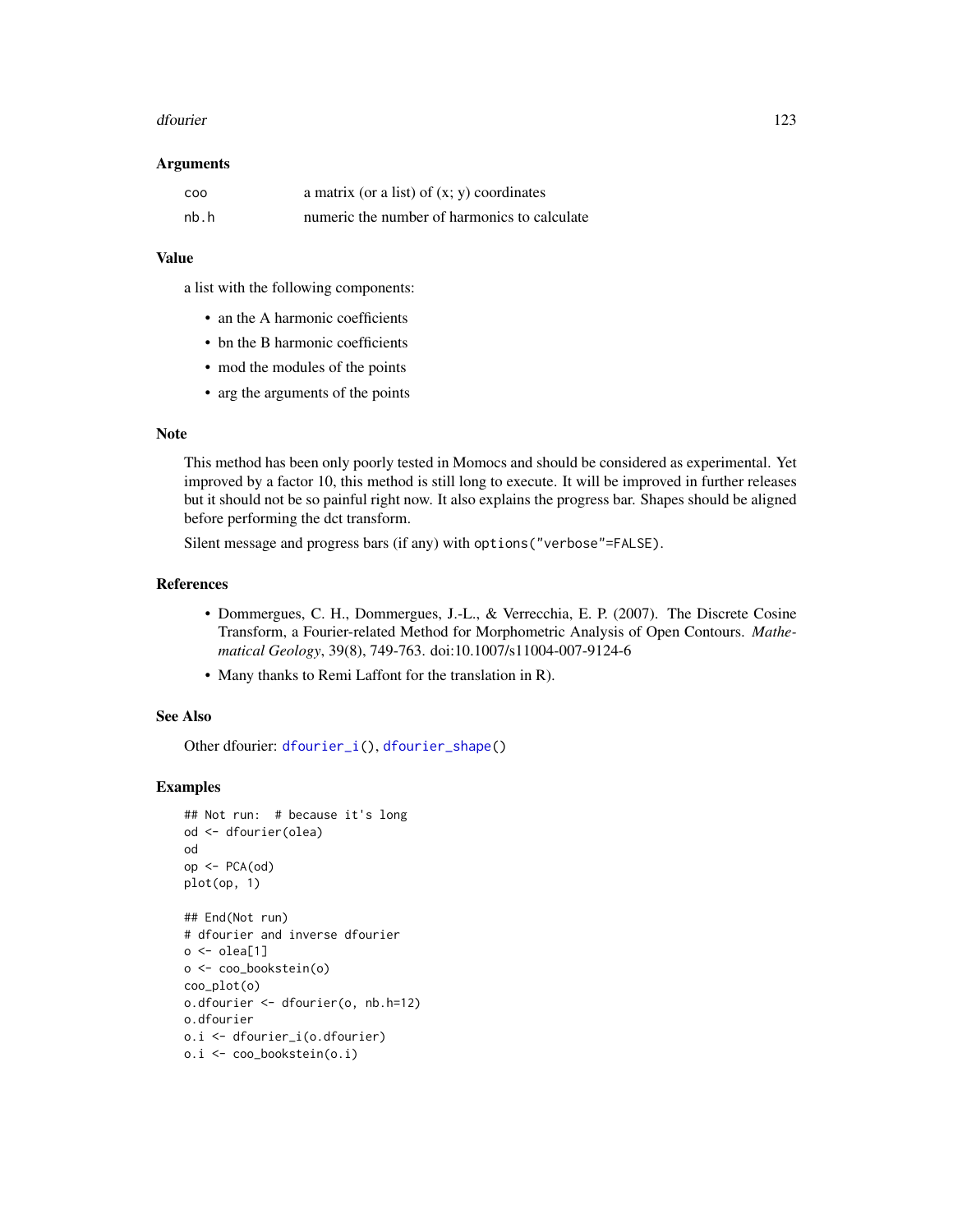```
coo_draw(o.i, border='red')
#future calibrate_reconstructions
o \leftarrow olea[1]h.range <- 2:13
coo <- list()
for (i in seq(along=h.range)){
coo[[i]] <- dfourier_i(dfourier(o, nb.h=h.range[i]))}
names(coo) <- paste0('h', h.range)
panel(Opn(coo), borders=col_india(12), names=TRUE)
title('Discrete Cosine Transforms')
```
<span id="page-123-0"></span>dfourier\_i *Investe discrete cosinus transform*

## Description

Calculates inverse discrete cosine transforms (see [dfourier\)](#page-121-0), given a list of A and B harmonic coefficients, typically such as those produced by [dfourier.](#page-121-0)

#### Usage

 $dfourier_i(df, nb.h, nb.pts =  $60$ )$ 

## Arguments

| df     | a list with \$A and \$B components, containing harmonic coefficients. |
|--------|-----------------------------------------------------------------------|
| nb.h   | a custom number of harmonics to use                                   |
| nb.pts | numeric the number of pts for the shape reconstruction                |

# Value

a matrix of  $(x; y)$  coordinates

# Note

Only the core functions so far. Will be implemented as an [Opn](#page-193-0) method soon.

## References

- Dommergues, C. H., Dommergues, J.-L., & Verrecchia, E. P. (2007). The Discrete Cosine Transform, a Fourier-related Method for Morphometric Analysis of Open Contours. *Mathematical Geology*, 39(8), 749-763. doi:10.1007/s11004-007-9124-6
- Many thanks to Remi Laffont for the translation in R).

## See Also

Other dfourier: [dfourier\\_shape\(](#page-124-0)), [dfourier\(](#page-121-0))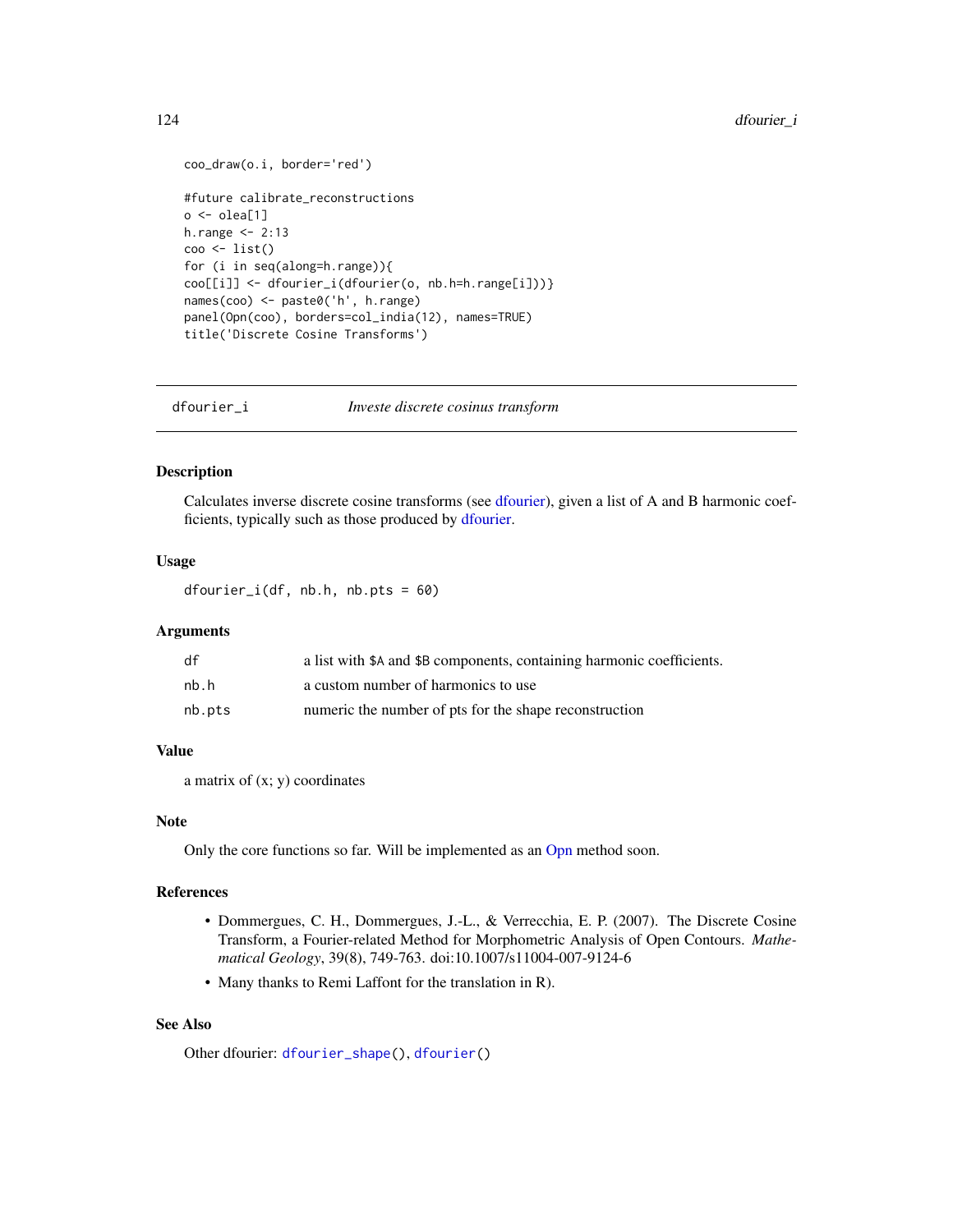# dfourier\_shape 125

## Examples

```
# dfourier and inverse dfourier
o \leftarrow olea[1]o <- coo_bookstein(o)
coo_plot(o)
o.dfourier <- dfourier(o, nb.h=12)
o.dfourier
o.i <- dfourier_i(o.dfourier)
o.i <- coo_bookstein(o.i)
coo_draw(o.i, border='red')
o \leftarrow olea[1]h.range <- 2:13
\cos \leftarrow \text{list}()for (i in seq(along=h.range)){
coo[[i]] <- dfourier_i(dfourier(o, nb.h=h.range[i]))}
names(coo) <- paste0('h', h.range)
panel(Opn(coo), borders=col_india(12), names=TRUE)
title('Discrete Cosine Transforms')
```
<span id="page-124-0"></span>dfourier\_shape *Calculates and draws 'dfourier' shapes*

# Description

Calculates shapes based on 'Discrete cosine transforms' given harmonic coefficients (see [dfourier\)](#page-121-0) or can generate some random 'dfourier' shapes. Mainly intended to generate shapes and/or to understand how dfourier works.

# Usage

dfourier\_shape(A, B, nb.h, nb.pts = 60, alpha = 2, plot = TRUE)

# Arguments

| $\overline{A}$ | vector of harmonic coefficients                                                                                               |
|----------------|-------------------------------------------------------------------------------------------------------------------------------|
| B              | vector of harmonic coefficients                                                                                               |
| nb.h           | if A and/or B are not provided, the number of harmonics to generate                                                           |
| nb.pts         | if A and/or B are not provided, the number of points to use to reconstruct the<br>shapes                                      |
| alpha          | The power coefficient associated with the (usually decreasing) amplitude of the<br>harmonic coefficients (see efourier_shape) |
| plot           | logical whether to plot the shape                                                                                             |

# See Also

Other dfourier: [dfourier\\_i\(](#page-123-0)), [dfourier\(](#page-121-0))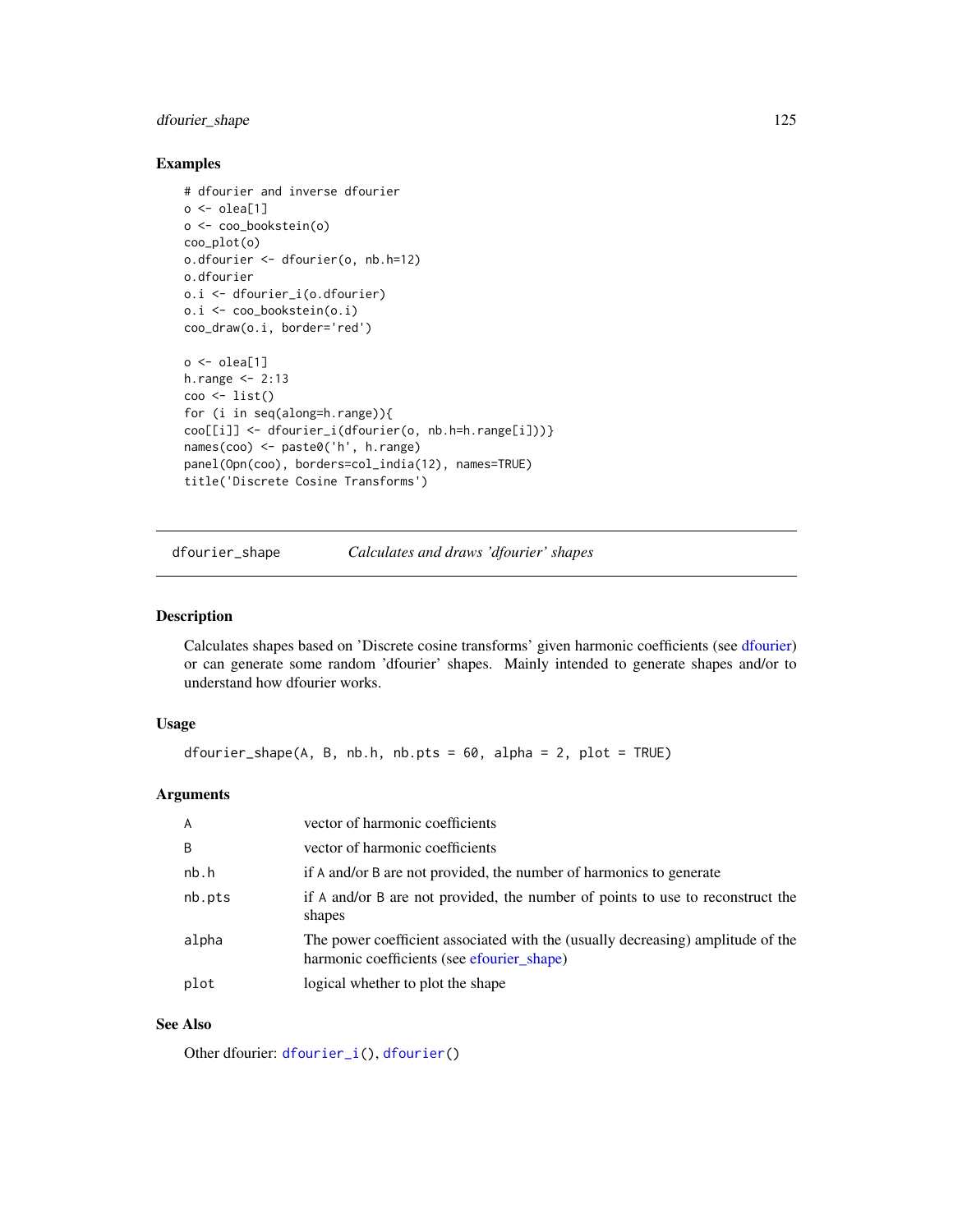## Examples

```
# some signatures
panel(coo_align(Opn(replicate(48, dfourier_shape(alpha=0.5, nb.h=6)))))
# some worms
panel(coo_align(Opn(replicate(48, dfourier_shape(alpha=2, nb.h=6)))))
```
<span id="page-125-0"></span>dissolve *Dissolve Coe objects*

#### Description

the opposite of combine, typically used after it. Note that the \$fac slot may be wrong since combine...well combines... this \$fac. See examples.

## Usage

dissolve(x, retain)

#### Arguments

|        | a Coe object                                                                                             |
|--------|----------------------------------------------------------------------------------------------------------|
| retain | the partition id to retain. Or their name if the partitions are named (see x\$method)<br>eg after a chop |

## See Also

```
Other handling functions: arrange(), at_least(), chop(), combine(), fac_dispatcher(),
filter(), mutate(), rename(), rescale(), rm_harm(), rm_missing(), rm_uncomplete(), rw_fac(),
sample_frac(), sample_n(), select(), slice(), subsetize()
```

```
data(bot)
w <- filter(bot, type=="whisky")
b <- filter(bot, type=="beer")
wf <- efourier(w, 10)
bf <- efourier(b, 10)
wbf <- combine(wf, bf)
dissolve(wbf, 1)
dissolve(wbf, 2)
# or using chop (yet combine here makes no sense)
bw <- bot %>% chop(~type) %>% lapply(efourier, 10) %>% combine
bw %>% dissolve(1)
bw %>% dissolve(2)
```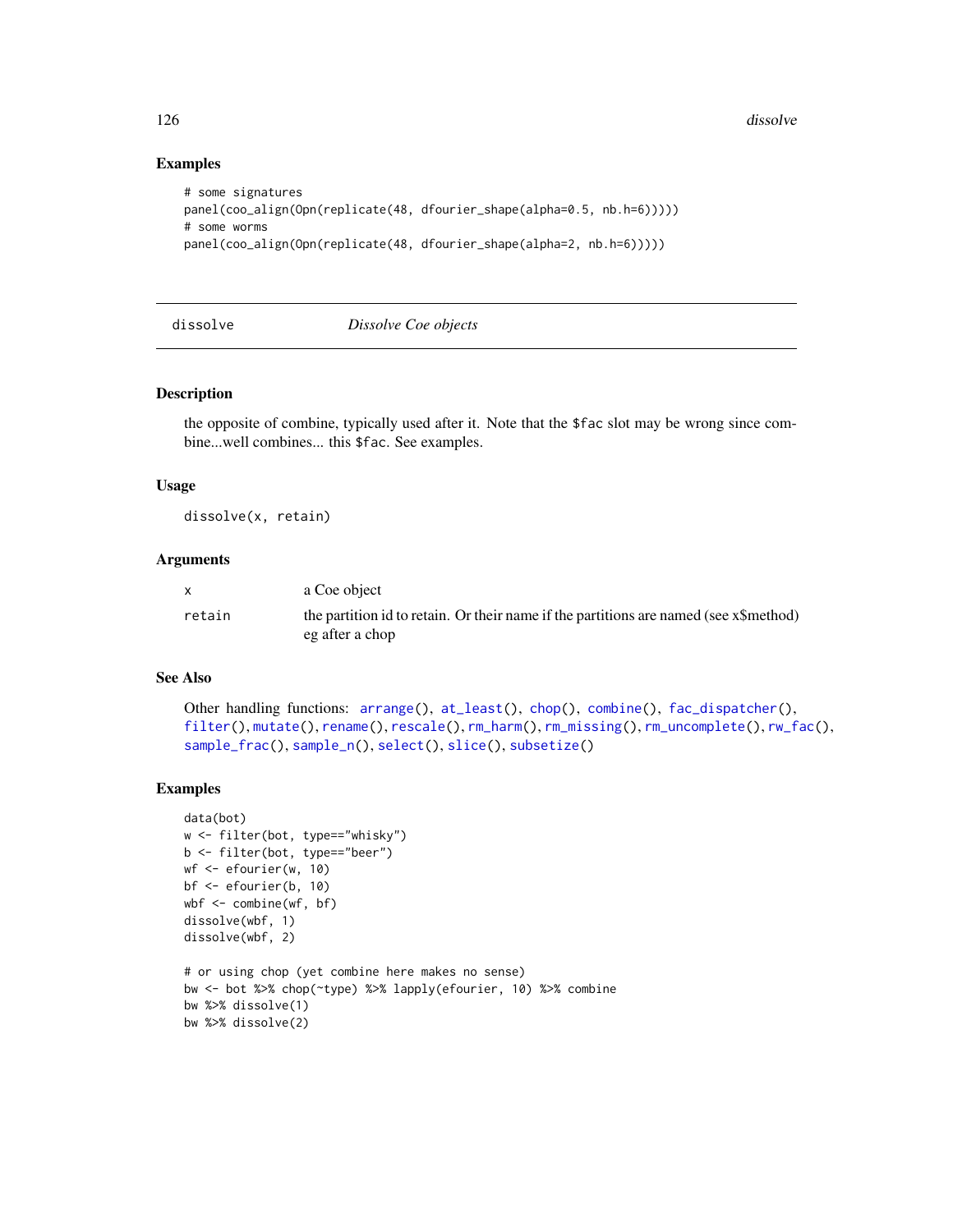Useful drawers for building custom shape plots using the grindr approach. See examples and vignettes.

# Usage

```
draw_polygon(
  coo,
  f,
 col = par("fg"),fill = NA,1wd = 1,lty = 1,transp = 0,
 pal = pal_qual,
  ...
)
draw_outline(
 coo,
  f,
 col = par("fg"),
 fill = NA,
 1wd = 1,\frac{1}{1}transp = 0,
 pal = pal_qual,
  ...
)
draw_outlines(
 coo,
 f,
 col = par("fg"),fill = NA,1wd = 1,
 1ty = 1,transp = 0,
 pal = pal_qual,
  ...
)
draw_points(
```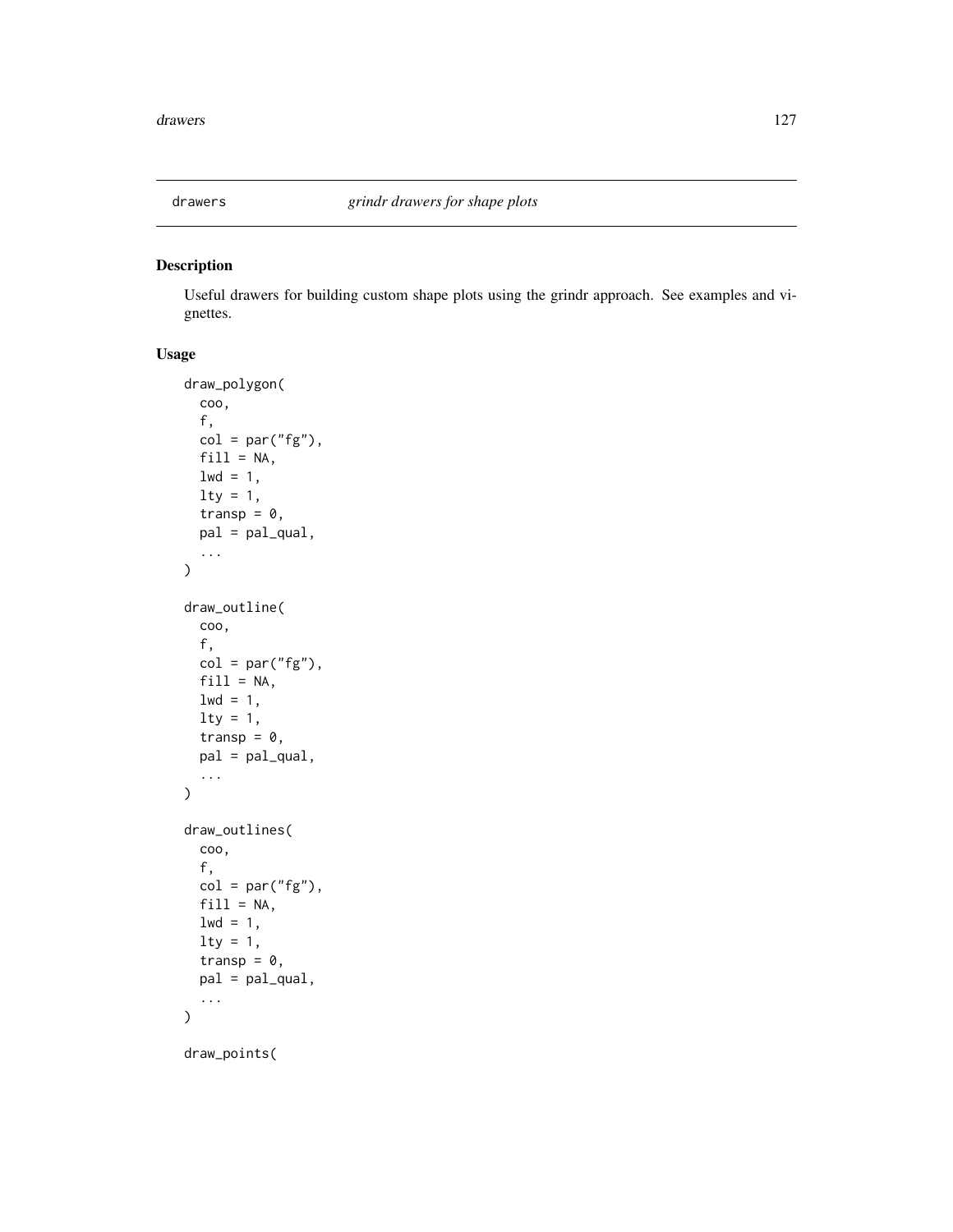128 drawers and the contract of the contract of the contract of the contract of the contract of the contract of the contract of the contract of the contract of the contract of the contract of the contract of the contract o

```
coo,
  f,
  col = par("fg"),
  cex = 1/2,pch = 20,
  transp = 0,pal = pal_qual,
  ...
\mathcal{L}draw_landmarks(
  coo,
  f,
  col = par("fg"),cex = 1/2,pch = 20,
  transp = 0,
  pal = pal_qual,
  ...
\mathcal{L}draw_lines(
  coo,
  f,
  col = par("fg"),1wd = 1,\frac{1}{y} = 1,transp = 0,
  pal = pal_qual,
  ...
\mathcal{L}draw_centroid(
  coo,
  f,
  col = par("fg"),pch = 3,
  cex = 0.5,
  transp = \theta,
  pal = pal_qual,
  ...
\mathcal{L}draw_curve(
  coo,
  f,
  col = par("fg"),1wd = 1,
```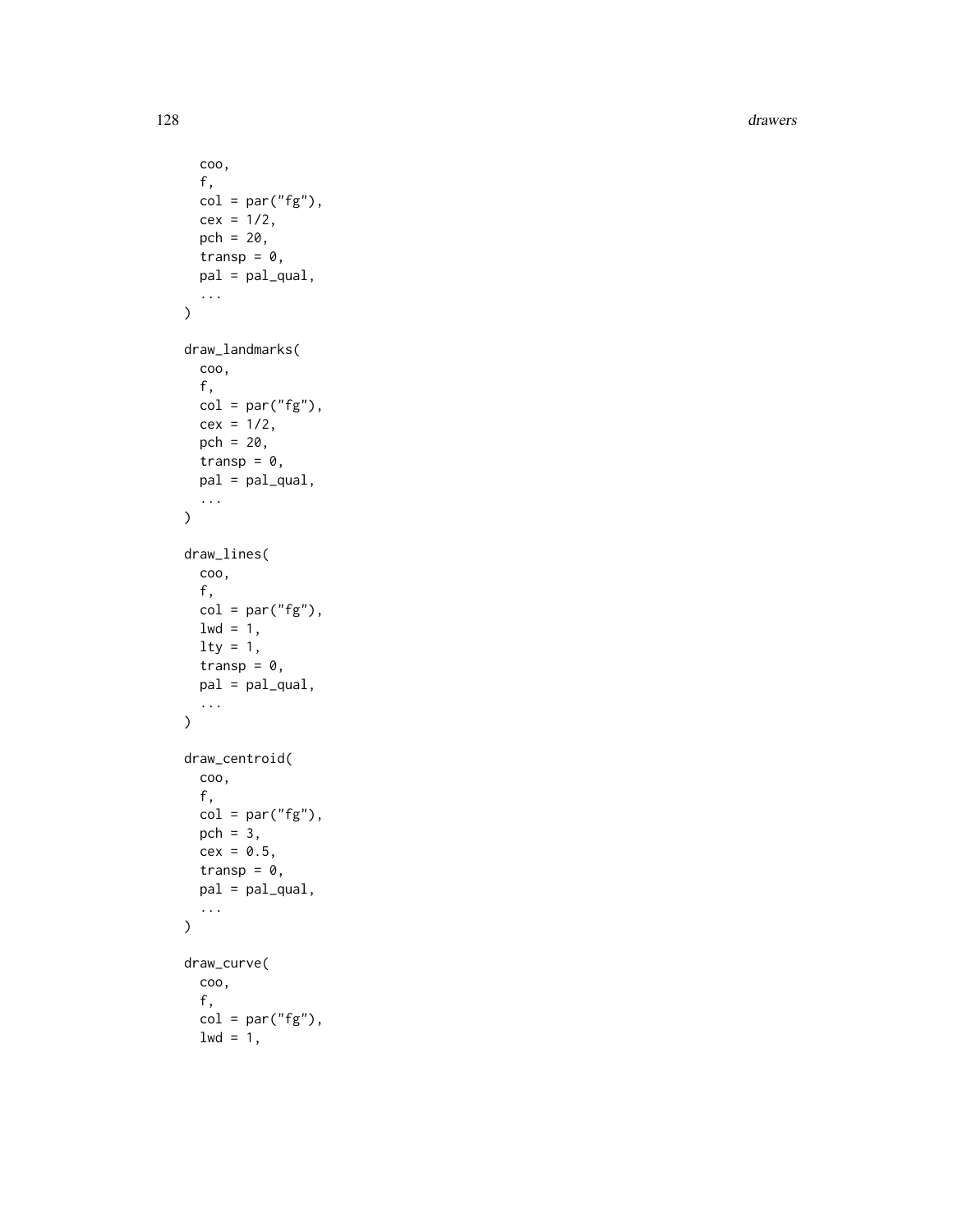drawers and the contract of the contract of the contract of the contract of the contract of the contract of the contract of the contract of the contract of the contract of the contract of the contract of the contract of th

```
\frac{1}{1}transp = 0,
  pal = pal_qual,
  ...
\mathcal{L}draw_curves(
  coo,
  f,
  col = par("fg"),1wd = 1,1ty = 1,transp = \theta,
  pal = pal_qual,
  ...
\mathcal{L}draw_firstpoint(
  coo,
  f,
  label = "^",
  col = par("fg"),cex = 3/4,transp = 0,pal = pal_qual,
  ...
\mathcal{L}draw_axes(coo, col = "#999999", 1wd = 1/2, ...)
draw_ticks(coo, col = "#333333", cex = 3/4, lwd = 3/4, ...)
draw_labels(coo, labels = 1:nrow(coo), cex = 1/2, d = 1/20, ...)
draw_links(
  coo,
  f,
  links,
  col = "#99999955",1wd = 1/2,
  \frac{1}{y} = 1,transp = 0,
  pal = pal_qual,
  ...
\mathcal{L}draw_title(
  coo,
```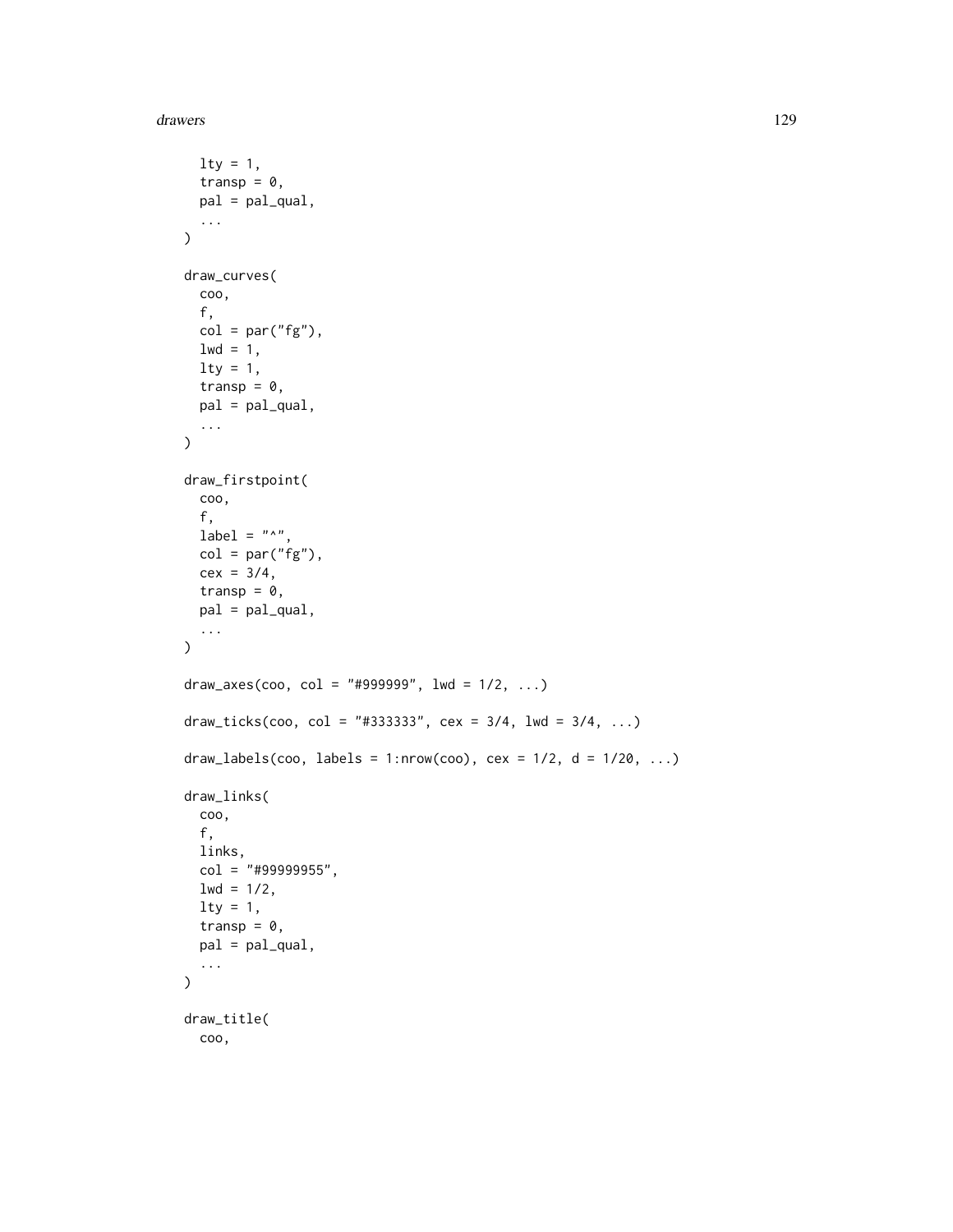#### 130 drawers and the contract of the contract of the contract of the contract of the contract of the contract of the contract of the contract of the contract of the contract of the contract of the contract of the contract o

```
main = "",sub = "",cex = c(1, 3/4),font = c(2, 1),
  padding = 1/200,
  ...
\mathcal{L}
```
# Arguments

| matrix of 2 columns for $(x, y)$ coordinates                                                |
|---------------------------------------------------------------------------------------------|
| an optionnal factor specification to feed. See examples and vignettes.                      |
| color (hexadecimal) to draw components                                                      |
| color (hexadecimal) to draw components                                                      |
| to draw components                                                                          |
| to draw components                                                                          |
| numeric transparency (default:0, min:0, max:1)                                              |
| a palette to use if no col/border/etc. are provided. See [palettes]                         |
| additional options to feed core functions for each drawer                                   |
| to draw components $((c(2,1)$ by default) for draw_title)                                   |
| to draw components                                                                          |
| to indicate first point                                                                     |
| character name of labels to draw (defaut to 1:nrow(coo))                                    |
| numeric proportion of d(centroid-each_point) to add when centrifugating<br>landmarks        |
| matrix of links to use to draw segments between landmarks. See wings\$1dk<br>for an example |
| character title (empty by default)                                                          |
| character subtitle (empty by default)                                                       |
| numeric to feed text $(c(2, 1)$ by default)                                                 |
| numeric a fraction of the graphical window (1/200 by default)                               |
|                                                                                             |

# Note

This approach will (soon) replace [coo\\_plot](#page-82-0) and friends in further versions. All comments are welcome.

# See Also

grindr\_layers

Other grindr: [layers\\_morphospace](#page-166-0), [layers](#page-163-0), [mosaic\\_engine\(](#page-183-0)), [papers](#page-203-0), [pile\(](#page-208-0)), [plot\\_LDA\(](#page-227-0)), [plot\\_NMDS\(](#page-231-0)), [plot\\_PCA\(](#page-232-0))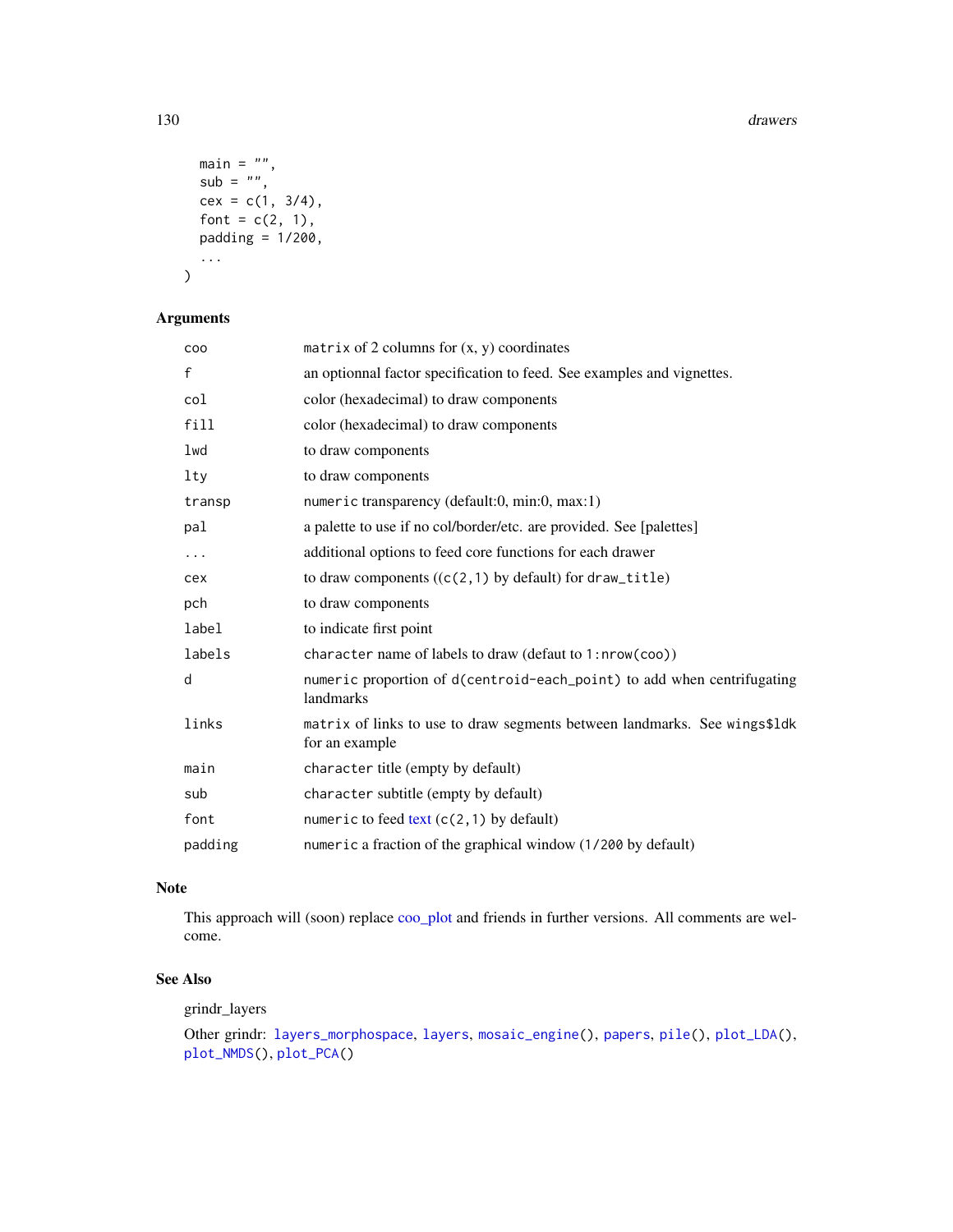# Examples

```
bot[1] %>% paper_grid() %>% draw_polygon()
olea %>% paper_chess %>% draw_lines(~var)
hearts[240] %>% paper_white() %>% draw_outline() %>%
  coo_sample(24) %>% draw_landmarks %>% draw_labels() %>%
  draw_links(links=replicate(2, sample(1:24, 8)))
bot %>%
   paper_grid() %>%
   draw_outlines() %>%
   draw_title("Alcohol abuse \nis dangerous for health", "Drink responsibly")
```
<span id="page-130-0"></span>ed *Calculates euclidean distance between two points.*

# Description

ed simply calculates euclidean distance between two points defined by their  $(x, y)$  coordinates.

## Usage

ed(pt1, pt2)

## Arguments

| pt1  | $(x, y)$ coordinates of the first point.  |
|------|-------------------------------------------|
| pt2. | $(x, y)$ coordinates of the second point. |

# Value

Returns the euclidean distance between the two points.

# See Also

[edm,](#page-131-0) [edm\\_nearest,](#page-132-0) [dist.](#page-0-0)

# Examples

ed(c(0,1), c(1,0))

ed 131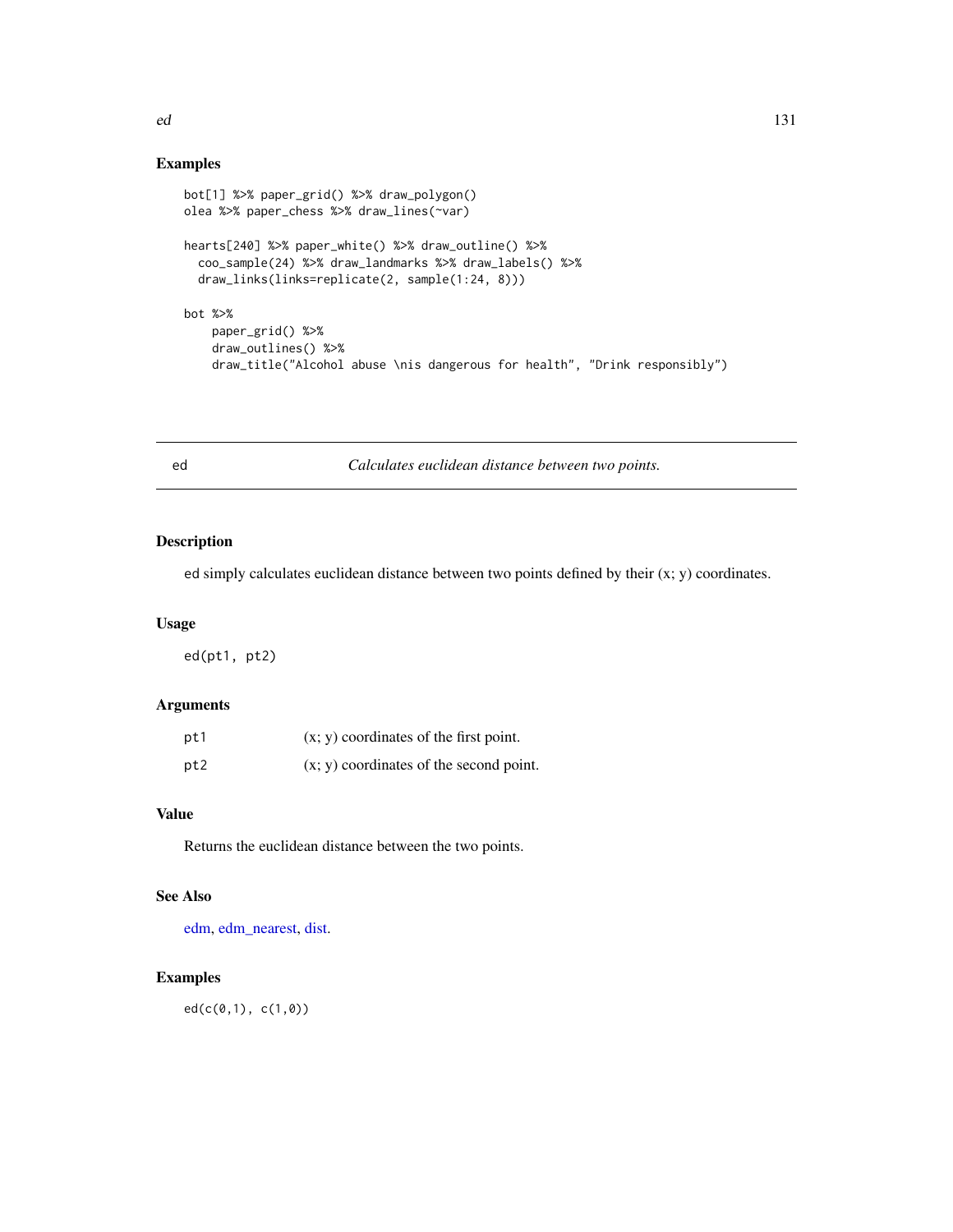edi simply calculates coordinates of a points at the relative distance r on the pt1-pt2 defined by their (x; y) coordinates. This function is used internally but may be of interest for other analyses.

## Usage

edi(pt1, pt2,  $r = 0.5$ )

# Arguments

| pt1 | $(x, y)$ coordinates of the first point.  |
|-----|-------------------------------------------|
| pt2 | $(x, y)$ coordinates of the second point. |
| - r | the relative distance from pt1 to pt2.    |

# Value

returns the  $(x; y)$  interpolated coordinates.

## See Also

[ed,](#page-130-0) [edm.](#page-131-0)

#### Examples

 $edi(c(0,1), c(1,0), r = 0.5)$ 

<span id="page-131-0"></span>edm *Calculates euclidean distance every pairs of points in two matrices.*

## Description

edm returns the euclidean distances between points  $1−$  > n of two 2-col matrices of the same dimension. This function is used internally but may be of interest for other analyses.

## Usage

edm(m1, m2)

# Arguments

| m1             | The first matrix of coordinates.  |
|----------------|-----------------------------------|
| m <sub>2</sub> | The second matrix of coordinates. |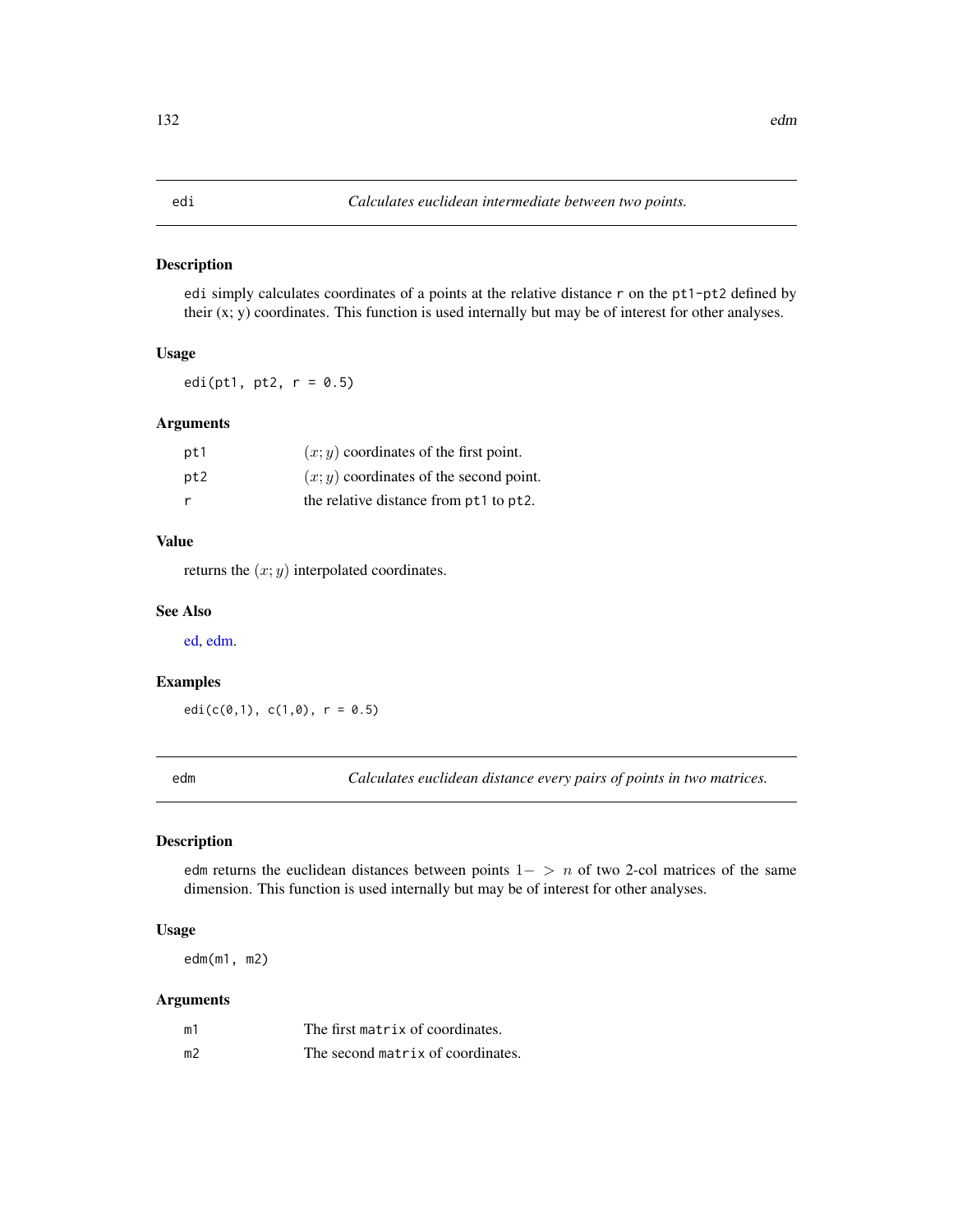# edm\_nearest 133

# Details

If one wishes to align two (or more shapes) Procrustes surimposition may provide a better solution.

# Value

Returns a vector of euclidean distances between pairwise coordinates in the two matrices.

#### See Also

[ed,](#page-130-0) [edm\\_nearest,](#page-132-0) [dist.](#page-0-0)

## Examples

```
x <- matrix(1:10, nc=2)
edm(x, x)
edm(x, x+1)
```
<span id="page-132-0"></span>edm\_nearest *Calculates the shortest euclidean distance found for every point of one matrix among those of a second.*

## Description

edm\_nearest calculates the shortest euclidean distance found for every point of one matrix among those of a second. In other words, if m1,m2 have n rows, the result will be the shortest distance for the first point of m1 to any point of m2 and so on, n times. This function is used internally but may be of interest for other analyses.

#### Usage

edm\_nearest(m1, m2, full = FALSE)

#### Arguments

| m1   | The first list or matrix of coordinates.                        |
|------|-----------------------------------------------------------------|
| m2   | The second list or matrix of coordinates.                       |
| full | logical. Whether to returns a condensed version of the results. |

## Details

So far this function is quite time consumming since it performs  $n \times n$  euclidean distance computation. If one wishes to align two (or more shapes) Procrustes surimposition may provide a better solution.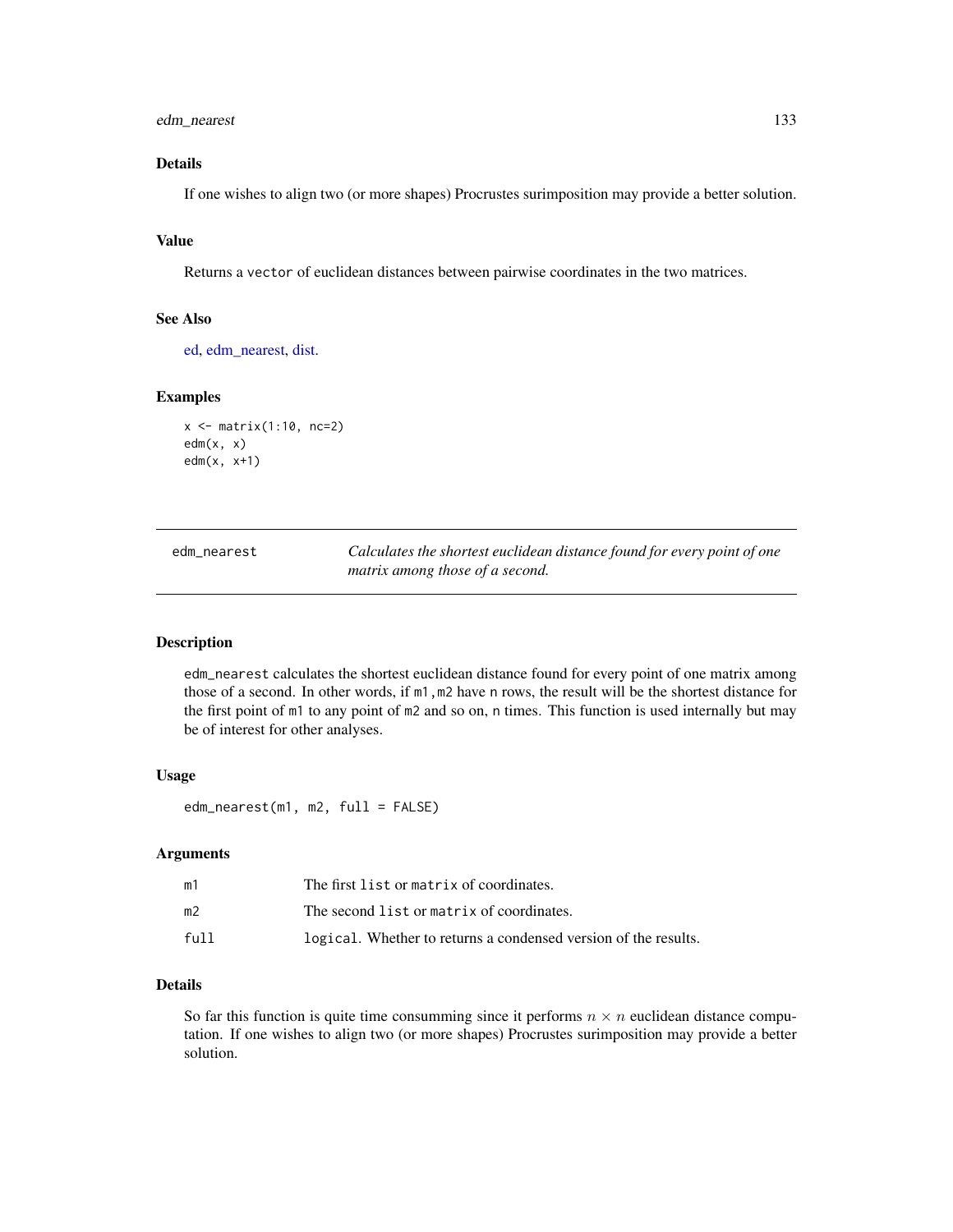# Value

If full is TRUE, returns a list with two components: d which is for every point of m1 the shortest distance found between it and any point in m2, and pos the (m2) row indices of these points. Otherwise returns d as a numeric vector of the shortest distances.

## See Also

[ed,](#page-130-0) [edm,](#page-131-0) [dist.](#page-0-0)

# Examples

```
x \le - matrix(1:10, nc=2)
edm_nearest(x, x+rnorm(10))
edm_nearest(x, x+rnorm(10), full=TRUE)
```
<span id="page-133-1"></span>efourier *Elliptical Fourier transform (and its normalization)*

#### <span id="page-133-0"></span>Description

efourier computes Elliptical Fourier Analysis (or Transforms or EFT) from a matrix (or a list) of (x; y) coordinates. efourier\_norm normalizes Fourier coefficients. Read Details carefully.

## Usage

```
efourier(x, ...)
## Default S3 method:
efourier(x, nb.h, smooth.it = 0, ...)
## S3 method for class 'Out'
efourier(x, nb.h, smooth.it = 0, norm = TRUE, start = FALSE, ...)
## S3 method for class 'list'
efourier(x, ...)
```
efourier\_norm(ef, start = FALSE)

# Arguments

| X         | A list or a matrix of coordinates or a Out object                                                                                              |
|-----------|------------------------------------------------------------------------------------------------------------------------------------------------|
| $\cdots$  | useless here                                                                                                                                   |
| nb.h      | integer. The number of harmonics to use. If missing, 12 is used on shapes; 99<br>percent of harmonic power on Out objects, both with messages. |
| smooth.it | integer. The number of smoothing iterations to perform.                                                                                        |
| norm      | whether to normalize the coefficients using efourier_norm                                                                                      |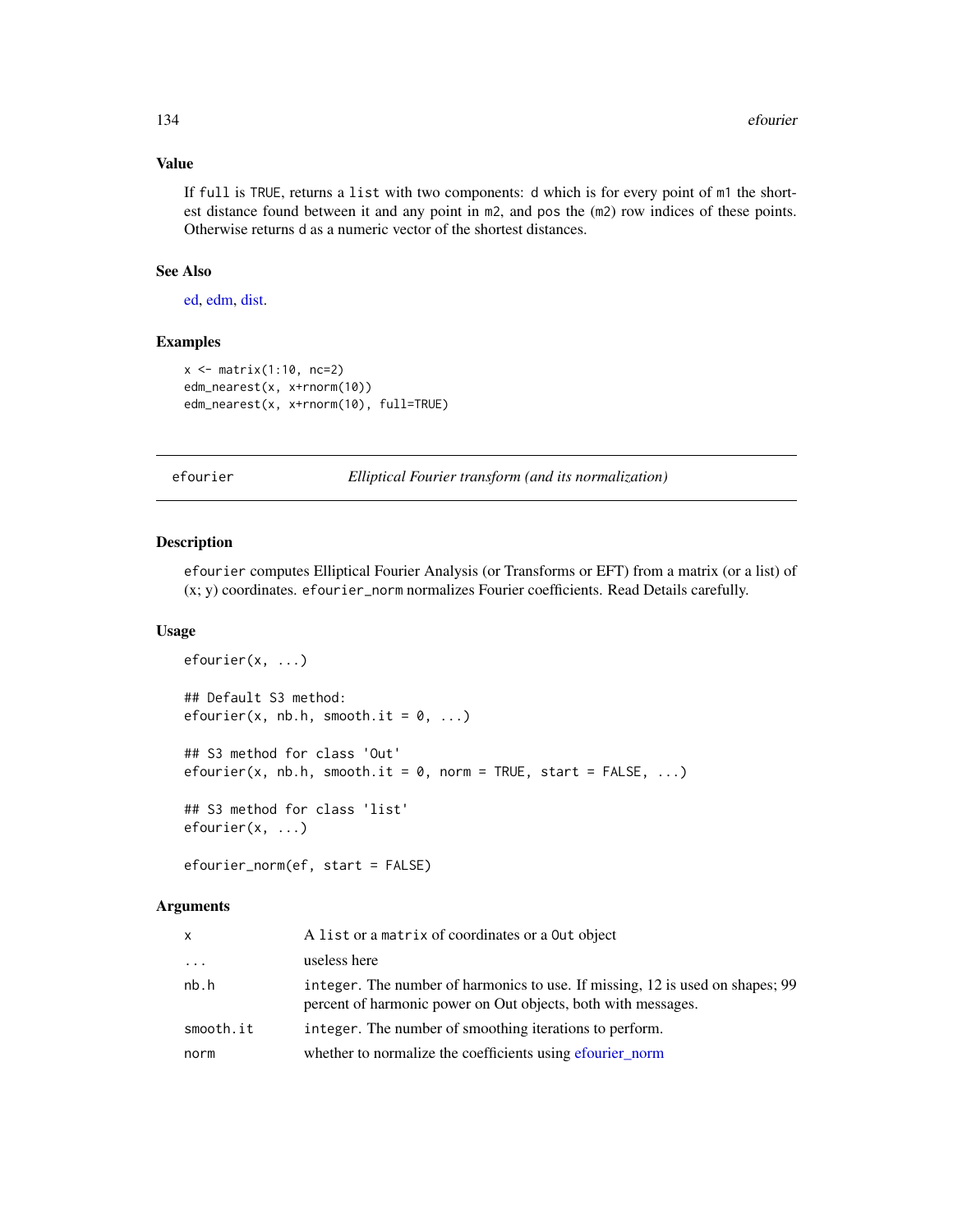#### efourier that the set of the set of the set of the set of the set of the set of the set of the set of the set of the set of the set of the set of the set of the set of the set of the set of the set of the set of the set of

## Details

For the maths behind see the paper in JSS.

Normalization of coefficients has long been a matter of trouble, and not only for newcomers. There are two ways of normalizing outlines: the first, and by far the most used, is to use a "numerical" alignment, directly on the matrix of coefficients. The coefficients of the first harmonic are consumed by this process but harmonics of higher rank are normalized in terms of size and rotation. This is sometimes referred as using the "first ellipse", as the harmonics define an ellipse in the plane, and the first one is the mother of all ellipses, on which all others "roll" along. This approach is really convenient as it is done easily by most software (if not the only option) and by Momocs too. It is the default option of efourier.

But here is the pitfall: if your shapes are prone to bad aligments among all the first ellipses, this will result in poorly (or even not at all) "homologous" coefficients. The shapes particularly prone to this are either (at least roughly) circular and/or with a strong bilateral symmetry. You can try to use [stack](#page-261-1) on the [Coe](#page-29-0) object returned by efourier. Also, and perhaps more explicitely, morphospace usually show a mirroring symmetry, typically visible when calculated in some couple of components (usually the first two).

If you see these upside-down (or 180 degrees rotated) shapes on the morphospace, you should seriously consider aligning your shapes **before** the [efourier](#page-133-1) step, and performing the latter with norm = FALSE.

Such a pitfall explains the (quite annoying) message when passing efourier with just the Out.

You have several options to align your shapes, using control points (or landmarks), by far the most time consuming (and less reproducible) but possibly the best one too when alignment is too tricky to automate. You can also try Procrustes alignment (see [fgProcrustes](#page-140-0)) through their calliper length (see [coo\\_aligncalliper](#page-41-0)), etc. You should also make the first point homologous either with [coo\\_slide](#page-100-0) or [coo\\_slidedirection](#page-102-0) to minimize any subsequent problems.

I will dedicate (some day) a vignette or a paper to this problem.

## Value

For efourier, a list with components: an, bn, cn, dn harmonic coefficients, plus ao and co. The latter should have been named a0 and  $c0$  in Claude (2008) but I (intentionnaly) propagated the error.

For efourier\_norm, a list with components: A, B, C, D for harmonic coefficients, plus size, the magnitude of the semi-major axis of the first fitting ellipse, theta angle, in radians, between the starting and the semi-major axis of the first fitting ellipse, psi orientation of the first fitting ellipse, ao and do, same as above, and lnef that is the concatenation of coefficients.

## Note

Directly borrowed for Claude (2008).

Silent message and progress bars (if any) with options("verbose"=FALSE).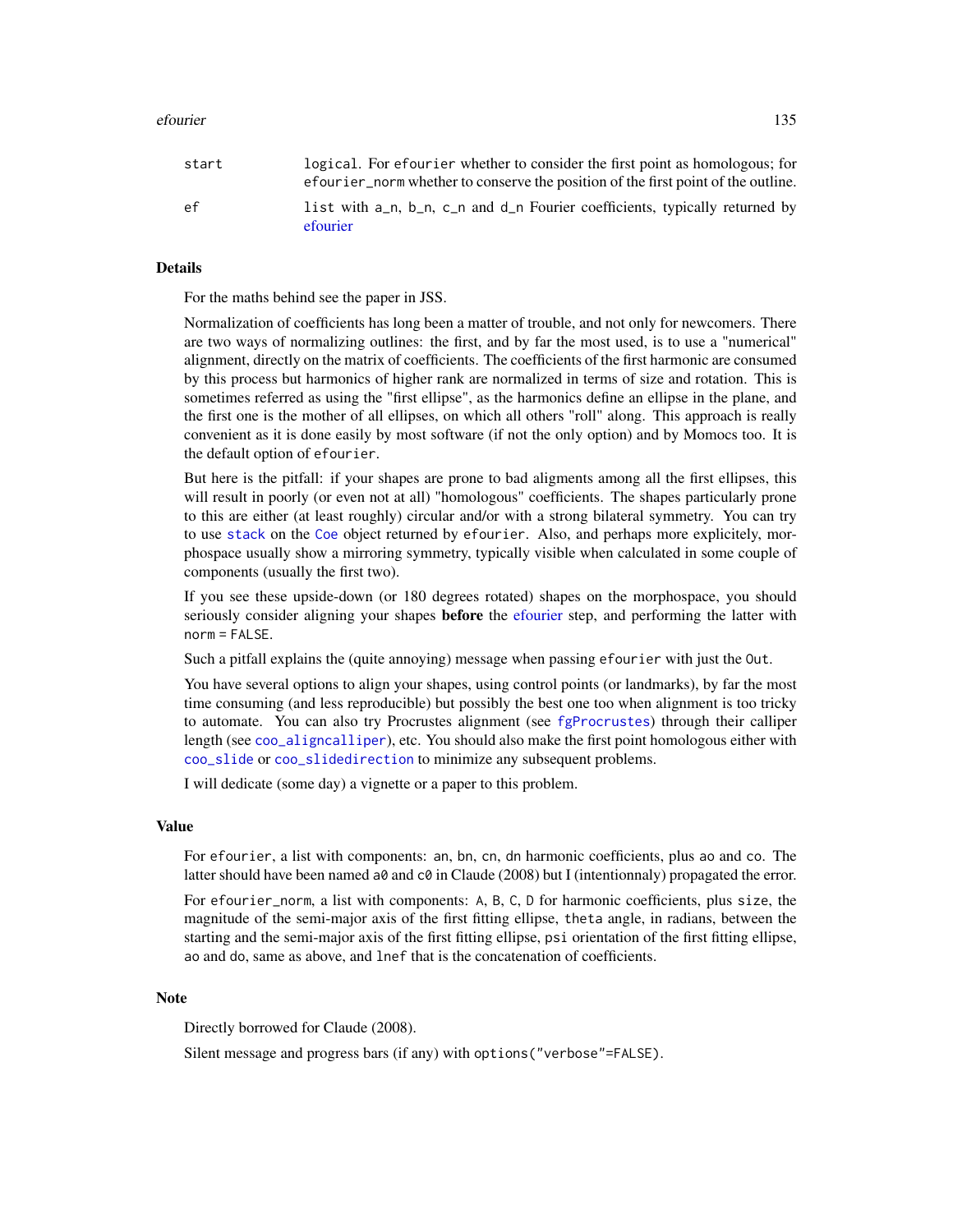# References

Claude, J. (2008) *Morphometrics with R*, Use R! series, Springer 316 pp. Ferson S, Rohlf FJ, Koehn RK. 1985. Measuring shape variation of two-dimensional outlines. *Systematic Biology* 34: 59-68.

## See Also

Other efourier: [efourier\\_i\(](#page-135-0)), [efourier\\_shape\(](#page-136-0))

## Examples

```
# single shape
coo <- bot[1]
coo_plot(coo)
ef <- efourier(coo, 12)
# same but silent
efourier(coo, 12, norm=TRUE)
# inverse EFT
efi <- efourier_i(ef)
coo_draw(efi, border='red', col=NA)
# on Out
bot %>% slice(1:5) %>% efourier
```
<span id="page-135-0"></span>efourier\_i *Inverse elliptical Fourier transform*

# Description

efourier\_i uses the inverse elliptical Fourier transformation to calculate a shape, when given a list with Fourier coefficients, typically obtained computed with [efourier.](#page-133-1)

## Usage

```
efourier_i(ef, nb.h, nb.pts = 120)
```
### Arguments

| ef.    | list. A list containing $a_n$ , $b_n$ , $c_n$ and $d_n$ Fourier coefficients, such as returned<br>by efourier. |
|--------|----------------------------------------------------------------------------------------------------------------|
| nb.h   | integer. The number of harmonics to use. If not specified, length (ef\$an) is<br>used.                         |
| nb.pts | integer. The number of points to calculate.                                                                    |

## Details

See [efourier](#page-133-1) for the mathematical background.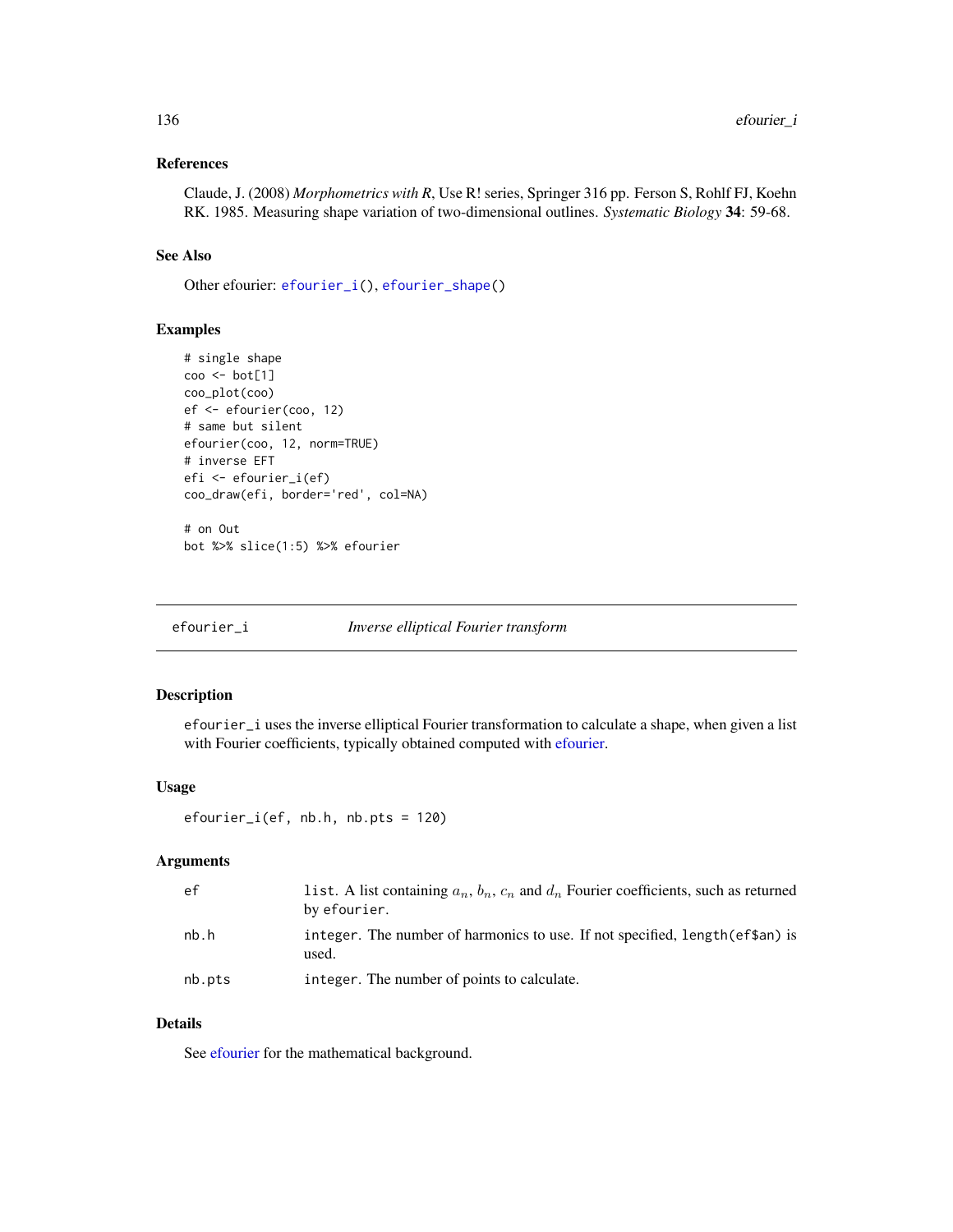efourier\_shape 137

# Value

A matrix of  $(x; y)$  coordinates.

## **Note**

Directly borrowed for Claude (2008), and also called iefourier there.

# References

Claude, J. (2008) *Morphometrics with R*, Use R! series, Springer 316 pp. Ferson S, Rohlf FJ, Koehn RK. 1985. Measuring shape variation of two-dimensional outlines. *Systematic Biology* 34: 59-68.

# See Also

Other efourier: [efourier\\_shape\(](#page-136-0)), [efourier\(](#page-133-1))

#### Examples

```
coo <- bot[1]
coo_plot(coo)
ef <- efourier(coo, 12)
ef
efi <- efourier_i(ef)
coo_draw(efi, border='red', col=NA)
```
<span id="page-136-0"></span>efourier\_shape *Calculates and draw 'efourier' shapes.*

# Description

efourier\_shape calculates a 'Fourier elliptical shape' given Fourier coefficients (see Details) or can generate some 'efourier' shapes. Mainly intended to generate shapes and/or to understand how efourier works.

## Usage

```
efourier_shape(an, bn, cn, dn, nb.h, nb.pts = 60, alpha = 2, plot = TRUE)
```
# Arguments

| an     | numeric. The $a_n$ Fourier coefficients on which to calculate a shape. |
|--------|------------------------------------------------------------------------|
| bn     | numeric. The $b_n$ Fourier coefficients on which to calculate a shape. |
| cn     | numeric. The $c_n$ Fourier coefficients on which to calculate a shape. |
| dn     | numeric. The $d_n$ Fourier coefficients on which to calculate a shape. |
| nb.h   | integer. The number of harmonics to use.                               |
| nb.pts | integer. The number of points to calculate.                            |
|        |                                                                        |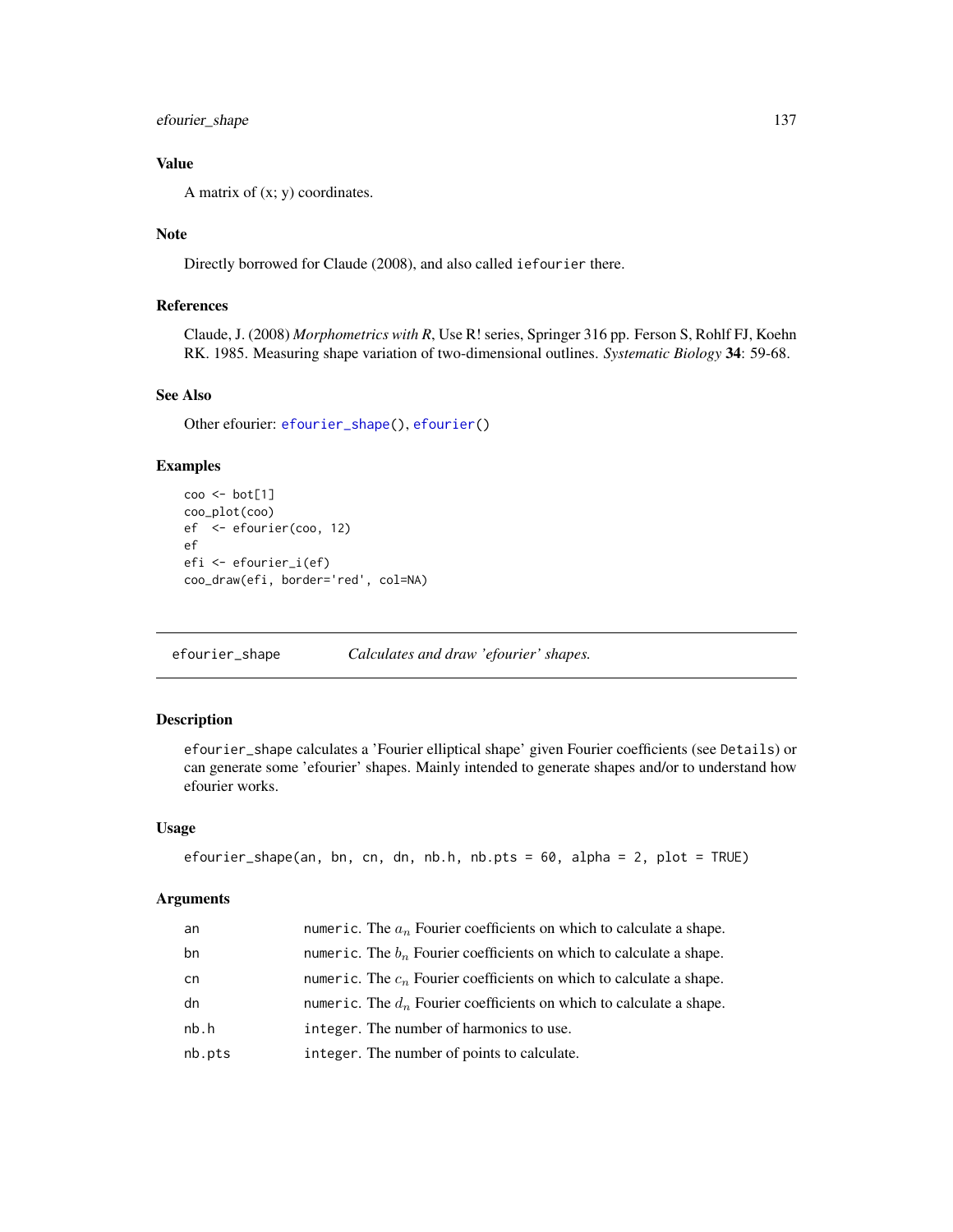138 export

| alpha | numeric. The power coefficient associated with the (usually decreasing) ampli- |
|-------|--------------------------------------------------------------------------------|
|       | tude of the Fourier coefficients (see <b>Details</b> ).                        |
| plot  | logical. Whether to plot or not the shape.                                     |

# Details

efourier\_shape can be used by specifying nb.h and alpha. The coefficients are then sampled in an uniform distribution  $(-\pi; \pi)$  and this amplitude is then divided by  $harmonic rank<sup>a</sup>lpha$ . If alpha is lower than 1, consecutive coefficients will thus increase. See [efourier](#page-133-1) for the mathematical background.

#### Value

A list with components:

- x vector of x-coordinates
- y vector of y-coordinates.

## References

Claude, J. (2008) *Morphometrics with R*, Use R! series, Springer 316 pp.

Ferson S, Rohlf FJ, Koehn RK. 1985. Measuring shape variation of two-dimensional outlines. *Systematic Biology* 34: 59-68.

## See Also

Other efourier: [efourier\\_i\(](#page-135-0)), [efourier\(](#page-133-1))

# Examples

```
ef <- efourier(bot[1], 24)
efourier_shape(ef$an, ef$bn, ef$cn, ef$dn) # equivalent to efourier_i(ef)
efourier_shape() # is autonomous
```

```
panel(Out(a2l(replicate(100,
efourier_shape(nb.h=6, alpha=2.5, plot=FALSE))))) # Bubble family
```
export *Exports Coe objects and shapes*

#### Description

Writes a .txt or .xls or whatever readable from a single shape, a [Coe,](#page-29-0) or a [PCA](#page-204-0) object, along with individual names and \$fac.

#### Usage

export(x, file, sep, dec)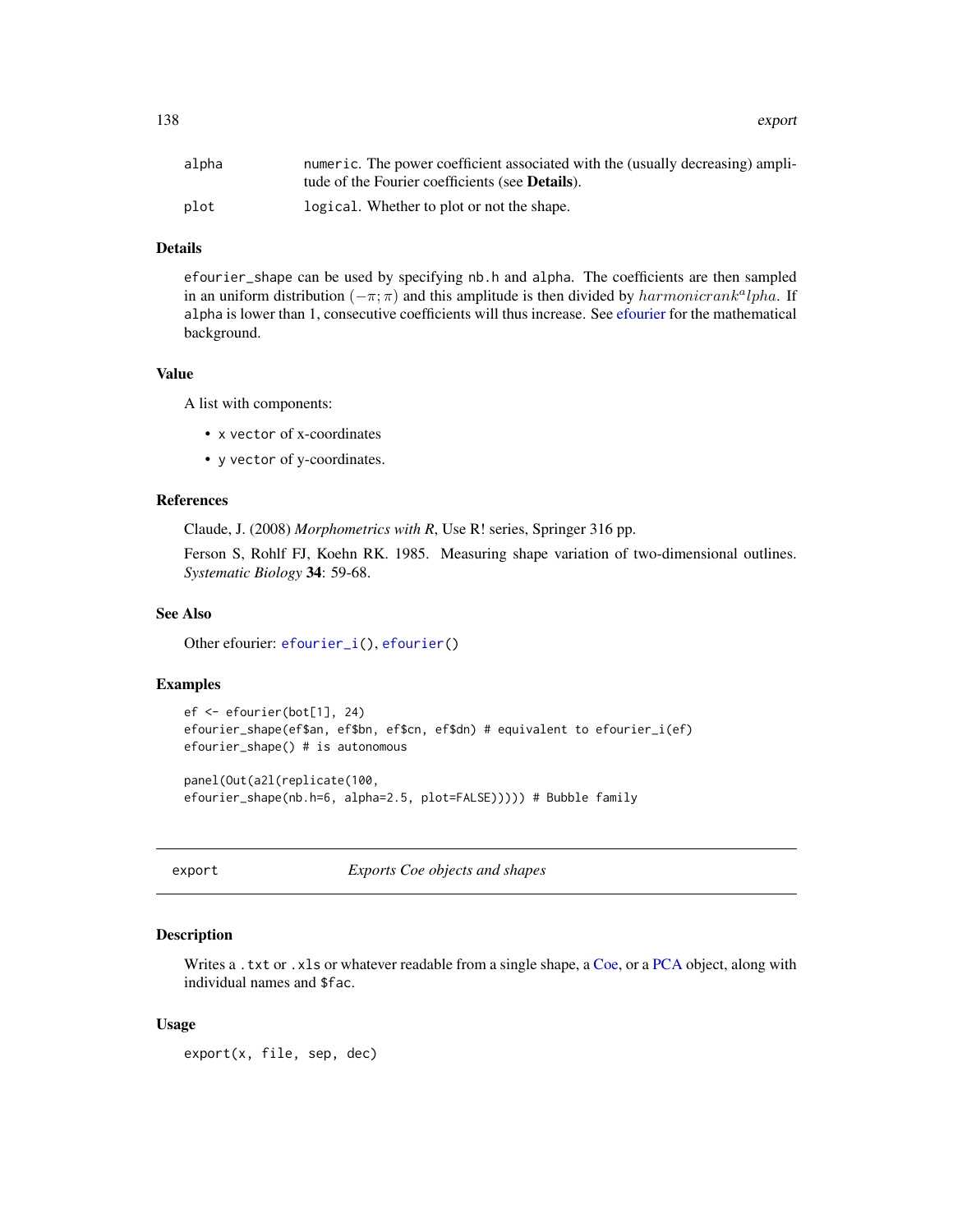#### export that the export of the second second second second second second second second second second second second second second second second second second second second second second second second second second second sec

## Arguments

|      | a Coe or PCA object                                                              |
|------|----------------------------------------------------------------------------------|
| file | the filenames data. txt by default                                               |
| sep  | the field separator string to feed write table). (default to tab) tab by default |
| dec  | the string to feed write.table) (default ".") by default.                        |

# Note

This is a simple wrapper around [write.table.](#page-0-0)

Default parameters will write a .txt file, readable by foreign programs. With default parameters, numbers will use dots as decimal points, which is considered as a character chain in Excel in many countries (locale versions). This can be solved by using dec=', ' as in the examples below.

If you are looking for your file, and did not specified file, getwd() will help.

I have to mention that everytime you use this function, and cowardly run from R to Excel and do 'statistics' there, an innocent and adorable kitten is probably murdered somewhere. Use R!

### See Also

Other bridges functions: [as\\_df\(](#page-8-0)), [bridges](#page-15-0), [complex](#page-37-0)

```
## Not run:
# Will write files on your machine!
bf <- efourier(bot, 6)
# Export Coe (here Fourier coefficients)
export(bf) # data.txt which can be opened by every software including MS Excel
# If you come from a country that uses comma as decimal separator (not recommended, but...)
export(bf, dec=',')
export(bf, file='data.xls', dec=',')
# Export PCA scores
bf %>% PCA %>% export()
# for shapes (matrices)
 export(bot[1], file='bot1.txt')
 # remove these files from your machine
 file.remove("coefficients.txt", "data.xls", "scores.txt")
## End(Not run)
```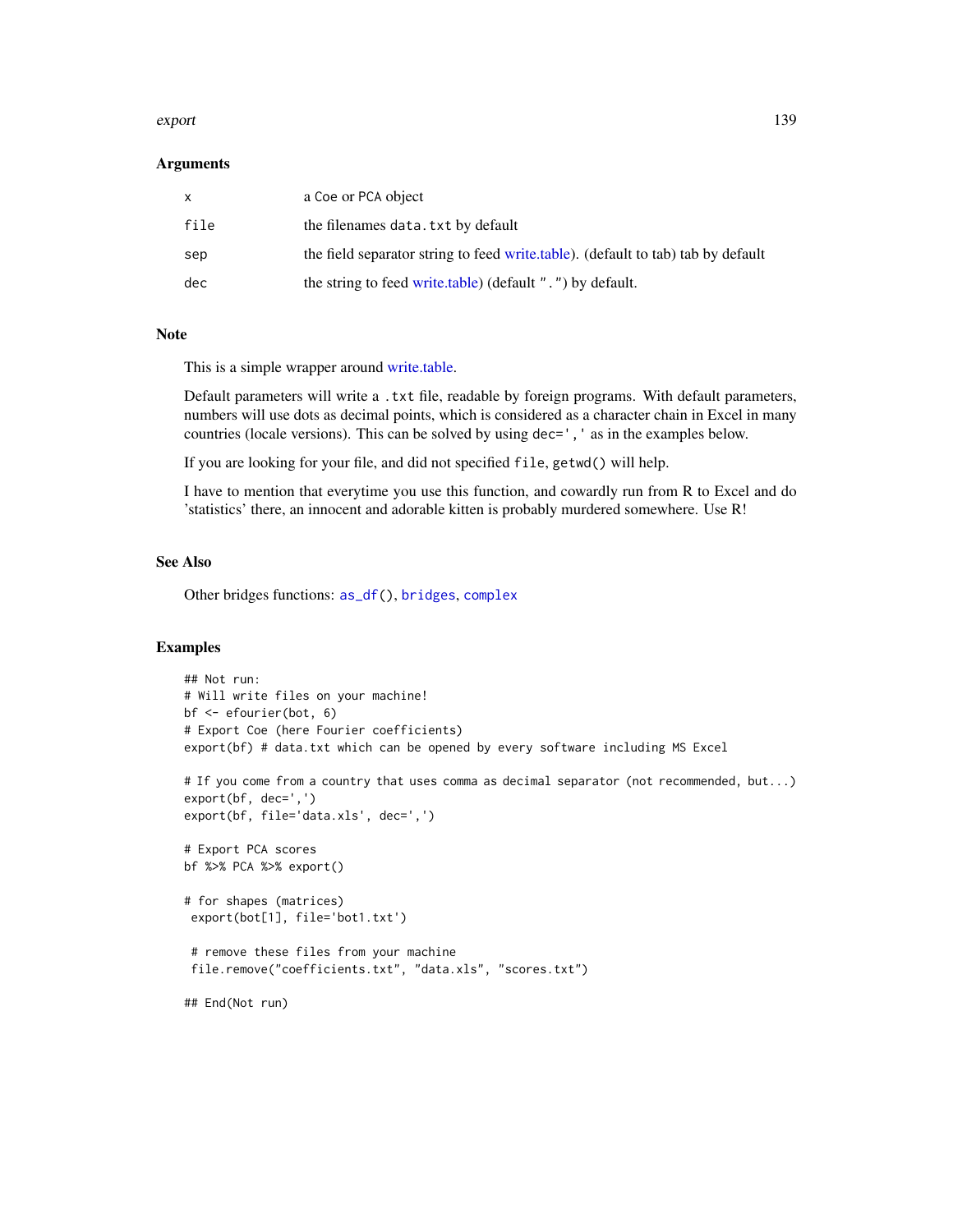<span id="page-139-0"></span>

Ease various specifications for fac specification when passed to Momocs objects. Intensively used (internally).

# Usage

```
fac_dispatcher(x, fac)
```
## Arguments

|     | a Momocs object (any Coo, Coe, PCA, etc.) |
|-----|-------------------------------------------|
| fac | a specification to extract from fac       |

## Details

fac can be:

- a factor, passed on the fly
- a column id from \$fac
- a column name from fac; if not found, return NULL with a message
- a formula in the form: ~column\_name (from \$fac, no quotes). It expresses more in a concise way. Also allows interacting on the fly. See examples.
- a NULL returns a NULL, with a message

# Value

a prepared factor (or a numeric). See examples

## See Also

```
Other handling functions: arrange(), at_least(), chop(), combine(), dissolve(), filter(),
mutate(), rename(), rescale(), rm_harm(), rm_missing(), rm_uncomplete(), rw_fac(), sample_frac(),
sample_n(), select(), slice(), subsetize()
```
## Examples

```
bot <- mutate(bot, s=rnorm(40), fake=factor(rep(letters[1:4], 10)))
# factor, on the fly
```
fac\_dispatcher(bot, factor(rep(letters[1:4], 10)))

# column id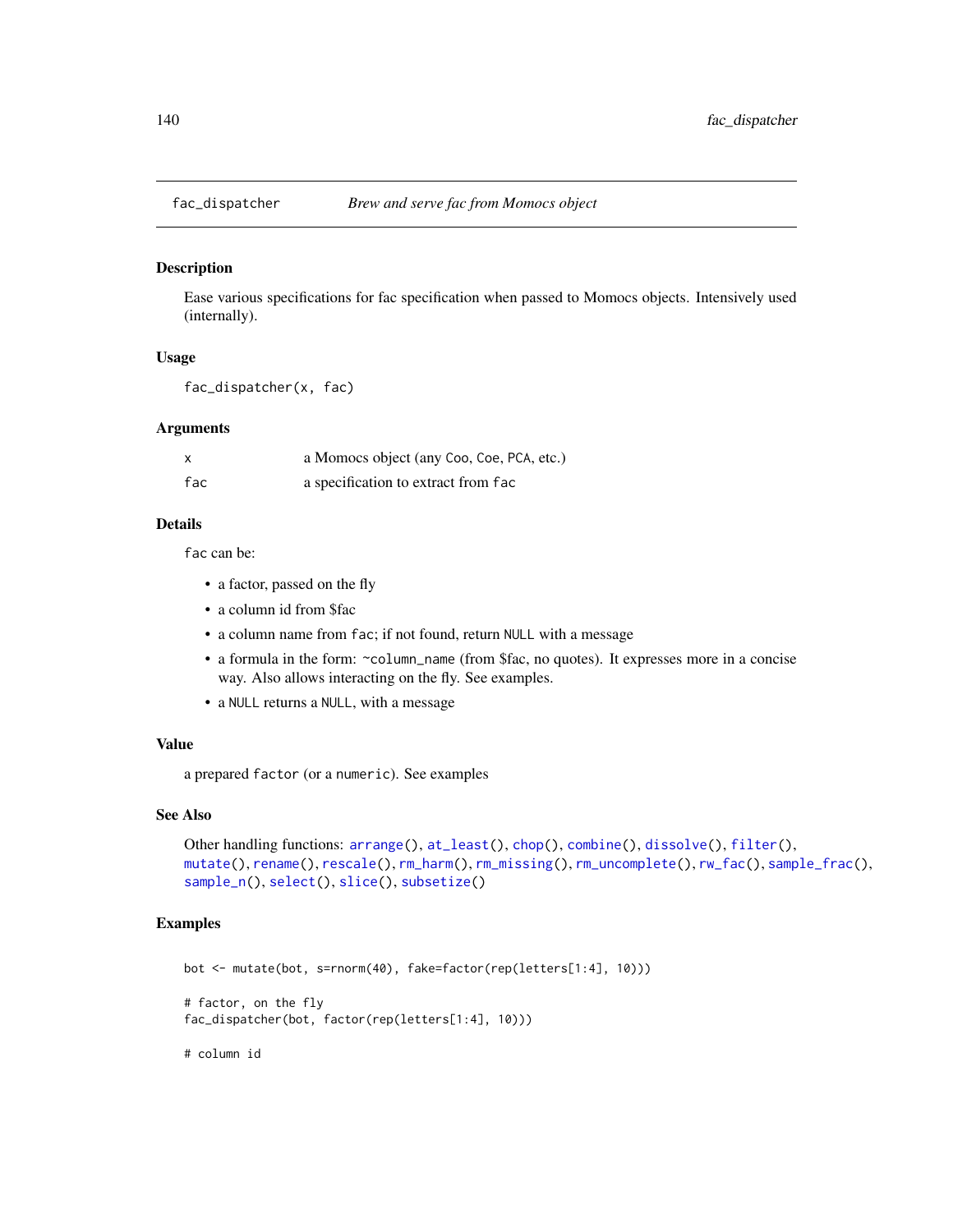# fgProcrustes 141

```
fac_dispatcher(bot, 1)
# column name
fac_dispatcher(bot, "type")
# same, numeric case
fac_dispatcher(bot, "s")
# formula interface
fac_dispatcher(bot, ~type)
# formula interface + interaction on the fly
fac_dispatcher(bot, ~type+fake)
# when passing NULL or non existing column
fac_dispatcher(42, NULL)
fac_dispatcher(bot, "loser")
```
<span id="page-140-0"></span>

fgProcrustes *Full Generalized Procrustes alignment between shapes*

## Description

Directly borrowed from Claude (2008), called there the fgpa2 function.

## Usage

fgProcrustes(x, tol, coo)

## Arguments

|     | an array, a list of configurations, or an Out, Opn or Ldk object            |
|-----|-----------------------------------------------------------------------------|
| tol | numeric when to stop iterations                                             |
| coo | logical, when working on Out or Opn, whether to use \$coo rather than \$1dk |

#### Details

If performed on an [Out](#page-197-0) or an [Opn](#page-193-0) object, will try to use the \$ldk slot, if landmarks have been previousy defined, then (with a message) on the \$coo slot, but in that case, all shapes must have the same number of coordinates [\(coo\\_sample](#page-92-0) may help).

## Value

a list with components:

- rotated array of superimposed configurations
- iterationnumber number of iterations
- Q convergence criterion
- Qi full list of Q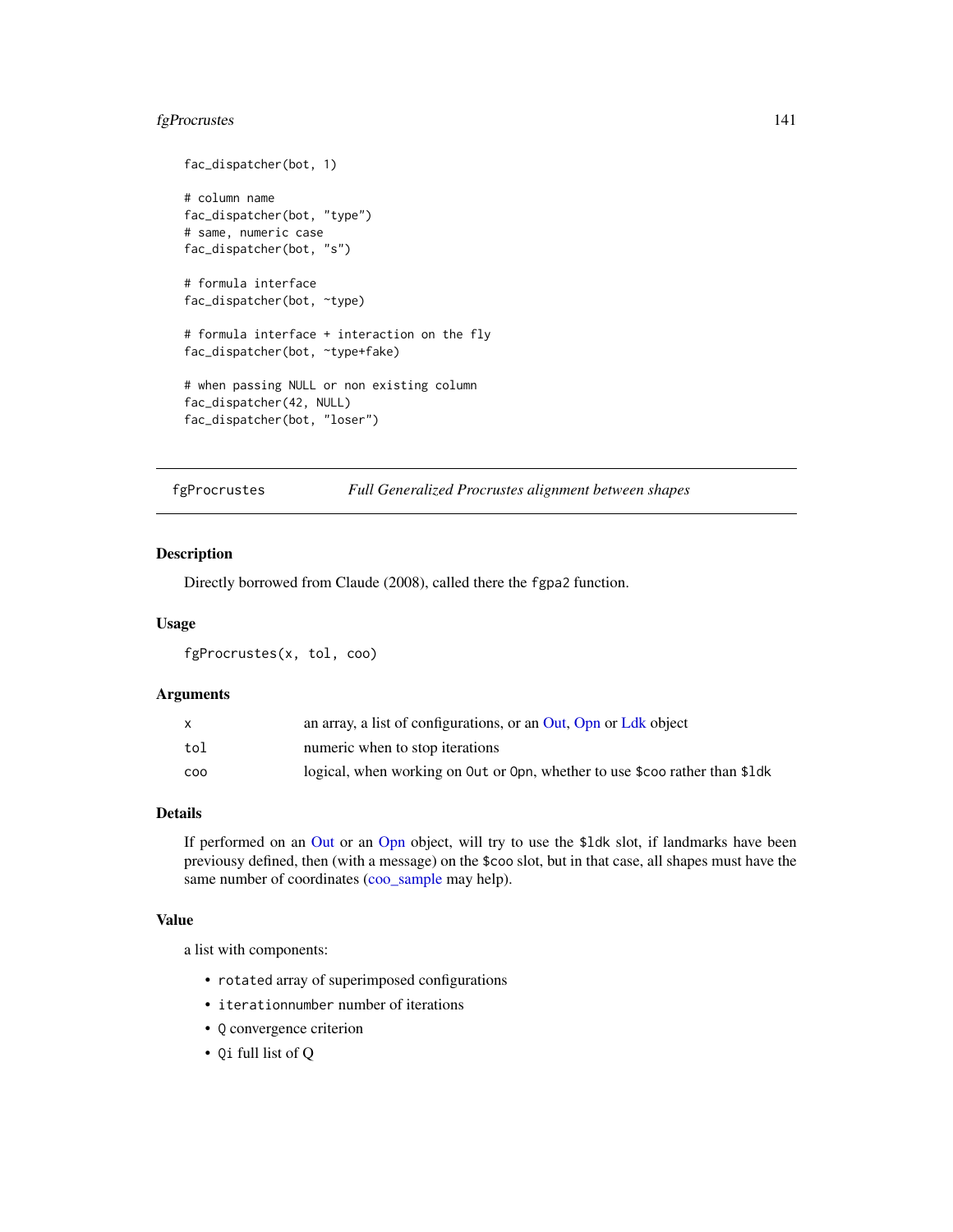- Qd difference between successive Q
- interproc.dist minimal sum of squared norms of pairwise differences between all shapes in the superimposed sample
- mshape mean shape configuration
- cent.size vector of centroid sizes.

or an [Out,](#page-197-0) [Opn](#page-193-0) or an [Ldk](#page-169-0) object.

# Note

Slightly less optimized than procGPA in the shapes package (~20% on my machine). Will be optimized when performance will be the last thing to improve! Silent message and progress bars (if any) with options("verbose"=FALSE).

# References

Claude, J. (2008). Morphometrics with R. Analysis (p. 316). Springer.

# See Also

Other procrustes functions: [fProcrustes\(](#page-144-0)), [fgsProcrustes\(](#page-141-0)), [pProcrustes\(](#page-236-0))

## Examples

```
## Not run:
# on Ldk
stack(wings)
fgProcrustes(wings, tol=0.1) %>% stack()
```
# on Out stack(hearts) fgProcrustes(hearts) %>% stack()

## End(Not run)

<span id="page-141-0"></span>

| fgsProcrustes | Full Generalized Procrustes alignment between shapes with sliding |  |  |  |
|---------------|-------------------------------------------------------------------|--|--|--|
|               | landmarks                                                         |  |  |  |

# Description

Directly wrapped around geomorph::gpagen.

#### Usage

fgsProcrustes(x)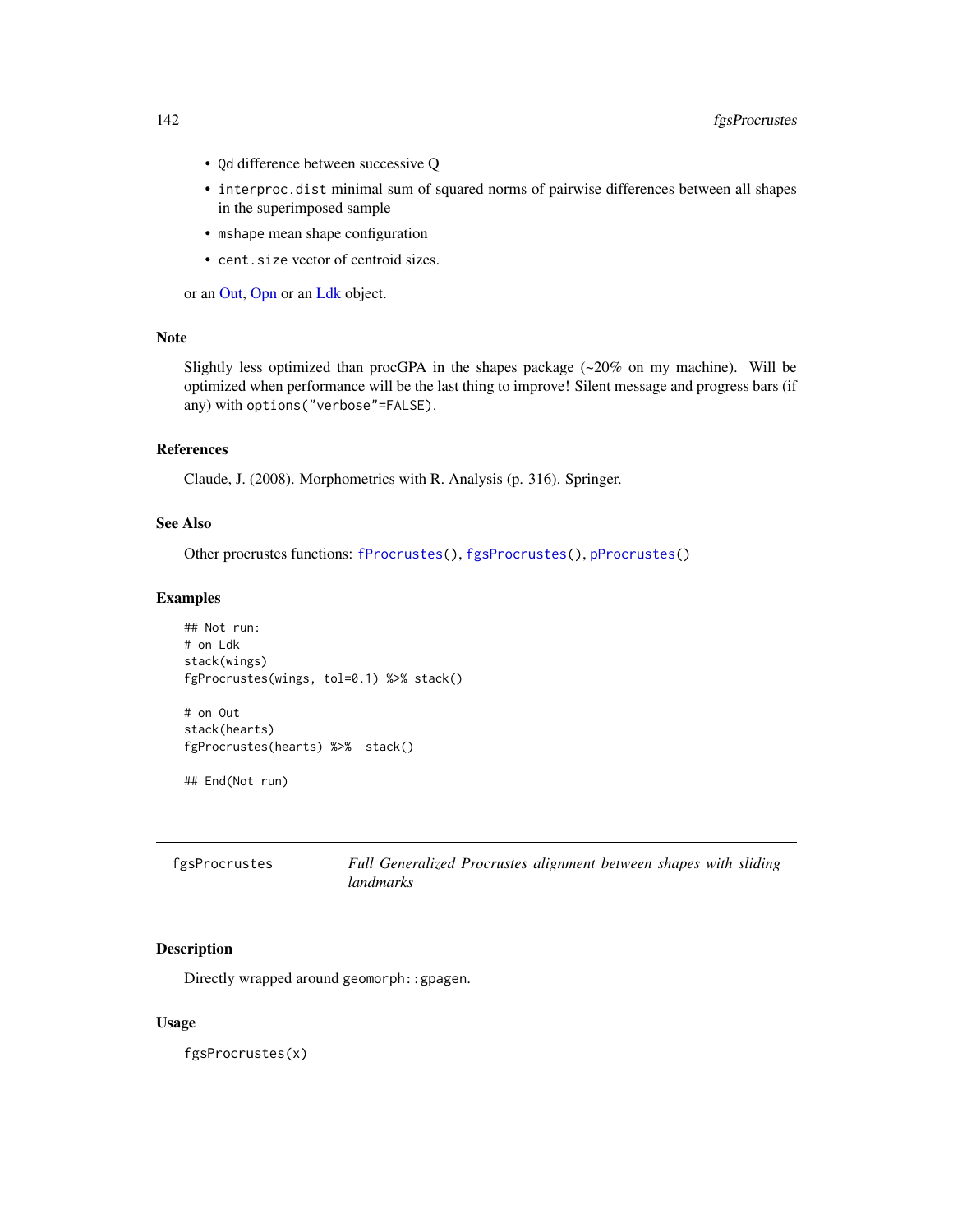#### filter that the contract of the contract of the contract of the contract of the contract of the contract of the contract of the contract of the contract of the contract of the contract of the contract of the contract of th

### Arguments

x Ldk object with some \$slidings

## Note

Landmarks methods are the less tested in Momocs. Keep in mind that some features are still experimental and that your help is welcome.

# Source

See ?gpagen in geomorph package

# See Also

Other procrustes functions: [fProcrustes\(](#page-144-0)), [fgProcrustes\(](#page-140-0)), [pProcrustes\(](#page-236-0))

## Examples

```
## Not run:
chaffp <- fgsProcrustes(chaff)
chaffp
chaffp %>% PCA() %>% plot("taxa")
## End(Not run)
```
<span id="page-142-0"></span>

## filter *Subset based on conditions*

#### Description

Return shapes with matching conditions, from the \$fac. See examples and ?dplyr::filter.

#### Usage

filter(.data, ...)

## Arguments

| .data   | a Coo, Coe, PCA object |
|---------|------------------------|
| $\cdot$ | logical conditions     |

# Details

dplyr verbs are maintained. You should probbaly not filter on PCA objects. The latter are calculated using all individuals and filtering may lead to false conclusions. If you want to highlith some individuals, see examples in [plot\\_PCA.](#page-232-0)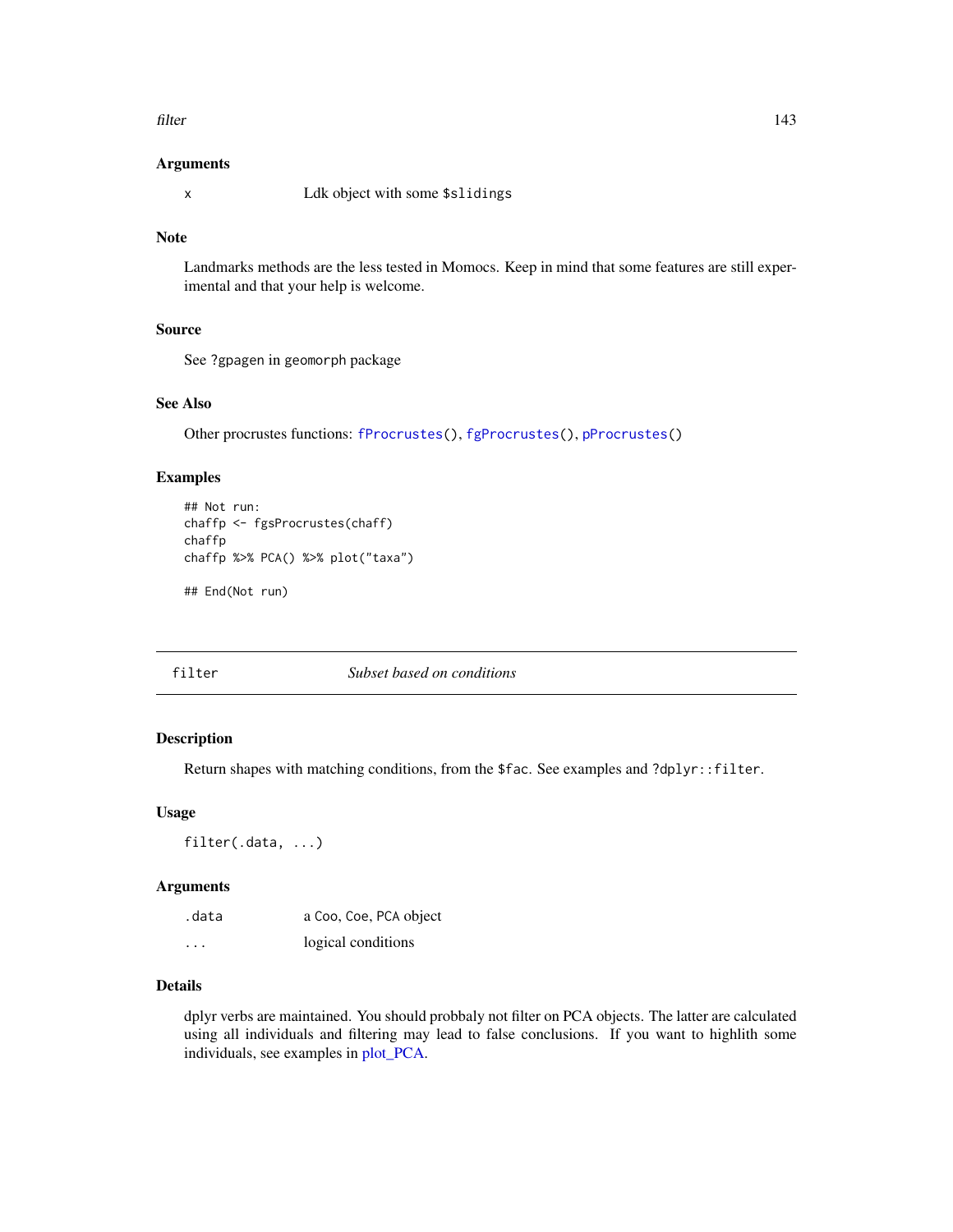# Value

a Momocs object of the same class.

# See Also

```
Other handling functions: arrange(), at_least(), chop(), combine(), dissolve(), fac_dispatcher(),
mutate(), rename(), rescale(), rm_harm(), rm_missing(), rm_uncomplete(), rw_fac(), sample_frac(),
sample_n(), select(), slice(), subsetize()
```
## Examples

```
olea
# we retain on dorsal views
filter(olea, view=="VD")
# only dorsal views and Aglan+PicMa varieties
filter(olea, view=="VD", var %in% c("Aglan", "PicMa"))
# we create an id column and retain the 120 first shapes
olea %>% mutate(id=1:length(olea)) %>% filter(id > 120)
```
flip\_PCaxes *Flips PCA axes*

# Description

Simply multiply by -1, corresponding scores and rotation vectors for PCA objects. PC orientation being arbitrary, this may help to have a better display.

# Usage

flip\_PCaxes(x, axs)

## Arguments

|     | a PCA object                  |
|-----|-------------------------------|
| axs | numeric which $PC(s)$ to flip |

```
bp <- bot %>% efourier(6) %>% PCA
bp %>% plot
bp %>% flip_PCaxes(1) %>% plot()
```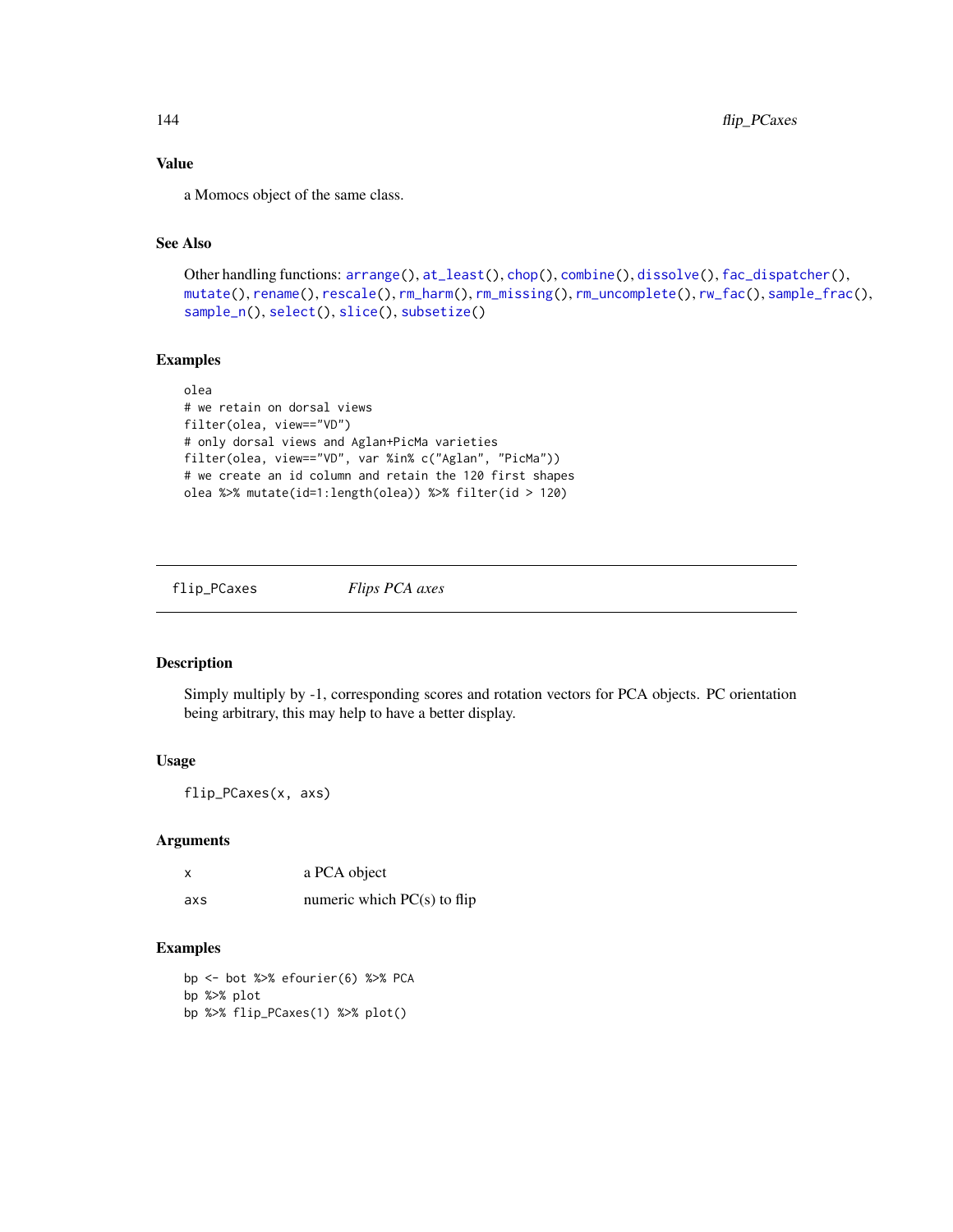<span id="page-144-0"></span>

Data: Measurement of iris flowers

# Format

A TraCoe object with 150 measurements of 4 variables (petal + sepal) x (length x width) on 3 species of iris. This dataset is the classical [iris](#page-0-0) formatted for Momocs.

## Source

see linkiris

# See Also

Other datasets: [apodemus](#page-7-0), [bot](#page-12-0), [chaff](#page-25-0), [charring](#page-25-1), [hearts](#page-150-0), [molars](#page-181-0), [mosquito](#page-186-0), [mouse](#page-186-1), [nsfishes](#page-191-0), [oak](#page-192-0), [olea](#page-192-1), [shapes](#page-259-0), [trilo](#page-277-0), [wings](#page-280-0)

fProcrustes *Full Procrustes alignment between two shapes*

## Description

Directly borrowed from Claude (2008), called there the fPsup function.

# Usage

```
fProcrustes(coo1, coo2)
```
## Arguments

| coo1 | configuration matrix to be superimposed onto the centered preshape of coo2. |
|------|-----------------------------------------------------------------------------|
| coo2 | reference configuration matrix.                                             |

## Value

a list with components:

- coo1 superimposed centered preshape of coo1 onto the centered preshape of coo2
- coo2 centered preshape of coo2
- rotation rotation matrix
- scale scale parameter
- DF full Procrustes distance between coo1 and coo2.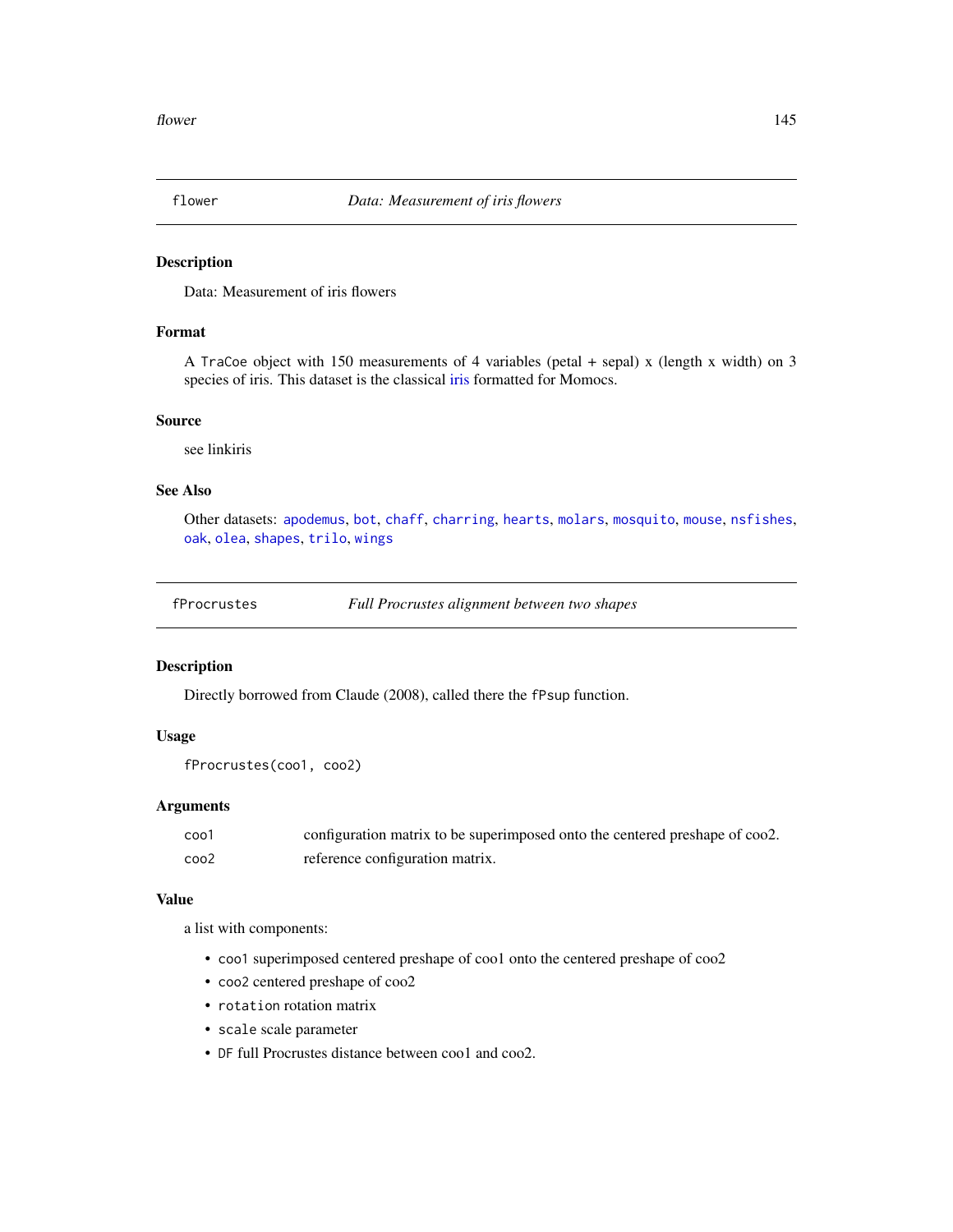#### References

Claude, J. (2008). Morphometrics with R. Analysis (p. 316). Springer.

#### See Also

Other procrustes functions: [fgProcrustes\(](#page-140-0)), [fgsProcrustes\(](#page-141-0)), [pProcrustes\(](#page-236-0))

get\_chull\_area *Calculates convex hull area/volume of PCA scores*

#### Description

May be useful to compare shape diversity. Expressed in PCA units that should only be compared within the same PCA.

## Usage

 $get\_chull\_area(x, fac, xax = 1, yax = 2)$ 

 $get\_chull\_volume(x, fac, xax = 1, yax = 2, zax = 3)$ 

# Arguments

| x   | a PCA object                                       |
|-----|----------------------------------------------------|
| fac | (optionnal) column name or ID from the \$fac slot. |
| xax | the first PC axis to use $(1 \text{ by default})$  |
| vax | the second PC axis (2 by default)                  |
| zax | the third PC axis (3 by default only for volume)   |

#### Details

get\_chull\_area is calculated using [coo\\_chull](#page-55-0) followed by [coo\\_area;](#page-46-0) get\_chull\_volume is calculated using geometry::convexhulln

## Value

If fac is not provided global area/volume is returned; otherwise a named list for every level of fac

```
bp <- PCA(efourier(bot, 12))
get_chull_area(bp)
get_chull_area(bp, 1)
get_chull_volume(bp)
get_chull_volume(bp, 1)
```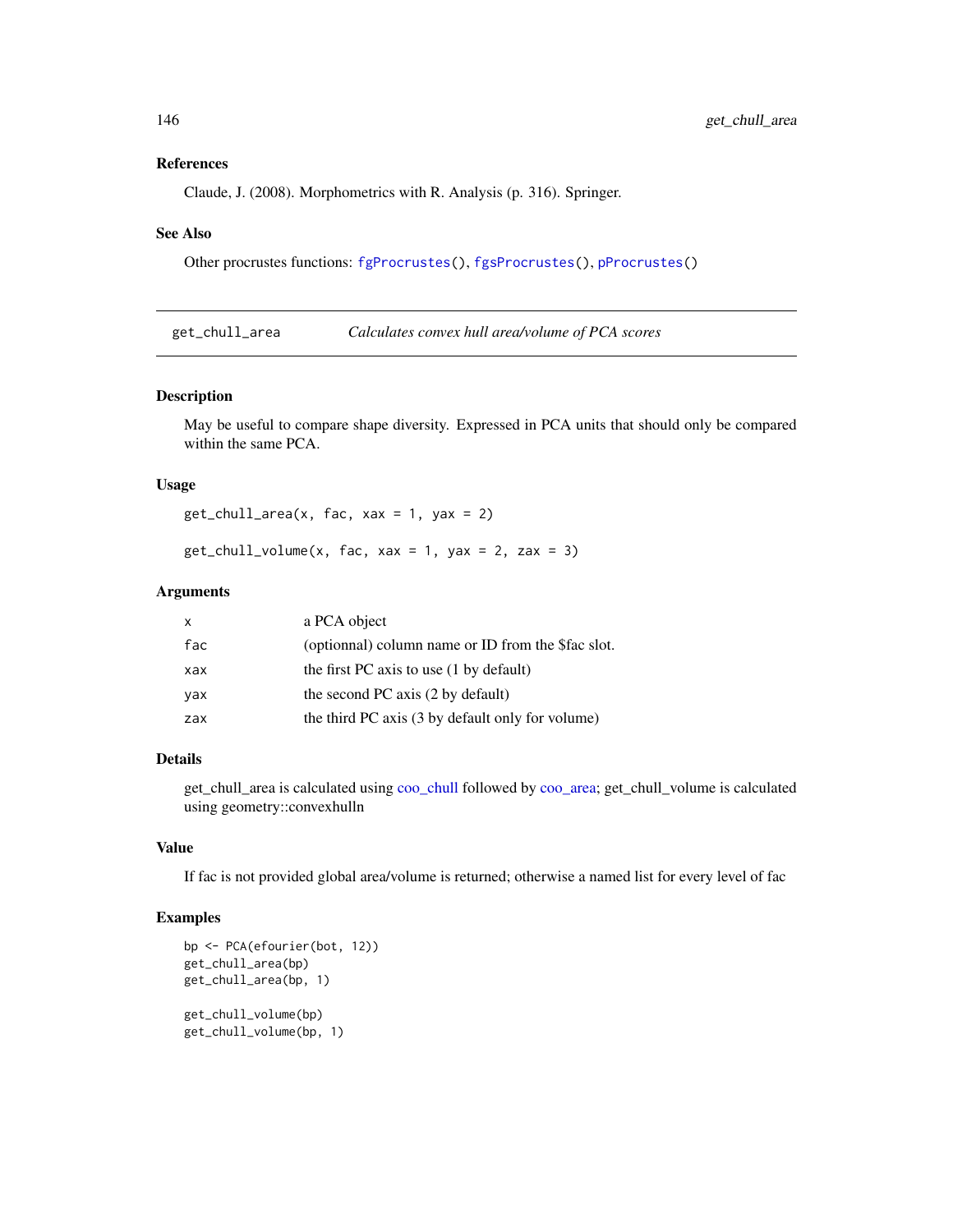<span id="page-146-0"></span>

See Details for the different behaviors implemented.

# Usage

get\_ldk(Coo)

## Arguments

Coo an Out, Opn or Ldk object

#### Details

Different behaviors depending on the class of the object:

- [Ldk:](#page-169-0) retrieves landmarks.
- Ldk with slidings defined: retrieves only the fixed landmarks, not the sliding ones. See also [get\\_slidings.](#page-148-0)
- [Out](#page-197-0) landmarks from \$ldk and \$coo, if any.
- [Opn:](#page-193-0) same as above.

## Value

a list of shapes

# See Also

Other ldk/slidings methods: [add\\_ldk\(](#page-6-0)), [def\\_ldk\(](#page-117-0)), [def\\_slidings\(](#page-120-0)), [get\\_slidings\(](#page-148-0)), [rearrange\\_ldk\(](#page-238-0)), [slidings\\_scheme\(](#page-261-0))

```
# Out example
ldk.h <- get_ldk(hearts)
stack(Ldk(ldk.h))
# on Ldk (no slidings)
get_ldk(wings) # equivalent to wings$coo
# on Ldk (slidings)
get_ldk(chaff)
get_ldk(chaff) %>% Ldk %>% fgProcrustes(tol=0.1) %>% stack
```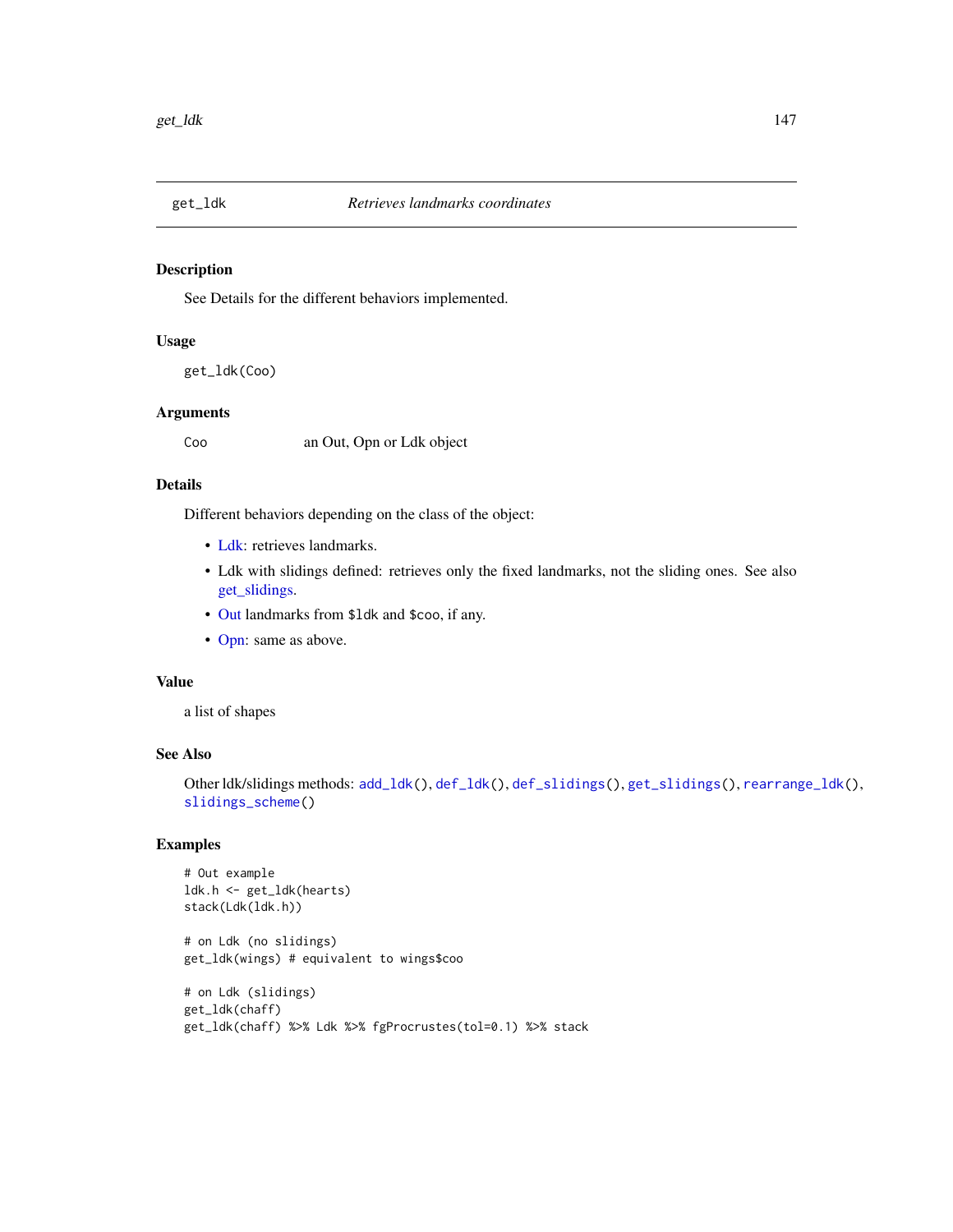If you have paired individuals, i.e. before and after a treatment or for repeated measures, and if you have coded coded it into \$fac, this methods allows you to retrieve the corresponding PC/LD scores, or coefficients for [Coe](#page-29-0) objects.

#### Usage

get\_pairs(x, fac, range)

## Arguments

| X     | any Coe, PCA of LDA object.                                                   |
|-------|-------------------------------------------------------------------------------|
| fac   | factor or column name or id corresponding to the pairing factor.              |
| range | numeric the range of coefficients for Coe, or PC (LD) axes on which to return |
|       | scores.                                                                       |

#### Value

a list with components x1 all coefficients/scores corresponding to the first level of the fac provided; x2 same thing for the second level; fac the corresponding fac.

#### Examples

```
bot2 <- bot1 <- coo_scale(coo_center(coo_sample(bot, 60)))
bot1$fac$session <- factor(rep("session1", 40))
# we simulate an measurement error
bot2 <- coo_jitter(bot1, amount=0.01)
bot2$fac$session <- factor(rep("session2", 40))
botc <- combine(bot1, bot2)
botcf <- efourier(botc, 12)
# we gonna plot the PCA with the two measurement sessions and the two types
botcp <- PCA(botcf)
plot(botcp, "type", col=col_summer(2), pch=rep(c(1, 20), each=40), eigen=FALSE)
bot.pairs <- get_pairs(botcp, fac = "session", range=1:2)
segments(bot.pairs$session1[, 1], bot.pairs$session1[, 2],
       bot.pairs$session2[, 1], bot.pairs$session2[, 2],
```
col=col\_summer(2)[bot.pairs\$fac\$type])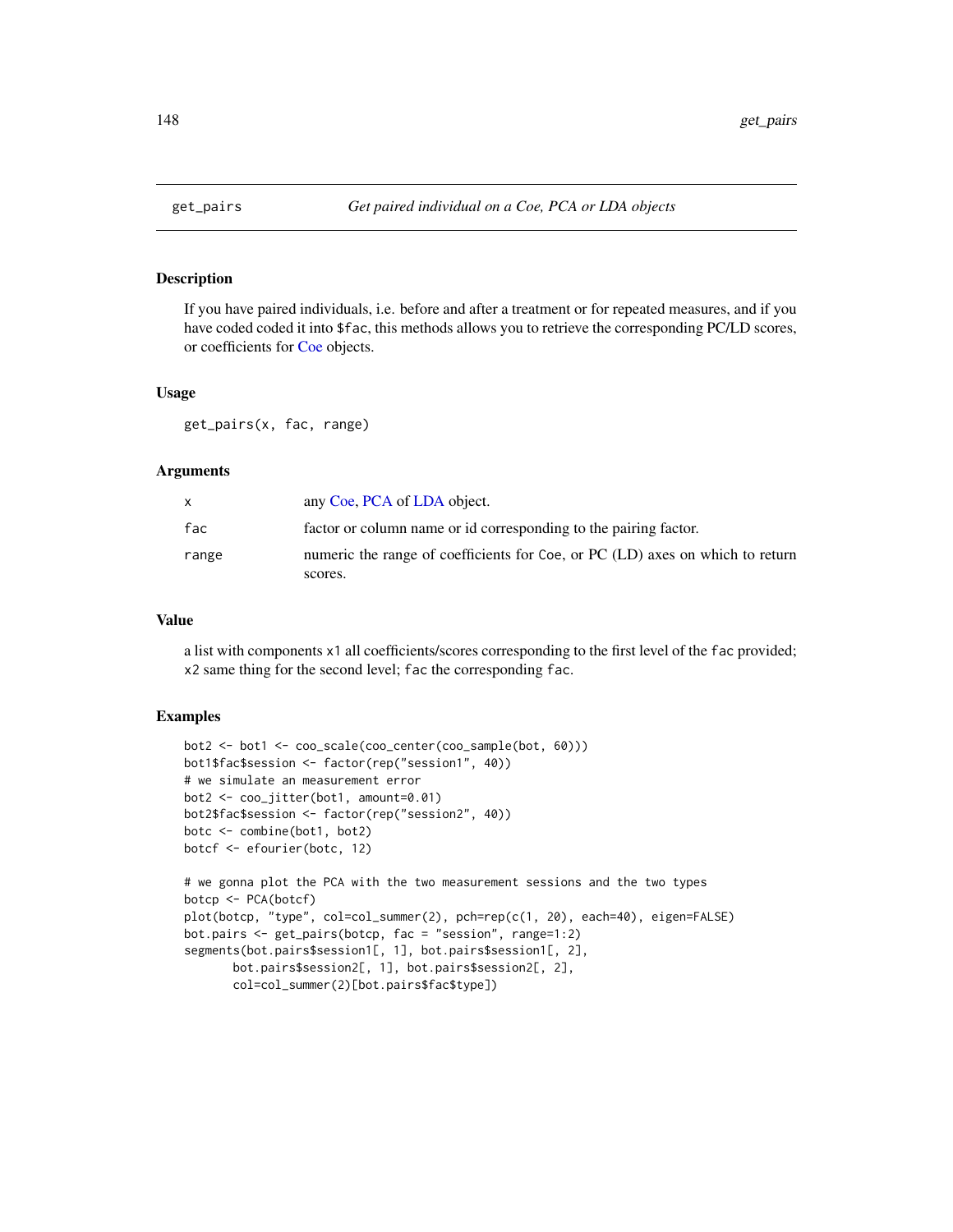<span id="page-148-0"></span>

From an [Ldk](#page-169-0) object.

# Usage

get\_slidings(Coo, partition)

## Arguments

| Coo       | an Ldk object                |
|-----------|------------------------------|
| partition | numeric which one(s) to get. |

## Value

a list of list(s) of coordinates.

## See Also

Other ldk/slidings methods: [add\\_ldk\(](#page-6-0)), [def\\_ldk\(](#page-117-0)), [def\\_slidings\(](#page-120-0)), [get\\_ldk\(](#page-146-0)), [rearrange\\_ldk\(](#page-238-0)), [slidings\\_scheme\(](#page-261-0))

# Examples

```
# for each example below a list with partition containign shapes is returned
# extracts the first partition
get_slidings(chaff, 1) %>% names()
# the first and the fourth
get_slidings(chaff, c(1, 4)) %>% names()
# all of them
get_slidings(chaff) %>% names
# here we want to see it
get_slidings(chaff, 1)[[1]] %>% Ldk %>% stack
```
harm\_pow *Calculates harmonic power given a list from e/t/rfourier*

## Description

Given a list with an,bn (and eventually cn and dn), returns the harmonic power.

#### Usage

harm\_pow(xf)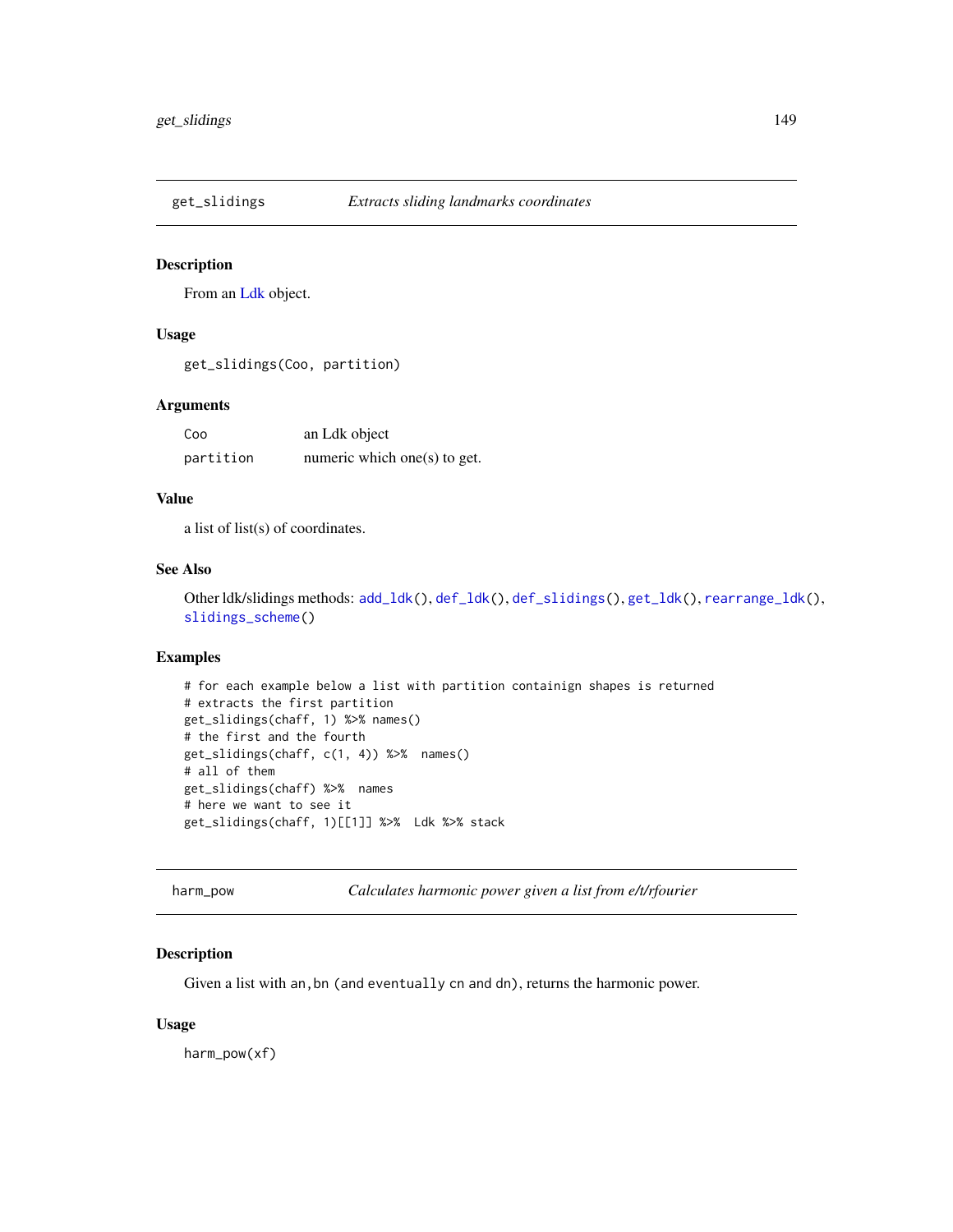#### Arguments

xf A list with an, bn (and cn, dn) components, typically from a e/r/tfourier passed on coo\_

# Value

Returns a vector of harmonic power

## Examples

```
ef <- efourier(bot[1], 24)
rf <- efourier(bot[1], 24)
harm_pow(ef)
harm_pow(rf)
plot(cumsum(harm_pow(ef)[-1]), type='o',
 main='Cumulated harmonic power without the first harmonic',
 ylab='Cumulated harmonic power', xlab='Harmonic rank')
```
#### hcontrib *Harmonic contribution to shape*

# Description

Calculates contribution of harmonics to shape. The amplitude of every coefficients of a given harmonic is multiplied by the coefficients provided and the resulting shapes are reconstructed and plotted. Naturally, only works on Fourier-based methods.

## Usage

```
hcontrib(Coe, ...)
## S3 method for class 'OutCoe'
hcontrib(
  Coe,
  id,
  harm.r,
  amp.r = c(0, 0.5, 1, 2, 5, 10),
 main = "Harmonic contribution to shape",
  xlab = "Harmonic rank",
 ylab = "Amplification factor",
  ...
\mathcal{E}
```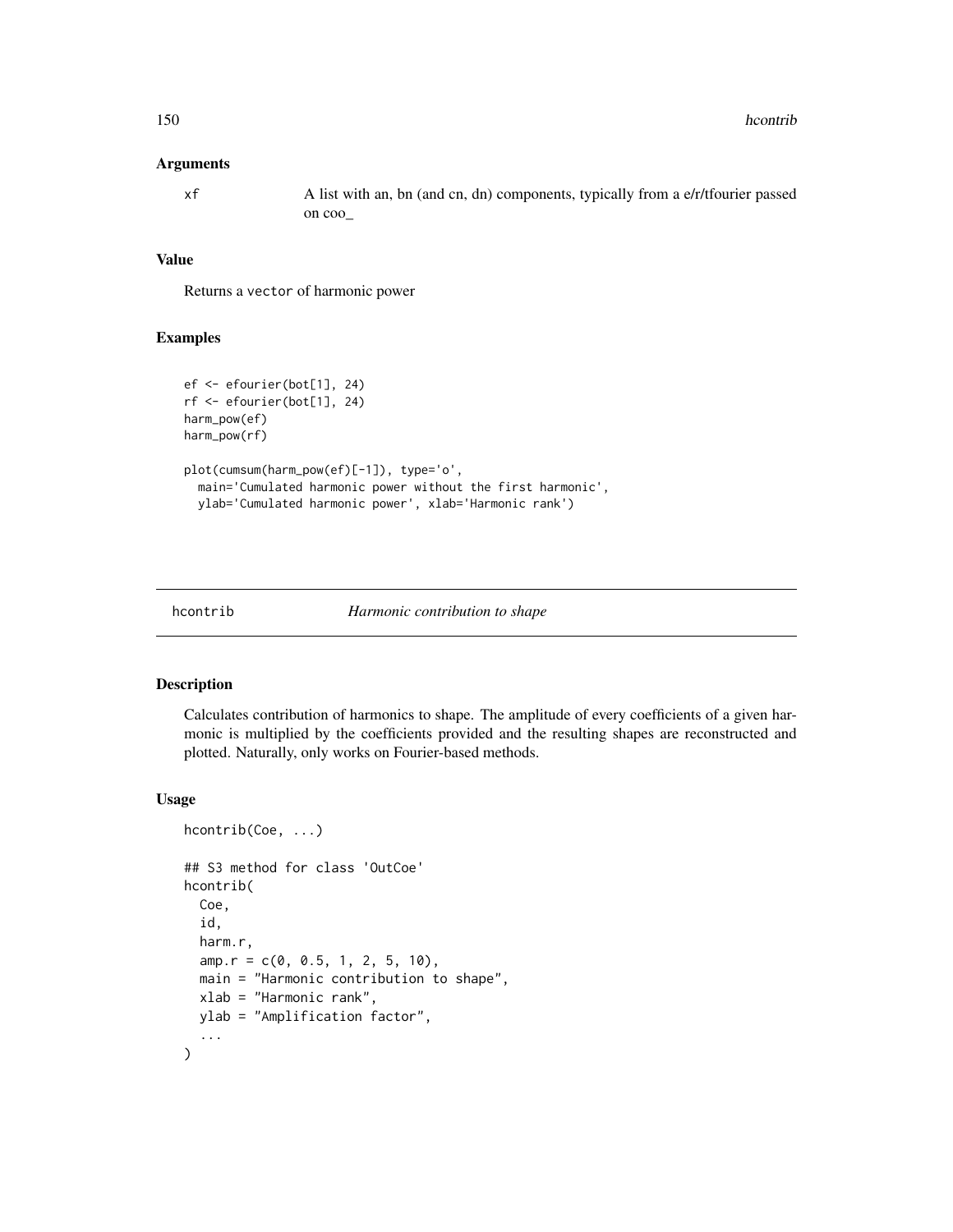#### hearts 151

## Arguments

| Coe    | a Coe object (either OutCoe or (soon) OpnCoe)                    |
|--------|------------------------------------------------------------------|
| .      | additional parameter to pass to coo_draw                         |
| id     | the id of a particular shape, otherwise working on the meanshape |
| harm.r | range of harmonics on which to explore contributions             |
| amp.r  | a vector of numeric for multiplying coefficients                 |
| main   | a title for the plot                                             |
| xlab   | a title for the x-axis                                           |
| ylab   | a title for the y-axis                                           |

# See Also

Other Coe\_graphics: [boxplot.OutCoe\(](#page-12-1))

# Examples

```
data(bot)
bot.f <- efourier(bot, 12)
hcontrib(bot.f)
hcontrib(bot.f, harm.r=3:10, amp.r=1:8, col="grey20",
   main="A huge panel")
```
<span id="page-150-0"></span>

hearts *Data: Outline coordinates of hand-drawn hearts*

## Description

Data: Outline coordinates of hand-drawn hearts

#### Format

A [Out](#page-197-0) object with the outline coordinates of 240 hand-drawn hearts by 8 different persons, with 4 landmarks.

## Source

We thank the fellows of the Ecology Department of the French Institute of Pondicherry that drawn the hearts, that then have been smoothed, scaled, centered, and downsampled to 80 coordinates per outline.

## See Also

Other datasets: [apodemus](#page-7-0), [bot](#page-12-0), [chaff](#page-25-0), [charring](#page-25-1), [flower](#page-144-0), [molars](#page-181-0), [mosquito](#page-186-0), [mouse](#page-186-1), [nsfishes](#page-191-0), [oak](#page-192-0), [olea](#page-192-1), [shapes](#page-259-0), [trilo](#page-277-0), [wings](#page-280-0)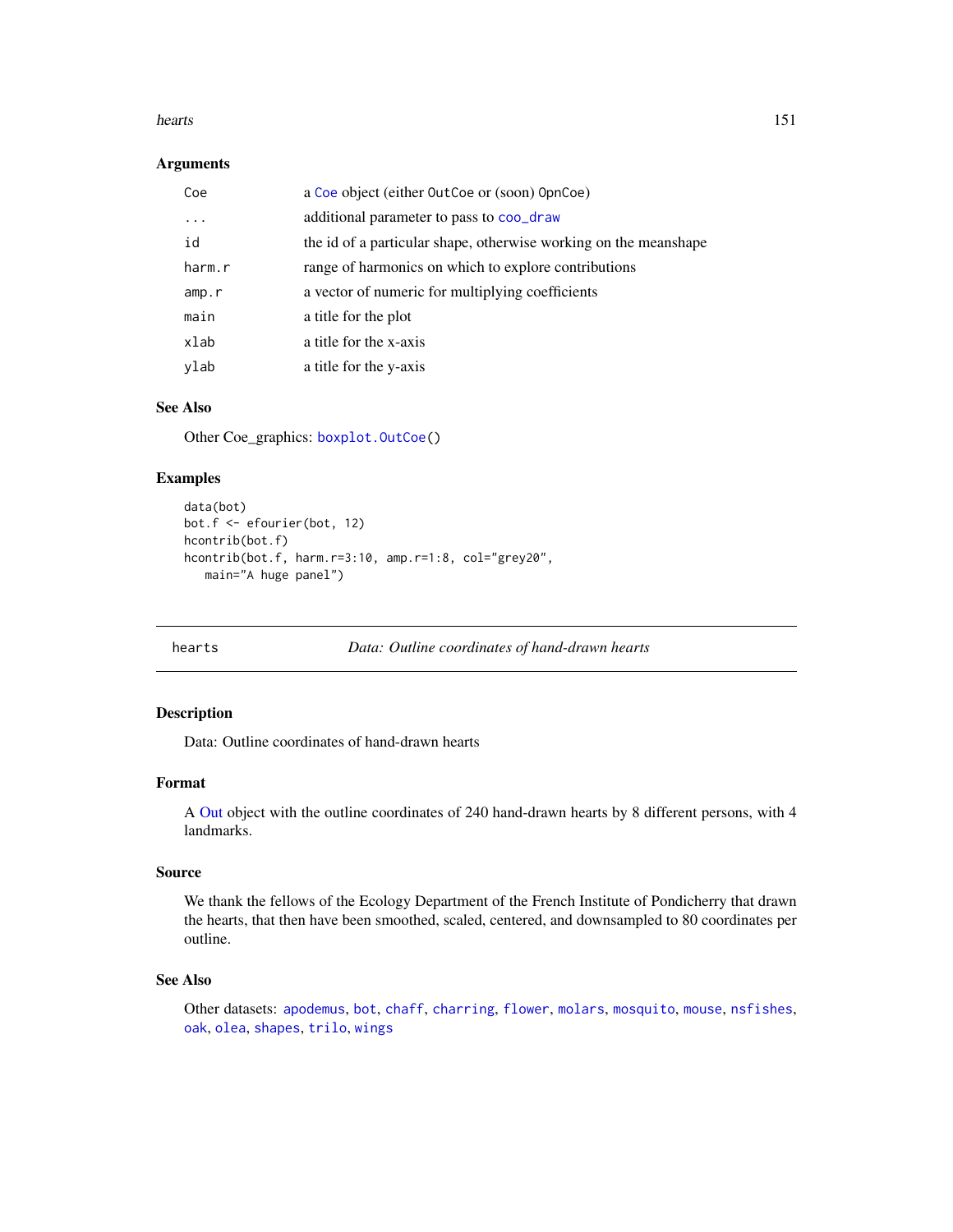<span id="page-151-1"></span>

A very simple image plotter. If provided with a path, reads the .jpg and plots it. If not provided with an imagematrix, will ask you to choose interactively a .jpeg image.

# Usage

```
img_plot(img)
```
img\_plot0(img)

## Arguments

img a matrix of an image, such as those obtained with [readJPEG.](#page-0-0)

## Details

img\_plot is used in import functions such as [import\\_jpg1;](#page-153-0) img\_plot0 does the same job but preserves the par and plots axes.

<span id="page-151-0"></span>

| import_Conte | Extract outlines coordinates from an image silhouette |  |  |
|--------------|-------------------------------------------------------|--|--|
|              |                                                       |  |  |

# Description

Provided with an image 'mask' (i.e. black pixels on a white background), and a point form where to start the algorithm, returns the (x; y) coordinates of its outline.

#### Usage

import\_Conte(img, x)

## Arguments

| img | a matrix of a binary image mask.                                       |
|-----|------------------------------------------------------------------------|
|     | numeric the $(x, y)$ coordinates of a starting point within the shape. |

# Details

Used internally by [import\\_jpg1](#page-153-0) but may be useful for other purposes.

## Value

a matrix the (x; y) coordinates of the outline points.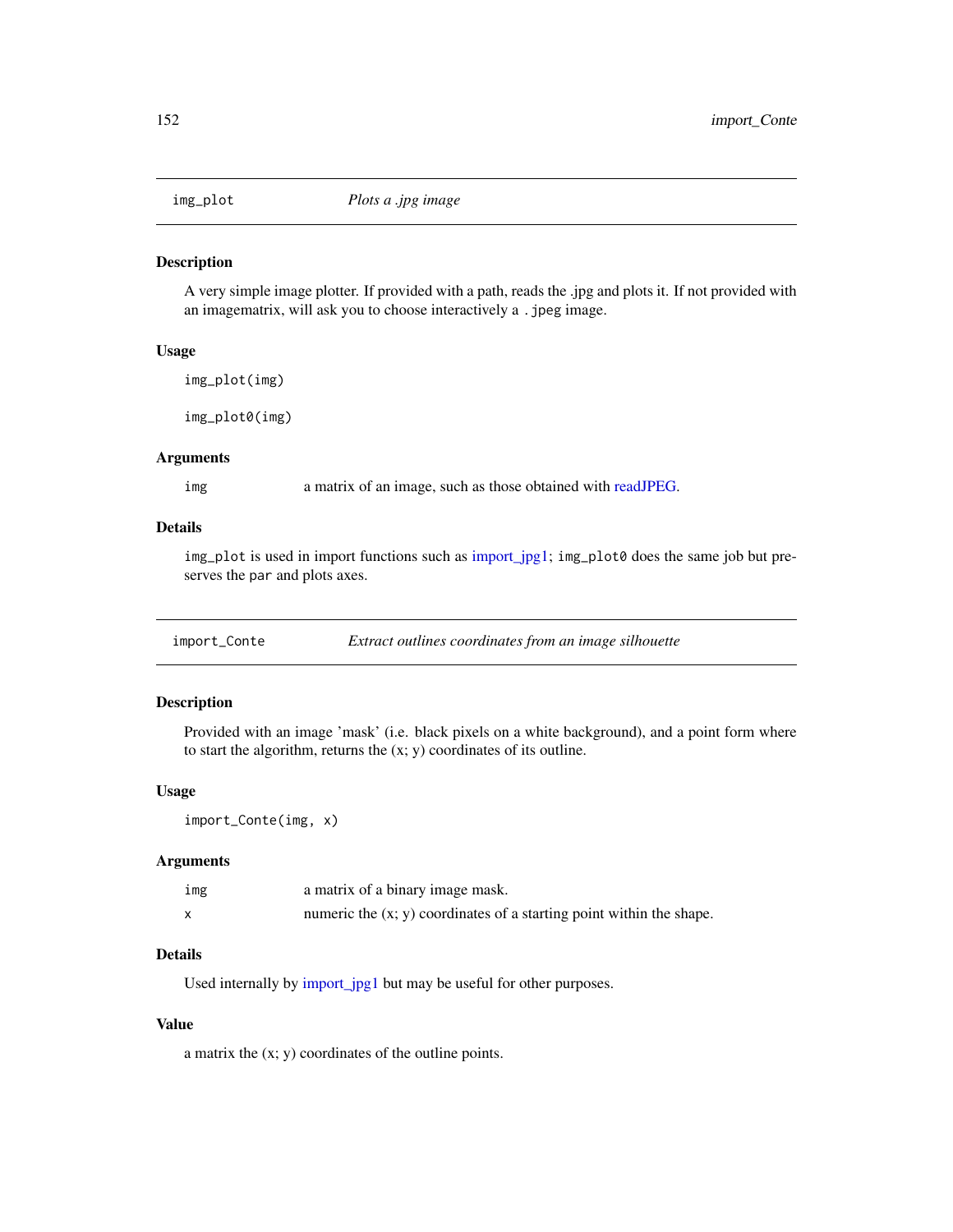## import\_jpg 153

#### Note

Note this function will be deprecated from Momocs when Momacs and Momit will be fully operationnal.

If you have an image with more than a single shape, then you may want to try imager::highlight function. Momocs may use this at some point.

# References

- The original algorithm is due to: Pavlidis, T. (1982). *Algorithms for graphics and image processing*. Computer science press.
- is detailed in: Rohlf, F. J. (1990). An overview of image processing and analysis techniques for morphometrics. In *Proceedings of the Michigan Morphometrics Workshop*. Special Publication No. 2 (pp. 47-60). University of Michigan Museum of Zoology: Ann Arbor.
- and translated in R by: Claude, J. (2008). *Morphometrics with R*. (p. 316). Springer.

# See Also

Other import functions: [import\\_StereoMorph\\_curve1\(](#page-155-0)), [import\\_jpg1\(](#page-153-0)), [import\\_jpg\(](#page-152-0)), [import\\_tps\(](#page-156-0)), [import\\_txt\(](#page-157-0)), [pix2chc\(](#page-211-0))

<span id="page-152-0"></span>import\_jpg *Extract outline coordinates from multiple .jpg files*

## Description

This function is used to import outline coordinates and is built around import  $jpg1$ .

#### Usage

```
import_jpg(
  jpg.paths = .1f.outo(),auto.notcentered = TRUE,
  fun.notcentered = NULL,
  threshold = 0.5)
```
#### Arguments

| jpg.paths | a vector of paths corresponding to the .jpg files to import. If not provided (or |
|-----------|----------------------------------------------------------------------------------|
|           | NULL), switches to the automatic version. See Details below.                     |

auto.notcentered

logical if TRUE random locations will be used until. one of them is (assumed) to be within the shape (because of a black pixel); if FALSE a [locator](#page-0-0) will be called, and you will have to click on a point within the shape.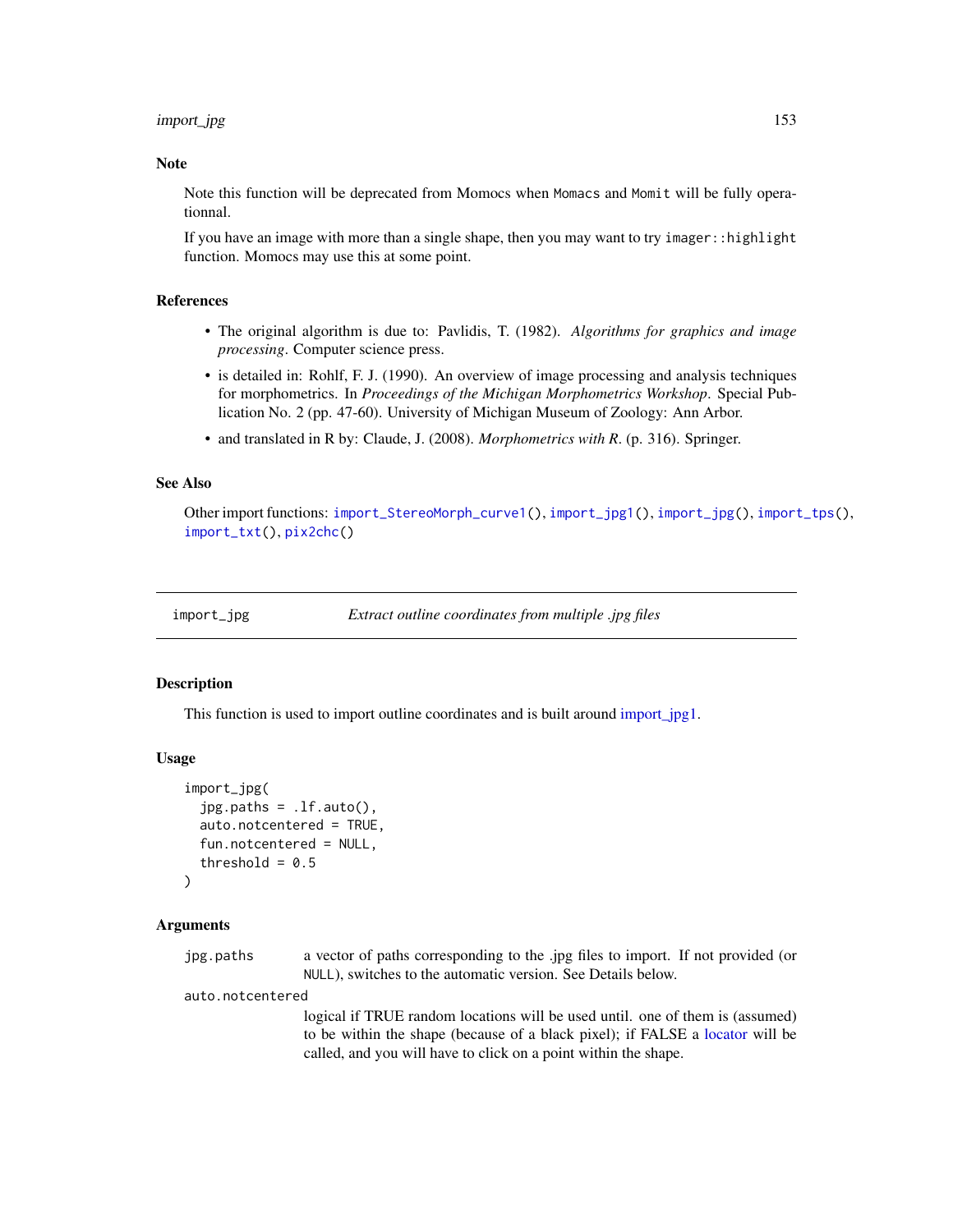| fun.notcentered |                                                                                                                                                   |
|-----------------|---------------------------------------------------------------------------------------------------------------------------------------------------|
|                 | NULL by default. Is your shapes are not centered and if a random pick of a<br>black pixel is not satisfactory. See import_jpg1 help and examples. |
| threshold       | the threshold value use to binarize the images. Above, pixels are turned to 1,<br>below to $0$ .                                                  |

#### Details

see [import\\_jpg1](#page-153-0) for important informations about how the outlines are extracted, and [import\\_Conte](#page-151-0) for the algorithm itself.

If jpg.paths is not provided (or NULL), you will have to select any .jpg file in the folder that contains all your files. All the outlines should be imported then.

#### Value

a list of matrices of  $(x; y)$  coordinates that can be passed to [Out](#page-197-0)

## Note

Note this function will be deprecated from Momocs when Momacs and Momit will be fully operationnal.

Silent message and progress bars (if any) with options("verbose"=FALSE).

## See Also

Other import functions: [import\\_Conte\(](#page-151-0)), [import\\_StereoMorph\\_curve1\(](#page-155-0)), [import\\_jpg1\(](#page-153-0)), [import\\_tps\(](#page-156-0)), [import\\_txt\(](#page-157-0)), [pix2chc\(](#page-211-0))

#### Examples

## Not run:

```
lf <- list.files('/foo/jpegs', full.names=TRUE)
coo <- import_jpg(lf)
Out(coo)
coo <- import_jpg()
## End(Not run)
```
<span id="page-153-0"></span>import\_jpg1 *Extract outline coordinates from a single .jpg file*

#### Description

Used to import outline coordinates from .jpg files. This function is used for single images and is wrapped by [import\\_jpg.](#page-152-0) It relies itself on [import\\_Conte](#page-151-0)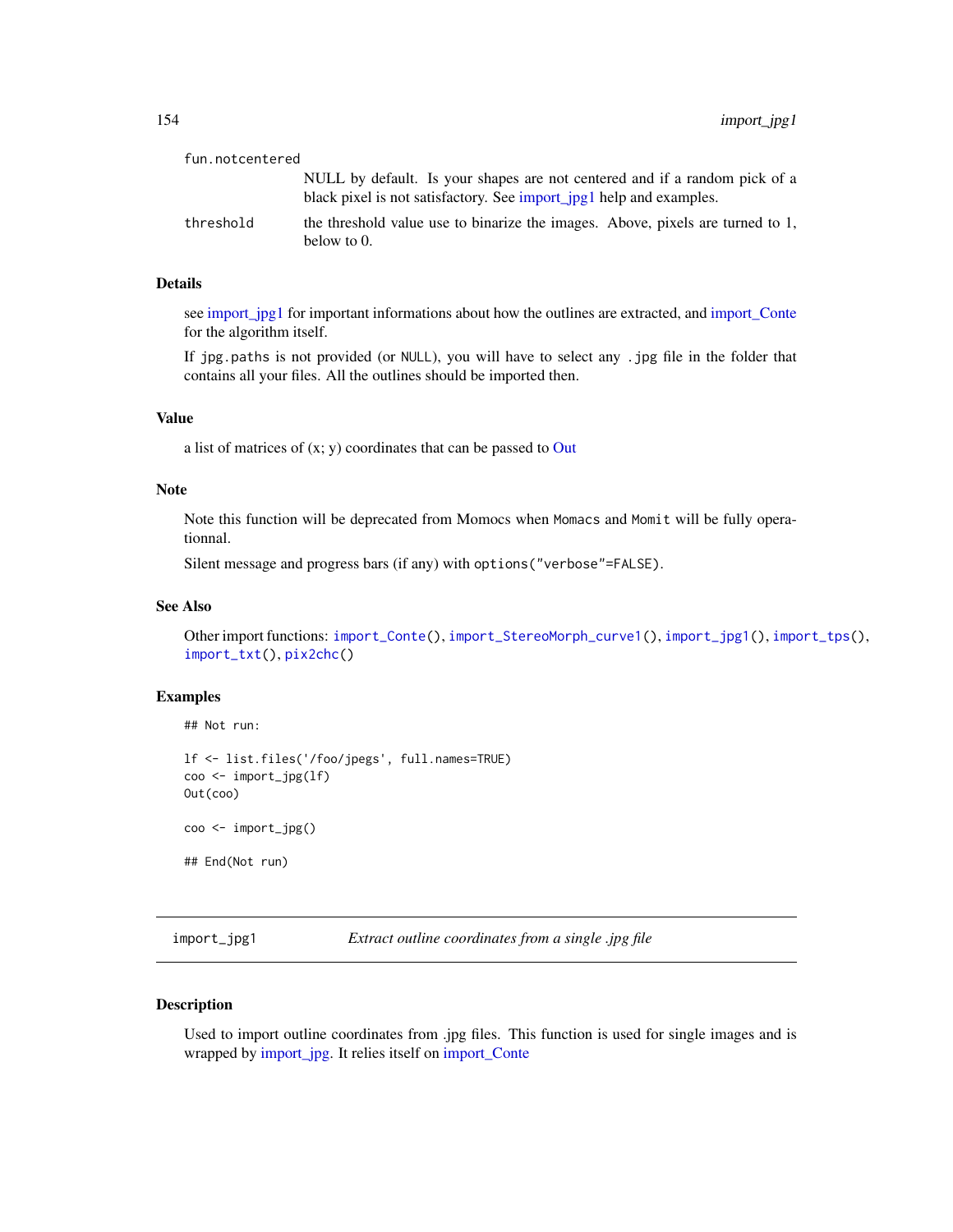# import\_jpg1 155

## Usage

```
import_jpg1(
  jpg.path,
  auto.notcentered = TRUE,
  fun.notcentered = NULL,
  threshold = 0.5,
  ...
)
```
## Arguments

jpg.path vector of paths corresponding to the .jpg files to import, such as those obtained with [list.files.](#page-0-0)

auto.notcentered

logical if TRUE random locations will be used until one of them is (assumed) to be within the shape (because it corresponds to a black pixel) and only if the middle point is not black; if FALSE a [locator](#page-0-0) will be called, and you will have to click on a point within the shape.

fun.notcentered

|           | NULL by default but can accept a function that, when passed with an image-<br>matrix and returns a numeric of length two that corresponds to a starting point<br>on the imagematrix for the Conte algorithm. A while instruction wraps it, so<br>the function may be wrong in proposing this starting position. See the examples<br>below for a quick example. |
|-----------|----------------------------------------------------------------------------------------------------------------------------------------------------------------------------------------------------------------------------------------------------------------------------------------------------------------------------------------------------------------|
| threshold | the threshold value use to binarize the images. Above, pixels are turned to 1,<br>below to $0$ .                                                                                                                                                                                                                                                               |

... arguments to be passed to [read.table,](#page-0-0) eg. 'skip', 'dec', etc.

### Details

jpegs can be provided either as RVB or as 8-bit greylevels or monochrome. The function binarizes pixels values using the 'threshold' argument. It will try to start to apply the [import\\_Conte](#page-151-0) algorithm from the center of the image and 'looking' downwards for the first black/white 'frontier' in the pixels. This point will be the first of the outlines. The latter may be useful if you align manually the images and if you want to retain this information in the consequent morphometric analyses.

If the point at the center of the image is not within the shape, i.e. is 'white' you have two choices defined by the 'auto.notcentered' argument. If it's TRUE, some random starting points will be tried until on of them is 'black' and within the shape; if FALSE you will be asked to click on a point within the shape.

If some pixels on the borders are not white, this functions adds a 2-pixel border of white pixels; otherwise [import\\_Conte](#page-151-0) would fail and return an error.

Finally, remember that if the images are not in your working directory, [list.files](#page-0-0) must be called with the argument full.names=TRUE!

Note that the use of the fun.notcentered argument will probably leads to serious headaches and will probably imply the dissection of these functions: [import\\_Conte,](#page-151-0) [img\\_plot](#page-151-1) and import\_jpg itself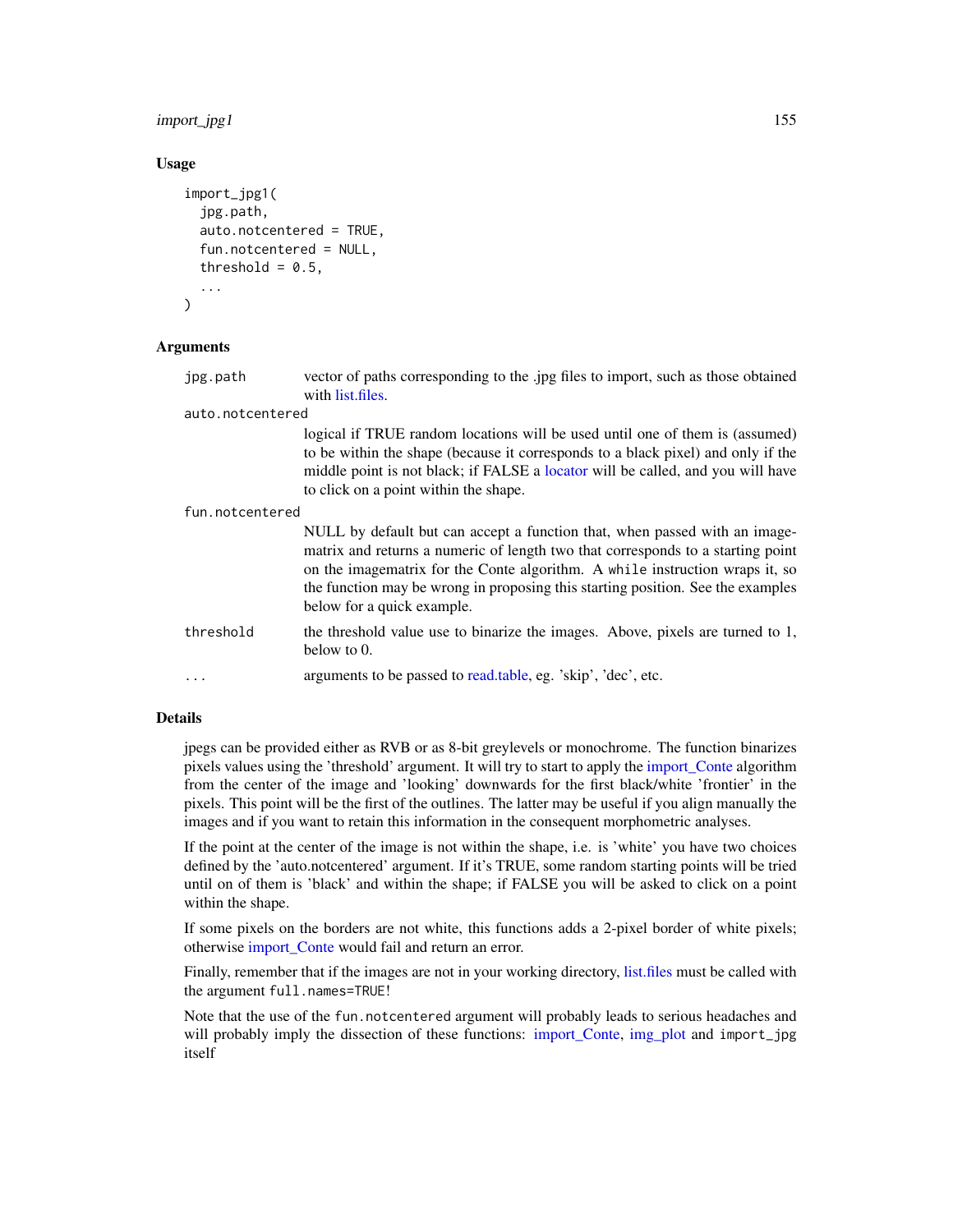a matrix of (x; y) coordinates that can be passed to Out

## Note

Note this function will be deprecated from Momocs when Momacs and Momit will be fully operationnal.

# See Also

[import\\_jpg,](#page-152-0) [import\\_Conte,](#page-151-0) [import\\_txt,](#page-157-0) [lf\\_structure.](#page-174-0) See also Momocs' vignettes for data import. Other import functions: [import\\_Conte\(](#page-151-0)), [import\\_StereoMorph\\_curve1\(](#page-155-0)), [import\\_jpg\(](#page-152-0)), [import\\_tps\(](#page-156-0)), [import\\_txt\(](#page-157-0)), [pix2chc\(](#page-211-0))

```
import_StereoMorph_curve1
```
*Import files creates by StereoMorph into Momocs*

#### Description

Helps to read . txt files created by StereoMorph into  $(x; y)$  coordinates or Momocs objects. Can be applied to 'curves' or 'ldk' text files.

#### Usage

import\_StereoMorph\_curve1(path)

import\_StereoMorph\_curve(path, names)

```
import_StereoMorph_ldk1(path)
```
import\_StereoMorph\_ldk(path, names)

## Arguments

| path  | toward a single file or a folder containing. txt files produced by StereoMorph |
|-------|--------------------------------------------------------------------------------|
| names | to feed If structure                                                           |

## Details

\*1 functions import a single .txt file. Their counterpart (no '1') work when path indicates the folder, i.e. 'curves' or 'ldk'. They then return a list of [Opn](#page-193-0) or [Ldk](#page-169-0) objects, respectively. Please do not hesitate to contact me should you have a particular case or need something.

#### Note

Note this function will be deprecated from Momocs when Momacs and Momit will be fully operationnal.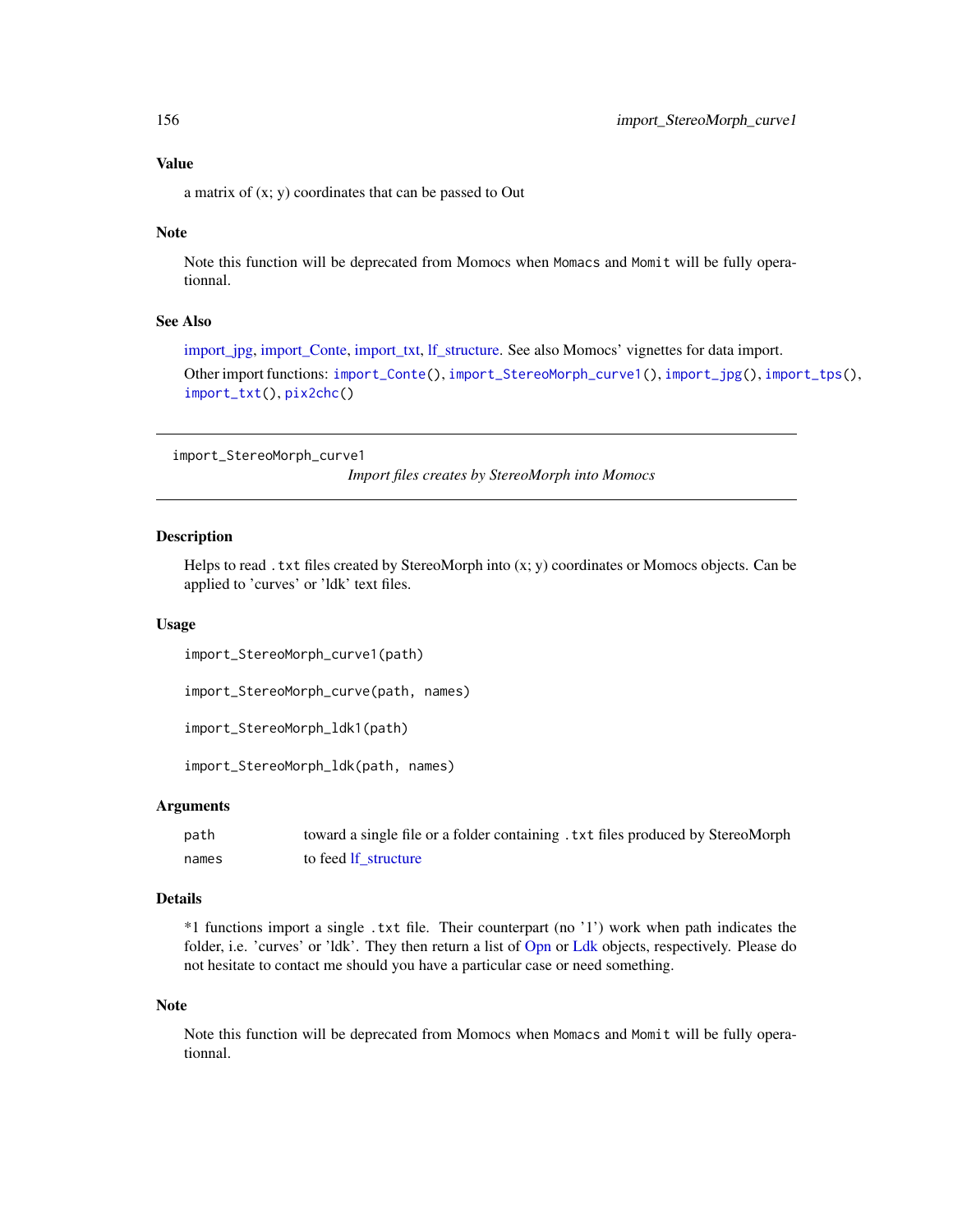# import\_tps 157

## See Also

Other import functions: [import\\_Conte\(](#page-151-0)), [import\\_jpg1\(](#page-153-0)), [import\\_jpg\(](#page-152-0)), [import\\_tps\(](#page-156-0)), [import\\_txt\(](#page-157-0)), [pix2chc\(](#page-211-0))

Other import functions: [import\\_Conte\(](#page-151-0)), [import\\_jpg1\(](#page-153-0)), [import\\_jpg\(](#page-152-0)), [import\\_tps\(](#page-156-0)), [import\\_txt\(](#page-157-0)), [pix2chc\(](#page-211-0))

Other import functions: [import\\_Conte\(](#page-151-0)), [import\\_jpg1\(](#page-153-0)), [import\\_jpg\(](#page-152-0)), [import\\_tps\(](#page-156-0)), [import\\_txt\(](#page-157-0)), [pix2chc\(](#page-211-0))

Other import functions: [import\\_Conte\(](#page-151-0)), [import\\_jpg1\(](#page-153-0)), [import\\_jpg\(](#page-152-0)), [import\\_tps\(](#page-156-0)), [import\\_txt\(](#page-157-0)), [pix2chc\(](#page-211-0))

<span id="page-156-0"></span>import\_tps *Import a tps file*

# Description

And returns a list of coordinates, curves, scale

# Usage

```
import_tps(tps.path, curves = TRUE)
```

```
tps2coo(tps, curves = TRUE)
```
## Arguments

| tps.path | lines, typically from readLines, describing a single shape in tps-like format. You<br>will need to manually build your Coo object from it: eg Out (coo=your_list\$coo).                                                                                   |
|----------|-----------------------------------------------------------------------------------------------------------------------------------------------------------------------------------------------------------------------------------------------------------|
| curves   | logical whether to read curves, if any                                                                                                                                                                                                                    |
| tps      | lines for a single tps file tps2coo is used in import_tps and may be useful for<br>data import. When provided with lines (eg after readLines) from a tps-like de-<br>scription (with "LM", "CURVES", etc.) returns a list of coordinates, curves,<br>etc. |

## Value

a list with components: coo a matrix of coordinates; cur a list of matrices; scale the scale as a numeric.

## Note

Note this function will be deprecated from Momocs when Momacs and Momit will be fully operationnal.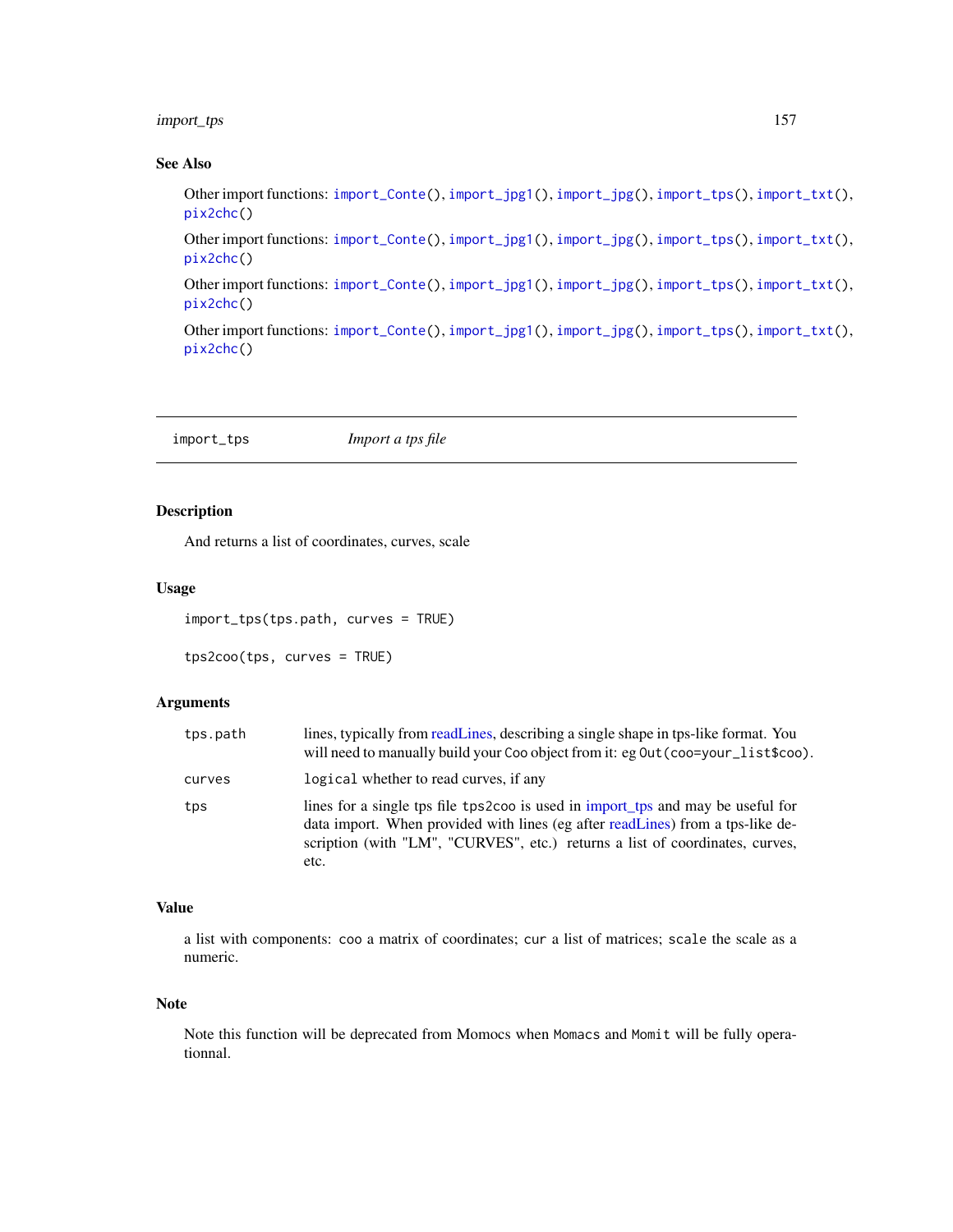# See Also

Other import functions: [import\\_Conte\(](#page-151-0)), [import\\_StereoMorph\\_curve1\(](#page-155-0)), [import\\_jpg1\(](#page-153-0)), [import\\_jpg\(](#page-152-0)), [import\\_txt\(](#page-157-0)), [pix2chc\(](#page-211-0))

Other import functions: [import\\_Conte\(](#page-151-0)), [import\\_StereoMorph\\_curve1\(](#page-155-0)), [import\\_jpg1\(](#page-153-0)), [import\\_jpg\(](#page-152-0)), [import\\_txt\(](#page-157-0)), [pix2chc\(](#page-211-0))

<span id="page-157-0"></span>import\_txt *Import coordinates from a .txt file*

## Description

A wrapper around [read.table](#page-0-0) that can be used to import outline/landmark coordinates.

#### Usage

```
import\_txt(txt.paths = .lf.auto(), ...)
```
## Arguments

| txt.paths               | a vector of paths corresponding to the txt files to import. If not provided (or<br>NULL), switches to the automatic version, just as in import_jpg. See Details<br>there. |
|-------------------------|---------------------------------------------------------------------------------------------------------------------------------------------------------------------------|
| $\cdot$ $\cdot$ $\cdot$ | arguments to be passed to read.table, eg. 'skip', 'dec', etc.                                                                                                             |

# Details

Columns are not named in the .txt files. You can tune this using the ... argument. Define the [read.table](#page-0-0) arguments that allow to import a single file, and then pass them to this function, ie if your .txt file has a header (eg ('x', 'y')), do not forget header=TRUE.

#### Value

a list of matrix(ces) of  $(x; y)$  coordinates that can be passed to [Out,](#page-197-0) [Opn](#page-193-0) and [Ldk.](#page-169-0)

#### Note

Note this function will be deprecated from Momocs when Momacs and Momit will be fully operationnal.

Silent message and progress bars (if any) with options("verbose"=FALSE).

#### See Also

Other import functions: [import\\_Conte\(](#page-151-0)), [import\\_StereoMorph\\_curve1\(](#page-155-0)), [import\\_jpg1\(](#page-153-0)), [import\\_jpg\(](#page-152-0)), [import\\_tps\(](#page-156-0)), [pix2chc\(](#page-211-0))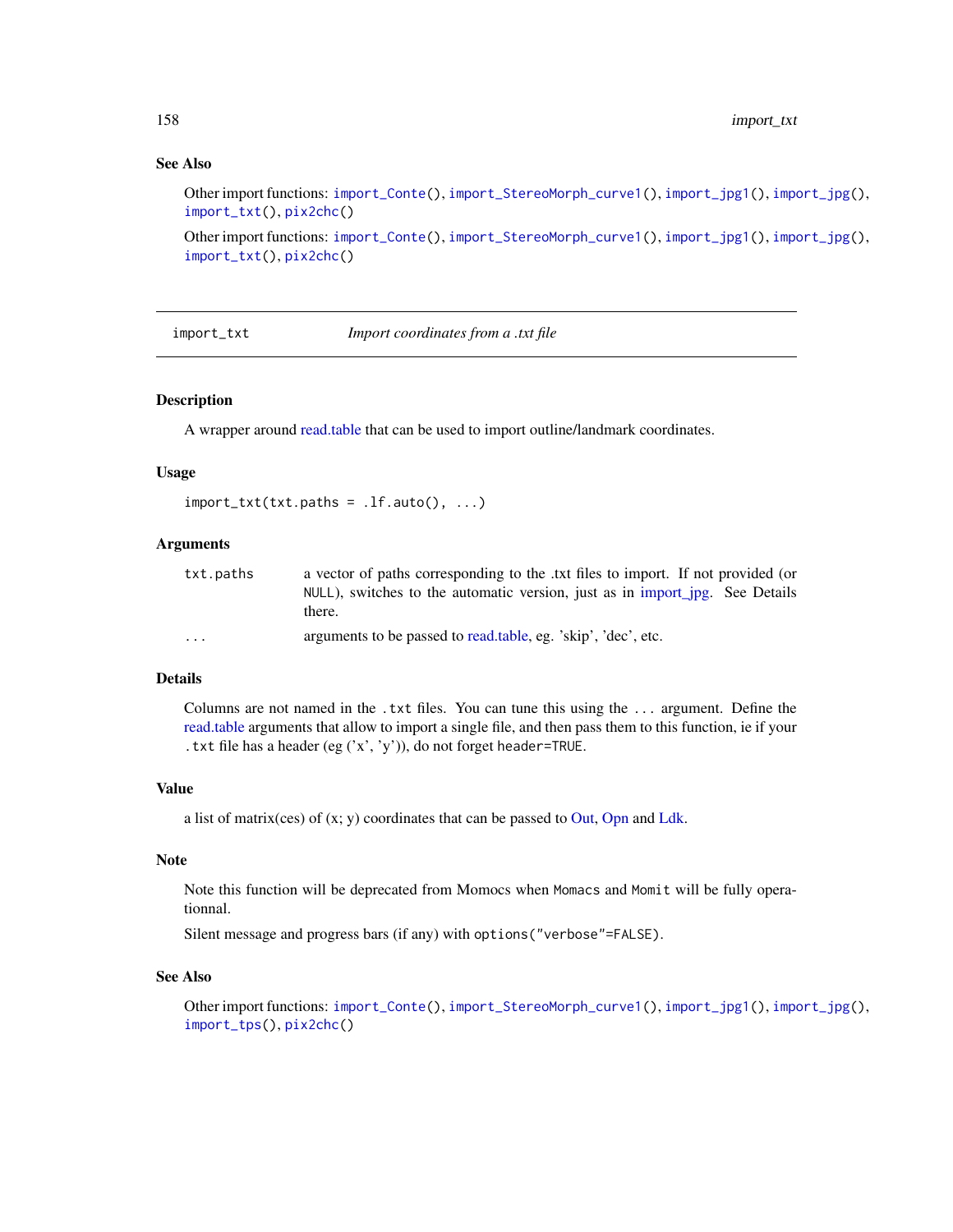Allows to plot shapes, individually, for [Coo](#page-38-0) [\(Out,](#page-197-0) [Opn](#page-193-0) or [Ldk\)](#page-169-0) objects.

## Usage

 $inspect(x, id, ...)$ 

# Arguments

|          | the Coo object                                                                                                                      |
|----------|-------------------------------------------------------------------------------------------------------------------------------------|
| id       | the id of the shape to plot, if not provided a random shape is plotted. If passed<br>with 'all' all shapes are plotted, one by one. |
| $\cdots$ | further arguments to be passed to coo_plot                                                                                          |

# See Also

Other Coo\_graphics: [panel\(](#page-201-0)), [stack\(](#page-261-1))

## Examples

```
## Not run:
inspect(bot, 5)
inspect(bot)
inspect(bot, 5, pch=3, points=TRUE) # an example of '...' use
## End(Not run)
```
is *Class and component testers*

# Description

Class testers test if any of the classes of an object *is* of a given class. For instance is\_PCA on a [PCA](#page-204-0) object (of classes PCA and prcomp) will return TRUE. Component testers check if *there\_is* a particular component (eg \$fac, etc.) in an object.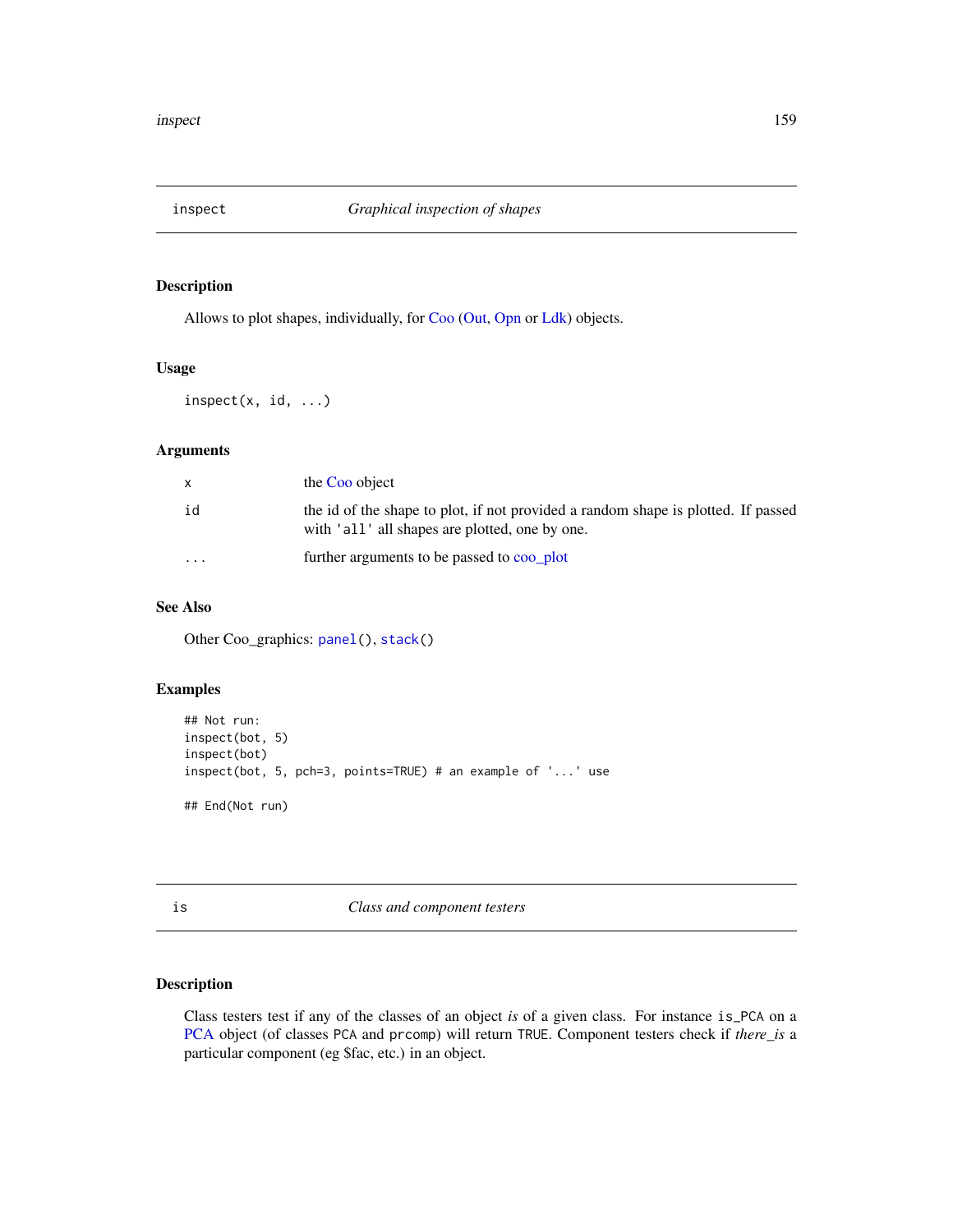$160$  is

# Usage

is\_Coo(x)

is\_PCA(x)

is\_LDA(x)

- is\_Out(x)
- is\_Opn(x)
- is\_Ldk(x)
- is\_Coe(x)

is\_OutCoe(x)

is\_OpnCoe(x)

- is\_LdkCoe(x)
- is\_TraCoe(x)
- is\_shp(x)

is\_fac(x)

- is\_ldk(x)
- is\_slidings(x)

is\_links(x)

# Arguments

x the object to test

# Value

logical

```
is_Coo(bot)
is_Out(bot)
is_Ldk(bot)
is_ldk(hearts) # mind the capitals!
```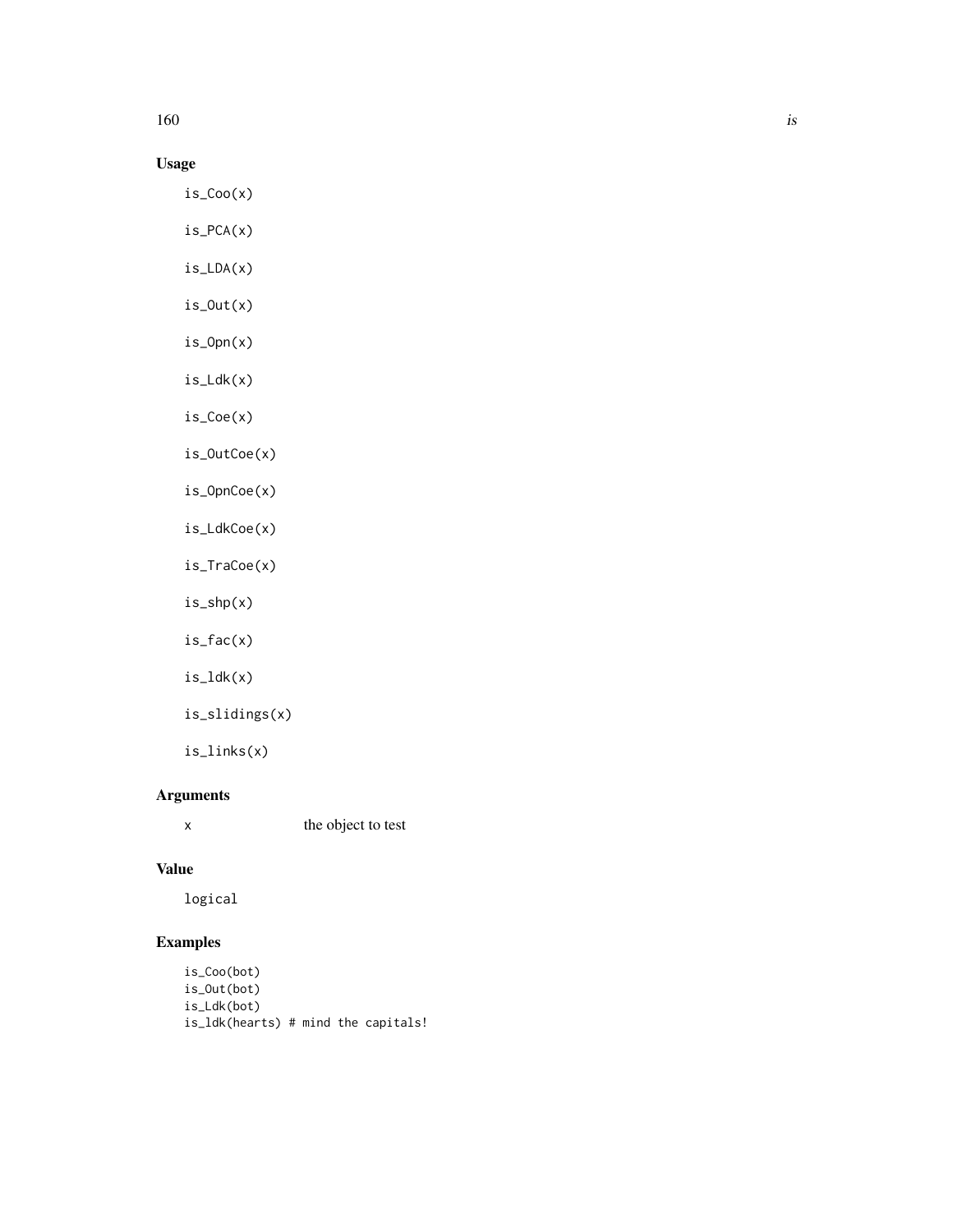is\_equallyspacedradii *Tests if coordinates likely have equally spaced radii*

#### Description

Returns TRUE/FALSE whether the sd of angles between all successive radii is below/above thesh

## Usage

is\_equallyspacedradii(coo, thres)

## Arguments

| COO   | matrix of $(x, y)$ coordinates or any Coo object.                 |
|-------|-------------------------------------------------------------------|
| thres | numeric a threshold (arbitrarily pi/90, eg 2 degrees, by default) |

#### Value

a single or a vector of logical. If NA are returned, some coordinates are likely identical, at least for x or y.

#### See Also

```
Other coo_ utilities: coo_aligncalliper(), coo_alignminradius(), coo_alignxax(), coo_align(),
coo_baseline(), coo_bookstein(), coo_boundingbox(), coo_calliper(), coo_centdist(),
coo_center(), coo_centpos(), coo_close(), coo_down(), coo_dxy(), coo_extract(), coo_flipx(),
coo_force2close(), coo_interpolate(), coo_is_closed(), coo_jitter(), coo_left(), coo_likely_clockwise(),
coo_nb(), coo_perim(), coo_range(), coo_rev(), coo_right(), coo_rotatecenter(), coo_rotate(),
coo_sample_prop(), coo_samplerr(), coo_sample(), coo_scale(), coo_shearx(), coo_slice(),
coo_slidedirection(), coo_slidegap(), coo_slide(), coo_smoothcurve(), coo_smooth(),
coo_template(), coo_trans(), coo_trimbottom(), coo_trimtop(), coo_trim(), coo_untiltx(),
coo_up()
```

```
bot[1] %>% is_equallyspacedradii
bot[1] %>% coo_samplerr(36) %>% is_equallyspacedradii
# higher tolerance but wrong
bot[1] %>% coo_samplerr(36) %>% is_equallyspacedradii(thres=5*2*pi/360)
# coo_interpolate is a better option
bot[1] %>% coo_interpolate(1200) %>% coo_samplerr(36) %>% is_equallyspacedradii
# Coo method
bot %>% coo_interpolate(360) %>% coo_samplerr(36) %>% is_equallyspacedradii
```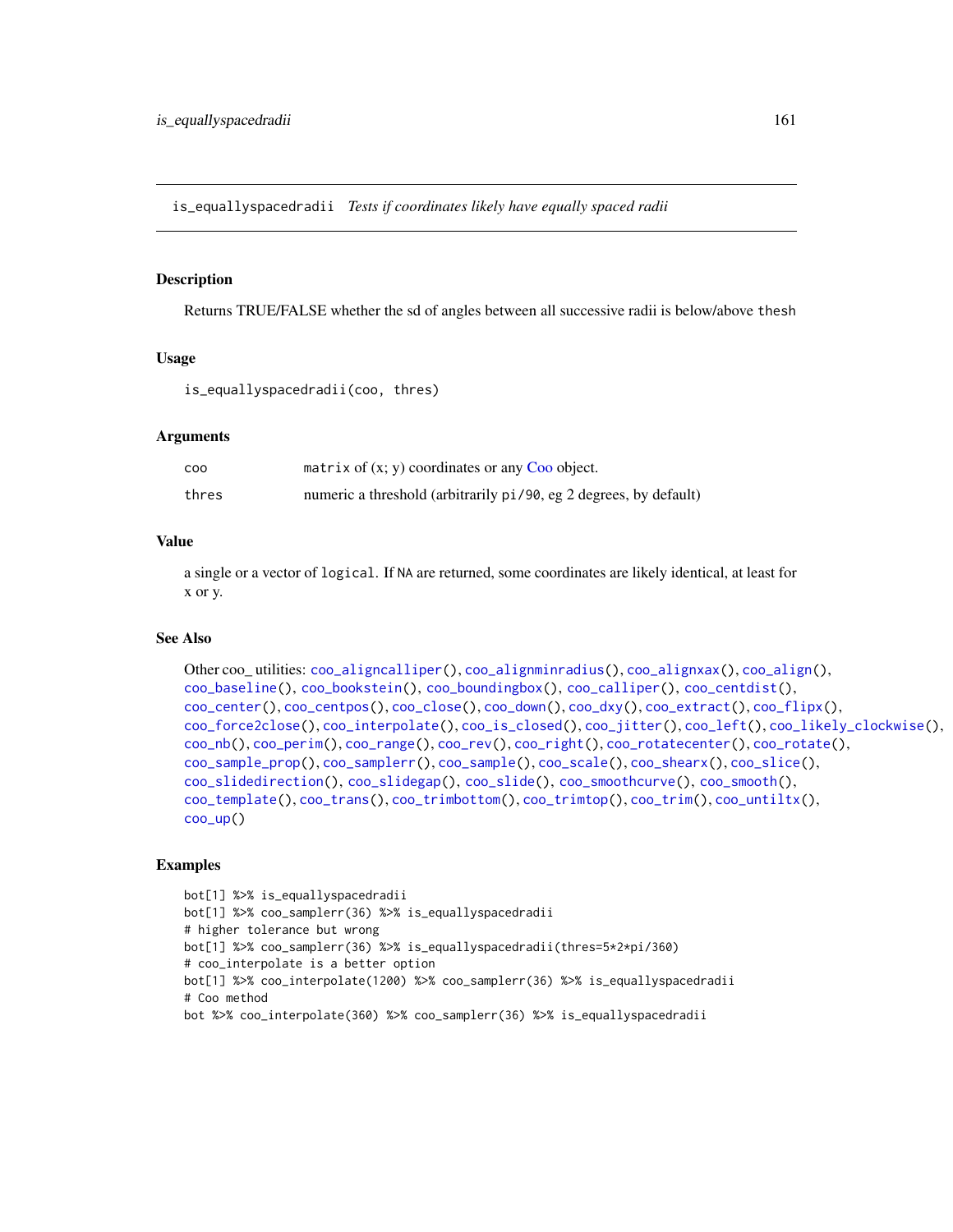<span id="page-161-0"></span>

A very basic implementation of k-means. Beware that morphospaces are calculated so far for the 1st and 2nd component.

## Usage

 $KMEANS(x, \ldots)$ 

## S3 method for class 'PCA' KMEANS(x, centers, nax = 1:2, pch = 20, cex =  $0.5, ...$ )

# Arguments

| $\mathsf{x}$ | PCA object                                                 |
|--------------|------------------------------------------------------------|
|              | additional arguments to be passed to kmeans                |
| centers      | numeric number of centers                                  |
| nax          | numeric the range of PC components to use (1:2 by default) |
| pch          | to draw the points                                         |
| cex          | to draw the points                                         |

# Value

the same thing as [kmeans](#page-0-0)

## See Also

```
Other multivariate: CLUST(), KMEDOIDS(), LDA(), MANOVA_PW(), MANOVA(), MDS(), MSHAPES(),
NMDS(), PCA(), classification_metrics()
```

```
data(bot)
bp <- PCA(efourier(bot, 10))
KMEANS(bp, 2)
```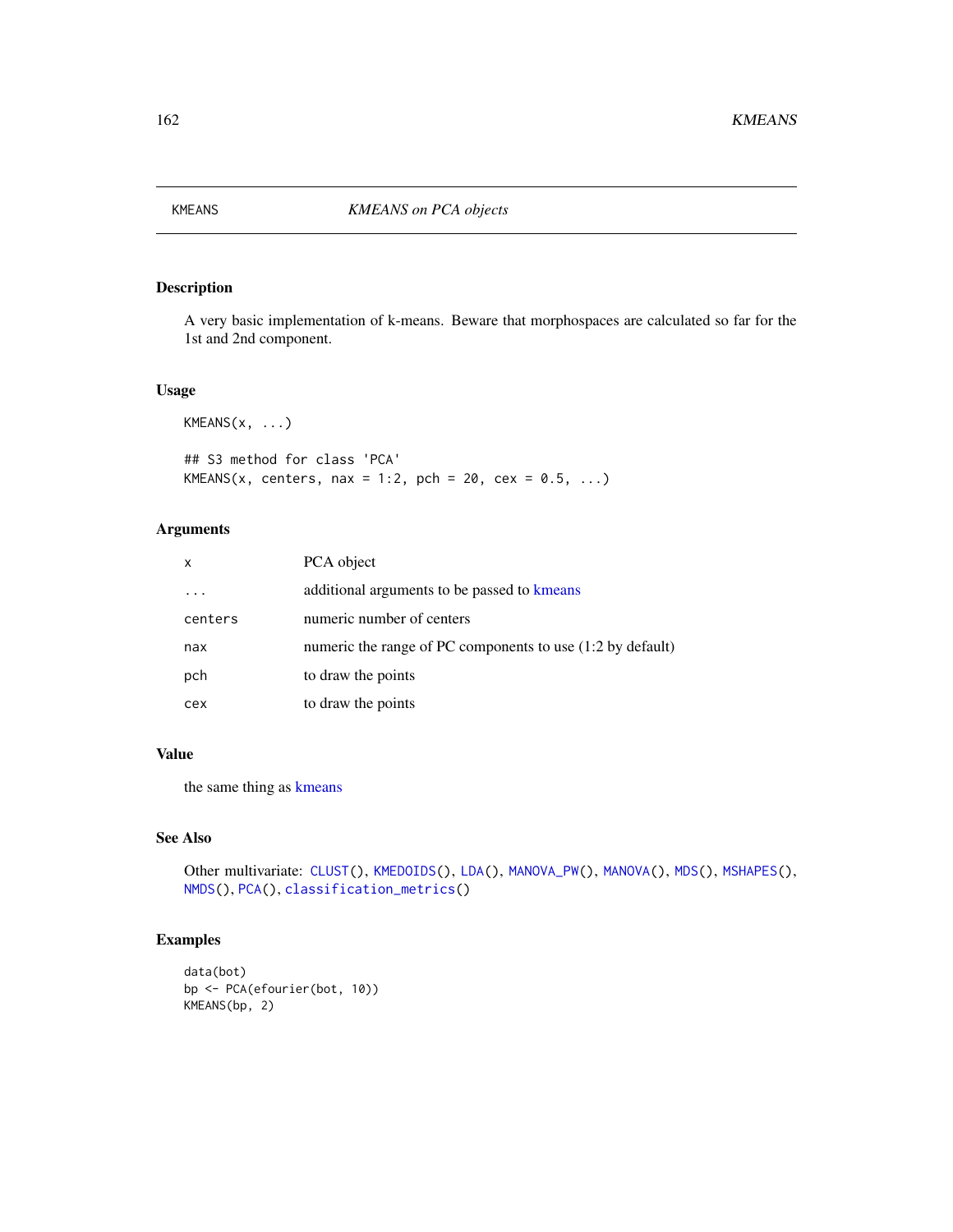<span id="page-162-0"></span>

A basic implementation of kmedoids on top of [cluster::pam](#page-0-0) Beware that morphospaces are calculated so far for the 1st and 2nd component.

#### Usage

```
KMEDOIDS(x, k, metric = "euclidean", ...)
## Default S3 method:
KMEDOIDS(x, k, metric = "euclidean", ...)## S3 method for class 'Coe'
KMEDOIDS(x, k, metric = "euclidean", ...)## S3 method for class 'PCA'
```
 $KMEDOIDS(x, k, metric = "euclidean", retain, ...)$ 

## Arguments

| $\mathsf{x}$ | a Coe or PCA object                                                                      |
|--------------|------------------------------------------------------------------------------------------|
| k            | numeric number of centers                                                                |
| metric       | one of euclidean (default) or manhattan, to feed cluster::pam                            |
| $\cdots$     | additional arguments to feed cluster::pam                                                |
| retain       | when passing a PCA how many PCs to retain, or a proportion of total variance,<br>see LDA |

## Value

see [cluster::pam.](#page-0-0) Other components are returned (fac, etc.)

## See Also

```
Other multivariate: CLUST(), KMEANS(), LDA(), MANOVA_PW(), MANOVA(), MDS(), MSHAPES(),
NMDS(), PCA(), classification_metrics()
```

```
data(bot)
bp <- PCA(efourier(bot, 10))
KMEANS(bp, 2)
set.seed(123) # for reproducibility on a dummy matrix
matrix(rnorm(100, 10, 10)) %>%
```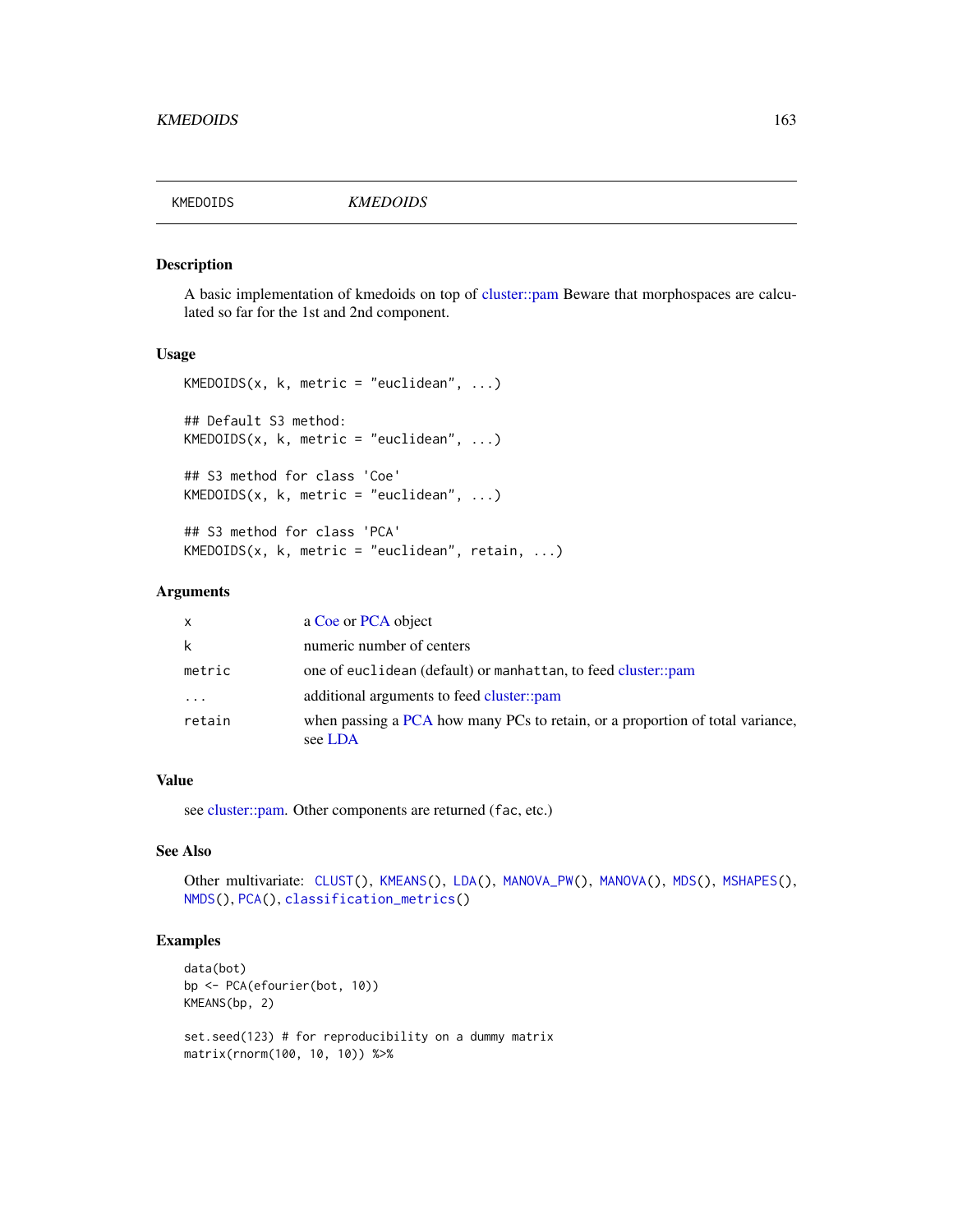164 layers and the set of the set of the set of the set of the set of the set of the set of the set of the set of the set of the set of the set of the set of the set of the set of the set of the set of the set of the set o

```
KMEDOIDS(5)
# On a Coe
bot_f <- bot %>% efourier()
bot_k <- bot_f %>% KMEDOIDS(2)
# confusion matrix
table(bot_k$fac$type, bot_k$clustering)
# on a PCA
bot_k2 <- bot_f %>% PCA() %>% KMEDOIDS(12, retain=0.9)
# confusion matrix
with(bot_k, table(fac$type, clustering))
# silhouette plot
bot_k %>% plot_silhouette()
# average width as a function of k
k_range <- 2:12
widths <- sapply(k_range, function(k) KMEDOIDS(bot_f, k=k)$silinfo$avg.width)
plot(k_range, widths, type="b")
```
<span id="page-163-0"></span>layers *grindr layers for multivariate plots*

#### Description

Useful layers for building custom mutivariate plots using the cheapbabi approach. See examples.

#### Usage

```
layer_frame(x, center_origin = TRUE, zoom = 0.9)
layer_axes(x, col = "#999999", lwd = 1/2, ...)layer\_ticks(x, col = "#333333", cex = 3/4, lwd = 3/4, ...)layer_grid(x, col = "#999999", lty = 3, grid = 3, ...)
layer\_box(x, border = "#e5e5e5", ...)layer_fullframe(x, ...)
layer_points(x, pch = 20, cex = 4/\log 1p(nrow(x$xy)), transp = 0, ...)
layer_ellipses(x, conf = 0.5, lwd = 1, alpha = 0, ...)
layer_ellipsesfilled(x, conf = 0.5, lwd = 1, alpha = 0, ...)
```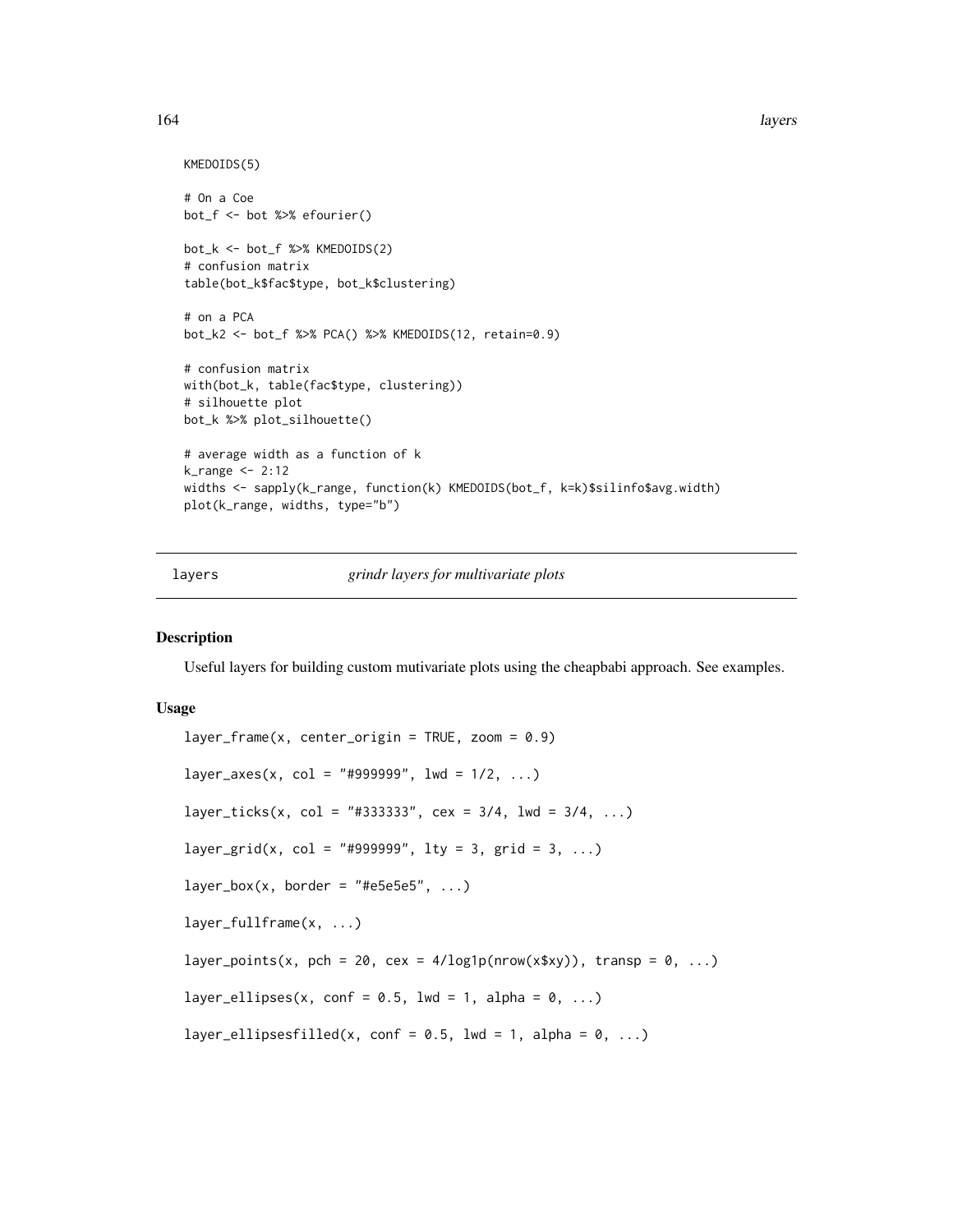#### layers and the set of the set of the set of the set of the set of the set of the set of the set of the set of the set of the set of the set of the set of the set of the set of the set of the set of the set of the set of th

```
layer_ellipsesaxes(x, conf = 0.5, lwd = 1, alpha = 0, ...)
layer\_chull(x, ...)layer_chullfilled(x, alpha = 0.8, ...)
layer_stars(x, alpha = 0.5, ...)
layer_delaunay(x, ...)
layer_density(
  x,
 levels_density = 20,
 levels_contour = 4,
 alpha = 1/3,
 n = 200,
 density = TRUE,
 contour = TRUE
\lambdalayer_labelpoints(
 x,
 col = par("fg"),cex = 2/3,
  font = 1,
  abbreviate = FALSE,
  ...
\mathcal{L}layer_labelgroups(
 x,
 col = par("fg"),cex = 3/4,
  font = 2,
  rect = TRUE,alpha = 1/4,
  abbreviate = FALSE,
  ...
\mathcal{L}layer_rug(x, size = 1/200, ...)
layer_histogram_2(x, freq = FALSE, breaks, split = FALSE, transp = \theta)
layer_density_2(x, bw, split = FALSE, rug = TRUE, transp = 0)
layer_title(x, title = "", cex = 3/4, ...)
```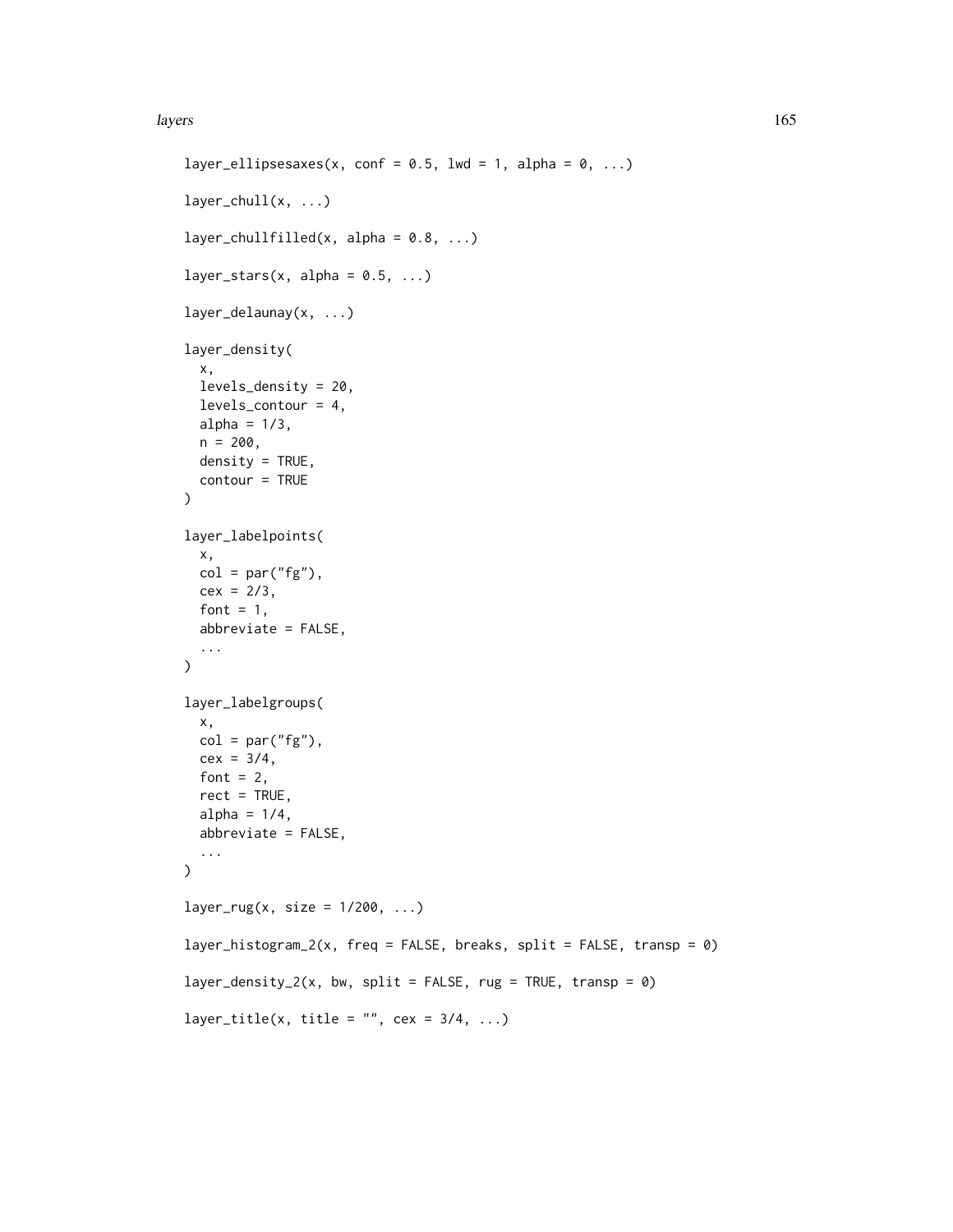```
layer_axesnames(x, cex = 3/4, name = "Axis", ...)
layer_eigen(x, nb_max = 5, cex = 1/2, ...)
layer_axesvar(x, cex = 3/4, ...)
layer\_legend(x, probs = seq(0, 1, 0.25), cex = 3/4, ...)
```
# Arguments

| X              | a list, typically returned by plot_PCA                                                             |
|----------------|----------------------------------------------------------------------------------------------------|
| center_origin  | logical whether to center the origin (default TRUE)                                                |
| zoom           | numeric to change the zoom (default 0.9)                                                           |
| col            | color (hexadecimal) to use for drawing components                                                  |
| 1wd            | linewidth for drawing components                                                                   |
| .              | additional options to feed core functions for each layer                                           |
| cex            | to use for drawing components                                                                      |
| lty            | linetype for drawing components                                                                    |
| grid           | numeric number of grid to draw                                                                     |
| border         | color (hexadecimal) to use to draw border                                                          |
| pch            | to use for drawing components                                                                      |
| transp         | transparency to use (min: $0$ defaut: $0$ max: $1$ )                                               |
| conf           | numeric between 0 and 1 for confidence ellipses                                                    |
| alpha          | numeric between 0 and 1 for the transparency of components                                         |
|                | levels_density numeric number of levels to use to feed MASS:: kde2d                                |
| levels_contour | numeric number of levels to use to feed graphics:: contour                                         |
| n              | numeric number of grid points to feed MASS:: kde2d                                                 |
| density        | logical whether to draw density estimate                                                           |
| contour        | logical whether to draw contour lines                                                              |
| font           | to feed text                                                                                       |
| abbreviate     | logical whether to abbreviate names                                                                |
| rect           | logical whether to draw a rectangle below names                                                    |
| size           | numeric as a fraction of graphical window (default: 1/200)                                         |
| freq           | logicalto feed[hist] (default:FALSE')                                                              |
| breaks         | to feed hist (default: calculated on the pooled values)                                            |
| split          | logical whether to split the two distributions into two plots                                      |
| bw             | to feed density (default: stats::bw.nrd0)                                                          |
| rug            | logical whether to add rug (default: TRUE)                                                         |
| title          | to add to the plot (default "")                                                                    |
| name           | to use on axes (default "Axis")                                                                    |
| nb_max         | numeric number of eigen values to display (default 5)                                              |
| probs          | numeric sequence to feed stats:: quantile and to indicate where to draw ticks<br>and legend labels |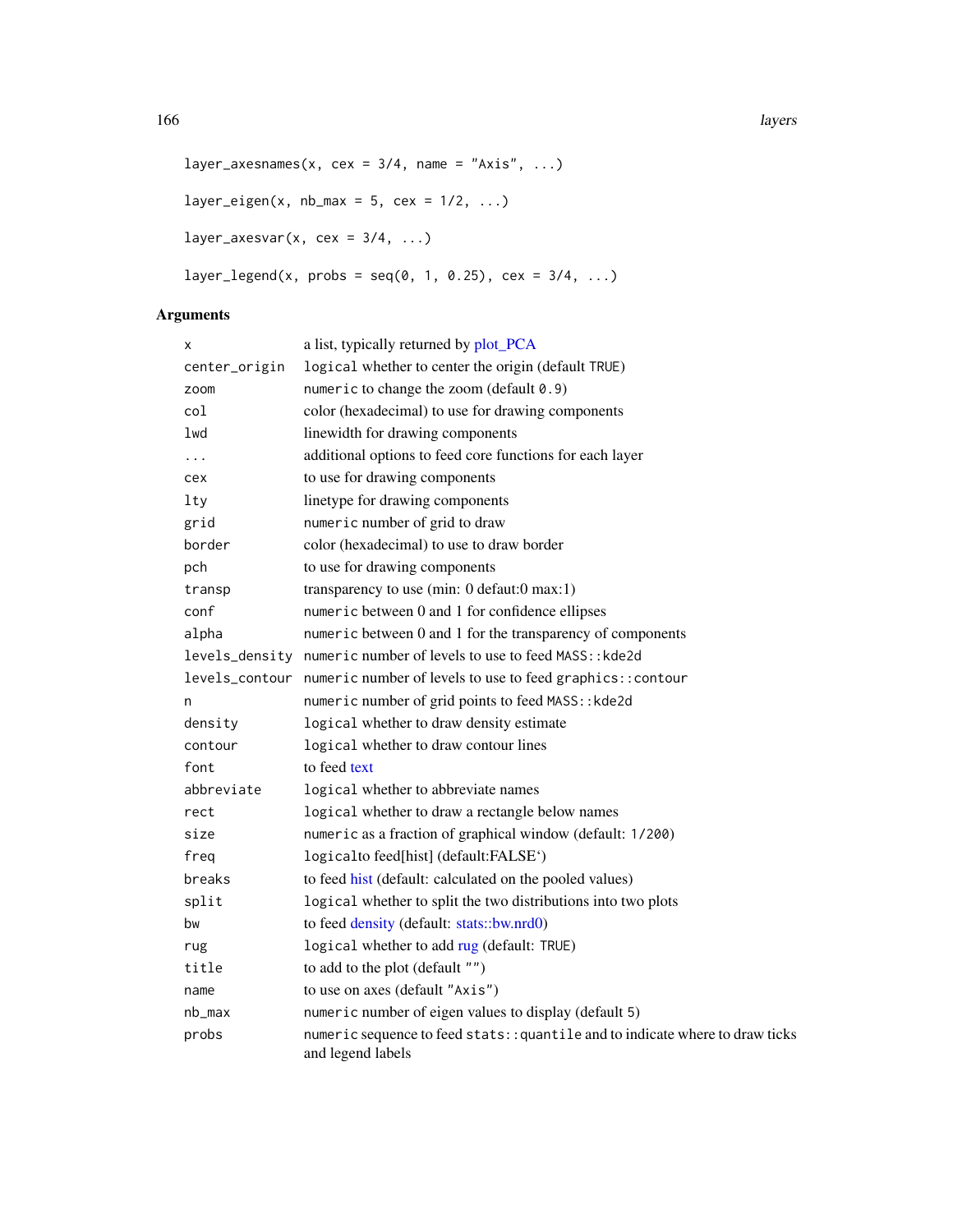layers\_morphospace 167

## See Also

grindr\_drawers

```
Other grindr: drawers, layers_morphospace, mosaic_engine(), papers, pile(), plot_LDA(),
plot_NMDS(), plot_PCA()
```
<span id="page-166-0"></span>layers\_morphospace *Morphospace layers*

#### Description

Used internally by [plot\\_PCA,](#page-232-0) [plot\\_LDA,](#page-227-0) etc. but may be useful elsewhere.

# Usage

```
layer_morphospace_PCA(
  x,
 position = c("range", "full", "circle", "xy", "range_axes", "full_axes")[1],
 nb = 12,nr = 6,
 nc = 5,
  rotate = 0,
 size = 0.9,
 col = "#999999",
 flipx = FALSE,flipy = FALSE,
 draw = TRUE
\mathcal{L}layer_morphospace_LDA(
  x,
 position = c("range", "full", "circle", "xy", "range_axes", "full_axes")[1],
 nb = 12,nr = 6,
 nc = 5,
 rotate = 0,
  size = 0.9,
  col = "#999999",
  flipx = FALSE,
 flipy = FALSE,
  draw = TRUE)
```
#### Arguments

x layered [PCA](#page-204-0) or [LDA.](#page-167-0) Typically, the object returned by [plot\\_PCA](#page-232-0) and [plot\\_LDA](#page-227-0)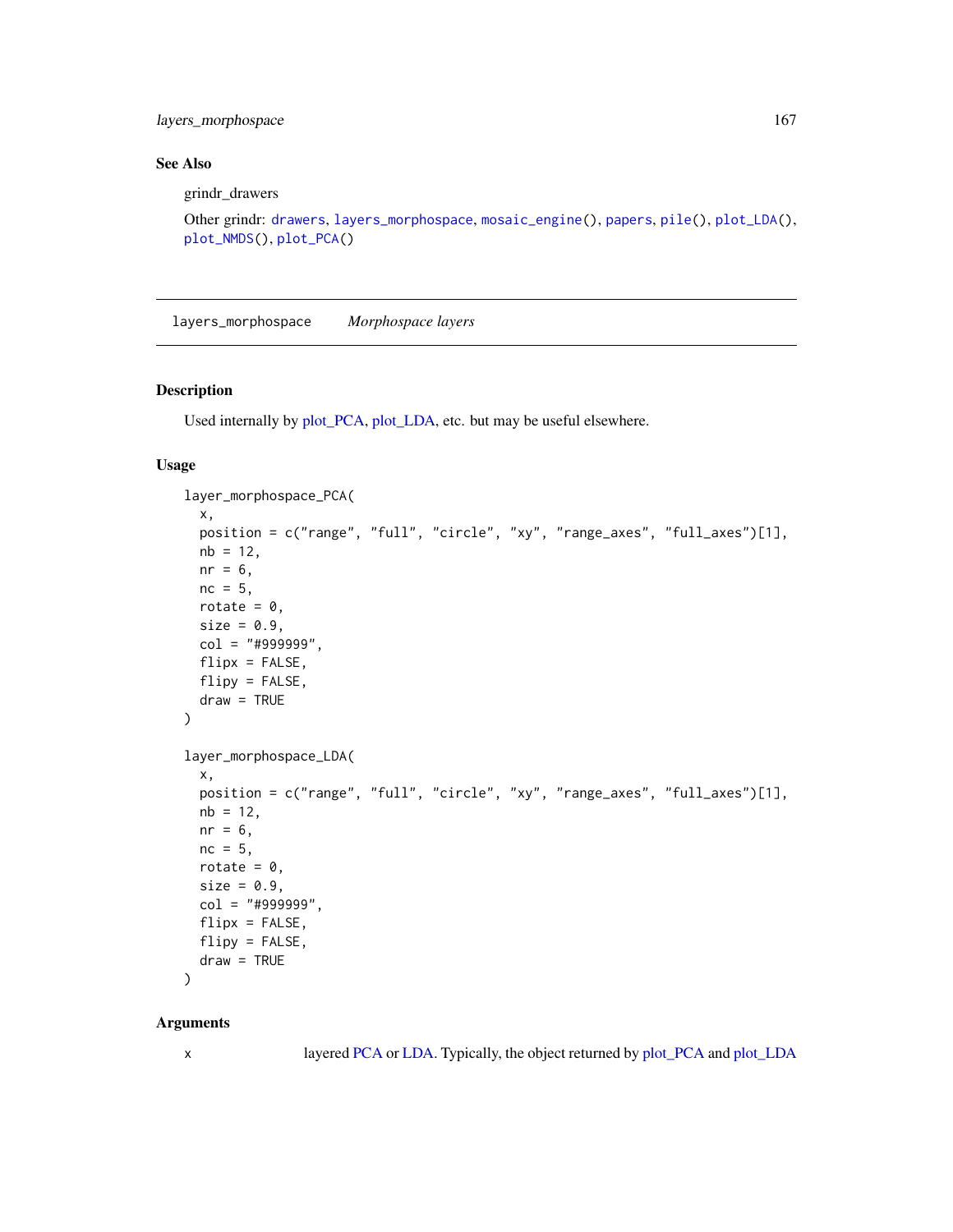| position | one of range, full, circle, xy, range_axes, full_axes to feed morphospace_positions<br>(default: range) |
|----------|---------------------------------------------------------------------------------------------------------|
| nb       | numeric total number of shapes when position="circle" (default: 12)                                     |
| nr       | numeric number of rows to position shapes (default: 6)                                                  |
| nc       | numeric number of columns to position shapes (default 5)                                                |
| rotate   | numeric angle (in radians) to rotate shapes when displayed on the morphospace<br>(detault: 0)           |
| size     | numeric size to use to feed coo template (default: $0.9$ )                                              |
| col      | color to draw shapes (default: #999999)                                                                 |
| flipx    | logical whether to flip shapes against the x-axis (default: FALSE)                                      |
| flipy    | logical whether to flip shapes against the y-axis (default: FALSE)                                      |
| draw     | logical whether to draw shapes (default: TRUE)                                                          |

## See Also

Other grindr: [drawers](#page-126-0), [layers](#page-163-0), [mosaic\\_engine\(](#page-183-0)), [papers](#page-203-0), [pile\(](#page-208-0)), [plot\\_LDA\(](#page-227-0)), [plot\\_NMDS\(](#page-231-0)), [plot\\_PCA\(](#page-232-0)) Other grindr: [drawers](#page-126-0), [layers](#page-163-0), [mosaic\\_engine\(](#page-183-0)), [papers](#page-203-0), [pile\(](#page-208-0)), [plot\\_LDA\(](#page-227-0)), [plot\\_NMDS\(](#page-231-0)), [plot\\_PCA\(](#page-232-0))

<span id="page-167-0"></span>

LDA *Linear Discriminant Analysis on Coe objects*

# Description

Calculates a LDA on [Coe](#page-29-0) on top of [MASS::lda.](#page-0-0)

# Usage

```
LDA(x, fac, retain, ...)
## Default S3 method:
LDA(x, fac, retain, ...)
```
## S3 method for class 'PCA'  $LDA(x, fac, retain = 0.99, ...)$ 

# Arguments

| $\mathsf{x}$            | a Coe or a PCA object                                                                                                     |
|-------------------------|---------------------------------------------------------------------------------------------------------------------------|
| fac                     | the grouping factor (names of one of the Sfac column or column id)                                                        |
| retain                  | the proportion of the total variance to retain (if retain <1) using scree, or the<br>number of PC axis (if retain $>1$ ). |
| $\cdot$ $\cdot$ $\cdot$ | additional arguments to feed Ida                                                                                          |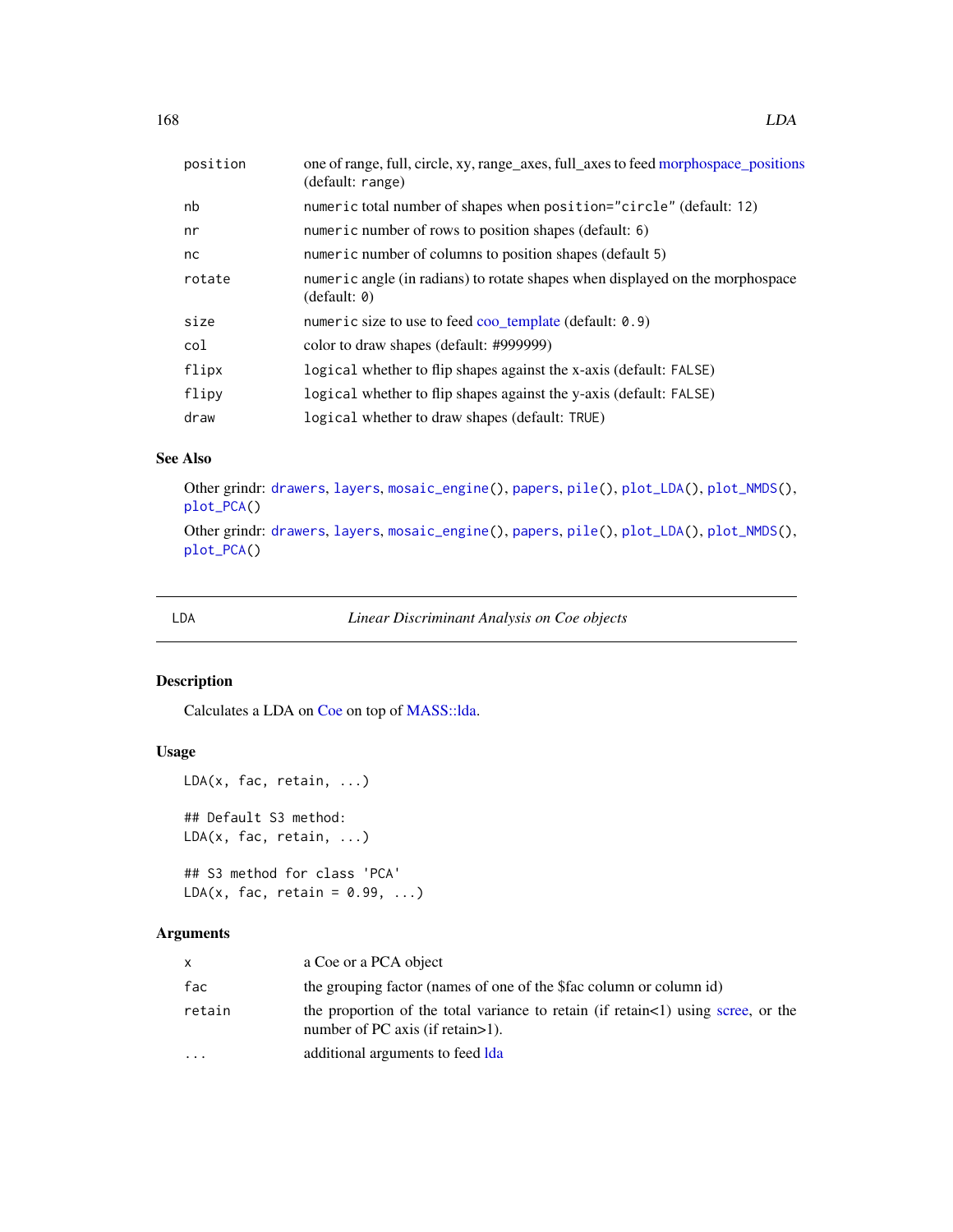# Value

- a 'LDA' object on which to apply [plot.LDA,](#page-212-0) which is a list with components:
	- x any [Coe](#page-29-0) object (or a matrix)
	- fac grouping factor used
	- removed ids of columns in the original matrix that have been removed since constant (if any)
	- mod the raw [lda](#page-0-0) mod from Ida
	- mod.pred the predicted model using x and mod
	- CV.fac cross-validated classification
	- CV. tab cross-validation tabke
	- CV.correct proportion of correctly classified individuals
	- CV.ce class error
	- LDs unstandardized LD scores see Claude (2008)
	- mshape mean values of coefficients in the original matrix
	- method inherited from the Coe object (if any)

## Note

For LDA.PCA, retain can be passed as a vector (eg: 1:5, and retain=1, retain=2, ..., retain=5) will be tried, or as "best" (same as before but retain=1:number\_of\_pc\_axes is used).

Silent message and progress bars (if any) with options("verbose"=FALSE).

# See Also

```
Other multivariate: CLUST(), KMEANS(), KMEDOIDS(), MANOVA_PW(), MANOVA(), MDS(), MSHAPES(),
NMDS(), PCA(), classification_metrics()
```

```
bot.f <- efourier(bot, 24)
bot.p <- PCA(bot.f)
LDA(bot.p, 'type', retain=0.99) # retains 0.99 of the total variance
LDA(bot.p, 'type', retain=5) # retain 5 axis
bot.l <- LDA(bot.p, 'type', retain=0.99)
plot_LDA(bot.l)
bot.f <- mutate(bot.f, plop=factor(rep(letters[1:4], each=10)))
bot.l <- LDA(PCA(bot.f), 'plop')
plot_LDA(bot.l) # will replace the former soon
```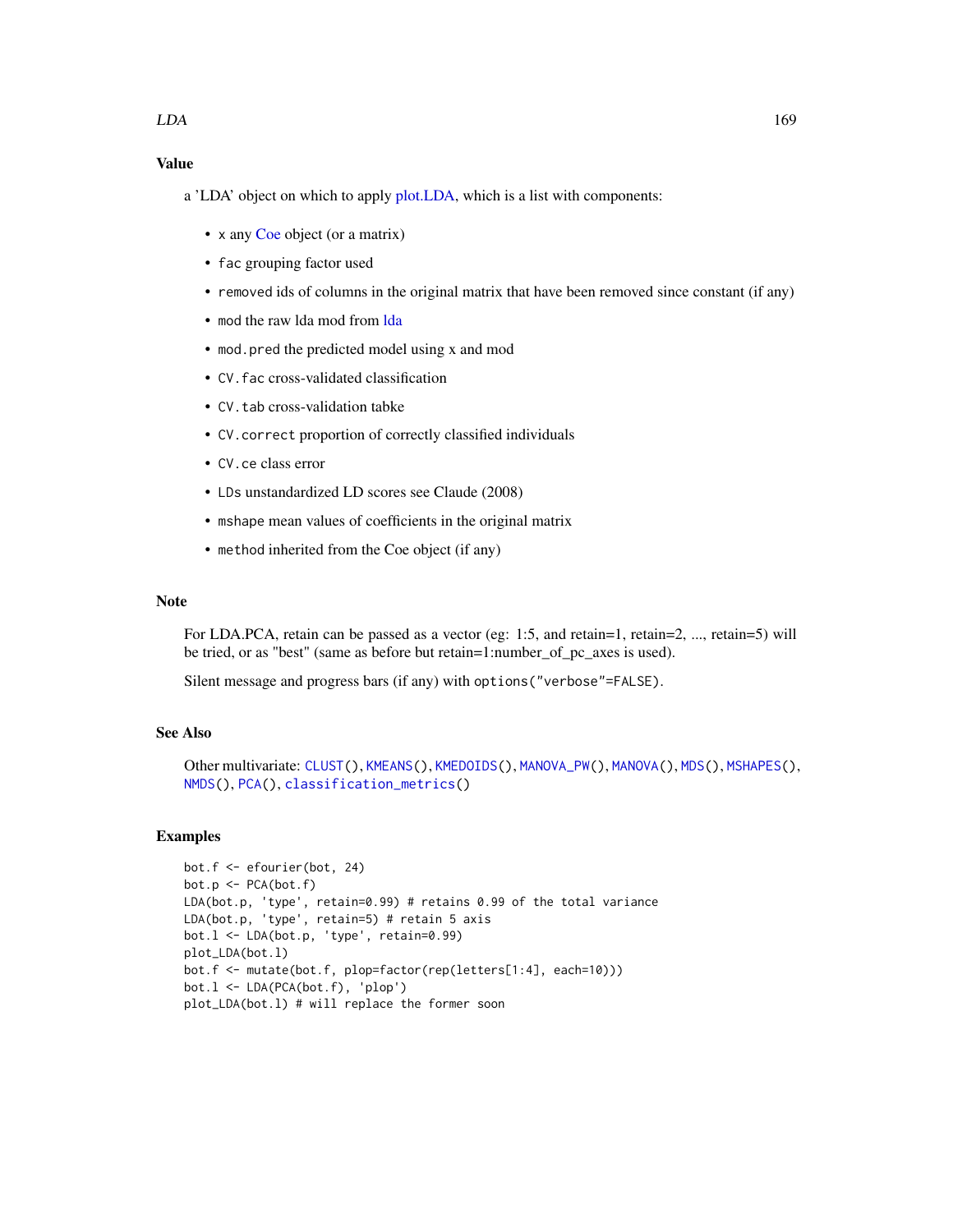<span id="page-169-0"></span>In Momocs, Ldk classes objects are lists of configurations of landmarks, with optionnal components, on which generic methods such as plotting methods (e.g. [stack\)](#page-261-1) and specific methods (e.g. [fgProcrustes\)](#page-140-0). Ldk objects are primarily [Coo](#page-38-0) objects. In a sense, morphometrics methods on Ldk objects preserves (x, y) coordinates and LdkCoe are also Ldk objects.

#### Usage

```
Ldk(coo, fac = dplyr::tibble(), links = NULL, slidings = NULL)
```
### Arguments

| <b>COO</b> | a list of matrices of $(x, y)$ coordinates, or an array, or an Ldk object or a<br>data.frame (and friends) |
|------------|------------------------------------------------------------------------------------------------------------|
| fac        | (optionnal) a data. frame of factors and/or numerics specifying the grouping<br>structure                  |
| links      | (optionnal) a 2-columns matrix of 'links' between landmarks, mainly for plot-<br>ting                      |
| slidings   | (optionnal) a 3-columns matrix defining (if any) sliding landmarks                                         |

## Details

All the shapes in x must have the same number of landmarks. If you are trying to make an Ldk object from an Out or an Opn object, try [coo\\_sample](#page-92-0) beforehand to homogeneize the number of coordinates among shapes. Please note that Ldk methods are as experimental.

implementation of \$slidings is inspired by geomorph

## Value

an Ldk object

#### See Also

Other classes: [Coe\(](#page-29-0)), [Coo\(](#page-38-0)), [OpnCoe\(](#page-194-0)), [Opn\(](#page-193-0)), [OutCoe\(](#page-198-0)), [Out\(](#page-197-0)), [TraCoe\(](#page-277-1))

## Examples

```
#Methods on Ldk
methods(class=Ldk)
```
str(mosquito)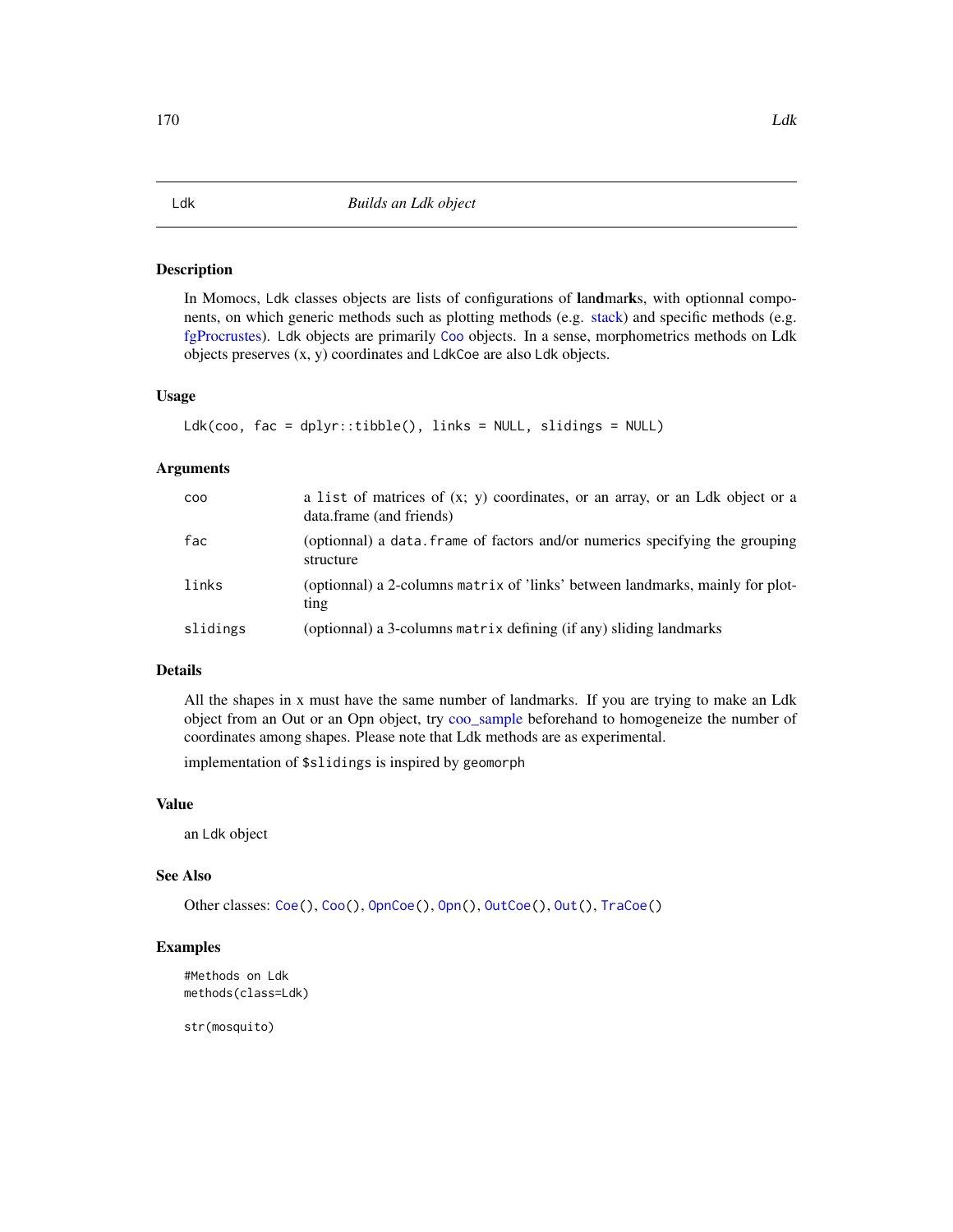<span id="page-170-1"></span>

A simple utility, used internally, mostly by [Ldk](#page-169-0) methods, in some graphical functions, and notably in  $12a$ . Returns an array of landmarks arranged as (nb. 1dk)  $\times$  (x; y)  $\times$  (nb. shapes), when passed with either a list, a matrix or an array of coordinates. If a list is provided, checks that the number of landmarks is consistent.

## Usage

ldk\_check(ldk)

## Arguments

ldk a matrix of (x; y) coordinates, a list, or an array.

# Value

an array of  $(x; y)$  coordinates.

# See Also

Other ldk helpers: [def\\_links\(](#page-120-1)), [links\\_all\(](#page-175-0)), [links\\_delaunay\(](#page-176-1))

## Examples

```
#coo_check('Not a shape')
#coo_check(matrix(1:10, ncol=2))
#coo_check(list(x=1:5, y=6:10))
```
<span id="page-170-0"></span>ldk\_chull *Draws convex hulls around landmark positions*

# Description

A wrapper that uses [coo\\_chull](#page-55-0)

#### Usage

 $ldk_{\text{chull}}(ldk, \text{col} = "grey40", \text{lty} = 1)$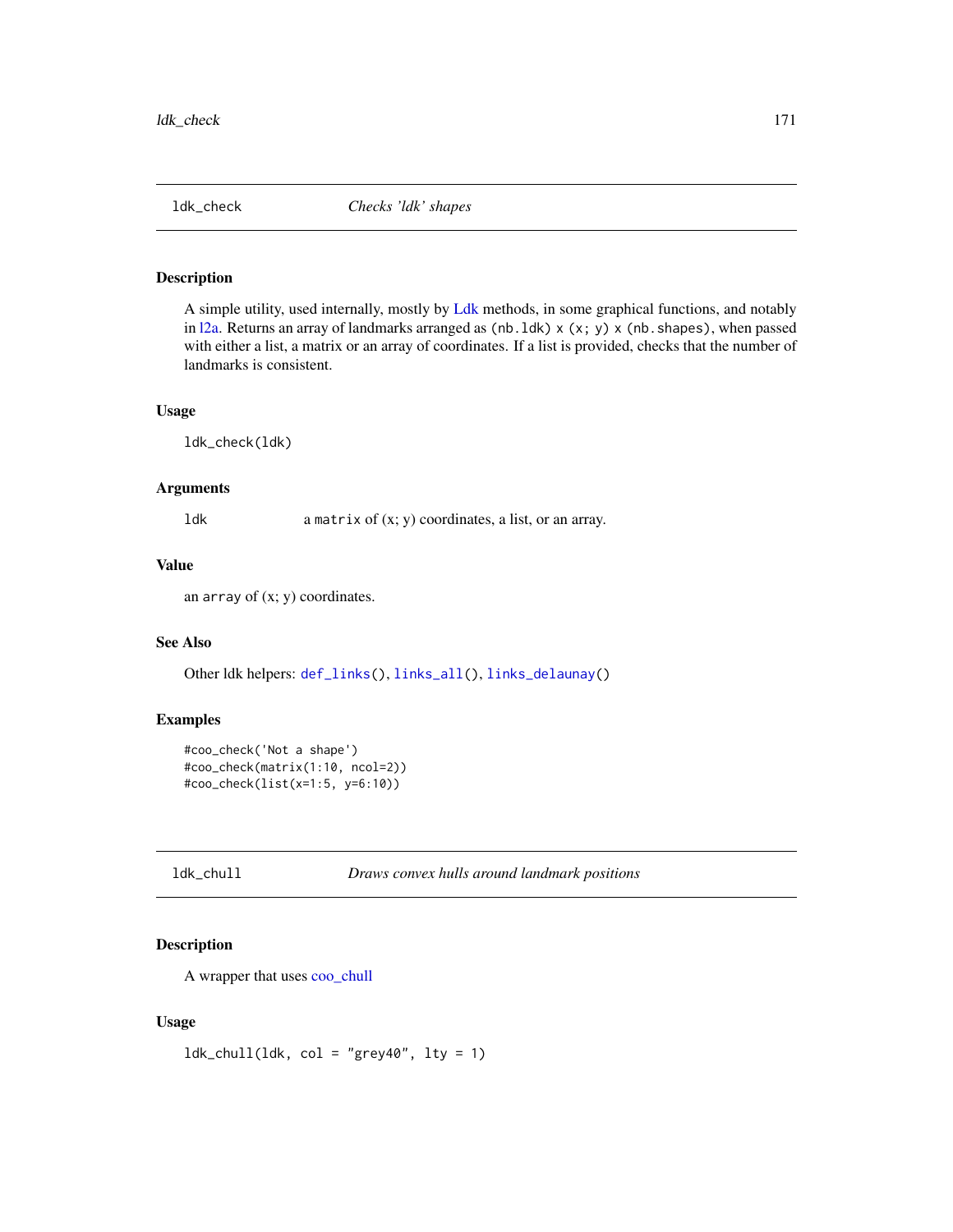# Arguments

| ldk | an array (or a list) of landmarks   |
|-----|-------------------------------------|
| col | a color for drawing the convex hull |
| ltv | an Ity for drawing the convex hulls |

# See Also

[coo\\_chull,](#page-55-0) [chull,](#page-0-0) [ldk\\_confell,](#page-171-0) [ldk\\_contour](#page-172-0)

```
Other plotting functions: coo_arrows(), coo_draw(), coo_listpanel(), coo_lolli(), coo_plot(),
coo_ruban(), ldk_confell(), ldk_contour(), ldk_labels(), ldk_links(), plot_devsegments(),
plot_table()
```
Other ldk plotters: [ldk\\_confell\(](#page-171-0)), [ldk\\_contour\(](#page-172-0)), [ldk\\_labels\(](#page-173-0)), [ldk\\_links\(](#page-173-1))

# Examples

```
coo_plot(MSHAPES(wings))
ldk_chull(wings$coo)
```
<span id="page-171-0"></span>ldk\_confell *Draws confidence ellipses for landmark positions*

## Description

Draws confidence ellipses for landmark positions

# Usage

```
ldk_confell(
  ldk,
  conf = 0.5,
  col = "grey40",ell.lty = 1,
  ax = TRUE,ax.1ty = 2\lambda
```
# Arguments

| ldk     | an array (or a list) of landmarks                      |
|---------|--------------------------------------------------------|
| conf    | the confidence level (normal quantile, 0.5 by default) |
| col     | the color for the ellipse                              |
| ell.lty | an Ity for the ellipse                                 |
| ax      | logical whether to draw ellipses axes                  |
| ax.lty  | an Ity for ellipses axes                               |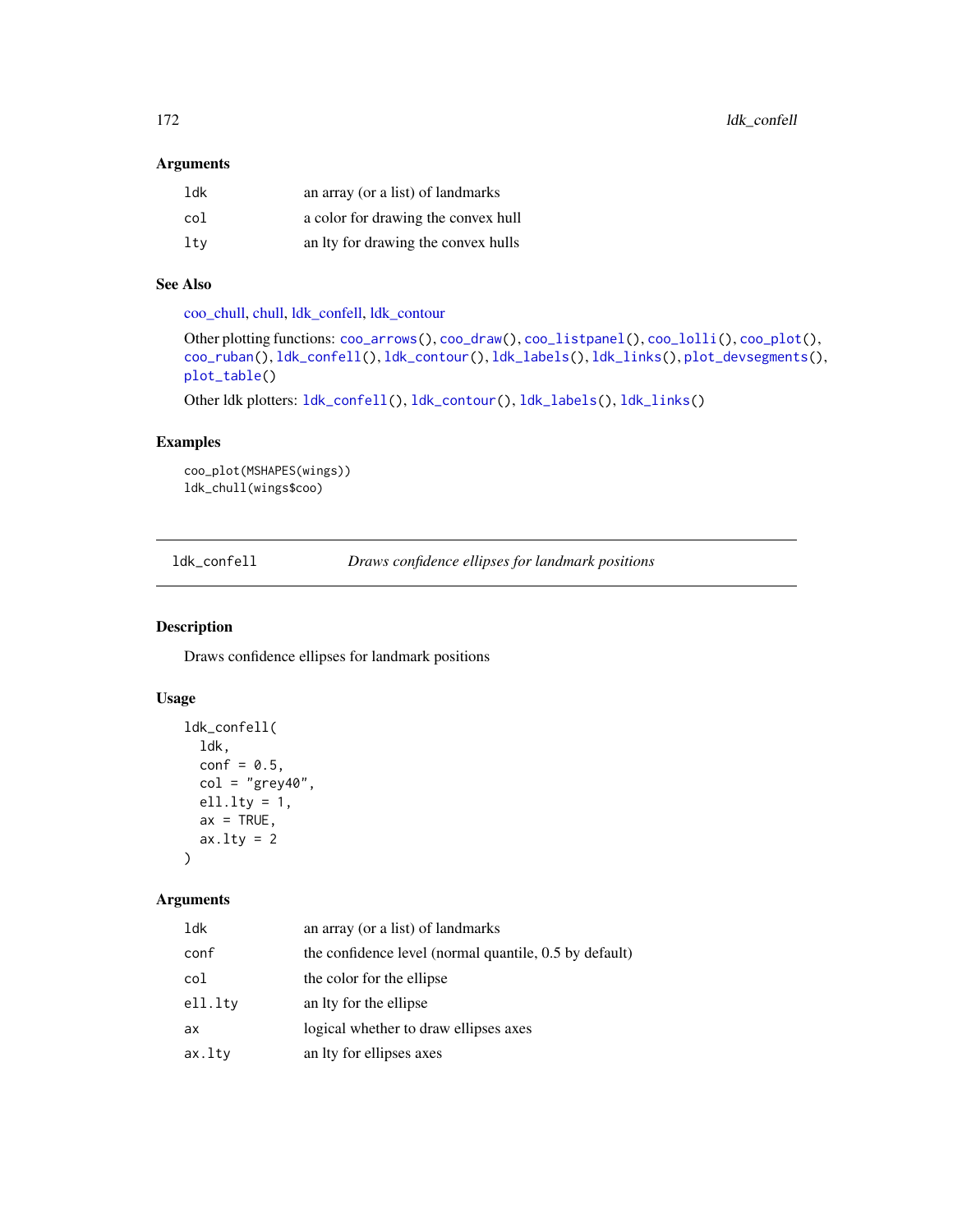## ldk\_contour 173

# See Also

```
Other plotting functions: coo_arrows(), coo_draw(), coo_listpanel(), coo_lolli(), coo_plot(),
coo_ruban(), ldk_chull(), ldk_contour(), ldk_labels(), ldk_links(), plot_devsegments(),
plot_table()
```
Other ldk plotters: [ldk\\_chull\(](#page-170-0)), [ldk\\_contour\(](#page-172-0)), [ldk\\_labels\(](#page-173-0)), [ldk\\_links\(](#page-173-1))

#### Examples

```
coo_plot(MSHAPES(wings))
ldk_confell(wings$coo)
```
<span id="page-172-0"></span>ldk\_contour *Draws kernel density contours around landmark*

# Description

Using [kde2d](#page-0-0) in the MASS package.

#### Usage

 $ldk_count(ldk, nlevels = 5, grid.nb = 50, col = "grey60")$ 

## Arguments

| 1dk     | an array (or a list) of landmarks     |
|---------|---------------------------------------|
| nlevels | the number of contour lines           |
| grid.nb | the grid.nb                           |
| col     | a color for drawing the contour lines |

#### See Also

[kde2d,](#page-0-0) [ldk\\_confell,](#page-171-0) [ldk\\_chull](#page-170-0)

```
Other plotting functions: coo_arrows(), coo_draw(), coo_listpanel(), coo_lolli(), coo_plot(),
coo_ruban(), ldk_chull(), ldk_confell(), ldk_labels(), ldk_links(), plot_devsegments(),
plot_table()
```
Other ldk plotters: [ldk\\_chull\(](#page-170-0)), [ldk\\_confell\(](#page-171-0)), [ldk\\_labels\(](#page-173-0)), [ldk\\_links\(](#page-173-1))

```
coo_plot(MSHAPES(wings))
ldk_contour(wings$coo)
```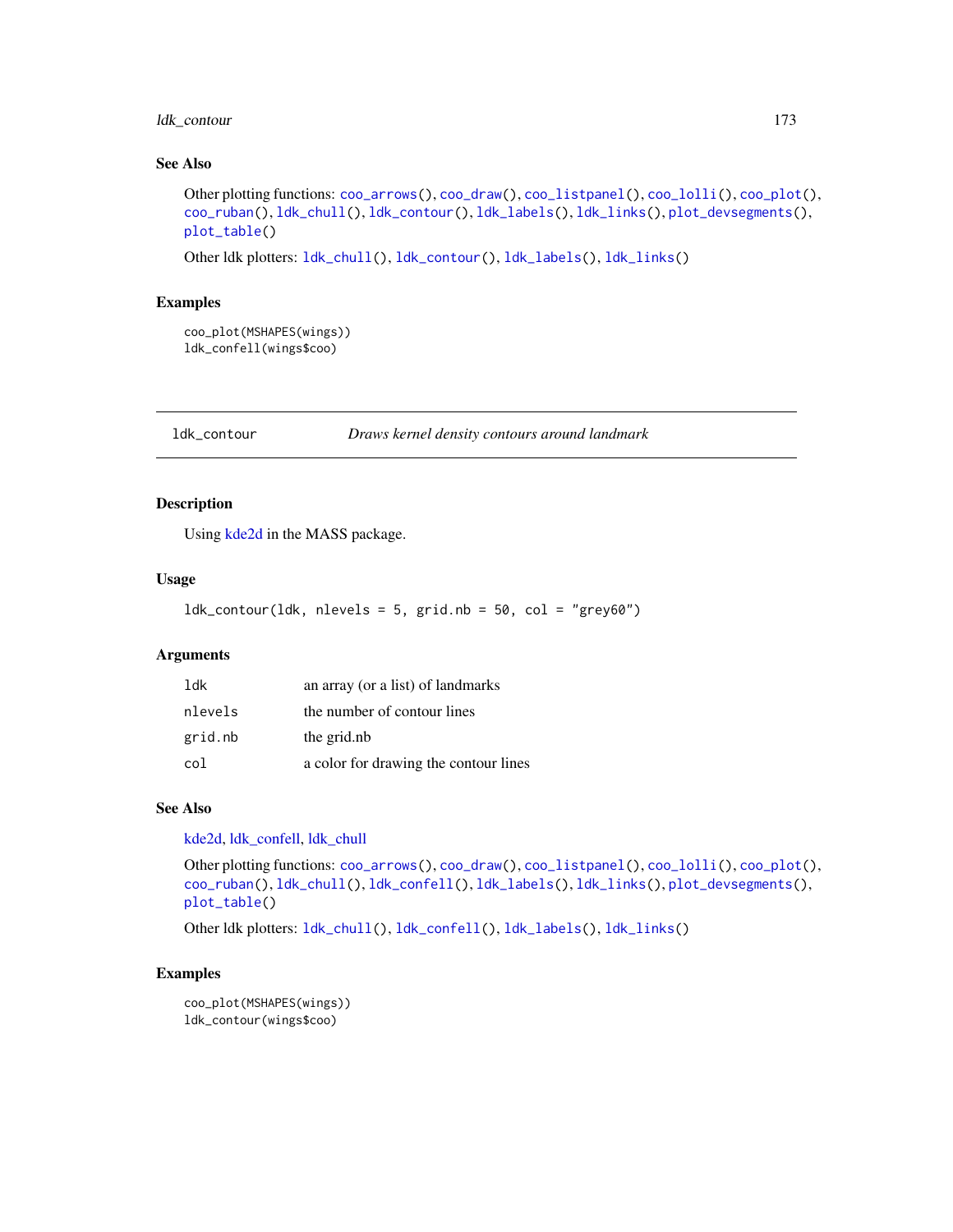<span id="page-173-0"></span>

Add landmarks labels

#### Usage

 $ldk\_labels(ldk, d = 0.05, cex = 2/3, ...)$ 

## Arguments

| $1$ dk       | a matrix of $(x, y)$ coordinates: where to plot the labels     |
|--------------|----------------------------------------------------------------|
| <sub>d</sub> | how far from the coordinates, on a (centroid-landmark) segment |
| cex          | the cex for the label                                          |
|              | additional parameters to fed text                              |

## See Also

Other plotting functions: [coo\\_arrows\(](#page-47-1)), [coo\\_draw\(](#page-61-0)), [coo\\_listpanel\(](#page-76-0)), [coo\\_lolli\(](#page-77-0)), [coo\\_plot\(](#page-82-0)), [coo\\_ruban\(](#page-91-0)), [ldk\\_chull\(](#page-170-0)), [ldk\\_confell\(](#page-171-0)), [ldk\\_contour\(](#page-172-0)), [ldk\\_links\(](#page-173-1)), [plot\\_devsegments\(](#page-226-0)), [plot\\_table\(](#page-235-0))

Other ldk plotters: [ldk\\_chull\(](#page-170-0)), [ldk\\_confell\(](#page-171-0)), [ldk\\_contour\(](#page-172-0)), [ldk\\_links\(](#page-173-1))

#### Examples

```
coo_plot(wings[1])
ldk_labels(wings[1])
# closer and smaller
coo_plot(wings[1])
ldk_labels(wings[1], d=0.05, cex=0.5)
```
# <span id="page-173-1"></span>ldk\_links *Draws links between landmarks*

# Description

Cosmetics only but useful to visualize shape variation.

#### Usage

ldk\_links(ldk, links, ...)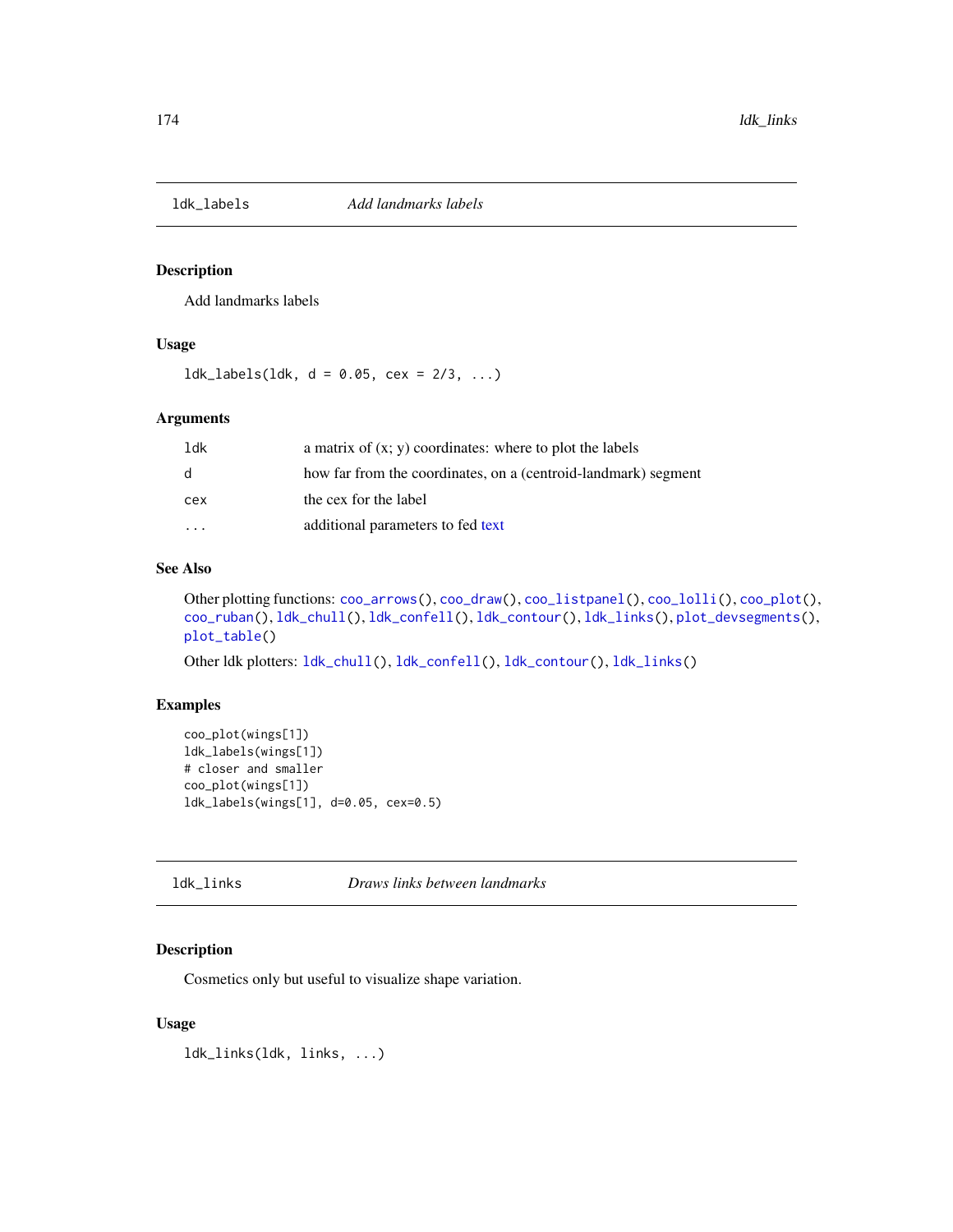## lf\_structure 175

#### Arguments

| ldk     | a matrix of $(x; y)$ coordinates                                                                                                 |
|---------|----------------------------------------------------------------------------------------------------------------------------------|
| links   | a matrix of links. On the first column the starting-id, on the second column the<br>ending-id (id= the number of the coordinate) |
| $\cdot$ | additional parameters to fed segments                                                                                            |

# See Also

Other plotting functions: [coo\\_arrows\(](#page-47-1)), [coo\\_draw\(](#page-61-0)), [coo\\_listpanel\(](#page-76-0)), [coo\\_lolli\(](#page-77-0)), [coo\\_plot\(](#page-82-0)), [coo\\_ruban\(](#page-91-0)), [ldk\\_chull\(](#page-170-0)), [ldk\\_confell\(](#page-171-0)), [ldk\\_contour\(](#page-172-0)), [ldk\\_labels\(](#page-173-0)), [plot\\_devsegments\(](#page-226-0)), [plot\\_table\(](#page-235-0))

Other ldk plotters: [ldk\\_chull\(](#page-170-0)), [ldk\\_confell\(](#page-171-0)), [ldk\\_contour\(](#page-172-0)), [ldk\\_labels\(](#page-173-0))

<span id="page-174-0"></span>lf\_structure *bind\_db.Coe <- bind\_db.Coo Extracts structure from filenames*

### Description

If filenames are consistently named with the same character serating factors, and with every individual including its belonging levels, e.g.:

- 001\_speciesI\_siteA\_ind1\_dorsalview
- 002\_speciesI\_siteA\_ind2\_lateralview

etc., this function returns a [data.frame](#page-0-0) from it that can be passed to [Out,](#page-197-0) Opn, Ldk objects.

#### Usage

```
lf_structure(lf, names = character(), split = "_", trim.extension = FALSE)
```
# Arguments

| 1f    | a list (its names are used, except if it is a list from import to in this case<br>names (1f\$coo) is used) of a list of filenames, as characters, typically such as<br>those obtained with list files. Alternatively, a path to a folder containing the<br>files. Actually, if If is of length 1 (a single character), the function assumes it is<br>a path and do a list. files on it. |
|-------|-----------------------------------------------------------------------------------------------------------------------------------------------------------------------------------------------------------------------------------------------------------------------------------------------------------------------------------------------------------------------------------------|
| names | the names of the groups, as a vector of characters which length corresponds to<br>the number of groups.                                                                                                                                                                                                                                                                                 |
| split | character, the spliting factor used for the file names.                                                                                                                                                                                                                                                                                                                                 |
|       | trim extension logical. Whether to remove the last for characters in filenames, typically their<br>extension, e.g. '.jpg'.                                                                                                                                                                                                                                                              |

# Details

The number of groups must be consistent across filenames.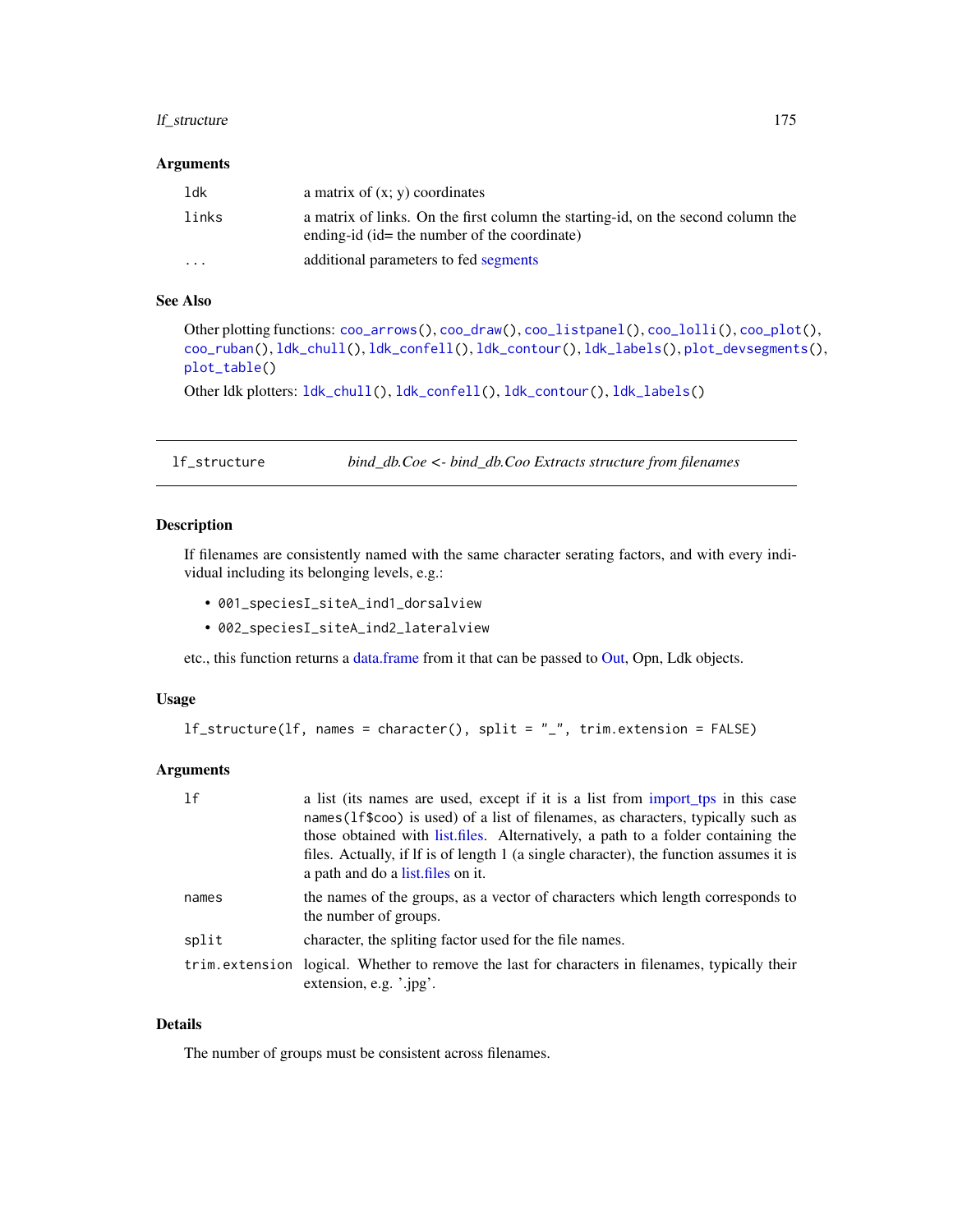## Value

data.frame with, for every individual, the corresponding level for every group.

#### Note

This is, to my view, a good practice to 'store' the grouping structure in filenames, but it is of course not mandatory.

Note also that you can: i) do a [import\\_jpg](#page-152-0) and save is a list, say 'foo'; then ii) pass 'names(foo)' to lf\_structure. See Momocs' vignette for an illustration.

Note this function will be deprecated from Momocs when Momacs and Momit will be fully operationnal.

# See Also

[import\\_jpg1,](#page-153-0) [import\\_Conte,](#page-151-0) [import\\_txt,](#page-157-0) [lf\\_structure.](#page-174-0) See also Momocs' vignettes for data import. Other babel functions: [tie\\_jpg\\_txt\(](#page-270-0))

<span id="page-175-0"></span>links\_all *Creates links (all pairwise combinations) between landmarks*

## **Description**

Creates links (all pairwise combinations) between landmarks

#### Usage

links\_all(coo)

## **Arguments**

coo a matrix (or a list) of (x; y) coordinates

#### Value

a matrix that can be passed to [ldk\\_links,](#page-173-1) etc. The columns are the row ids of the original shape.

## See Also

Other ldk helpers: [def\\_links\(](#page-120-1)), [ldk\\_check\(](#page-170-1)), [links\\_delaunay\(](#page-176-1))

```
w \leftarrow \text{wings}[1]coo_plot(w)
links <- links_all(w)
ldk_links(w, links)
```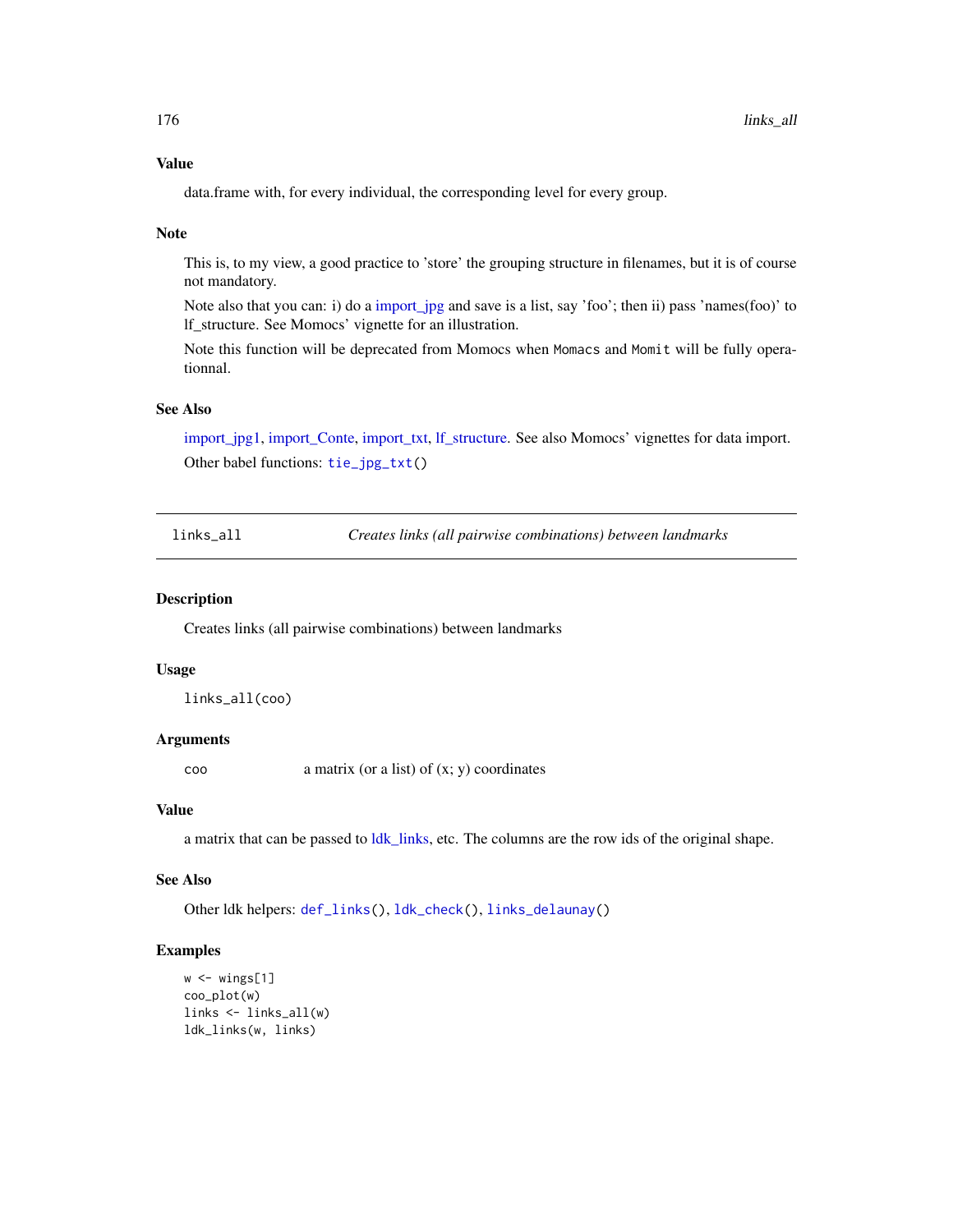<span id="page-176-1"></span>

Creates links (Delaunay triangulation) between landmarks

#### Usage

```
links_delaunay(coo)
```
# Arguments

coo a matrix (or a list) of (x; y) coordinates

## Details

uses [delaunayn](#page-0-0) in the geometry package.

## Value

a matrix that can be passed to [ldk\\_links,](#page-173-1) etc. The columns are the row ids of the original shape.

# See Also

Other ldk helpers: [def\\_links\(](#page-120-1)), [ldk\\_check\(](#page-170-1)), [links\\_all\(](#page-175-0))

# Examples

```
w \leftarrow \text{wings}[1]coo_plot(w, poly=FALSE)
links <- links_delaunay(w)
ldk_links(w, links)
```
<span id="page-176-0"></span>MANOVA *Multivariate analysis of (co)variance on Coe objects*

# Description

Performs multivariate analysis of variance on [PCA](#page-204-0) objects.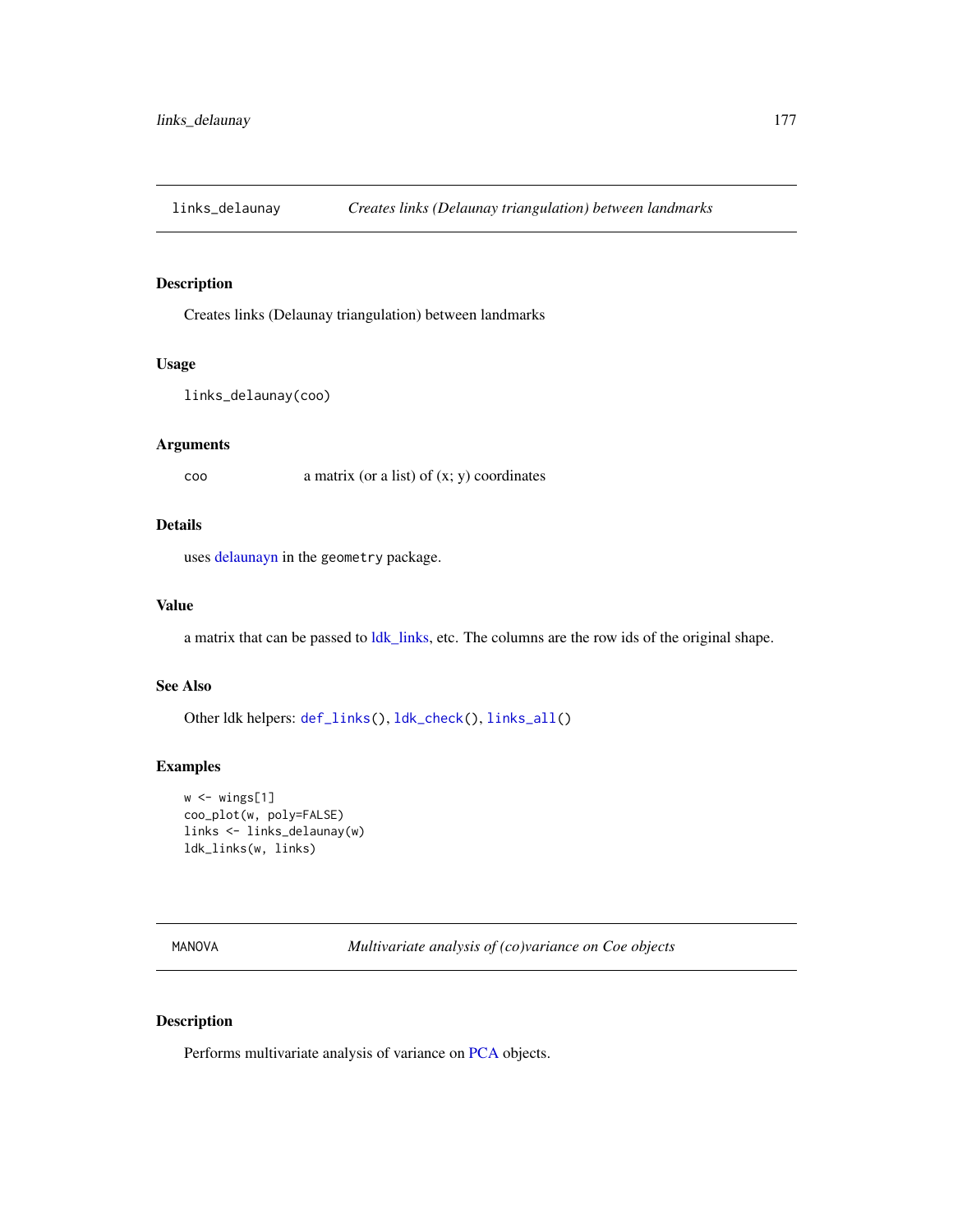## Usage

```
MANOVA(x, fac, test = "Hotelling", retain, drop)
## S3 method for class 'OpnCoe'
MANOVA(x, fac, test = "Hotelling", retain, drop)
## S3 method for class 'OutCoe'
MANOVA(x, fac, test = "Hotelling", retain, drop)
## S3 method for class 'PCA'
MANOVA(x, fac, test = "Hotelling", retain = 0.99, drop)
```
## Arguments

| X      | a Coe object                                                                                                                                     |
|--------|--------------------------------------------------------------------------------------------------------------------------------------------------|
| fac    | a name of a colum in the \$fac slot, or its id, or a formula                                                                                     |
| test   | a test for manova ('Hotelling' by default)                                                                                                       |
| retain | how many harmonics (or polynomials) to retain, for PCA the highest number of<br>PC axis to retain, or the proportion of the variance to capture. |
| drop   | how many harmonics (or polynomials) to drop                                                                                                      |

#### Details

Performs a MANOVA/MANCOVA on PC scores. Just a wrapper around [manova.](#page-0-0) See examples for multifactorial manova and [summary.manova](#page-0-0) for more details and examples.

## Value

a list of matrices of (x,y) coordinates.

## Note

Needs a review and should be considered as experimental. Silent message and progress bars (if any) with options("verbose"=FALSE).

# See Also

Other multivariate: [CLUST\(](#page-28-0)), [KMEANS\(](#page-161-0)), [KMEDOIDS\(](#page-162-0)), [LDA\(](#page-167-0)), [MANOVA\\_PW\(](#page-178-0)), [MDS\(](#page-179-0)), [MSHAPES\(](#page-187-0)), [NMDS\(](#page-189-0)), [PCA\(](#page-204-0)), [classification\\_metrics\(](#page-27-0))

```
# MANOVA
bot.p <- PCA(efourier(bot, 12))
MANOVA(bot.p, 'type')
op <- PCA(npoly(olea, 5))
```

```
MANOVA(op, 'domes')
```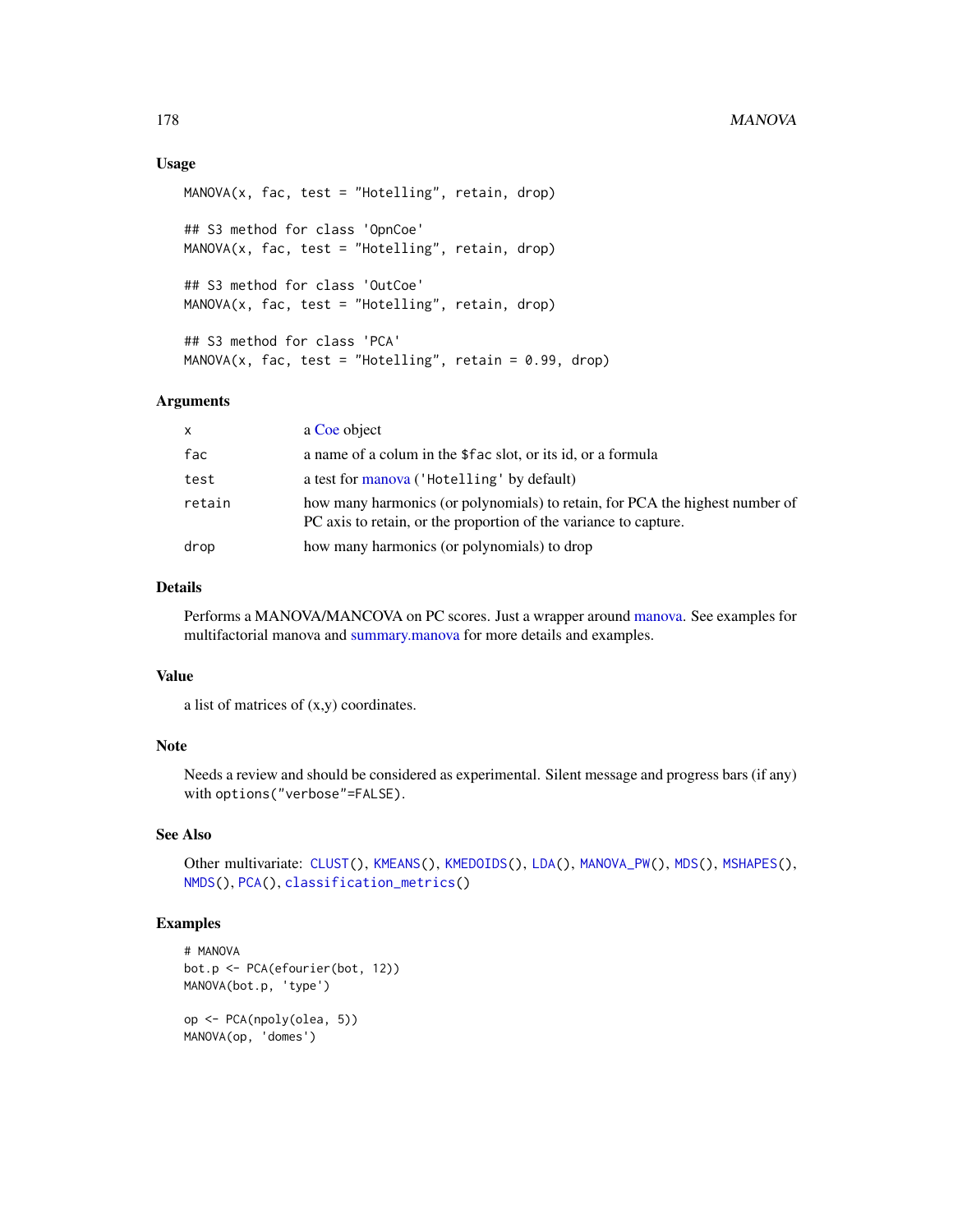## MANOVA\_PW 179

```
m \le - manova(op$x[, 1:5] \sim op$fac$domes * op$fac$var)
summary(m)
summary.aov(m)
# MANCOVA example
# we create a numeric variable, based on centroid size
bot %<>% mutate(cs=coo_centsize(.))
# same pipe
bot %>% efourier %>% PCA %>% MANOVA("cs")
```
<span id="page-178-0"></span>MANOVA\_PW *Pairwise Multivariate analyses of variance*

## Description

A wrapper for pairwise [MANOVAs](#page-176-0) on [Coe](#page-29-0) objects. Calculates a MANOVA for every pairwise combination of the factor provided.

### Usage

MANOVA\_PW(x, ...)

## S3 method for class 'PCA' MANOVA\_PW(x, fac, retain =  $0.99, ...$ )

### Arguments

| X        | a PCA object                                                                                                  |
|----------|---------------------------------------------------------------------------------------------------------------|
| $\cdots$ | more arguments to feed <b>MANOVA</b>                                                                          |
| fac      | a name (or its id) of a grouping factor in \$fac or a factor or a formula.                                    |
| retain   | the number of PC axis to retain (1: retain) or the proportion of variance to capture<br>$(0.99$ par default). |

#### Value

a list with the following components is returned (invisibly because \$manovas may be very long, see examples):

- manovas a list containing all the raw manovas
- summary
- stars.tab a table with 'significance stars', discutable but largely used: '' if  $Pr(>= F) < 0.001$ ; '' *of* < 0.01; " if < 0.05; '.' if < 0.10 and '-' if above.

#### Note

Needs a review and should be considered as experimental. If the fac passed has only two levels, there is only pair and it is equivalent to [MANOVA.](#page-176-0) MANOVA\_PW.PCA works with the regular [manova.](#page-0-0)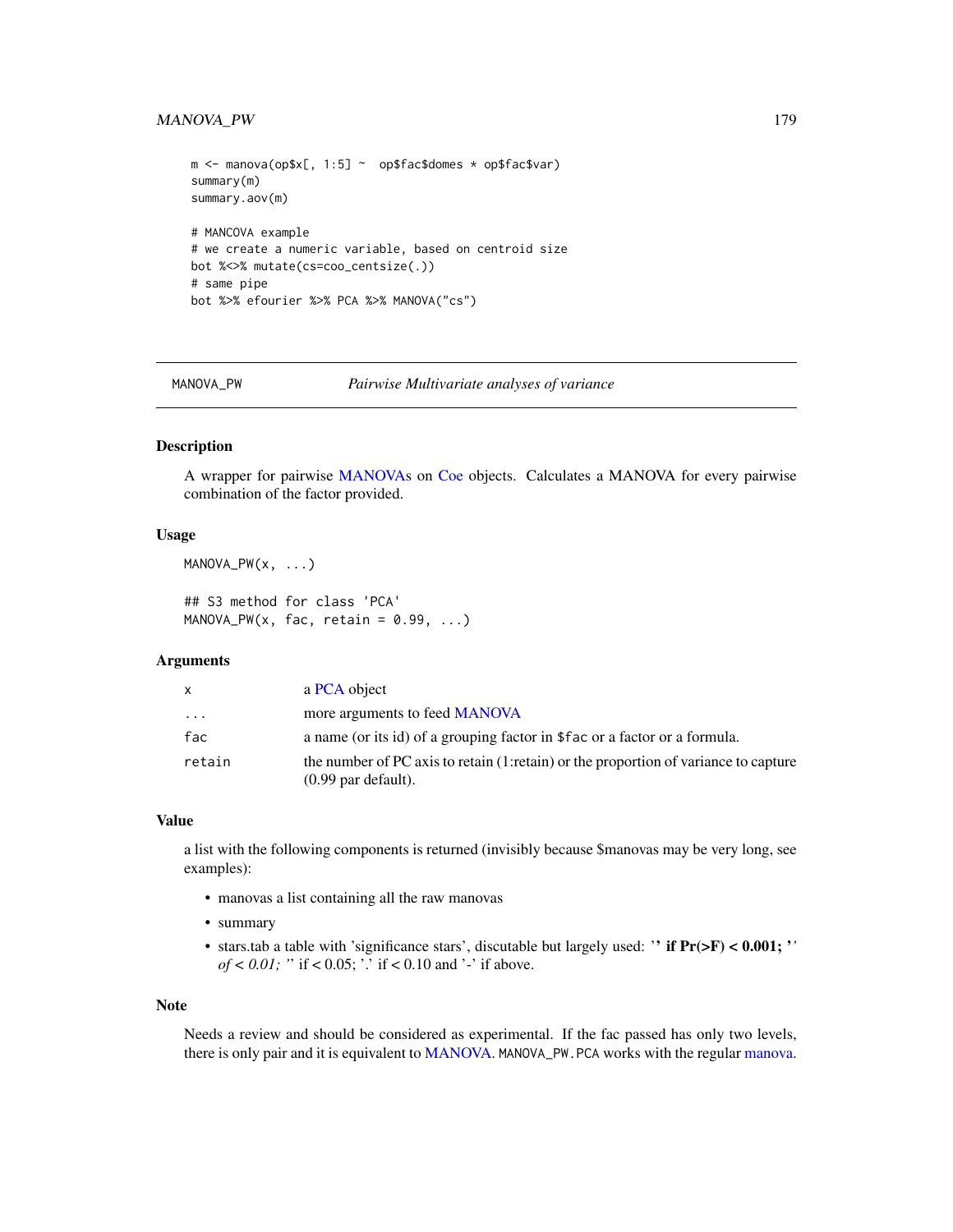# See Also

[MANOVA,](#page-176-0) [manova.](#page-0-0)

```
Other multivariate: CLUST(), KMEANS(), KMEDOIDS(), LDA(), MANOVA(), MDS(), MSHAPES(), NMDS(),
PCA(), classification_metrics()
```
## Examples

```
# we create a fake factor with 4 levels
bot$fac$fake <- factor(rep(letters[1:4], each=10))
bot.p <- PCA(efourier(bot, 8))
MANOVA_PW(bot.p, 'fake') # or MANOVA_PW(bot.p, 2)
```

```
# an example on open outlines
op <- PCA(npoly(olea))
MANOVA_PW(op, 'domes')
# to get the results
res <- MANOVA_PW(op, 'domes')
res$manovas
res$stars.tab
res$summary
```
<span id="page-179-0"></span>MDS *(Metric) multidimensional scaling*

# Description

A wrapper around [stats::cmdscale.](#page-0-0)

#### Usage

 $MDS(x, method = "euclidean", k = 2, ...)$ 

## Arguments

| X      | any Coe object                                                           |
|--------|--------------------------------------------------------------------------|
| method | a dissiminarity index to feed method in stats::dist (default: euclidean) |
| k      | numeric number of dimensions to feed stats::cmdscale (default: 2)        |
|        | additional parameters to feed stats::cmdscale                            |

# Details

For Details, see [vegan::metaMDS](#page-0-0)

## Value

what is returned by [stats::dist](#page-0-0) plus \$fac. And prepend MDS class to it.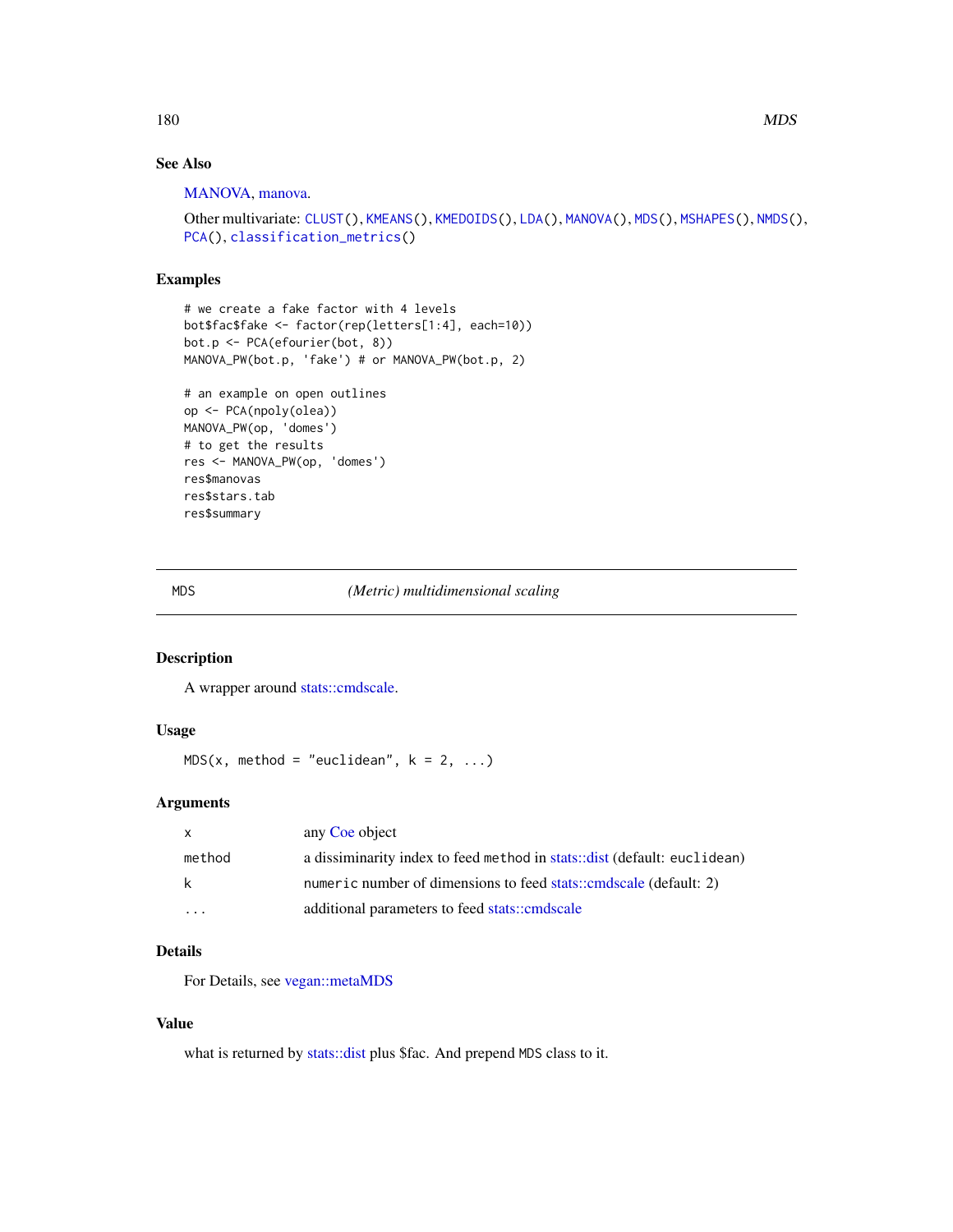#### measure 181

## See Also

```
Other multivariate: CLUST(), KMEANS(), KMEDOIDS(), LDA(), MANOVA_PW(), MANOVA(), MSHAPES(),
NMDS(), PCA(), classification_metrics()
```
## Examples

```
x <- bot %>% efourier %>% MDS
x
```
#### measure *Measures shape descriptors*

# Description

Calculates shape descriptors on Coo and other objects. Any function that returns a scalar when fed coordinates can be passed and naturally those of Momocs (pick some there apropos("coo\_")). Functions without arguments (eg [coo\\_area\)](#page-46-0) have to be passed without brackets but functions with arguments (eg [d\)](#page-116-0) have to be passed "entirely". See examples.

# Usage

 $measure(x, \ldots)$ 

#### Arguments

|          | any Coo object, or a list of shapes, or a shape as a matrix. |
|----------|--------------------------------------------------------------|
| $\cdots$ | a list of functions. See examples.                           |

# Value

a [TraCoe](#page-277-0) object, or a raw data.frame

# See Also

Other premodern: [coo\\_truss\(](#page-112-0))

```
bm <- measure(bot, coo_area, coo_perim)
bm
bm$coe
# how to use arguments, eg with the d() function
measure(wings, coo_area, d(1, 3), d(4, 5))
# alternatively, to get a data_frame
```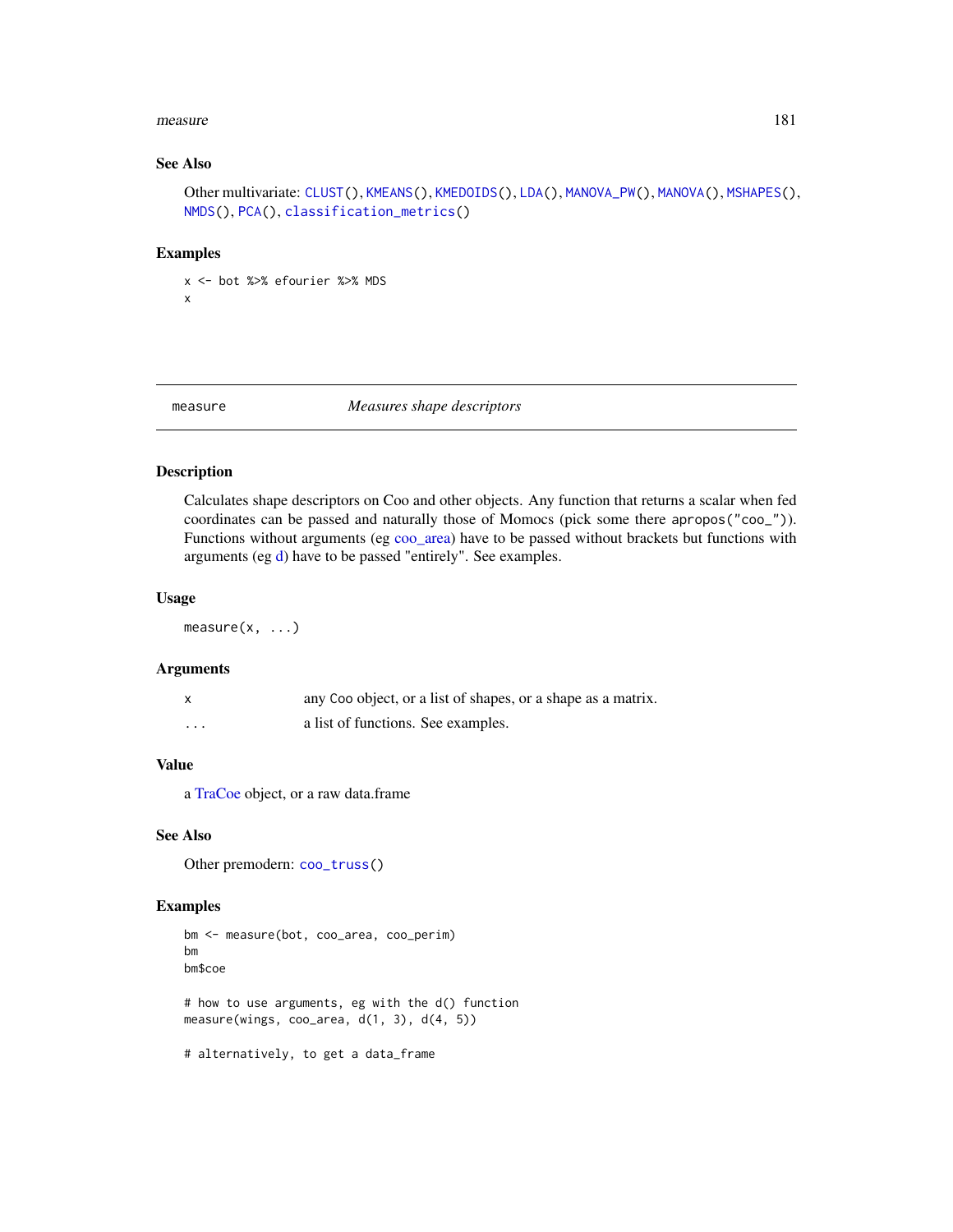182 Momocs Momocs and the United States of the United States of the United States of the United States of the U

```
measure(bot$coo, coo_area, coo_perim)
# and also, to get a data_frame (one row)
measure(bot[1], coo_area, coo_perim)
```
<span id="page-181-0"></span>molars *Data: Outline coordinates of 360 molars*

#### Description

Courtesy of Julien Corny and Florent Detroit.

### Format

A [Out](#page-197-0) object containing 79 equilinearly spaced (x; y) coordinates for 360 crown outlines, of modern human molars, along with their type (\$type) - 90 first upper molars (UM1), 90 second upper molars (UM2), 90 first lower molars (LM1), 90 second lower molars (LM2) - and the individual (ind) they come from (the data of the 360 molars are taken from 180 individuals).

## Source

Corny, J., & Detroit, F. (2014). Technical Note: Anatomic identification of isolated modern human molars: testing Procrustes aligned outlines as a standardization procedure for elliptic fourier analysis. *American Journal of Physical Anthropology*, 153(2), 314-22. doi:10.1002/ajpa.22428 see https://onlinelibrary.wiley.com/doi/abs/10.1002/ajpa.22428

## See Also

Other datasets: [apodemus](#page-7-0), [bot](#page-12-0), [chaff](#page-25-0), [charring](#page-25-1), [flower](#page-144-0), [hearts](#page-150-0), [mosquito](#page-186-0), [mouse](#page-186-1), [nsfishes](#page-191-0), [oak](#page-192-0), [olea](#page-192-1), [shapes](#page-259-0), [trilo](#page-277-1), [wings](#page-280-0)

Momocs *Momocs*

## **Description**

The goal of Momocs is to provide a complete, convenient, reproducible and open-source toolkit for 2D morphometrics. It includes most common 2D morphometrics approaches on outlines, open outlines, configurations of landmarks, traditional morphometrics, and facilities for data preparation, manipulation and visualization with a consistent grammar throughout. It allows reproducible, complex morphometric analyses and other morphometrics approaches should be easy to plug in, or develop from, on top of this canvas.

## Details

To cite Momocs in publications: citation("Momocs").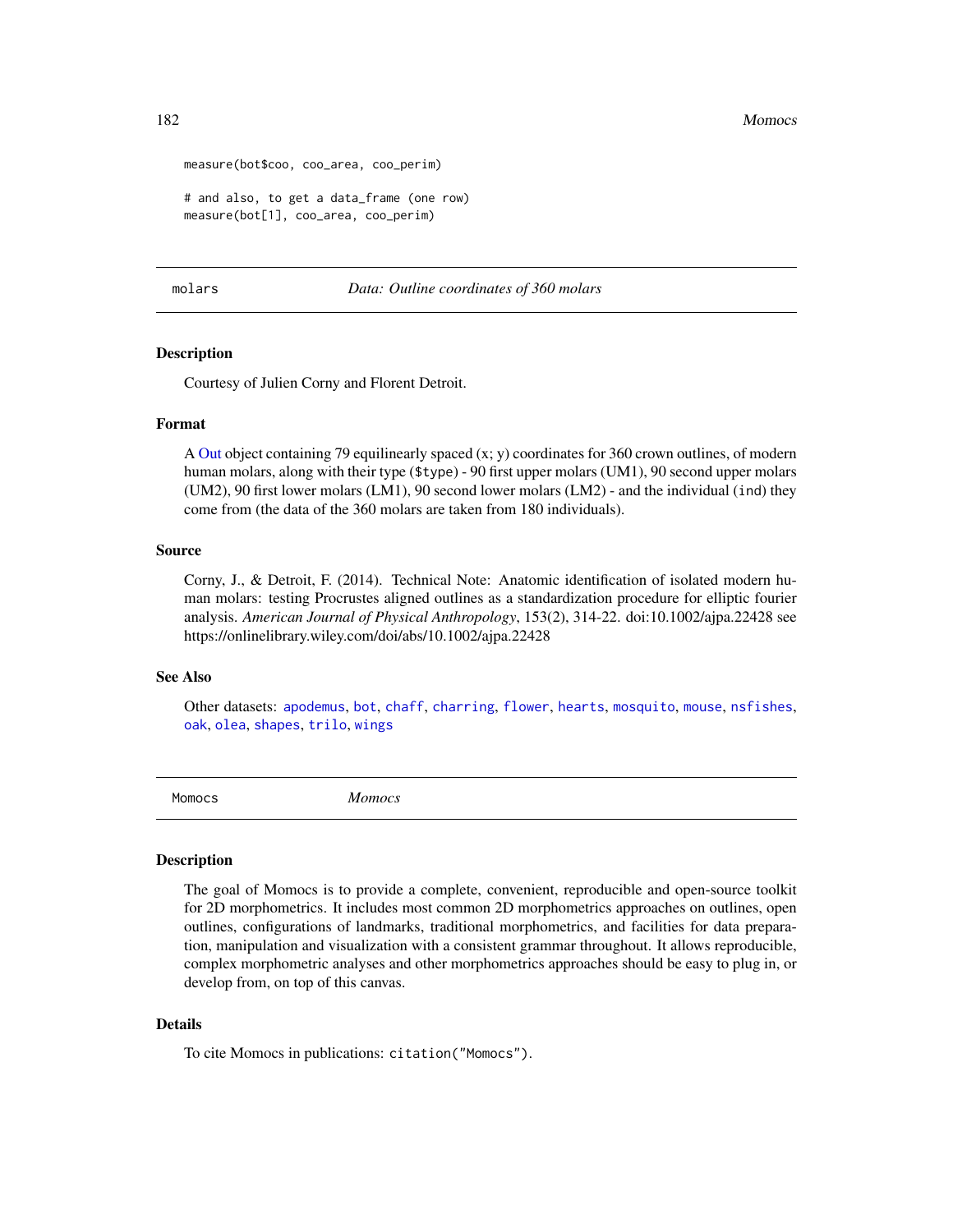#### **Cheers**

We are very grateful to (in alphabetical order): Sean Asselin, Laurent Bouby, Matt Bulbert, Simon Crameri, Julia Cooke, April Dinwiddie, Carl Lipo, Cedric Gaucherel, Catherine Girard, QGouil (GitHub), Christian Steven Hoggard, Sarah Ivorra, Glynis Jones, Nathalie Keller, Ricardo Kriebel, Remi Laffont, Fabien Lafuma, Matthias Mace, Stas Malavin, Neus Martinez, Ben Marwick, Sabrina Renaud, Marcelo Reginato, Evan Saitta, Bill Sellers, David Siddons, Eleanor Stillman, Theodore Stammer, Tom Stubbs, Norbert Telmon, Jean-Frederic Terral, Bill Venables, Daniele Ventura, Michael Wallace, Asher Wishkerman, John Wood for their helpful ideas and bug reports.

# References

- Bonhomme V, Picq S, Gaucherel C, Claude J. 2014. Momocs: Outline Analysis Using R. *Journal of Statistical Software* 56. <https://www.jstatsoft.org/v56/i13>.
- Claude J. 2008. *Morphometrics with R*. Springer-Verlag, New-York.

#### See Also

- Homepage: <https://github.com/MomX/Momocs>
- Issues: <https://github.com/MomX/Momocs/issues>
- Tutorial: browseVignettes("Momocs") or <http://momx.github.io/Momocs/>
- Email: bonhomme.vincent@gmail.com to contribute to dev, ask for something, propose collaboration, share your data, etc.

<span id="page-182-0"></span>morphospace\_positions *Calculates nice positions on a plane for drawing shapes*

#### **Description**

Calculates nice positions on a plane for drawing shapes

```
morphospace_positions(
  xy,
  pos.shp = c("range", "full", "circle", "xy", "range_axes", "full_axes")[1],
 nb.\shp = 12,
  nr.shp = 6,
 nc.shp = 5,
  circle.r.shp
)
```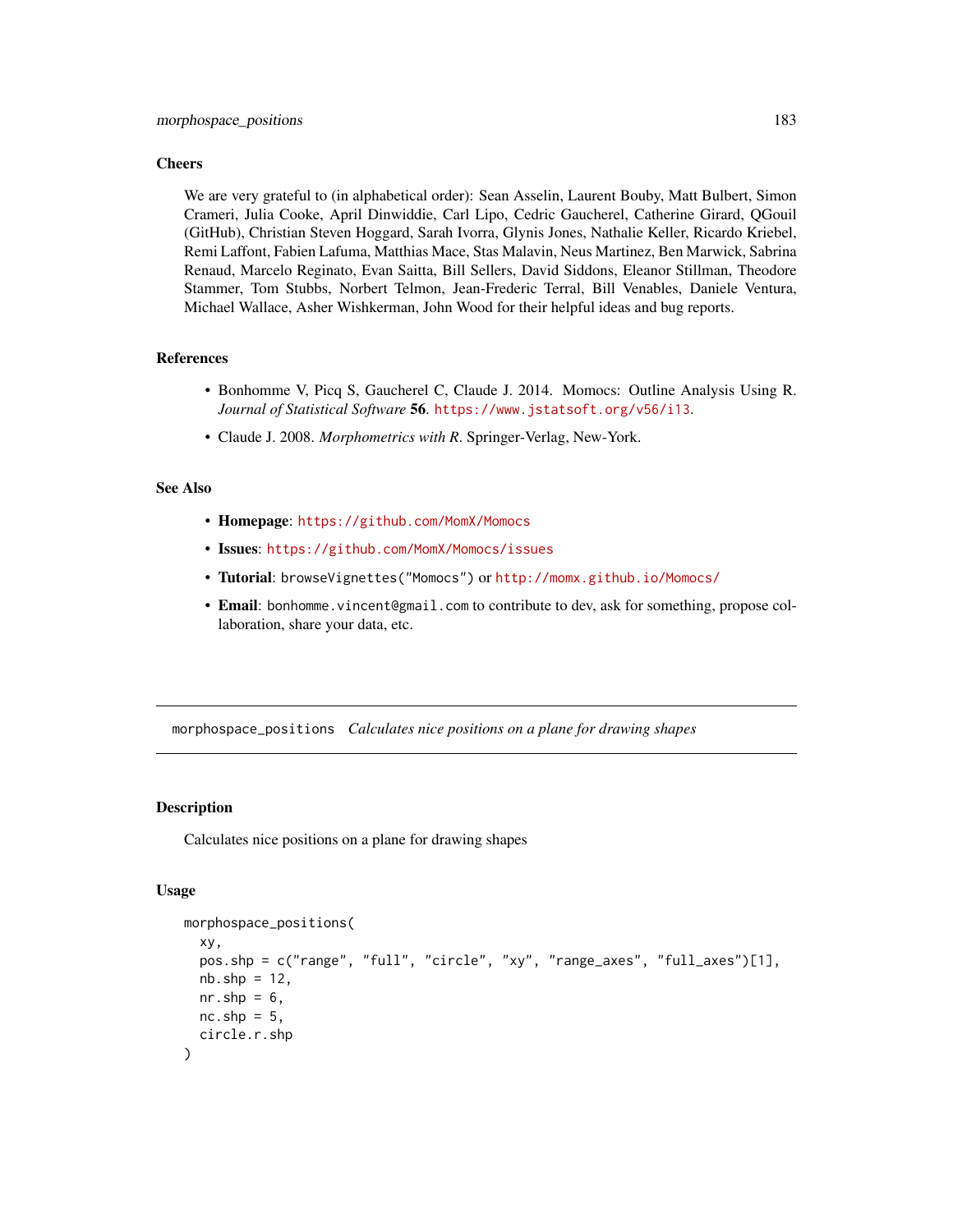# Arguments

| XV           | a matrix of points typically from a PCA or other multivariate method on which<br>morphospace can be calculated                                                                                                                                                                                                                |
|--------------|-------------------------------------------------------------------------------------------------------------------------------------------------------------------------------------------------------------------------------------------------------------------------------------------------------------------------------|
| pos.shp      | how shapes should be positionned: range of xy, full extent of the plane,<br>circle as a rosewind, on xy values provided, range_axes on the range of xy<br>but on the axes, full_axes same thing but on (0.85) range of the axes. You can<br>also directly pass a matrix (or a data.frame) with columns named $('x'', 'y'')$ . |
| nb.shp       | the total number of shapes                                                                                                                                                                                                                                                                                                    |
| nr.shp       | the number of rows to position shapes                                                                                                                                                                                                                                                                                         |
| nc.shp       | the number of cols to position shapes                                                                                                                                                                                                                                                                                         |
| circle.r.shp | if circle, its radius                                                                                                                                                                                                                                                                                                         |

## Details

See [plot.PCA](#page-216-0) for self-speaking examples

<span id="page-183-0"></span>mosaic\_engine *Plots mosaics of shapes.*

# Description

Will soon replace [panel.](#page-201-0) See examples and vignettes.

```
mosaic_engine(
 coo_list,
 dim,
  asp = 1,byrow = TRUE,
  fromtop = TRUE,
  sample = 60,
  relatively = FALSE,
  template_size = 0.92
)
mosaic(x, ...)
## S3 method for class 'Out'
mosaic(
 x,
  f,
  relatively = FALSE,
 pal = pal_qual,
  sample = 60,
```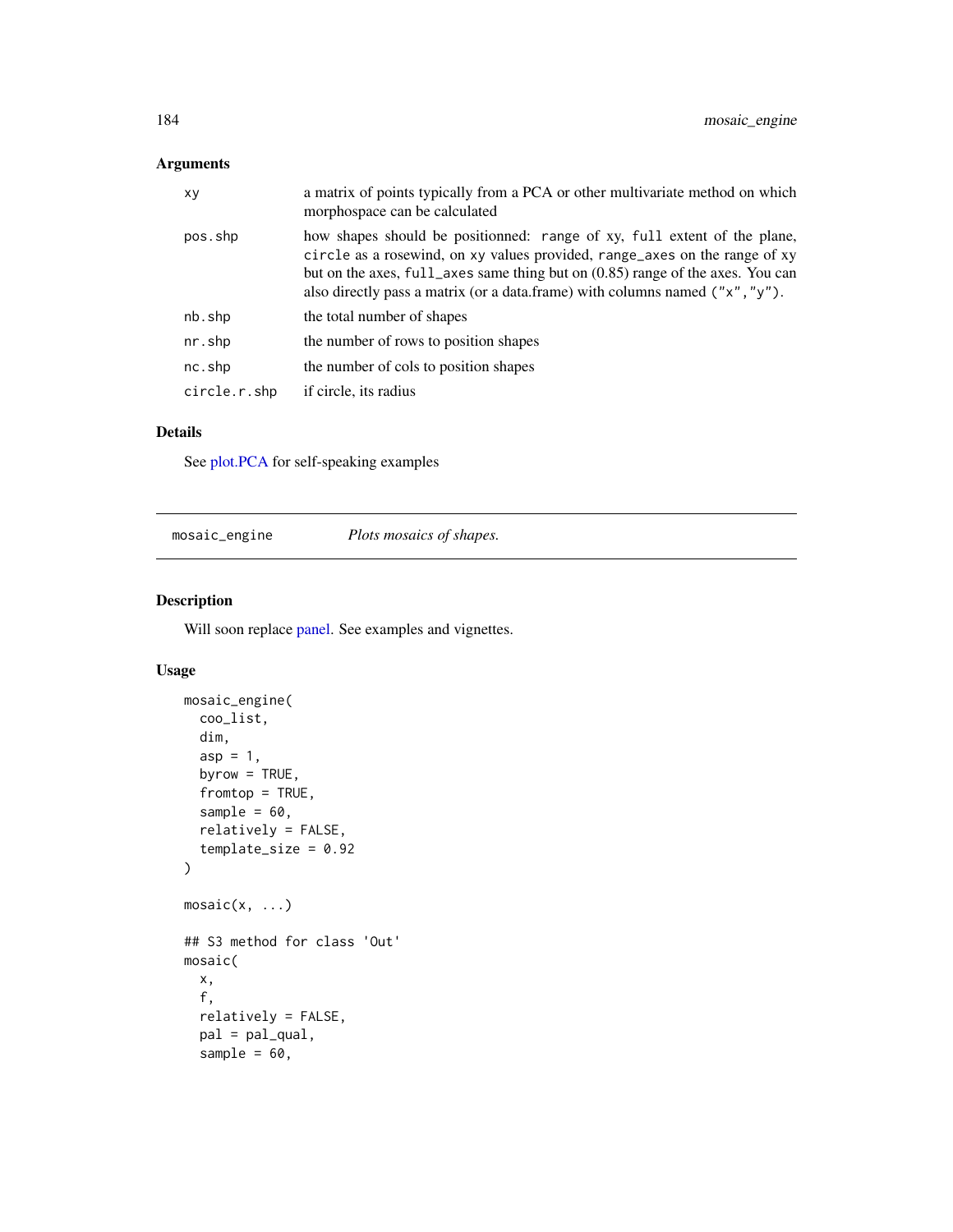```
paper_fun = paper_white,
  draw_fun = draw_outlines,
  legend = TRUE,dim = NA,asp = 1,byrow = TRUE,
  fromtop = TRUE,
  ...
\mathcal{L}## S3 method for class 'Opn'
mosaic(
 x,
  f,
  relatively = FALSE,
 pal = pal_qual,sample = 60,
 paper_fun = paper_white,
  draw_fun = draw_curves,
  legend = TRUE,dim = NA,
  asp = 1,byrow = TRUE,
  fromtop = TRUE,
  ...
\mathcal{L}## S3 method for class 'Ldk'
mosaic(
 x,
  f,
  relatively = FALSE,
 pal = pal_qual,sample = 60,
  paper_fun = paper_white,
  draw_fun = draw_landmarks,
  legend = TRUE,
  dim = NA,
  asp = 1,byrow = TRUE,
  fromtop = TRUE,
  ...
\mathcal{L}
```
# Arguments

| coo_list | list of shapes                                                   |
|----------|------------------------------------------------------------------|
| dim      | numeric of length 2, the desired dimensions for rows and columns |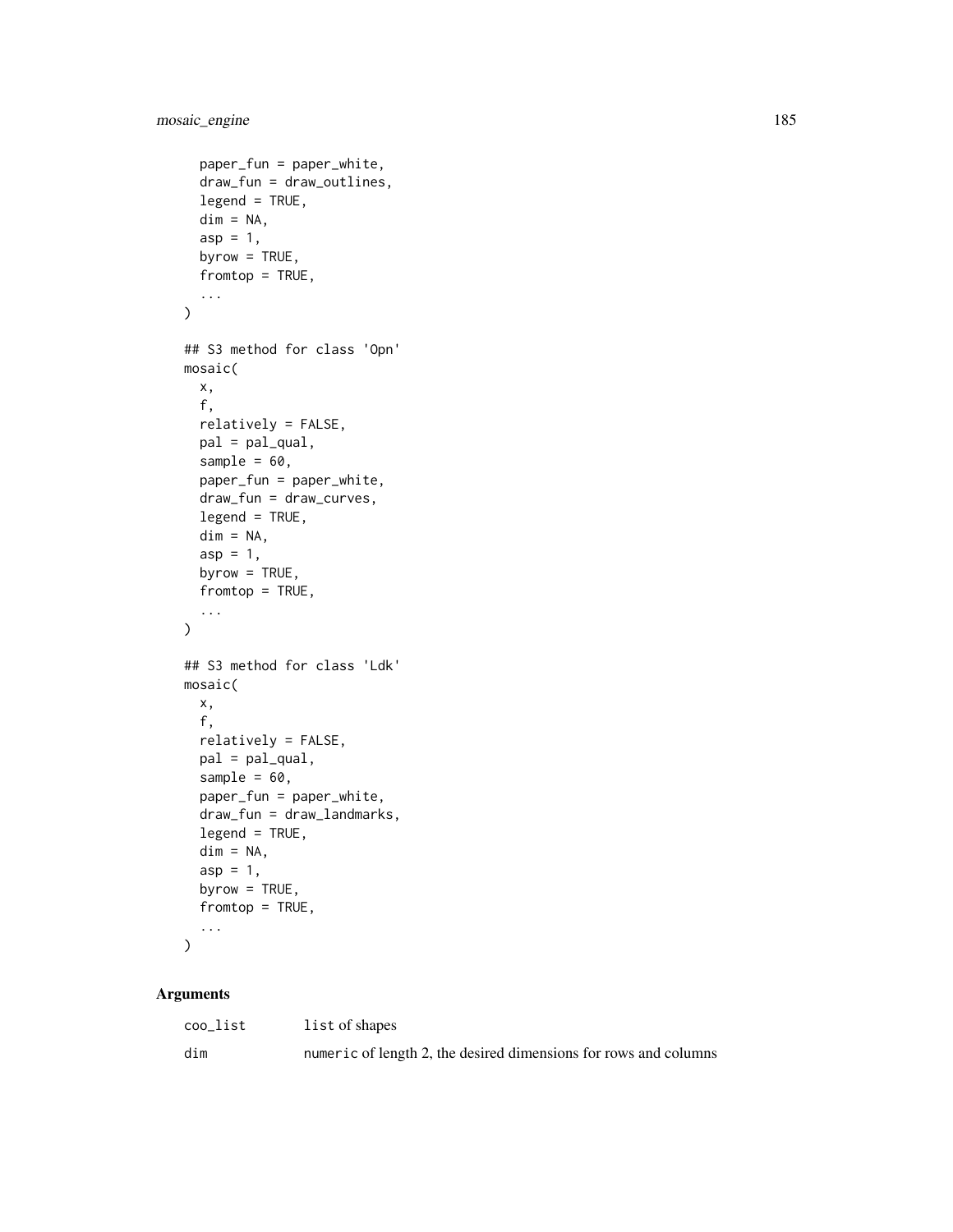| asp           | numeric the yx ratio used to calculate dim (1 by default).                                                                                  |
|---------------|---------------------------------------------------------------------------------------------------------------------------------------------|
| byrow         | logical whether to order shapes by rows                                                                                                     |
| fromtop       | logical whether to order shapes from top                                                                                                    |
| sample        | numeric number of points to coo_sample                                                                                                      |
| relativelv    | logical if TRUE use coo_template_relatively or, if FALSE(by default) coo_template.<br>In other words, whether to preserve size or not.      |
| template_size | numeric to feed coo_template(_relatively). Only useful to add padding around<br>shapes when the default value $(0.95)$ is lowered.          |
| X             | any Coo object                                                                                                                              |
| $\cdots$      | additional arguments to feed the main drawer if the number of shapes is $> 1000$<br>(default: 64). If non-numeric (eg FALSE) do not sample. |
| f             | factor specification to feed fac_dispatcher                                                                                                 |
| pal           | one of palettes                                                                                                                             |
| paper_fun     | a papers function (default: paper)                                                                                                          |
| draw_fun      | one of drawers for pile.list                                                                                                                |
| legend        | logical whether to draw a legend (will be improved in further versions)                                                                     |

# Value

a list of templated and translated shapes

# See Also

Other grindr: [drawers](#page-126-0), [layers\\_morphospace](#page-166-0), [layers](#page-163-0), [papers](#page-203-0), [pile\(](#page-208-0)), [plot\\_LDA\(](#page-227-0)), [plot\\_NMDS\(](#page-231-0)), [plot\\_PCA\(](#page-232-0))

```
# On Out ---
bot %>% mosaic
bot %>% mosaic(~type)
# As with other grindr functions you can continue the pipe
bot %>% mosaic(~type, asp=0.5) %>% draw_firstpoint
# On Opn ---- same grammar
olea %>% mosaic(~view+var, paper_fun=paper_dots)
 # On Ldk
 mosaic(wings, ~group, pal=pal_qual_Dark2, pch=3)
 # On Out with different sizes
 # would work on other Coo too
shapes2 <- shapes
sizes <- runif(30, 1, 2)
shapes2 %>% mosaic(relatively=FALSE)
shapes2 %>% mosaic(relatively=TRUE) %>% draw_centroid()
```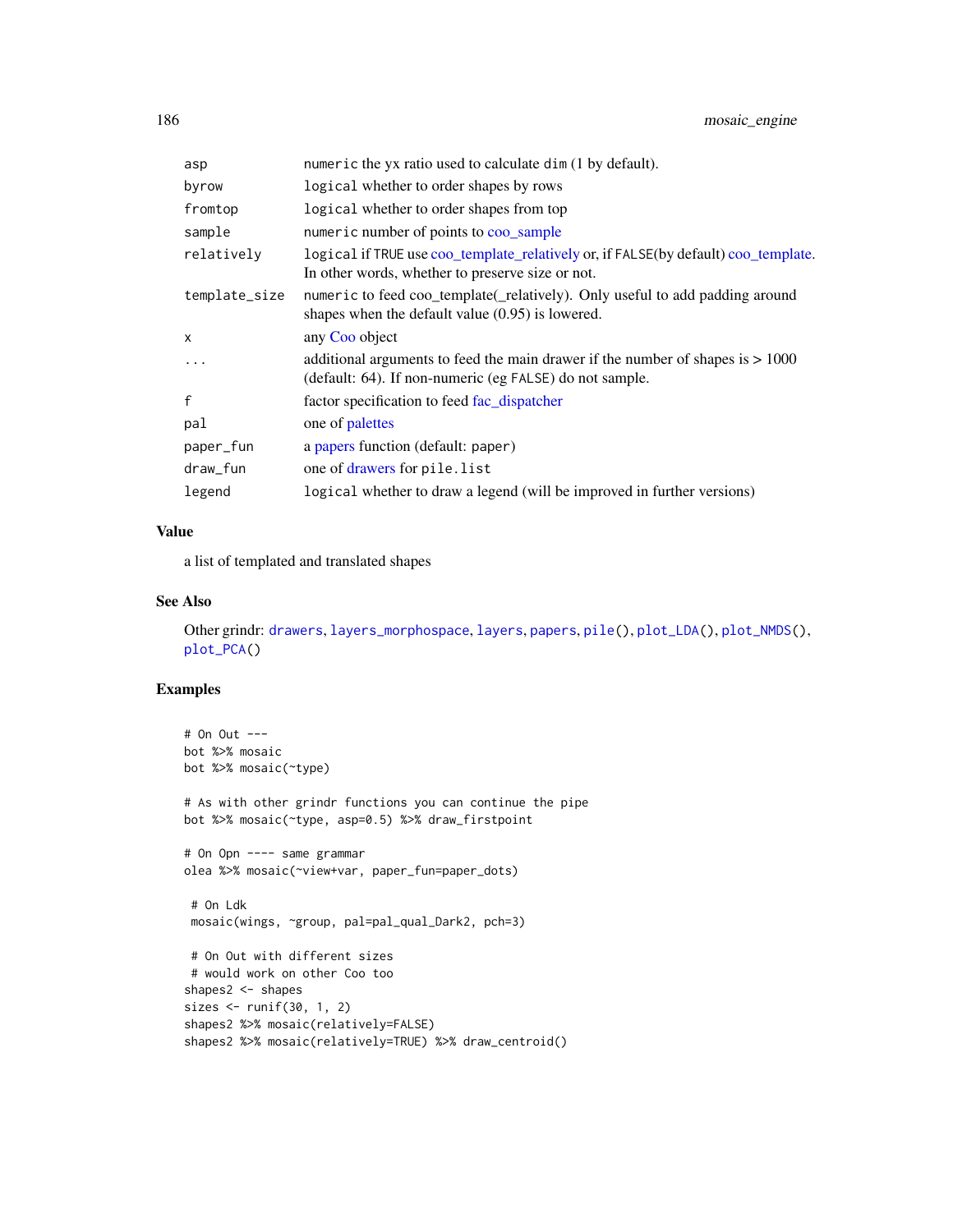<span id="page-186-0"></span>

Data: Outline coordinates of mosquito wings.

## Format

A [Out](#page-197-0) object with the 126 mosquito wing outlines outlines used Rohlf and Archie (1984). Note that the links defined here are quite approximate.

#### Source

Rohlf F, Archie J. 1984. A comparison of Fourier methods for the description of wing shape in mosquitoes (Diptera: Culicidae). *Systematic Biology*: 302-317.

#### See Also

Other datasets: [apodemus](#page-7-0), [bot](#page-12-0), [chaff](#page-25-0), [charring](#page-25-1), [flower](#page-144-0), [hearts](#page-150-0), [molars](#page-181-0), [mouse](#page-186-1), [nsfishes](#page-191-0), [oak](#page-192-0), [olea](#page-192-1), [shapes](#page-259-0), [trilo](#page-277-1), [wings](#page-280-0)

<span id="page-186-1"></span>mouse *Data: Outline coordinates of mouse molars*

## **Description**

Data: Outline coordinates of mouse molars

## Format

A [Out](#page-197-0) object 64 coordinates of 30 wood molar outlines.

#### Source

Renaud S, Dufour AB, Hardouin EA, Ledevin R, Auffray JC (2015): Once upon multivariate analyses: When they tell several stories about biological evolution. *PLoS One* 10:1-18 [https:](https://journals.plos.org/plosone/article?id=10.1371/journal.pone.0132801) [//journals.plos.org/plosone/article?id=10.1371/journal.pone.0132801](https://journals.plos.org/plosone/article?id=10.1371/journal.pone.0132801)

#### See Also

Other datasets: [apodemus](#page-7-0), [bot](#page-12-0), [chaff](#page-25-0), [charring](#page-25-1), [flower](#page-144-0), [hearts](#page-150-0), [molars](#page-181-0), [mosquito](#page-186-0), [nsfishes](#page-191-0), [oak](#page-192-0), [olea](#page-192-1), [shapes](#page-259-0), [trilo](#page-277-1), [wings](#page-280-0)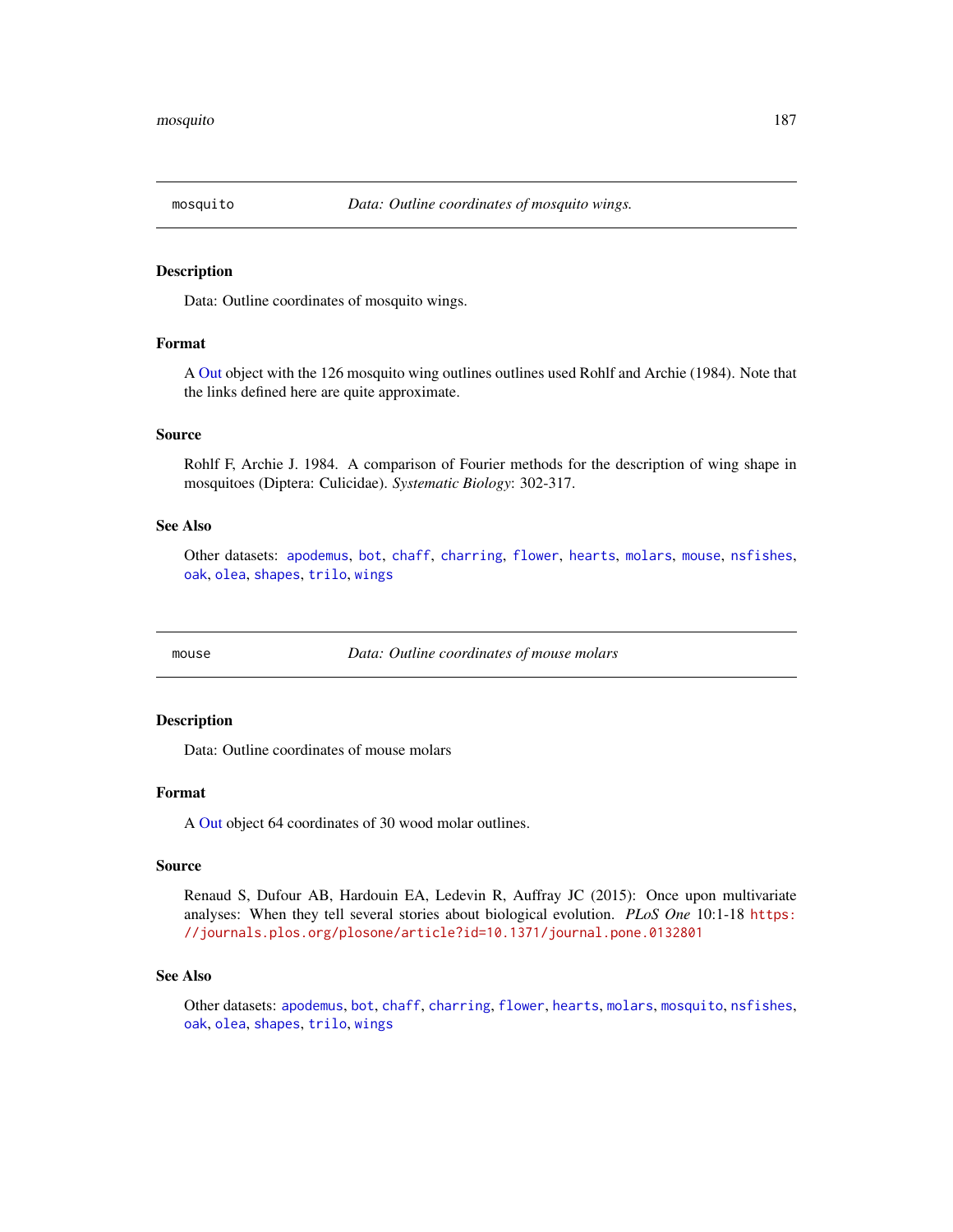<span id="page-187-0"></span>

Quite a versatile function that calculates mean (or median, or whatever function) on list or an array of shapes, an Ldk object. It can also be used on Coe objects. In that case, the reverse transformation (from coefficients to shapes) is calculated, (within groups defined with the fac argument if provided) and the Coe object is *also* returned (in \$Coe) along with a list of shapes (in \$shp) and can then be passed to plot\_MSHAPES.

#### Usage

 $MSHAPES(x, fac = NULL, FUN = mean, nb.pts = 120, ...)$ 

#### Arguments

| $\mathsf{x}$ | a list, array, Ldk, LdkCoe, OutCoe or OpnCoe or PCA object                               |
|--------------|------------------------------------------------------------------------------------------|
| fac          | factor specification for fac_dispatcher                                                  |
| <b>FUN</b>   | a function to compute the mean shape (mean by default, by median can be con-<br>sidered) |
| nb.pts       | numeric the number of points for calculated shapes (only Coe objects)                    |
| $\cdots$     | useless here.                                                                            |

#### Value

the averaged shape; on Coe objects, a list with two components: \$Coe object of the same class, and \$shp a list of matrices of (x, y) coordinates. On [PCA](#page-204-0) and [LDA](#page-167-0) objects, the FUN (typically mean or median) of scores on PCs or LDs. This method used on the latter objects may be moved to another function at some point.

#### See Also

```
Other multivariate: CLUST(), KMEANS(), KMEDOIDS(), LDA(), MANOVA_PW(), MANOVA(), MDS(),
NMDS(), PCA(), classification_metrics()
```
## Examples

```
#### on shapes
MSHAPES(wings)
MSHAPES(wings$coo)
MSHAPES(coo_sample(bot, 24)$coo)
stack(wings)
coo_draw(MSHAPES(wings))
```
bot.f <- efourier(bot, 12) MSHAPES(bot.f) # the mean (global) shape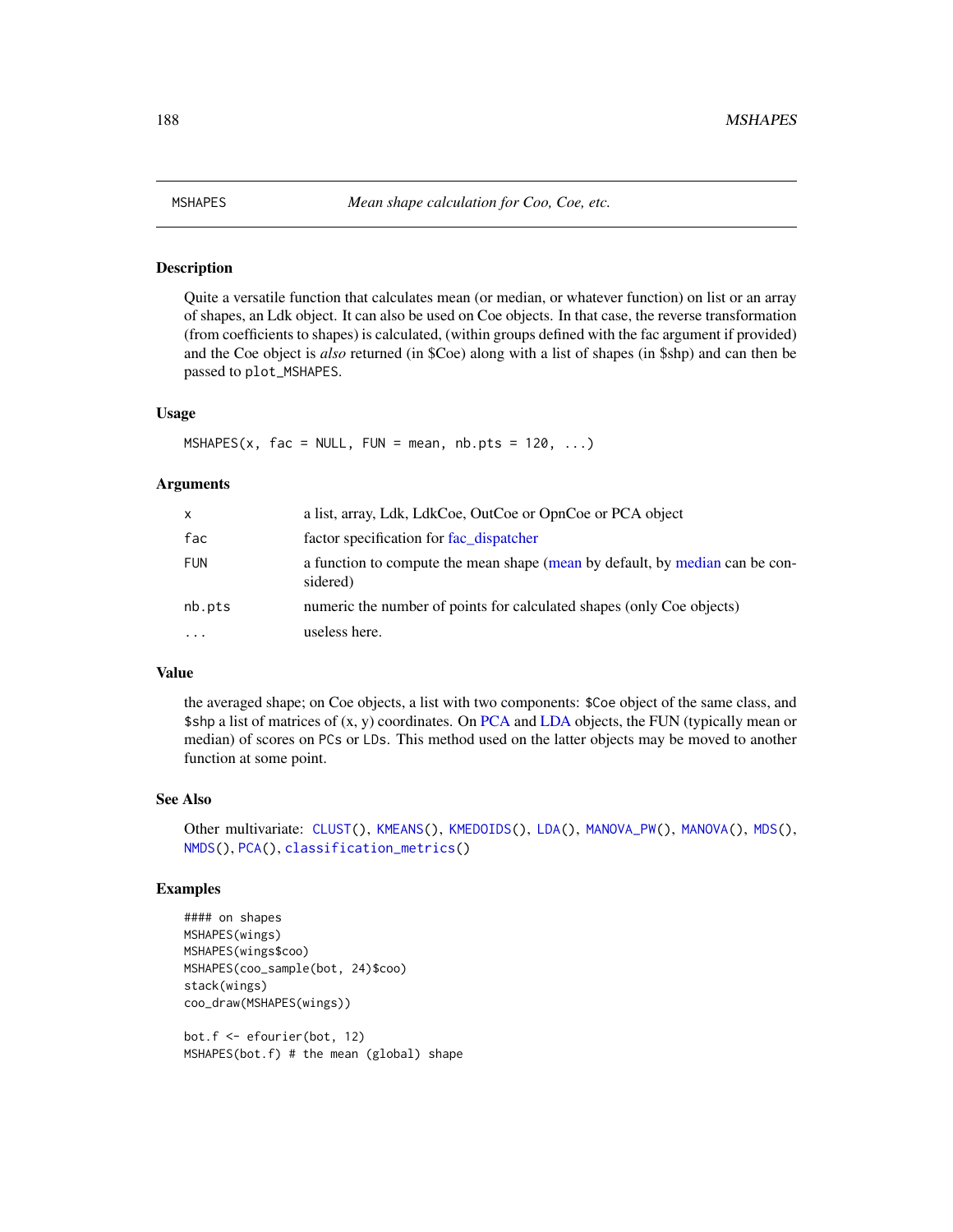#### mutate and the set of the set of the set of the set of the set of the set of the set of the set of the set of the set of the set of the set of the set of the set of the set of the set of the set of the set of the set of th

```
ms <- MSHAPES(bot.f, 'type')
ms$Coe
class(ms$Coe)
ms <- ms$shp
coo_plot(ms$beer)
coo_draw(ms$whisky, border='forestgreen')
```
mutate *Add new variables*

# Description

Add new variables to the \$fac. See examples and ?dplyr::mutate.

## Usage

mutate(.data, ...)

### Arguments

| .data   | a Coo, Coe, PCA object                       |
|---------|----------------------------------------------|
| $\cdot$ | comma separated list of unquoted expressions |

# Details

dplyr verbs are maintained.

# Value

a Momocs object of the same class.

## See Also

```
Other handling functions: arrange(), at_least(), chop(), combine(), dissolve(), fac_dispatcher(),
filter(), rename(), rescale(), rm_harm(), rm_missing(), rm_uncomplete(), rw_fac(), sample_frac(),
sample_n(), select(), slice(), subsetize()
```

```
olea
mutate(olea, id=factor(1:length(olea)))
```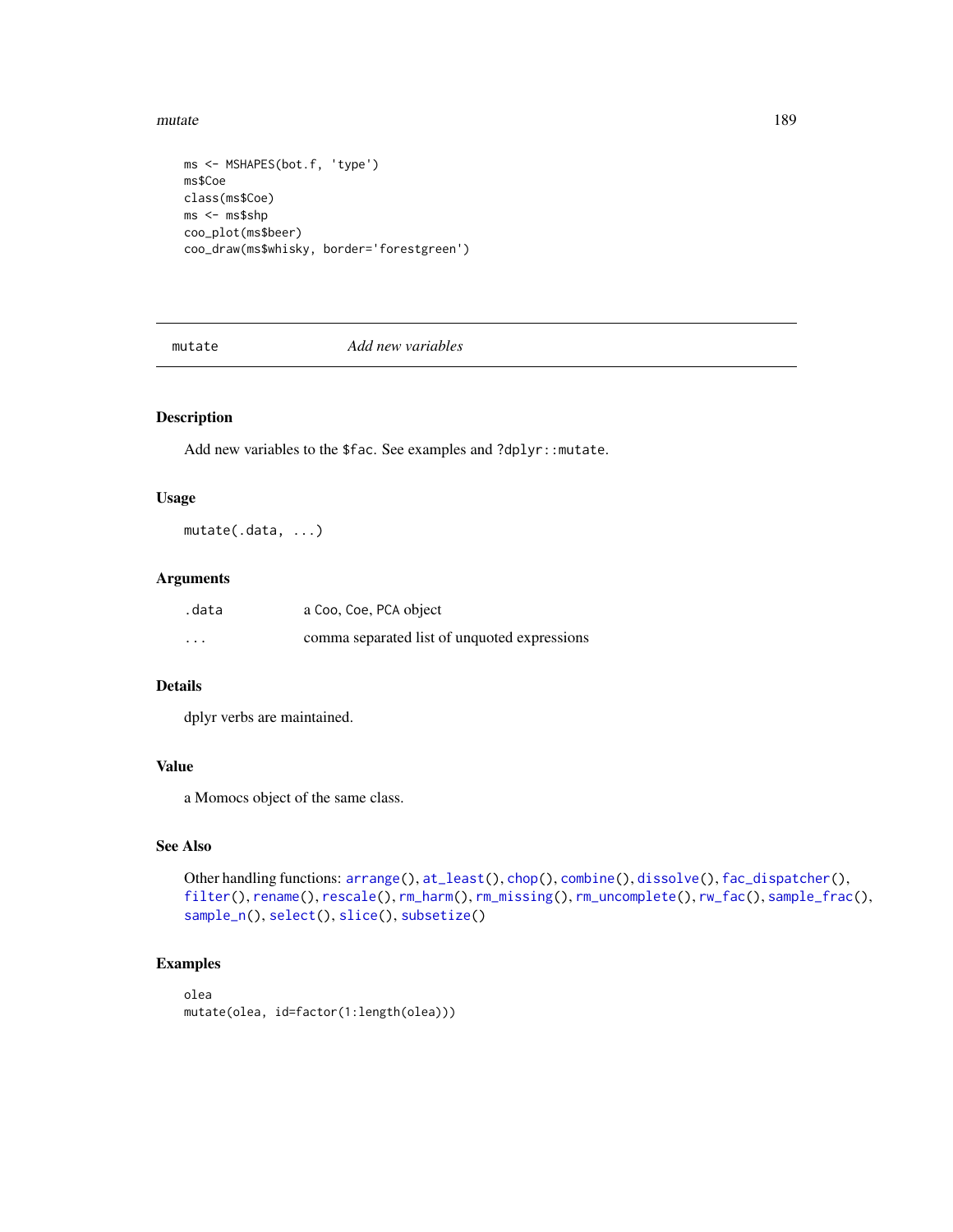A wrapper around [vegan::metaMDS.](#page-0-0)

#### Usage

```
NMDS(x, distance = "bray", k = 2, try = 20, trymax = 20, ...)
```
## Arguments

| X        | any Coe object                                                                          |
|----------|-----------------------------------------------------------------------------------------|
| distance | a dissiminarity index to feed vegan: vegdist (default: bray)                            |
| k        | numeric number of dimensions to feed vegan::metaMDS (default: 2)                        |
| try      | numeric minimum number of random starts to feed vegan::metaMDS (default:<br><b>20</b>   |
| trymax   | numeric minimum number of random starts to feed vegan::metaMDS (default:<br><b>20</b> ) |
| .        | additional parameters to feed vegan::metaMDS                                            |

# Details

For Details, see [vegan::metaMDS](#page-0-0)

# Value

what is returned by [vegan::metaMDS](#page-0-0) plus \$fac. And prepend NMDS class to it.

## See Also

```
Other multivariate: CLUST(), KMEANS(), KMEDOIDS(), LDA(), MANOVA_PW(), MANOVA(), MDS(),
MSHAPES(), PCA(), classification_metrics()
```
- x <- bot %>% efourier %>% NMDS
- # Shepard diagram # before a Momocs wrapper
- # vegan::stressplot(x)

<span id="page-189-0"></span>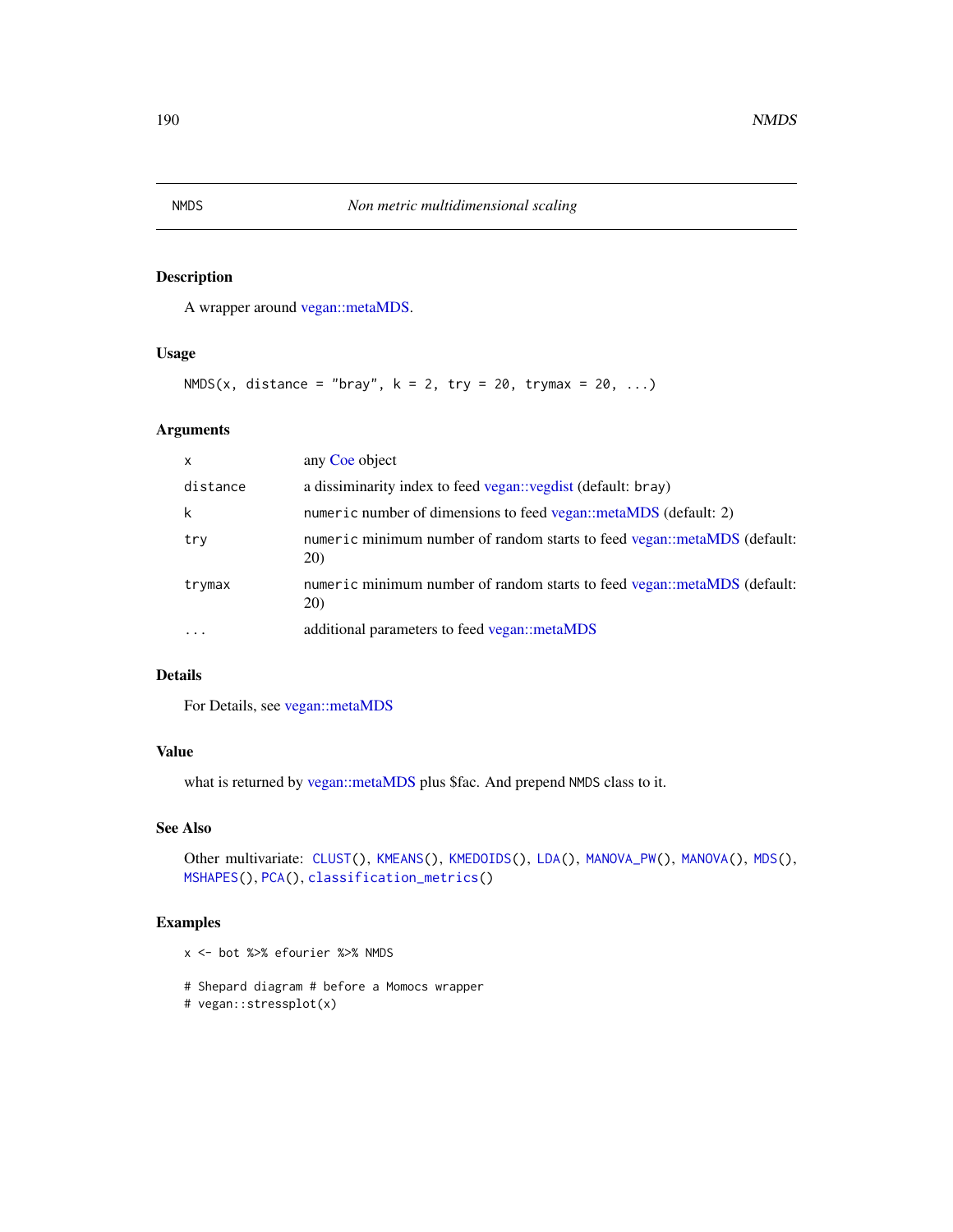<span id="page-190-0"></span>

Calculates natural polynomial coefficients, through a linear model fit (see  $lm$ ), from a matrix of  $(x;$ y) coordinates or an [Opn](#page-193-0) object

# Usage

```
npoly(x, \ldots)## Default S3 method:
npoly(x, degree, ...)
## S3 method for class 'Opn'
npoly(
 x,
  degree,
 baseline1 = c(-0.5, 0),
 baseline2 = c(0.5, 0),
 nb.pts = 120,...
\mathcal{L}
```

```
## S3 method for class 'list'
npoly(x, \ldots)
```
# Arguments

| $\mathsf{x}$ | a matrix (or a list) of $(x, y)$ coordinates or an Opn object                                                |
|--------------|--------------------------------------------------------------------------------------------------------------|
| $\ddots$ .   | useless here                                                                                                 |
| degree       | polynomial degree for the fit (the Intercept is also returned)                                               |
| baseline1    | numeric the $(x, y)$ coordinates of the first baseline by default $(x = -0.5; y = 0)$                        |
| baseline2    | numeric the $(x, y)$ coordinates of the second baseline by default $(x = 0.5; y = 0.5)$<br>$\left( 0\right)$ |
| nb.pts       | number of points to sample and on which to calculate polynomials                                             |

## Value

when applied on a single shape, a list with components:

- coeff the coefficients (including the intercept)
- ortho whether orthogonal or natural polynomials were fitted
- degree degree of the fit (could be retrieved through coeff though)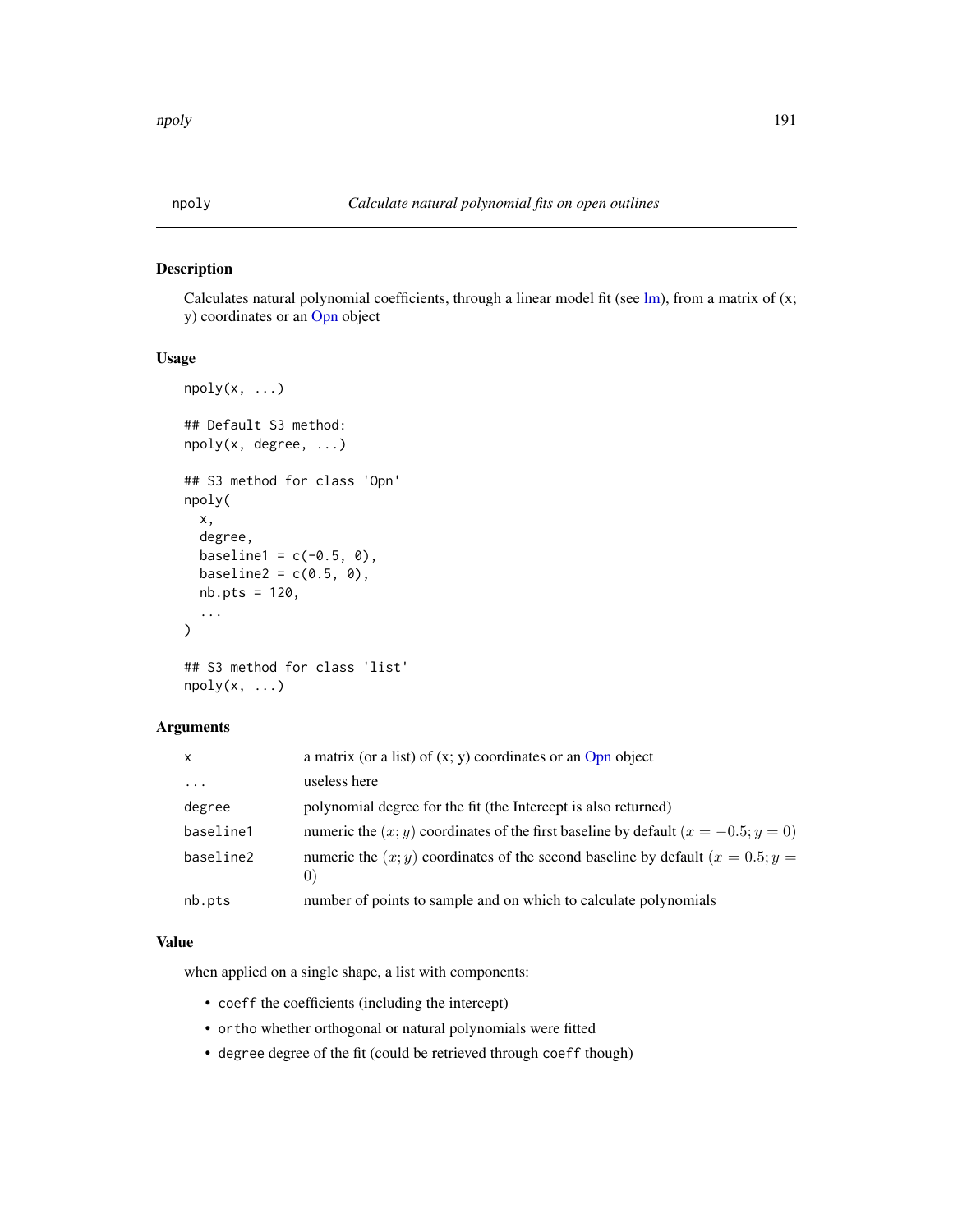#### 192 nsfishes **nsfishes** nsfishes **nsfishes** nsfishes **nsfishes**

- baseline1 the first baseline point (so far the first point)
- baseline2 the second baseline point (so far the last point)
- r2 the r2 from the fit
- mod the raw lm model

otherwise, an [OpnCoe](#page-194-0) object.

## See Also

Other polynomials: [opoly\\_i\(](#page-196-0)), [opoly\(](#page-195-0))

#### Examples

```
data(olea)
o \leftarrow olea[1]op <- opoly(o, degree=4)
op
# shape reconstruction
opi <- opoly_i(op)
coo_plot(o)
coo_draw(opi, border="red")
# R2 for degree 1 to 10
r < - numeric()
for (i in 1:10) { r[i] <- npoly(o, degree=i)$r2 }
plot(2:10, r[2:10], type='b', pch=20, col='red', main='R2 / degree')
```
<span id="page-191-0"></span>nsfishes *Data: Outline coordinates of North Sea fishes*

## Description

Data: Outline coordinates of North Sea fishes

## Format

A [Out](#page-197-0) object containing the outlines coordinates for 218 fishes from the North Sea along with taxonomical cofactors.

### Source

Caillon F, Frelat R, Mollmann C, Bonhomme V (submitted)

#### See Also

Other datasets: [apodemus](#page-7-0), [bot](#page-12-0), [chaff](#page-25-0), [charring](#page-25-1), [flower](#page-144-0), [hearts](#page-150-0), [molars](#page-181-0), [mosquito](#page-186-0), [mouse](#page-186-1), [oak](#page-192-0), [olea](#page-192-1), [shapes](#page-259-0), [trilo](#page-277-1), [wings](#page-280-0)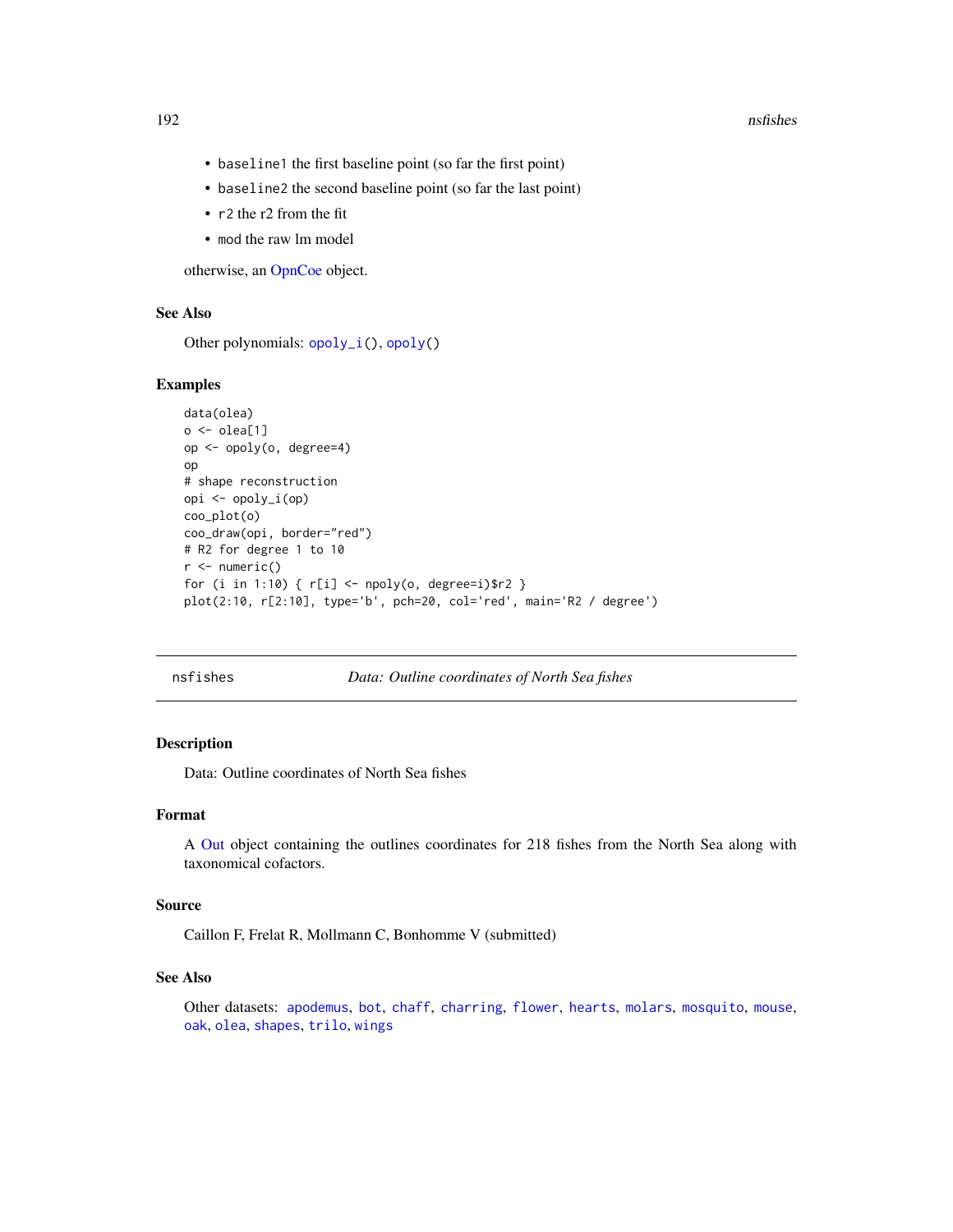<span id="page-192-0"></span>From Viscosi and Cardini (2001).

## Format

A [Ldk](#page-169-0) object containing 11 (x; y) landmarks from 176 oak leaves wings, from

## Source

Viscosi, V., & Cardini, A. (2011). Leaf morphology, taxonomy and geometric morphometrics: a simplified protocol for beginners. PloS One, 6(10), e25630. doi:10.1371/journal.pone.0025630

## See Also

Other datasets: [apodemus](#page-7-0), [bot](#page-12-0), [chaff](#page-25-0), [charring](#page-25-1), [flower](#page-144-0), [hearts](#page-150-0), [molars](#page-181-0), [mosquito](#page-186-0), [mouse](#page-186-1), [nsfishes](#page-191-0), [olea](#page-192-1), [shapes](#page-259-0), [trilo](#page-277-1), [wings](#page-280-0)

<span id="page-192-1"></span>

olea *Data: Outline coordinates of olive seeds open outlines.*

#### **Description**

Data: Outline coordinates of olive seeds open outlines.

#### Format

An [Opn](#page-193-0) object with the outline coordinates of olive seeds.

#### Source

We thank Jean-Frederic Terral and Sarah Ivorra (UMR CBAE, Montpellier, France) from allowing us to share the data.

You can have a look to the original paper: Terral J-F, Alonso N, Capdevila RB i, Chatti N, Fabre L, Fiorentino G, Marinval P, Jorda GP, Pradat B, Rovira N, et al. 2004. Historical biogeography of olive domestication (*Olea europaea* L.) as revealed by geometrical morphometry applied to biological and archaeological material. *Journal of Biogeography* 31: 63-77.

#### See Also

Other datasets: [apodemus](#page-7-0), [bot](#page-12-0), [chaff](#page-25-0), [charring](#page-25-1), [flower](#page-144-0), [hearts](#page-150-0), [molars](#page-181-0), [mosquito](#page-186-0), [mouse](#page-186-1), [nsfishes](#page-191-0), [oak](#page-192-0), [shapes](#page-259-0), [trilo](#page-277-1), [wings](#page-280-0)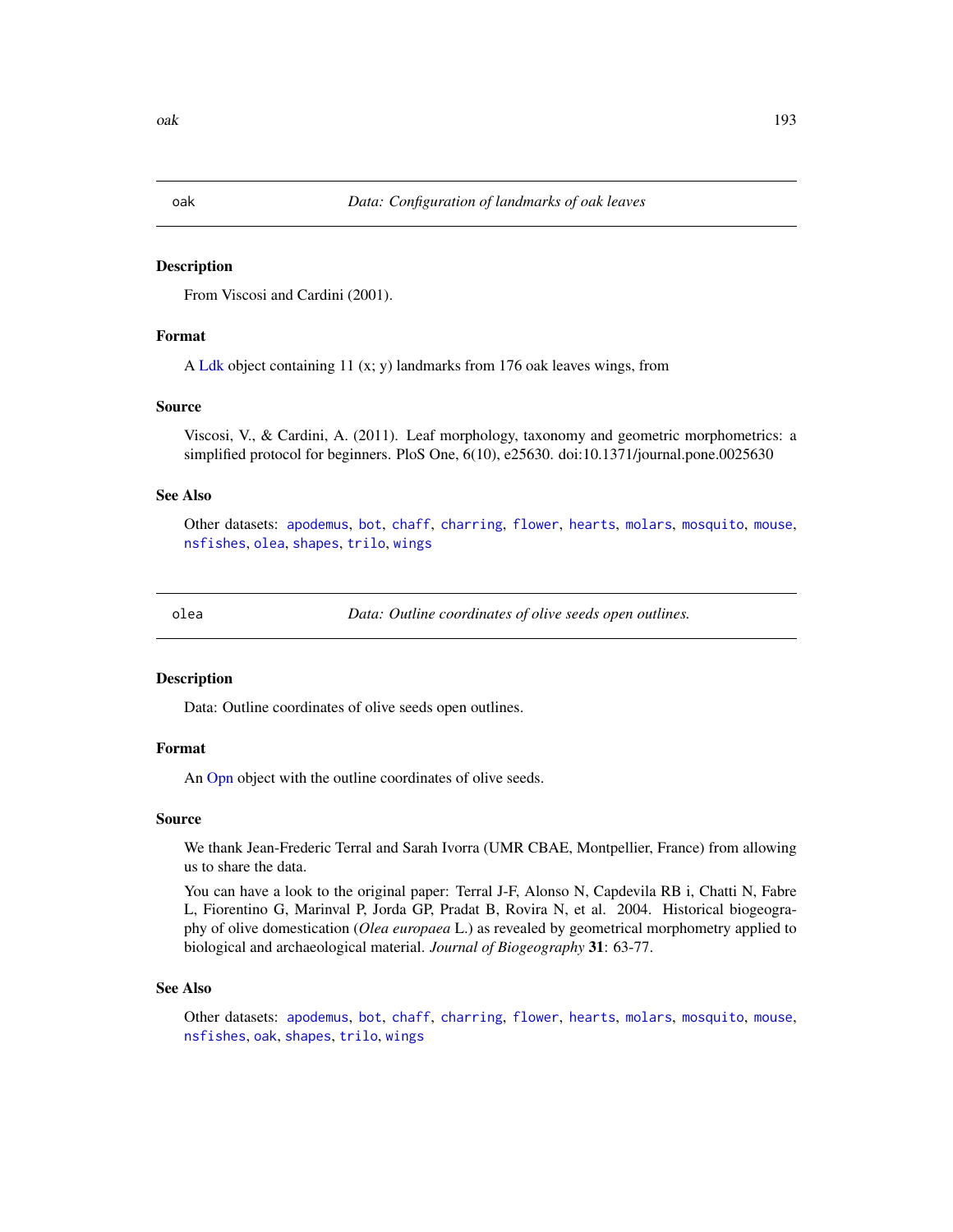<span id="page-193-0"></span>In Momocs, Opn classes objects are lists of open outlines, with optionnal components, on which generic methods such as plotting methods (e.g. [stack\)](#page-261-0) and specific methods (e.g. [npoly](#page-190-0) can be applied. [Opn](#page-193-0) objects are primarily [Coo](#page-38-0) objects.

## Usage

Opn(x,  $fac = dplyr::tibble(), ldk = list())$ 

#### Arguments

| X   | l ist of matrices of $(x, y)$ coordinates, or an array, or a data. frame (and friends)    |
|-----|-------------------------------------------------------------------------------------------|
| fac | (optionnal) a data. frame of factors and/or numerics specifying the grouping<br>structure |
| ldk | (optionnal) list of landmarks as row number indices                                       |

#### Value

an Opn object

# See Also

Other classes: [Coe\(](#page-29-0)), [Coo\(](#page-38-0)), [Ldk\(](#page-169-0)), [OpnCoe\(](#page-194-0)), [OutCoe\(](#page-198-0)), [Out\(](#page-197-0)), [TraCoe\(](#page-277-0))

```
#Methods on Opn
methods(class=Opn)
# we load some open outlines. See ?olea for credits
olea
panel(olea)
# orthogonal polynomials
op <- opoly(olea, degree=5)
# we print the Coe
op
# Let's do a PCA on it
op.p <- PCA(op)
plot(op.p, 'domes')
plot(op.p, 'var')
# and now an LDA after a PCA
olda <- LDA(PCA(op), 'var')
# for CV table and others
olda
plot_LDA(olda)
```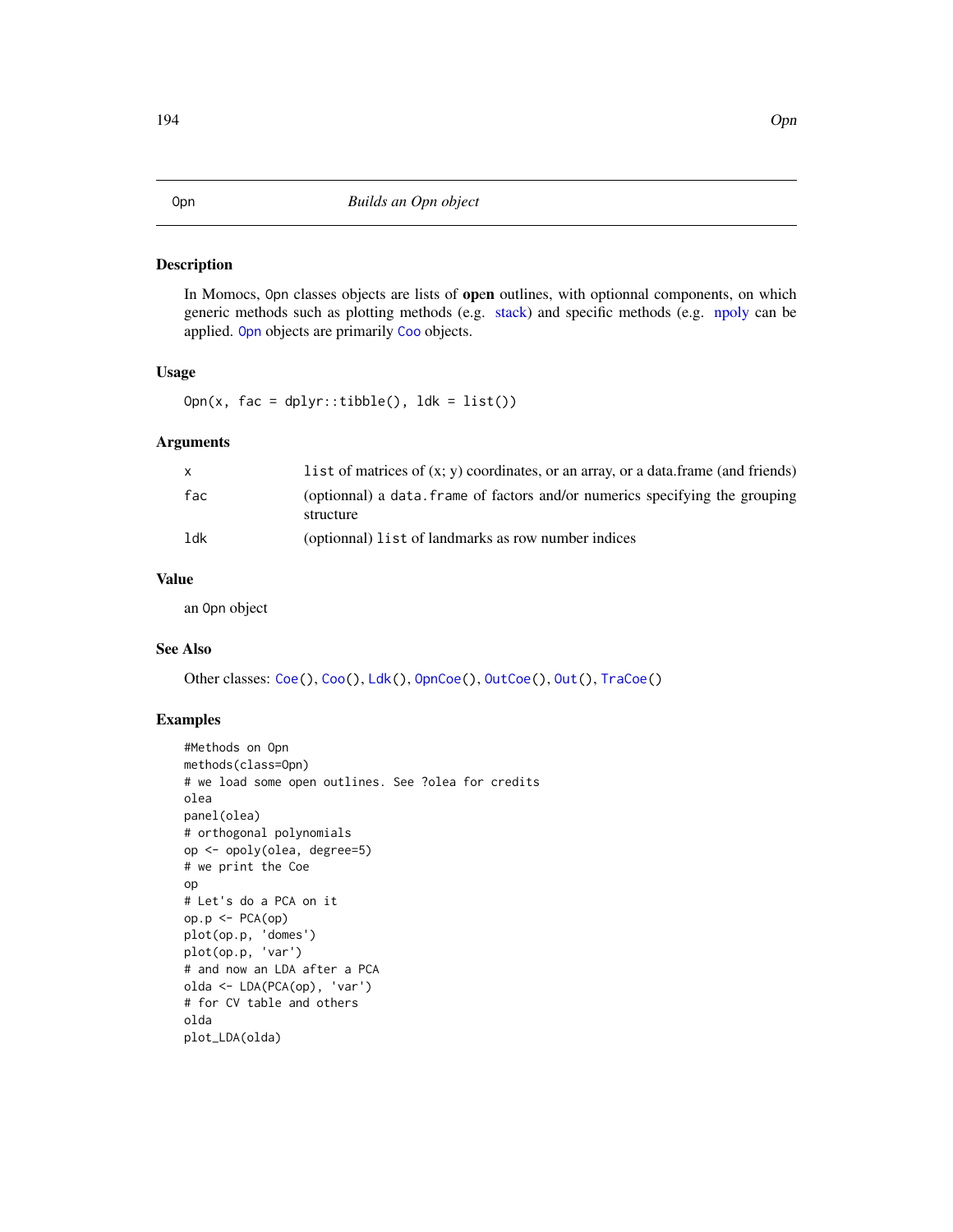<span id="page-194-0"></span>

In Momocs, OpnCoe classes objects are wrapping around lists of morphometric coefficients, along with other informations, on which generic methods such as plotting methods (e.g. [boxplot\)](#page-0-0) and specific methods can be applied. OpnCoe objects are primarily [Coe](#page-29-0) objects.

## Usage

```
OpnCoe(
  \text{coe} = \text{matrix}(),
  fac = dplyr::tibble(),method = character(),baseline1 = numeric(),baseline2 = numeric(),mod = list(),
 r2 = numeric()
)
```
# Arguments

| coe       | matrix of morphometric coefficients                                     |
|-----------|-------------------------------------------------------------------------|
| fac       | (optionnal) a data. frame of factors, specifying the grouping structure |
| method    | used to obtain these coefficients                                       |
| baseline1 | $(x, y)$ coordinates of the first baseline point                        |
| baseline2 | $(x, y)$ coordinates of the second baseline point                       |
| mod       | an R Im object, used to reconstruct shapes                              |
| r2        | numeric, the r-squared from every model                                 |

# Value

an OpnCoe object

# See Also

Other classes: [Coe\(](#page-29-0)), [Coo\(](#page-38-0)), [Ldk\(](#page-169-0)), [Opn\(](#page-193-0)), [OutCoe\(](#page-198-0)), [Out\(](#page-197-0)), [TraCoe\(](#page-277-0))

```
# all OpnCoe classes
methods(class='OpnCoe')
```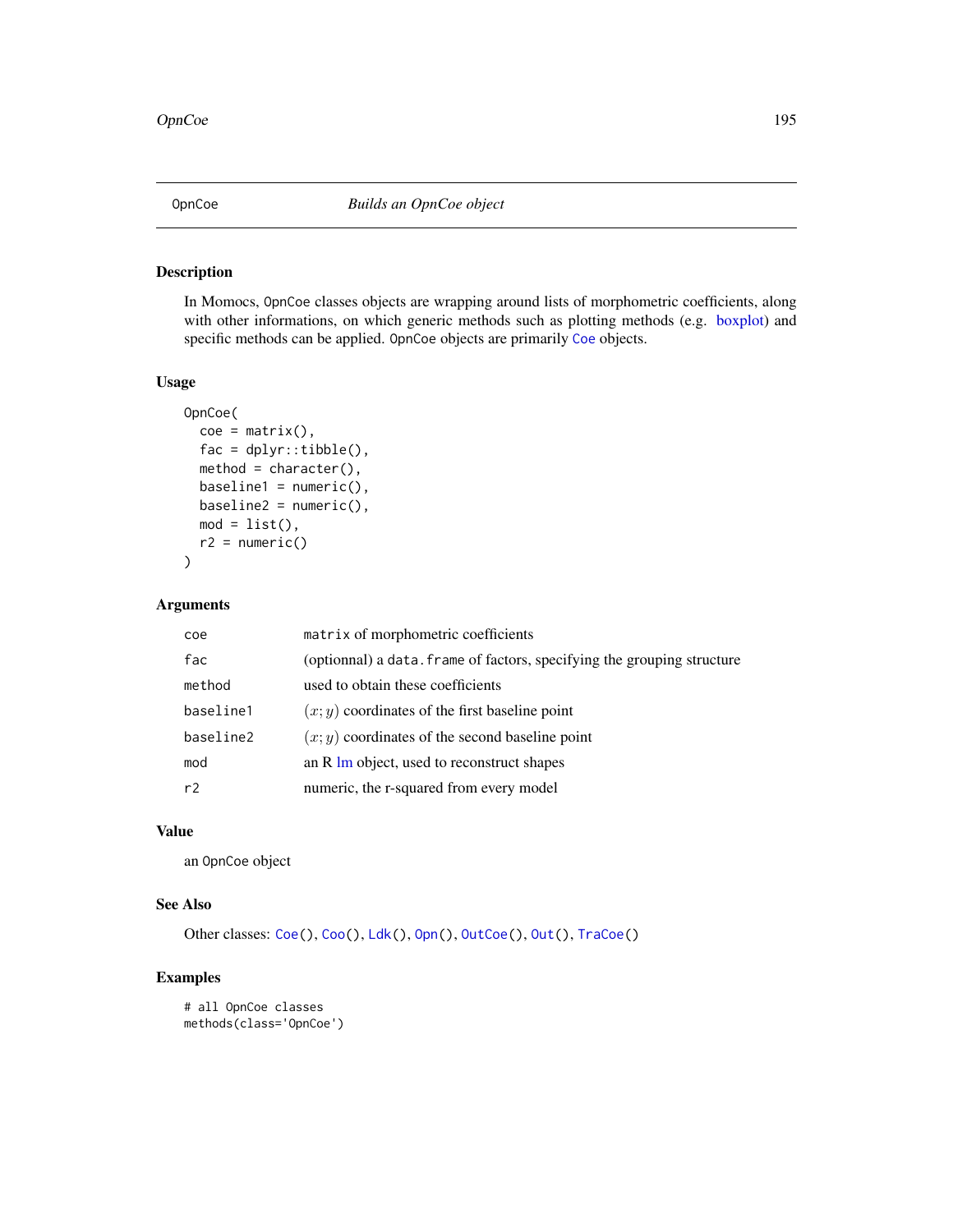<span id="page-195-0"></span>Calculates orthogonal polynomial coefficients, through a linear model fit (see [lm\)](#page-0-0), from a matrix of  $(x; y)$  coordinates or a [Opn](#page-193-0) object

## Usage

```
opoly(x, \ldots)## Default S3 method:
opoly(x, degree, ...)
## S3 method for class 'Opn'
opoly(
 x,
  degree,
 baseline1 = c(-0.5, 0),
 baseline2 = c(0.5, 0),
 nb.pts = 120,...
\mathcal{L}
```

```
## S3 method for class 'list'
opoly(x, \ldots)
```
# Arguments

| $\mathsf{x}$ | a matrix (or a list) of $(x, y)$ coordinates                                                                                                                               |
|--------------|----------------------------------------------------------------------------------------------------------------------------------------------------------------------------|
| .            | useless here                                                                                                                                                               |
| degree       | polynomial degree for the fit (the Intercept is also returned)                                                                                                             |
| baseline1    | numeric the $(x, y)$ coordinates of the first baseline by default $(x = -0.5; y = 0)$                                                                                      |
| baseline2    | numeric the $(x, y)$ coordinates of the second baseline by default $(x = 0.5; y = 0.5; y = 0.5; y = 0.5; y = 0.5; y = 0.5; y = 0.5; y = 0.5; y = 0.5$<br>$\left( 0\right)$ |
| nb.pts       | number of points to sample and on which to calculate polynomials                                                                                                           |

## Value

a list with components when applied on a single shape:

- coeff the coefficients (including the intercept)
- ortho whether orthogonal or natural polynomials were fitted
- degree degree of the fit (could be retrieved through coeff though)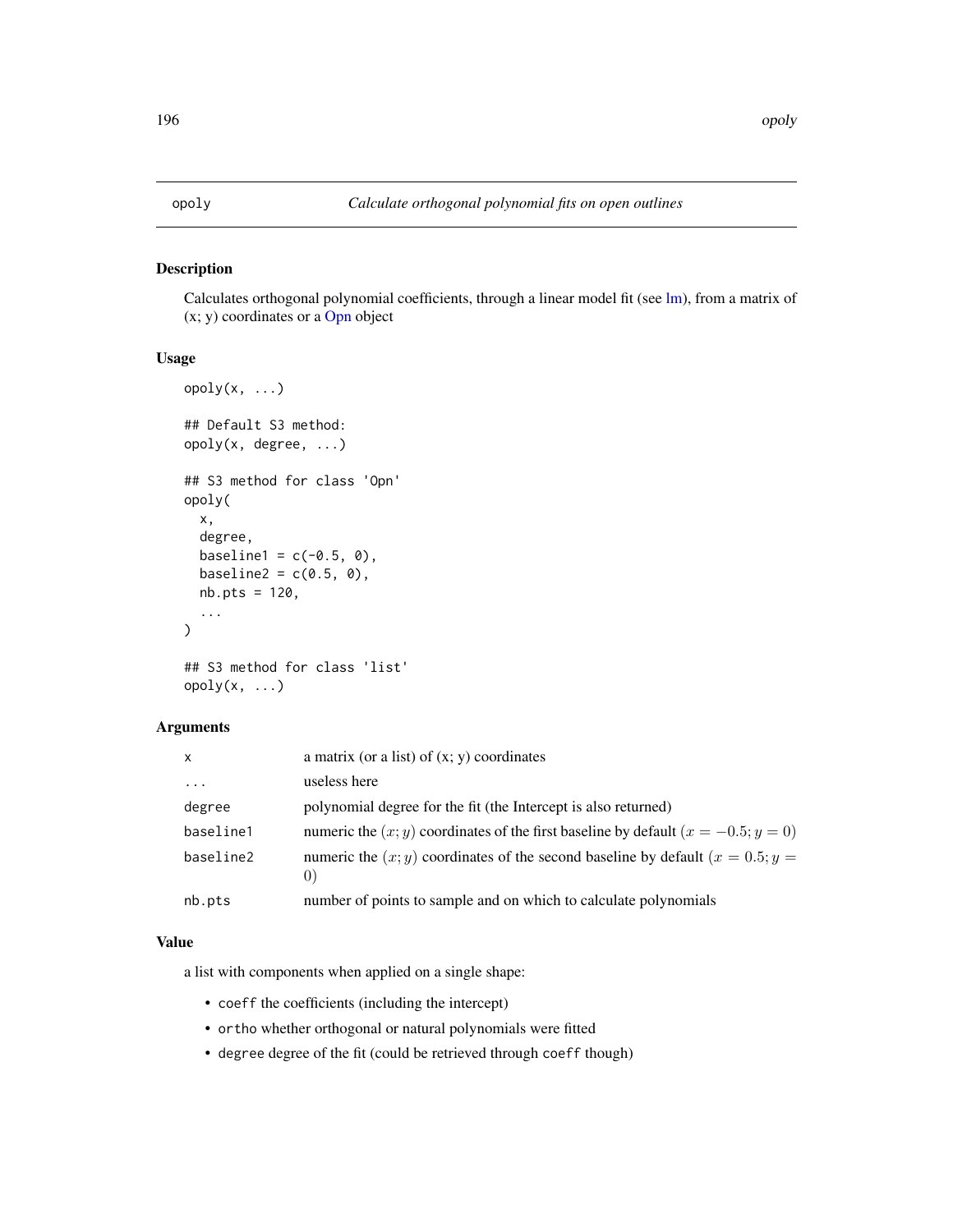#### opoly\_i 197

- baseline1 the first baseline point (so far the first point)
- baseline2 the second baseline point (so far the last point)
- r2 the r2 from the fit
- mod the raw lm model

otherwise an [OpnCoe](#page-194-0) object.

## Note

Orthogonal polynomials are sometimes called Legendre's polynomials. They are preferred over natural polynomials since adding a degree do not change lower orders coefficients.

### See Also

Other polynomials: [npoly\(](#page-190-0)), [opoly\\_i\(](#page-196-0))

# Examples

```
data(olea)
o <- olea[1]
op <- opoly(o, degree=4)
op
# shape reconstruction
opi <- opoly_i(op)
coo_plot(o)
coo_draw(opi)
lines(opi, col='red')
# R2 for degree 1 to 10
r < - numeric()
for (i in 1:10) { r[i] <- opoly(o, degree=i)$r2 }
plot(2:10, r[2:10], type='b', pch=20, col='red', main='R2 / degree')
```
<span id="page-196-0"></span>opoly\_i *Calculates shape from a polynomial model*

# Description

Returns a matrix of  $(x; y)$  coordinates when passed with a list obtained with [opoly](#page-195-0) or [npoly.](#page-190-0)

```
opoly_i(pol, nb.pts = 120, reregister = TRUE)
npoly_i(pol, nb.pts = 120, reregister = TRUE)
```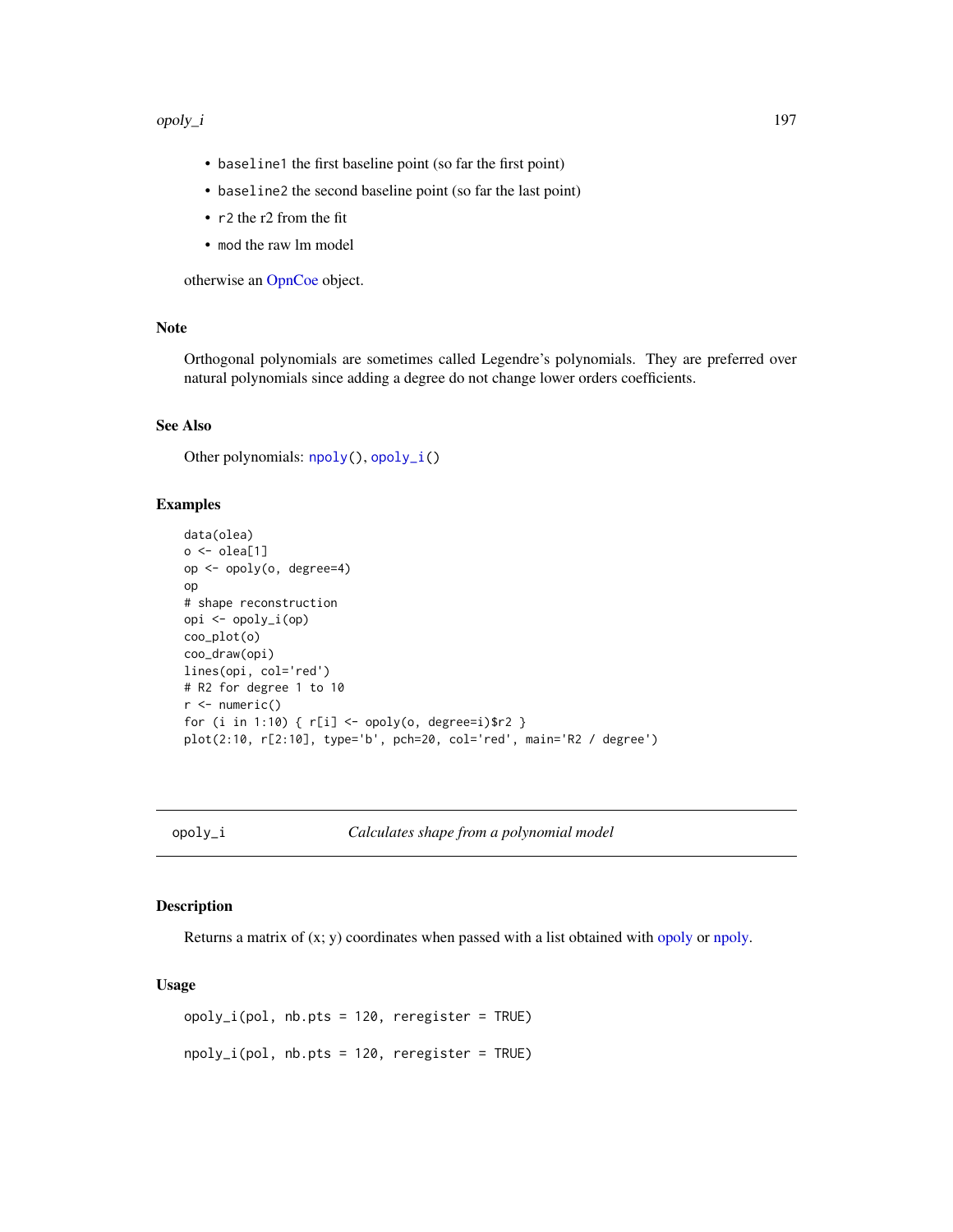# Arguments

| pol        | a pol list such as created by npoly or opoly                                                                      |
|------------|-------------------------------------------------------------------------------------------------------------------|
| nb.pts     | the number of points to predict. By default (and cannot be higher) the number<br>of points in the original shape. |
| reregister | logical whether to reregister the shape with the original baseline.                                               |

# Value

a matrix of (x; y) coordinates.

## See Also

Other polynomials: [npoly\(](#page-190-0)), [opoly\(](#page-195-0))

## Examples

```
data(olea)
o <- olea[5]
coo_plot(o)
for (i in 2:7){
x <- opoly_i(opoly(o, i))
coo_draw(x, border=col_summer(7)[i], points=FALSE) }
```
<span id="page-197-0"></span>Out *Builds an Out object*

## Description

In Momocs, Out-classes objects are lists of closed outlines, with optional components, and on which generic methods such as plotting methods (e.g. [stack\)](#page-261-0) and specific methods (e.g. [efourier](#page-133-0) can be applied. Out objects are primarily [Coo](#page-38-0) objects.

# Usage

Out(x,  $fac = dplyr::tibble(), 1dk = list())$ 

# Arguments

| $\mathsf{x}$ | a list of matrices of $(x, y)$ coordinates, or an array or an Out object or an Ldk<br>object, or a data frame (and friends) |
|--------------|-----------------------------------------------------------------------------------------------------------------------------|
| fac          | (optional) a data. frame of factors and/or numerics specifying the grouping<br>structure                                    |
| ldk          | (optional) list of landmarks as row number indices                                                                          |

# Value

an Out object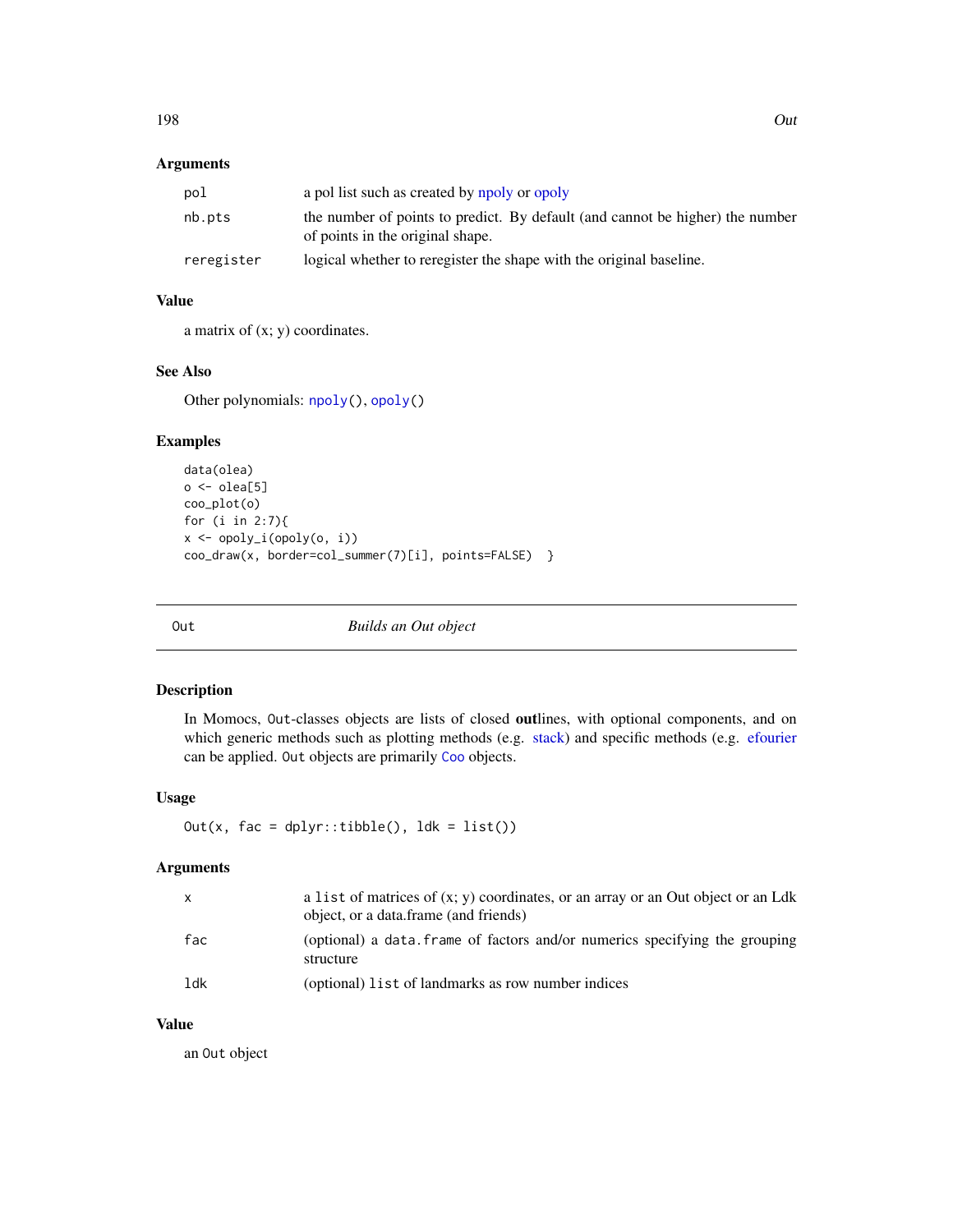#### **OutCoe** 199

# See Also

Other classes: [Coe\(](#page-29-0)), [Coo\(](#page-38-0)), [Ldk\(](#page-169-0)), [OpnCoe\(](#page-194-0)), [Opn\(](#page-193-0)), [OutCoe\(](#page-198-0)), [TraCoe\(](#page-277-0))

## Examples

methods(class=Out)

<span id="page-198-0"></span>OutCoe *Builds an OutCoe object*

# Description

In Momocs, OutCoe classes objects are wrapping around lists of morphometric coefficients, along with other informations, on which generic methods such as plotting methods (e.g. [boxplot\)](#page-0-0) and specific methods can be applied. OutCoe objects are primarily [Coe](#page-29-0) objects.

## Usage

OutCoe(coe = matrix(), fac = dplyr::tibble(), method, norm)

## Arguments

| coe    | matrix of harmonic coefficients                                        |
|--------|------------------------------------------------------------------------|
| fac    | (optional) a data. frame of factors, specifying the grouping structure |
| method | used to obtain these coefficients                                      |
| norm   | the normalisation used to obtain these coefficients                    |

# Details

These methods can be applied on Out objects:

## Value

an OutCoe object

## See Also

Other classes: [Coe\(](#page-29-0)), [Coo\(](#page-38-0)), [Ldk\(](#page-169-0)), [OpnCoe\(](#page-194-0)), [Opn\(](#page-193-0)), [Out\(](#page-197-0)), [TraCoe\(](#page-277-0))

```
# all OutCoe methods
methods(class='OutCoe')
```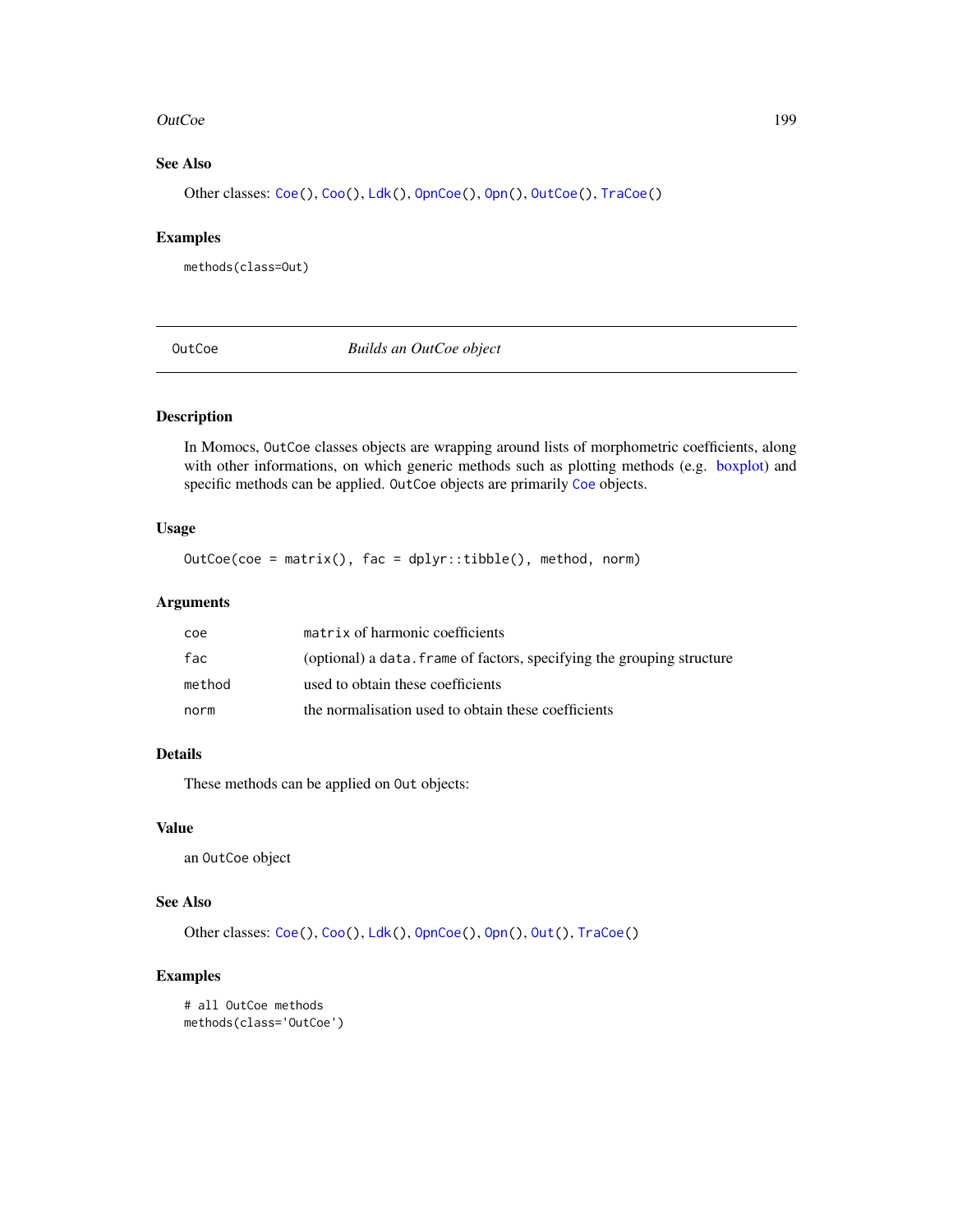<span id="page-199-1"></span><span id="page-199-0"></span>All colorblind friendly RColorBrewer palettes recreated without the number of colors limitation and with transparency support thanks to pal\_alpha that can be used alone. Also, all viridis palettes (see the [package on CRAN\)](https://CRAN.R-project.org/package=viridis), yet color ramps are borrowed and Momocs does not depend on it. Also, pal\_qual\_solarized based on Solarized: <https://ethanschoonover.com/solarized/> and pal\_seq\_grey only shades of grey from grey10 to grey90.

```
pal_alpha(cols, transp = 0)
pal_manual(cols, transp = 0)
pal_qual_solarized(n, transp = 0)
pal_seq_grey(n, transp = 0)
pal_div_BrBG(n, transp = 0)
pal_div_PiYG(n, transp = 0)
pal_div_PRGn(n, transp = 0)
pal_div_PuOr(n, transp = 0)
pal_div_RdBu(n, transp = 0)
pal_div_RdYlBu(n, transp = 0)
pal_qual_Dark2(n, transp = 0)
pal_qual_Paired(n, transp = 0)
pal_qual_Set2(n, transp = 0)
pal_seq_Blues(n, transp = 0)
pal_seq_BuGn(n, transp = 0)
pal_seq_BuPu(n, transp = 0)
pal_seq_GnBu(n, transp = 0)
```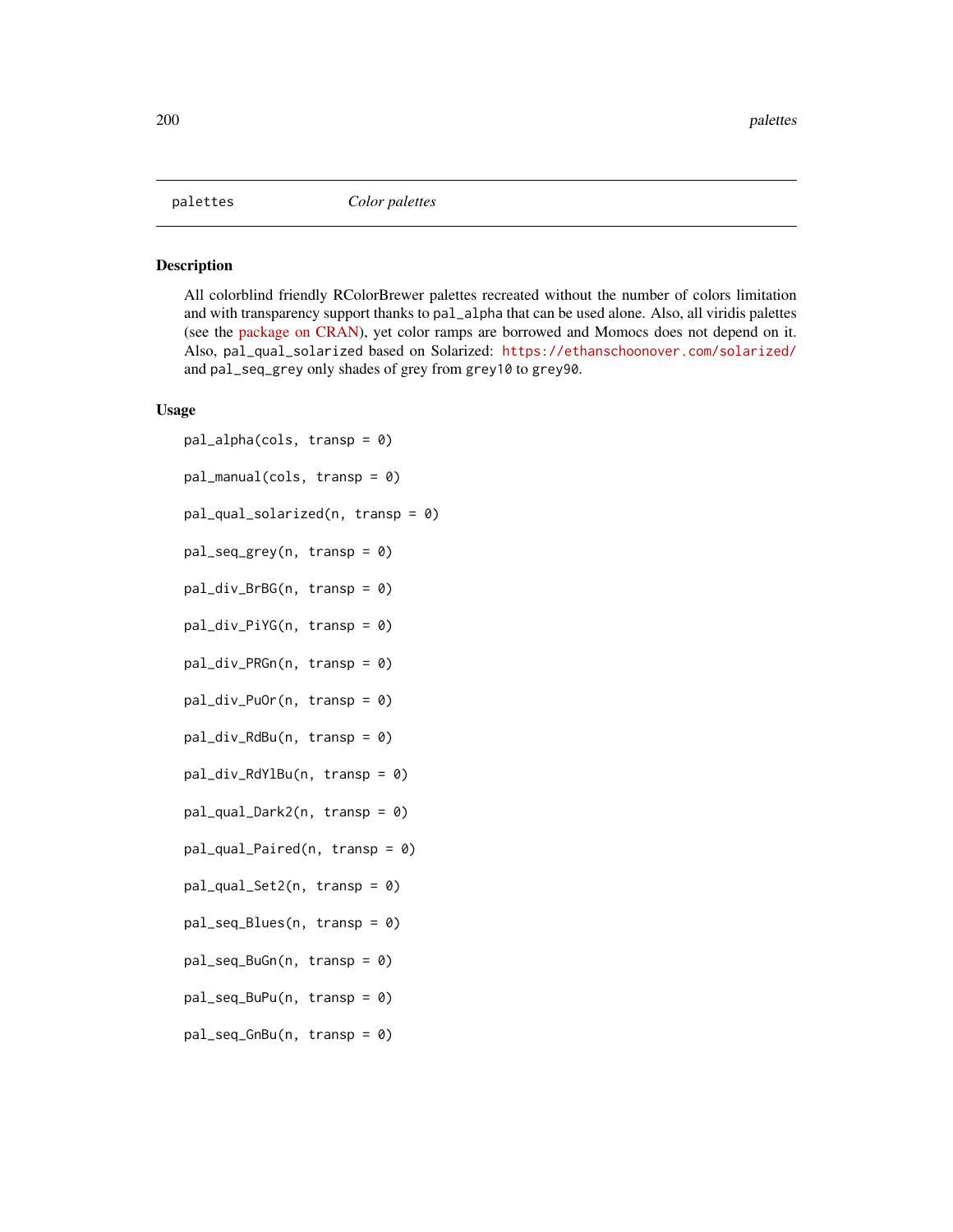#### palettes 201

- pal\_seq\_Greens(n, transp = 0) pal\_seq\_Greys(n, transp = 0) pal\_seq\_Oranges(n, transp = 0) pal\_seq\_OrRd(n, transp = 0) pal\_seq\_PuBu(n, transp = 0) pal\_seq\_PuBuGn(n, transp = 0) pal\_seq\_PuRd(n, transp = 0) pal\_seq\_Purples(n, transp = 0) pal\_seq\_RdPu(n, transp = 0) pal\_seq\_Reds(n, transp = 0) pal\_seq\_YlGn(n, transp = 0) pal\_seq\_YlGnBu(n, transp = 0) pal\_seq\_YlOrBr(n, transp = 0) pal\_seq\_YlOrRd(n, transp = 0) pal\_seq\_magma(n, transp = 0) pal\_seq\_inferno(n, transp = 0) pal\_seq\_plasma(n, transp = 0) pal\_seq\_viridis(n, transp = 0)
- $pal_qual(n, transp = 0)$
- $pal\_seq(n, transp = 0)$
- $pal\_div(n, transp = 0)$

## Arguments

| cols   | color(s) as hexadecimal values                       |
|--------|------------------------------------------------------|
| transp | numeric between 0 and 1 $(0, eg)$ opaque, by default |
| n      | numeric number of colors                             |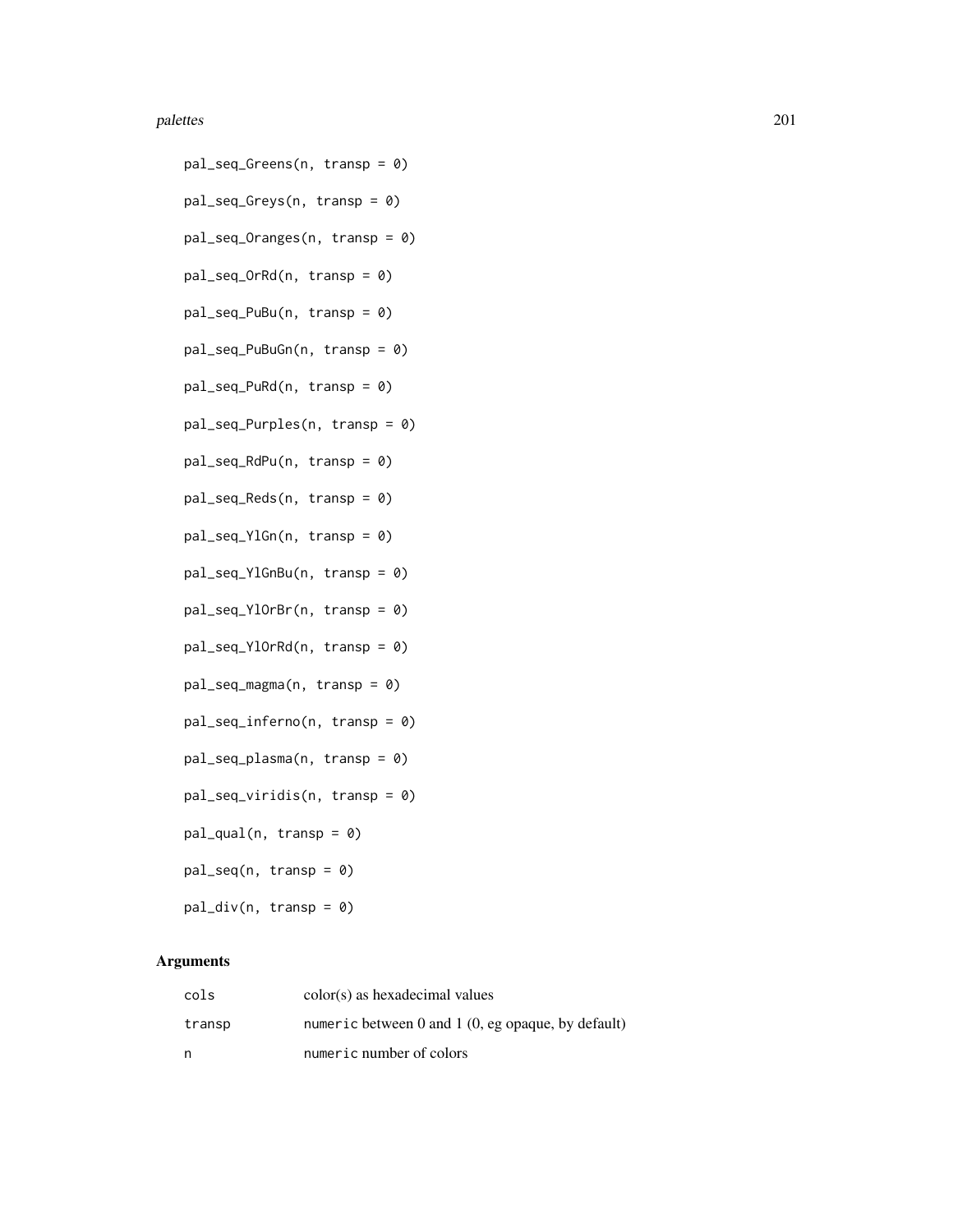202 panel

# Details

Default color palettes are currently:

- pal\_qual=pal\_qual\_Set2
- pal\_seq=pal\_seq\_viridis
- pal\_div=pal\_div\_RdBu

# Note

RColorBrewer palettes are not happy when n is lower than 3 and above a given number for each palette. If this is the case, these functions will create a color palette with [colorRampPalette](#page-0-0) and return colors even so.

## Examples

```
pal_div_BrBG(5) %>% barplot(rep(1, 5), col=.)
pal_div_BrBG(5, 0.5) %>% barplot(rep(1, 5), col=.)
```
<span id="page-201-0"></span>panel *Family picture of shapes*

## Description

Plots all the outlines, side by side, from a [Coo](#page-38-0) [\(Out,](#page-197-0) [Opn](#page-193-0) or [Ldk\)](#page-169-0) objects.

```
panel(x, ...)## S3 method for class 'Out'
panel(
  x,
  dim,
  cols,
 borders,
  fac,
  palette = col_summer,
  coo_sample = 120,
  names = NULL,
  cex.names = 0.6,
 points = TRUE,
 points.pch = 3,
 points.cex = 0.2,
 points.col,
  ...
)
```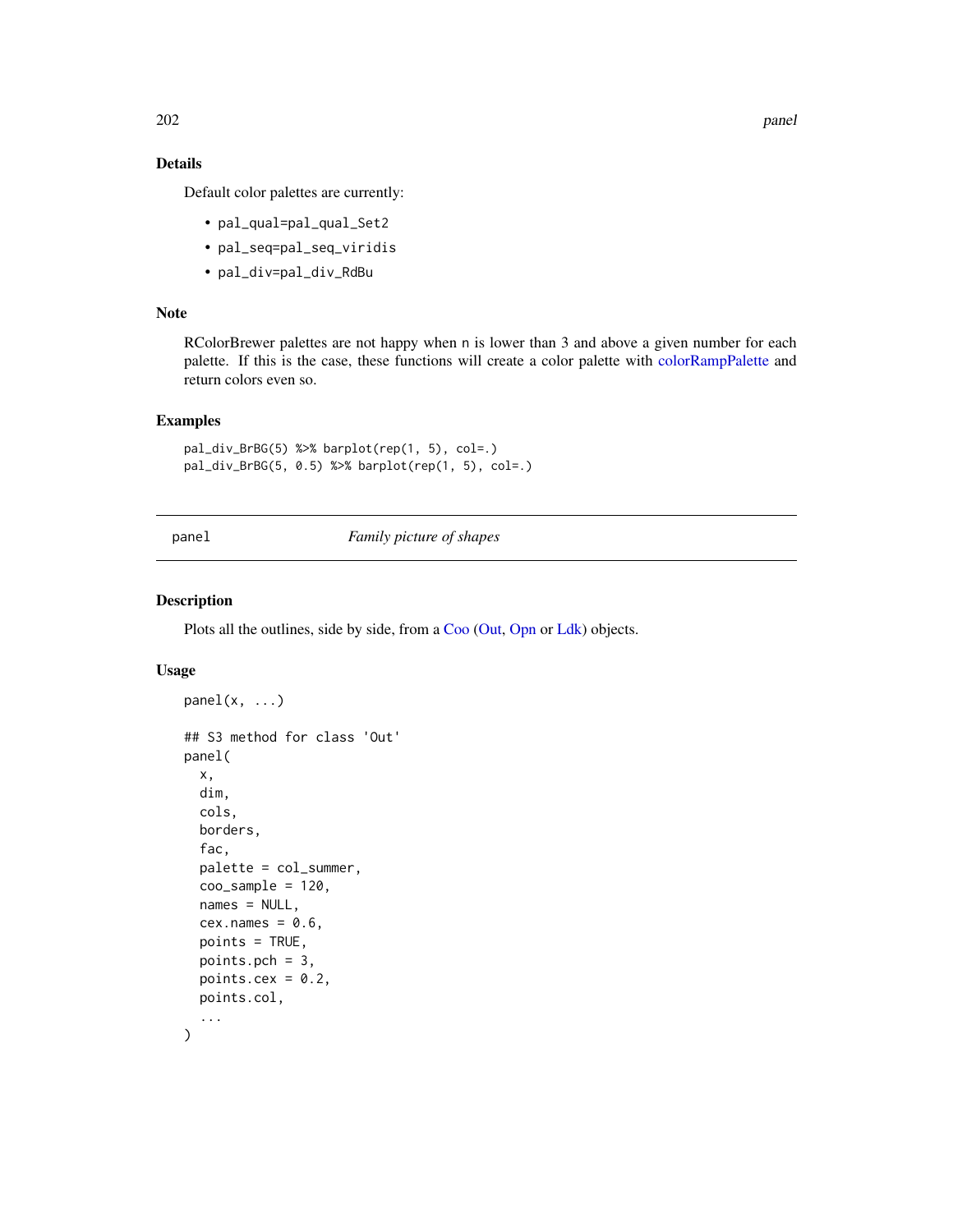```
## S3 method for class 'Opn'
panel(
 x,
 cols,
 borders,
 fac,
 palette = col_summer,
 coo_sample = 120,
 names = NULL,
 cex.name = 0.6,
 points = TRUE,
 points.pch = 3,
 points.cex = 0.2,
 points.col,
  ...
)
## S3 method for class 'Ldk'
panel(
 x,
 cols,
 borders,
 fac,
 palette = col_summer,
 names = NULL,
 cex.name = 0.6,
 points = TRUE,
 points.pch = 3,
 points.cex = 0.2,
 points.col = "#333333",
  ...
\mathcal{L}
```
# Arguments

| $\mathsf{x}$ | The Coo object to plot.                                                                                                        |
|--------------|--------------------------------------------------------------------------------------------------------------------------------|
| $\ddotsc$    | additional arguments to feed generic plot                                                                                      |
| dim          | for coo_listpanel: a numeric of length 2 specifying the dimensions of the panel                                                |
| cols         | A vector of colors for drawing the outlines. Either a single value or of length<br>exactly equal to the number of coordinates. |
| borders      | A vector of colors for drawing the borders. Either a single value or of length<br>exactly equals to the number of coordinates. |
| fac          | a factor within the <i>Sfac</i> slot for colors                                                                                |
| palette      | a color palette                                                                                                                |
| coo_sample   | if not NULL the number of point per shape to display (to plot quickly)                                                         |
| names        | whether to plot names or not. If TRUE uses shape names, or something for<br>fac_dispatcher                                     |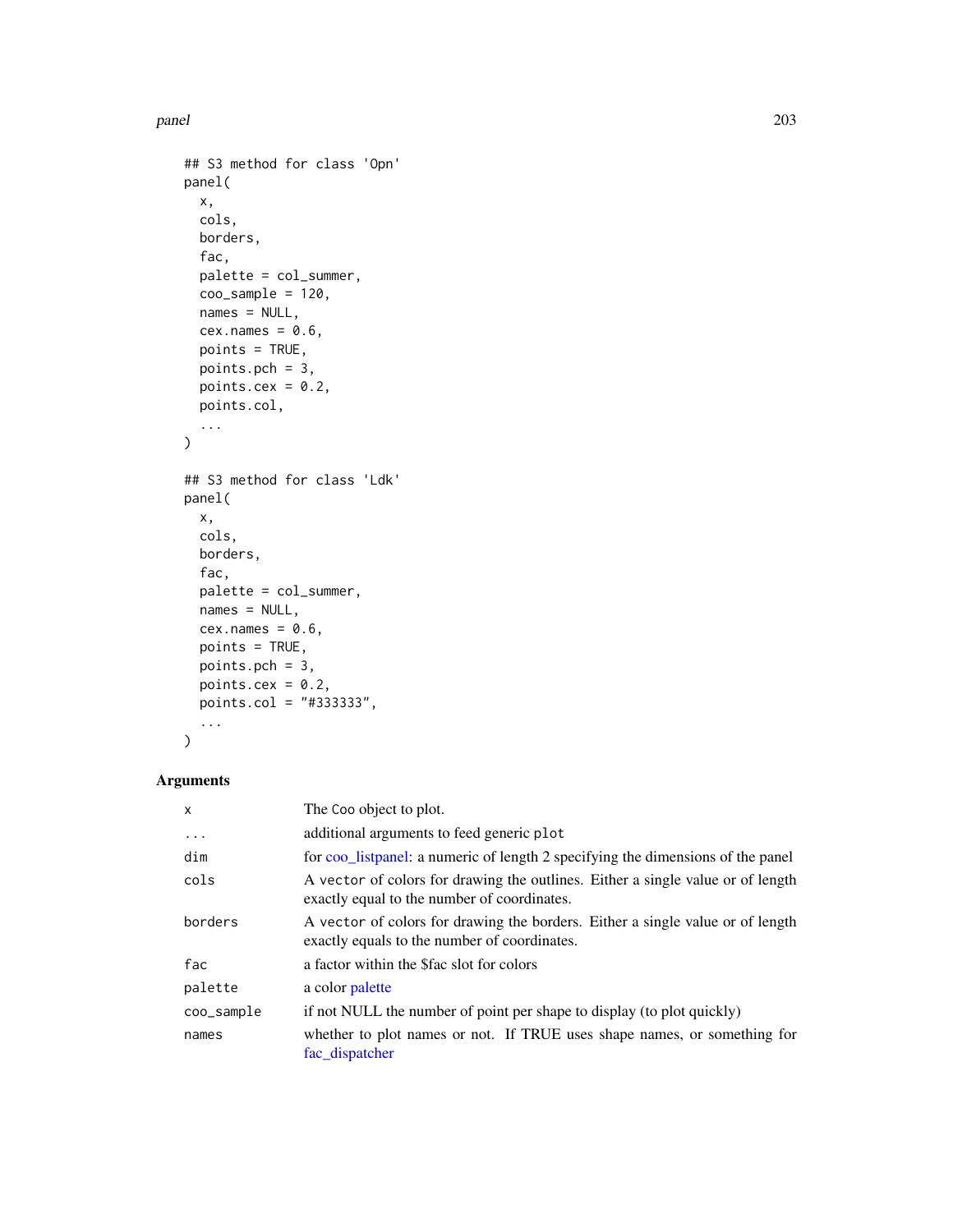204 papers

| cex.names  | a cex for the names                      |
|------------|------------------------------------------|
| points     | logical (for Ldk) whether to draw points |
| points.pch | (for Ldk) and a pch for these points     |
| points.cex | (for Ldk) and a cex for these points     |
| points.col | (for Ldk) and a col for these points     |

# Note

If you want to reorder shapes according to a factor, use [arrange.](#page-7-1)

## See Also

Other Coo\_graphics: [inspect\(](#page-158-0)), [stack\(](#page-261-0))

## Examples

```
panel(mosquito, names=TRUE, cex.names=0.5)
panel(olea)
panel(bot, c(4, 10))
# an illustration of the use of fac
panel(bot, fac='type', palette=col_spring, names=TRUE)
```
<span id="page-203-0"></span>papers *grindr papers for shape plots*

# Description

Papers on which to use [drawers](#page-126-0) for building custom shape plots using the grindr approach. See examples and vignettes.

```
paper(coo, ...)
paper_white(coo)
paper_grid(coo, grid = c(10, 5), cols = c("#ffa500", "#e5e5e5"), ...)
paper_chess(coo, n = 50, col = "#E5E5E5")
paper\_dots(cos, pch = 20, n = 50, col = "#7F7F7F")
```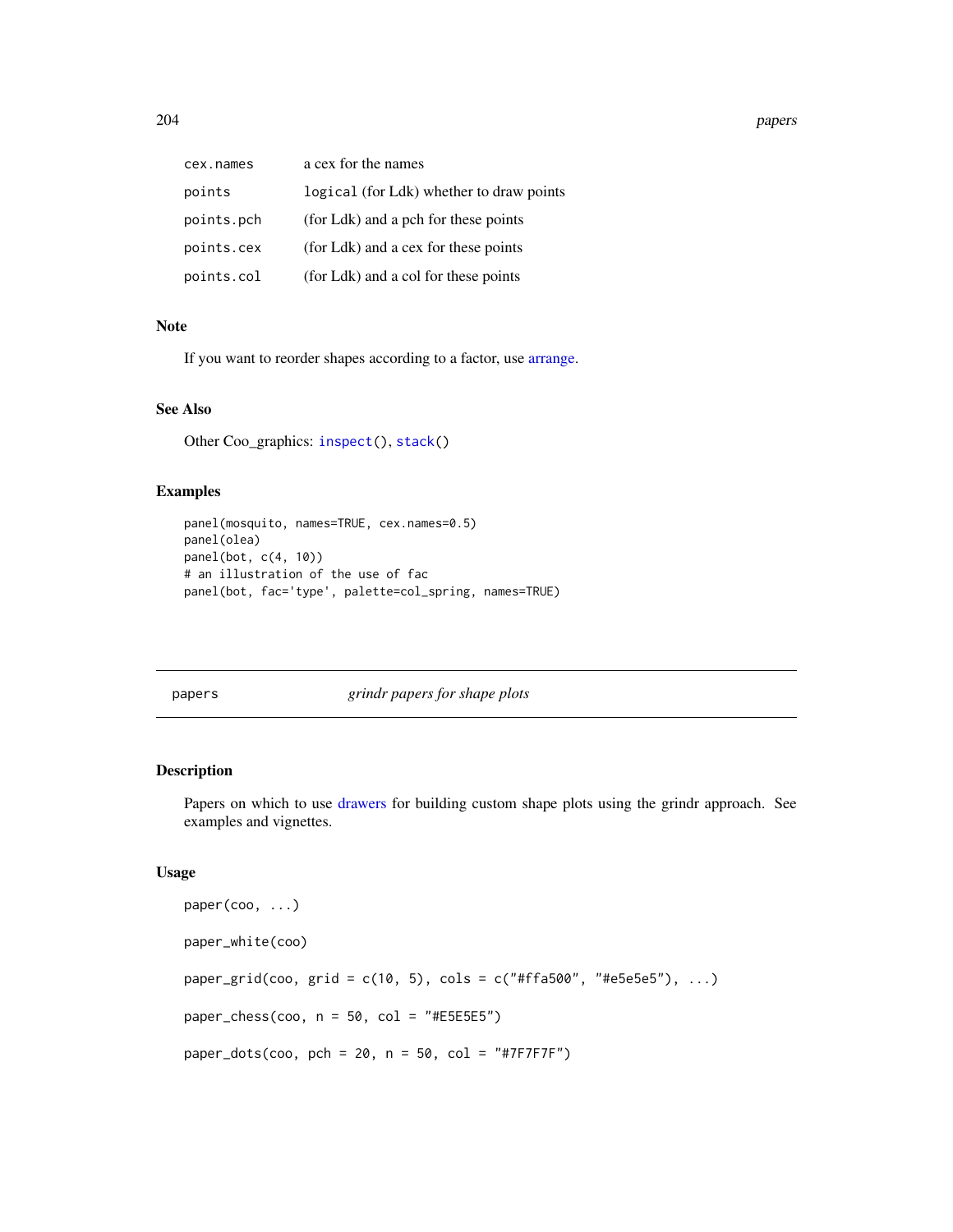#### $PCA$  205

## Arguments

| CO <sub>O</sub> | a single shape or any Coo object                                                                                            |
|-----------------|-----------------------------------------------------------------------------------------------------------------------------|
| $\ddotsc$       | more arguments to feed the plotting function within each paper function                                                     |
| grid            | numeric of length 2 to (roughly) specify the number of majors lines, and the<br>number of minor lines within two major ones |
| cols            | colors (hexadecimal preferred) to use for grid drawing                                                                      |
| n               | numeric number of squares for the chessboard                                                                                |
| col             | color (hexadecimal) to use for chessboard drawing                                                                           |
| pch             | to use for dots                                                                                                             |

# Note

This approach will (soon) replace [coo\\_plot](#page-82-0) and friends in further versions. All comments are welcome.

# See Also

Other grindr: [drawers](#page-126-0), [layers\\_morphospace](#page-166-0), [layers](#page-163-0), [mosaic\\_engine\(](#page-183-0)), [pile\(](#page-208-0)), [plot\\_LDA\(](#page-227-0)), [plot\\_NMDS\(](#page-231-0)), [plot\\_PCA\(](#page-232-0))

<span id="page-204-0"></span>

PCA *Principal component analysis on Coe objects*

# Description

Performs a PCA on [Coe](#page-29-0) objects, using [prcomp.](#page-0-0)

```
PCA(x, scale., center, fac)
## S3 method for class 'OutCoe'
PCA(x, scale. = FALSE, center = TRUE, fac)## S3 method for class 'OpnCoe'
PCA(x, scale. = FALSE, center = TRUE, fac)## S3 method for class 'LdkCoe'
PCA(x, scale. = FALSE, center = TRUE, fac)
## S3 method for class 'TraCoe'
PCA(x, scale. = TRUE, center = TRUE, fac)## Default S3 method:
PCA(x, scale. = TRUE, center = TRUE, fac = dplyr::tible())as_PCA(x, fac)
```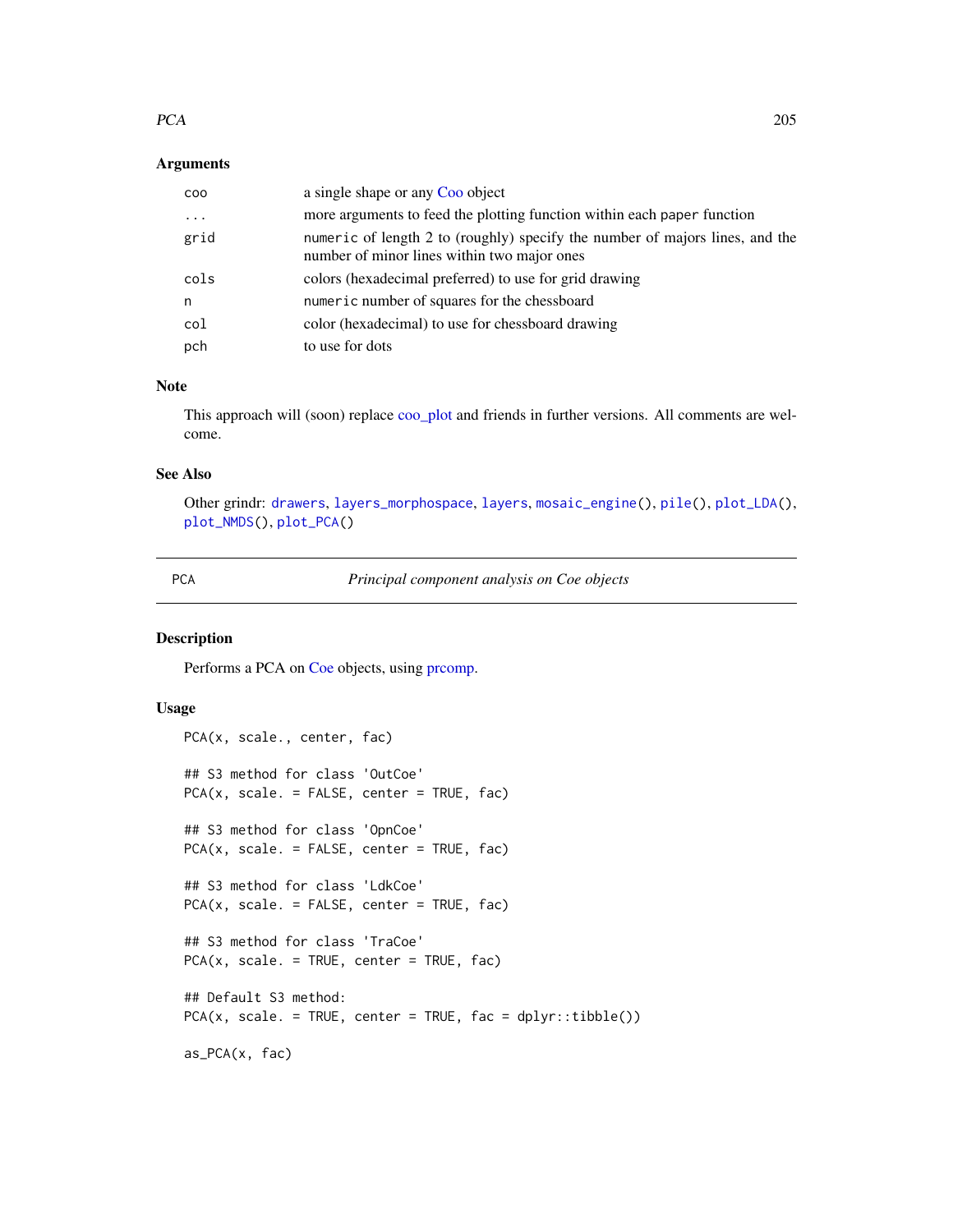## Arguments

|        | a Coe object or an appropriate object (eg promp) for as PCA               |
|--------|---------------------------------------------------------------------------|
| scale. | logical whether to scale the input data                                   |
| center | logical whether to center the input data                                  |
| fac    | any factor or data.frame to be passed to as PCA and for use with plot.PCA |

# Details

By default, methods on [Coe](#page-29-0) object do not scale the input data but center them. There is also a generic method (eg for traditional morphometrics) that centers and scales data.

# Value

a 'PCA' object on which to apply [plot.PCA,](#page-216-0) among others. This list has several components, most of them inherited from the prcomp object:

- 1. sdev the standard deviations of the principal components (i.e., the square roots of the eigenvalues of the covariance/correlation matrix, though the calculation is actually done with the singular values of the data matrix)
- 2. eig the cumulated proportion of variance along the PC axes
- 3. rotation the matrix of variable loadings (i.e., a matrix whose columns contain the eigenvectors). The function princomp returns this in the element loadings.
- 4. center, scale the centering and scaling used
- 5. x PCA scores (the value of the rotated data (the centred (and scaled if requested) data multiplied by the rotation matrix))
- 6. other components are inherited from the Coe object passed to PCA, eg fac, mshape, method, baseline1 and baseline2, etc. They are documented in the corresponding \*Coe file.

# See Also

Other multivariate: [CLUST\(](#page-28-0)), [KMEANS\(](#page-161-0)), [KMEDOIDS\(](#page-162-0)), [LDA\(](#page-167-0)), [MANOVA\\_PW\(](#page-178-0)), [MANOVA\(](#page-176-0)), [MDS\(](#page-179-0)), [MSHAPES\(](#page-187-0)), [NMDS\(](#page-189-0)), [classification\\_metrics\(](#page-27-0))

```
bot.f <- efourier(bot, 12)
bot.p <- PCA(bot.f)
bot.p
plot(bot.p, morpho=FALSE)
plot(bot.p, 'type')
op <- npoly(olea, 5)
op.p \leftarrow \text{PCA}(op)op.p
plot(op.p, 1, morpho=TRUE)
wp <- fgProcrustes(wings, tol=1e-4)
wpp < -PCA(wp)
```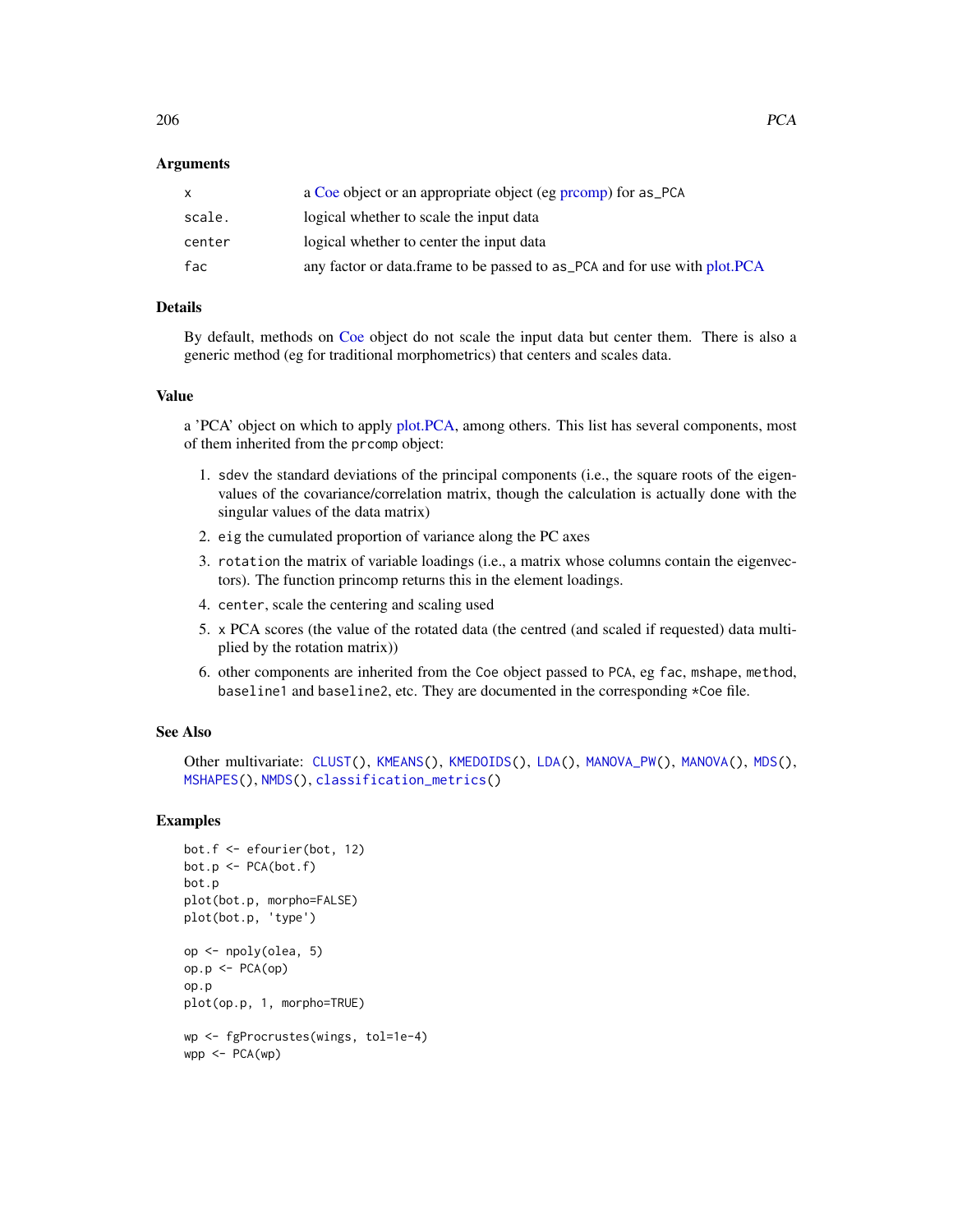## PCcontrib 207

```
wpp
plot(wpp, 1)
# "foreign prcomp"
head(iris)
iris.p <- prcomp(iris[, 1:4])
iris.p <- as_PCA(iris.p, iris[, 5])
class(iris.p)
plot(iris.p, 1)
```
PCcontrib *Shape variation along PC axes*

## Description

Calculates and plots shape variation along Principal Component axes.

## Usage

PCcontrib(PCA, ...)

```
## S3 method for class 'PCA'
PCcontrib(PCA, nax, sd.r = c(-2, -1, -0.5, 0, 0.5, 1, 2), gap = 1, ...)
```
## Arguments

| <b>PCA</b> | a PCA object                                                                                                                                                            |
|------------|-------------------------------------------------------------------------------------------------------------------------------------------------------------------------|
| $\cdot$    | additional parameter to pass to coo_draw                                                                                                                                |
| nax        | the range of PCs to plot (1 to 99pc total variance by default)                                                                                                          |
| sd.r       | a single or a range of mean $+/-$ sd values (eg: $c(-1, 0, 1)$ )                                                                                                        |
| gap        | for combined-Coe, an adjustment variable for gap between shapes. (bug)Default<br>to 1 (whish should never superimpose shapes), reduce it to get a more compact<br>plot. |

# Value

(invisibly) a list with gg the ggplot object and shp the list of shapes.

## Examples

```
bot.p <- PCA(efourier(bot, 12))
PCcontrib(bot.p, nax=1:3)
## Not run:
library(ggplot2)
gg <- PCcontrib(bot.p, nax=1:8, sd.r=c(-5, -3, -2, -1, -0.5, 0, 0.5, 1, 2, 3, 5))
gg$gg + geom_polygon(fill="slategrey", col="black") + ggtitle("A nice title")
```
## End(Not run)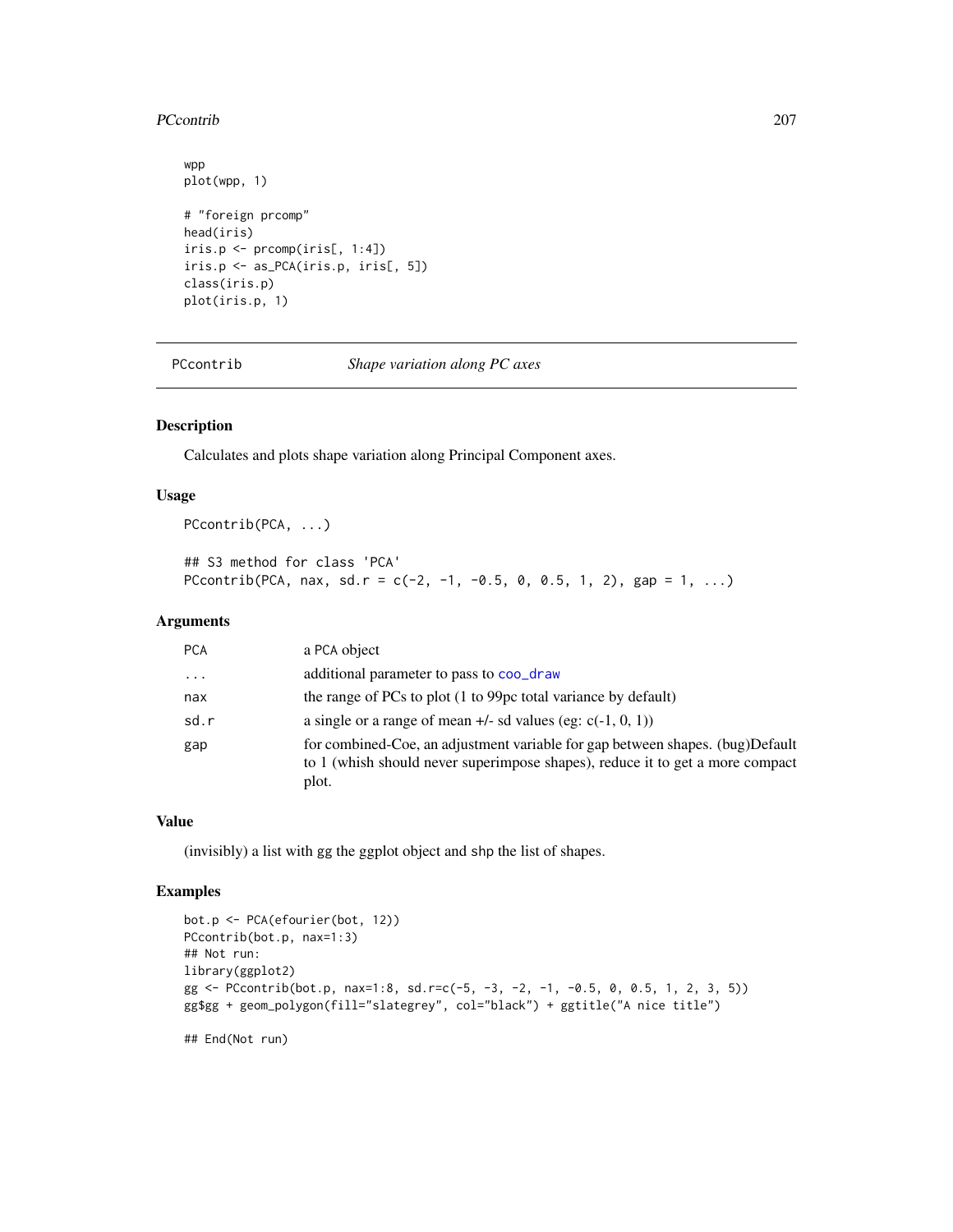This methods applies permutations column-wise on the coe of any [Coe](#page-29-0) object but relies on a function that can be used on any matrix. For a Coe object, it uses [sample](#page-0-0) on every column (or row) with (or without) replacement.

## Usage

```
perm(x, \ldots)## Default S3 method:
perm(x, margin = 2, size, replace = TRUE, ...)## S3 method for class 'Coe'
perm(x, size, replace = TRUE, ...)
```
# Arguments

| $\mathsf{x}$            | the object to permute                                                 |
|-------------------------|-----------------------------------------------------------------------|
| $\cdot$ $\cdot$ $\cdot$ | useless here                                                          |
| margin                  | numeric whether 1 or 2 (rows or columns)                              |
| size                    | numeric the required size for the final object, same size by default. |
| replace                 | logical, whether to use sample with replacement                       |

# See Also

Other farming: [breed\(](#page-14-0))

```
m \leftarrow matrix(1:12, nrow=3)m
perm(m, margin=2, size=5)
perm(m, margin=1, size=10)
bot.f <- efourier(bot, 12)
bot.m \leq perm(bot.f, 80)
bot.m
```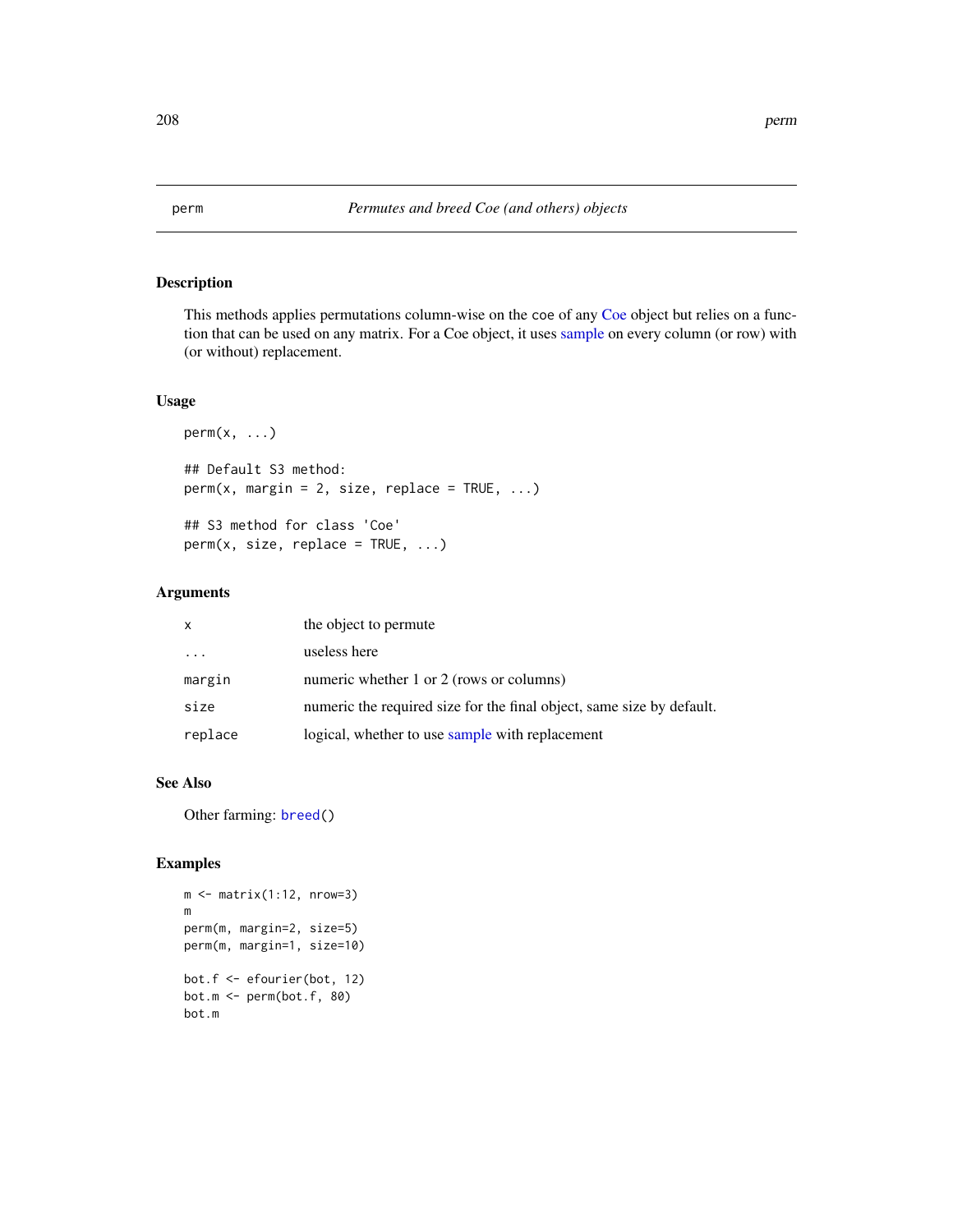Pile all shapes in the same graphical window. Useful to check their normalization in terms of size, position, rotation, first point, etc. It is, essentially, a shortcut around paper + drawers of the grindr family.

```
pile(coo, f, sample, subset, pal, paper_fun, draw_fun, transp, ...)
## Default S3 method:
pile(
  coo,
  f,
  sample,
  subset,
  pal = pal_qual,
 paper_fun = paper,
  draw_fun = draw_curves,
  transp = 0,
  ...
\mathcal{L}## S3 method for class 'list'
pile(
  coo,
  f,
  sample = 64,
  subset = 1000,
 pal = pal_qual,
 paper_fun = paper,
  draw_fun = draw_curves,
  transp = 0,
  ...
)
## S3 method for class 'array'
pile(
  coo,
  f,
  sample = 64,
  subset = 1000,
  pal = pal_qual,
  paper_fun = paper,
```
<span id="page-208-0"></span>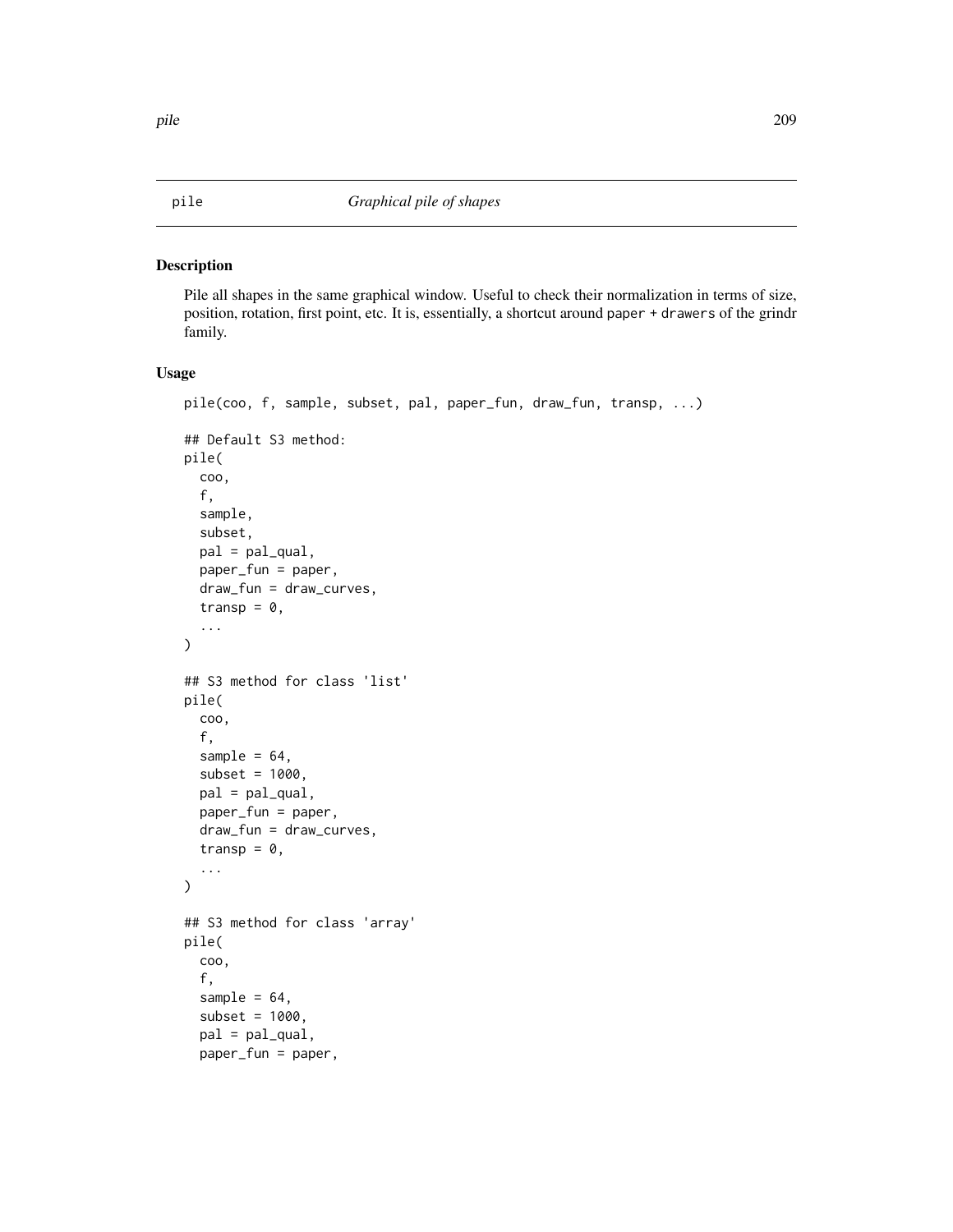```
draw_fun = draw_landmarks,
  transp = 0,
  ...
\mathcal{L}## S3 method for class 'Out'
pile(
  coo,
  f,
  sample = 64,
  subset = 1000,
  pal = pal_qual,
  paper_fun = paper,
  draw_fun = draw_outlines,
  transp = 0,
  ...
\mathcal{L}## S3 method for class 'Opn'
pile(
  coo,
  f,
  sample = 64,
  subset = 1000,
  pal = pal_qual,
  paper_fun = paper,
  draw_fun = draw_curves,
  transp = 0,
  ...
\mathcal{L}## S3 method for class 'Ldk'
pile(
  coo,
  f,
  sample = 64,
  subset = 1000.
  pal = pal_qual,
  paper_fun = paper,
  draw_fun = draw_landmarks,
  transp = 0,...
\mathcal{L}
```
# Arguments

| C <sub>0</sub> | a single shape or any Coo object |
|----------------|----------------------------------|
| $\mathsf{f}$   | factor specification             |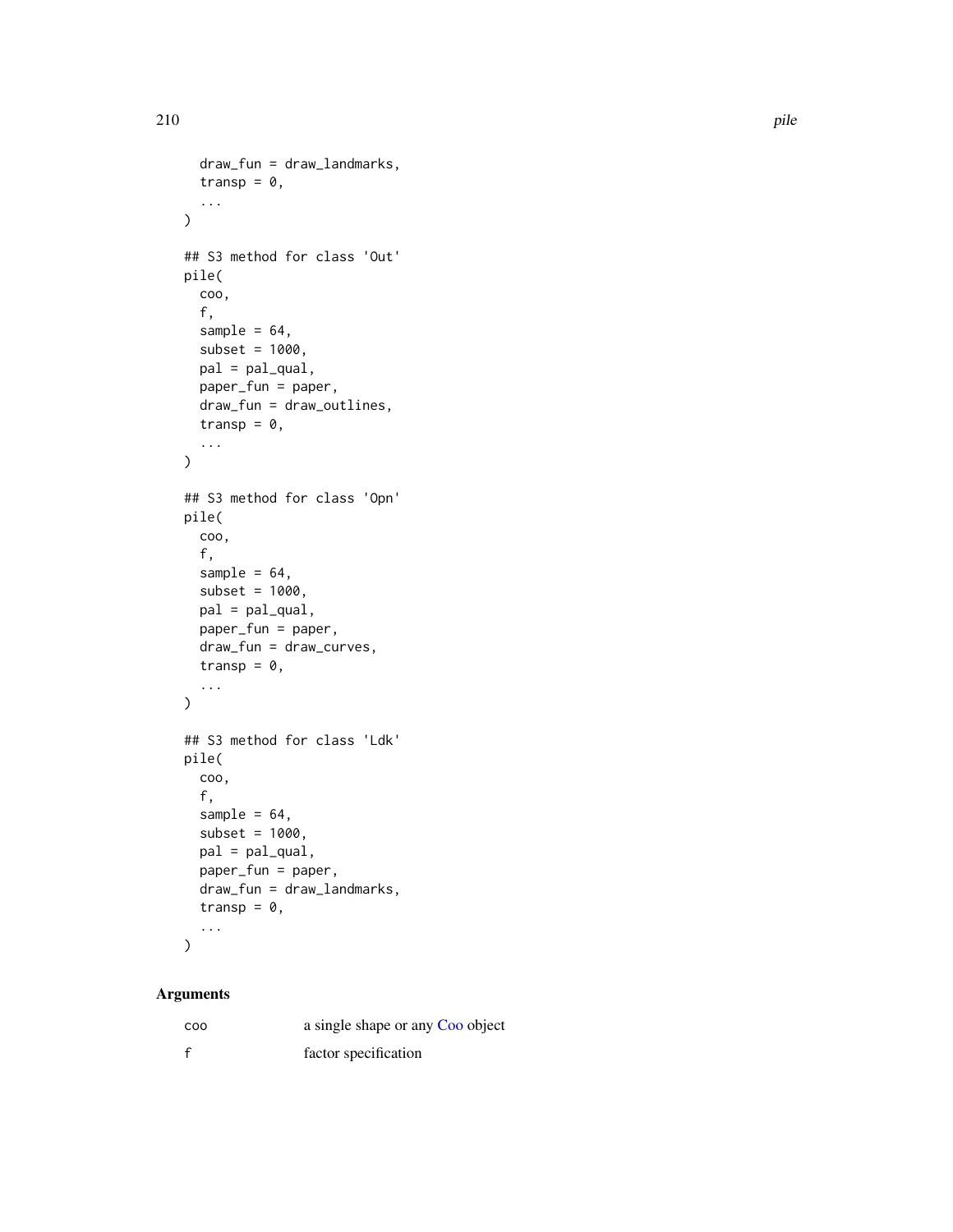| sample    | numeric number of points to coo_sample if the number of shapes is $> 1000$<br>(default: 64). If non-numeric (eg FALSE) do not sample.                     |
|-----------|-----------------------------------------------------------------------------------------------------------------------------------------------------------|
| subset    | numeric only draw this number of (randomly chosen) shapes if the number of<br>shapes is $> 1000$ (default: 1000) If non-numeric (eg FALSE) do not sample. |
| pal       | palette among palettes (default: pal_qual)                                                                                                                |
| paper_fun | a papers function (default: paper)                                                                                                                        |
| draw_fun  | one of drawers for pile.list                                                                                                                              |
| transp    | numeric for transparency (default: adjusted, min: $0$ , max= $0$ )                                                                                        |
| $\ddotsc$ | more arguments to feed the core drawer, depending on the object                                                                                           |

## Details

Large Coo are sampled, both in terms of the number of shapes and of points to drawn.

#### Note

A variation of this plot was called stack before Momocs 1.2.5

#### See Also

```
Other grindr: drawers, layers_morphospace, layers, mosaic_engine(), papers, plot_LDA(),
plot_NMDS(), plot_PCA()
```

```
# all Coo are supported with sensible defaults
pile(bot) # outlines
pile(olea, ~var, pal=pal_qual_Dark2, paper_fun=paper_grid) # curves
pile(wings) # landmarks
# you can continue the pipe with compatible drawers
pile(bot, trans=0.9) %>% draw_centroid
# if you are not happy with this, build your own !
# eg see Momocs::pile.Out (no quotes)
my_pile <- function(x, col_labels="red", transp=0.5){
    x %>% paper_chess(n=100) %>%
         draw_landmarks(transp=transp) %>%
         draw_labels(col=col_labels)
}
# using it
wings %>% my_pile(transp=3/4)
 # and as gridr functions propagate, you can even continue:
 wings %>% my_pile() %>% draw_centroid(col="blue", cex=5)
 # method on lists
 bot$coo %>% pile
```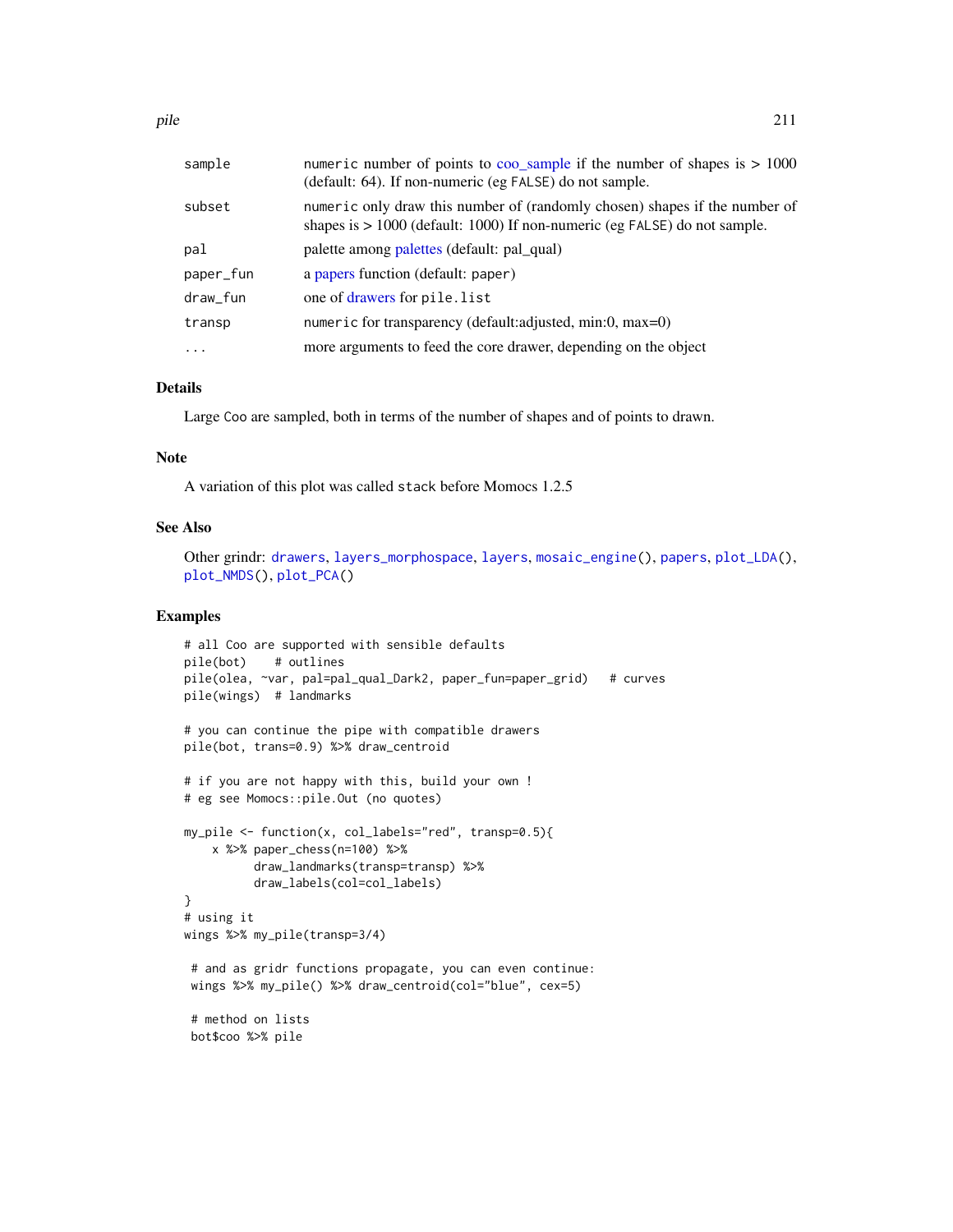```
# it can be tuned when we have a list of landmarks with:
wings$coo %>% pile(draw_fun=draw_landmarks)
# or on arrays (turn for draw_landmarks)
wings$coo %>% l2a %>% #we now have an array
    pile
```
## pix2chc *Convert (x; y) coordinates to chaincoded coordinates*

## <span id="page-211-0"></span>Description

Useful to convert  $(x; y)$  coordinates to chain-coded coordinates.

## Usage

pix2chc(coo)

chc2pix(chc)

## Arguments

| CO <sub>O</sub> | $(x, y)$ coordinates passed as a matrix |
|-----------------|-----------------------------------------|
| chc             | chain coordinates                       |

### Note

Note this function will be deprecated from Momocs when Momacs and Momit will be fully operationnal.

#### References

Kuhl, F. P., & Giardina, C. R. (1982). Elliptic Fourier features of a closed contour. *Computer Graphics and Image Processing*, 18(3), 236-258.

## See Also

# [chc2pix](#page-211-0)

Other import functions: [import\\_Conte\(](#page-151-0)), [import\\_StereoMorph\\_curve1\(](#page-155-0)), [import\\_jpg1\(](#page-153-0)), [import\\_jpg\(](#page-152-0)), [import\\_tps\(](#page-156-0)), [import\\_txt\(](#page-157-0))

Other import functions: [import\\_Conte\(](#page-151-0)), [import\\_StereoMorph\\_curve1\(](#page-155-0)), [import\\_jpg1\(](#page-153-0)), [import\\_jpg\(](#page-152-0)), [import\\_tps\(](#page-156-0)), [import\\_txt\(](#page-157-0))

# Examples

pix2chc(shapes[1]) %T>% print %>% # from pix to chc chc2pix() # and back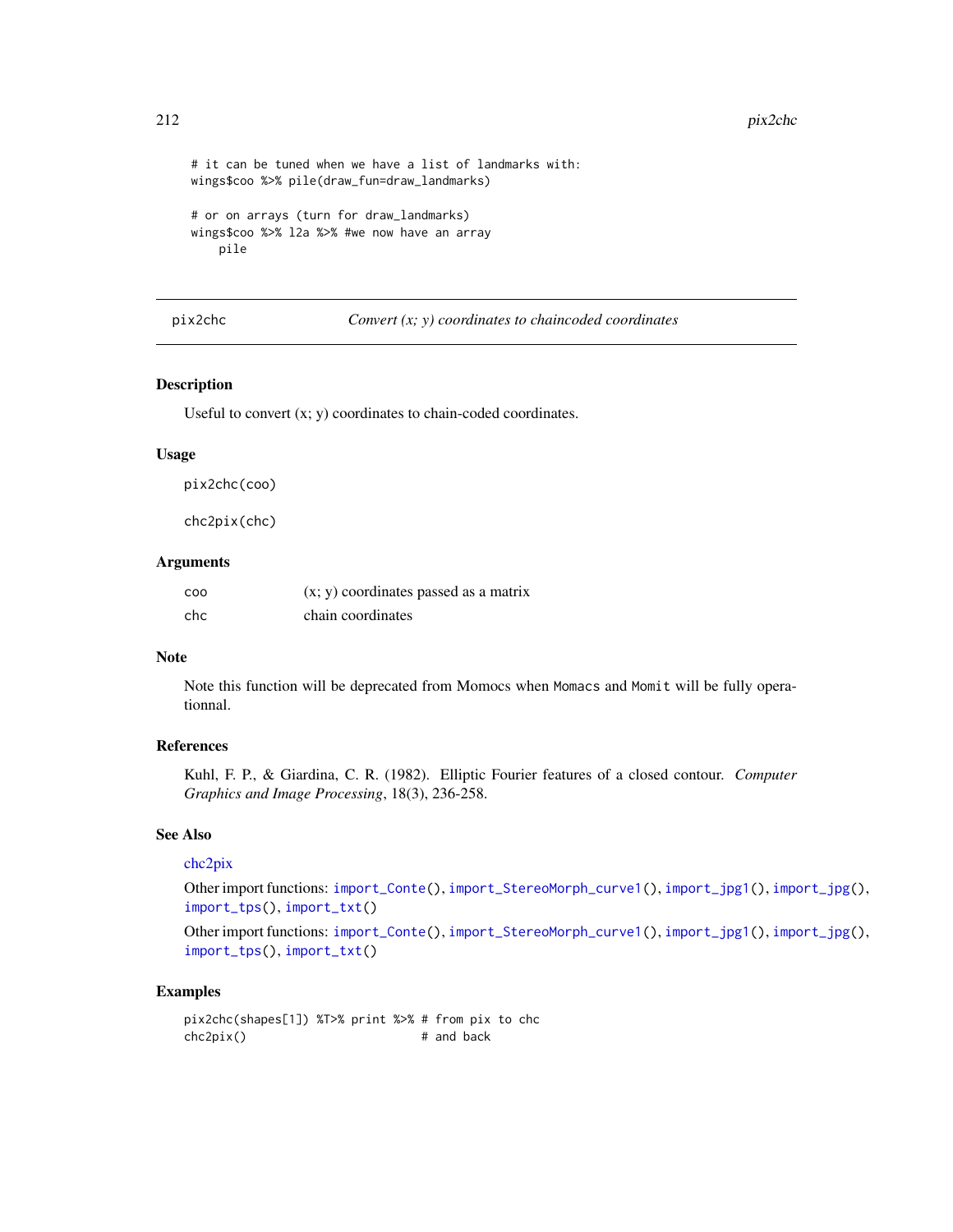The Momocs' [LDA](#page-167-0) plotter with many graphical options.

```
## S3 method for class 'LDA'
plot(
  x,
  fac = xfac,\text{max} = 1,
 yax = 2,
 points = TRUE,
  col = "#000000",pch = 20,
  cex = 0.5,
 palette = col_solarized,
  center.origin = FALSE,
  zoom = 1,
  xlim = NULL,ylim = NULL,
  bg = par("bg"),
  grid = TRUE,nb.grids = 3,morphospace = FALSE,
  pos.shp = c("range", "full", "circle", "xy", "range_axes", "full_axes")[1],
  amp.shp = 1,
  size.shp = 1,
  nb.\,shp = 12,nr.shp = 6,
  nc.shp = 5,
  rotate.shp = 0,
  flipx.shp = FALSE,flipy.shp = FALSE,
  pts.shp = 60,
  border.shp = col_alpha("#000000", 0.5),
  lwd.shp = 1,
  col.shp = col_alpha("#000000", 0.95),
  stars = FALSE,
  ellipses = FALSE,
  conf.ellipses = 0.5,
  ellipsesax = TRUE,
  conf.ellipsesax = c(0.5, 0.9),
  lty.ellipsesax = 1,
```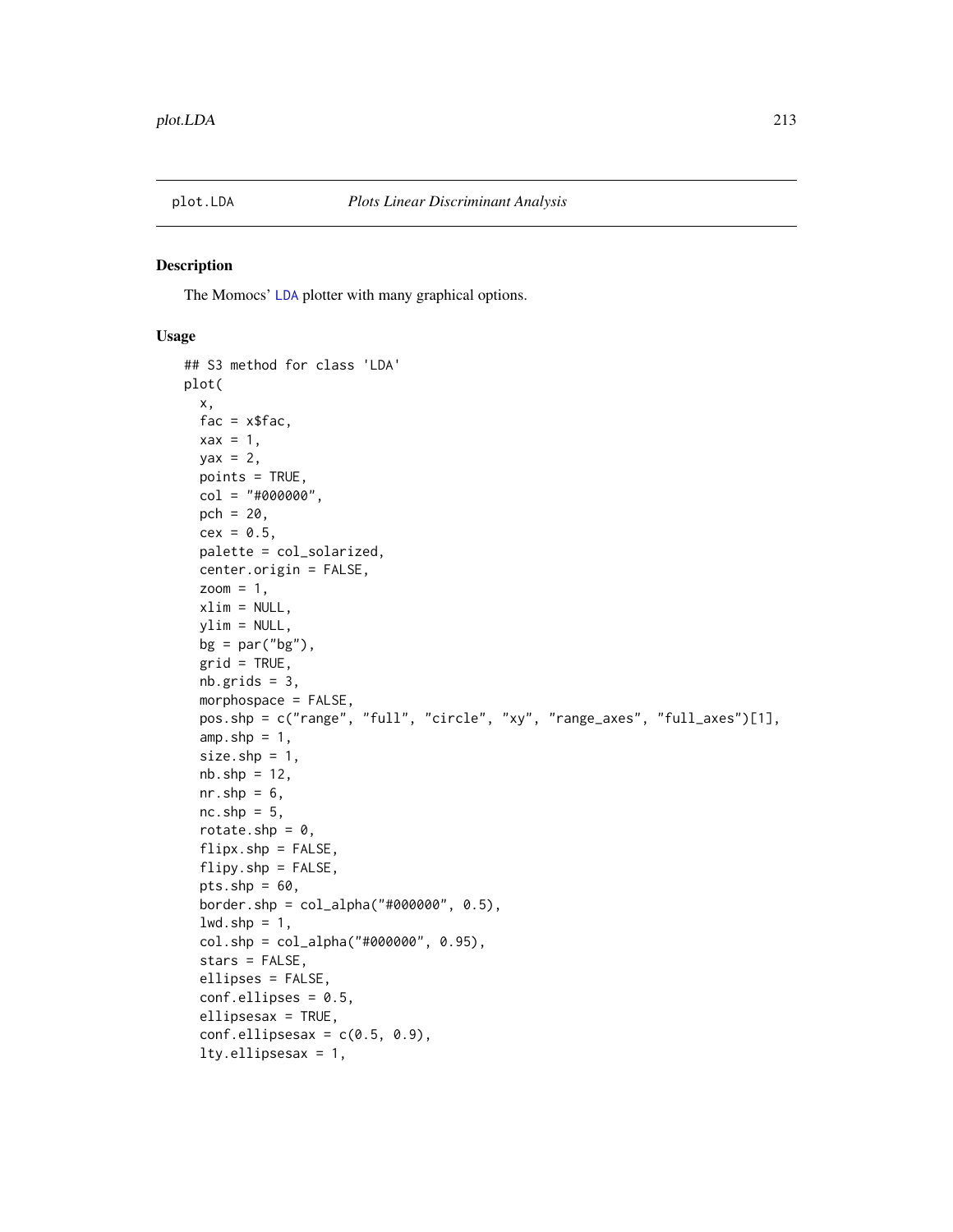```
lwd.ellipsesax = sqrt(2),
chull = FALSE,chull.lty = 1,
chull.filled = FALSE,
chull.filled.alpha = 0.92,
density = FALSE,
lev.density = 20,
contour = FALSE,
lev.countour = 3,n.kde2d = 100,
delaunay = FALSE,
loadings = FALSE,
labelspoints = FALSE,
col.labelspoints = par("fg"),
cex.labelspoints = 0.6,
abbreviate.labelspoints = TRUE,
labelsgroups = TRUE,
cex.labelsgroups = 0.8,
rect.labelsgroups = FALSE,
abbreviate.labelsgroups = FALSE,
color.legend = FALSE,
axisnames = TRUE,
axisvar = TRUE,unit = FALSE,eigen = TRUE,
rug = TRUE,title = substitute(x),
box = TRUE,old.par = TRUE,
...
```

```
)
```
# Arguments

| $\times$ | an object of class "LDA", typically obtained with LDA                                                                                                                                          |
|----------|------------------------------------------------------------------------------------------------------------------------------------------------------------------------------------------------|
| fac      | name or the column id from the \$fac slot, or a formula combining columnames<br>from the \$fac slot (cf. examples). A factor or a numeric of the same length can<br>also be passed on the fly. |
| xax      | the first PC axis                                                                                                                                                                              |
| yax      | the second PC axis                                                                                                                                                                             |
| points   | logical whether to plot points                                                                                                                                                                 |
| col      | a color for the points (either global, for every level of the fac or for every indi-<br>vidual, see examples)                                                                                  |
| pch      | a pch for the points (either global, for every level of the fac or for every individ-<br>ual, see examples)                                                                                    |
| cex      | the size of the points                                                                                                                                                                         |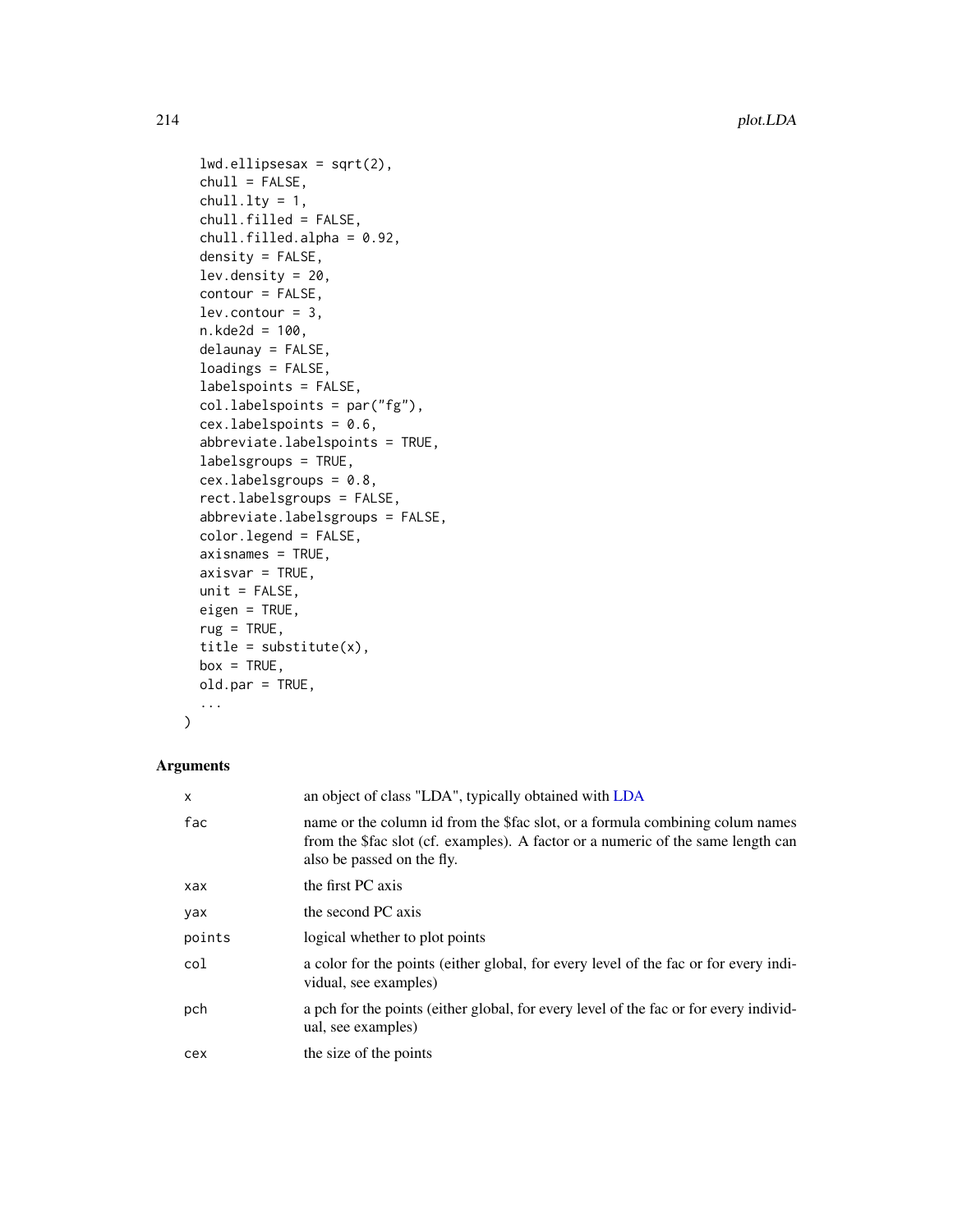#### plot.LDA 215

| palette            | a palette                                                                                                                                                        |  |
|--------------------|------------------------------------------------------------------------------------------------------------------------------------------------------------------|--|
| center.origin      | logical whether to center the plot onto the origin                                                                                                               |  |
| zoom               | to keep your distances                                                                                                                                           |  |
| xlim               | numeric of length two; if provided along with ylim, the x and y lims to use                                                                                      |  |
| ylim               | numeric of length two; if provided along with xlim, the x and y lims to use                                                                                      |  |
| bg                 | color for the background                                                                                                                                         |  |
| grid               | logical whether to draw a grid                                                                                                                                   |  |
| nb.grids           | and how many of them                                                                                                                                             |  |
| morphospace        | logical whether to add the morphological space                                                                                                                   |  |
| pos.shp            | passed to morphospace_positions, one of "range", "full", "circle", "xy", "range_axes", "full_axe<br>Or directly a matrix of positions. See morphospace_positions |  |
| amp.shp            | amplification factor for shape deformation                                                                                                                       |  |
| size.shp           | the size of the shapes                                                                                                                                           |  |
| nb.shp             | (pos.shp="circle") the number of shapes on the compass                                                                                                           |  |
| nr.shp             | (pos.shp="full" or "range) the number of shapes per row                                                                                                          |  |
| nc.shp             | (pos.shp="full" or "range) the number of shapes per column                                                                                                       |  |
| rotate.shp         | angle in radians to rotate shapes (if several methods, a vector of angles)                                                                                       |  |
| flipx.shp          | same as above, whether to apply coo_flipx                                                                                                                        |  |
| flipy.shp          | same as above, whether to apply coo_flipy                                                                                                                        |  |
| pts.shp            | the number of points fro drawing shapes                                                                                                                          |  |
| border.shp         | the border color of the shapes                                                                                                                                   |  |
| lwd.shp            | the line width for these shapes                                                                                                                                  |  |
| col.shp            | the color of the shapes                                                                                                                                          |  |
| stars              | logical whether to draw "stars"                                                                                                                                  |  |
| ellipses           | logical whether to draw confidence ellipses                                                                                                                      |  |
| conf.ellipses      | numeric the quantile for the (bivariate gaussian) confidence ellipses                                                                                            |  |
| ellipsesax         | logical whether to draw ellipse axes                                                                                                                             |  |
| conf.ellipsesax    |                                                                                                                                                                  |  |
|                    | one or more numeric, the quantiles for the (bivariate gaussian) ellipses axes                                                                                    |  |
|                    | Ity.ellipsesax if yes, the lty with which to draw these axes                                                                                                     |  |
|                    | lwd.ellipsesax if yes, one or more numeric for the line widths                                                                                                   |  |
| chull              | logical whether to draw a convex hull                                                                                                                            |  |
| chull.lty          | if yes, its linetype                                                                                                                                             |  |
| chull.filled       | logical whether to add filled convex hulls                                                                                                                       |  |
| chull.filled.alpha |                                                                                                                                                                  |  |
|                    | numeric alpha transparency                                                                                                                                       |  |
| density            | whether to add a 2d density kernel estimation (based on kde2d)                                                                                                   |  |
| lev.density        | if yes, the number of levels to plot (through image)                                                                                                             |  |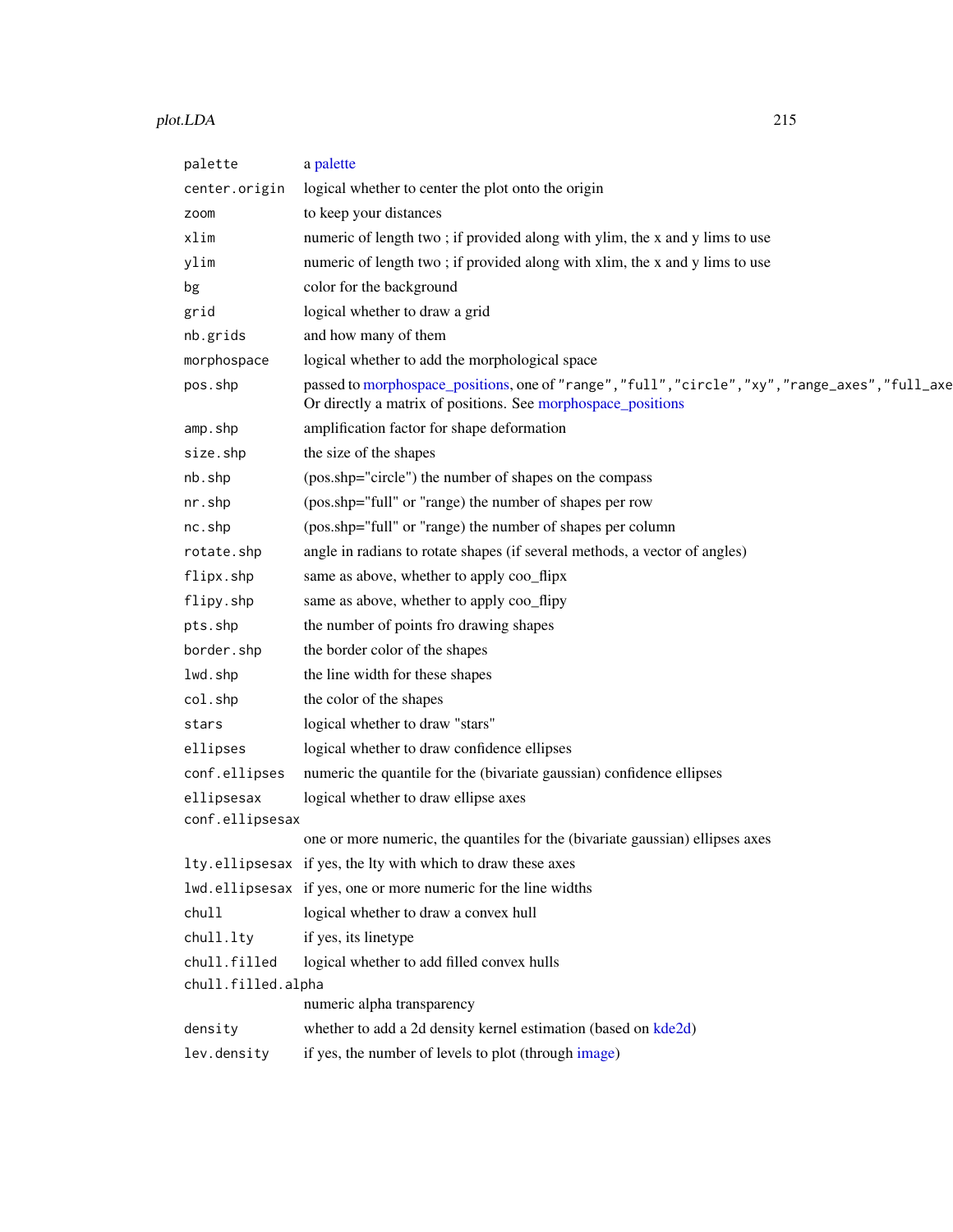| contour                 | whether to add contour lines based on 2d density kernel                                       |
|-------------------------|-----------------------------------------------------------------------------------------------|
| lev.contour             | if yes, the (approximate) number of lines to draw                                             |
| n.kde2d                 | the number of bins for kde2d, ie the 'smoothness' of density kernel                           |
| delaunay                | logical whether to add a delaunay 'mesh' between points                                       |
| loadings                | logical whether to add loadings for every variables                                           |
| labelspoints            | if TRUE rownames are used as labels, a colname from \$fac can also be passed                  |
| col.labelspoints        |                                                                                               |
|                         | a color for these labels, otherwise inherited from fac                                        |
| cex.labelspoints        |                                                                                               |
|                         | a cex for these labels                                                                        |
| abbreviate.labelspoints |                                                                                               |
|                         | logical whether to abbreviate                                                                 |
| labelsgroups            | logical whether to add labels for groups                                                      |
| cex.labelsgroups        |                                                                                               |
|                         | ifyes, a numeric for the size of the labels                                                   |
| rect.labelsgroups       |                                                                                               |
|                         | logical whether to add a rectangle behind groups names                                        |
| abbreviate.labelsgroups |                                                                                               |
|                         | logical, whether to abbreviate group names                                                    |
| color.legend            | logical whether to add a (cheap) color legend for numeric fac                                 |
| axisnames               | logical whether to add PC names                                                               |
| axisvar                 | logical whether to draw the variance they explain                                             |
| unit                    | logical whether to add plane unit                                                             |
| eigen                   | logical whether to draw a plot of the eigen values                                            |
| rug                     | logical whether to add rug to margins                                                         |
| title                   | character a name for the plot                                                                 |
| box                     | whether to draw a box around the plotting region                                              |
| old.par                 | whether to restore the old par. Set it to FALSE if you want to reuse the graphical<br>window. |
| .                       | useless here, just to fit the generic plot                                                    |

# Details

Widely inspired by the "layers" philosophy behind graphical functions of the ade4 R package.

## Note

Morphospaces are deprecated so far. 99% of the code is shared with [plot.PCA](#page-216-0) waiting for a general rewriting of a multivariate plotter. See https://github.com/vbonhomme/Momocs/issues/121

# See Also

[LDA,](#page-167-0) [plot\\_CV,](#page-222-0) [plot\\_CV2,](#page-224-0) [plot.PCA.](#page-216-0)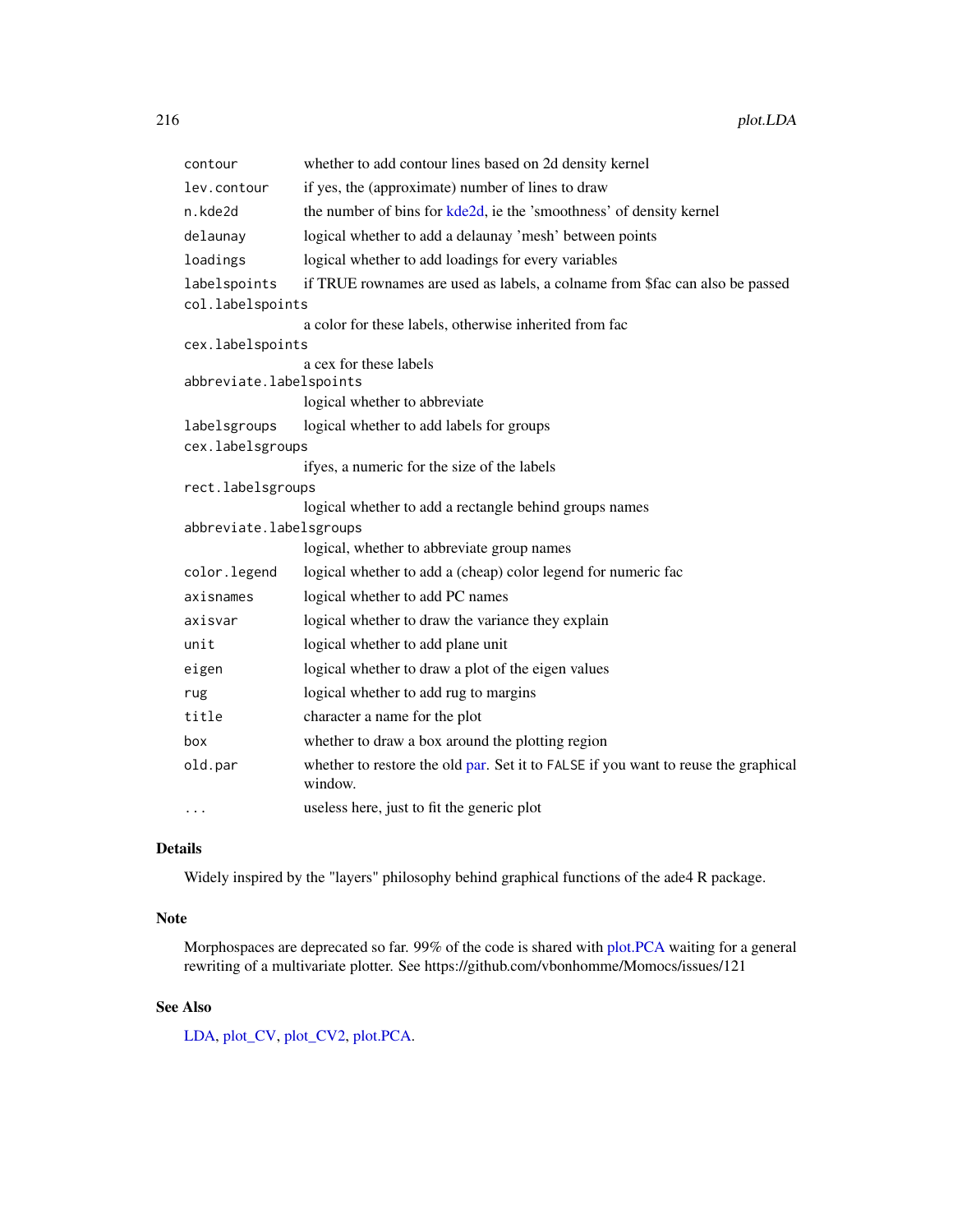<span id="page-216-0"></span>

#### Description

The Momocs' [PCA](#page-204-0) plotter with morphospaces and many graphical options.

#### Usage

```
## S3 method for class 'PCA'
plot(
  x,
  fac,
 \text{max} = 1,
 yax = 2,
 points = TRUE,
  col = "#000000",pch = 20,
  cex = 0.5,
 palette = col_solarized,
  center.origin = FALSE,
  zoom = 1,
  xlim = NULL,ylim = NULL,
 bg = par("bg"),
  grid = TRUE,nb.grids = 3,
 morphospace = TRUE,
 pos.shp = c("range", "full", "circle", "xy", "range_axes", "full_axes")[1],
  amp.shp = 1,
  size.shp = 1,
  nb.\,shp = 12,nr.shp = 6,
  nc.shp = 5,
  rotate.shp = 0,
  flipx.shp = FALSE,flipy.shp = FALSE,
  pts.shp = 60,
  border.shp = col_alpha("#000000", 0.5),
  lwd.shp = 1,
  col.shp = col_alpha("#000000", 0.95),
  stars = FALSE,
  ellipses = FALSE,
  conf.ellipses = 0.5,
  ellipsesax = FALSE,
  conf.ellipsesax = c(0.5, 0.9),
  lty.ellipsesax = 1,
```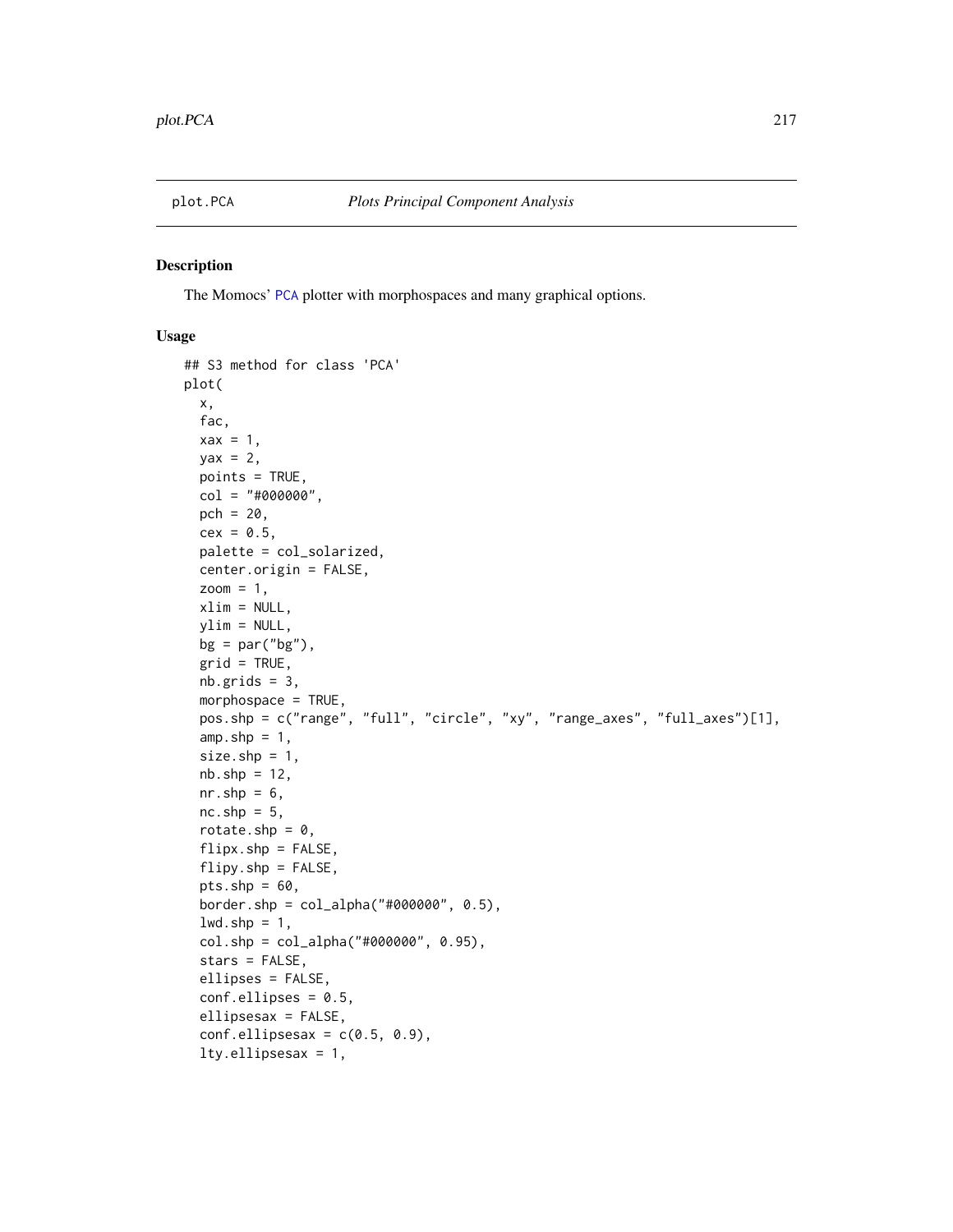```
lwd.ellipsesax = sqrt(2),
chull = FALSE,chull.lty = 1,
chull.filled = TRUE,
chull.filled.alpha = 0.92,
density = FALSE,
lev.density = 20,
contour = FALSE,
lev.countour = 3,n.kde2d = 100,
delaunay = FALSE,
loadings = FALSE,
labelspoints = FALSE,
col.labelspoints = par("fg"),
cex.labelspoints = 0.6,
abbreviate.labelspoints = TRUE,
labelsgroups = TRUE,
cex.labelsgroups = 0.8,
rect.labelsgroups = FALSE,
abbreviate.labelsgroups = FALSE,
color.legend = FALSE,
axisnames = TRUE,
axisvar = TRUE,unit = FALSE,eigen = TRUE,
rug = TRUE,title = substitute(x),
box = TRUE,old.par = TRUE,
...
```

```
)
```
# Arguments

| X      | PCA, typically obtained with PCA                                                                                                                                                               |
|--------|------------------------------------------------------------------------------------------------------------------------------------------------------------------------------------------------|
| fac    | name or the column id from the \$fac slot, or a formula combining columnames<br>from the \$fac slot (cf. examples). A factor or a numeric of the same length can<br>also be passed on the fly. |
| xax    | the first PC axis                                                                                                                                                                              |
| yax    | the second PC axis                                                                                                                                                                             |
| points | logical whether to plot points                                                                                                                                                                 |
| col    | a color for the points (either global, for every level of the fac or for every indi-<br>vidual, see examples)                                                                                  |
| pch    | a pch for the points (either global, for every level of the fac or for every individ-<br>ual, see examples)                                                                                    |
| cex    | the size of the points                                                                                                                                                                         |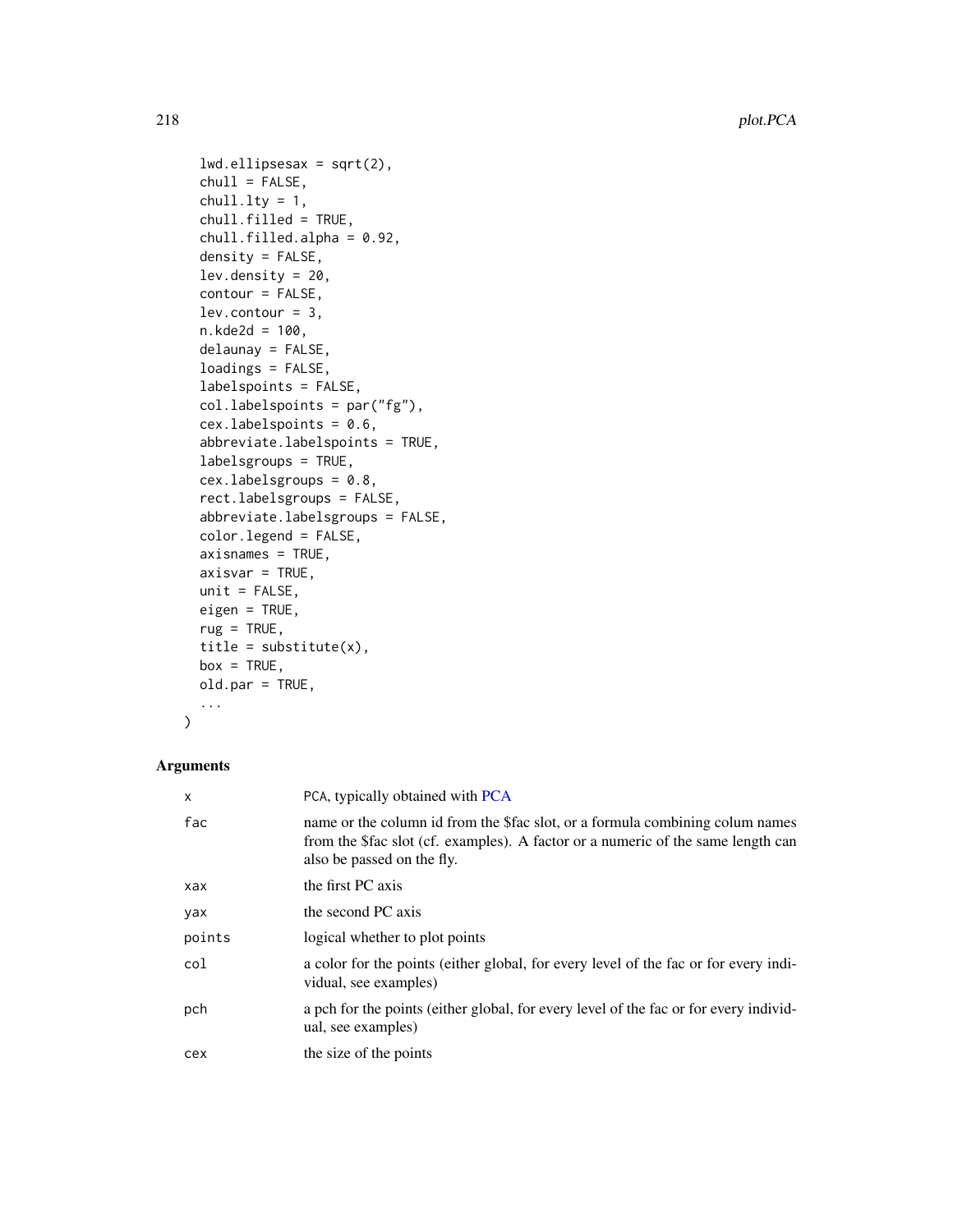#### plot.PCA 219

| palette            | a palette                                                                                                                                                        |
|--------------------|------------------------------------------------------------------------------------------------------------------------------------------------------------------|
| center.origin      | logical whether to center the plot onto the origin                                                                                                               |
| zoom               | to keep your distances                                                                                                                                           |
| xlim               | numeric of length two; if provided along with ylim, the x and y lims to use                                                                                      |
| ylim               | numeric of length two; if provided along with xlim, the x and y lims to use                                                                                      |
| bg                 | color for the background                                                                                                                                         |
| grid               | logical whether to draw a grid                                                                                                                                   |
| nb.grids           | and how many of them                                                                                                                                             |
| morphospace        | logical whether to add the morphological space                                                                                                                   |
| pos.shp            | passed to morphospace_positions, one of "range", "full", "circle", "xy", "range_axes", "full_axe<br>Or directly a matrix of positions. See morphospace_positions |
| amp.shp            | amplification factor for shape deformation                                                                                                                       |
| size.shp           | the size of the shapes                                                                                                                                           |
| nb.shp             | (pos.shp="circle") the number of shapes on the compass                                                                                                           |
| nr.shp             | (pos.shp="full" or "range) the number of shapes per row                                                                                                          |
| nc.shp             | (pos.shp="full" or "range) the number of shapes per column                                                                                                       |
| rotate.shp         | angle in radians to rotate shapes (if several methods, a vector of angles)                                                                                       |
| flipx.shp          | same as above, whether to apply coo_flipx                                                                                                                        |
| flipy.shp          | same as above, whether to apply coo_flipy                                                                                                                        |
| pts.shp            | the number of points fro drawing shapes                                                                                                                          |
| border.shp         | the border color of the shapes                                                                                                                                   |
| lwd.shp            | the line width for these shapes                                                                                                                                  |
| col.shp            | the color of the shapes                                                                                                                                          |
| stars              | logical whether to draw "stars"                                                                                                                                  |
| ellipses           | logical whether to draw confidence ellipses                                                                                                                      |
| conf.ellipses      | numeric the quantile for the (bivariate gaussian) confidence ellipses                                                                                            |
| ellipsesax         | logical whether to draw ellipse axes                                                                                                                             |
| conf.ellipsesax    |                                                                                                                                                                  |
|                    | one or more numeric, the quantiles for the (bivariate gaussian) ellipses axes                                                                                    |
|                    | Ity.ellipsesax if yes, the lty with which to draw these axes                                                                                                     |
|                    | lwd.ellipsesax if yes, one or more numeric for the line widths                                                                                                   |
| chull              | logical whether to draw a convex hull                                                                                                                            |
| chull.lty          | if yes, its linetype                                                                                                                                             |
| chull.filled       | logical whether to add filled convex hulls                                                                                                                       |
| chull.filled.alpha |                                                                                                                                                                  |
|                    | numeric alpha transparency                                                                                                                                       |
| density            | whether to add a 2d density kernel estimation (based on kde2d)                                                                                                   |
| lev.density        | if yes, the number of levels to plot (through image)                                                                                                             |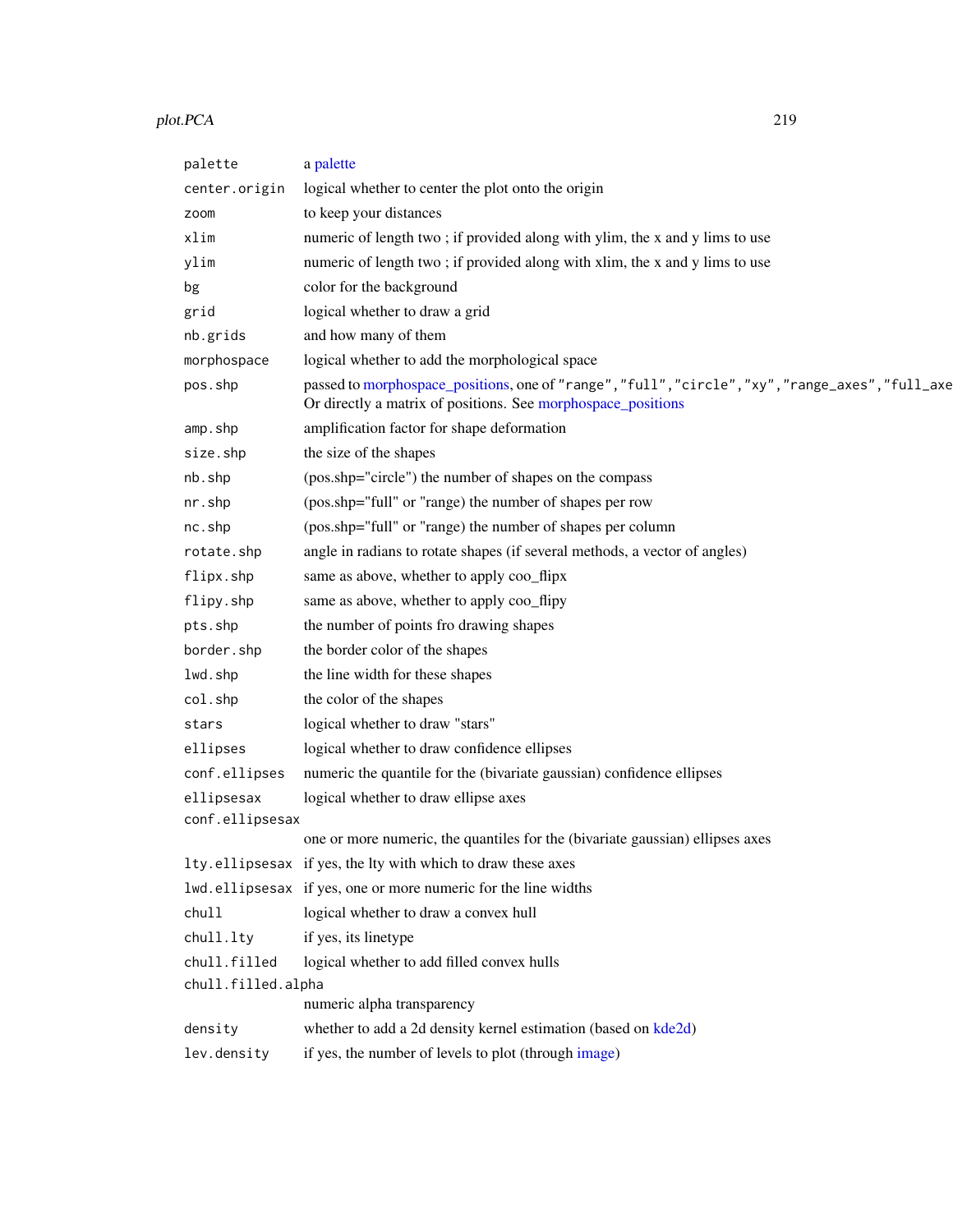| whether to add contour lines based on 2d density kernel                                       |
|-----------------------------------------------------------------------------------------------|
| if yes, the (approximate) number of lines to draw                                             |
| the number of bins for kde2d, ie the 'smoothness' of density kernel                           |
| logical whether to add a delaunay 'mesh' between points                                       |
| logical whether to add loadings for every variables                                           |
| if TRUE rownames are used as labels, a colname from \$fac can also be passed                  |
| col.labelspoints                                                                              |
| a color for these labels, otherwise inherited from fac                                        |
| cex.labelspoints                                                                              |
| a cex for these labels                                                                        |
| abbreviate.labelspoints                                                                       |
| logical whether to abbreviate                                                                 |
| logical whether to add labels for groups                                                      |
| cex.labelsgroups                                                                              |
| ifyes, a numeric for the size of the labels                                                   |
| rect.labelsgroups                                                                             |
| logical whether to add a rectangle behind groups names                                        |
| abbreviate.labelsgroups                                                                       |
| logical, whether to abbreviate group names                                                    |
| logical whether to add a (cheap) color legend for numeric fac                                 |
| logical whether to add PC names                                                               |
| logical whether to draw the variance they explain                                             |
| logical whether to add plane unit                                                             |
| logical whether to draw a plot of the eigen values                                            |
| logical whether to add rug to margins                                                         |
| character a name for the plot                                                                 |
| whether to draw a box around the plotting region                                              |
| whether to restore the old par. Set it to FALSE if you want to reuse the graphical<br>window. |
| useless here, just to fit the generic plot                                                    |
|                                                                                               |

# Details

Widely inspired by the "layers" philosophy behind graphical functions of the ade4 R package.

# Note

NAs is \$fac are handled quite experimentally. More importantly, as of early 2018, I plan I complete rewrite of plot.PCA and other multivariate plotters.

# See Also

[plot.LDA](#page-212-0)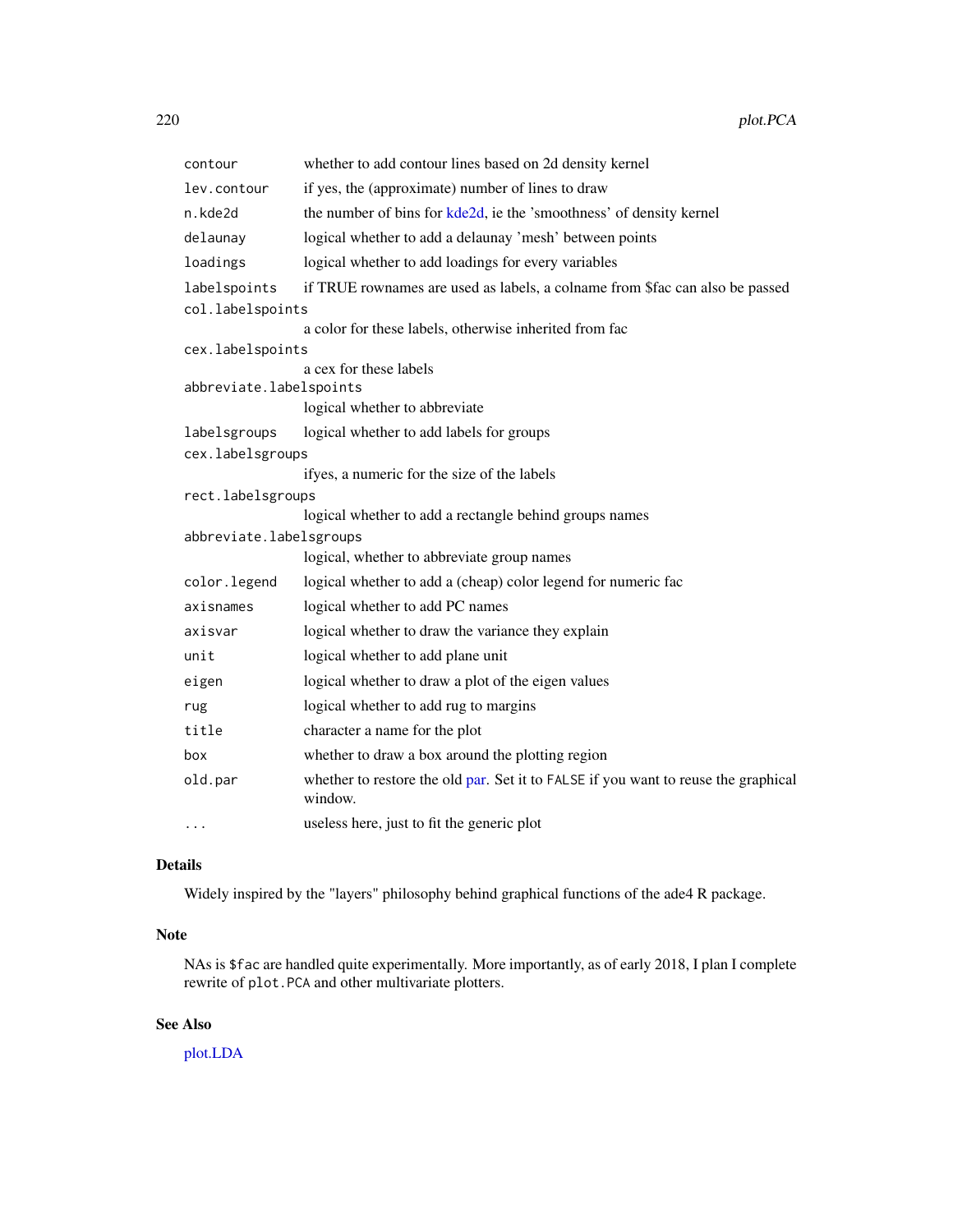#### plot.PCA 221

```
## Not run:
bot.f <- efourier(bot, 12)
bot.p <- PCA(bot.f)
### Morphospace options
plot(bot.p, pos.shp="full")
plot(bot.p, pos.shp="range")
plot(bot.p, pos.shp="xy")
plot(bot.p, pos.shp="circle")
plot(bot.p, pos.shp="range_axes")
plot(bot.p, pos.shp="full_axes")
plot(bot.p, morpho=FALSE)
### Passing factors to plot.PCA
# 3 equivalent methods
plot(bot.p, "type")
plot(bot.p, 1)
plot(bot.p, ~type)
# let's create a dummy factor of the correct length
# and another added to the $fac with mutate
# and a numeric of the correct length
f <- factor(rep(letters[1:2], 20))
z <- factor(rep(LETTERS[1:2], 20))
bot %<>% mutate(cs=coo_centsize(.), z=z)
bp <- bot %>% efourier %>% PCA
# so bp contains type, cs (numeric) and z; not f
# yet f can be passed on the fly
plot(bp, f)
# numeric fac are allowed
plot(bp, "cs", cex=3, color.legend=TRUE)
# formula allows combinations of factors
plot(bp, ~type+z)
### other morphometric approaches works the same
# open curves
op <- npoly(olea, 5)
op.p \leftarrow \text{PCA}(op)op.p
plot(op.p, ~ domes + var, morpho=TRUE) # use of formula# landmarks
wp <- fgProcrustes(wings, tol=1e-4)
wpp \leftarrow PCA(wp)wpp
plot(wpp, 1)
# traditionnal measurements
flower %>% PCA %>% plot(1)
```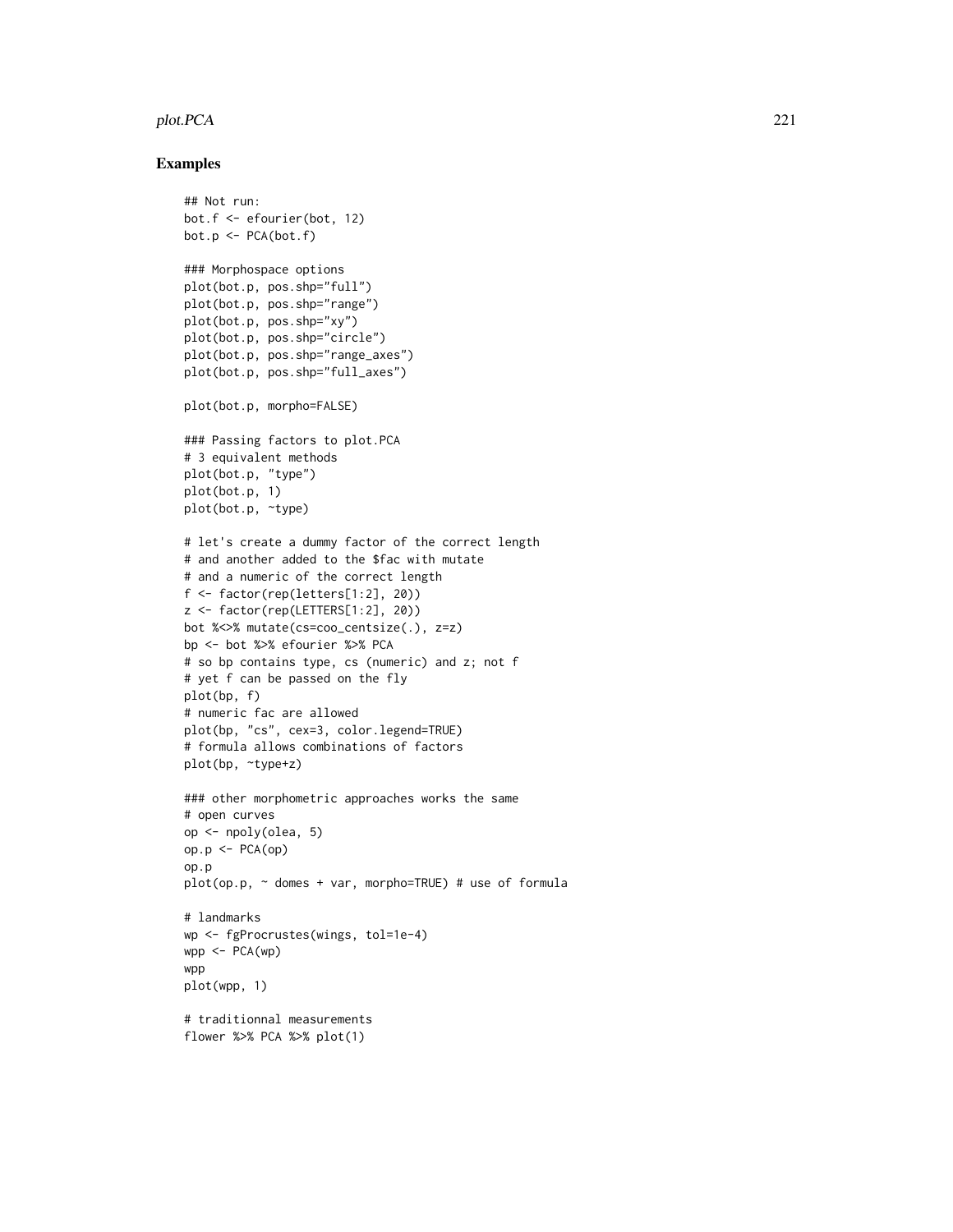```
# plot.PCA can be used after a PCA
PCA(iris[, 1:4], fac=iris$Species) %>% plot(1)
### Cosmetic options
# window
plot(bp, 1, zoom=2)
plot(bp, zoom=0.5)
plot(bp, center.origin=FALSE, grid=FALSE)
# colors
plot(bp, col="red") # globally
plot(bp, 1, col=c("#00FF00", "#0000FF")) # for every level
# a color vector of the right length
plot(bp, 1, col=rep(c("#00FF00", "#0000FF"), each=20))
# a color vector of the right length, mixign Rcolor names (not a good idea though)
plot(bp, 1, col=rep(c("#00FF00", "forestgreen"), each=20))
# ellipses
plot(bp, 1, conf.ellipsesax=2/3)
plot(bp, 1, ellipsesax=FALSE)
plot(bp, 1, ellipsesax=TRUE, ellipses=TRUE)
# stars
plot(bp, 1, stars=TRUE, ellipsesax=FALSE)
# convex hulls
plot(bp, 1, chull=TRUE)
plot(bp, 1, chull.lty=3)
# filled convex hulls
plot(bp, 1, chull.filled=TRUE)
plot(bp, 1, chull.filled.alpha = 0.8, chull.lty =1) # you can omit chull.filled=TRUE
# density kernel
plot(bp, 1, density=TRUE, contour=TRUE, lev.contour=10)
# delaunay
plot(bp, 1, delaunay=TRUE)
# loadings
flower %>% PCA %>% plot(1, loadings=TRUE)
# point/group labelling
plot(bp, 1, labelspoint=TRUE) # see options for abbreviations
plot(bp, 1, labelsgroup=TRUE) # see options for abbreviations
# clean axes, no rug, no border, random title
plot(bp, axisvar=FALSE, axisnames=FALSE, rug=FALSE, box=FALSE, title="random")
# no eigen
plot(bp, eigen=FALSE) # eigen cause troubles to graphical window
# eigen may causes troubles to the graphical window. you can try old.par = TRUE
```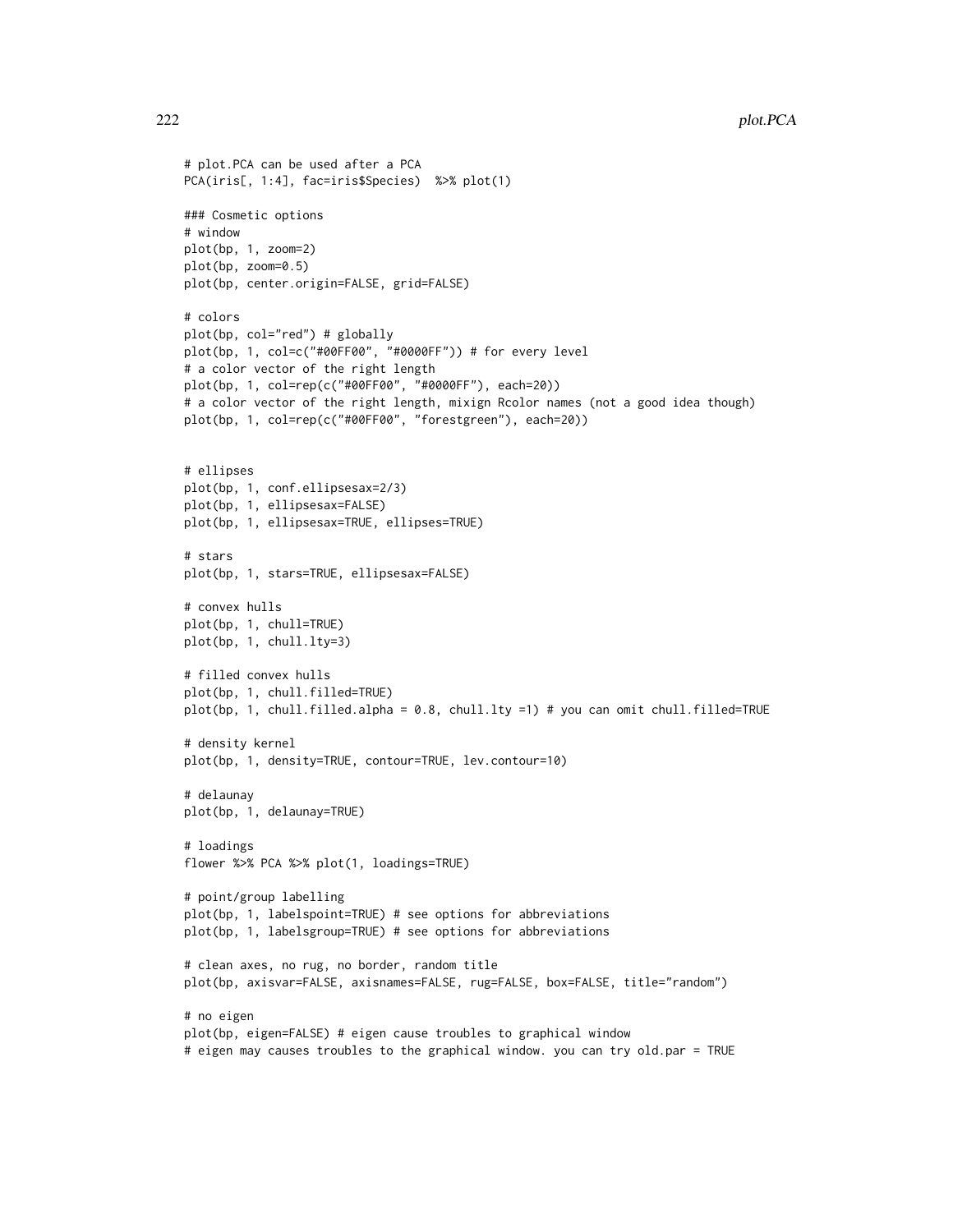## End(Not run)

# <span id="page-222-0"></span>plot\_CV *Plots a cross-validation table as an heatmap*

# Description

Either with frequencies (or percentages) plus marginal sums, and values as heatmaps. Used in Momocs for plotting cross-validation tables but may be used for any table (likely with freq=FALSE).

# Usage

```
plot_CV(
  x,
  freq = FALSE,rm0 = FALSE,pc = FALSE,fill = TRUE,labels = TRUE,
  axis.size = 10,
  axis.x.angle = 45,cell.size = 2.5,signif = 2,
  ...
\mathcal{L}## Default S3 method:
plot_CV(
  x,
  freq = FALSE,
  rm0 = FALSE,pc = FALSE,fill = TRUE,labels = TRUE,
  axis.size = 10,
  axis.x.angle = 45,cell.size = 2.5,
  signif = 2,
  ...
\mathcal{L}## S3 method for class 'LDA'
plot_CV(
  x,
  freq = TRUE,rm0 = TRUE,
```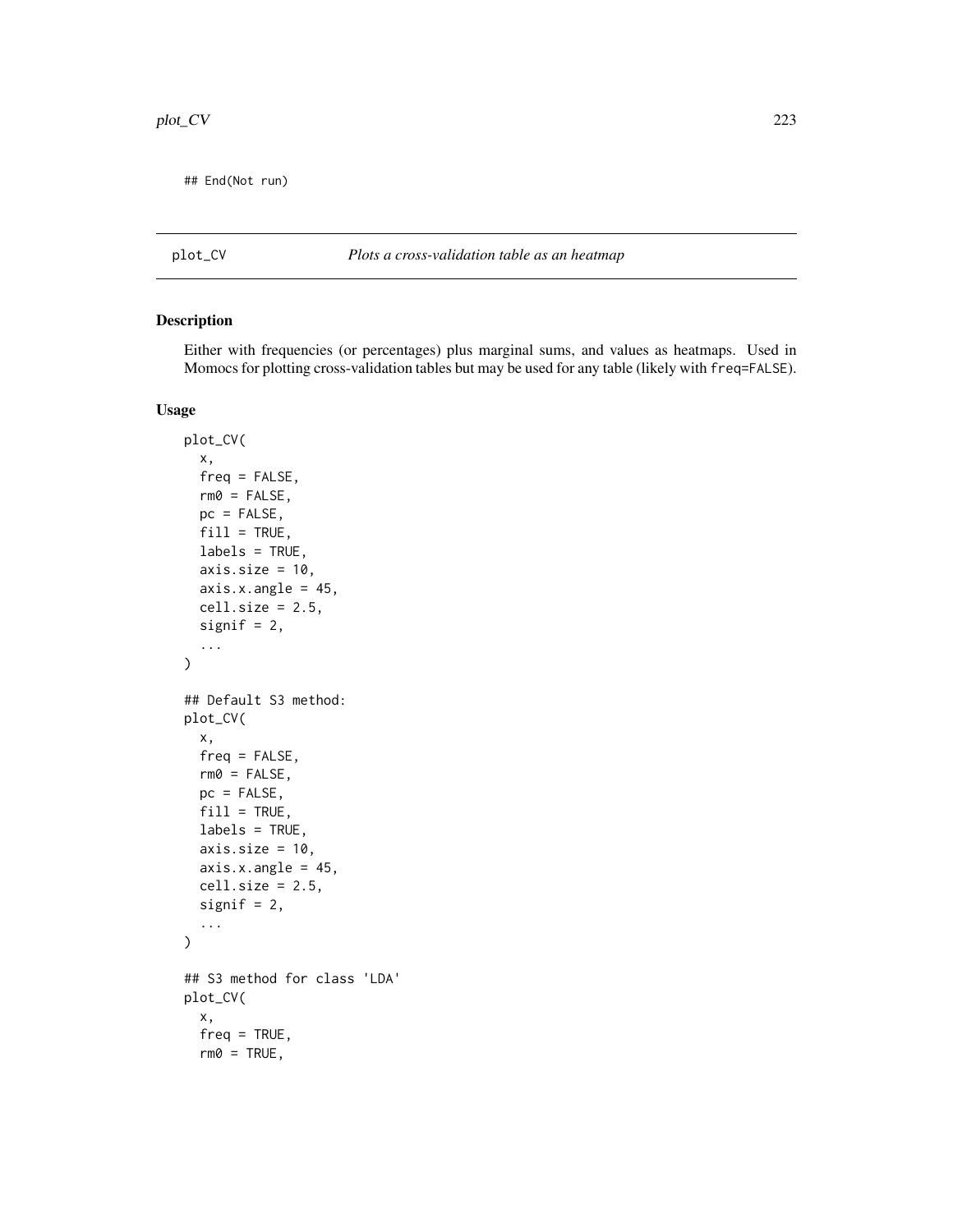```
pc = TRUE,fill = TRUE,labels = TRUE,
axis.size = 10,
axis.x.angle = 45,cell.size = 2.5,signif = 2,
...
```
# Arguments

)

| $\mathsf{x}$ | a (cross-validation table) or an LDA object                               |
|--------------|---------------------------------------------------------------------------|
| freq         | logical whether to display frequencies (within an actual class) or counts |
| rm0          | logical whether to remove zeros                                           |
| рc           | logical whether to multiply proportion by 100, ie display percentages     |
| fill         | logical whether to fill cell according to count/freq                      |
| labels       | logical whether to add text labels on cells                               |
| axis.size    | numeric to adjust axis labels                                             |
| axis.x.angle | numeric to rotate x-axis labels                                           |
| cell.size    | numeric to adjust text labels on cells                                    |
| signif       | numeric to round frequencies using signif                                 |
| .            | useless here                                                              |

# Value

a ggplot object

# See Also

[LDA,](#page-167-0) plot. LDA, and (pretty much the same) [plot\\_table.](#page-235-0)

```
h <- hearts %>%
     fgProcrustes(0.01) %>% coo_slide(ldk=2) %T>% stack %>%
     efourier(6, norm=FALSE) %>% LDA(~aut)
h %>% plot_CV()
h %>% plot_CV(freq=FALSE, rm0=FALSE, fill=FALSE)
# you can customize the returned gg with some ggplot2 functions
h %>% plot_CV(labels=FALSE, fill=TRUE, axis.size=5) + ggplot2::ggtitle("A confusion matrix")
# or build your own using the prepared data_frame:
df <- h %>% plot_CV() %$% data
df
```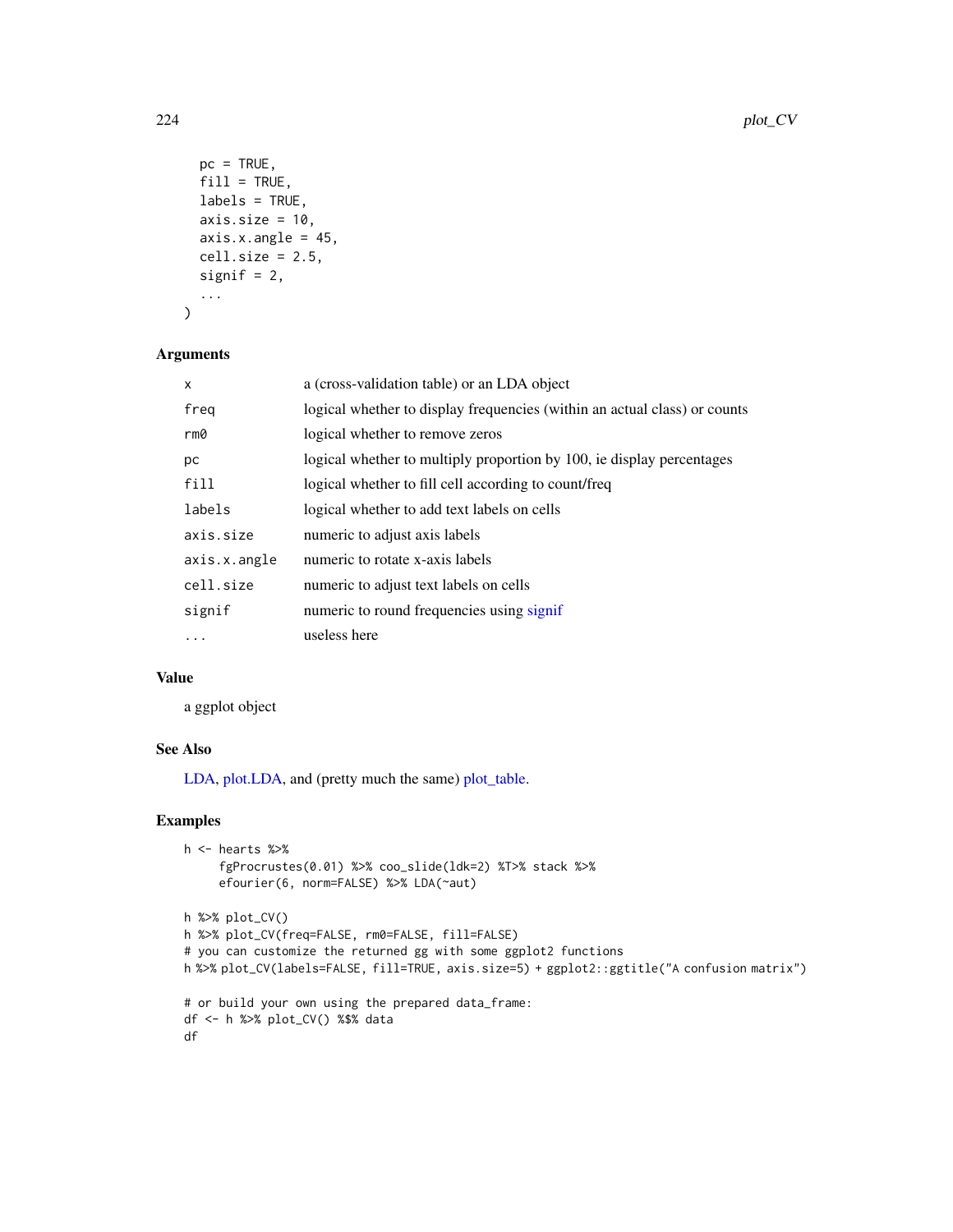```
# you can even use it as a cross-table plotter
bot$fac %>% table %>% plot_CV()
```
#### plot\_CV2 *Plots a cross-correlation table*

# Description

Or any contingency/confusion table. A simple graphic representation based on variable width and/or color for arrows or segments, based on the relative frequencies.

## Usage

```
plot_CV2(x, ...)
## S3 method for class 'LDA'
plot_CV2(x, \ldots)## S3 method for class 'table'
plot_CV2(
  x,
 links.FUN = arrows,
  col = TRUE,col0 = "black",col. breaks = 5,palette = col_heat,
  lwd = TRUE,1wd0 = 5,
  gap.dots = 0.2,
 pch.dots = 20,
  gap.names = 0.25,
  cex.name = 1,
  legend = TRUE,...
)
```
#### Arguments

| $\mathsf{x}$ | an LDA object, a table or a squared matrix                           |
|--------------|----------------------------------------------------------------------|
| $\cdot$      | useless here.                                                        |
| links.FUN    | a function to draw the links: eg segments (by default), arrows, etc. |
| col          | logical whether to vary the color of the links                       |
| col0         | a color for the default link (when $col = FALSE$ )                   |
| col.breaks   | the number of different colors                                       |
| palette      | a color palette, eg col_summer, col_hot, etc.                        |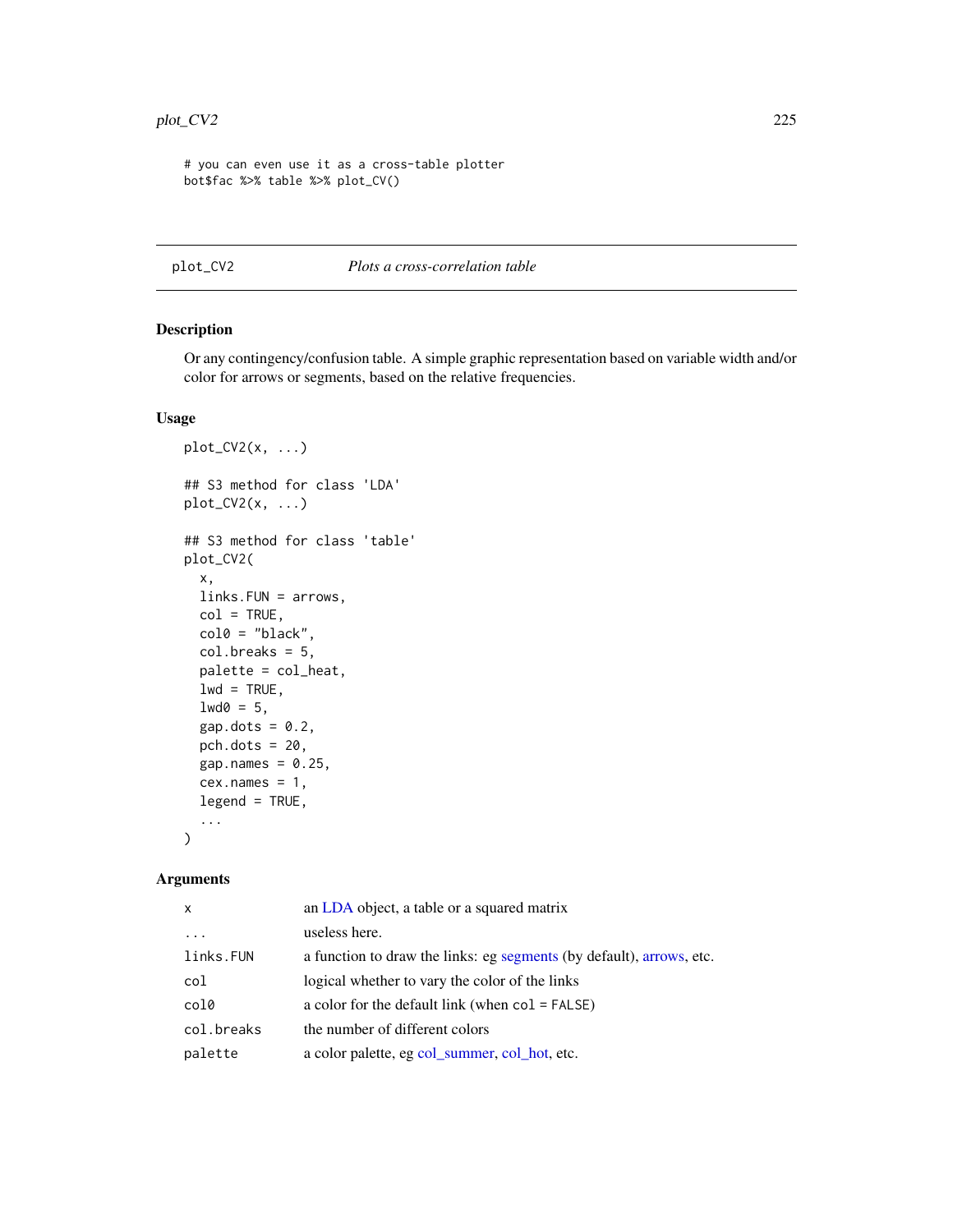| lwd       | logical whether to vary the width of the links                |
|-----------|---------------------------------------------------------------|
| lwd0      | a width for the default link (when $1wd = FALSE$ )            |
| gap.dots  | numeric to set space between the dots and the links           |
| pch.dots  | a pch for the dots                                            |
| gap.names | numeric to set the space between the dots and the group names |
| cex.names | a cex for the names                                           |
| legend    | logical whether to add a legend                               |

# Note

When freq=FALSE, the fill colors are not weighted within actual classes and should not be displayed if classes sizes are not balanced.

# See Also

[LDA,](#page-167-0) [plot.LDA,](#page-212-0) [plot\\_CV.](#page-222-0)

```
# Below various table that you can try. We will use the last one for the examples.
## Not run:
#pure random
a <- sample(rep(letters[1:4], each=10))
b <- sample(rep(letters[1:4], each=10))
tab < - table(a, b)# veryhuge + some structure
a <- sample(rep(letters[1:10], each=10))
b <- sample(rep(letters[1:10], each=10))
tab < - table(a, b)diag(tab) <- round(runif(10, 10, 20))
tab <- matrix(c(8, 3, 1, 0, 0,
                2, 7, 1, 2, 3,
                3, 5, 9, 1, 1,
                1, 1, 2, 7, 1,
                0, 9, 1, 4, 5), 5, 5, byrow=TRUE)
tab <- as.table(tab)
## End(Not run)
# good prediction
tab <- matrix(c(8, 1, 1, 0, 0,
               1, 7, 1, 0, 0,
                1, 2, 9, 1, 0,
                1, 1, 1, 7, 1,
                0, 0, 0, 1, 8), 5, 5, byrow=TRUE)
tab <- as.table(tab)
```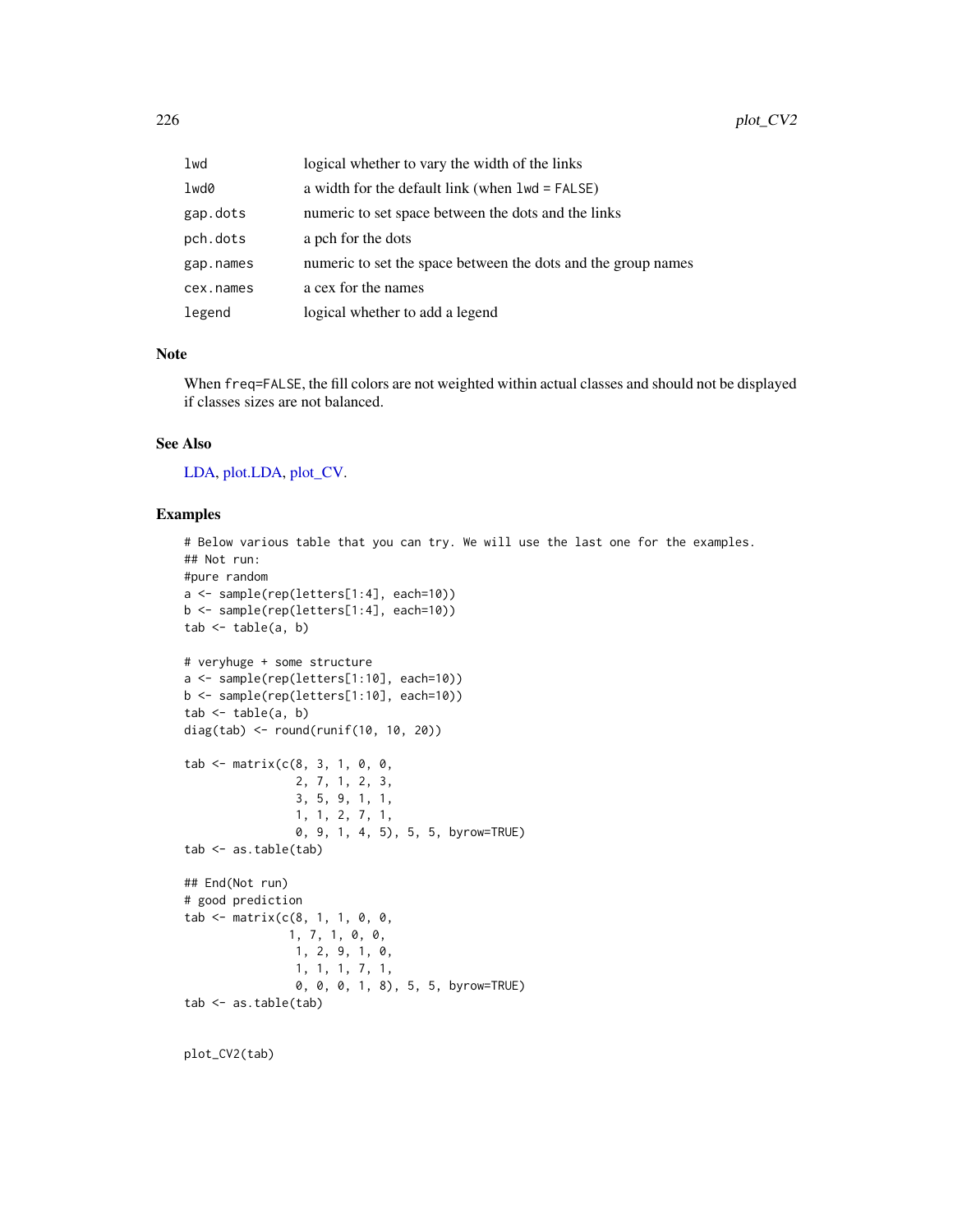```
plot_CV2(tab, arrows) # if you prefer arrows
plot_CV2(tab, lwd=FALSE, lwd0=1, palette=col_india) # if you like india but not lwds
plot_CV2(tab, col=FALSE, col0='pink') # only lwd
plot_CV2(tab, col=FALSE, lwd0=10, cex.names=2) # if you're getting old
plot_CV2(tab, col=FALSE, lwd=FALSE) # pretty but useless
plot_CV2(tab, col.breaks=2) # if you think it's either good or bad
plot_CV2(tab, pch=NA) # if you do not like dots
plot_CV2(tab, gap.dots=0) # if you want to 'fill the gap'
plot_CV2(tab, gap.dots=1) # or not
#trilo examples
trilo.f <- efourier(trilo, 8)
trilo.l <- LDA(PCA(trilo.f), 'onto')
trilo.l
plot_CV2(trilo.l)
# olea example
op <- opoly(olea, 5)
opl <- LDA(PCA(op), 'var')
plot_CV2(opl)
```
<span id="page-226-0"></span>plot\_devsegments *Draws colored segments from a matrix of coordinates.*

## Description

Given a matrix of  $(x; y)$  coordinates, draws segments between every points defined by the row of the matrix and uses a color to display an information.

#### Usage

plot\_devsegments(coo, cols, lwd = 1)

# Arguments

| coo  | A matrix of coordinates.                   |
|------|--------------------------------------------|
| cols | A vector of color of length $=$ nrow(coo). |
| lwd  | The 1wd to use for drawing segments.       |

## See Also

Other plotting functions: [coo\\_arrows\(](#page-47-0)), [coo\\_draw\(](#page-61-0)), [coo\\_listpanel\(](#page-76-0)), [coo\\_lolli\(](#page-77-0)), [coo\\_plot\(](#page-82-0)), [coo\\_ruban\(](#page-91-0)), [ldk\\_chull\(](#page-170-0)), [ldk\\_confell\(](#page-171-0)), [ldk\\_contour\(](#page-172-0)), [ldk\\_labels\(](#page-173-0)), [ldk\\_links\(](#page-173-1)), [plot\\_table\(](#page-235-0))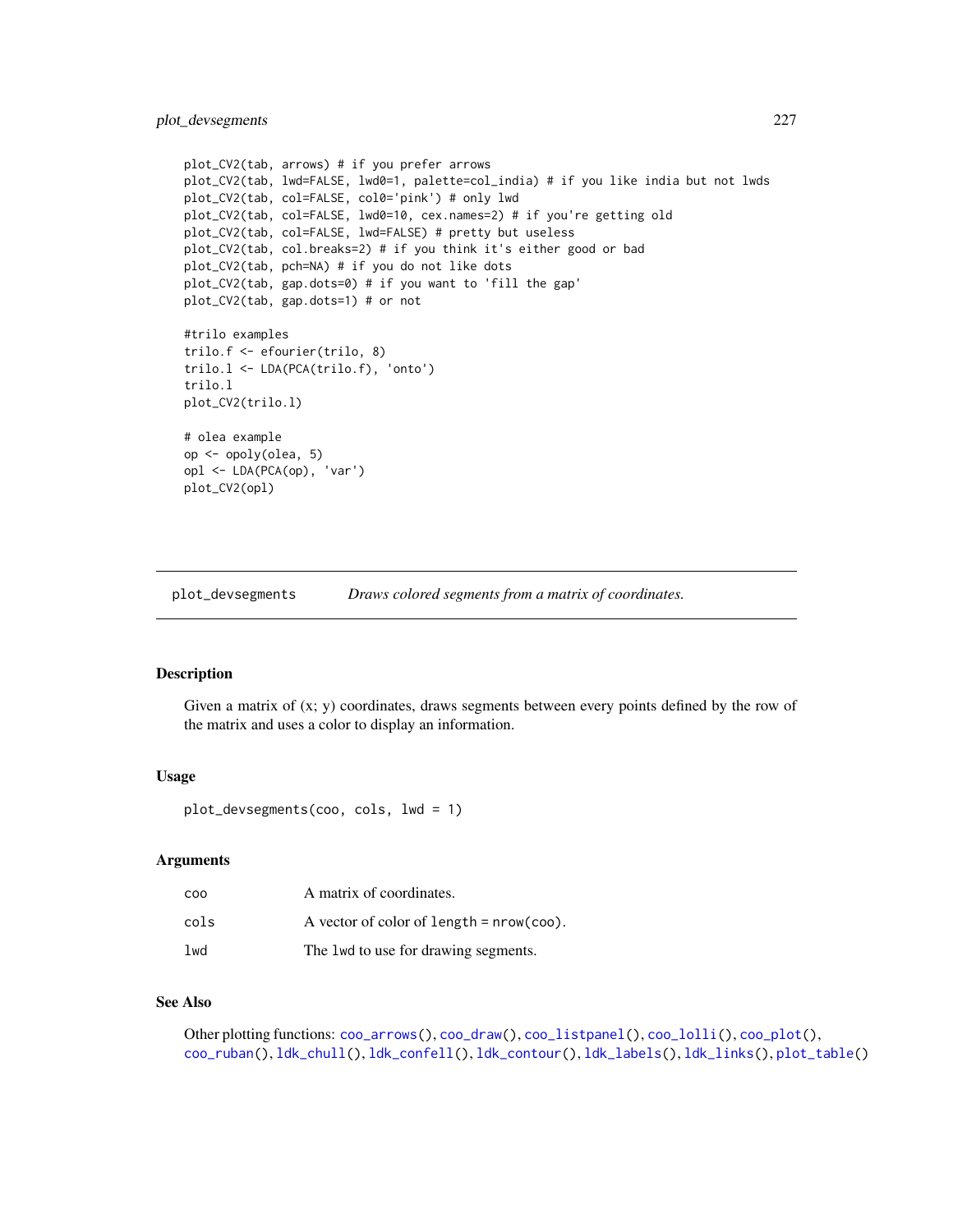## Examples

```
# we load some data
guinness <- coo_sample(bot[9], 100)
# we calculate the diff between 48 harm and one with 6 harm.
out.6 <- efourier_i(efourier(guinness, nb.h=6), nb.pts=120)
# we calculate deviations, you can also try 'edm'
dev <- edm_nearest(out.6, guinness) / coo_centsize(out.6)
# we prepare the color scale
d.cut <- cut(dev, breaks=20, labels=FALSE, include.lowest=TRUE)
cols <- paste0(col_summer(20)[d.cut], 'CC')
# we draw the results
coo_plot(guinness, main='Guiness fitted with 6 harm.', points=FALSE)
par(xpd=NA)
plot_devsegments(out.6, cols=cols, lwd=4)
coo_draw(out.6, lty=2, points=FALSE, col=NA)
par(xpd=FALSE)
```
<span id="page-227-0"></span>plot\_LDA *LDA plot using grindr layers*

## Description

Quickly vizualise [LDA](#page-167-0) objects and build customs plots using the [layers.](#page-163-0) See examples.

#### Usage

```
plot_LDA(
  x,
  axes = c(1, 2),palette = pal_qual,
  points = TRUE,
  points_transp = 1/4,
  morphospace = FALSE,
  morphospace_position = "range",
  chull = TRUE,chullfilled = FALSE,
  labelgroups = FALSE,
  legend = TRUE,title = ",
  center_origin = TRUE,
  zoom = 0.9,
  eigen = TRUE,
  box = TRUE,
```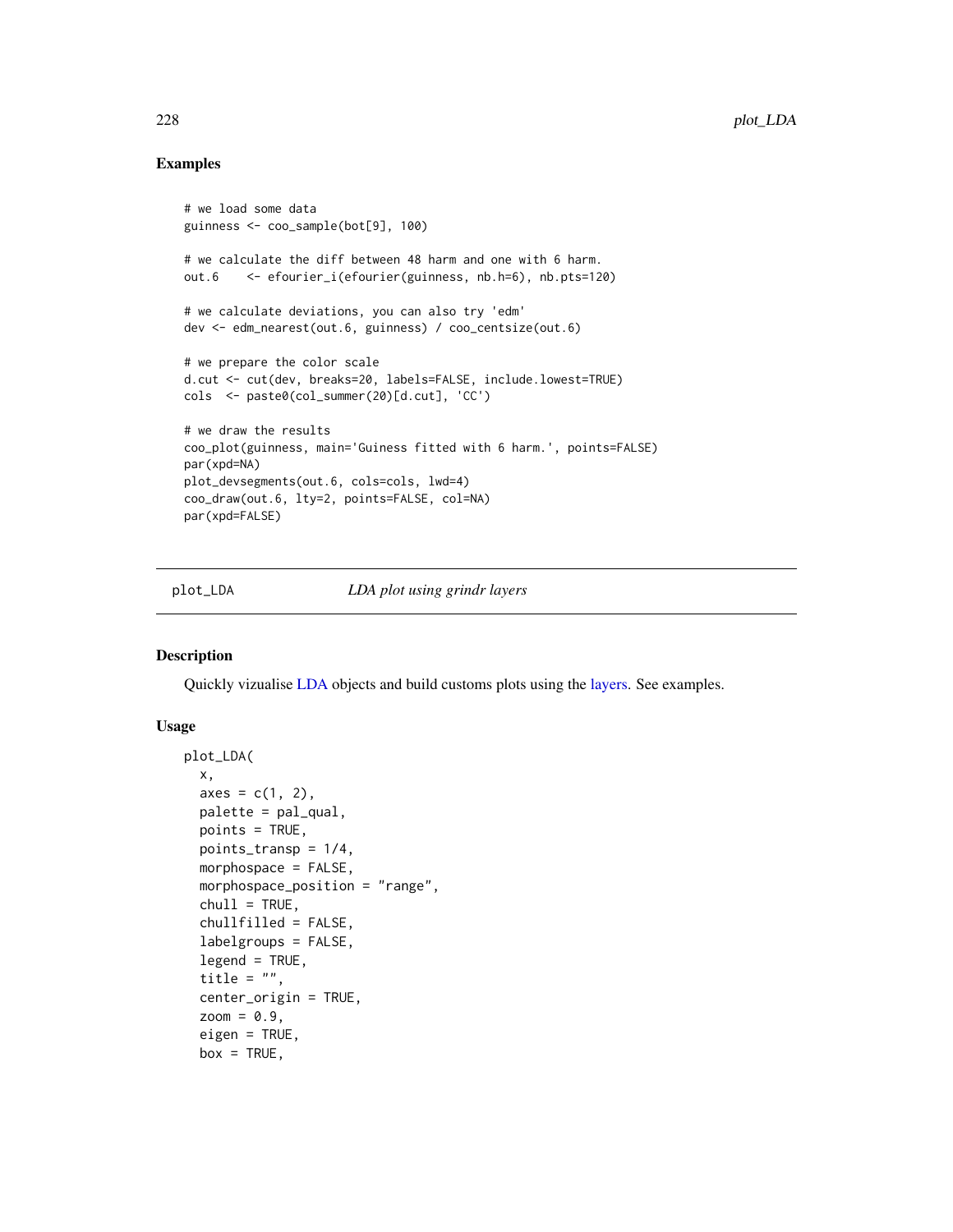```
iftwo_layer = layer_histogram_2,
 iftwo_split = FALSE,
 axesnames = TRUE,
 axesvar = TRUE
)
```
# Arguments

| X                    | LDA object                                                                                                                       |
|----------------------|----------------------------------------------------------------------------------------------------------------------------------|
| axes                 | numeric of length two to select PCs to use $(c(1, 2)$ by default)                                                                |
| palette              | color palette to use col_summer by default                                                                                       |
| points               | logical whether to draw this with layer_points                                                                                   |
| points_transp        | numeric to feed layer_points (default:0.25)                                                                                      |
| morphospace          | logical whether to draw this using layer_morphospace_PCA                                                                         |
| morphospace_position |                                                                                                                                  |
|                      | to feed layer_morphospace_PCA (default: "range")                                                                                 |
| chull                | logical whether to draw this with layer_chull                                                                                    |
| chullfilled          | logical whether to draw this with layer_chullfilled                                                                              |
| labelgroups          | logical whether to draw this with layer_labelgroups                                                                              |
| legend               | logical whether to draw this with layer_legend                                                                                   |
| title                | character if specified, fee layer_title (default to "")                                                                          |
| center_origin        | logical whether to center origin                                                                                                 |
| zoom                 | numeric zoom level for the frame (default: 0.9)                                                                                  |
| eigen                | logical whether to draw this using layer_eigen                                                                                   |
| box                  | logical whether to draw this using layer_box                                                                                     |
| iftwo_layer          | function (no quotes) for drawing LD1 when there are two levels. So far, one of<br>layer_histogram_2 (default) or layer_density_2 |
| iftwo_split          | to feed split argument in layer_histogram_2 or layer_density_2                                                                   |
| axesnames            | logical whether to draw this using layer_axesnames                                                                               |
| axesvar              | logical whether to draw this using layer_axesvar                                                                                 |

# Note

This approach will replace [plot.LDA.](#page-212-0) This is part of grindr approach that may be packaged at some point. All comments are welcome.

# See Also

Other grindr: [drawers](#page-126-0), [layers\\_morphospace](#page-166-1), [layers](#page-163-0), [mosaic\\_engine\(](#page-183-0)), [papers](#page-203-0), [pile\(](#page-208-0)), [plot\\_NMDS\(](#page-231-0)), [plot\\_PCA\(](#page-232-0))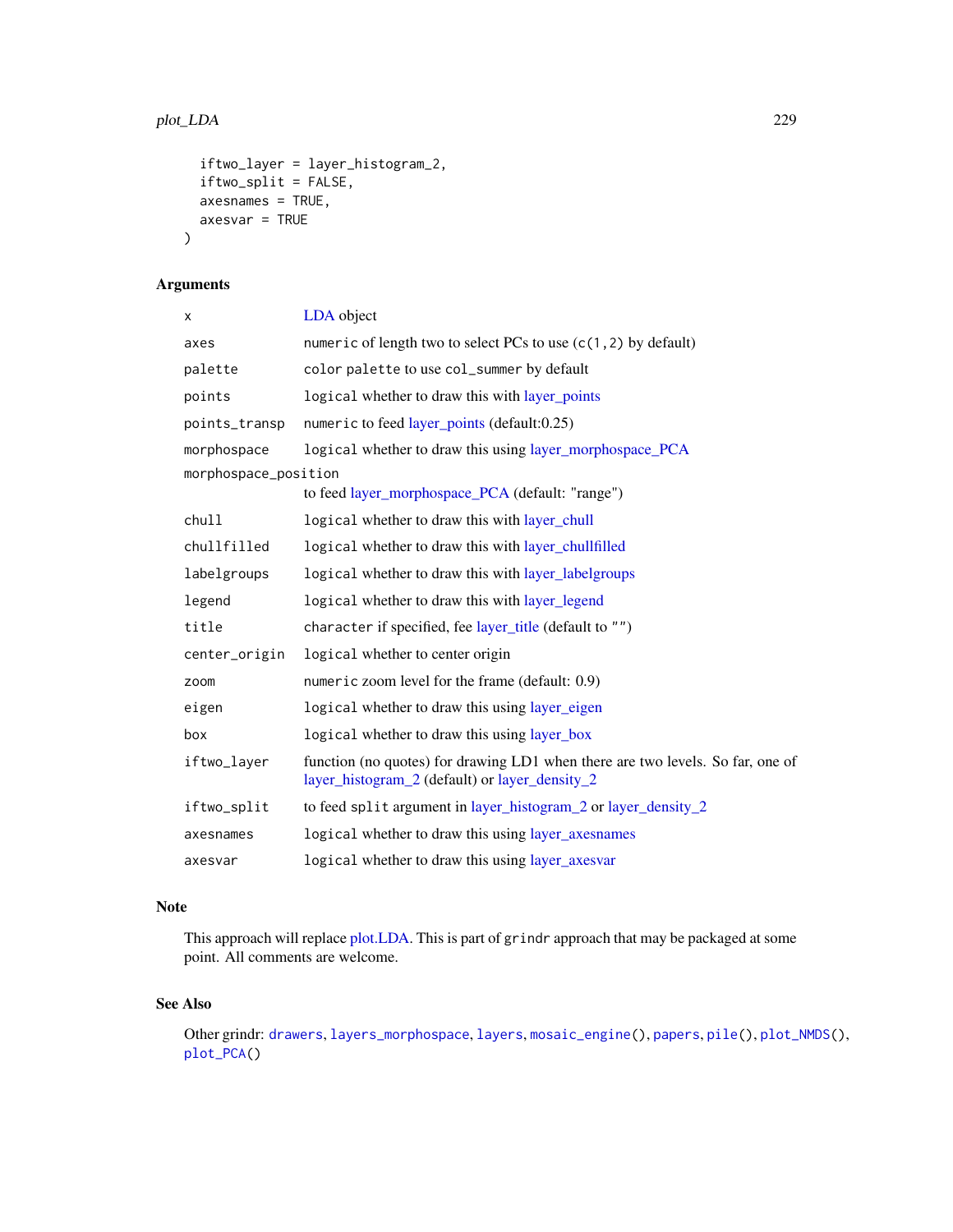#### Examples

```
### First prepare an LDA object
```

```
# Some outlines with bot
b1 \leftarrow bot %>%
      # cheap alignement before efourier
      coo_align() %>% coo_center %>% coo_slidedirection("left") %>%
      # add a fake column
      mutate(fake=sample(letters[1:5], 40, replace=TRUE)) %>%
      # EFT
      efourier(6, norm=FALSE) %>%
      # LDA
      LDA(~fake)
```
bl %>% plot\_LDA %>% layer\_morphospace\_LDA

```
# Below inherited from plot_PCA and to adapt here.
#plot_PCA(bp)
#plot_PCA(bp, ~type)
#plot_PCA(bp, ~fake)
```

```
# Some curves with olea
#op <- olea %>%
#mutate(s=coo_area(.)) %>%
#filter(var != "Cypre") %>%
#chop(~view) %>% lapply(opoly, 5, nb.pts=90) %>%
#combine %>% PCA
#op$fac$s %<>% as.character() %>% as.numeric()
```

```
#op %>% plot_PCA(title="hi there!")
```

```
### Now we can play with layers
# and for instance build a custom plot
# it should start with plot_PCA()
```

```
#my_plot \le function(x, ...){
```

```
#x %>%
# plot_PCA(...) %>%
# layer_points %>%
# layer_ellipsesaxes %>%
# layer_rug
# }
# and even continue after this function
# op %>% my_plot(~var, axes=c(1, 3)) %>%
# layer_title("hi there!") %>%
# layer_stars()
```
# You get the idea.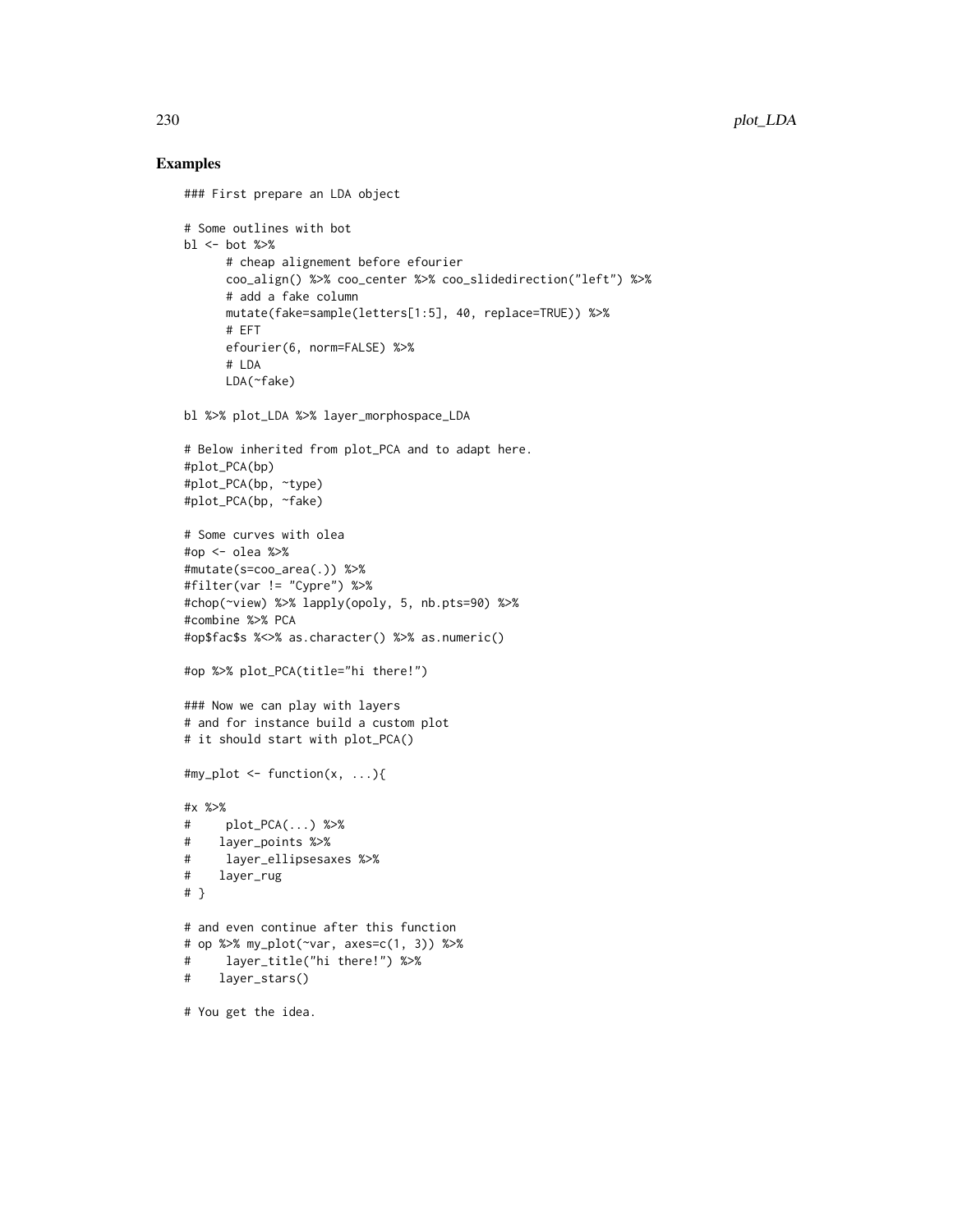# Description

"Confusion matrix" of a list of shapes. See examples.

## Usage

```
plot_MSHAPES(x, draw_fun, size, palette)
```
# Arguments

| X        | a list of shapes (eg as returned by MSHAPES)                                                                                                          |
|----------|-------------------------------------------------------------------------------------------------------------------------------------------------------|
| draw_fun | one of draw outline, draw curves, draw landmarks. When the result of MSHAPES<br>is passed, detected based on \$Coe, otherwise default to draw_curves. |
| size     | numeric shrinking factor for shapes (and coo_template; 3/4 by default)                                                                                |
| palette  | on of palettes                                                                                                                                        |

## Note

Directly inspired by Chitwood et al. (2016) in *New Phytologist*

```
x <- bot %>% efourier(6) %>% MSHAPES(~type)
# custom colors
x %>% plot_MSHAPES(palette=pal_manual(c("darkgreen", "orange")))
# also works on list of shapes, eg:
leaves <- shapes %>% slice(grep("leaf", names(shapes))) %$% coo
class(leaves)
leaves %>% plot_MSHAPES()
# or
shapes %>%
# subset and degrade
slice(1:12) %>% coo_sample(60) %$% # grab the coo
   coo %>%
   plot_MSHAPES()
```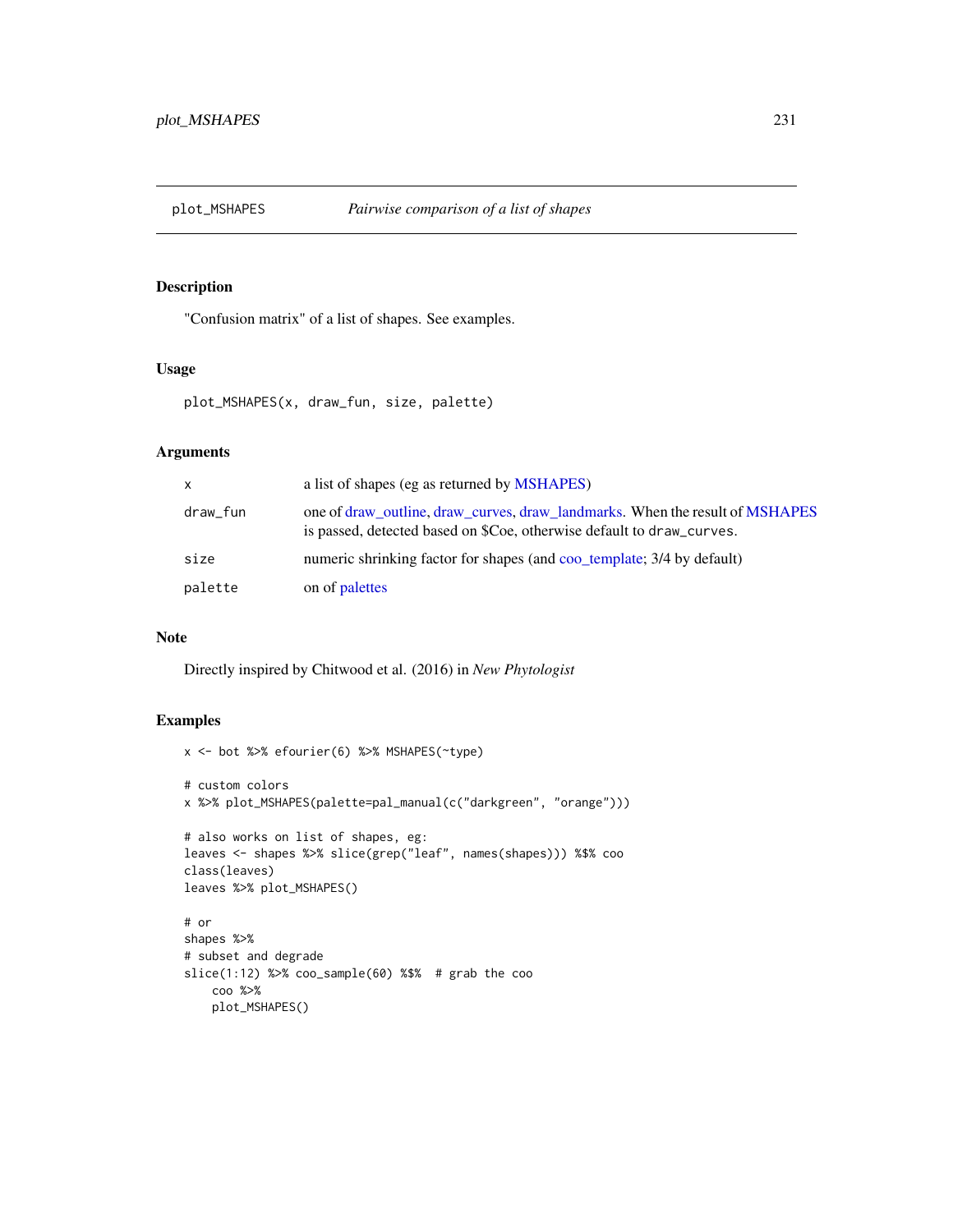<span id="page-231-0"></span>

#### Description

Quickly vizualise [MDS](#page-179-0) and [NMDS](#page-189-0) objects and build customs plots using the [layers.](#page-163-0) See examples.

# Usage

```
plot_NMDS(
 x,
  f = NULL,axes = c(1, 2),points = TRUE,
 points_transp = 1/4,
 chull = TRUE,chullfilled = FALSE,
  labelgroups = FALSE,
  legend = TRUE,
  title = ",
 box = TRUE,axesnames = TRUE,
 palette = pal_qual
)
plot_MDS(
 x,
  f = NULL,axes = c(1, 2),points = TRUE,
 points_transp = 1/4,
 chull = TRUE,chullfilled = FALSE,
  labelgroups = FALSE,
  legend = TRUE,
  title = ",
 box = TRUE,axesnames = TRUE,
 palette = pal_qual
)
```
# Arguments

|      | the result of MDS or NMDS                                         |
|------|-------------------------------------------------------------------|
| f    | factor specification to feed fac_dispatcher                       |
| axes | numeric of length two to select PCs to use $(c(1, 2)$ by default) |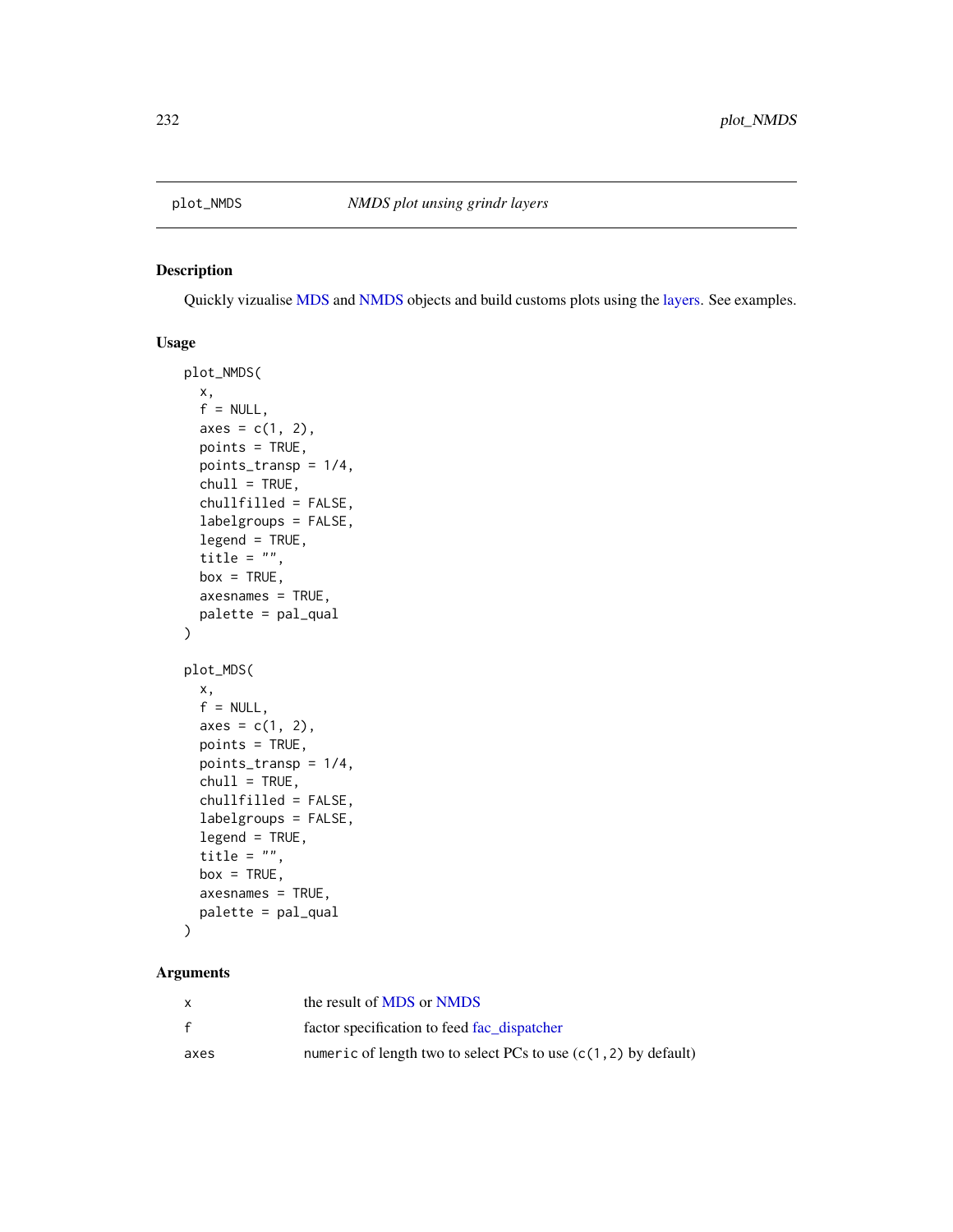#### plot\_PCA 233

| points        | logical whether to draw this with layer_points          |
|---------------|---------------------------------------------------------|
| points_transp | numeric to feed layer_points (default:0.25)             |
| chull         | logical whether to draw this with layer_chull           |
| chullfilled   | logical whether to draw this with layer_chullfilled     |
| labelgroups   | logical whether to draw this with layer_labelgroups     |
| legend        | logical whether to draw this with layer_legend          |
| title         | character if specified, fee layer_title (default to "") |
| box           | logical whether to draw this using layer_box            |
| axesnames     | logical whether to draw this using layer_axesnames      |
| palette       | color palette to use col_summer by default              |

#### See Also

Other grindr: [drawers](#page-126-0), [layers\\_morphospace](#page-166-1), [layers](#page-163-0), [mosaic\\_engine\(](#page-183-0)), [papers](#page-203-0), [pile\(](#page-208-0)), [plot\\_LDA\(](#page-227-0)), [plot\\_PCA\(](#page-232-0))

# Examples

```
### First prepare an NMDS object
x <- bot %>% efourier %>% NMDS
plot_NMDS(x)
plot_NMDS(x, ~type) %>% layer_stars() %>% layer_labelpoints()
### Same on MDS object
x <- bot %>% efourier %>% MDS
plot_MDS(x)
plot_MDS(x, ~type) %>% layer_stars() %>% layer_labelpoints()
```
plot\_PCA *PCA plot using grindr layers*

# Description

Quickly vizualise [PCA](#page-204-0) objects and friends and build customs plots using the [layers.](#page-163-0) See examples.

# Usage

```
plot_PCA(
 x,
 f = NULL,
 axes = c(1, 2),palette = NULL,
 points = TRUE,
```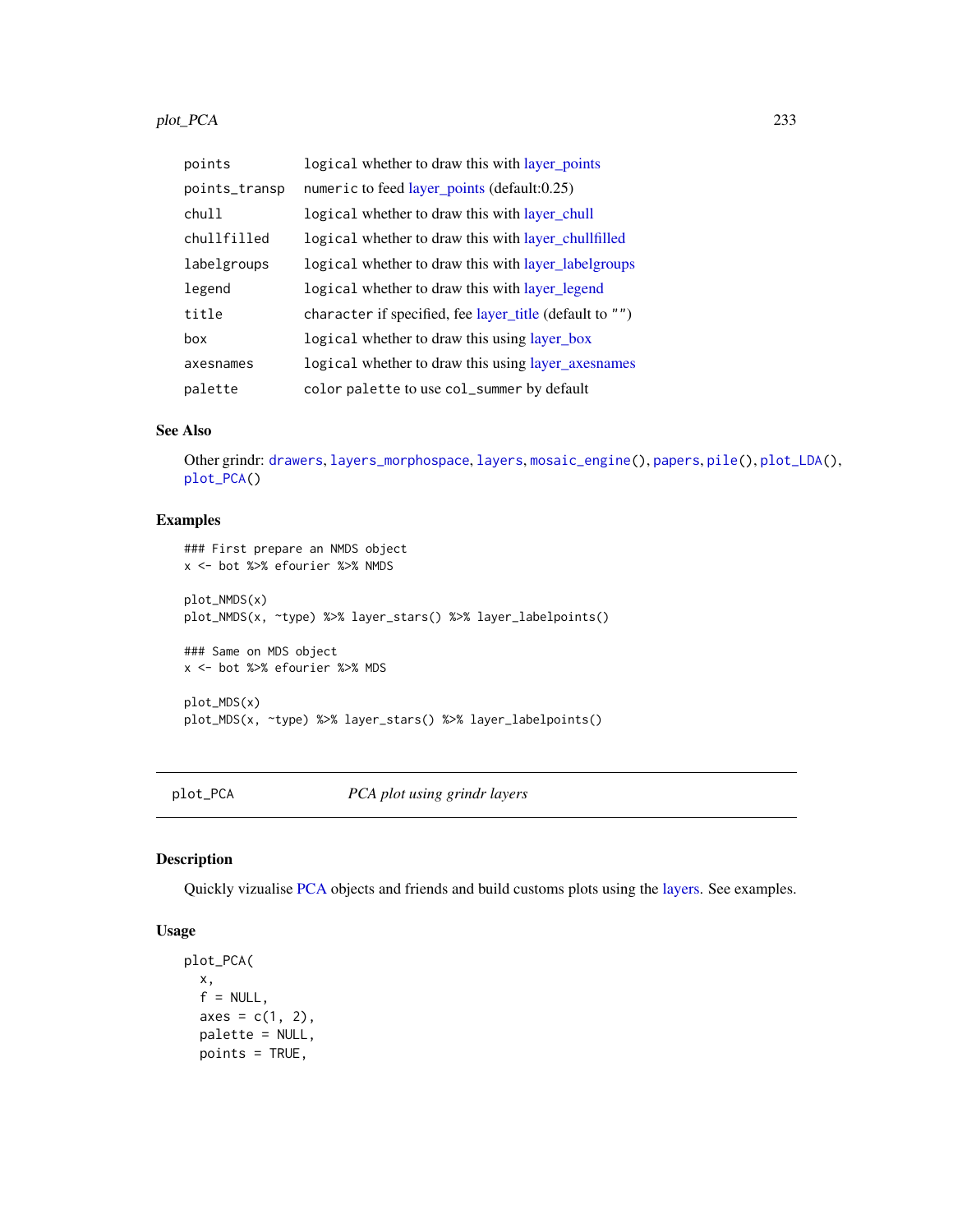```
points_transp = 1/4,
 morphospace = TRUE,
 morphospace_position = "range",
 chull = TRUE,chullfilled = FALSE,
 labelpoints = FALSE,
 labelgroups = FALSE,
 legend = TRUE,
  title = ",
 center_origin = TRUE,
 zoom = 0.9,
 eigen = TRUE,
 box = TRUE,axesname = TRUE,axesvar = TRUE
)
```
# Arguments

| x                    | a PCA object                                                      |
|----------------------|-------------------------------------------------------------------|
| $\mathsf{f}$         | factor specification to feed fac_dispatcher                       |
| axes                 | numeric of length two to select PCs to use $(c(1, 2)$ by default) |
| palette              | color palette to use col_summer by default                        |
| points               | logical whether to draw this with layer_points                    |
| points_transp        | numeric to feed layer_points (default:0.25)                       |
| morphospace          | logical whether to draw this using layer_morphospace_PCA          |
| morphospace_position |                                                                   |
|                      | to feed layer_morphospace_PCA (default: "range")                  |
| chull                | logical whether to draw this with layer_chull                     |
| chullfilled          | logical whether to draw this with layer_chullfilled               |
| labelpoints          | logical whether to draw this with layer_labelpoints               |
| labelgroups          | logical whether to draw this with layer_labelgroups               |
| legend               | logical whether to draw this with layer_legend                    |
| title                | character if specified, fee layer_title (default to "")           |
| center_origin        | logical whether to center origin                                  |
| zoom                 | numeric zoom level for the frame (default: 0.9)                   |
| eigen                | logical whether to draw this using layer_eigen                    |
| box                  | logical whether to draw this using layer_box                      |
| axesnames            | logical whether to draw this using layer_axesnames                |
| axesvar              | logical whether to draw this using layer_axesvar                  |

## Note

This approach will replace [plot.PCA](#page-216-0) (and plot.lda in further versions. This is part of grindr approach that may be packaged at some point. All comments are welcome.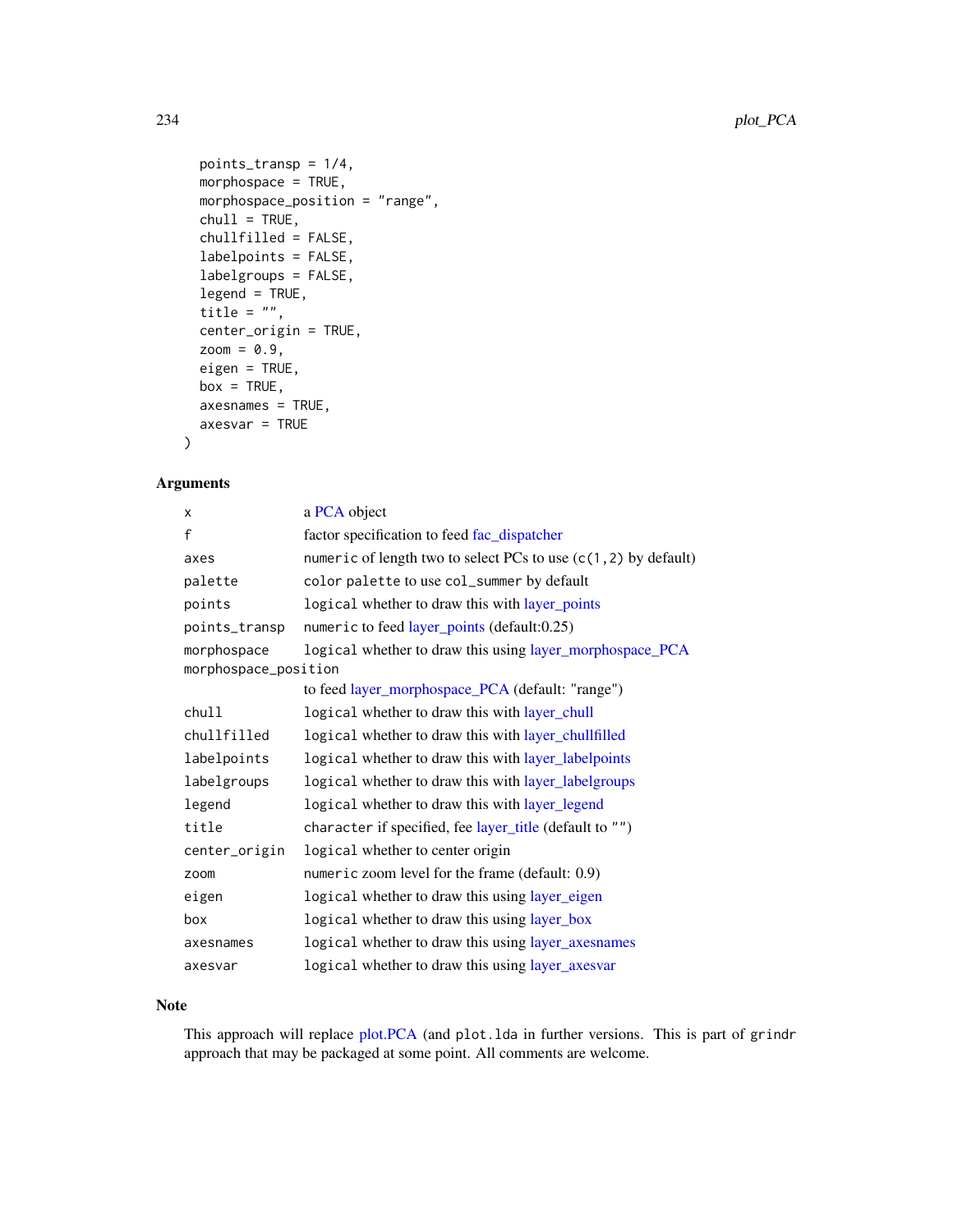#### plot\_PCA 235

## See Also

Other grindr: [drawers](#page-126-0), [layers\\_morphospace](#page-166-1), [layers](#page-163-0), [mosaic\\_engine\(](#page-183-0)), [papers](#page-203-0), [pile\(](#page-208-0)), [plot\\_LDA\(](#page-227-0)), [plot\\_NMDS\(](#page-231-0))

#### Examples

### First prepare two PCA objects.

```
# Some outlines with bot
bp <- bot %>% mutate(fake=sample(letters[1:5], 40, replace=TRUE)) %>%
efourier(6) %>% PCA
plot_PCA(bp)
plot_PCA(bp, ~type)
plot_PCA(bp, ~fake)
# Some curves with olea
op <- olea %>%
mutate(s=coo_area(.)) %>%
filter(var != "Cypre") %>%
chop(~view) %>% opoly(5, nb.pts=90) %>%
combine %>% PCA
op$fac$s %<>% as.character() %>% as.numeric()
op %>% plot_PCA(title="hi there!")
### Now we can play with layers
# and for instance build a custom plot
# it should start with plot_PCA()
my\_plot \leftarrow function(x, \ldots)x %>%
    plot_PCA(...) %>%
    layer_points %>%
    layer_ellipsesaxes %>%
    layer_rug
}
# and even continue after this function
op %>% my_plot(~var, axes=c(1, 3)) %>%
    layer_title("hi there!")
# grindr allows (almost nice) tricks like highlighting:
# bp %>% .layerize_PCA(~fake) %>%
# layer_frame %>% layer_axes() %>%
# layer_morphospace_PCA() -> x
# highlight <- function(x, ..., col_F="#CCCCCC", col_T="#FC8D62FF"){
# args <- list(...)
# x$colors_groups <- c(col_F, col_T)
# x$colors_rows <- c(col_F, col_T)[(x$f %in% args)+1]
```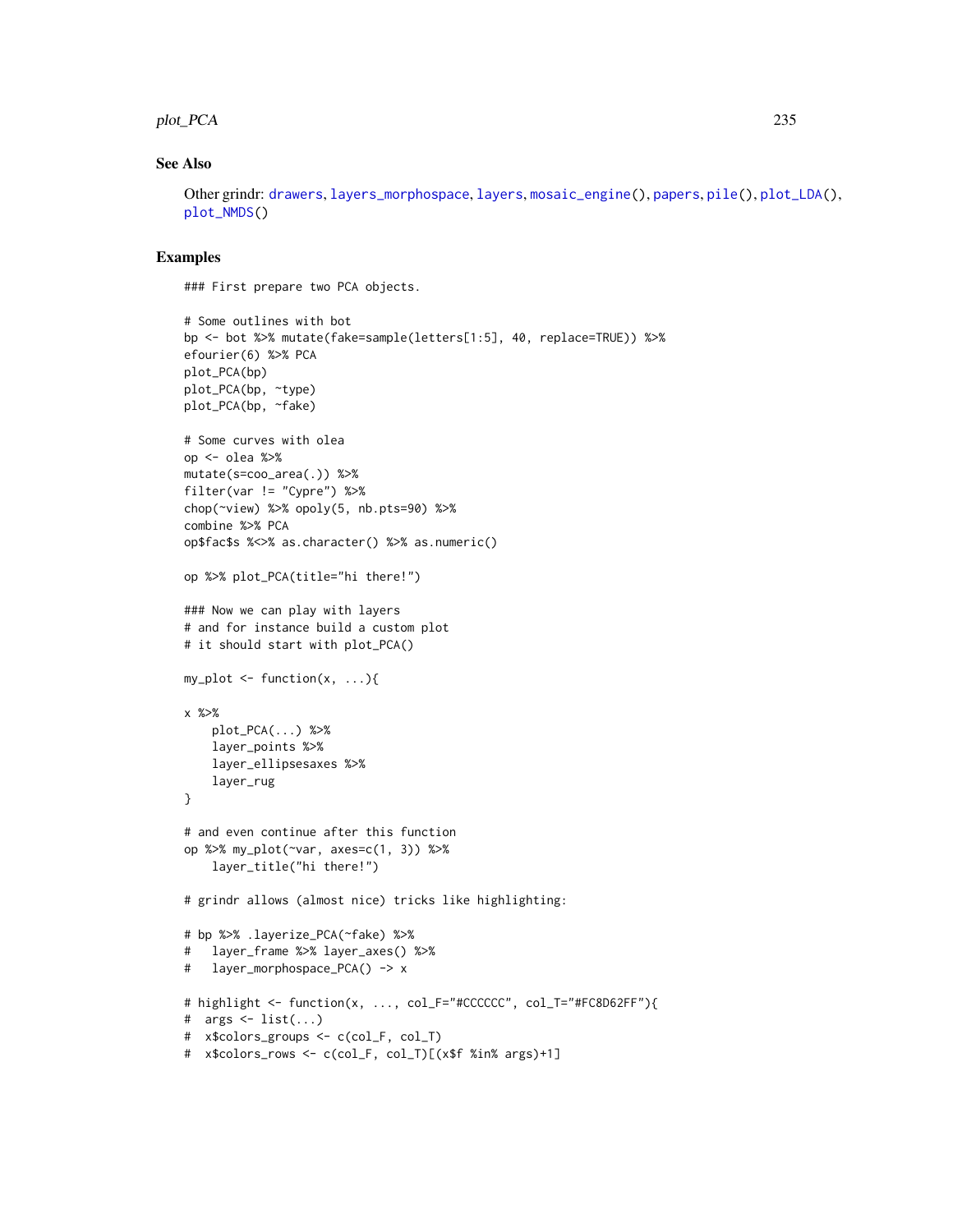# x # } # x %>% highlight("a", "b") %>% layer\_points() # You get the idea.

plot\_silhouette *Silhouette plot*

#### Description

Only used, so far, after [KMEDOIDS.](#page-162-0)

# Usage

plot\_silhouette(x, palette = pal\_qual)

#### Arguments

| x       | object returned by <b>KMEDOIDS</b> |
|---------|------------------------------------|
| palette | one of palettes                    |

#### Value

a ggplot plot

# Examples

```
olea %>% opoly(5) %>%
   KMEDOIDS(4) %>%
   plot_silhouette(pal_qual_solarized)
```
<span id="page-235-0"></span>plot\_table *Plots confusion matrix of sample sizes within \$fac*

# Description

An utility that plots a confusion matrix of sample size (or a barplot) for every object with a \$fac. Useful to visually how large are sample sizes, how (un)balanced are designs, etc.

#### Usage

 $plot_table(x, fac1, fac2 = fac1, rm0 = FALSE)$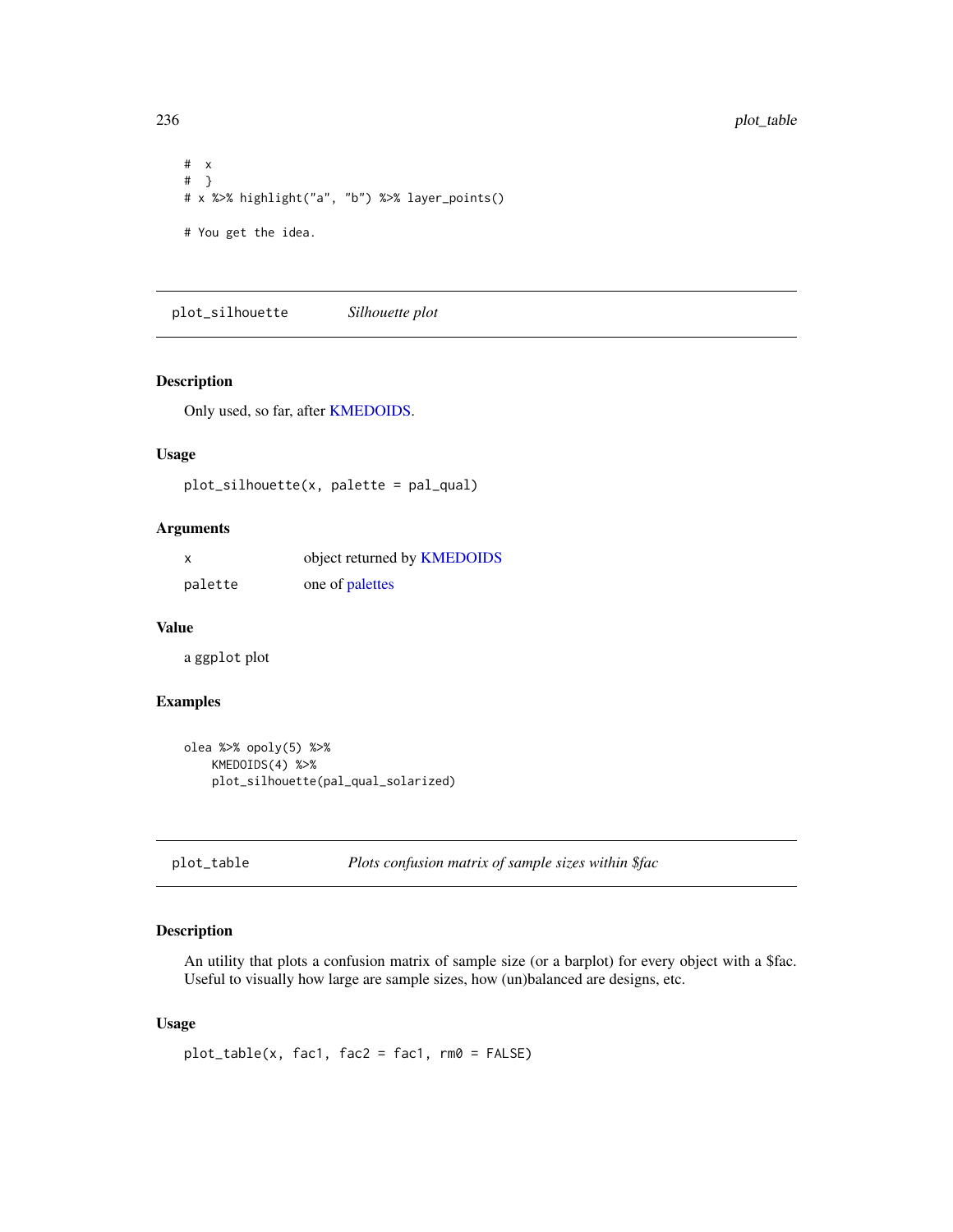# pProcrustes 237

#### Arguments

| X    | any object with a \$fac slot (Coo, Coe, PCA, etc.) |
|------|----------------------------------------------------|
| fac1 | the name or id of the first factor                 |
| fac2 | the name of id of the second factor                |
| rm0  | logical whether to print zeros                     |

# Value

a ggplot2 object

# See Also

```
Other plotting functions: coo_arrows(), coo_draw(), coo_listpanel(), coo_lolli(), coo_plot(),
coo_ruban(), ldk_chull(), ldk_confell(), ldk_contour(), ldk_labels(), ldk_links(), plot_devsegments()
```
# Examples

```
plot_table(olea, "var")
plot_table(olea, "domes", "var")
gg <- plot_table(olea, "domes", "var", rm0 = TRUE)
gg
library(ggplot2)
gg + coord_equal()
gg + scale_fill_gradient(low="green", high = "red")
gg + coord_flip()
```
pProcrustes *Partial Procrustes alignment between two shapes*

# Description

Directly borrowed from Claude (2008), and called pPsup there.

#### Usage

```
pProcrustes(coo1, coo2)
```
# Arguments

| coo1 | Configuration matrix to be superimposed onto the centered preshape of coo2. |
|------|-----------------------------------------------------------------------------|
| coo2 | Reference configuration matrix.                                             |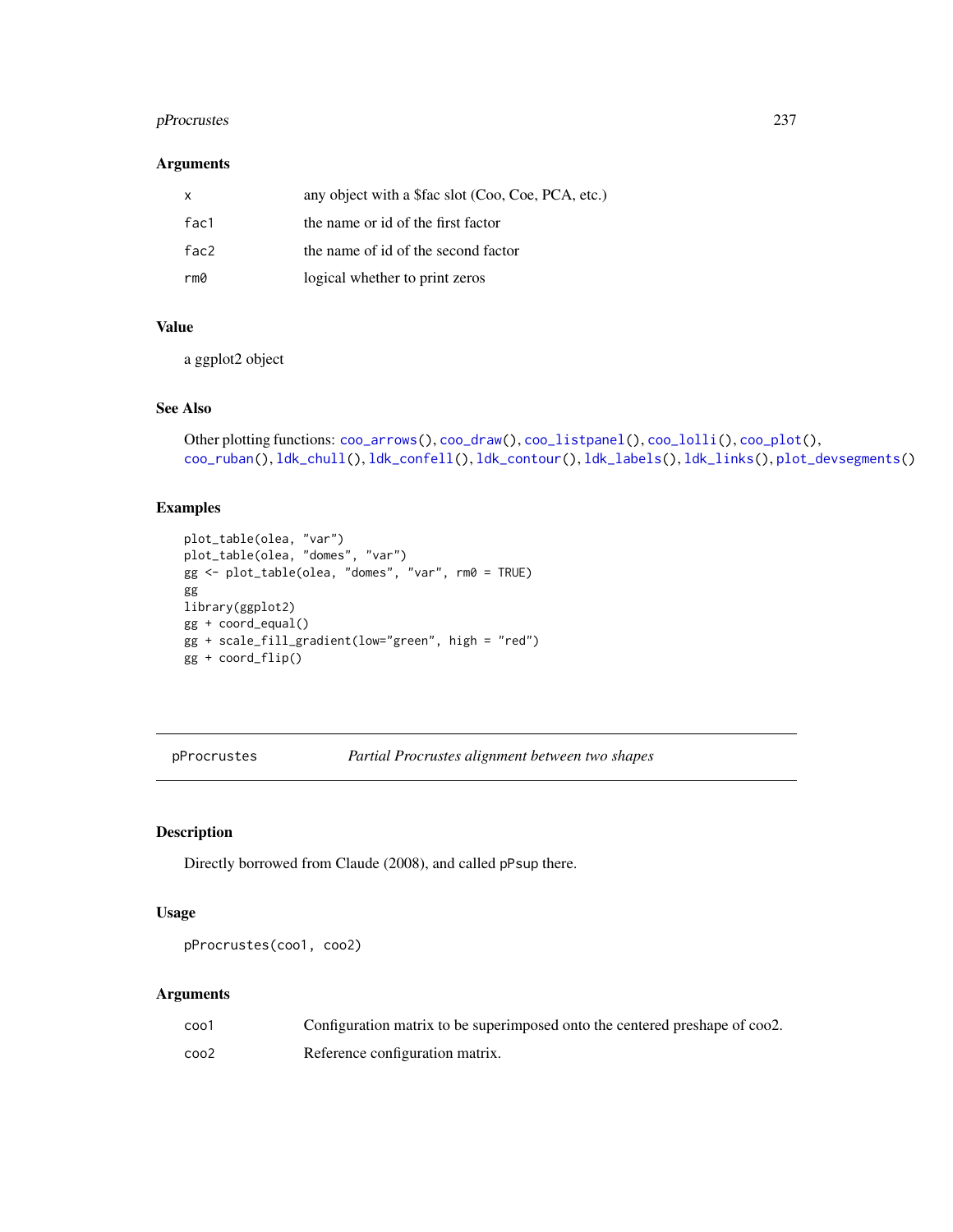# Value

a list with components

- coo1 superimposed centered preshape of coo1 onto the centered preshape of coo2
- coo2 centered preshape of coo2
- rotation rotation matrix
- DP partial Procrustes distance between coo1 and coo2
- rho trigonometric Procrustes distance.

# References

Claude, J. (2008). Morphometrics with R. Analysis (p. 316). Springer.

# See Also

Other procrustes functions: [fProcrustes\(](#page-144-0)), [fgProcrustes\(](#page-140-0)), [fgsProcrustes\(](#page-141-0))

Ptolemy *Ptolemaic ellipses and illustration of efourier*

# Description

Calculate and display Ptolemaic ellipses which illustrates intuitively the principle behing elliptical Fourier analysis.

# Usage

```
Ptolemy(
  coo,
  t = seq(0, 2 * pi, length = 7)[-1],nb.h = 3,
  nb.pts = 360,palette = col_heat,
  zoom = 5/4,
  legend = TRUE,
  ...
\mathcal{L}
```
# Arguments

| coo     | a matrix of $(x, y)$ coordinates                             |
|---------|--------------------------------------------------------------|
| t.      | A vector af angles (in radians) on which to display ellipses |
| nb.h    | integer. The number of harmonics to display                  |
| nb.pts  | integer. The number of points to use to display shapes       |
| palette | a color palette                                              |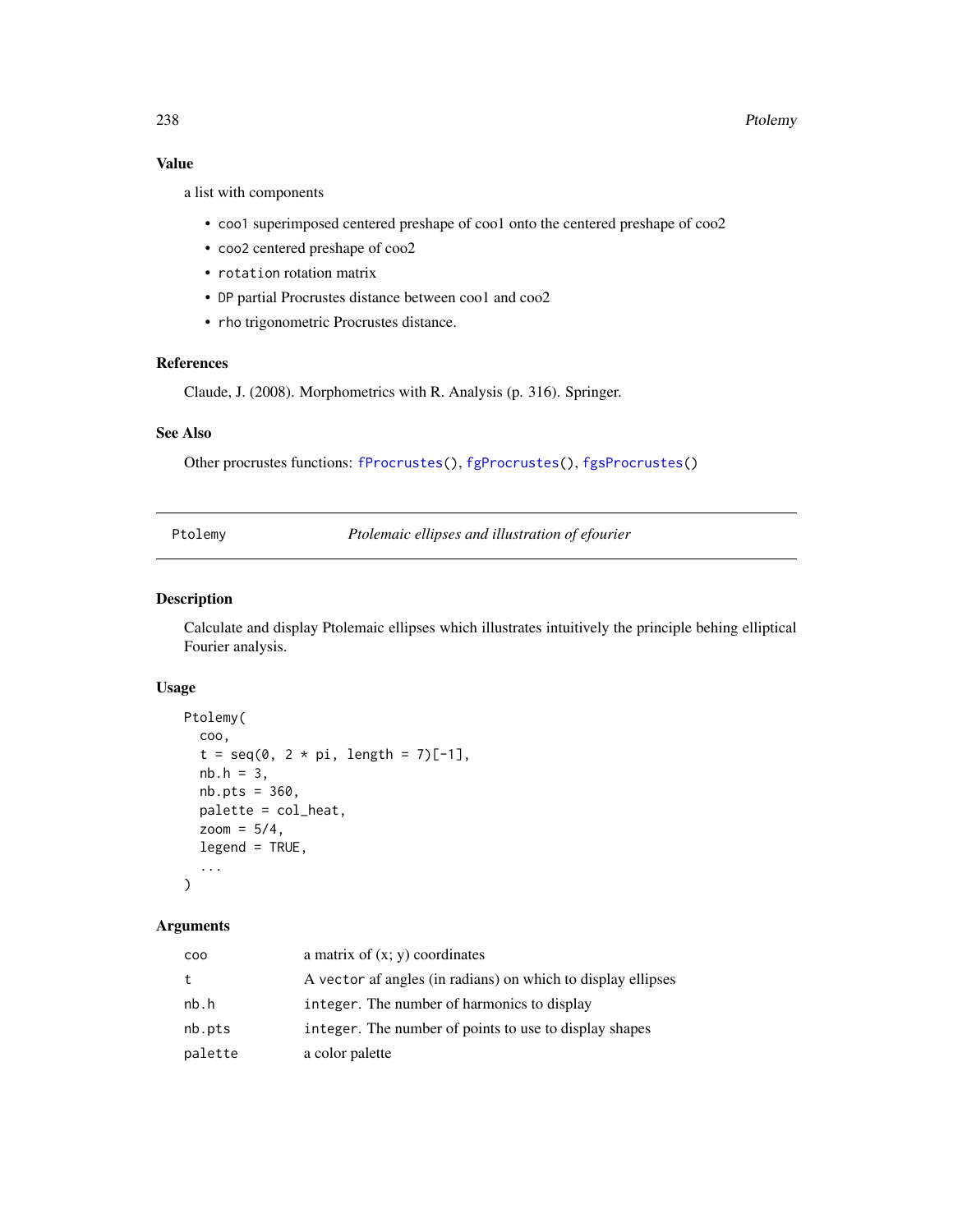| zoom   | numeric a zoom factor for coo plot      |
|--------|-----------------------------------------|
| legend | logical. Whether to plot the legend box |
| .      | additional parameters to feed coo_plot  |

#### References

This method has been inspired by the figures found in the followings papers. Kuhl FP, Giardina CR. 1982. Elliptic Fourier features of a closed contour. *Computer Graphics and Image Processing* 18: 236-258. Crampton JS. 1995. Elliptical Fourier shape analysis of fossil bivalves: some practical considerations. *Lethaia* 28: 179-186.

### See Also

An intuitive explanation of elliptic Fourier analysis can be found in the Details section of the [efourier](#page-133-0) function.

exemplifying functions

#### Examples

```
cat \leftarrow shapes[4]Ptolemy(cat, main="An EFT cat")
```
rearrange\_ldk *Rearrange, (select and reorder) landmarks to retain*

#### Description

Helps reorder and retain landmarks by simply changing the order in which they are recorded in the Coo objects. Note that for Out and Opn objects, this rearranges the \$ldk component. For Ldk, it rearranges the \$coo directly.

#### Usage

```
rearrange_ldk(Coo, new_ldk_ids)
```
## Arguments

| Coo         | any appropriate Coo object (typically an Ldk) with landmarks inside                  |
|-------------|--------------------------------------------------------------------------------------|
| new ldk ids | a vector of numeric with the ldk to retain <i>and</i> in the right order (see below) |

#### See Also

Other ldk/slidings methods: [add\\_ldk\(](#page-6-0)), [def\\_ldk\(](#page-117-0)), [def\\_slidings\(](#page-120-0)), [get\\_ldk\(](#page-146-0)), [get\\_slidings\(](#page-148-0)), [slidings\\_scheme\(](#page-261-0))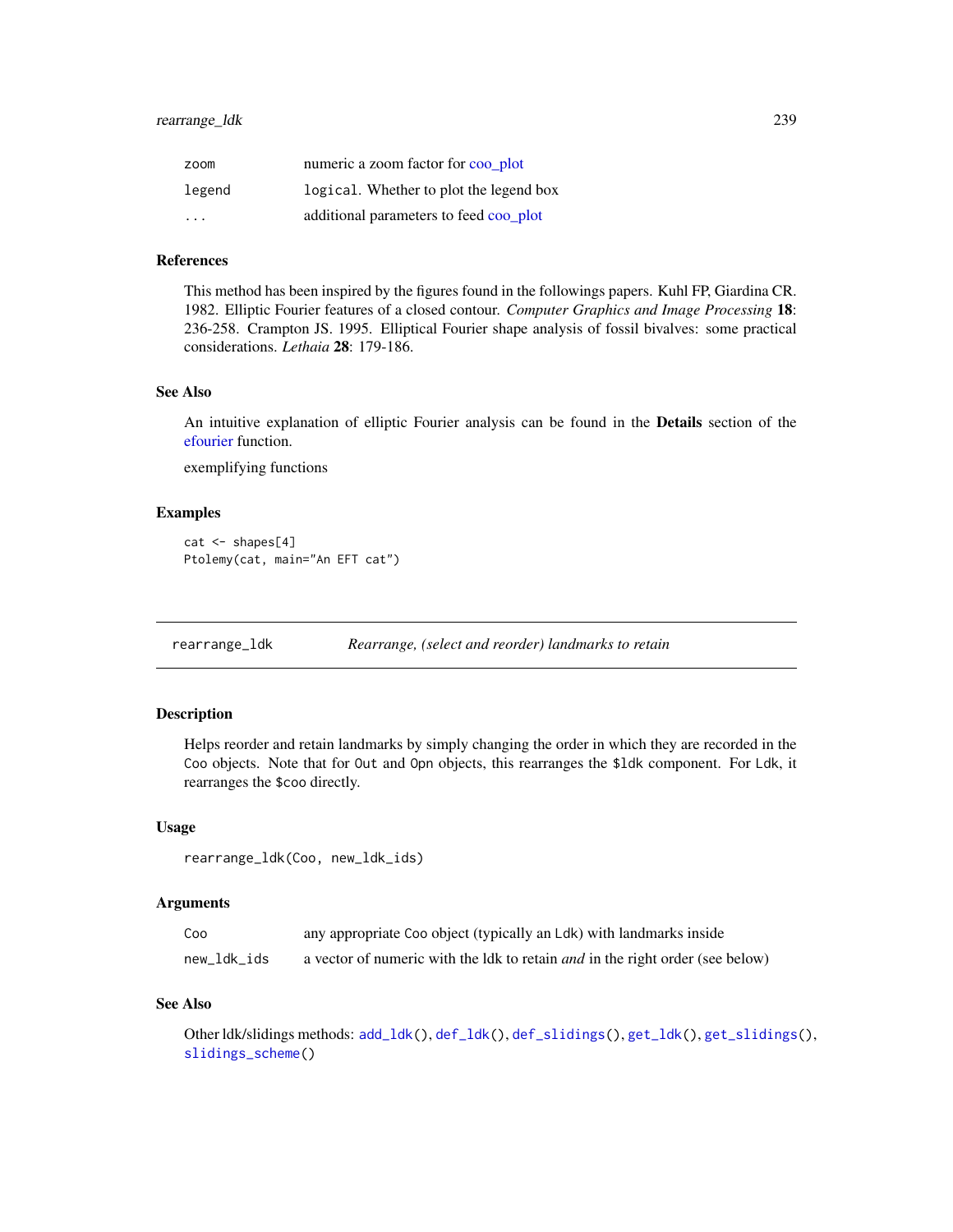# Examples

```
# Out example
hearts %>% slice(1) %T>% stack %$% ldk
hearts %>% rearrange_ldk(c(4, 1)) %>%
       slice(1) %T>%stack %$% ldk
# Ldk example
wings %>% slice(1) %T>% stack %$% coo
wings %>% rearrange_ldk(c(1, 3, 12:15)) %>%
      slice(1) %T>% stack %$% coo
```
reLDA *"Redo" a LDA on new data*

#### Description

Basically a wrapper around [predict.lda](#page-0-0) from the package MASS. Uses a LDA model to classify new data.

# Usage

```
reLDA(newdata, LDA)
## Default S3 method:
reLDA(newdata, LDA)
```
## S3 method for class 'PCA' reLDA(newdata, LDA)

## S3 method for class 'Coe' reLDA(newdata, LDA)

#### Arguments

| newdata | to use, a PCA or any Coe object |
|---------|---------------------------------|
| LDA     | a LDA object                    |

# Value

a list with components (from ?predict.lda ).

- class factor of classification
- posterior posterior probabilities for the classes
- x the scores of test cases
- res data.frame of the results
- CV.tab a confusion matrix of the results
- CV.correct proportion of the diagonal of CV.tab
- newdata the data used to calculate passed to predict.lda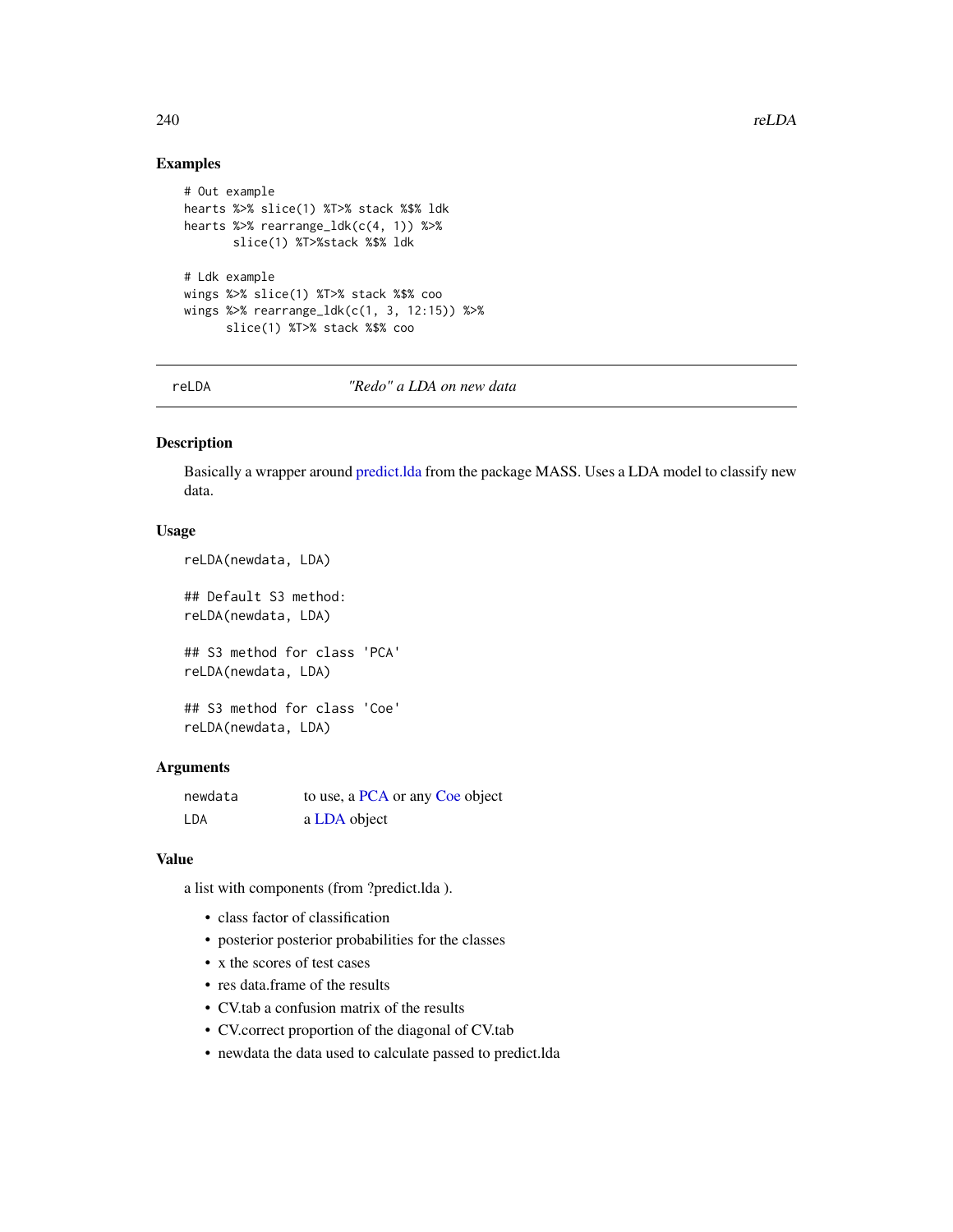#### rename 241

## Note

Uses the same number of PC axis as the LDA object provided. You should probably use [rePCA](#page-241-0) in conjunction with reLDA to get 'homologous' scores.

#### Examples

```
# We select the first 10 individuals in bot,
# for whisky and beer bottles. It will be our referential.
bot1 <- slice(bot, c(1:10, 21:30))
# Same thing for the other 10 individuals.
# It will be our unknown dataset on which we want
# to calculate classes.
bot2 <- slice(bot, c(11:20, 31:40))
# We calculate efourier on these two datasets
bot1.f <- efourier(bot1, 8)
bot2.f <- efourier(bot2, 8)
# Here we obtain our LDA model: first, a PCA, then a LDA
bot1.p \leftarrow PCA(bot1.f)bot1.l <- LDA(bot1.p, "type")
# we redo the same PCA since we worked with scores
bot2.p <- rePCA(bot1.p, bot2.f)
# we finally "predict" with the model obtained before
bot2.1 \leftarrow reLDA(bot2.p, bot1.1)
bot2.l
```
<span id="page-240-0"></span>

rename *Rename columns by name*

#### Description

Rename variables, from the \$fac. See examples and [dplyr::rename.](#page-0-0)

#### Usage

rename(.data, ...)

#### Arguments

| .data    | a Coo, Coe, PCA object                       |
|----------|----------------------------------------------|
| $\cdots$ | comma separated list of unquoted expressions |

#### Details

dplyr verbs are maintained.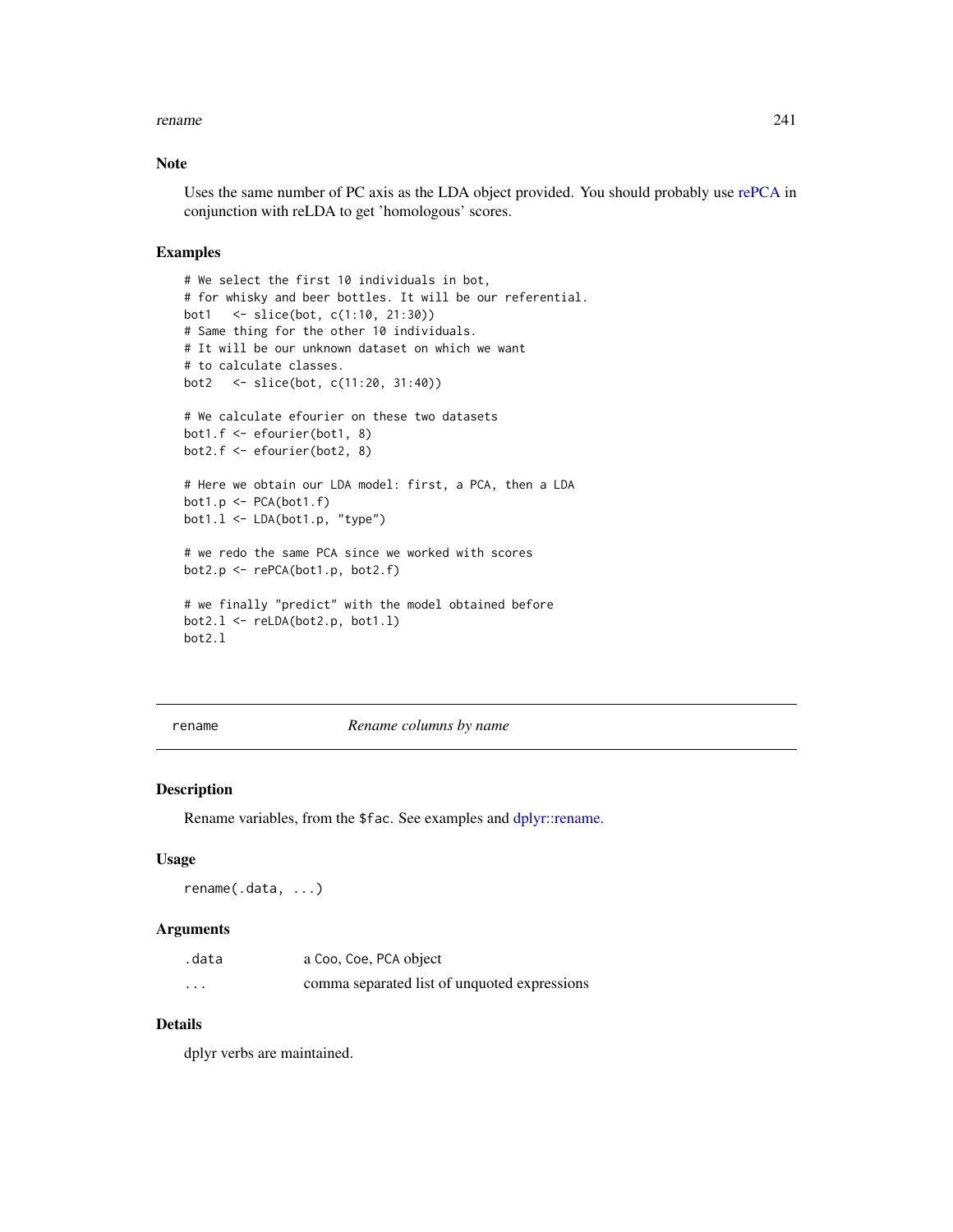# Value

a Momocs object of the same class.

#### See Also

```
Other handling functions: arrange(), at_least(), chop(), combine(), dissolve(), fac_dispatcher(),
filter(), mutate(), rescale(), rm_harm(), rm_missing(), rm_uncomplete(), rw_fac(), sample_frac(),
sample_n(), select(), slice(), subsetize()
```
# Examples

```
olea
```
rename(olea, variety=var, domesticated=domes) # rename var column

# <span id="page-241-0"></span>rePCA *"Redo" a PCA on a new Coe*

#### Description

Basically reapply rotation to a new Coe object.

#### Usage

rePCA(PCA, Coe)

#### Arguments

| <b>PCA</b> | a PCA object |  |
|------------|--------------|--|
| Coe        | a Coe object |  |

# Note

Quite experimental. Dimensions of the matrices and methods must match.

```
b <- filter(bot, type=="beer")
w <- filter(bot, type=="whisky")
bf <- efourier(b, 8)
bp \leftarrow PCA(bf)wf <- efourier(w, 8)
# and we use the "beer" PCA on the whisky coefficients
wp <- rePCA(bp, wf)
plot(wp)
```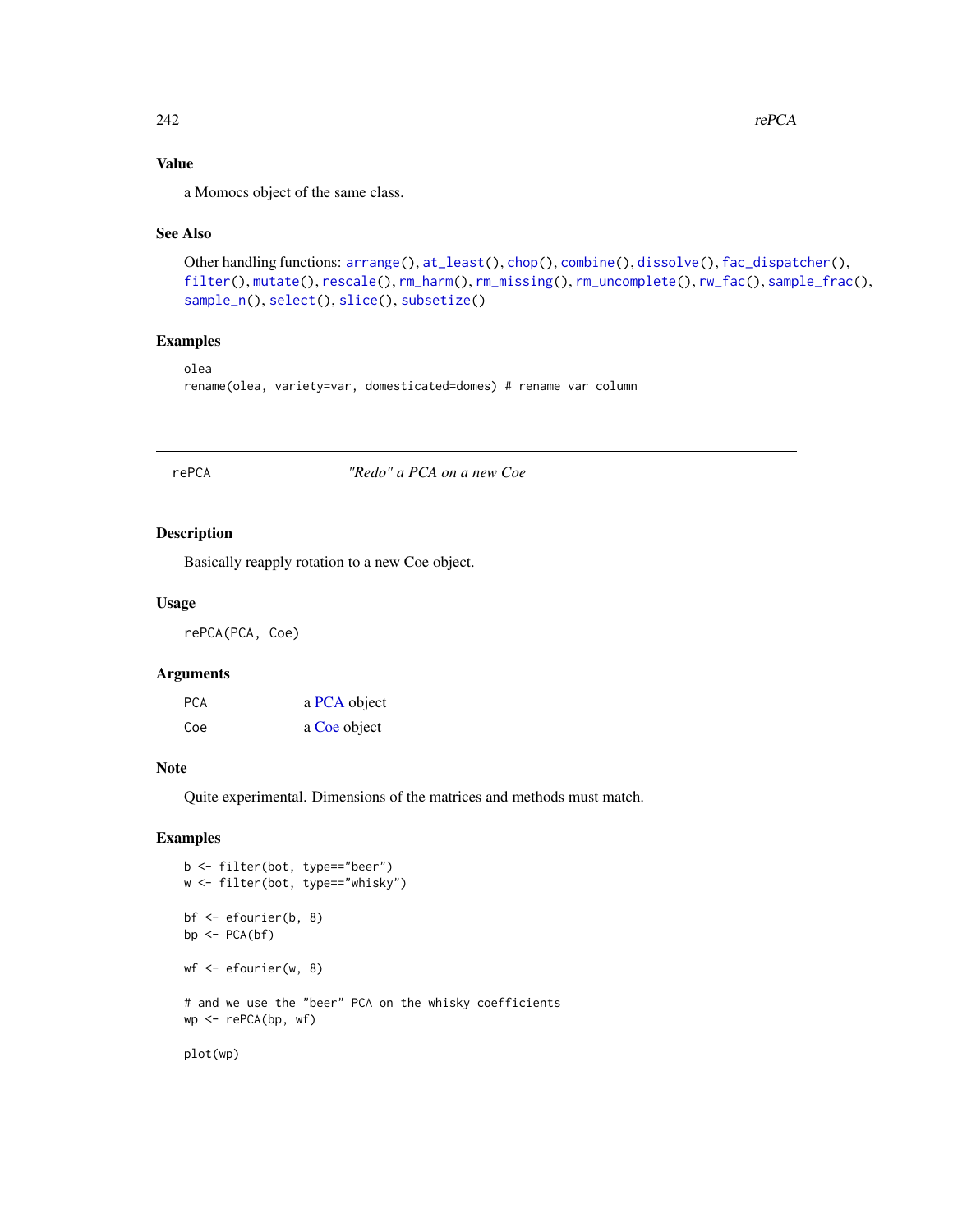#### rescale 243

```
plot(bp, eig=FALSE)
points(wp$x[, 1:2], col="red", pch=4)
```
<span id="page-242-0"></span>rescale *Rescale coordinates from pixels to real length units*

# Description

Most of the time,  $(x, y)$  coordinates are recorded in pixels. If we want to have them in mm, cm, etc. we need to convert them and to rescale them. This functions does the job for the two cases: i) either an homogeneous rescaling factor, e.g. if all pictures were taken using the very same magnification or ii) with various magnifications. More in the Details section

#### Usage

rescale(x, scaling\_factor, scale\_mapping, magnification\_col, ...)

# Arguments

| X                 | any Coo object                                                                                                                                                                                                                                                                                                                                                                                 |
|-------------------|------------------------------------------------------------------------------------------------------------------------------------------------------------------------------------------------------------------------------------------------------------------------------------------------------------------------------------------------------------------------------------------------|
|                   | scaling factor numeric an homogeneous scaling factor. If all you $(x, y)$ coordinates have the<br>same scale                                                                                                                                                                                                                                                                                   |
| scale_mapping     | either a data.frame or a path to read such a data.frame. It MUST contain three<br>columns in that order: magnification found in \$fac, column "magnification_col",<br>pixels, real length unit. Column names do not matter but must be specified, as<br>read.table reads with header=TRUE Every different magnification level found in<br>\$fac, column "magnification_col" must have its row. |
| magnification_col |                                                                                                                                                                                                                                                                                                                                                                                                |
|                   | the name or id of the \$fac column to look for magnification levels for every<br>image                                                                                                                                                                                                                                                                                                         |
| $\cdot$           | additional arguments (besides header=TRUE) to pass to read.table if 'scale_mapping'<br>is a path                                                                                                                                                                                                                                                                                               |

#### Details

The i) case above is straightforward, if 1cm is 500pix long on all your pictures, just call rescale(your\_Coo, scaling\_factor and all coordinates will be in cm.

The ii) second case is more subtle. First you need to code in your /linkCoo object, in the fac slot, a column named, say "mag", for magnification. Imagine you have 4 magnifications: 0.5, 1, 2 and 5, we have to indicate for each magnification, how many pixels stands for how many units in the real world.

This information is passed as a data.frame, built externally or in R, that must look like this: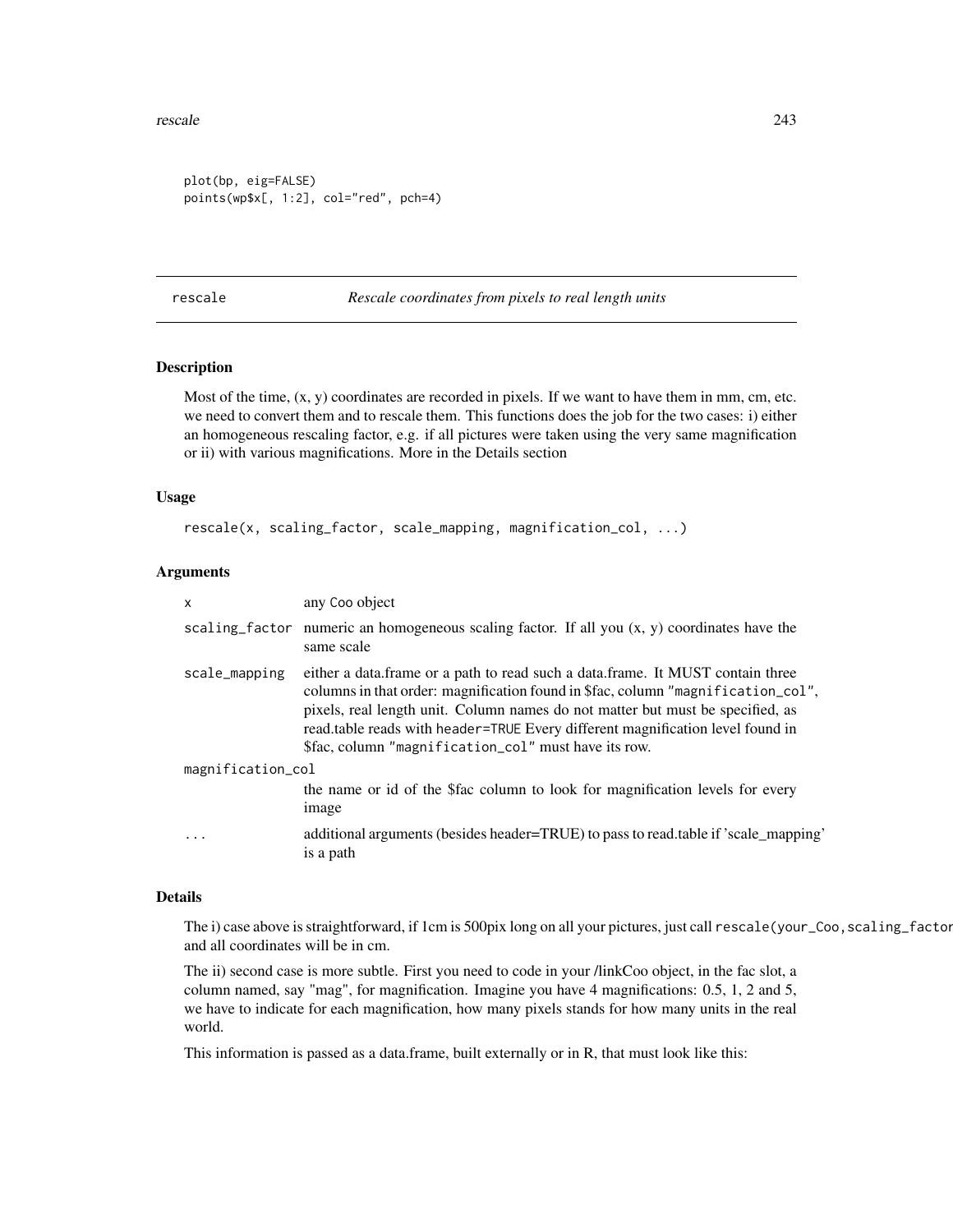244 rfourier

| mag | pix  | сm |
|-----|------|----|
| 0.5 | 1304 | 10 |
| 1   | 921  | 10 |
| 2   | 816  | 5  |
| 5   | 1020 | 5  |
|     |      |    |

.

We have to do that because, for optical reasons, the ratio pix/real\_unit, is not a linear function of the magnification.

All shapes will be centered to apply (the single or the different) scaling\_factor.

# Note

This function is simple but quite complex to detail. Feel free to contact me should you have any problem with it. You can just access its code (type rescale) and reply it yourself.

# See Also

Other handling functions: [arrange\(](#page-7-0)), [at\\_least\(](#page-9-0)), [chop\(](#page-26-0)), [combine\(](#page-36-0)), [dissolve\(](#page-125-0)), [fac\\_dispatcher\(](#page-139-0)), [filter\(](#page-142-0)), [mutate\(](#page-188-0)), [rename\(](#page-240-0)), [rm\\_harm\(](#page-248-0)), [rm\\_missing\(](#page-249-0)), [rm\\_uncomplete\(](#page-250-0)), [rw\\_fac\(](#page-251-0)), [sample\\_frac\(](#page-252-0)), [sample\\_n\(](#page-253-0)), [select\(](#page-255-0)), [slice\(](#page-260-0)), [subsetize\(](#page-264-0))

<span id="page-243-0"></span>

rfourier *Radii variation Fourier transform (equally spaced radii)*

# Description

rfourier computes radii variation Fourier analysis from a matrix or a list of coordinates where points are equally spaced radii.

#### Usage

```
rfourier(x, ...)
## Default S3 method:
rfourier(x, nb.h, smooth.it = 0, norm = FALSE, ...)## S3 method for class 'Out'
rfourier(x, nb.h = 40, smooth.it = 0, norm = TRUE, thres = pi/90, ...)
## S3 method for class 'list'
rfourier(x, ...)
```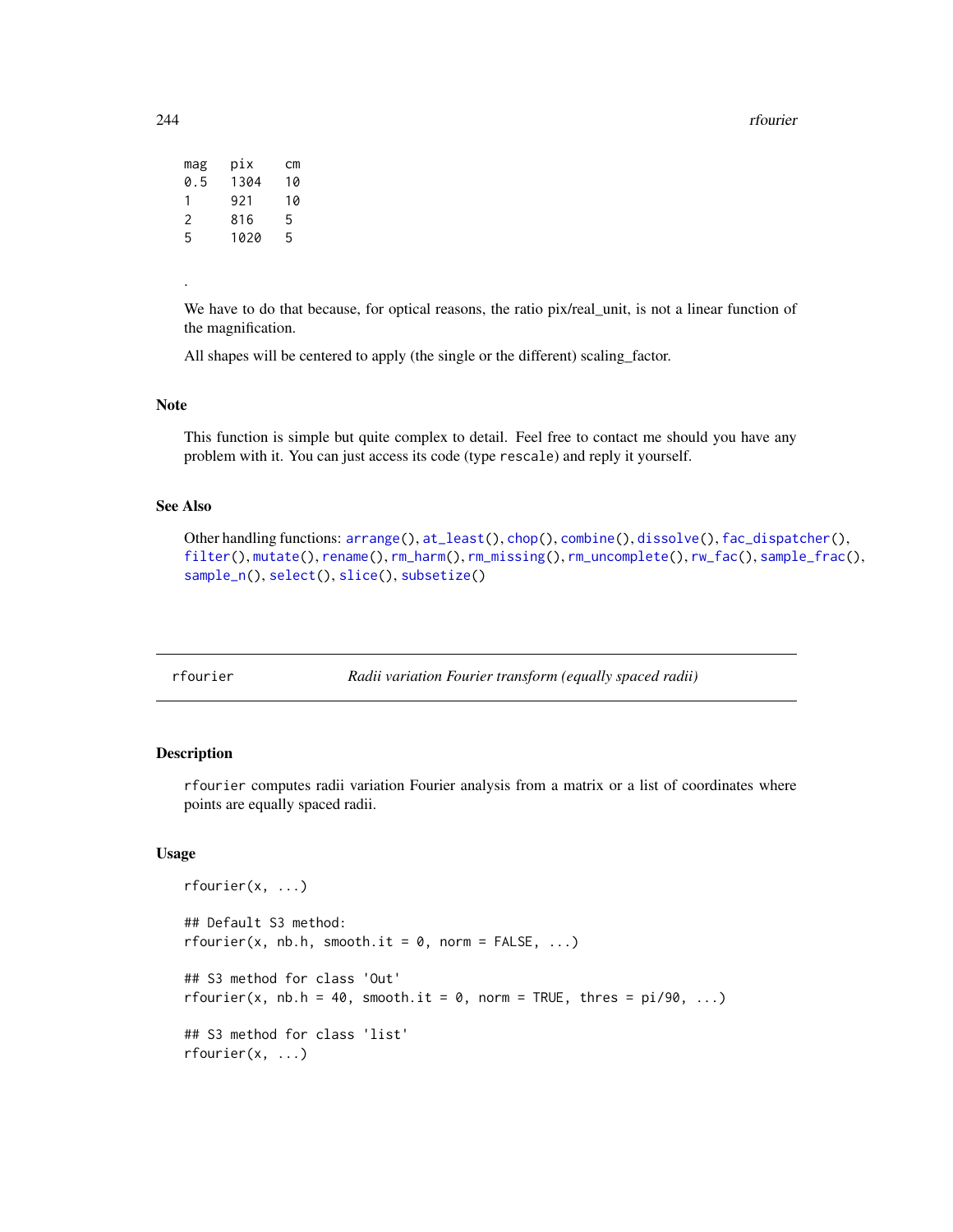#### rfourier 245

#### Arguments

| $\mathsf{x}$ | A list or matrix of coordinates or an Out object                                                                                               |
|--------------|------------------------------------------------------------------------------------------------------------------------------------------------|
| $\ddotsc$    | useless here                                                                                                                                   |
| nb.h         | integer. The number of harmonics to use. If missing, 12 is used on shapes; 99<br>percent of harmonic power on Out objects, both with messages. |
| smooth.it    | integer. The number of smoothing iterations to perform.                                                                                        |
| norm         | logical. Whether to scale the outlines so that the mean length of the radii used<br>equals 1.                                                  |
| thres        | numeric a tolerance to feed is_equallyspacedradii                                                                                              |

# Details

see the JSS paper for the maths behind. The methods for Out objects tests if coordinates have equally spaced radii using [is\\_equallyspacedradii.](#page-160-0) A message is printed if this is not the case.

#### Value

A list with following components:

- an vector of  $a_{1->n}$  harmonic coefficients
- bn vector of  $b_{1->n}$  harmonic coefficients
- ao ao harmonic coefficient.
- r vector of radii lengths.

#### Note

Silent message and progress bars (if any) with options("verbose"=FALSE). Directly borrowed for Claude (2008), and called fourier1 there.

#### References

Claude, J. (2008) *Morphometrics with R*, Use R! series, Springer 316 pp.

## See Also

Other rfourier: [rfourier\\_i\(](#page-245-0)), [rfourier\\_shape\(](#page-246-0))

```
data(bot)
coo <- coo_center(bot[1]) # centering is almost mandatory for rfourier family
coo_plot(coo)
rf <- rfourier(coo, 12)
rf
rfi <- rfourier_i(rf)
coo_draw(rfi, border='red', col=NA)
# Out method
bot %>% rfourier()
```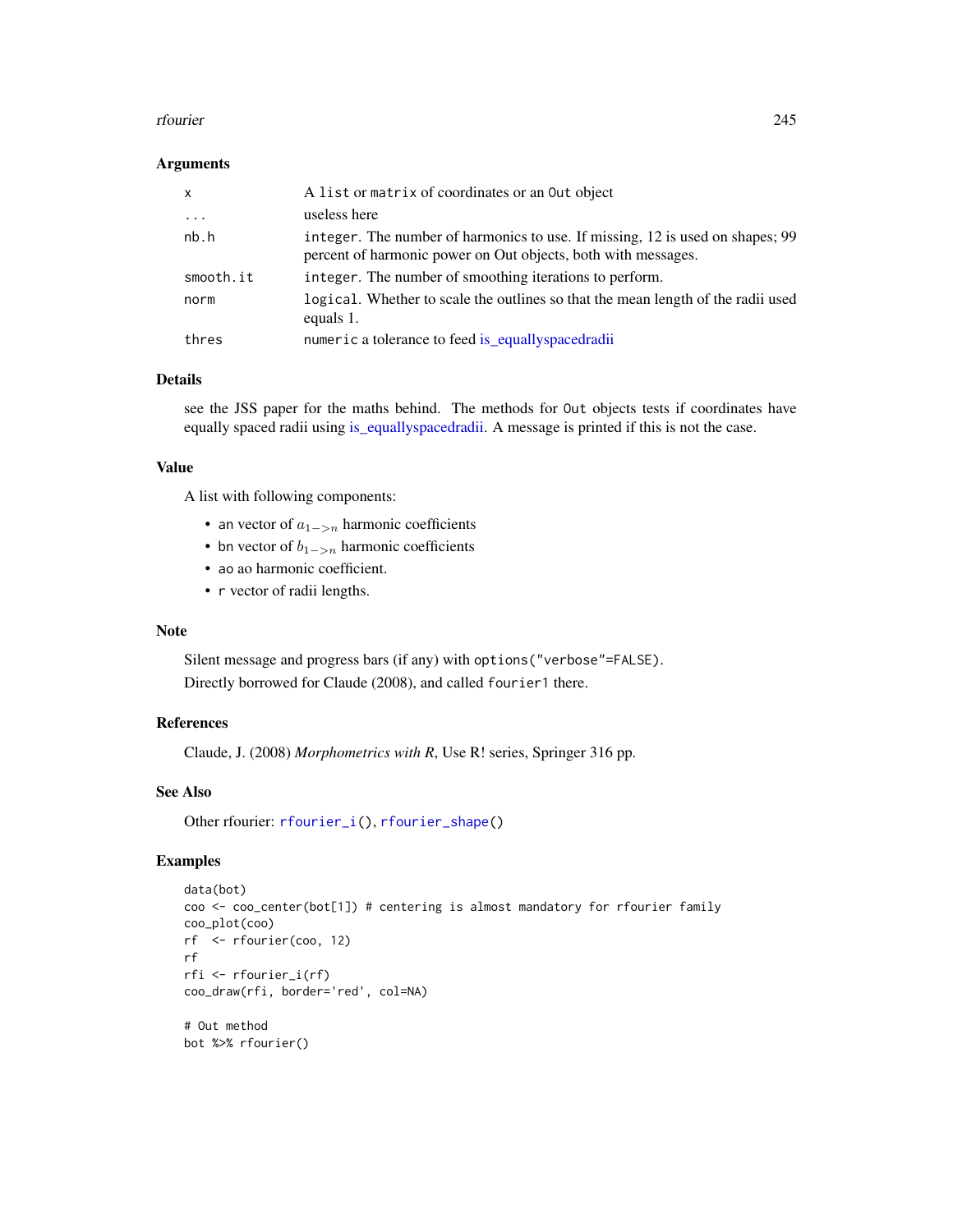<span id="page-245-0"></span>

# Description

rfourier\_i uses the inverse radii variation (equally spaced radii) transformation to calculate a shape, when given a list with Fourier coefficients, typically obtained computed with [rfourier.](#page-243-0)

# Usage

rfourier\_i(rf, nb.h, nb.pts = 120)

# Arguments

| rf     | A list with ao, an and bn components, typically as returned by r fourier. |
|--------|---------------------------------------------------------------------------|
| nb.h   | integer. The number of harmonics to calculate/use.                        |
| nb.pts | integer. The number of points to calculate.                               |

# Details

See the JSS paper for the maths behind.

# Value

A list with components:

| x     | vector of x-coordinates.    |
|-------|-----------------------------|
| y     | vector of y-coordinates.    |
| angle | vector of angles used.      |
|       | vector of radii calculated. |

# Note

Directly borrowed for Claude (2008), and called ifourier1 there.

# References

Claude, J. (2008) *Morphometrics with R*, Use R! series, Springer 316 pp.

# See Also

Other rfourier: [rfourier\\_shape\(](#page-246-0)), [rfourier\(](#page-243-0))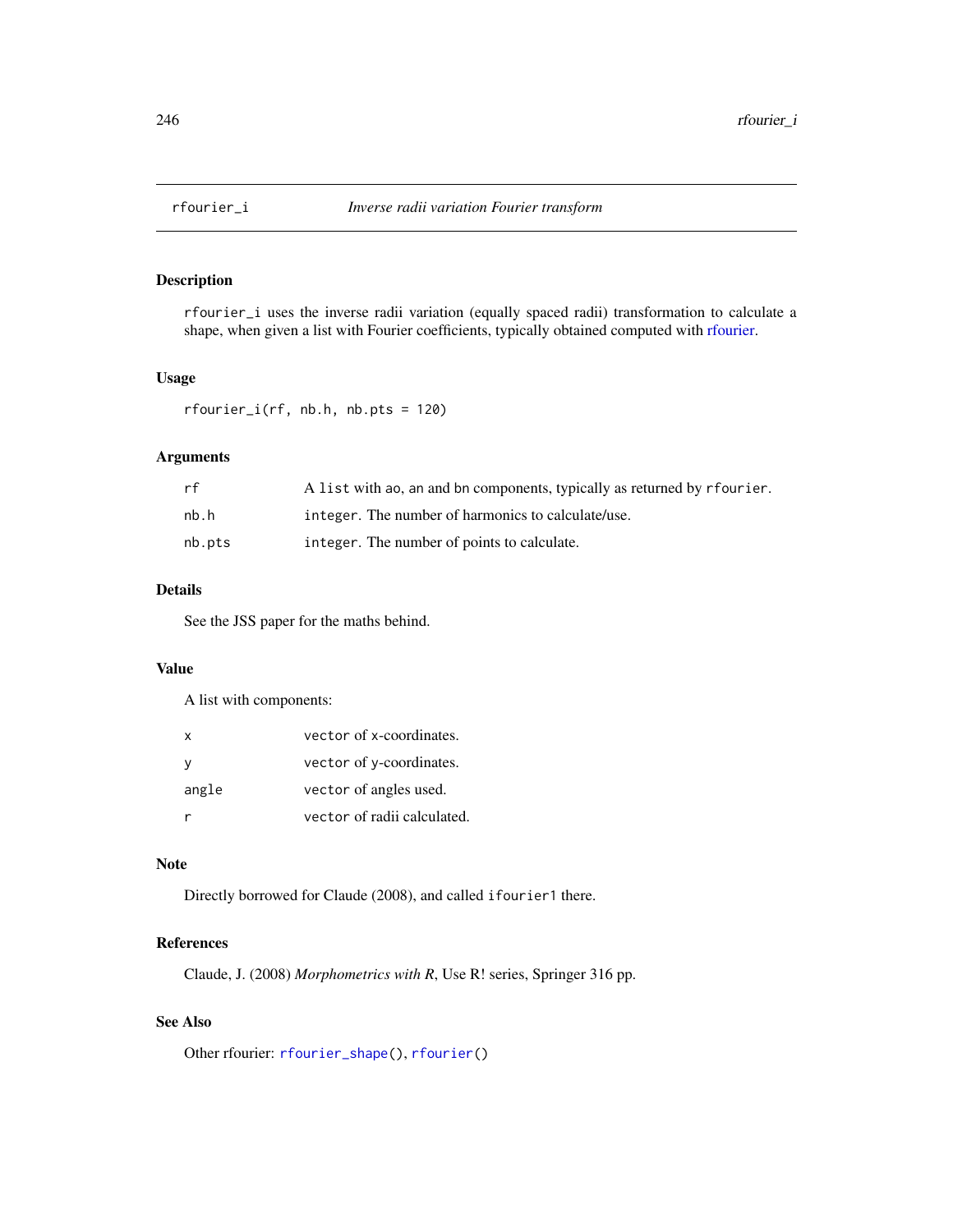# rfourier\_shape 247

#### Examples

```
data(bot)
coo <- coo_center(bot[1]) # centering is almost mandatory for rfourier family
coo_plot(coo)
rf <- rfourier(coo, 12)
rf
rfi <- rfourier_i(rf)
coo_draw(rfi, border='red', col=NA)
```
<span id="page-246-0"></span>rfourier\_shape *Calculates and draw 'rfourier' shapes.*

## Description

rfourier\_shape calculates a 'Fourier radii variation shape' given Fourier coefficients (see Details) or can generate some 'rfourier' shapes.

# Usage

```
rfourier_shape(an, bn, nb.h, nb.pts = 80, alpha = 2, plot = TRUE)
```
#### Arguments

| an     | numeric. The $a_n$ Fourier coefficients on which to calculate a shape.                                                                    |
|--------|-------------------------------------------------------------------------------------------------------------------------------------------|
| bn     | numeric. The $b_n$ Fourier coefficients on which to calculate a shape.                                                                    |
| nb.h   | integer. The number of harmonics to use.                                                                                                  |
| nb.pts | integer. The number of points to calculate.                                                                                               |
| alpha  | numeric. The power coefficient associated with the (usually decreasing) ampli-<br>tude of the Fourier coefficients (see <b>Details</b> ). |
| plot   | logical. Whether to plot or not the shape.                                                                                                |
|        |                                                                                                                                           |

## Details

rfourier\_shape can be used by specifying nb.h and alpha. The coefficients are then sampled in an uniform distribution  $(-\pi; \pi)$  and this amplitude is then divided by  $harmonic rank<sup>a</sup>lpha$ . If alpha is lower than 1, consecutive coefficients will thus increase. See [rfourier](#page-243-0) for the mathematical background.

# Value

A matrix of  $(x; y)$  coordinates.

# References

Claude, J. (2008) *Morphometrics with R*, Use R! series, Springer 316 pp.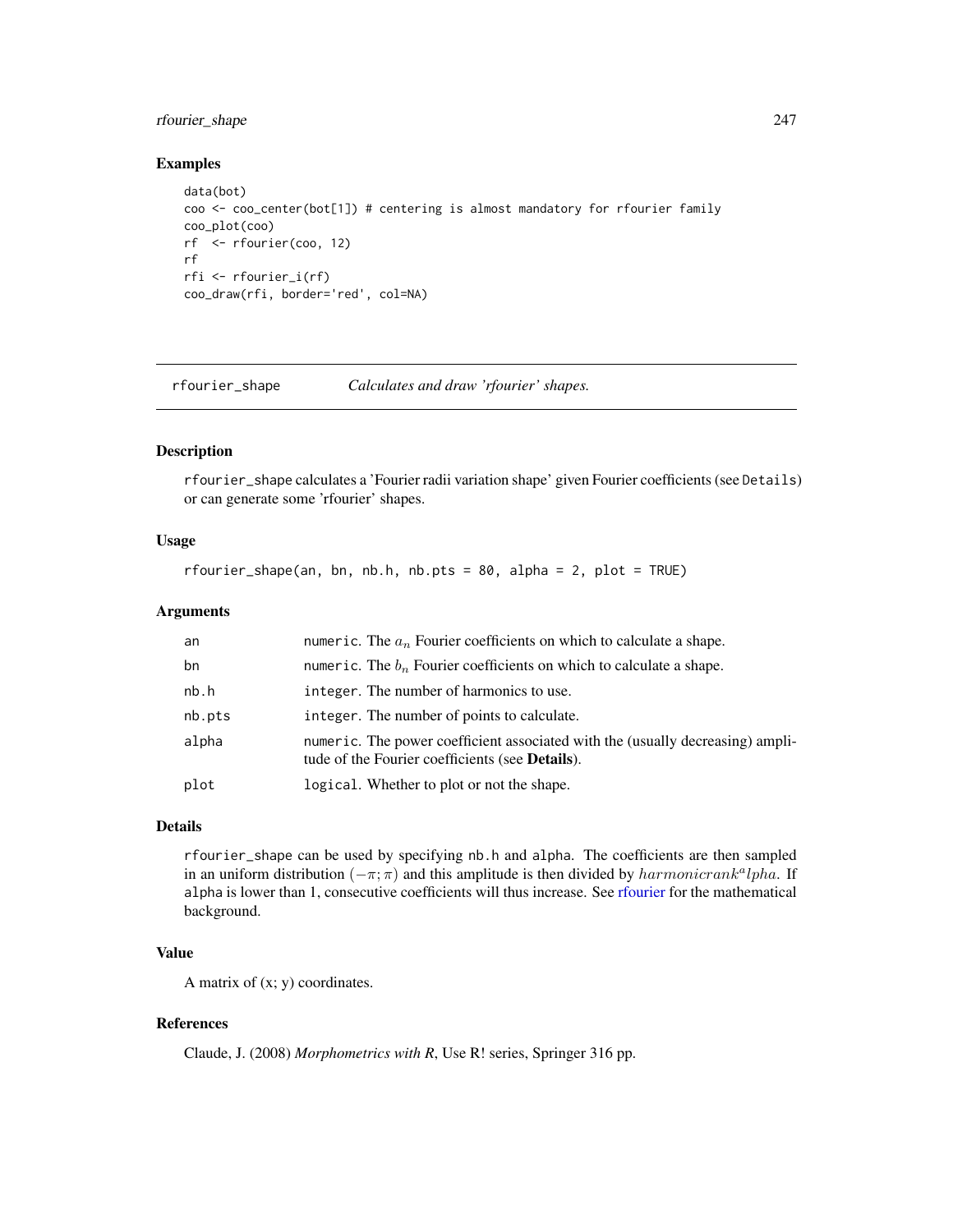# See Also

Other rfourier: [rfourier\\_i\(](#page-245-0)), [rfourier\(](#page-243-0))

# Examples

```
data(bot)
rf <- rfourier(bot[1], 24)
rfourier_shape(rf$an, rf$bn) # equivalent to rfourier_i(rf)
rfourier_shape() # not very interesting
```

```
rfourier_shape(nb.h=12) # better
rfourier_shape(nb.h=6, alpha=0.4, nb.pts=500)
```

```
# Butterflies of the vignette' cover
panel(Out(a2l(replicate(100,
rfourier_shape(nb.h=6, alpha=0.4, nb.pts=200, plot=FALSE)))))
```
rm\_asym *Removes asymmetric and symmetric variation on OutCoe objects*

# Description

Only for those obtained with [efourier,](#page-133-0) otherwise a message is returned. rm\_asym sets all B and C coefficients to 0; rm\_sym sets all A and D coefficients to 0.

# Usage

```
rm_asym(OutCoe)
```
## Default S3 method: rm\_asym(OutCoe)

## S3 method for class 'OutCoe' rm\_asym(OutCoe)

rm\_sym(OutCoe)

## Default S3 method: rm\_sym(OutCoe)

## S3 method for class 'OutCoe' rm\_sym(OutCoe)

#### Arguments

OutCoe an OutCoe object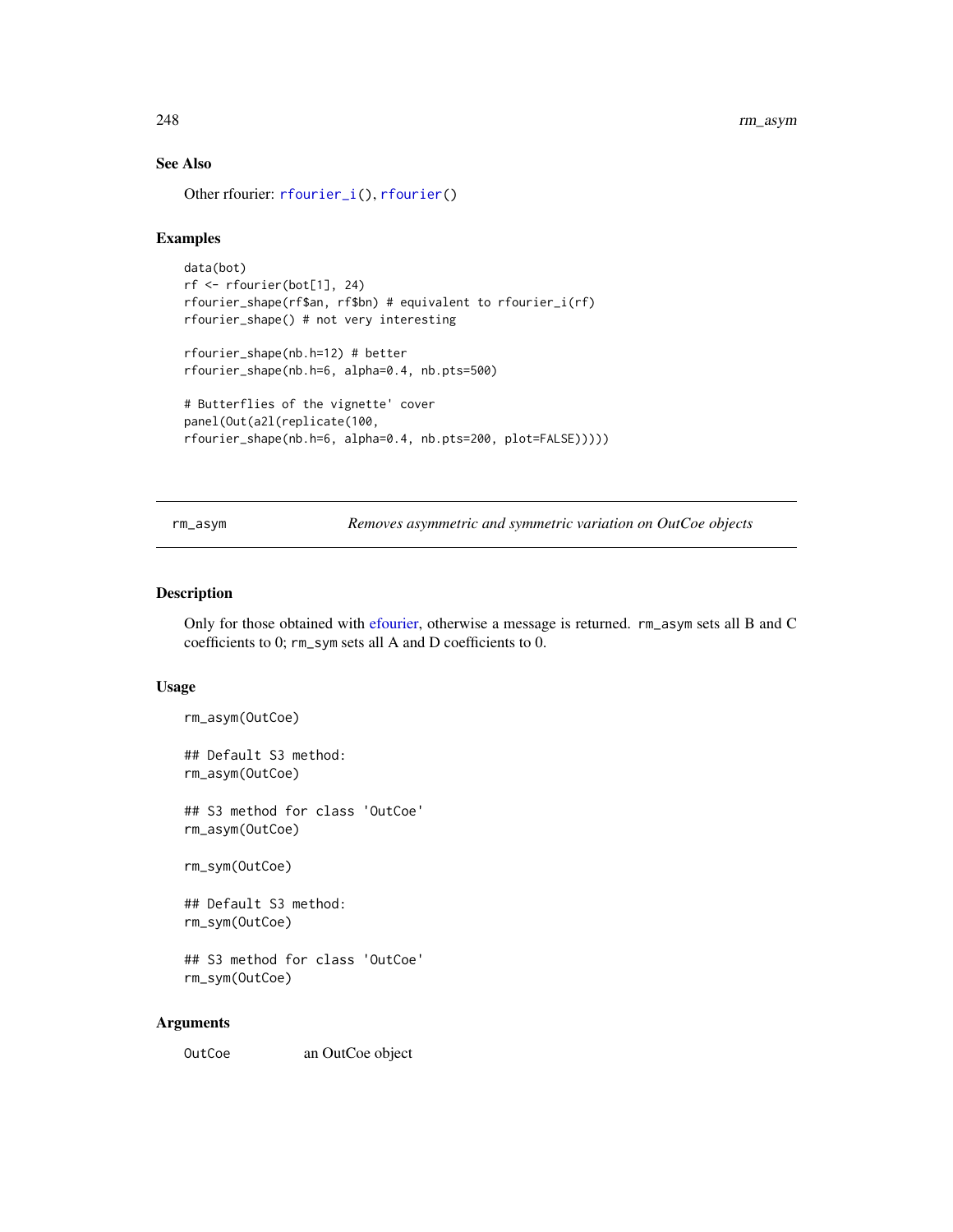#### rm\_harm 249

#### Value

an OutCoe object

#### References

Below: the first mention, and two applications.

#'

- Iwata, H., Niikura, S., Matsuura, S., Takano, Y., & Ukai, Y. (1998). Evaluation of variation of root shape of Japanese radish (Raphanus sativus L.) based on image analysis using elliptic Fourier descriptors. Euphytica, 102, 143-149.
- Iwata, H., Nesumi, H., Ninomiya, S., Takano, Y., & Ukai, Y. (2002). The Evaluation of Genotype x Environment Interactions of Citrus Leaf Morphology Using Image Analysis and Elliptic Fourier Descriptors. Breeding Science, 52(2), 89-94. doi:10.1270/jsbbs.52.89
- Yoshioka, Y., Iwata, H., Ohsawa, R., & Ninomiya, S. (2004). Analysis of petal shape variation of Primula sieboldii by elliptic fourier descriptors and principal component analysis. Annals of Botany, 94(5), 657-64. doi:10.1093/aob/mch190

## See Also

[symmetry](#page-265-0) and the note there.

#### Examples

```
botf <- efourier(bot, 12)
botSym <- rm_asym(botf)
boxplot(botSym)
botSymp <- PCA(botSym)
plot(botSymp)
plot(botSymp, amp.shp=5)
# Asymmetric only
botAsym <- rm_sym(botf)
boxplot(botAsym)
botAsymp <- PCA(botAsym)
plot(botAsymp)
# strange shapes because the original shape was mainly symmetric and would need its
# symmetric (eg its average) for a proper reconstruction. Should only be used like that:
plot(botAsymp, morpho=FALSE)
```
<span id="page-248-0"></span>rm\_harm *Removes harmonics from Coe objects*

# Description

Useful to drop harmonics on Coe objects. Should only work for Fourier-based approached since it looks for [A-D][1-drop] pattern.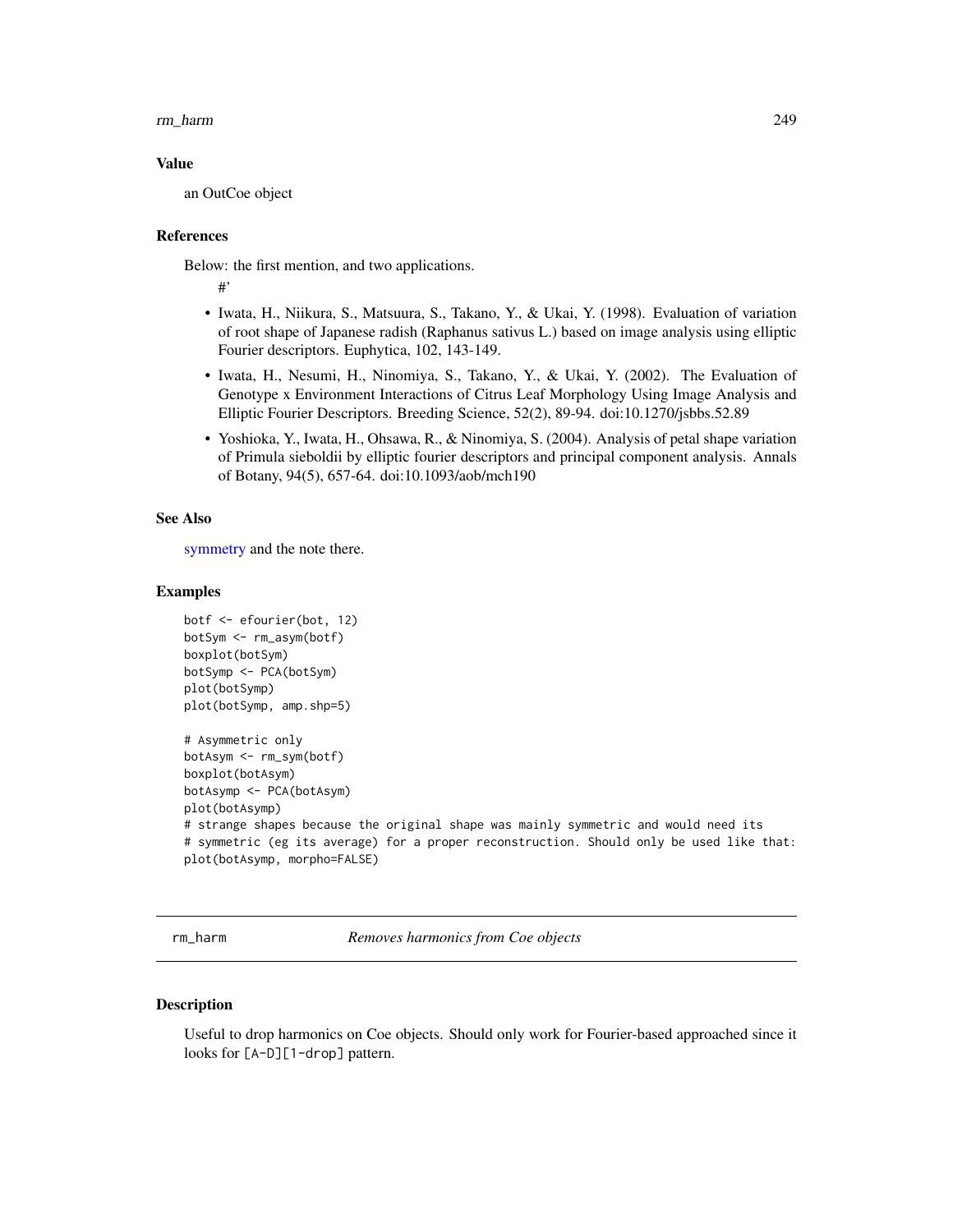# 250 rm\_missing

#### Usage

 $rm_\text{m-narm}(x, drop = 1)$ 

#### Arguments

|      | Coe object                          |
|------|-------------------------------------|
| drop | numeric number of harmonics to drop |

# See Also

```
Other handling functions: arrange(), at_least(), chop(), combine(), dissolve(), fac_dispatcher(),
filter(), mutate(), rename(), rescale(), rm_missing(), rm_uncomplete(), rw_fac(), sample_frac(),
sample_n(), select(), slice(), subsetize()
```
# Examples

data(bot) bf <- efourier(bot) colnames(rm\_harm(bf, 1)\$coe)

<span id="page-249-0"></span>

rm\_missing *Remove shapes with missing data in fac*

# Description

Any row (or within a given column if by is specified) containing NA in \$fac and the corresponding shapes in \$coo, lines in \$coe or other objects will also be dropped.

#### Usage

rm\_missing(x, by)

#### Arguments

|    | the object on which to NA                                    |
|----|--------------------------------------------------------------|
| bv | which column of the \$fac should objects have complete views |

# See Also

Other handling functions: [arrange\(](#page-7-0)), [at\\_least\(](#page-9-0)), [chop\(](#page-26-0)), [combine\(](#page-36-0)), [dissolve\(](#page-125-0)), [fac\\_dispatcher\(](#page-139-0)), [filter\(](#page-142-0)), [mutate\(](#page-188-0)), [rename\(](#page-240-0)), [rescale\(](#page-242-0)), [rm\\_harm\(](#page-248-0)), [rm\\_uncomplete\(](#page-250-0)), [rw\\_fac\(](#page-251-0)), [sample\\_frac\(](#page-252-0)), [sample\\_n\(](#page-253-0)), [select\(](#page-255-0)), [slice\(](#page-260-0)), [subsetize\(](#page-264-0))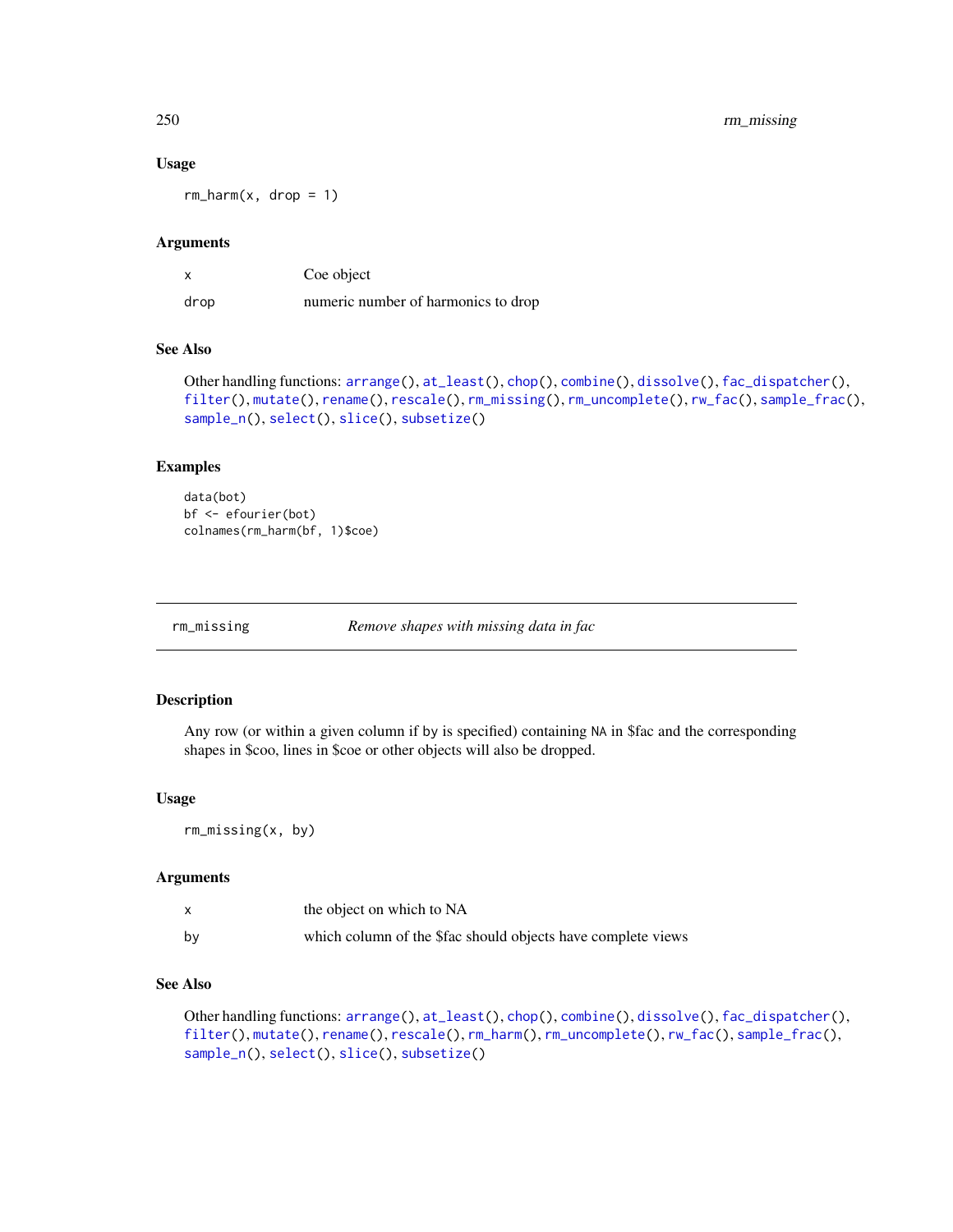# rm\_uncomplete 251

#### Examples

```
bot$fac$type[3] <- NA
bot$fac$fake[9] <- NA
bot %>% length()
bot %>% rm_missing() %>% length
bot %>% rm_missing("fake") %>% length()
```
<span id="page-250-0"></span>rm\_uncomplete *Remove shapes with incomplete slices*

#### Description

Imagine you take three views of every object you study. Then, you can [slice,](#page-260-0) [filter](#page-142-0) or [chop](#page-26-0) your entire dataset, do morphometrics on it, then want to [combine](#page-36-0) it. But if you have forgotten one view, or if it was impossible to obtain, for one or more objects, combine will not work. This function helps you to remove those ugly ducklings. See examples

# Usage

rm\_uncomplete(x, id, by)

#### Arguments

|    | the object on which to remove uncomplete "by"                |
|----|--------------------------------------------------------------|
| id | of the objects, within the \$fac slot                        |
| bv | which column of the \$fac should objects have complete views |

## See Also

```
Other handling functions: arrange(), at_least(), chop(), combine(), dissolve(), fac_dispatcher(),
filter(), mutate(), rename(), rescale(), rm_harm(), rm_missing(), rw_fac(), sample_frac(),
sample_n(), select(), slice(), subsetize()
```

```
# we load olea
data(olea)
# we select the var Aglan since it is the only one complete
ol <- filter(olea, var == "Aglan")
# everything seems fine
table(ol$view, ol$ind)
# indeed
rm_uncomplete(ol, id="ind", by="view")
# we mess the ol object by removing a single shape
ol.pb \leftarrow slice(ol, -1)table(ol.pb$view, ol.pb$ind)
```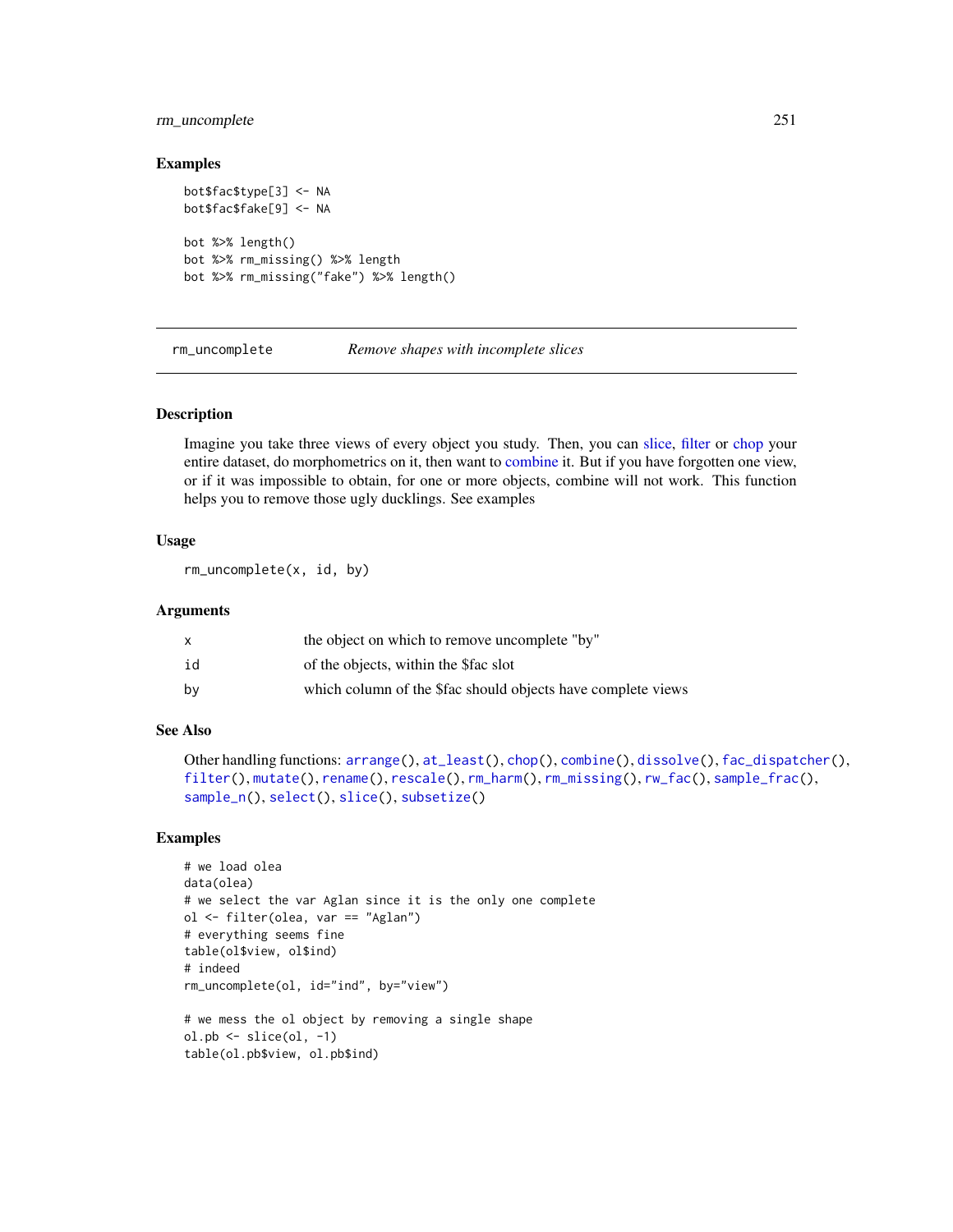252 rw\_fac

```
# the counterpart has been removed with a notice
ol.ok <- rm_uncomplete(ol.pb, "ind", "view")
# now you can combine them
table(ol.ok$view, ol.ok$ind)
```
#### <span id="page-251-0"></span>rw\_fac *Renames levels on Momocs objects*

# Description

rw\_fac stands for 'rewriting rule'. Typically useful to correct typos at the import, or merge some levels within covariates. Drops levels silently.

## Usage

rw\_fac(x, fac, from, to)

#### Arguments

| $\mathsf{x}$ | any Momocs object                                                                          |
|--------------|--------------------------------------------------------------------------------------------|
| fac          | the id of the name of the \$fac column to look for (fac_dispatcher not yet sup-<br>ported) |
| from         | which level(s) should be renamed; passed as a single or several characters                 |
| to           | which name should be used to rename this/these levels                                      |

#### Value

a Momocs object of the same type

# See Also

```
Other handling functions: arrange(), at_least(), chop(), combine(), dissolve(), fac_dispatcher(),
filter(), mutate(), rename(), rescale(), rm_harm(), rm_missing(), rm_uncomplete(), sample_frac(),
sample_n(), select(), slice(), subsetize()
```

```
# single renaming
rw_fac(bot, "type", "whisky", "agua_de_fuego")$type # 1 instead of "type" is fine too
# several renaming
bot2 <- mutate(bot, fake=factor(rep(letters[1:4], 10)))
rw_fac(bot2, "fake", c("a", "e"), "ae")$fake
```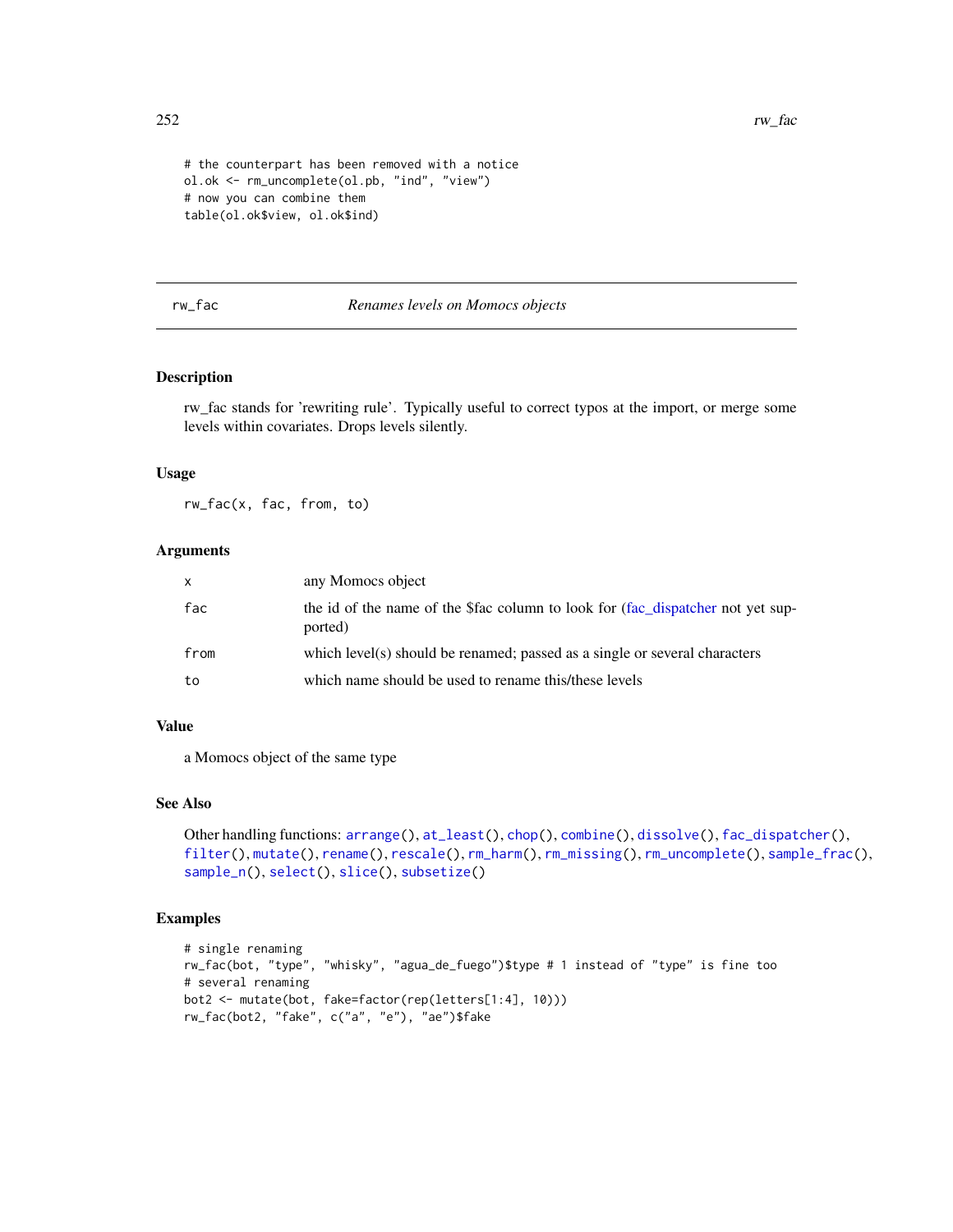<span id="page-252-1"></span><span id="page-252-0"></span>

Sample a fraction of shapes from a Momocs object. See examples and ?dplyr::sample\_n.

#### Usage

sample\_frac(tbl, size, replace, fac, ...)

#### Arguments

| tbl       | a Momocs object (Coo, Coe)                                                                |
|-----------|-------------------------------------------------------------------------------------------|
| size      | numeric $(0 \le$ numeric $\le$ = 1) the fraction of shapes to select                      |
| replace   | logical whether sample should be done with ot without replacement                         |
| fac       | a column name if a \$fac is defined; size is then applied within levels of this<br>factor |
| $\ddotsc$ | additional arguments to dplyr::sample_frac and to maintain generic compatibil-<br>ity     |

## Note

the resulting fraction is rounded with [ceiling.](#page-0-0)

#### See Also

```
Other handling functions: arrange(), at_least(), chop(), combine(), dissolve(), fac_dispatcher(),
filter(), mutate(), rename(), rescale(), rm_harm(), rm_missing(), rm_uncomplete(), rw_fac(),
sample_n(), select(), slice(), subsetize()
```

```
# samples 50% of the bottles no matter their type
sample_frac(bot, 0.5)
# 80% bottles of beer and of whisky
table(sample_frac(bot, 0.8, fac="type")$fac)
# bootstrap the same number of bootles of each type but with replacement
table(names(sample_frac(bot, 1, replace=TRUE)))
```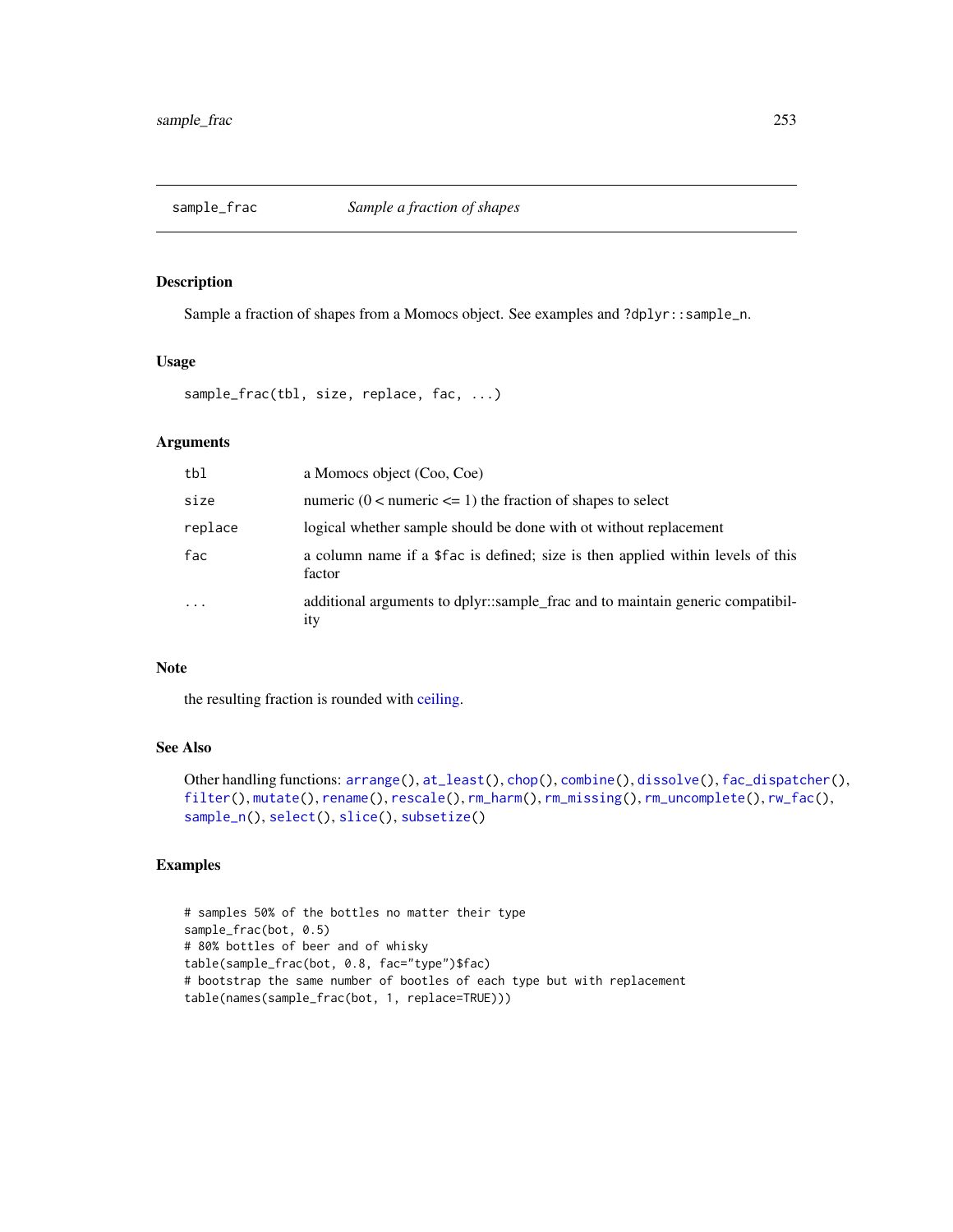<span id="page-253-1"></span><span id="page-253-0"></span>

Sample n shapes from a Momocs object. See examples and ?dplyr::sample\_n.

#### Usage

```
sample_n(tbl, size, replace, fac, ...)
```
## Arguments

| tbl      | a Momocs object (Coo, Coe)                                                                |
|----------|-------------------------------------------------------------------------------------------|
| size     | numeric how many shapes should we sample                                                  |
| replace  | logical whether sample should be done with ot without replacement                         |
| fac      | a column name if a \$fac is defined; size is then applied within levels of this<br>factor |
| $\cdots$ | additional arguments to dplyr::sample_n and to maintain generic compatibility             |

## See Also

```
Other handling functions: arrange(), at_least(), chop(), combine(), dissolve(), fac_dispatcher(),
filter(), mutate(), rename(), rescale(), rm_harm(), rm_missing(), rm_uncomplete(), rw_fac(),
sample_frac(), select(), slice(), subsetize()
```

```
# samples 5 bottles no matter their type
sample_n(bot, 5)
# 5 bottles of beer and of whisky
table(sample_n(bot, 5, fac="type")$type)
# many repetitions
table(names(sample_n(bot, 400, replace=TRUE)))
```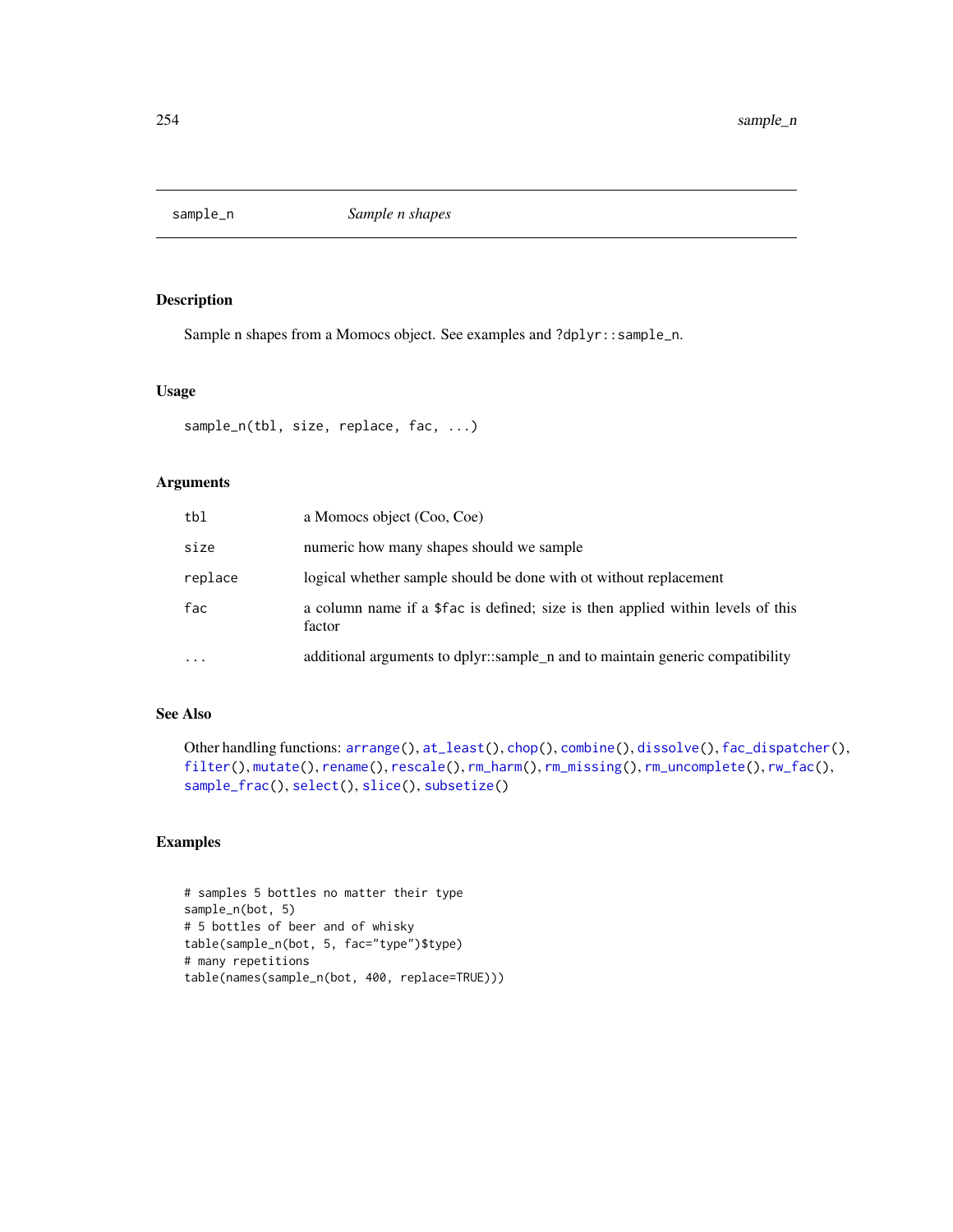A set of functions around PCA/LDA eigen/trace. scree calculates their proportion and cumulated proportion; scree\_min returns the minimal number of axis to use to retain a given proportion; scree\_plot displays a screeplot.

#### Usage

```
scree(x, nax)
## S3 method for class 'PCA'
scree(x, nax)
## S3 method for class 'LDA'
scree(x, nax)
scree_min(x, prop)
```
scree\_plot(x, nax)

## Arguments

| $\mathsf{x}$ | a PCA object                                                                                                                                        |
|--------------|-----------------------------------------------------------------------------------------------------------------------------------------------------|
| nax          | numeric range of axes to consider. All by default for scree_min, display until<br>0.99 for scree_plot                                               |
| prop         | numeric how many axes are enough to gather this proportion of variance. De-<br>fault to 1, all axes are returned defaut to 1: all axis are returned |

#### Value

scree returns a data.frame, scree\_min a numeric, scree\_plot a ggplot.

```
# On PCA
bp <- PCA(efourier(bot))
scree(bp)
scree_min(bp, 0.99)
scree_min(bp, 1)
scree_plot(bp)
scree_plot(bp, 1:5)
# on LDA, it uses svd
bl <- LDA(PCA(opoly(olea)), "var")
```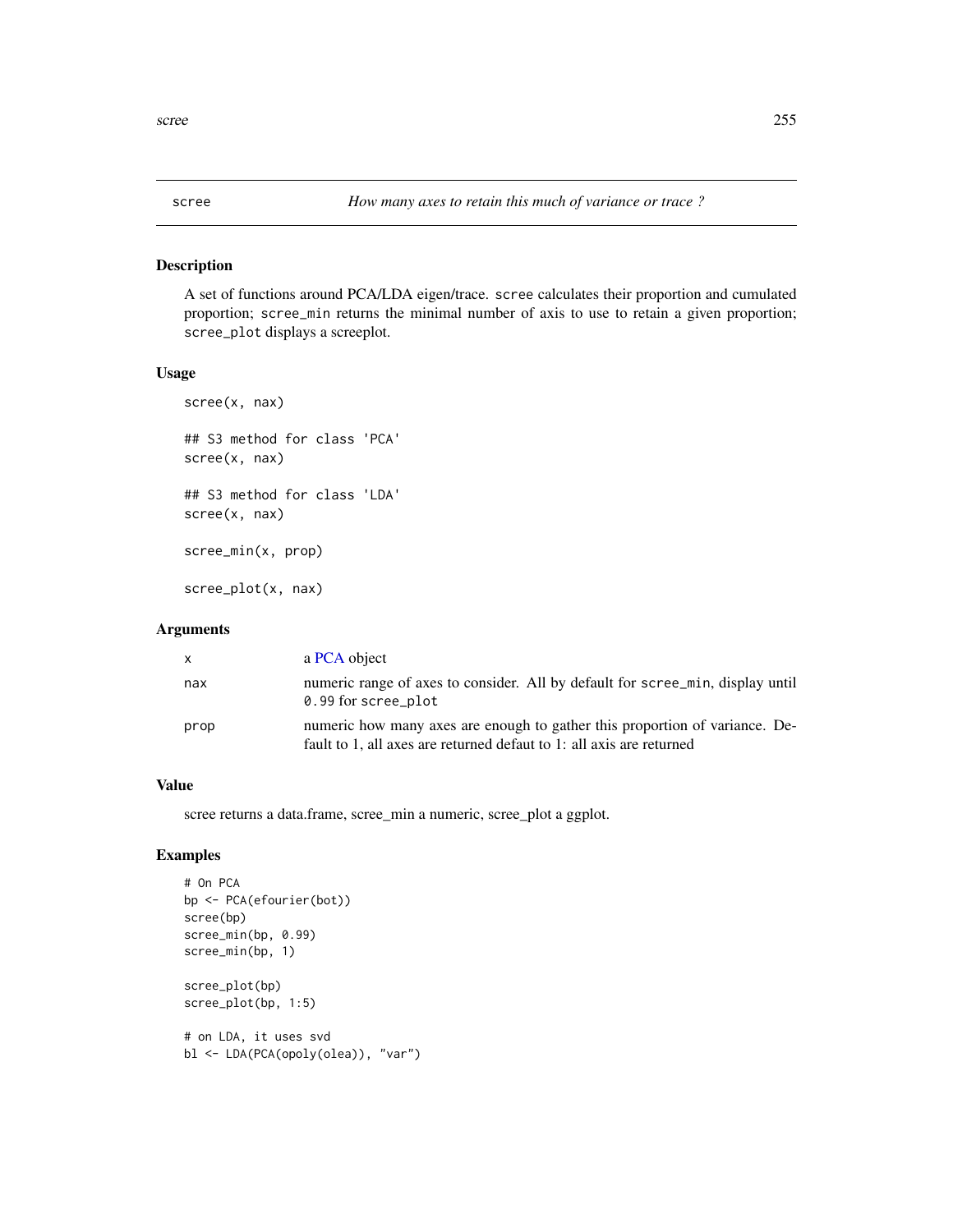<span id="page-255-1"></span>256 selection and the selection of the selection of the selection of the selection of the selection of the selection of the selection of the selection of the selection of the selection of the selection of the selection of

scree(bl)

<span id="page-255-0"></span>select *Select columns by name*

#### Description

Select variables by name, from the \$fac. Selected variables can also be renamed on the fly. See examples and ?dplyr::select.

#### Usage

select(.data, ...)

#### Arguments

| .data    | a Coo, Coe, PCA object                       |
|----------|----------------------------------------------|
| $\cdots$ | comma separated list of unquoted expressions |

#### Details

dplyr verbs are maintained.

#### Value

a Momocs object of the same class.

#### See Also

```
Other handling functions: arrange(), at_least(), chop(), combine(), dissolve(), fac_dispatcher(),
filter(), mutate(), rename(), rescale(), rm_harm(), rm_missing(), rm_uncomplete(), rw_fac(),
sample_frac(), sample_n(), slice(), subsetize()
```

```
olea
select(olea, var, view) # drops domes and ind
select(olea, variety=var, domesticated_status=domes, view)
# combine with filter with magrittr pipes
# only dorsal views, and 'var' and 'domes' columns
filter(olea, view=="VD") %>% select(var, domes)
head(olea$fac)
# select some columns
select(olea, domes, view)
# remove some columns
select(olea, -ind)
# rename on the fly and select some columns
select(olea, foo=domes)
```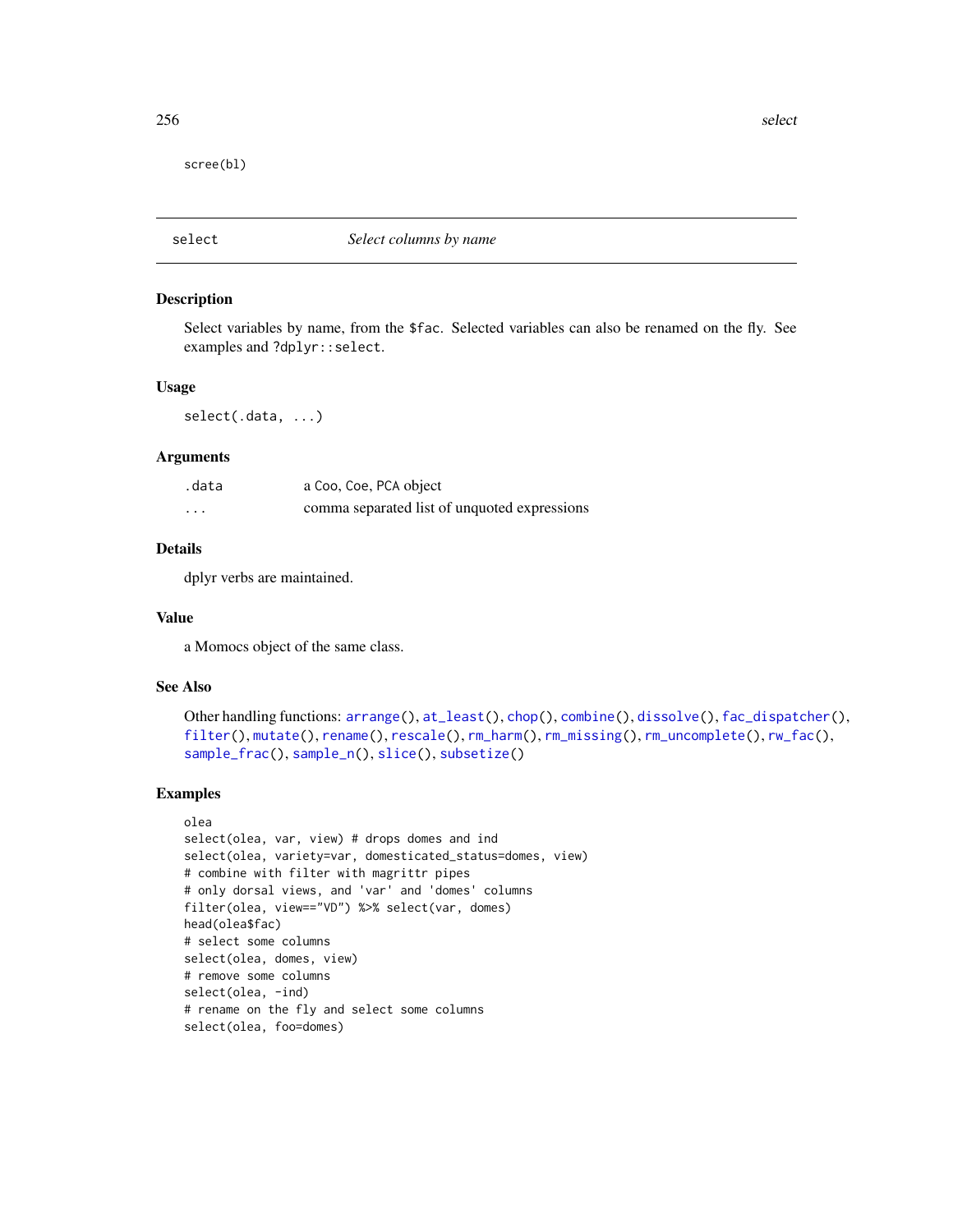<span id="page-256-1"></span><span id="page-256-0"></span>sfourier *Radii variation Fourier transform (equally spaced curvilinear abscissa)*

## Description

sfourier computes radii variation Fourier analysis from a matrix or a list of coordinates where points are equally spaced aong the curvilinear abscissa.

## Usage

```
sfourier(x, nb.h)
## Default S3 method:
sfourier(x, nb.h)
## S3 method for class 'Out'
sfourier(x, nb.h)
## S3 method for class 'list'
sfourier(x, nb.h)
```
#### Arguments

|      | A list or matrix of coordinates or an Out object                              |
|------|-------------------------------------------------------------------------------|
| nb.h | integer. The number of harmonics to use. If missing, 12 is used on shapes; 99 |
|      | percent of harmonic power on Out objects, both with messages.                 |

## Value

A list with following components:

- an vector of  $a_{1->n}$  harmonic coefficients
- bn vector of  $b_{1->n}$  harmonic coefficients
- ao ao harmonic coefficient
- r vector of radii lengths

## Note

The implementation is still quite experimental (as of Dec. 2016)

## References

Renaud S, Michaux JR (2003): Adaptive latitudinal trends in the mandible shape of *Apodemus* wood mice. *J Biogeogr* 30:1617-1628.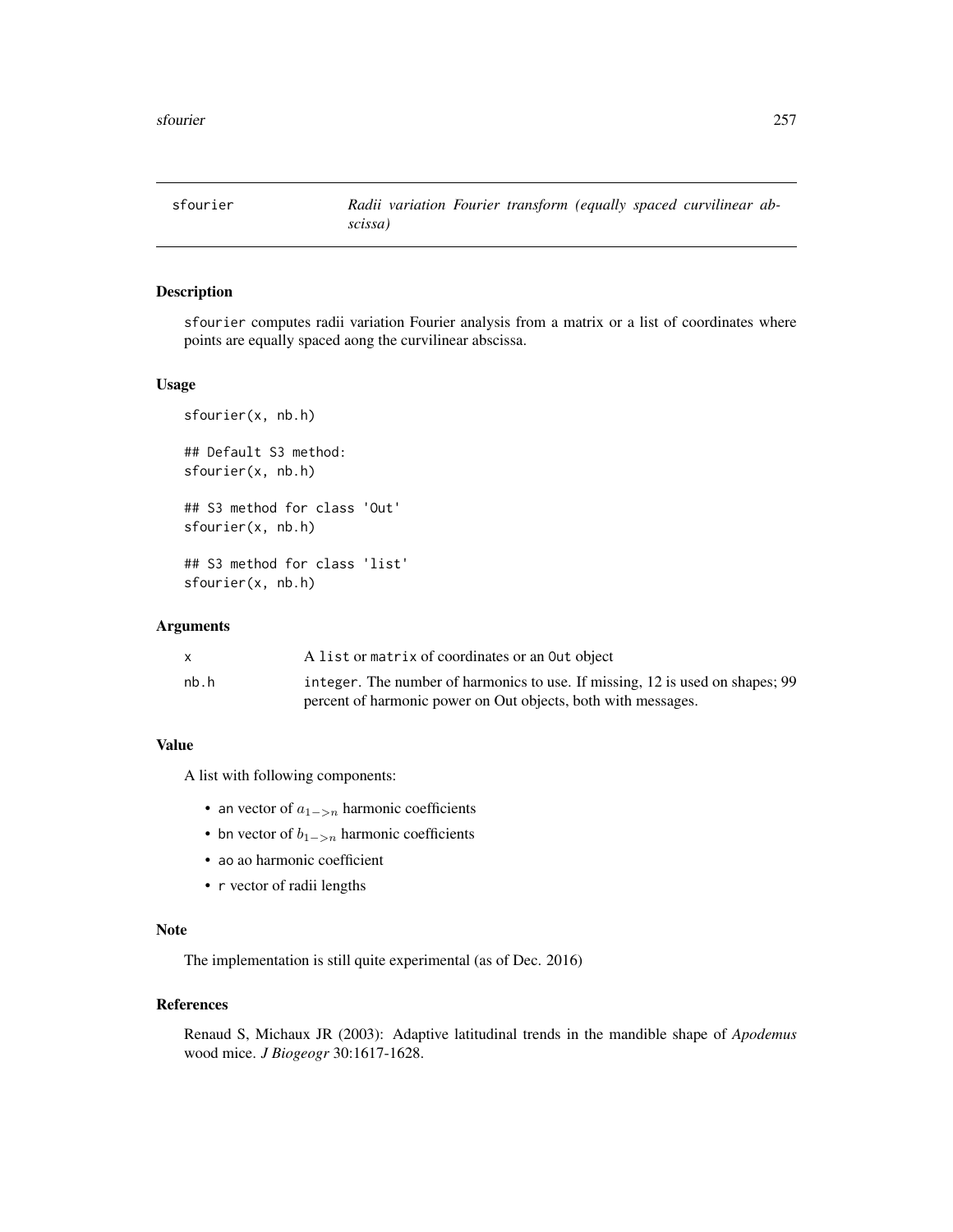258 sfourier\_i

# See Also

Other sfourier: [sfourier\\_i\(](#page-257-0)), [sfourier\\_shape\(](#page-258-0))

## Examples

```
molars[4] %>%
coo_center %>% coo_scale %>% coo_interpolate(1080) %>%
coo_slidedirection("right") %>%
   coo_sample(360) %T>% coo_plot(zoom=2) %>%
  sfourier(16) %>%
  sfourier_i() %>%
  coo_draw(bor="red", points=TRUE)
```
<span id="page-257-0"></span>sfourier\_i *Inverse radii variation Fourier transform*

## Description

sfourier\_i uses the inverse radii variation (equally spaced curvilinear abscissa) transformation to calculate a shape, when given a list with Fourier coefficients, typically obtained computed with [sfourier.](#page-256-0)

## Usage

 $sfourier_i(rf, nb.h, nb.pts = 120, dtheta = FALSE)$ 

## Arguments

| rf     | A list with ao, an and bn components, typically as returned by sfourier.                                                                                                                          |
|--------|---------------------------------------------------------------------------------------------------------------------------------------------------------------------------------------------------|
| nb.h   | integer. The number of harmonics to calculate/use.                                                                                                                                                |
| nb.pts | integer. The number of points to calculate.                                                                                                                                                       |
| dtheta | logical. Whether to use the dtheta correction method. FALSE by default. When<br>TRUE, tries to correct the angular difference between reconstructed points; oth-<br>erwise equal angles are used. |

## Value

A list with components:

| x     | vector of x-coordinates.    |
|-------|-----------------------------|
| у     | vector of y-coordinates.    |
| angle | vector of angles used.      |
| r     | vector of radii calculated. |

<span id="page-257-1"></span>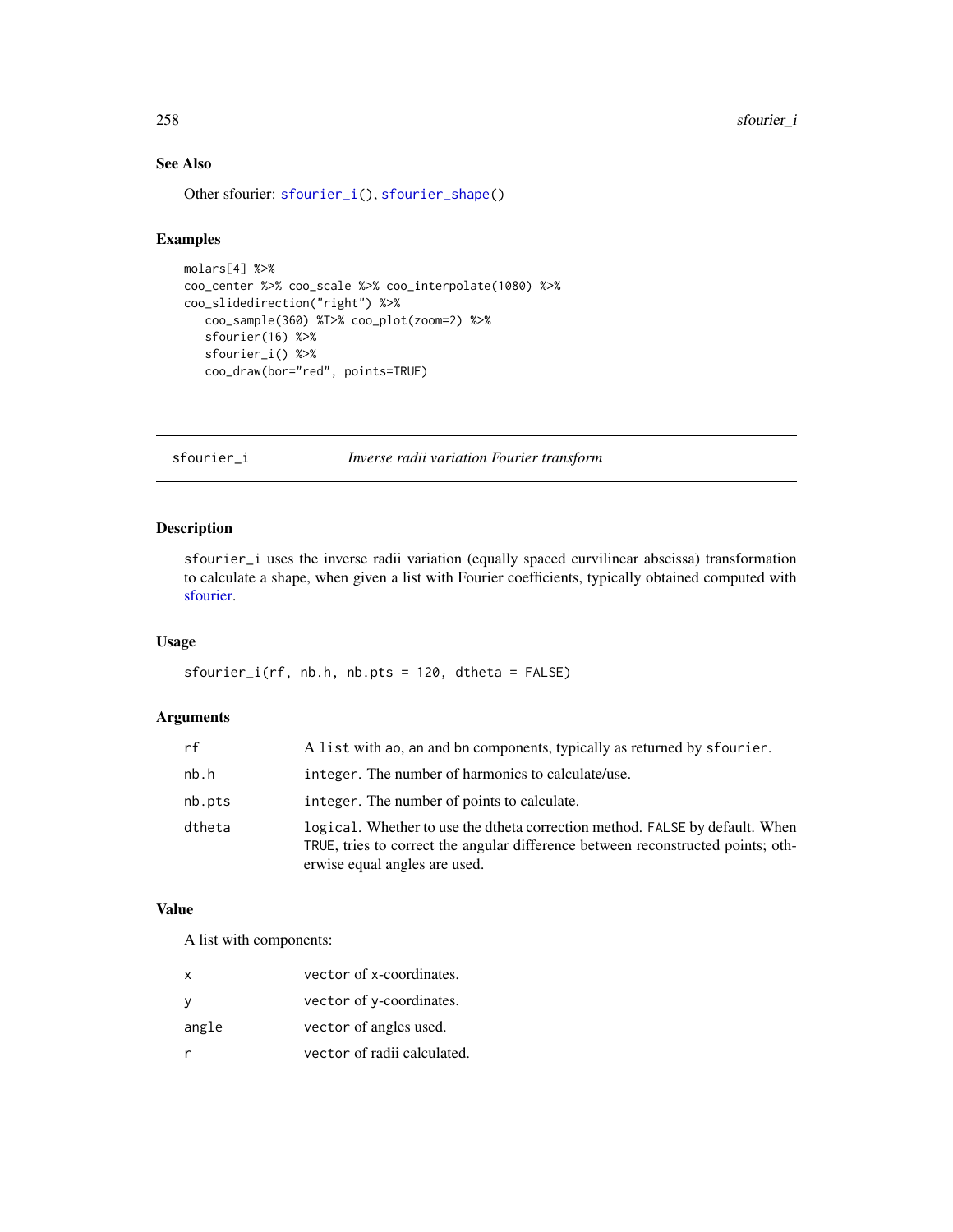## <span id="page-258-1"></span>sfourier\_shape 259

#### References

Renaud S, Pale JRM, Michaux JR (2003): Adaptive latitudinal trends in the mandible shape of *Apodemus* wood mice. *J Biogeogr* 30:1617-1628.

#### See Also

Other sfourier: [sfourier\\_shape\(](#page-258-0)), [sfourier\(](#page-256-0))

#### Examples

```
coo <- coo_center(bot[1]) # centering is almost mandatory for sfourier family
coo_plot(coo)
rf <- sfourier(coo, 12)
rf
rfi <- sfourier_i(rf)
coo_draw(rfi, border='red', col=NA)
```
<span id="page-258-0"></span>sfourier\_shape *Calculates and draw 'sfourier' shapes.*

#### Description

sfourier\_shape calculates a 'Fourier radii variation shape' given Fourier coefficients (see Details) or can generate some 'sfourier' shapes.

#### Usage

```
sfourier_shape(an, bn, nb.h, nb.pts = 80, alpha = 2, plot = TRUE)
```
#### Arguments

| an     | numeric. The $a_n$ Fourier coefficients on which to calculate a shape.                                                                    |
|--------|-------------------------------------------------------------------------------------------------------------------------------------------|
| bn     | numeric. The $b_n$ Fourier coefficients on which to calculate a shape.                                                                    |
| nb.h   | integer. The number of harmonics to use.                                                                                                  |
| nb.pts | integer. The number of points to calculate.                                                                                               |
| alpha  | numeric. The power coefficient associated with the (usually decreasing) ampli-<br>tude of the Fourier coefficients (see <b>Details</b> ). |
| plot   | logical. Whether to plot or not the shape.                                                                                                |

#### Details

sfourier\_shape can be used by specifying nb.h and alpha. The coefficients are then sampled in an uniform distribution  $(-\pi; \pi)$  and this amplitude is then divided by  $harmonic rank<sup>a</sup>lpha$ . If alpha is lower than 1, consecutive coefficients will thus increase. See [sfourier](#page-256-0) for the mathematical background.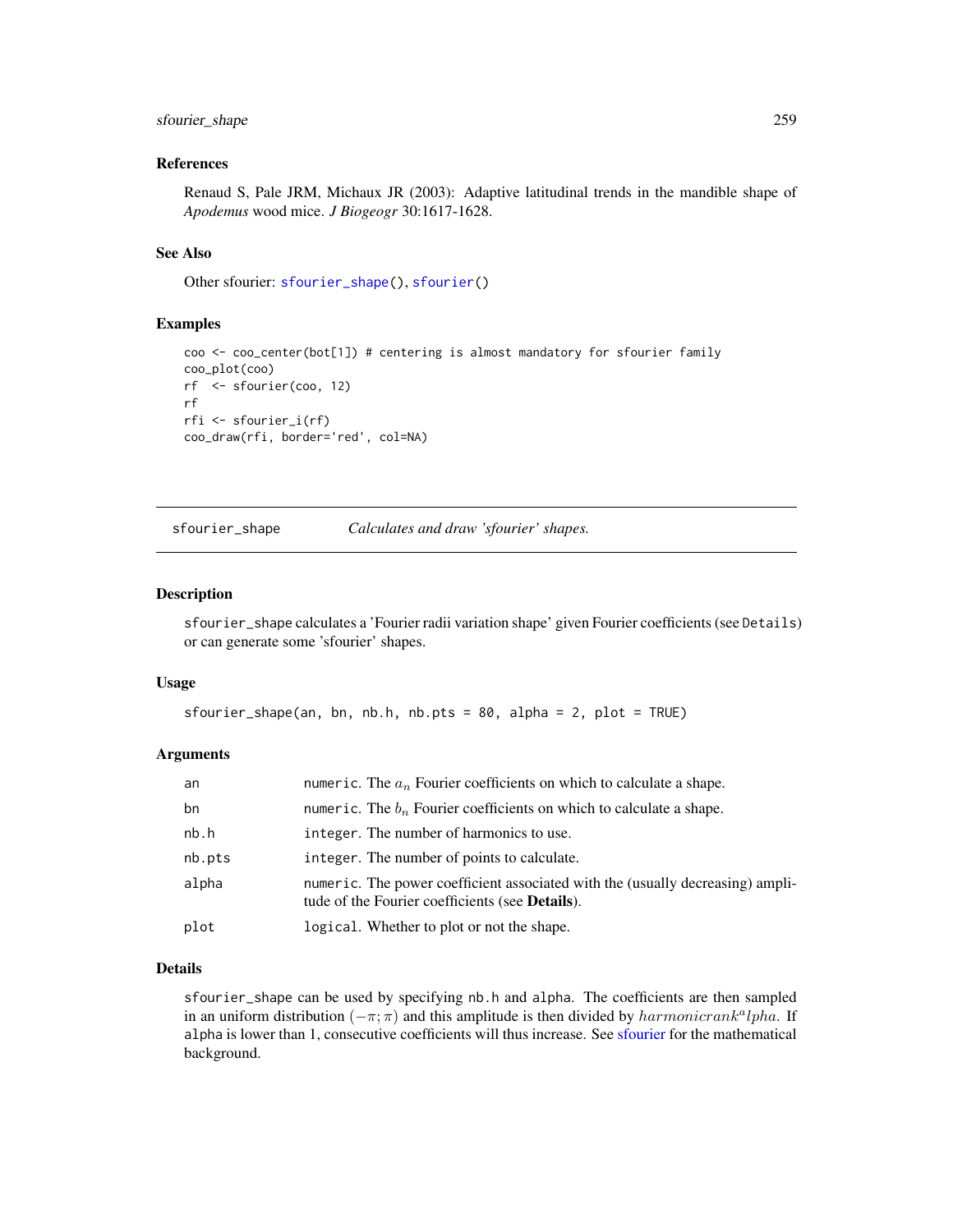## <span id="page-259-1"></span>Value

A matrix of  $(x; y)$  coordinates.

## References

Renaud S, Pale JRM, Michaux JR (2003): Adaptive latitudinal trends in the mandible shape of *Apodemus* wood mice. *J Biogeogr* 30:1617-1628.

## See Also

Other sfourier: [sfourier\\_i\(](#page-257-0)), [sfourier\(](#page-256-0))

#### Examples

```
rf <- sfourier(bot[1], 24)
sfourier_shape(rf$an, rf$bn) # equivalent to sfourier_i(rf)
sfourier_shape() # not very interesting
```

```
sfourier_shape(nb.h=12) # better
sfourier_shape(nb.h=6, alpha=0.4, nb.pts=500)
```

```
# Butterflies of the vignette' cover
panel(Out(a2l(replicate(100,
sfourier_shape(nb.h=6, alpha=0.4, nb.pts=200, plot=FALSE)))))
```
<span id="page-259-0"></span>shapes *Data: Outline coordinates of various shapes*

## Description

Data: Outline coordinates of various shapes

## Format

An [Out](#page-197-0) object with the outline coordinates of some various shapes.

#### Source

Borrowed default shapes from (c) Adobe Photoshop. Do not send me to jail.

## See Also

Other datasets: [apodemus](#page-7-1), [bot](#page-12-0), [chaff](#page-25-0), [charring](#page-25-1), [flower](#page-144-0), [hearts](#page-150-0), [molars](#page-181-0), [mosquito](#page-186-0), [mouse](#page-186-1), [nsfishes](#page-191-0), [oak](#page-192-0), [olea](#page-192-1), [trilo](#page-277-0), [wings](#page-280-0)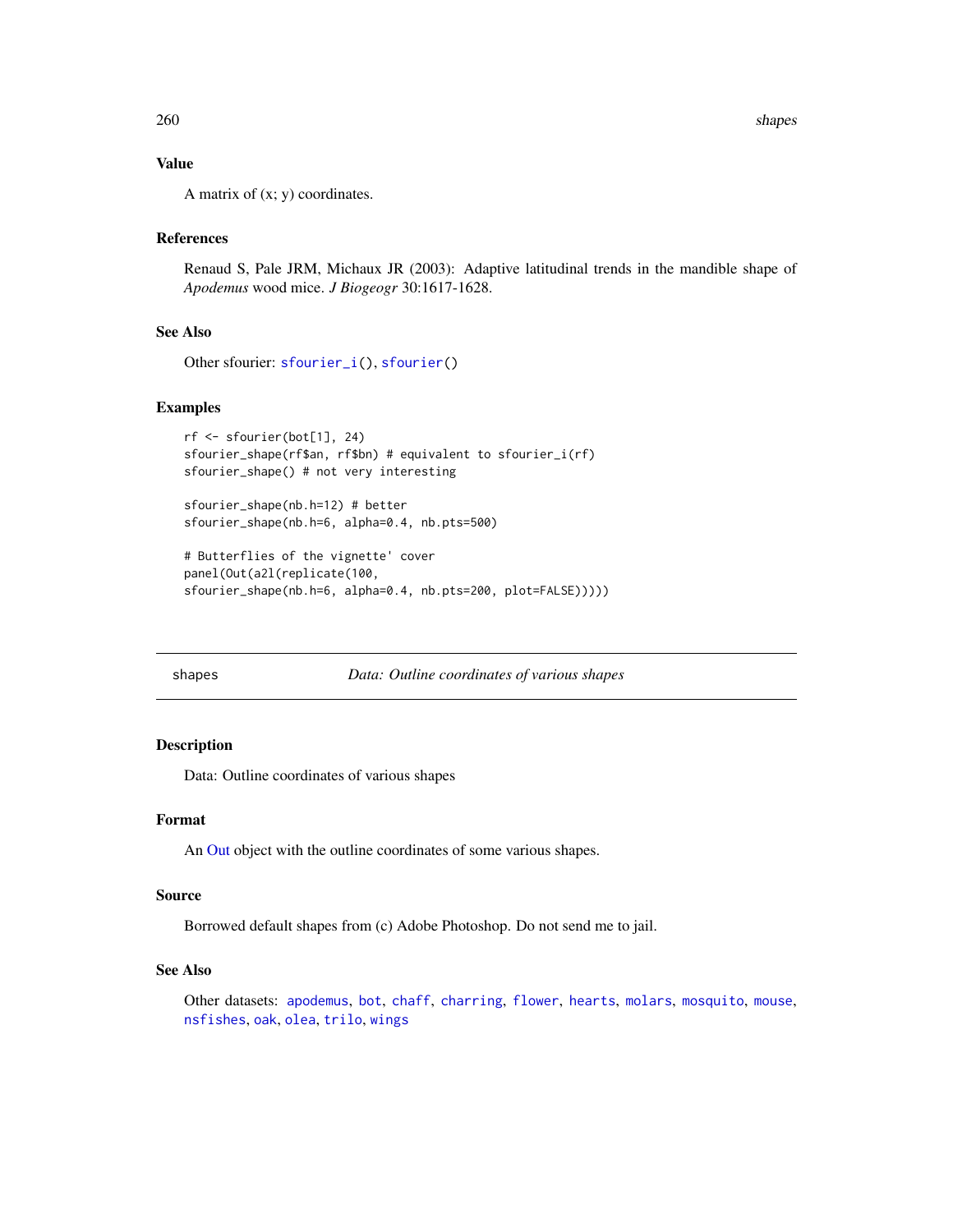<span id="page-260-1"></span><span id="page-260-0"></span>

Select rows by position, based on \$fac. See examples and ?dplyr::slice.

#### Usage

slice(.data, ...)

## Arguments

| .data   | a Coo, Coe, PCA object |
|---------|------------------------|
| $\cdot$ | logical conditions     |

## Details

dplyr verbs are maintained.

### Value

a Momocs object of the same class.

## See Also

```
Other handling functions: arrange(), at_least(), chop(), combine(), dissolve(), fac_dispatcher(),
filter(), mutate(), rename(), rescale(), rm_harm(), rm_missing(), rm_uncomplete(), rw_fac(),
sample_frac(), sample_n(), select(), subsetize()
```

```
olea
slice(olea, 1) # if you only want the coordinates, try bot[1]
slice(olea, 1:20)
slice(olea, 21:30)
```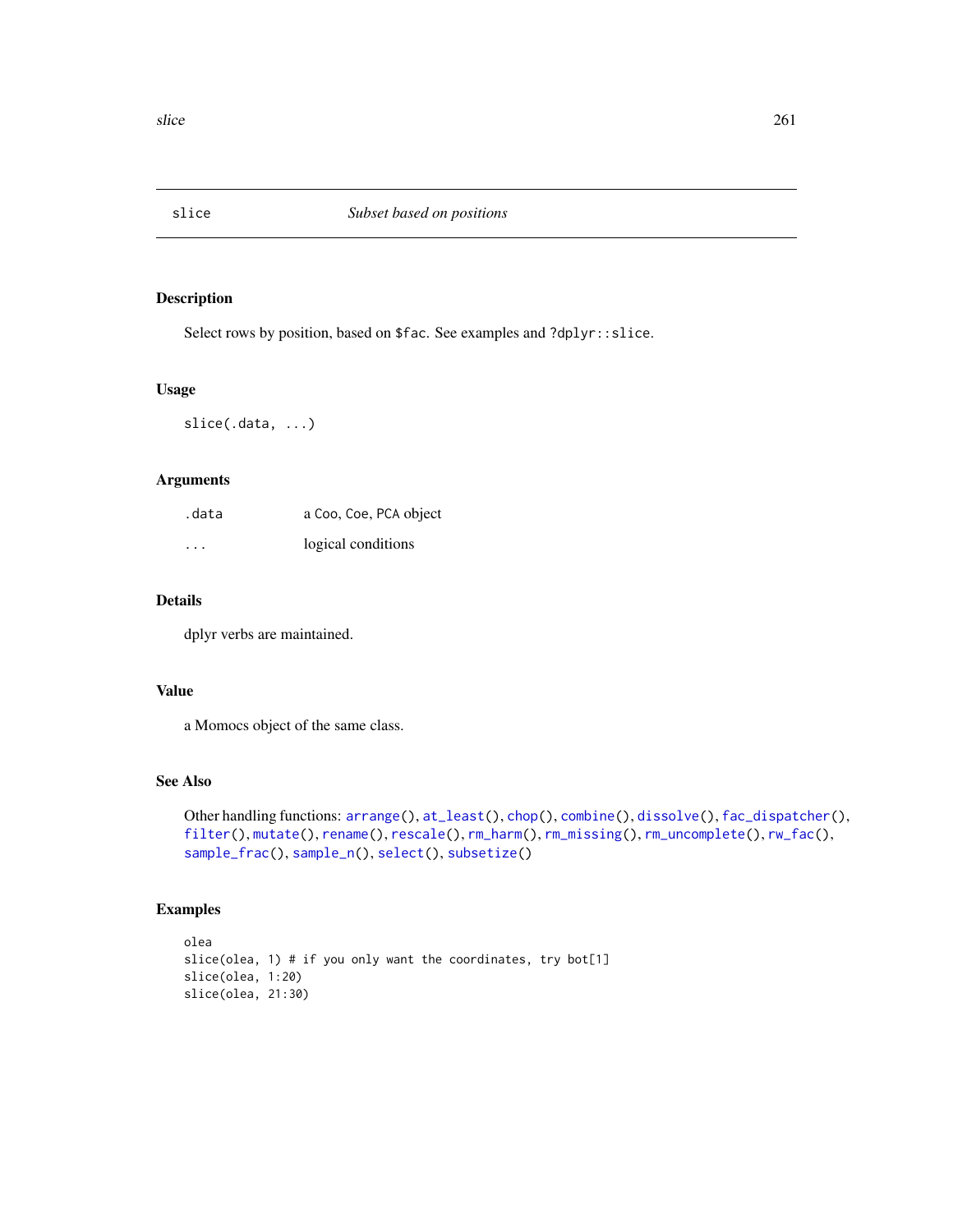<span id="page-261-0"></span>Helper function that deduces (likely to be a reminder) partition scheme from \$slidings of Ldk objects.

#### Usage

slidings\_scheme(Coo)

## Arguments

Coo an Ldk object

## Value

a list with two components: n the number of partition; id their position. Or a NULL if no slidings are defined

## See Also

Other ldk/slidings methods: [add\\_ldk\(](#page-6-0)), [def\\_ldk\(](#page-117-0)), [def\\_slidings\(](#page-120-0)), [get\\_ldk\(](#page-146-0)), [get\\_slidings\(](#page-148-0)), [rearrange\\_ldk\(](#page-238-0))

## Examples

```
# no slidings defined a NULL is returned with a message
slidings_scheme(wings)
```
# slidings defined slidings\_scheme(chaff)

stack *Family picture of shapes*

#### Description

Plots all the outlines, on the same graph, from a [Coo](#page-38-0) [\(Out,](#page-197-0) [Opn](#page-193-0) or [Ldk\)](#page-169-0) object.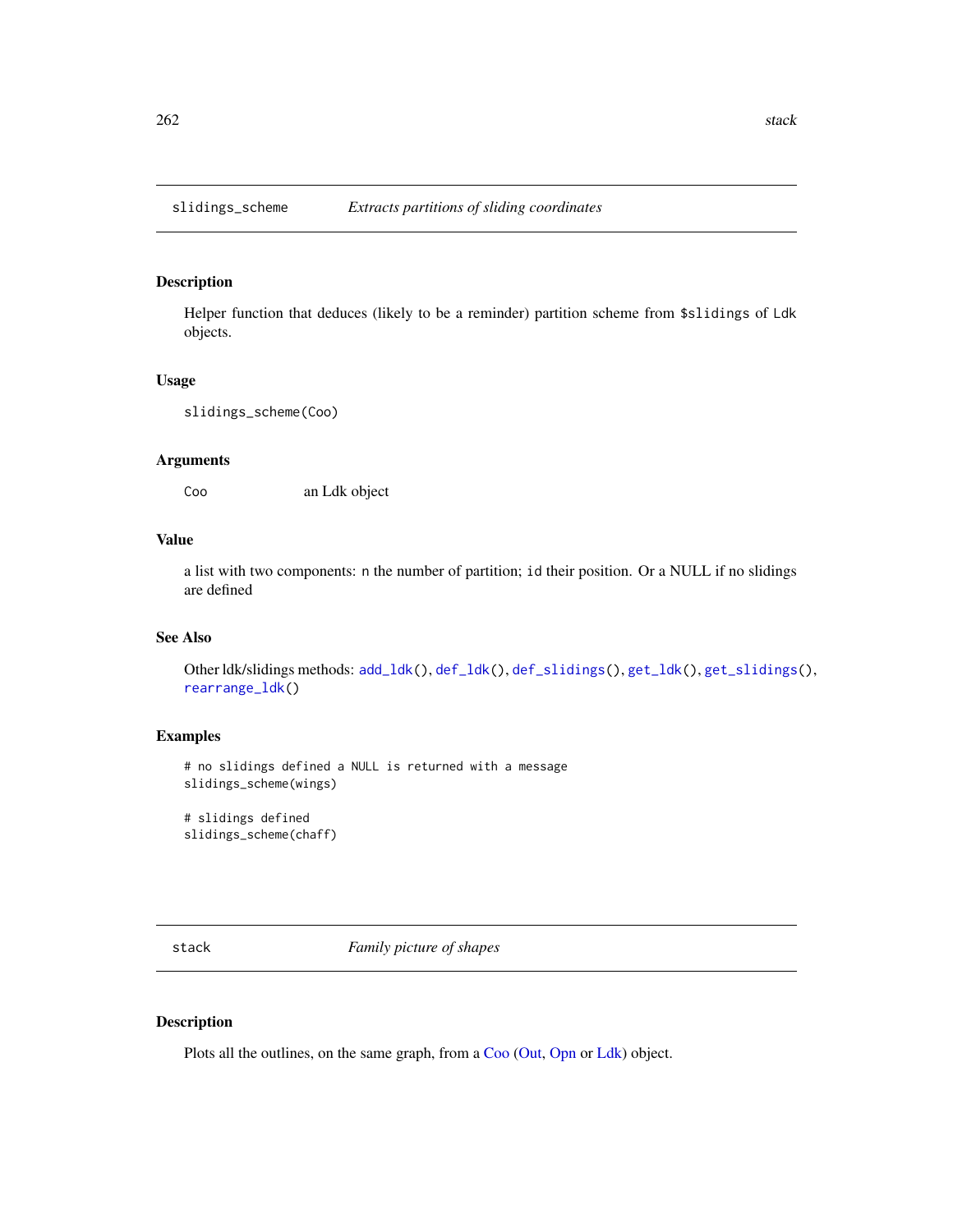stack 263

# Usage

```
## S3 method for class 'Coo'
stack(
  x,
  cols,
 borders,
  fac,
  palette = col_summer,
  coo_sample = 120,
  points = FALSE,
  first.point = TRUE,
  centroid = TRUE,
  ldk = TRUE,ldk<sub>-pch</sub> = 3,
  ldk_{col} = "#FF0000055",ldk\_cex = 0.5,
  ldk_links = FALSE,
  ldk_confell = FALSE,
  ldk_contour = FALSE,
  ldk_chull = FALSE,
  ldk_labels = FALSE,
  xy. axis = TRUE,title = substitute(x),
  ...
\mathcal{L}## S3 method for class 'Ldk'
stack(
 x,
  cols,
 borders,
  first.point = TRUE,
  centroid = TRUE,
  ldk = TRUE,ldk<sub>-pch</sub> = 20,
  ldk_col = col_alpha("#000000", 0.5),
  ldk_{cex} = 0.3,
  meanshape = FALSE,
  meanshape_col = "#FF0000",
  ldk_links = FALSE,
  ldk_confell = FALSE,
  ldk_contour = FALSE,
  ldk_chull = FALSE,
  ldk_labels = FALSE,
  slidings = TRUE,
  slidings_pch = "",
  xy. axis = TRUE,title = substitute(x),
```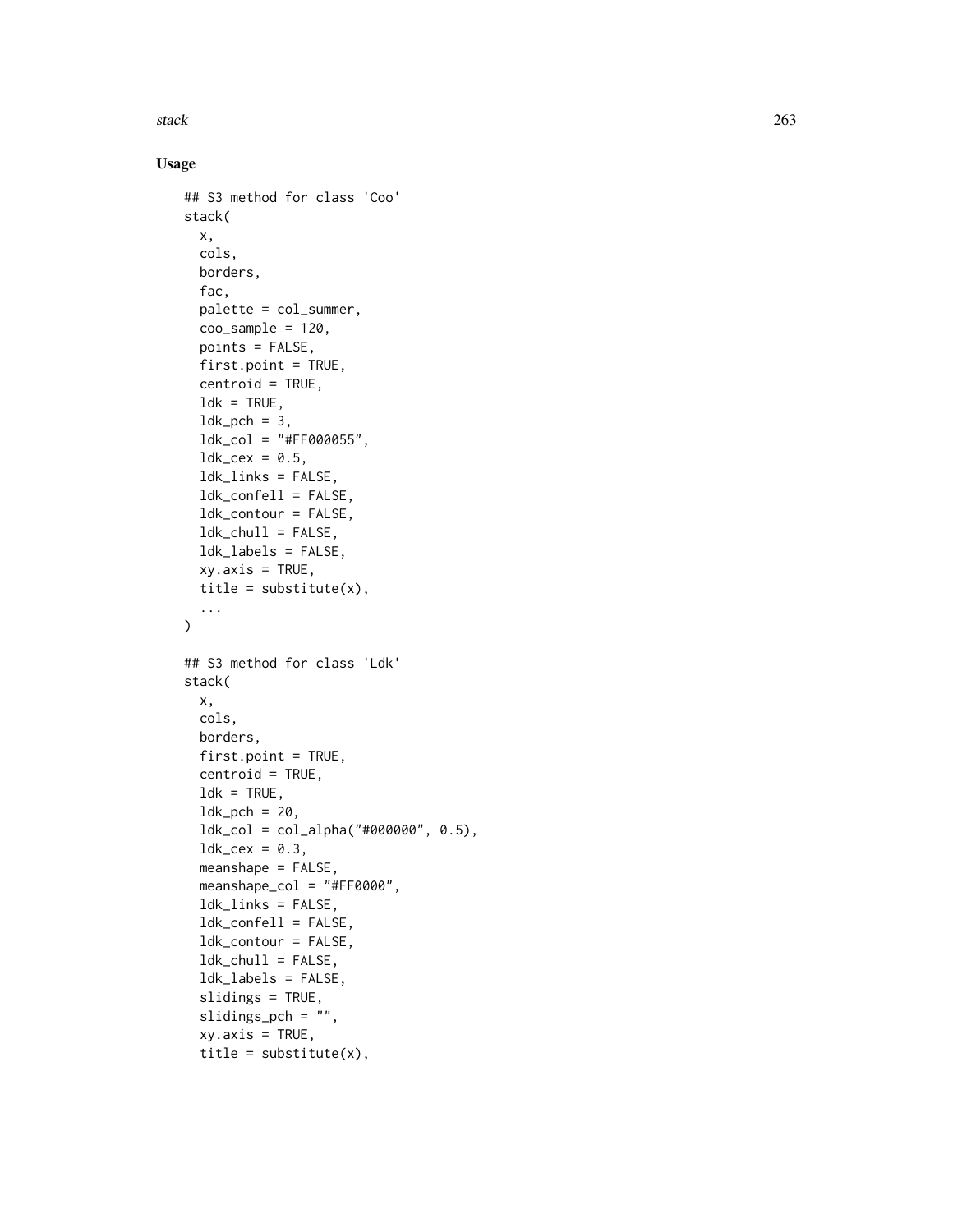<span id="page-263-0"></span> $264$  stack  $364$  stack  $364$  stack  $364$  stack  $364$  stack  $364$  stack  $364$  stack  $364$  stack  $364$  stack  $364$  stack  $364$  stack  $364$  stack  $364$  stack  $364$  stack  $364$  stack  $364$  stack  $364$  stack  $364$  stack  $364$ 

...  $\mathcal{L}$ 

# Arguments

| X             | The Coo object to plot.                                                                                                         |
|---------------|---------------------------------------------------------------------------------------------------------------------------------|
| cols          | A vector of colors for drawing the outlines. Either a single value or of length<br>exactly equals to the number of coordinates. |
| borders       | A vector of colors for drawing the borders. Either a single value or of length<br>exactly equals to the number of coordinates.  |
| fac           | a factor within the \$fac slot for colors                                                                                       |
| palette       | a color palette to use when fac is provided                                                                                     |
| coo_sample    | if not NULL the number of point per shape to display (to plot quickly)                                                          |
| points        | logical whether to draw or not points                                                                                           |
| first.point   | logical whether to draw or not the first point                                                                                  |
| centroid      | logical whether to draw or not the centroid                                                                                     |
| 1dk           | logical. Whether to display landmarks (if any).                                                                                 |
| ldk_pch       | pch for these landmarks                                                                                                         |
| ldk_col       | color for these landmarks                                                                                                       |
| ldk_cex       | cex for these landmarks                                                                                                         |
| ldk_links     | logical whether to draw links (of the mean shape)                                                                               |
| ldk_confell   | logical whether to draw conf ellipses                                                                                           |
| ldk_contour   | logical whether to draw contour lines                                                                                           |
| ldk_chull     | logical whether to draw convex hull                                                                                             |
| ldk_labels    | logical whether to draw landmark labels                                                                                         |
| xy.axis       | whether to draw or not the x and y axes                                                                                         |
| title         | a title for the plot. The name of the Coo by default                                                                            |
| .             | further arguments to be passed to coo_plot                                                                                      |
| meanshape     | logical whether to add meanshape related stuff (below)                                                                          |
| meanshape_col | a color for everything meanshape                                                                                                |
| slidings      | logical whether to draw slidings semi landmarks                                                                                 |
| slidings_pch  | pch for semi landmarks                                                                                                          |

## See Also

Other Coo\_graphics: [inspect\(](#page-158-0)), [panel\(](#page-201-0))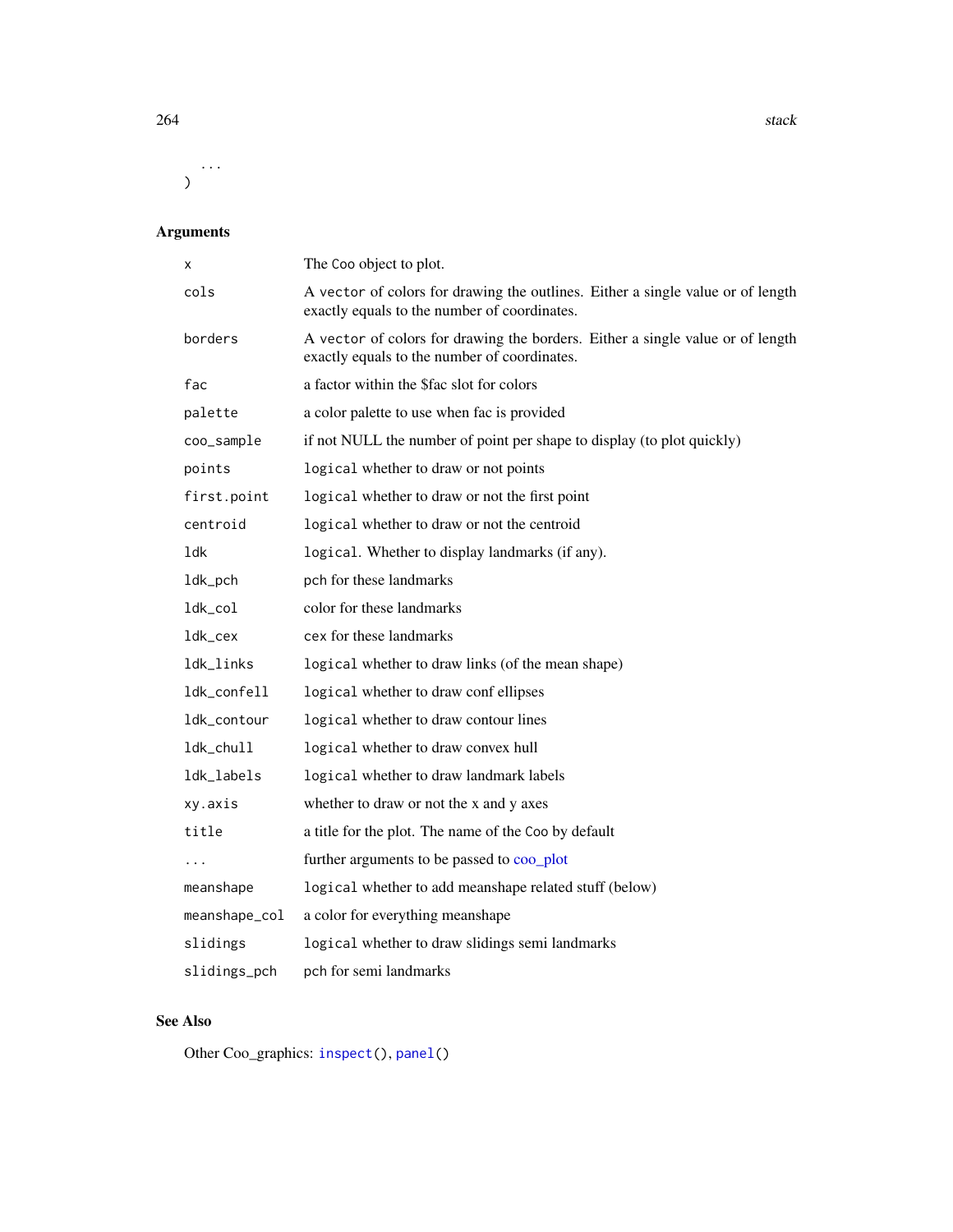#### <span id="page-264-1"></span>subsetize 265

#### Examples

```
## Not run:
stack(bot)
bot.f <- efourier(bot, 12)
stack(bot.f)
stack(mosquito, borders='#1A1A1A22', first.point=FALSE)
stack(hearts)
stack(hearts, ldk=FALSE)
stack(hearts, borders='#1A1A1A22', ldk=TRUE, ldk_col=col_summer(4), ldk_pch=20)
stack(hearts, fac="aut", palette=col_sari)
chaffal <- fgProcrustes(chaff)
stack(chaffal, slidings=FALSE)
stack(chaffal, meanshape=TRUE, meanshape_col="blue")
## End(Not run)
```
<span id="page-264-0"></span>subsetize *Subsetize various Momocs objects*

# Description

Subsetize is a wrapper around dplyr's verbs and should NOT be used directly.

#### Usage

```
subsetize(x, subset, ...)
```
#### Arguments

| X                 | a Coo or a Coe object.                                          |
|-------------------|-----------------------------------------------------------------|
| subset            | logical taken from the \$fac slot, or indices. See examples.    |
| $\cdot\cdot\cdot$ | useless here but maintains consistence with the generic subset. |

#### See Also

```
Other handling functions: arrange(), at_least(), chop(), combine(), dissolve(), fac_dispatcher(),
filter(), mutate(), rename(), rescale(), rm_harm(), rm_missing(), rm_uncomplete(), rw_fac(),
sample_frac(), sample_n(), select(), slice()
```
#### Examples

# Do not use subset directly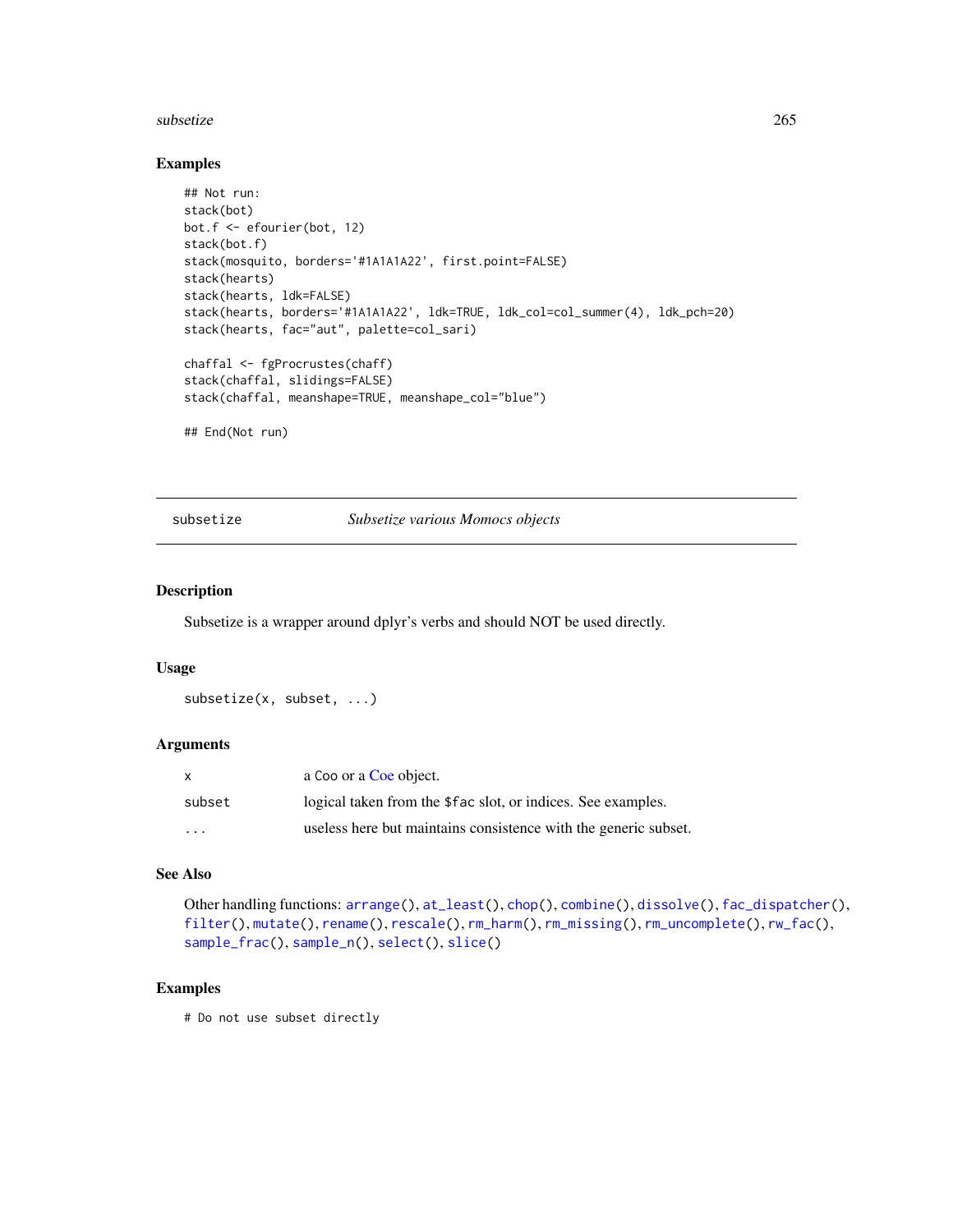For [OutCoe](#page-198-0) objects obtained with [efourier,](#page-133-0) calculates several indices on the matrix of coefficients: AD, the sum of absolute values of harmonic coefficients A and D; BC same thing for B and C; amp the sum of the absolute value of all harmonic coefficients and sym which is the ratio of AD over amp. See references below for more details.

#### Usage

symmetry(OutCoe)

#### Arguments

OutCoe [efourier](#page-133-0) objects

#### Value

a matrix with 4 colums described above.

#### Note

What we call symmetry here is bilateral symmetry. By comparing coefficients resulting from [efourier,](#page-133-0) with AD responsible for amplitude of the Fourier functions, and BC for their phase, it results in the plane and for fitted/reconstructed shapes that symmetry. As long as your shapes are aligned along their bilateral symmetry axis, you can use the approach coined by Iwata et al., and here implemented in Momocs.

### References

Below: the first mention, and two applications.

#'

- Iwata, H., Niikura, S., Matsuura, S., Takano, Y., & Ukai, Y. (1998). Evaluation of variation of root shape of Japanese radish (Raphanus sativus L.) based on image analysis using elliptic Fourier descriptors. Euphytica, 102, 143-149.
- Iwata, H., Nesumi, H., Ninomiya, S., Takano, Y., & Ukai, Y. (2002). The Evaluation of Genotype x Environment Interactions of Citrus Leaf Morphology Using Image Analysis and Elliptic Fourier Descriptors. Breeding Science, 52(2), 89-94. doi:10.1270/jsbbs.52.89
- Yoshioka, Y., Iwata, H., Ohsawa, R., & Ninomiya, S. (2004). Analysis of petal shape variation of Primula sieboldii by elliptic fourier descriptors and principal component analysis. Annals of Botany, 94(5), 657-64. doi:10.1093/aob/mch190

#### See Also

[rm\\_asym](#page-247-0) and [rm\\_sym.](#page-247-1)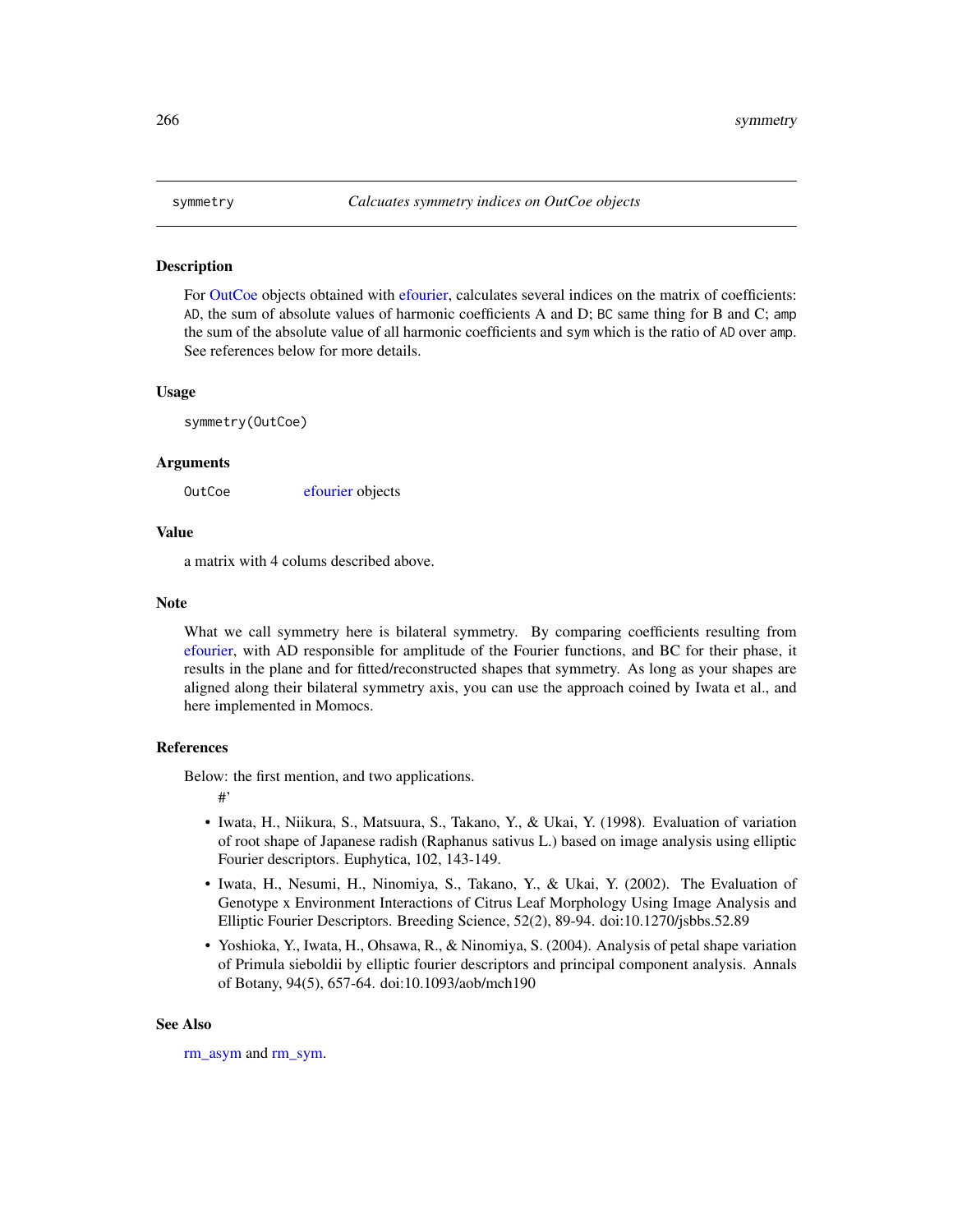#### <span id="page-266-1"></span>tfourier 267

## Examples

```
bot.f <- efourier(bot, 12)
res <- symmetry(bot.f)
hist(res[, 'sym'])
```
<span id="page-266-0"></span>tfourier *Tangent angle Fourier transform*

## Description

tfourier computes tangent angle Fourier analysis from a matrix or a list of coordinates.

## Usage

```
tfourier(x, ...)
## Default S3 method:
tfourier(x, nb.h, smooth.it = 0, norm = FALSE, ...)
## S3 method for class 'Out'
tfourier(x, nb.h = 40, smooth.it = 0, norm = TRUE, \ldots)
## S3 method for class 'list'
tfourier(x, ...)
```
## Arguments

| $\mathsf{x}$ | A list or matrix of coordinates or an Out                                                                                                      |
|--------------|------------------------------------------------------------------------------------------------------------------------------------------------|
| $\cdot$      | useless here                                                                                                                                   |
| nb.h         | integer. The number of harmonics to use. If missing, 12 is used on shapes; 99<br>percent of harmonic power on Out objects, both with messages. |
| smooth.it    | integer. The number of smoothing iterations to perform                                                                                         |
| norm         | logical. Whether to scale and register new coordinates so that the first point<br>used is sent on the origin.                                  |

## Value

A list with the following components:

- ao ao harmonic coefficient
- an vector of  $a_{1->n}$  harmonic coefficients
- bn vector of  $b_{1->n}$  harmonic coefficients
- phi vector of variation of the tangent angle
- t vector of distance along the perimeter expressed in radians
- perimeter numeric. The perimeter of the outline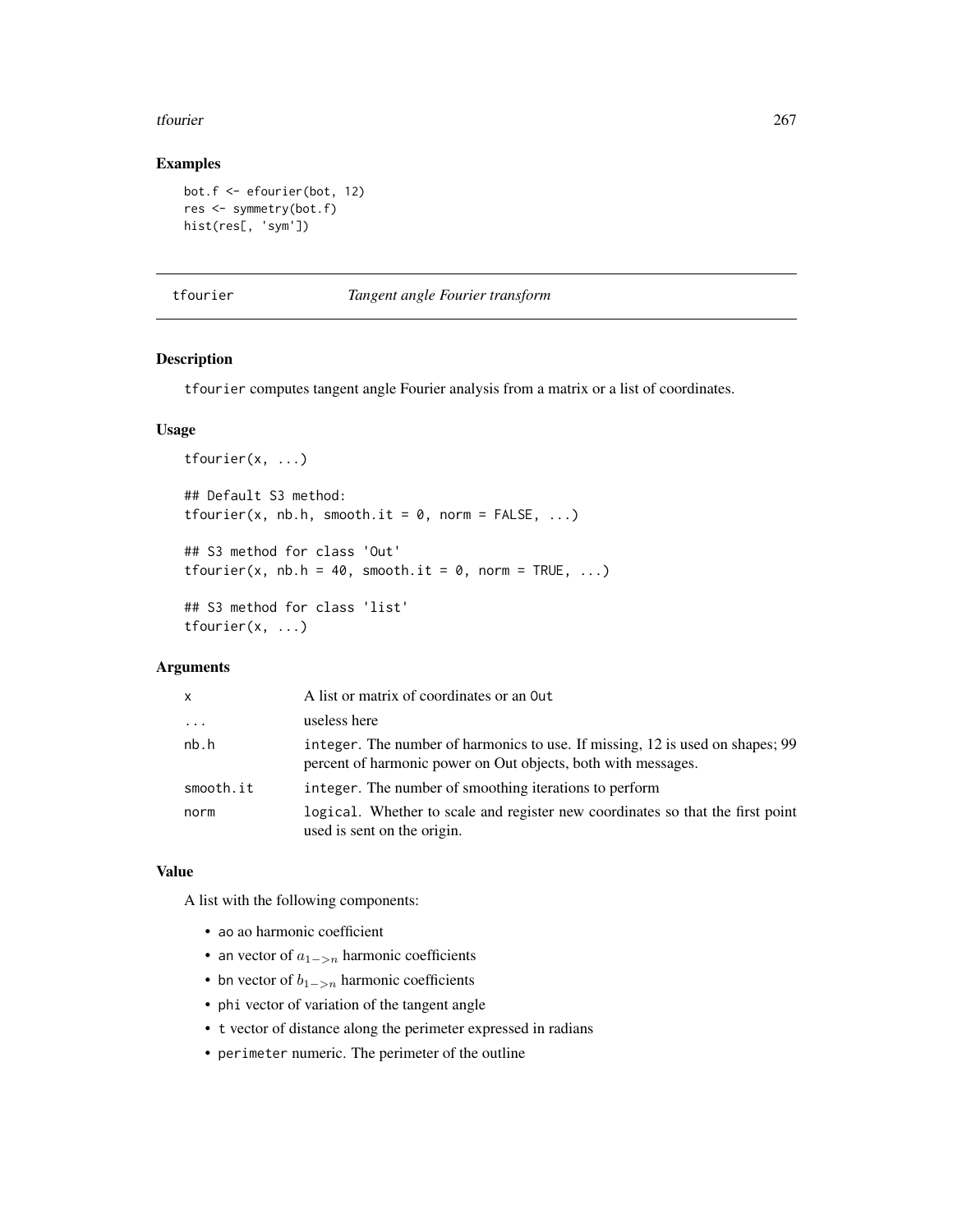<span id="page-267-1"></span>268 tfourier\_i

- thetao numeric. The first tangent angle
- x1 The x-coordinate of the first point
- y1 The y-coordinate of the first point.

#### Note

Silent message and progress bars (if any) with options("verbose"=FALSE). Directly borrowed for Claude (2008), and called fourier2 there.

## References

Zahn CT, Roskies RZ. 1972. Fourier Descriptors for Plane Closed Curves. *IEEE Transactions on Computers* C-21: 269-281.

Claude, J. (2008) *Morphometrics with R*, Use R! series, Springer 316 pp.

#### See Also

Other tfourier: [tfourier\\_i\(](#page-267-0)), [tfourier\\_shape\(](#page-269-0))

#### Examples

```
coo <- bot[1]
coo_plot(coo)
tf <- tfourier(coo, 12)
tf
tfi <- tfourier_i(tf)
coo_draw(tfi, border='red', col=NA) # the outline is not closed...
coo_draw(tfourier_i(tf, force2close=TRUE), border='blue', col=NA) # we force it to close.
```
<span id="page-267-0"></span>tfourier\_i *Inverse tangent angle Fourier transform*

#### Description

tfourier\_i uses the inverse tangent angle Fourier transformation to calculate a shape, when given a list with Fourier coefficients, typically obtained computed with [tfourier.](#page-266-0)

#### Usage

```
tfourier_i(
  tf,
  nb.h,
  nb.pts = 120,
  force2close = FALSE,
  rescale = TRUE,perim = 2 * pi,thetao = \theta)
```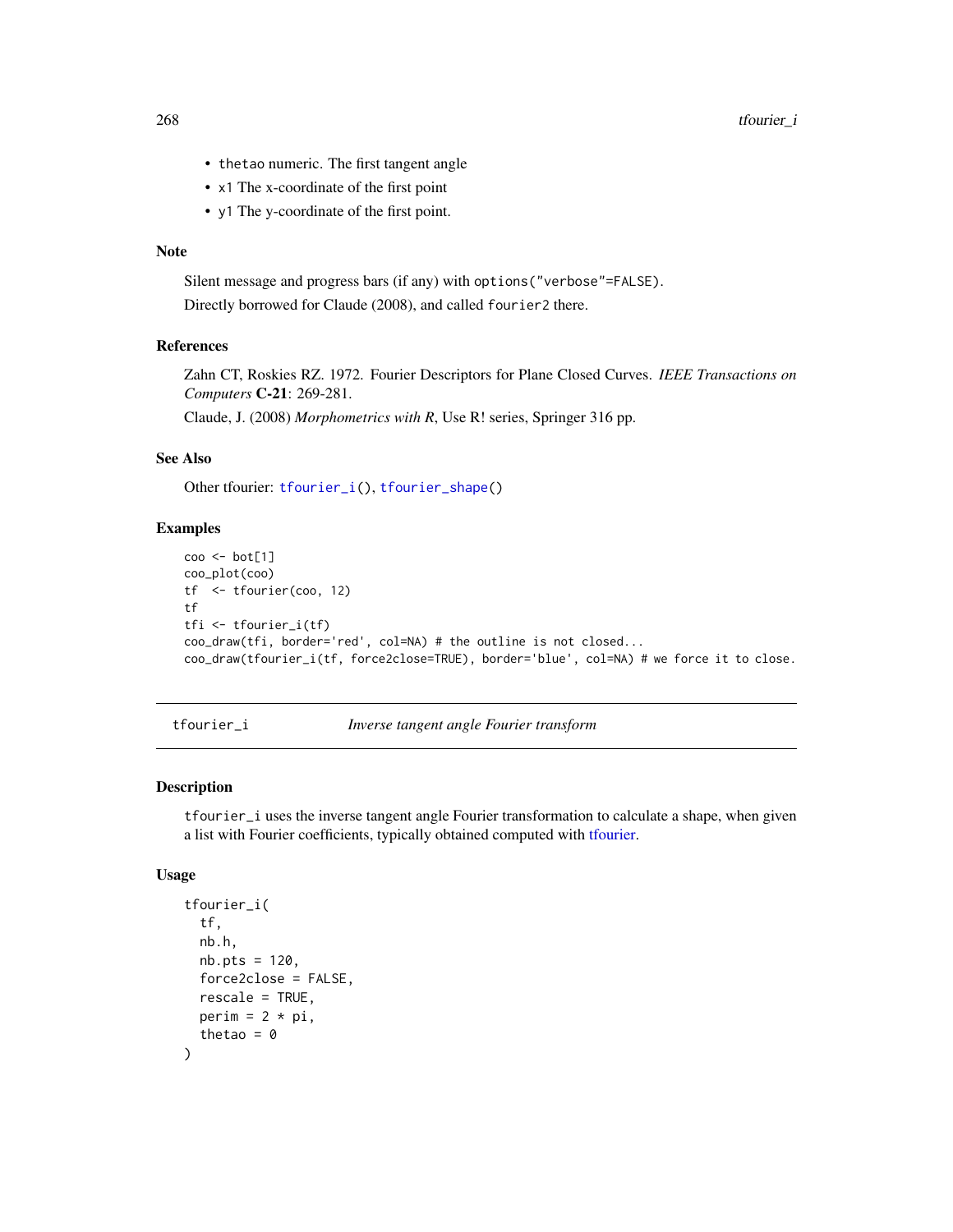#### <span id="page-268-0"></span>tfourier\_i 269

## Arguments

| tf          | a list with ao, an and bn components, typically as returned by tfourier                    |
|-------------|--------------------------------------------------------------------------------------------|
| nb.h        | integer. The number of harmonics to calculate/use                                          |
| nb.pts      | integer. The number of points to calculate                                                 |
| force2close | logical. Whether to force the outlines calculated to close (see coo force2close).          |
| rescale     | logical. Whether to rescale the points calculated so that their perimeter equals<br>perim. |
| perim       | The perimeter length to rescale shapes.                                                    |
| thetao      | numeric. Radius angle to the reference (in radians)                                        |

# Details

See [tfourier](#page-266-0) for the mathematical background.

## Value

A list with components:

| $\mathsf{X}$ | vector of x-coordinates.                             |
|--------------|------------------------------------------------------|
| - V          | vector of y-coordinates.                             |
| phi          | vector of interpolated changes on the tangent angle. |
| angle        | vector of position on the perimeter (in radians).    |

#### Note

Directly borrowed for Claude (2008), and called ifourier2 there.

## References

Zahn CT, Roskies RZ. 1972. Fourier Descriptors for Plane Closed Curves. *IEEE Transactions on Computers* C-21: 269-281.

Claude, J. (2008) *Morphometrics with R*, Use R! series, Springer 316 pp.

## See Also

Other tfourier: [tfourier\\_shape\(](#page-269-0)), [tfourier\(](#page-266-0))

```
tfourier(bot[1], 24)
tfourier_shape()
```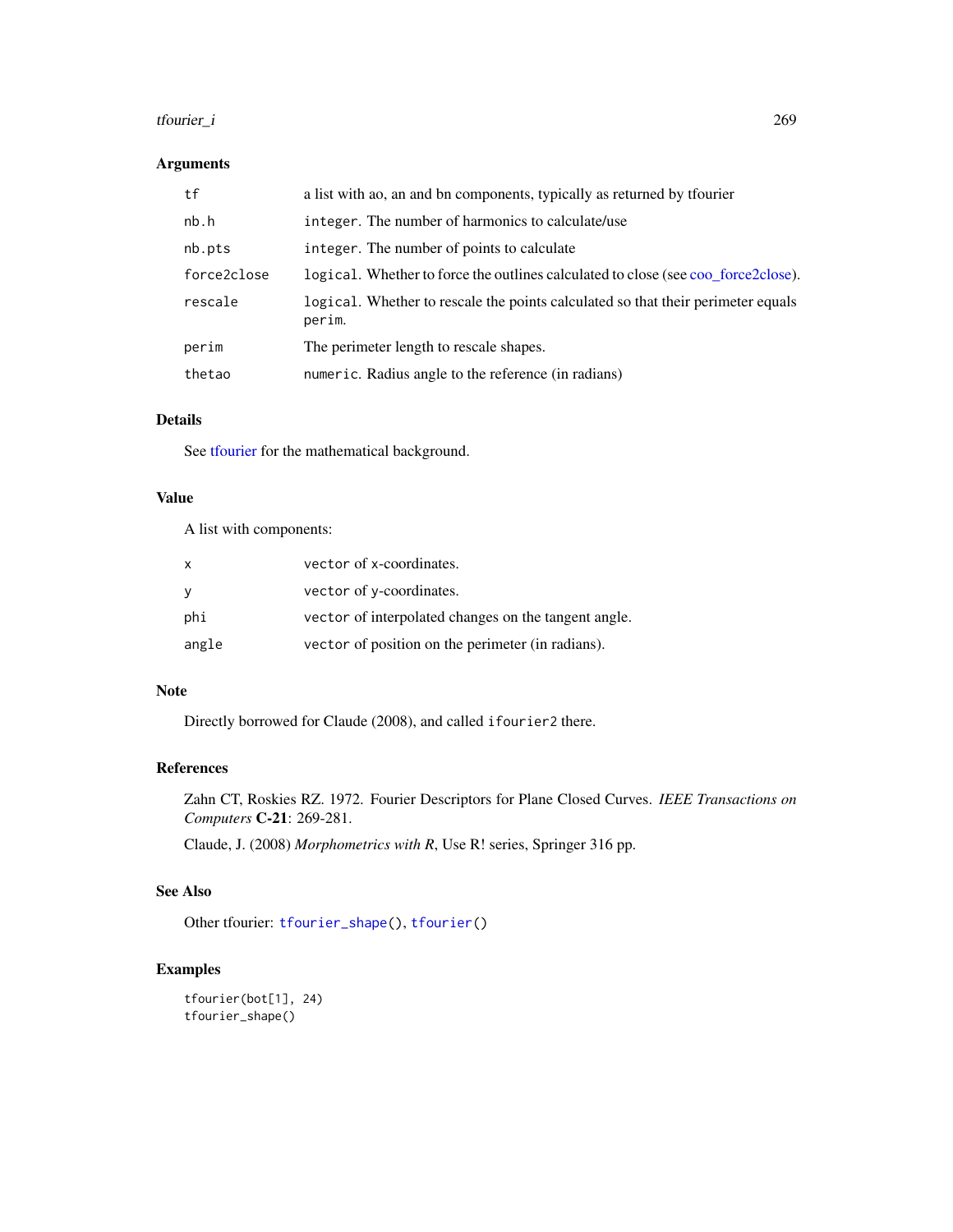<span id="page-269-1"></span><span id="page-269-0"></span>

tfourier\_shape calculates a 'Fourier tangent angle shape' given Fourier coefficients (see Details) or can generate some 'tfourier' shapes.

## Usage

```
tfourier_shape(an, bn, ao = 0, nb.h, nb.pts = 80, alpha = 2, plot = TRUE)
```
## Arguments

| an     | numeric. The $a_n$ Fourier coefficients on which to calculate a shape.                                                                    |
|--------|-------------------------------------------------------------------------------------------------------------------------------------------|
| bn     | numeric. The $b_n$ Fourier coefficients on which to calculate a shape.                                                                    |
| ao     | ao Harmonic coefficient.                                                                                                                  |
| nb.h   | integer. The number of harmonics to use.                                                                                                  |
| nb.pts | integer. The number of points to calculate.                                                                                               |
| alpha  | numeric. The power coefficient associated with the (usually decreasing) ampli-<br>tude of the Fourier coefficients (see <b>Details</b> ). |
| plot   | logical. Whether to plot or not the shape.                                                                                                |

## Value

A matrix of  $(x; y)$  coordinates.

## References

Claude, J. (2008) *Morphometrics with R*, Use R! series, Springer 316 pp.

## See Also

Other tfourier: [tfourier\\_i\(](#page-267-0)), [tfourier\(](#page-266-0))

```
tf <- tfourier(bot[1], 24)
tfourier_shape(tf$an, tf$bn) # equivalent to rfourier_i(rf)
tfourier_shape()
tfourier_shape(nb.h=6, alpha=0.4, nb.pts=500)
panel(Out(a2l(replicate(100,
coo_force2close(tfourier_shape(nb.h=6, alpha=2, nb.pts=200, plot=FALSE)))))) # biological shapes
```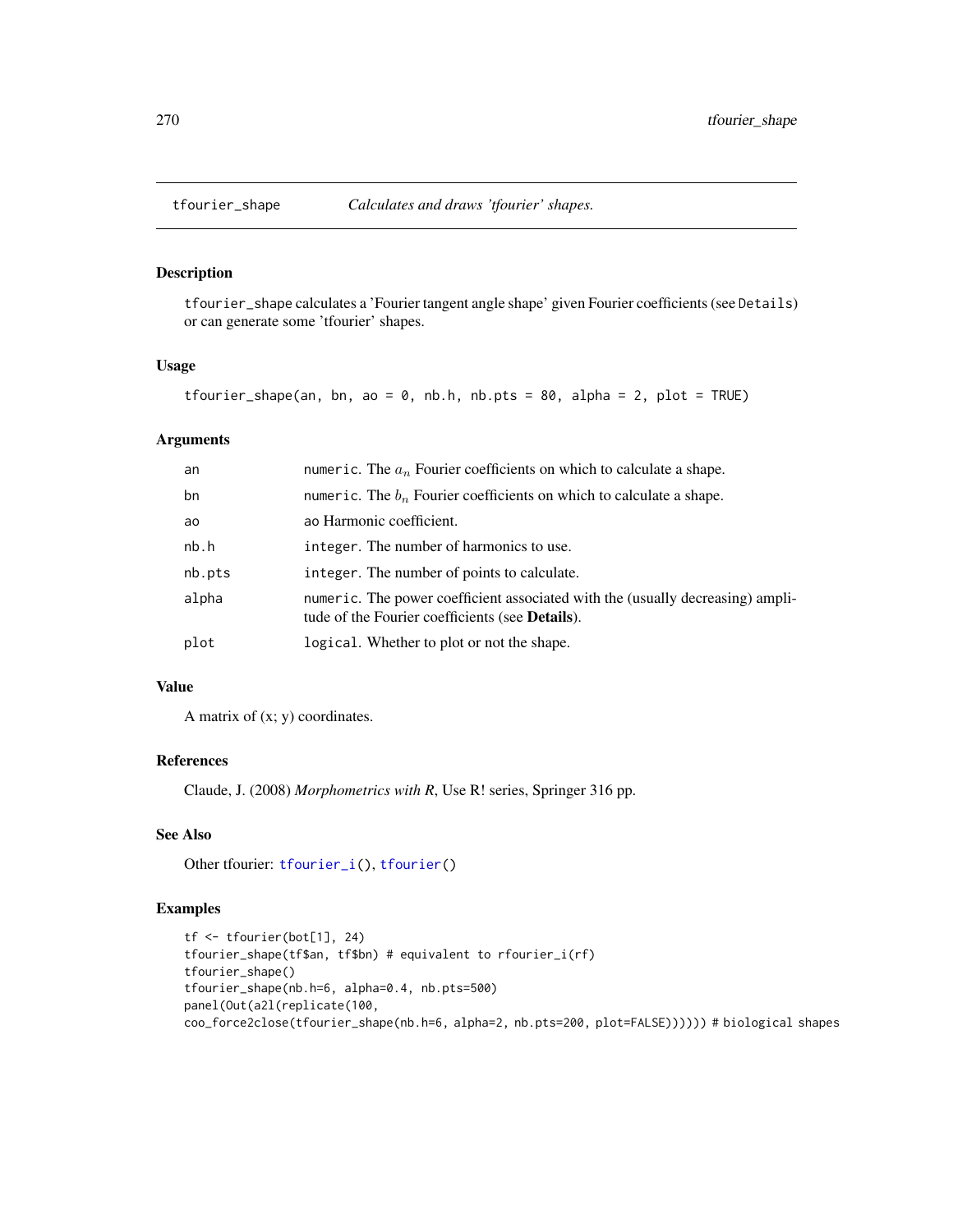<span id="page-270-1"></span>

Given a list of files (lf) that includes matching filenames with .jpg (black masks) and .txt (landmark positions on them as .txt), returns an Out with \$ldk defined. Typically be useful if you use ImageJ to define landmarks on your outlines.

#### Usage

tie\_jpg\_txt(lf)

## Arguments

lf a list of filenames

## Note

Not optimized (images are read twice). Please do not hesitate to contact me should you have a particular case or need something.

#### See Also

Other babel functions: [lf\\_structure\(](#page-174-0))

<span id="page-270-0"></span>

tps2d *Thin Plate Splines for 2D data*

## Description

tps2d is the core function for Thin Plate Splines. It is used internally for all TPS graphical functions.tps\_apply is the very same function but with arguments properly named (I maintain tps2d as it is for historical reasons) when we want a apply a trasnformation grid.

#### Usage

tps2d(grid0, fr, to)

tps\_apply(fr, to, new)

#### Arguments

| grid0 | a matrix of coordinates on which to calculate deformations               |
|-------|--------------------------------------------------------------------------|
| fr    | the reference shape                                                      |
| to    | the target shape                                                         |
| new   | the shape on which to apply the shp1->shp2 calibrated tps trasnformation |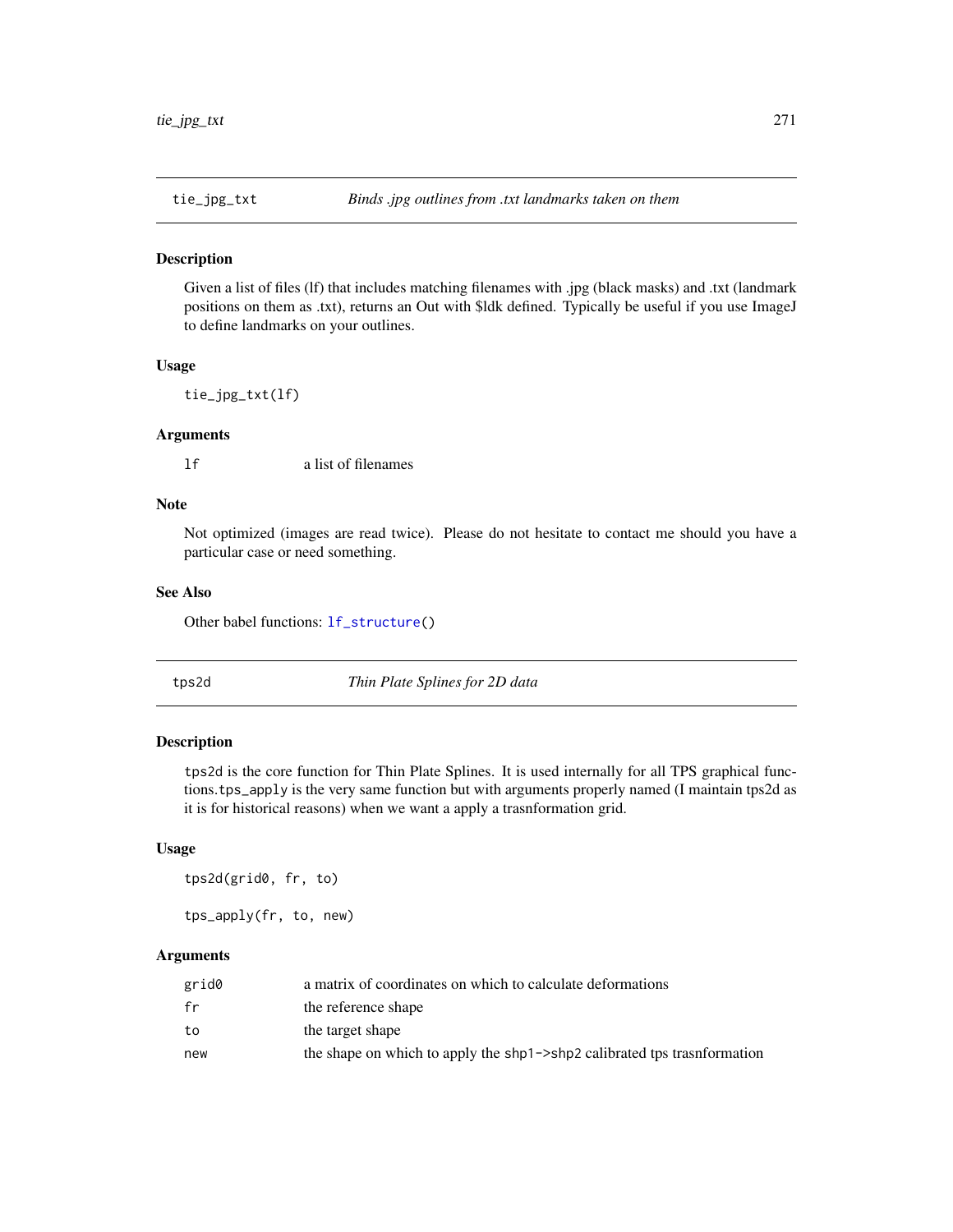## <span id="page-271-1"></span>Value

a shape.

## See Also

Other thin plate splines: [tps\\_arr\(](#page-271-0)), [tps\\_grid\(](#page-273-0)), [tps\\_iso\(](#page-274-0)), [tps\\_raw\(](#page-276-0))

## Examples

```
shapes <- shapes %>%
 coo_scale() %>% coo_center() %>%
 coo_slidedirection("up") %>%
 coo_sample(64)
leaf1 <- shapes[14]
leaf2 <- shapes[15]
# tps grid on the two leafs2
tps_grid(leaf1, leaf2)
# apply the (leaf1 -> leaf2) tps trasnformation onto leaf1
# (that thus get closer to leaf2)
tps_apply(leaf1, leaf2, leaf1) %>% coo_draw(bor="purple")
```
<span id="page-271-0"></span>

| tps_arr |  | Deformation 'vector field' using Thin Plate Splines |
|---------|--|-----------------------------------------------------|
|         |  |                                                     |

## Description

tps\_arr(ows) calculates deformations between two configurations and illustrate them using arrows.

#### Usage

```
tps_arr(
  fr,
  to,
 amp = 1,
 grid = TRUE,over = 1.2,
 palette = col_summer,
 arr.nb = 200,arr.levels = 100,
 arr. len = 0.1,
 arr.ang = 20,
 arr.lwd = 0.75,
  arr.col = "grey50",poly = TRUE,
```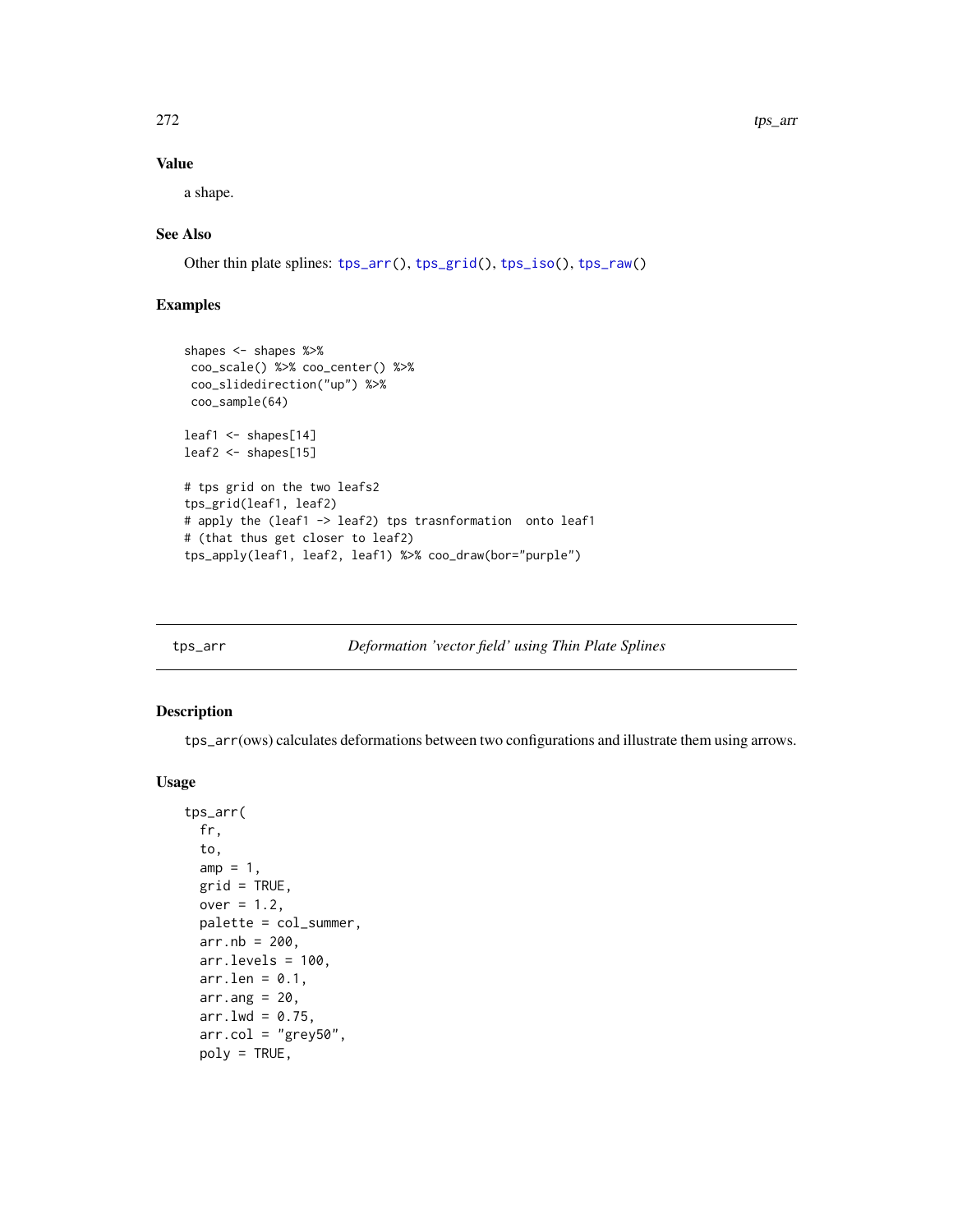#### <span id="page-272-0"></span>tps\_arr 273

```
shp = TRUE,shp.col = rep(NA, 2),\n shp.border = col_qual(2),
shp.lwd = c(2, 2),
shp.1ty = c(1, 1),legend = TRUE,
legend.text,
...
```

```
)
```
## Arguments

| fr          | the reference $(x, y)$ coordinates                                                                                  |
|-------------|---------------------------------------------------------------------------------------------------------------------|
| to          | the target $(x, y)$ coordinates                                                                                     |
| amp         | an amplification factor of differences between fr and to                                                            |
| grid        | whether to calculate and plot changes across the graphical window TRUE or just<br>within the starting shape (FALSE) |
| over        | numeric that indicates how much the thin plate splines extends over the shapes                                      |
| palette     | a color palette such those included in Momocs or produced with colorRamp-<br>Palette                                |
| arr.nb      | numeric The number of arrows to calculate                                                                           |
| arr.levels  | numeric. The number of levels for the color of arrows                                                               |
| arr.len     | numeric for the length of arrows                                                                                    |
| arr.ang     | numeric for the angle for arrows' heads                                                                             |
| arr.lwd     | numeric for the 1wd for drawing arrows                                                                              |
| arr.col     | if palette is not used the color for arrows                                                                         |
| poly        | whether to draw polygons (for outlines) or points (for landmarks)                                                   |
| shp         | logical. whether to draw shapes                                                                                     |
| shp.col     | two colors for filling the shapes                                                                                   |
| shp.border  | two colors for drawing the borders                                                                                  |
| shp.lwd     | two lwd for drawing shapes                                                                                          |
| shp.lty     | two 1ty fro drawing the shapes                                                                                      |
| legend      | logical whether to plot a legend                                                                                    |
| legend.text | some text for the legend                                                                                            |
| .           | additional arguments to feed coo_draw                                                                               |
|             |                                                                                                                     |

# Value

Nothing.

## See Also

Other thin plate splines: [tps2d\(](#page-270-0)), [tps\\_grid\(](#page-273-0)), [tps\\_iso\(](#page-274-0)), [tps\\_raw\(](#page-276-0))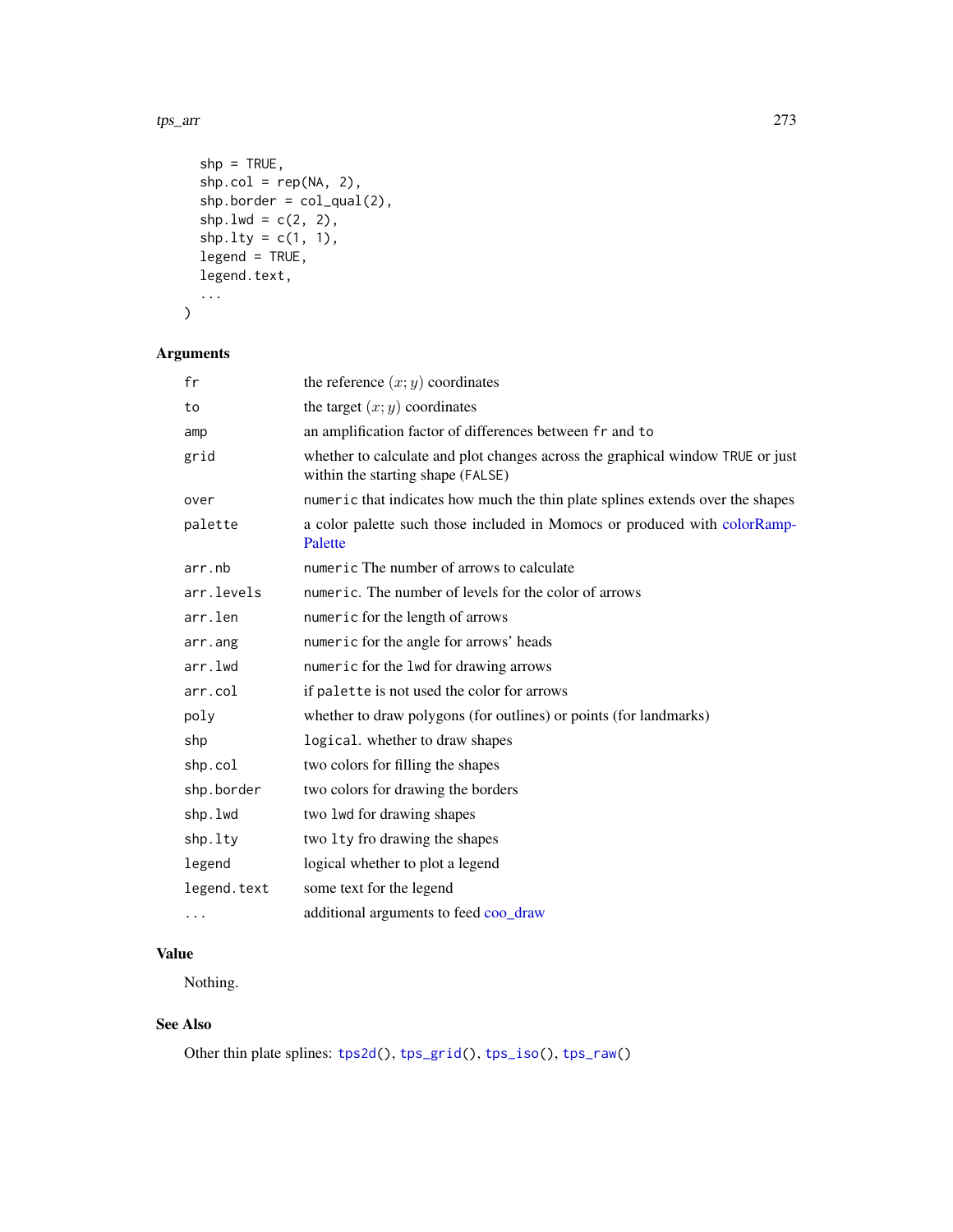## Examples

```
botF <- efourier(bot)
x <- MSHAPES(botF, 'type', nb.pts=80)$shp
fr <- x$beer
to <- x$whisky
tps_arr(fr, to, arr.nb=200, palette=col_sari, amp=3)
tps_arr(fr, to, arr.nb=200, palette=col_sari, amp=3, grid=FALSE)
```
<span id="page-273-0"></span>tps\_grid *Deformation grids using Thin Plate Splines*

## Description

tps\_grid calculates and plots deformation grids between two configurations.

#### Usage

```
tps_grid(
 fr,
  to,
  amp = 1,
 over = 1.2,
 grid.size = 15,
 grid,col = "grey80",poly = TRUE,shp = TRUE,shp.col = rep(NA, 2),
  shp.border = col_qual(2),
  shp.lwd = c(1, 1),
  shp.1ty = c(1, 1),legend = TRUE,
  legend.text,
  ...
\mathcal{L}
```
# Arguments

| fr        | the reference $(x, y)$ coordinates                                             |
|-----------|--------------------------------------------------------------------------------|
| to        | the target $(x, y)$ coordinates                                                |
| amp       | an amplification factor of differences between fr and to                       |
| over      | numeric that indicates how much the thin plate splines extends over the shapes |
| grid.size | numeric to specify the number of grid cells on the longer axis on the outlines |
| grid.col  | color for drawing the grid                                                     |
| poly      | whether to draw polygons (for outlines) or points (for landmarks)              |
| shp       | logical. Whether to draw shapes                                                |

<span id="page-273-1"></span>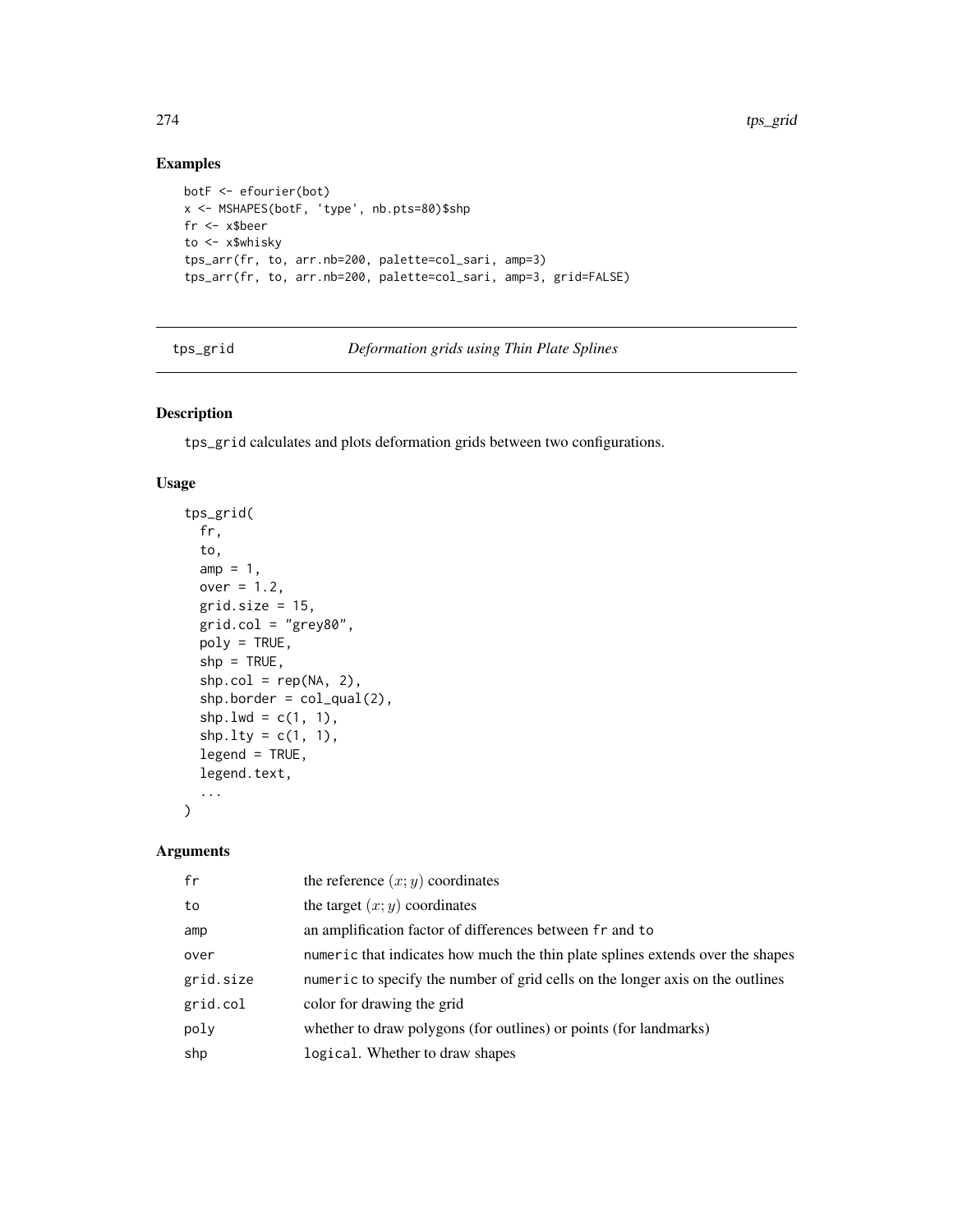#### <span id="page-274-1"></span>tps\_iso 275

| shp.col     | Two colors for filling the shapes     |
|-------------|---------------------------------------|
| shp.border  | Two colors for drawing the borders    |
| shp.lwd     | Two lwd for drawing shapes            |
| shp.lty     | Two 1ty fro drawing the shapes        |
| legend      | logical whether to plot a legend      |
| legend.text | some text for the legend              |
|             | additional arguments to feed coo_draw |

## Value

Nothing

## See Also

Other thin plate splines: [tps2d\(](#page-270-0)), [tps\\_arr\(](#page-271-0)), [tps\\_iso\(](#page-274-0)), [tps\\_raw\(](#page-276-0))

## Examples

```
botF <- efourier(bot)
x <- MSHAPES(botF, 'type', nb.pts=80)$shp
fr <- x$beer
to <- x$whisky
tps_grid(fr, to, amp=3, grid.size=10)
```
<span id="page-274-0"></span>tps\_iso *Deformation isolines using Thin Plate Splines.*

## Description

tps\_iso calculates deformations between two configurations and map them with or without isolines.

#### Usage

```
tps_iso(
 fr,
  to,
 amp = 1,
 grid = FALSE,
 over = 1.2,
 palette = col_spring,
 iso.nb = 1000,
  iso.levels = 12,
 cont = TRUE,cont.col = "black",
 poly = TRUE,
```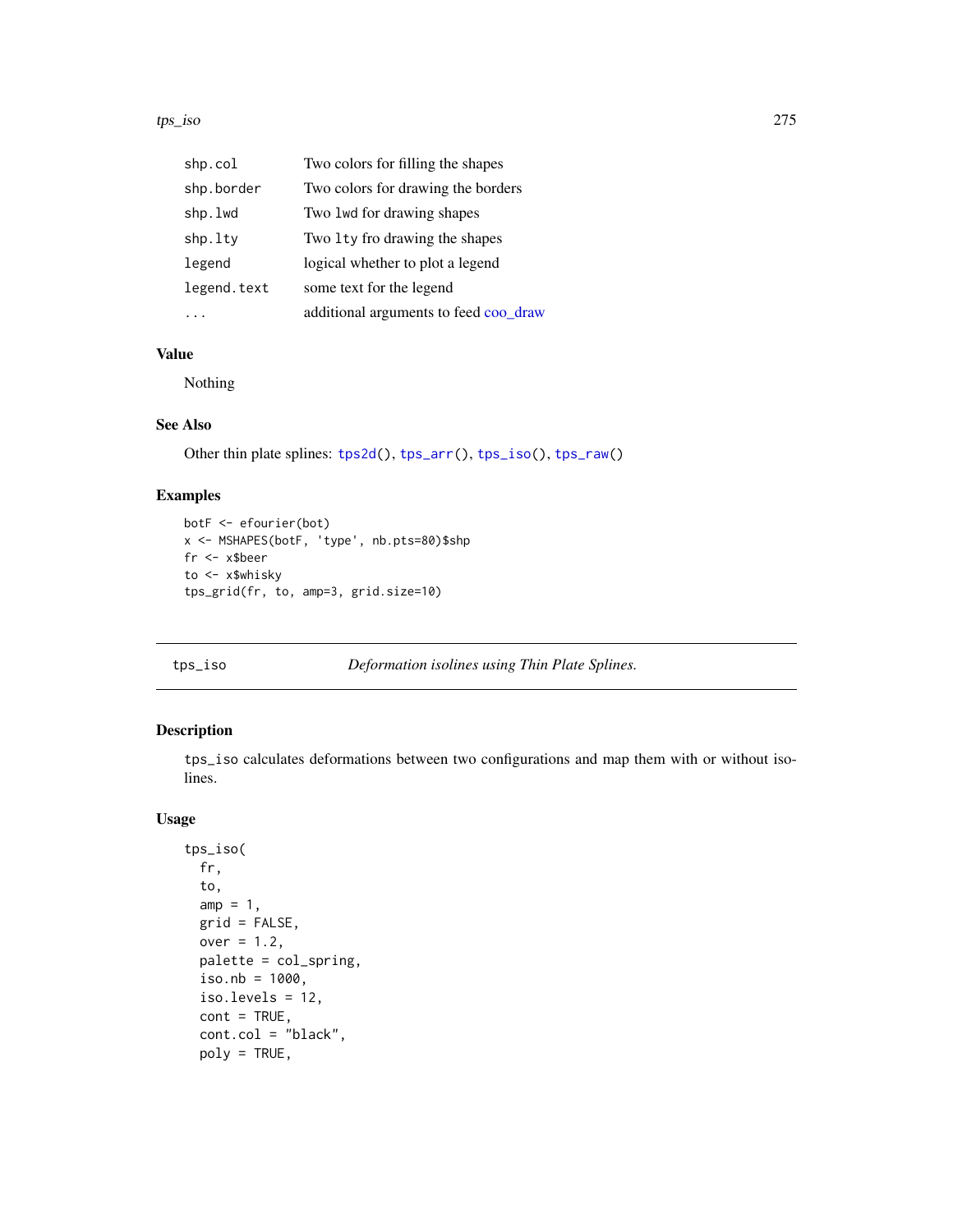```
shp = TRUE,shp.border = col_qual(2),
  shp.lwd = c(2, 2),
  shp.1ty = c(1, 1),legend = TRUE,legend.text,
  ...
\mathcal{L}
```
## Arguments

| fr          | The reference $(x, y)$ coordinates                                                                                  |
|-------------|---------------------------------------------------------------------------------------------------------------------|
| to          | The target $(x, y)$ coordinates                                                                                     |
| amp         | An amplification factor of differences between fr and to                                                            |
| grid        | whether to calculate and plot changes across the graphical window TRUE or just<br>within the starting shape (FALSE) |
| over        | A numeric that indicates how much the thin plate splines extends over the<br>shapes                                 |
| palette     | A color palette such those included in Momocs or produced with colorRamp-<br>Palette                                |
| iso.nb      | A numeric. The number of points to use for the calculation of deformation                                           |
| iso.levels  | numeric. The number of levels for mapping the deformations                                                          |
| cont        | logical. Whether to draw contour lines                                                                              |
| cont.col    | A color for drawing the contour lines                                                                               |
| poly        | whether to draw polygons (for outlines) or points (for landmarks)                                                   |
| shp         | logical. Whether to draw shapes                                                                                     |
| shp.border  | Two colors for drawing the borders                                                                                  |
| shp.lwd     | Two lwd for drawing shapes                                                                                          |
| shp.lty     | Two 1 ty fro drawing the shapes                                                                                     |
| legend      | logical whether to plot a legend                                                                                    |
| legend.text | some text for the legend                                                                                            |
| $\cdots$    | additional arguments to feed coo_draw                                                                               |

## Value

No returned value

## See Also

Other thin plate splines: [tps2d\(](#page-270-0)), [tps\\_arr\(](#page-271-0)), [tps\\_grid\(](#page-273-0)), [tps\\_raw\(](#page-276-0))

<span id="page-275-0"></span>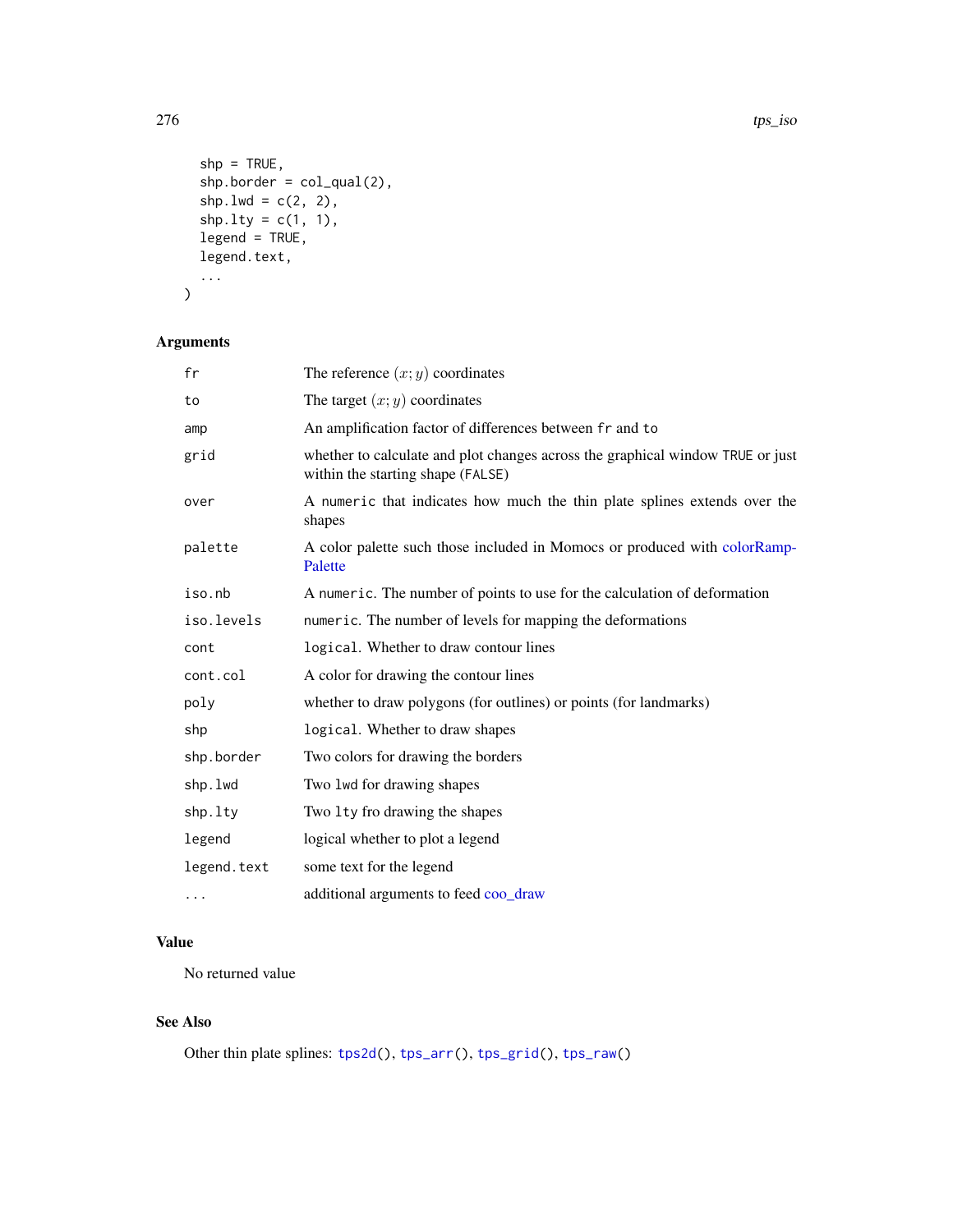#### <span id="page-276-1"></span>tps\_raw 277

## Examples

```
botF <- efourier(bot)
x <- MSHAPES(botF, 'type', nb.pts=80)$shp
fr <- x$beer
to <- x$whisky
tps_iso(fr, to, iso.nb=200, amp=3)
tps_iso(fr, to, iso.nb=200, amp=3, grid=TRUE)
```
<span id="page-276-0"></span>tps\_raw *Vanilla Thin Plate Splines*

#### Description

tps\_raw calculates deformation grids and returns position of sampled points on it.

#### Usage

 $tps_raw(fr, to, amp = 1, over = 1.2, grid.size = 15)$ 

## Arguments

| fr        | the reference $(x, y)$ coordinates                                             |
|-----------|--------------------------------------------------------------------------------|
| to        | the target $(x, y)$ coordinates                                                |
| amp       | an amplification factor of differences between fr and to                       |
| over      | numeric that indicates how much the thin plate splines extends over the shapes |
| grid.size | numeric to specify the number of grid cells on the longer axis on the outlines |

## Value

a list with two components: grid the xy coordinates of sampled points along the grid; dim the dimension of the grid.

## See Also

Other thin plate splines: [tps2d\(](#page-270-0)), [tps\\_arr\(](#page-271-0)), [tps\\_grid\(](#page-273-0)), [tps\\_iso\(](#page-274-0))

```
## Not run:
ms <- MSHAPES(efourier(bot, 10), "type")
b <- ms$shp$beer
w <- ms$shp$whisky
g \leftarrow \text{tps\_raw}(b, w)ldk_plot(g$grid)
# a wavy plot
```

```
ldk_plot(g$grid, pch=NA)
```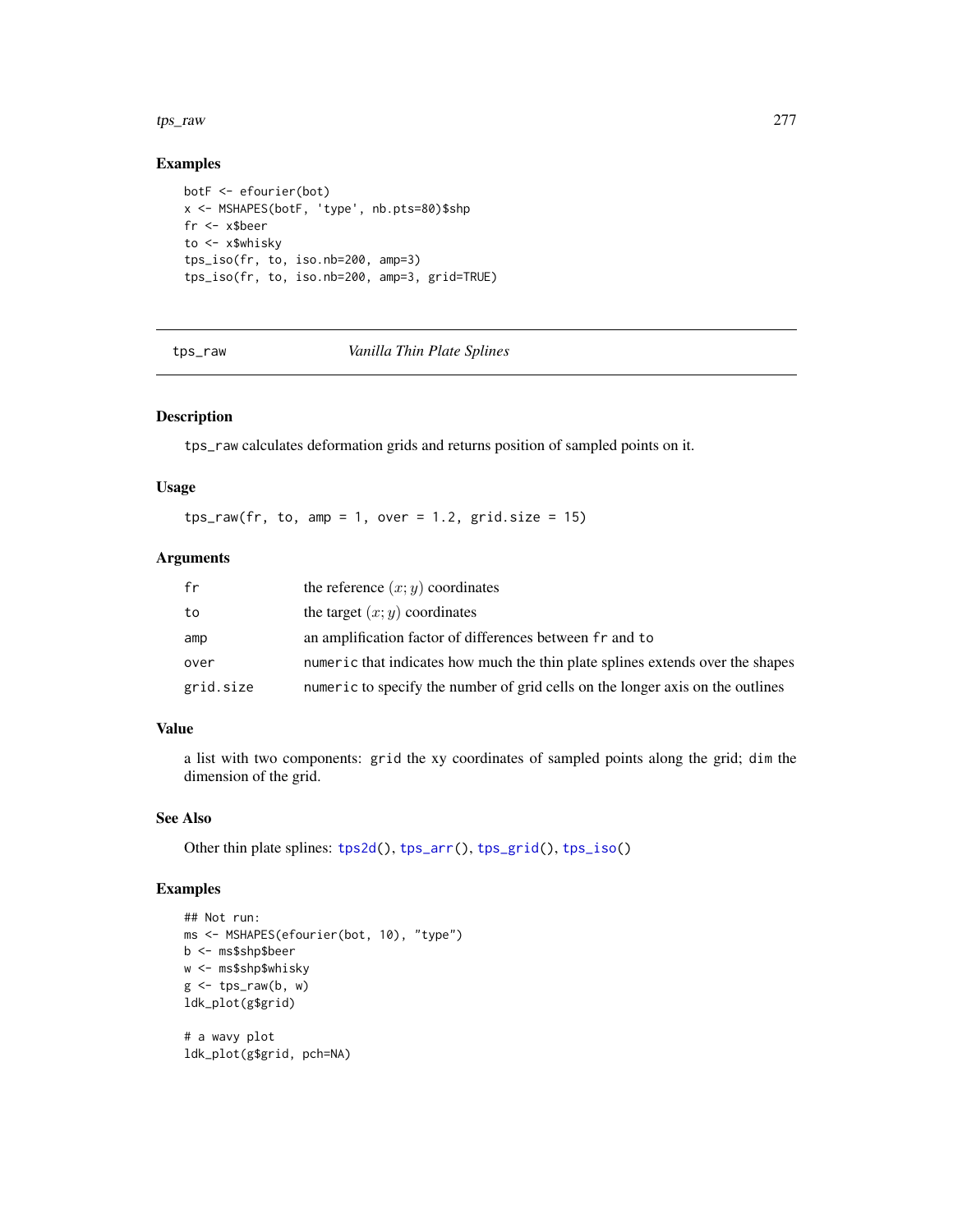```
cols\_ids \leq 1:g$dim[1]for (i in 1:g$dim[2]) lines(g$grid[cols_ids + (i-1)*g$dim[1], ])
## End(Not run)
```
TraCoe *Traditional morphometrics class*

#### Description

Defines the builder for traditional measurement class in Momocs. Is is intended to ease calculations, data handling and multivariate statistics just ad the other Momocs' classes

#### Usage

 $Trace($ coe = matrix(),  $fac = dplyr::tibble()$ 

#### Arguments

| coe | a matrix of measurements    |
|-----|-----------------------------|
| fac | a data frame for covariates |

#### See Also

Other classes: [Coe\(](#page-29-0)), [Coo\(](#page-38-0)), [Ldk\(](#page-169-0)), [OpnCoe\(](#page-194-0)), [Opn\(](#page-193-0)), [OutCoe\(](#page-198-0)), [Out\(](#page-197-0))

#### Examples

```
# let's (more or less) rebuild the flower dataset
fl <- TraCoe(iris[, 1:4], dplyr::tibble(sp=iris$Species))
fl %>% PCA() %>% plot("sp")
```
<span id="page-277-0"></span>trilo *Data: Outline coordinates of cephalic outlines of trilobite*

#### Description

Data: Outline coordinates of cephalic outlines of trilobite

#### Format

A [Out](#page-197-0) object 64 coordinates of 50 cephalic outlines from different ontogenetic stages of trilobite.

## Source

Arranged from: <https://folk.universitetetioslo.no/> (used to be in ohammer website but seems to be deprecated now). The original data included 51 outlines and 5 ontogenetic stages, but one of them has just a single outline thas has been removed.

<span id="page-277-1"></span>278 trilogies and the contract of the contract of the contract of the contract of the contract of the contract of the contract of the contract of the contract of the contract of the contract of the contract of the contract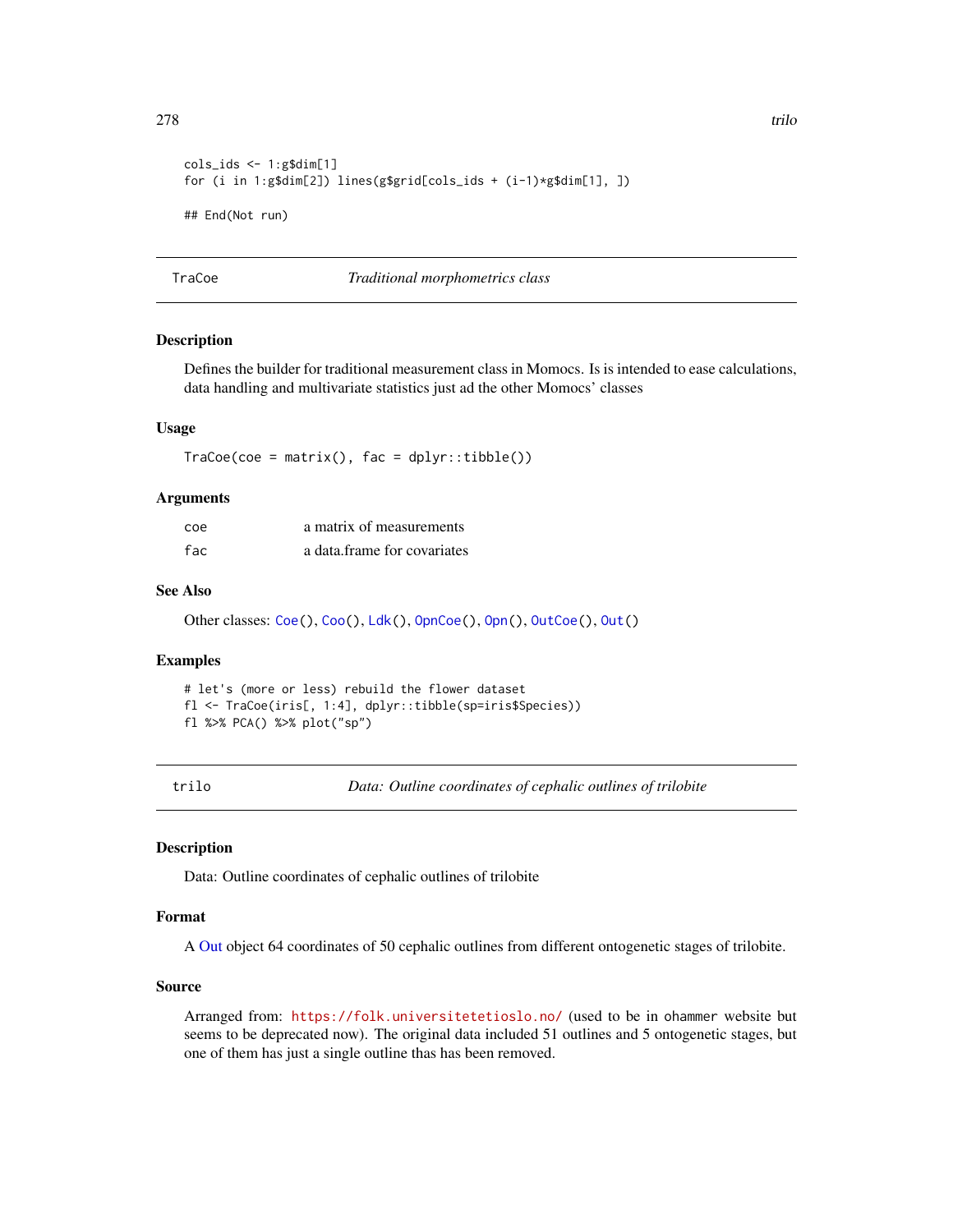#### <span id="page-278-0"></span>verify 279

# See Also

Other datasets: [apodemus](#page-7-1), [bot](#page-12-0), [chaff](#page-25-0), [charring](#page-25-1), [flower](#page-144-0), [hearts](#page-150-0), [molars](#page-181-0), [mosquito](#page-186-0), [mouse](#page-186-1), [nsfishes](#page-191-0), [oak](#page-192-0), [olea](#page-192-1), [shapes](#page-259-0), [wings](#page-280-0)

verify *Validates Coo objects*

## Description

No validation for S3 objects, so this method is a (cheap) attempt at checking [Coo](#page-38-0) objects, [Out,](#page-197-0) [Opn](#page-193-0) and [Ldk](#page-169-0) objects.

## Usage

verify(Coo)

## Arguments

Coo any Coo object

## Details

Implemented before all morphometric methods and handling verbs. To see what is checked, try eg Momocs:::verify.Coo

#### Value

a Coo object.

## Examples

```
## Not run:
verify(bot)
bot[12] <- NA
verify(bot)
verify(hearts)
hearts$ldk[[4]] <- c(1, 2)
verify(hearts)
```
## End(Not run)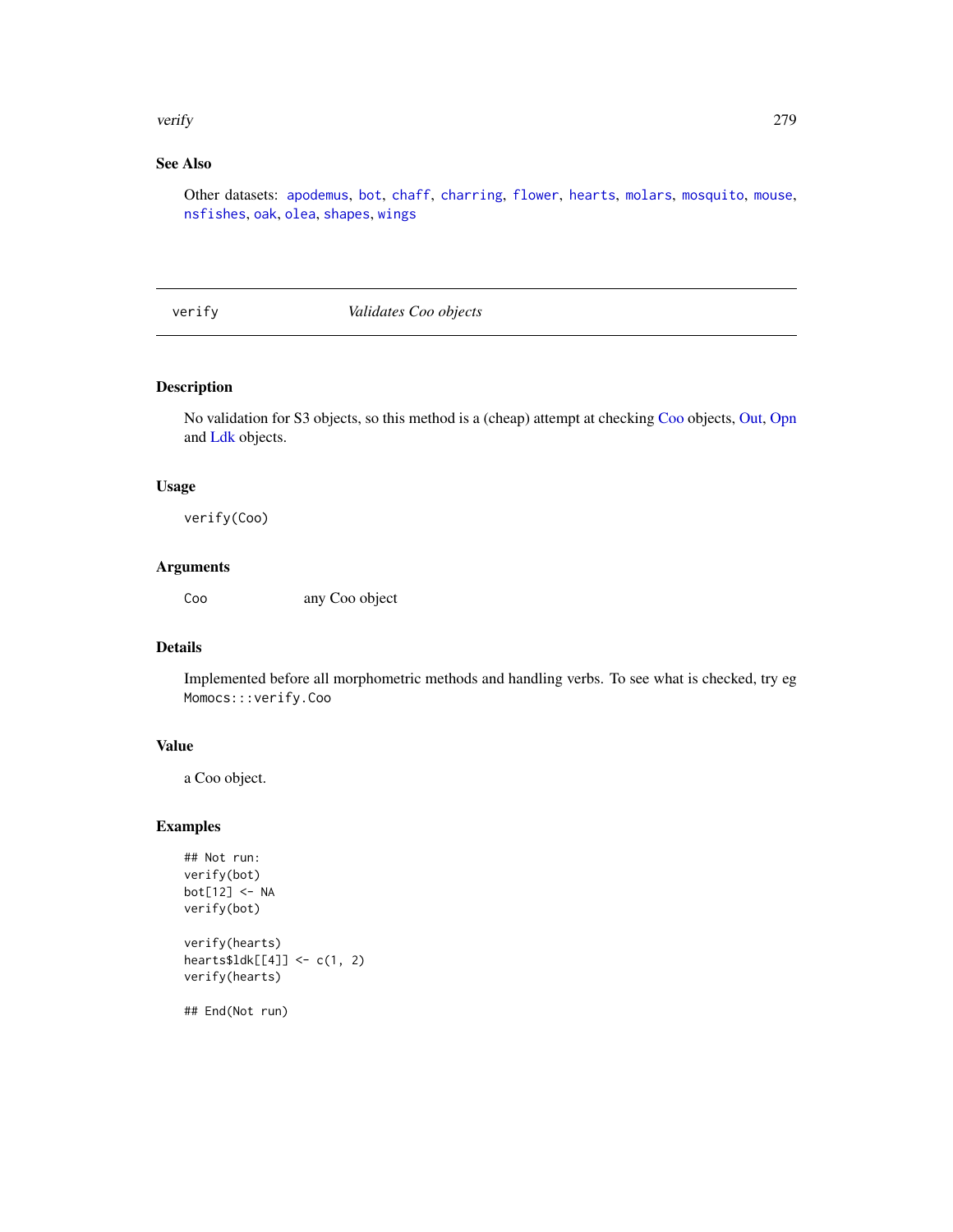<span id="page-279-0"></span>

A simple wrapper around [dnorm](#page-0-0) that helps identify outliers. In particular, it may be useful on [Coe](#page-29-0) object (in this case a PCA is first calculated) and also on [Ldk](#page-169-0) for detecting possible outliers on freshly digitized/imported datasets.

## Usage

which\_out(x, conf, nax, ...)

## Arguments

| X        | object, either Coe or a numeric on which to search for outliers                                                |
|----------|----------------------------------------------------------------------------------------------------------------|
| conf     | confidence for dnorm (1e-3 by default)                                                                         |
| nax      | number of axes to retain (only for Coe), if <1 retain enough axes to retain this<br>proportion of the variance |
| $\cdots$ | additional parameters to be passed to PCA (only for Coe)                                                       |

#### Note

experimental. dnorm parameters used are median(x),  $sd(x)$ 

```
# on a numeric
x \le - rnorm(10)
x[4] < -99which_out(x)
# on a Coe
bf <- bot %>% efourier(6)
bf%coe[c(1, 6), 1] <- 5
which_out(bf)
# on Ldk
w_no <- w_ok <- wings
w_no$coo[[2]][1, 1] <- 2
w_no$coo[[6]][2, 2] <- 2
which_out(w_ok, conf=1e-12) # with low conf, no outliers
which_out(w_no, conf=1e-12) # as expected
# a way to illustrate, filter outliers
# conf has been chosen deliberately low to show some outliers
x_f <- bot %>% efourier
x_p \leftarrow PCA(x_f)
```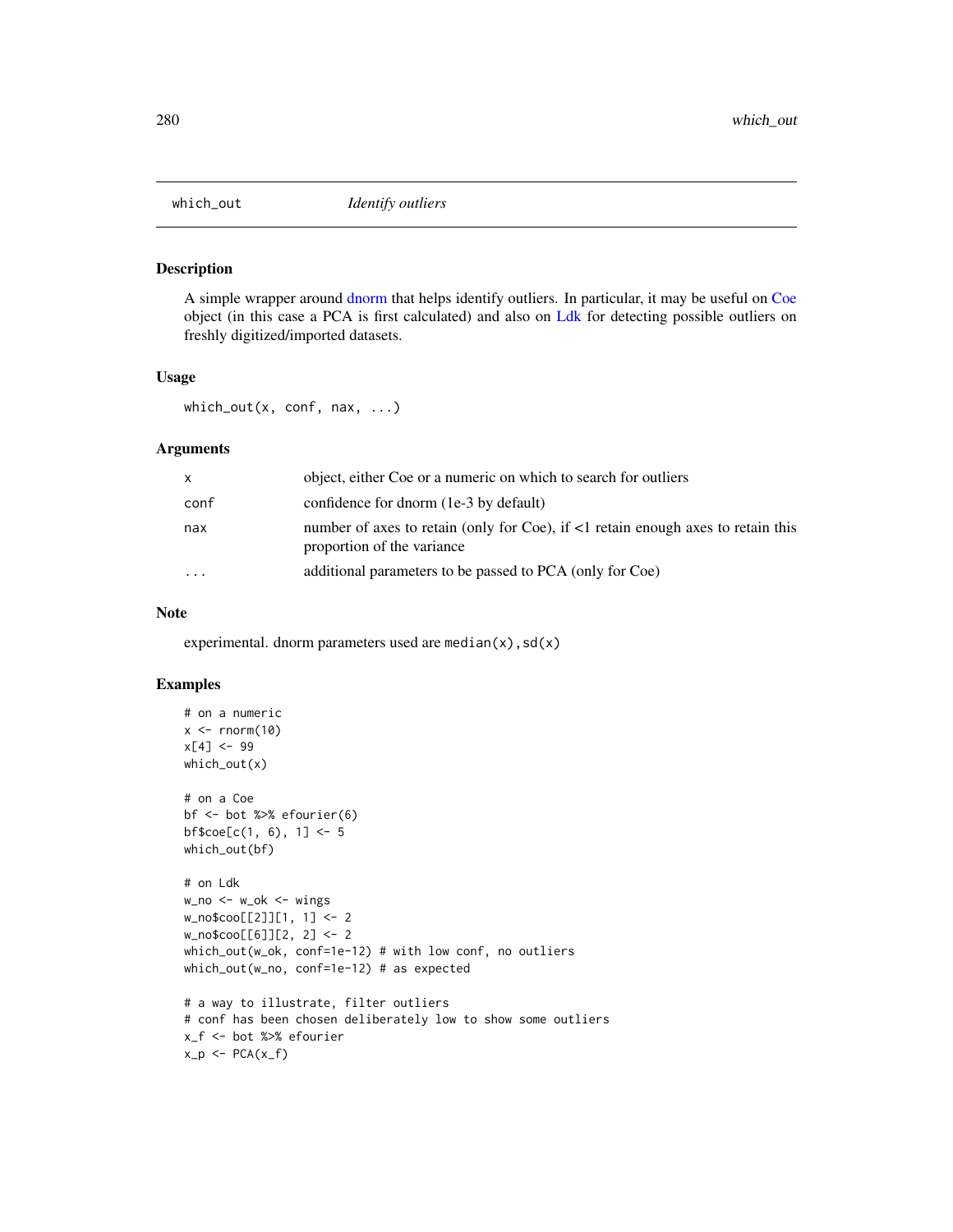#### <span id="page-280-1"></span>wings 281

```
# which are outliers (conf is ridiculously low here)
which_out(x_p$x[, 1], 0.5)
cols <- rep("black", nrow(x_p$x))
outliers <- which_out(x_p$x[, 1], 0.5)
cols[outliers] <- "red"
plot(x_p, col=cols)
# remove them for Coe, rePCA, replot
x_f %>% slice(-outliers) %>% PCA %>% plot
# or directly with which_out.Coe
# which relies on a PCA
outliers <- x_f %>% which_out(0.5, nax=0.95) %>% na.omit()
x_f %>% slice(-outliers) %>% PCA %>% plot
```
<span id="page-280-0"></span>

wings *Data: Landmarks coordinates of mosquito wings*

## Description

Data: Landmarks coordinates of mosquito wings

## Format

A [Ldk](#page-169-0) object containing 18 (x; y) landmarks from 127 mosquito wings, from

#### Source

Rohlf and Slice 1990.

#### See Also

Other datasets: [apodemus](#page-7-1), [bot](#page-12-0), [chaff](#page-25-0), [charring](#page-25-1), [flower](#page-144-0), [hearts](#page-150-0), [molars](#page-181-0), [mosquito](#page-186-0), [mouse](#page-186-1), [nsfishes](#page-191-0), [oak](#page-192-0), [olea](#page-192-1), [shapes](#page-259-0), [trilo](#page-277-0)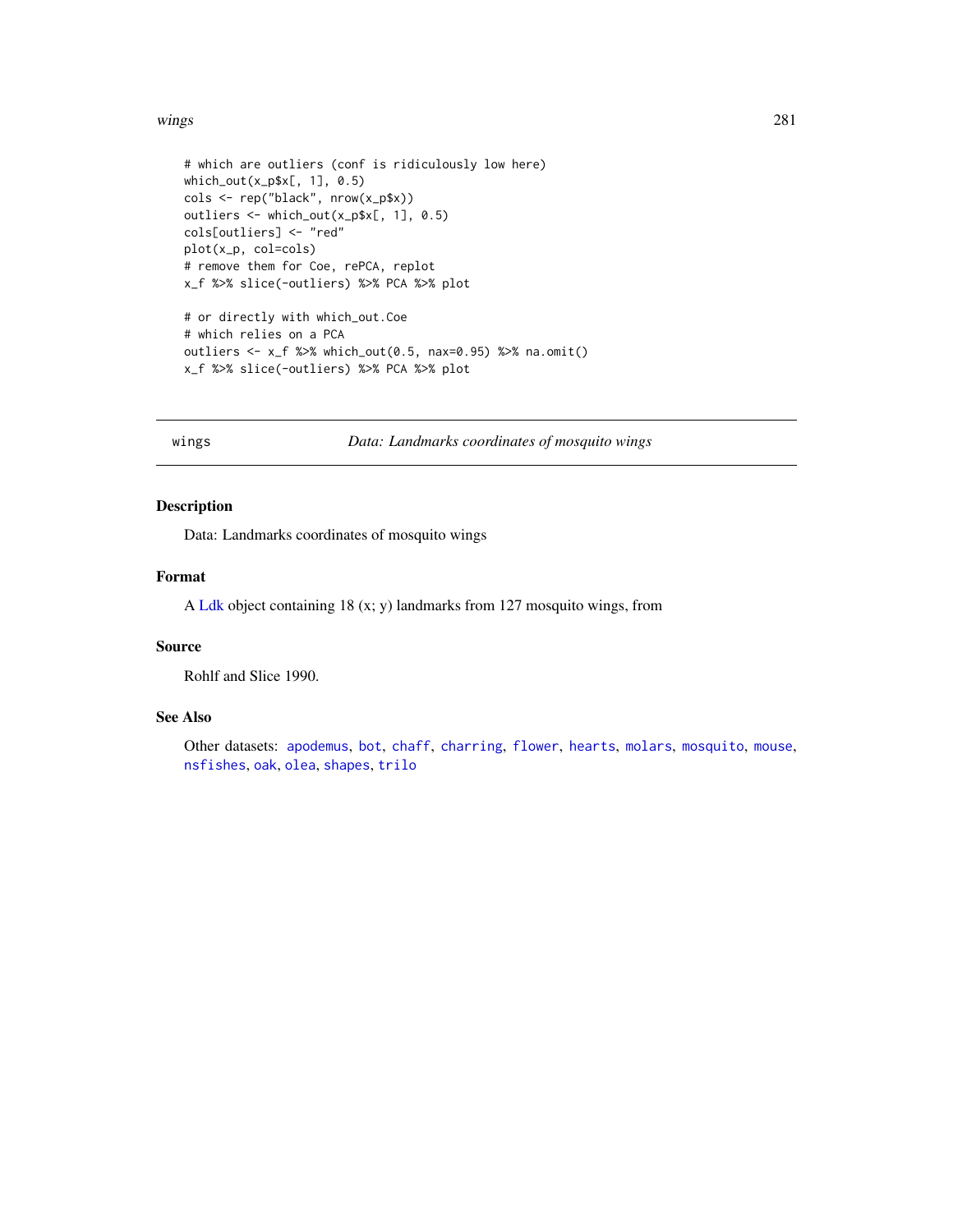# Index

∗ Coe\_graphics boxplot.OutCoe, [13](#page-12-1) hcontrib, [150](#page-149-0) ∗ Coo\_graphics inspect, [159](#page-158-1) panel, [202](#page-201-1) stack, [262](#page-261-0) ∗ aligning functions coo\_align, [41](#page-40-0) coo\_aligncalliper, [42](#page-41-0) coo\_alignminradius, [43](#page-42-0) coo\_alignxax, [44](#page-43-0) ∗ babel functions lf\_structure, [175](#page-174-1) tie\_jpg\_txt, [271](#page-270-1) ∗ baselining functions coo\_baseline, [48](#page-47-0) coo\_bookstein, [49](#page-48-0) ∗ bezier functions bezier, [11](#page-10-0) bezier\_i, [12](#page-11-0) ∗ bridges functions as\_df, [9](#page-8-0) bridges, [16](#page-15-0) complex, [38](#page-37-0) export, [138](#page-137-0) ∗ calibration calibrate\_deviations, [17](#page-16-0) calibrate\_harmonicpower, [20](#page-19-0) calibrate\_r2, [22](#page-21-0) calibrate\_reconstructions, [24](#page-23-0) ∗ calliper functions coo\_calliper, [51](#page-50-0) ∗ centroid functions coo\_centdist, [52](#page-51-0) coo\_centpos, [54](#page-53-0) coo\_centsize, [55](#page-54-0) ∗ classes Coe, [30](#page-29-1)

Coo, [39](#page-38-1) Ldk, [170](#page-169-1) Opn, [194](#page-193-1) OpnCoe, [195](#page-194-1) Out, [198](#page-197-1) OutCoe, [199](#page-198-1) TraCoe, [278](#page-277-1) ∗ coo\_ descriptors coo\_angle\_edges, [45](#page-44-0) coo\_angle\_tangent, [46](#page-45-0) coo\_area, [47](#page-46-0) coo\_boundingbox, [50](#page-49-0) coo\_chull, [56](#page-55-0) coo\_circularity, [57](#page-56-0) coo\_convexity, [60](#page-59-0) coo\_eccentricity, [64](#page-63-0) coo\_elongation, [65](#page-64-0) coo\_length, [75](#page-74-0) coo\_lw, [79](#page-78-0) coo\_rectangularity, [86](#page-85-0) coo\_rectilinearity, [87](#page-86-0) coo\_scalars, [96](#page-95-0) coo\_solidity, [107](#page-106-0) coo\_tac, [108](#page-107-0) coo\_width, [117](#page-116-0) ∗ coo\_ intersect coo\_intersect\_angle, [70](#page-69-0) coo\_intersect\_segment, [71](#page-70-0) ∗ coo\_ utilities coo\_align, [41](#page-40-0) coo\_aligncalliper, [42](#page-41-0) coo\_alignminradius, [43](#page-42-0) coo\_alignxax, [44](#page-43-0) coo\_baseline, [48](#page-47-0) coo\_bookstein, [49](#page-48-0) coo\_boundingbox, [50](#page-49-0) coo\_calliper, [51](#page-50-0) coo\_centdist, [52](#page-51-0) coo\_center, [53](#page-52-0)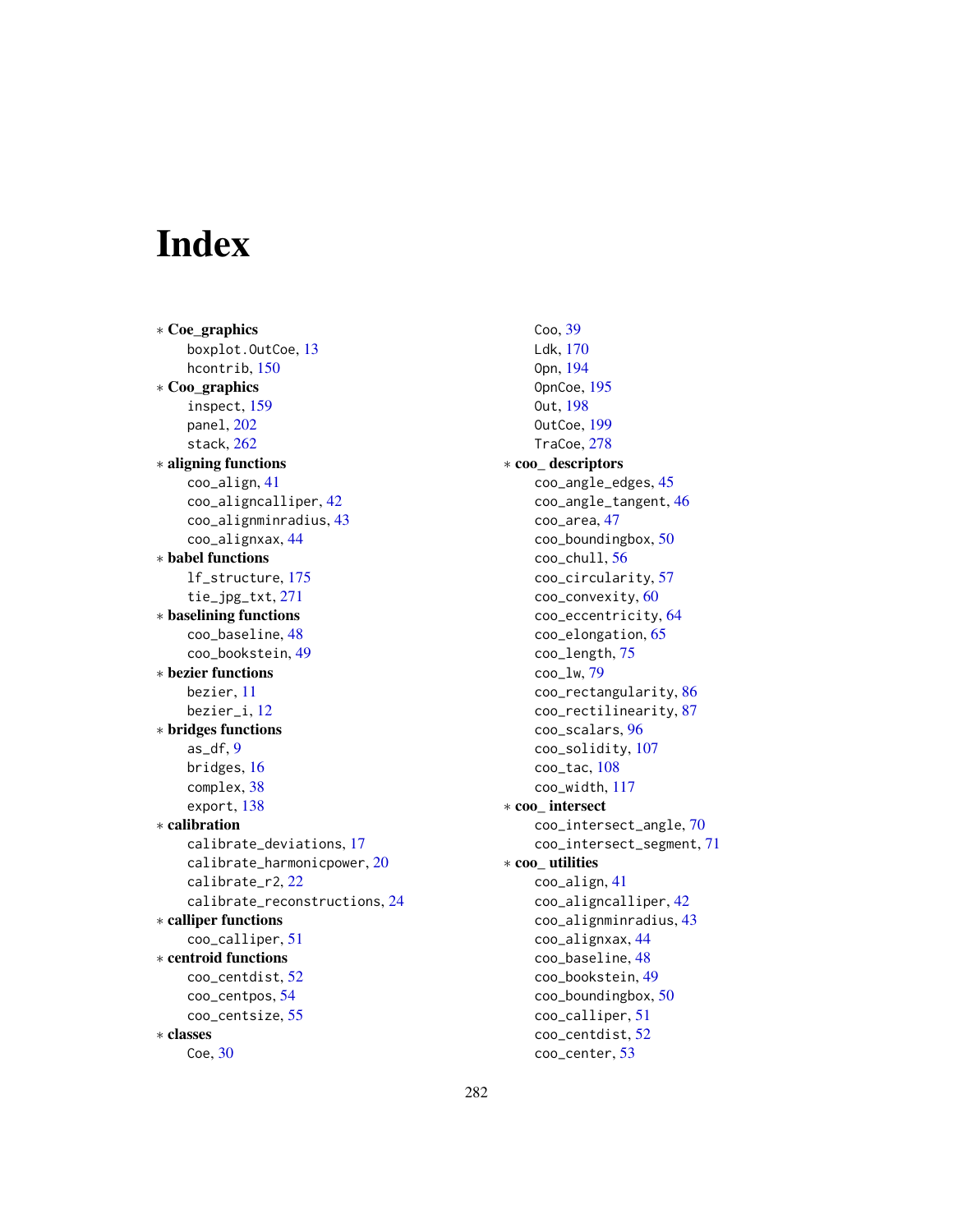#### INDEX 283

coo\_centpos, [54](#page-53-0) coo\_close, [59](#page-58-0) coo\_down, [61](#page-60-0) coo\_dxy, [63](#page-62-0) coo\_extract, [66](#page-65-0) coo\_flipx, [67](#page-66-0) coo\_force2close, [68](#page-67-1) coo\_interpolate, [69](#page-68-0) coo\_is\_closed, [72](#page-71-0) coo\_jitter, [73](#page-72-0) coo\_left, [74](#page-73-0) coo\_likely\_clockwise, [76](#page-75-0)  $\text{coo}_\text{m}$ h,  $80$ coo\_perim, [82](#page-81-0) coo\_range, [85](#page-84-0) coo\_rev, [88](#page-87-0) coo\_right, [89](#page-88-0) coo\_rotate, [90](#page-89-0) coo\_rotatecenter, [91](#page-90-0) coo\_sample, [93](#page-92-0) coo\_sample\_prop, [95](#page-94-0) coo\_samplerr, [94](#page-93-0) coo\_scale, [97](#page-96-0) coo\_shearx, [99](#page-98-0) coo\_slice, [100](#page-99-0) coo\_slide, [101](#page-100-0) coo\_slidedirection, [103](#page-102-0) coo\_slidegap, [104](#page-103-0) coo\_smooth, [105](#page-104-0) coo\_smoothcurve, [106](#page-105-0) coo\_template, [109](#page-108-0) coo\_trans, [110](#page-109-0) coo\_trim, [111](#page-110-0) coo\_trimbottom, [112](#page-111-0) coo\_trimtop, [113](#page-112-0) coo\_untiltx, [114](#page-113-0) coo\_up, [116](#page-115-0) is\_equallyspacedradii, [161](#page-160-0) ∗ coo\_trimming functions coo\_trim, [111](#page-110-0) coo\_trimbottom, [112](#page-111-0) coo\_trimtop, [113](#page-112-0) ∗ coo\_utilities coo\_centsize, [55](#page-54-0) ∗ datasets apodemus, [8](#page-7-2) bot, [13](#page-12-1) chaff, [26](#page-25-2)

charring, [26](#page-25-2) flower, [145](#page-144-1) hearts, [151](#page-150-1) molars, [182](#page-181-1) mosquito, [187](#page-186-2) mouse, [187](#page-186-2) nsfishes, [192](#page-191-1) oak, [193](#page-192-2) olea, [193](#page-192-2) shapes, [260](#page-259-1) trilo, [278](#page-277-1) wings, [281](#page-280-1) ∗ dfourier dfourier, [122](#page-121-0) dfourier\_i, [124](#page-123-0) dfourier\_shape, [125](#page-124-0) ∗ efourier efourier, [134](#page-133-1) efourier\_i, [136](#page-135-0) efourier\_shape, [137](#page-136-0) ∗ exemplifying functions  $coo$ \_dxy,  $63$ ∗ farming breed, [15](#page-14-0) perm, [208](#page-207-0) ∗ grindr drawers, [127](#page-126-0) layers, [164](#page-163-0) layers\_morphospace, [167](#page-166-0) mosaic\_engine, [184](#page-183-0) papers, [204](#page-203-0) pile, [209](#page-208-0) plot\_LDA, [228](#page-227-0) plot\_NMDS, [232](#page-231-0) plot\_PCA, [233](#page-232-0) ∗ handling functions arrange, [8](#page-7-2) at\_least, [10](#page-9-1) chop, [27](#page-26-1) combine, [37](#page-36-1) dissolve, [126](#page-125-1) fac\_dispatcher, [140](#page-139-1) filter, [143](#page-142-1) mutate, [189](#page-188-1) rename, [241](#page-240-1) rescale, [243](#page-242-1) rm\_harm, [249](#page-248-1) rm\_missing, [250](#page-249-1)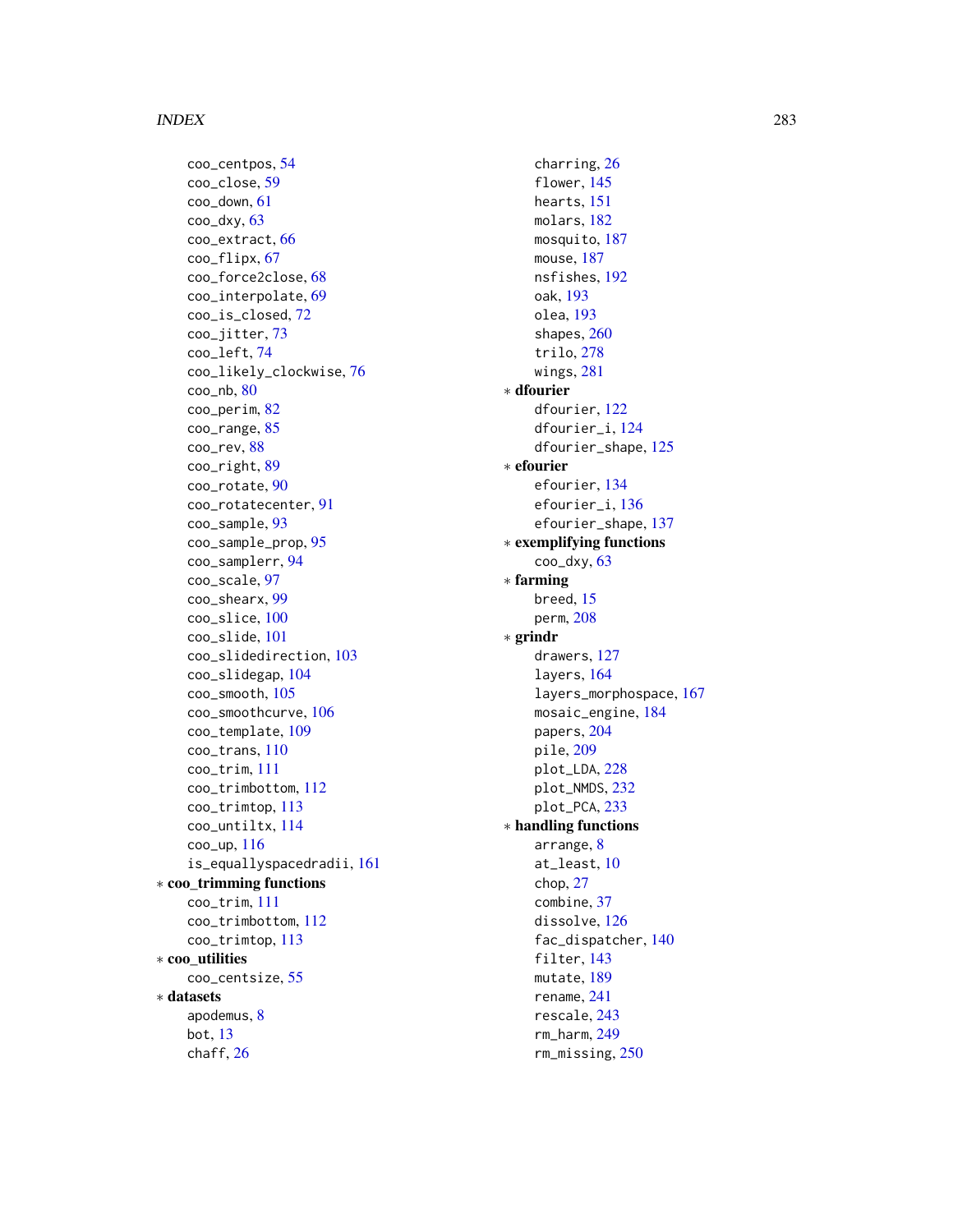#### 284 INDEX

rm\_uncomplete, [251](#page-250-1) rw\_fac, [252](#page-251-1) sample\_frac, [253](#page-252-1) sample\_n, [254](#page-253-1) select, [256](#page-255-1) slice, [261](#page-260-1) subsetize, [265](#page-264-1) ∗ import functions import\_Conte, [152](#page-151-0) import\_jpg, [153](#page-152-0) import\_jpg1, [154](#page-153-0) import\_StereoMorph\_curve1, [156](#page-155-0) import\_tps, [157](#page-156-0) import\_txt, [158](#page-157-0) pix2chc, [212](#page-211-0) ∗ ldk helpers def\_links, [121](#page-120-1) ldk\_check, [171](#page-170-0) links\_all, [176](#page-175-0) links\_delaunay, [177](#page-176-0) ∗ ldk plotters ldk\_chull, [171](#page-170-0) ldk\_confell, [172](#page-171-0) ldk\_contour, [173](#page-172-0) ldk\_labels, [174](#page-173-0) ldk\_links, [174](#page-173-0) ∗ ldk/slidings methods add\_ldk, [7](#page-6-1) def\_ldk, [118](#page-117-1) def\_slidings, [121](#page-120-1) get\_ldk, [147](#page-146-1) get\_slidings, [149](#page-148-1) rearrange\_ldk, [239](#page-238-1) slidings\_scheme, [262](#page-261-0) ∗ multivariate classification\_metrics, [28](#page-27-0) CLUST, [29](#page-28-0) KMEANS, [162](#page-161-0) KMEDOIDS, [163](#page-162-0) LDA, [168](#page-167-0) MANOVA, [177](#page-176-0) MANOVA\_PW, [179](#page-178-0) MDS, [180](#page-179-0) MSHAPES, [188](#page-187-0) NMDS, [190](#page-189-0) PCA, [205](#page-204-1) ∗ opening functions coo\_down, [61](#page-60-0)

coo\_left, [74](#page-73-0) coo\_right, [89](#page-88-0) coo\_up, [116](#page-115-0) ∗ perimeter functions coo\_perim, [82](#page-81-0) ∗ plotting functions coo\_arrows, [48](#page-47-0) coo\_draw, [62](#page-61-1) coo\_listpanel, [77](#page-76-0) coo\_lolli, [78](#page-77-0) coo\_plot, [83](#page-82-1) coo\_ruban, [92](#page-91-0) ldk\_chull, [171](#page-170-0) ldk\_confell, [172](#page-171-0) ldk\_contour, [173](#page-172-0) ldk\_labels, [174](#page-173-0) ldk\_links, [174](#page-173-0) plot\_devsegments, [227](#page-226-0) plot\_table, [236](#page-235-0) ∗ polynomials npoly, [191](#page-190-0) opoly, [196](#page-195-0) opoly\_i, [197](#page-196-0) ∗ premodern coo\_truss, [113](#page-112-0) measure, [181](#page-180-0) ∗ procrustes functions fgProcrustes, [141](#page-140-0) fgsProcrustes, [142](#page-141-0) fProcrustes, [145](#page-144-1) pProcrustes, [237](#page-236-0) ∗ rfourier rfourier, [244](#page-243-0) rfourier\_i, [246](#page-245-0) rfourier\_shape, [247](#page-246-0) ∗ rotation functions coo\_rotate, [90](#page-89-0) coo\_rotatecenter, [91](#page-90-0) ∗ sampling functions coo\_extract, [66](#page-65-0) coo\_interpolate, [69](#page-68-0) coo\_sample, [93](#page-92-0) coo\_sample\_prop, [95](#page-94-0) coo\_samplerr, [94](#page-93-0) ∗ scaling functions coo\_scale, [97](#page-96-0) coo\_template, [109](#page-108-0) ∗ sfourier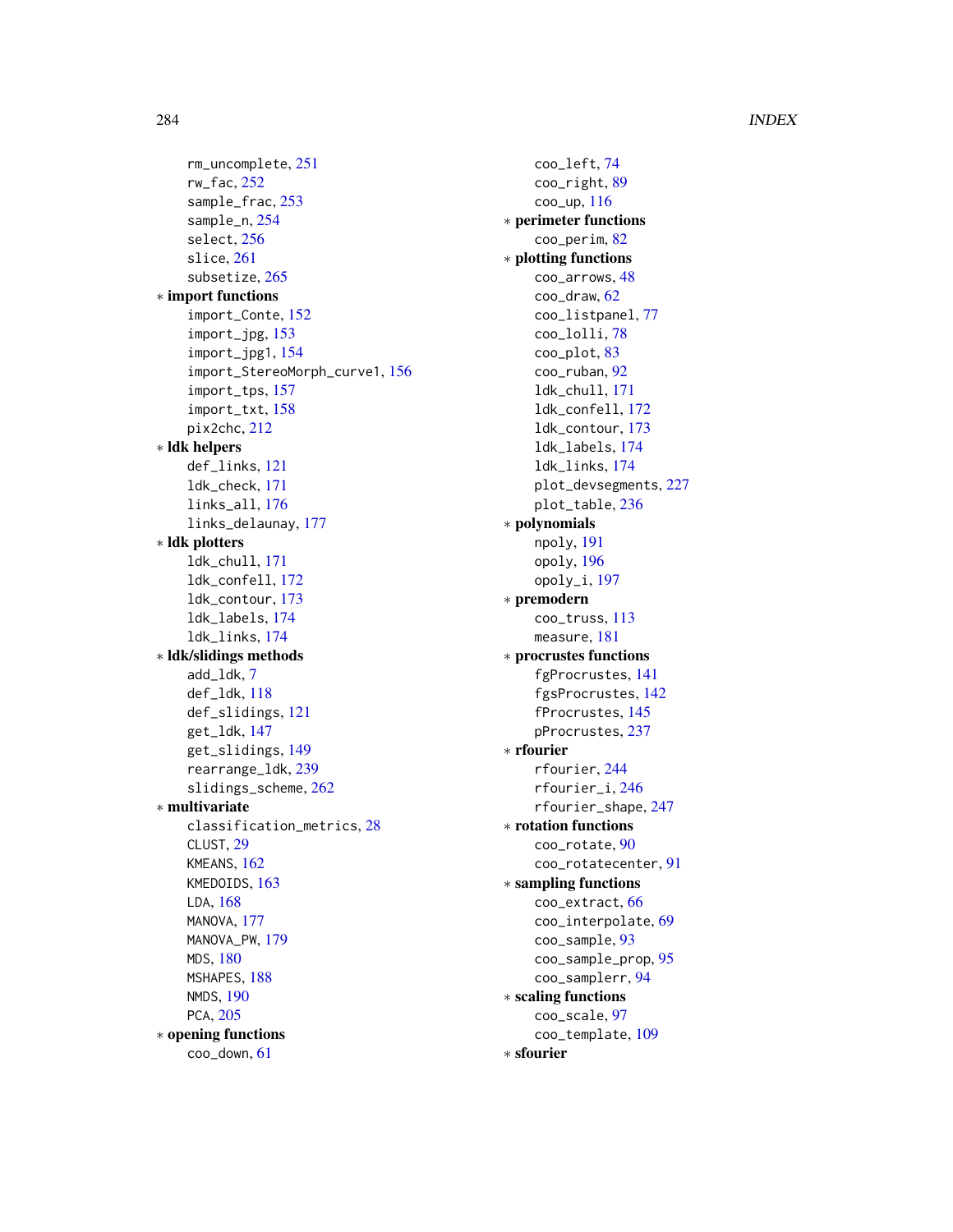#### INDEX 285

sfourier, [257](#page-256-1) sfourier\_i, [258](#page-257-1) sfourier\_shape, [259](#page-258-1) ∗ slicing functions coo\_slice, [100](#page-99-0) ∗ sliding functions coo\_slide, [101](#page-100-0) coo\_slidedirection, [103](#page-102-0) coo\_slidegap, [104](#page-103-0) ∗ smoothing functions coo\_smooth, [105](#page-104-0) coo\_smoothcurve, [106](#page-105-0) ∗ tfourier tfourier, [267](#page-266-1) tfourier\_i, [268](#page-267-1) tfourier\_shape, [270](#page-269-1) ∗ thin plate splines tps2d, [271](#page-270-1) tps\_arr, [272](#page-271-1) tps\_grid, [274](#page-273-1) tps\_iso, [275](#page-274-1) tps\_raw, [277](#page-276-1) ∗ transforming functions coo\_flipx, [67](#page-66-0) coo\_shearx, [99](#page-98-0) a2l *(*bridges*)*, [16](#page-15-0) a2m *(*bridges*)*, [16](#page-15-0) add\_ldk, [7,](#page-6-1) *[119](#page-118-0)*, *[122](#page-121-0)*, *[147](#page-146-1)*, *[149](#page-148-1)*, *[239](#page-238-1)*, *[262](#page-261-0)* apodemus, [8,](#page-7-2) *[13](#page-12-1)*, *[26](#page-25-2)*, *[145](#page-144-1)*, *[151](#page-150-1)*, *[182](#page-181-1)*, *[187](#page-186-2)*, *[192,](#page-191-1) [193](#page-192-2)*, *[260](#page-259-1)*, *[279](#page-278-0)*, *[281](#page-280-1)* arrange, [8,](#page-7-2) *[11](#page-10-0)*, *[27](#page-26-1)*, *[37](#page-36-1)*, *[77](#page-76-0)*, *[126](#page-125-1)*, *[140](#page-139-1)*, *[144](#page-143-0)*, *[189](#page-188-1)*, *[204](#page-203-0)*, *[242](#page-241-0)*, *[244](#page-243-0)*, *[250–](#page-249-1)[254](#page-253-1)*, *[256](#page-255-1)*, *[261](#page-260-1)*, *[265](#page-264-1)* arrows, *[48](#page-47-0)*, *[225](#page-224-0)* as\_df, [9,](#page-8-0) *[16](#page-15-0)*, *[38](#page-37-0)*, *[139](#page-138-0)* as\_PCA *(*PCA*)*, [205](#page-204-1) at\_least, *[9](#page-8-0)*, [10,](#page-9-1) *[27](#page-26-1)*, *[37](#page-36-1)*, *[126](#page-125-1)*, *[140](#page-139-1)*, *[144](#page-143-0)*, *[189](#page-188-1)*, *[242](#page-241-0)*, *[244](#page-243-0)*, *[250–](#page-249-1)[254](#page-253-1)*, *[256](#page-255-1)*, *[261](#page-260-1)*, *[265](#page-264-1)* bezier, [11,](#page-10-0) *[12](#page-11-0)* bezier\_i, *[12](#page-11-0)*, [12](#page-11-0) bot, *[8](#page-7-2)*, [13,](#page-12-1) *[26](#page-25-2)*, *[145](#page-144-1)*, *[151](#page-150-1)*, *[182](#page-181-1)*, *[187](#page-186-2)*, *[192,](#page-191-1) [193](#page-192-2)*, *[260](#page-259-1)*, *[279](#page-278-0)*, *[281](#page-280-1)* boxplot, *[195](#page-194-1)*, *[199](#page-198-1)* boxplot.Coe *(*boxplot.OutCoe*)*, [13](#page-12-1) boxplot.OutCoe, [13,](#page-12-1) *[151](#page-150-1)* boxplot.PCA, [14](#page-13-0) breed, [15,](#page-14-0) *[208](#page-207-0)*

## bridges, *[10](#page-9-1)*, [16,](#page-15-0) *[38](#page-37-0)*, *[139](#page-138-0)*

calibrate\_deviations, [17,](#page-16-0) *[22,](#page-21-0) [23](#page-22-0)*, *[25](#page-24-0)* calibrate\_deviations\_dfourier *(*calibrate\_deviations*)*, [17](#page-16-0) calibrate\_deviations\_efourier *(*calibrate\_deviations*)*, [17](#page-16-0) calibrate\_deviations\_npoly *(*calibrate\_deviations*)*, [17](#page-16-0) calibrate\_deviations\_opoly *(*calibrate\_deviations*)*, [17](#page-16-0) calibrate\_deviations\_rfourier *(*calibrate\_deviations*)*, [17](#page-16-0) calibrate\_deviations\_sfourier *(*calibrate\_deviations*)*, [17](#page-16-0) calibrate\_deviations\_tfourier *(*calibrate\_deviations*)*, [17](#page-16-0) calibrate\_harmonicpower, *[20](#page-19-0)*, [20,](#page-19-0) *[23](#page-22-0)*, *[25](#page-24-0)* calibrate\_harmonicpower\_dfourier *(*calibrate\_harmonicpower*)*, [20](#page-19-0) calibrate\_harmonicpower\_efourier *(*calibrate\_harmonicpower*)*, [20](#page-19-0) calibrate\_harmonicpower\_rfourier *(*calibrate\_harmonicpower*)*, [20](#page-19-0) calibrate\_harmonicpower\_sfourier *(*calibrate\_harmonicpower*)*, [20](#page-19-0) calibrate\_harmonicpower\_tfourier *(*calibrate\_harmonicpower*)*, [20](#page-19-0) calibrate\_r2, *[20](#page-19-0)*, *[22](#page-21-0)*, [22,](#page-21-0) *[25](#page-24-0)* calibrate\_r2\_npoly *(*calibrate\_r2*)*, [22](#page-21-0) calibrate\_r2\_opoly *(*calibrate\_r2*)*, [22](#page-21-0) calibrate\_reconstructions, *[20](#page-19-0)*, *[22,](#page-21-0) [23](#page-22-0)*, [24](#page-23-0) calibrate\_reconstructions\_dfourier *(*calibrate\_reconstructions*)*, [24](#page-23-0) calibrate\_reconstructions\_efourier *(*calibrate\_reconstructions*)*, [24](#page-23-0) calibrate\_reconstructions\_npoly *(*calibrate\_reconstructions*)*, [24](#page-23-0) calibrate\_reconstructions\_opoly *(*calibrate\_reconstructions*)*, [24](#page-23-0) calibrate\_reconstructions\_rfourier *(*calibrate\_reconstructions*)*, [24](#page-23-0) calibrate\_reconstructions\_sfourier *(*calibrate\_reconstructions*)*, [24](#page-23-0) calibrate\_reconstructions\_tfourier *(*calibrate\_reconstructions*)*, [24](#page-23-0) ceiling, *[253](#page-252-1)* chaff, *[8](#page-7-2)*, *[13](#page-12-1)*, *[26](#page-25-2)*, [26,](#page-25-2) *[145](#page-144-1)*, *[151](#page-150-1)*, *[182](#page-181-1)*, *[187](#page-186-2)*, *[192,](#page-191-1) [193](#page-192-2)*, *[260](#page-259-1)*, *[279](#page-278-0)*, *[281](#page-280-1)*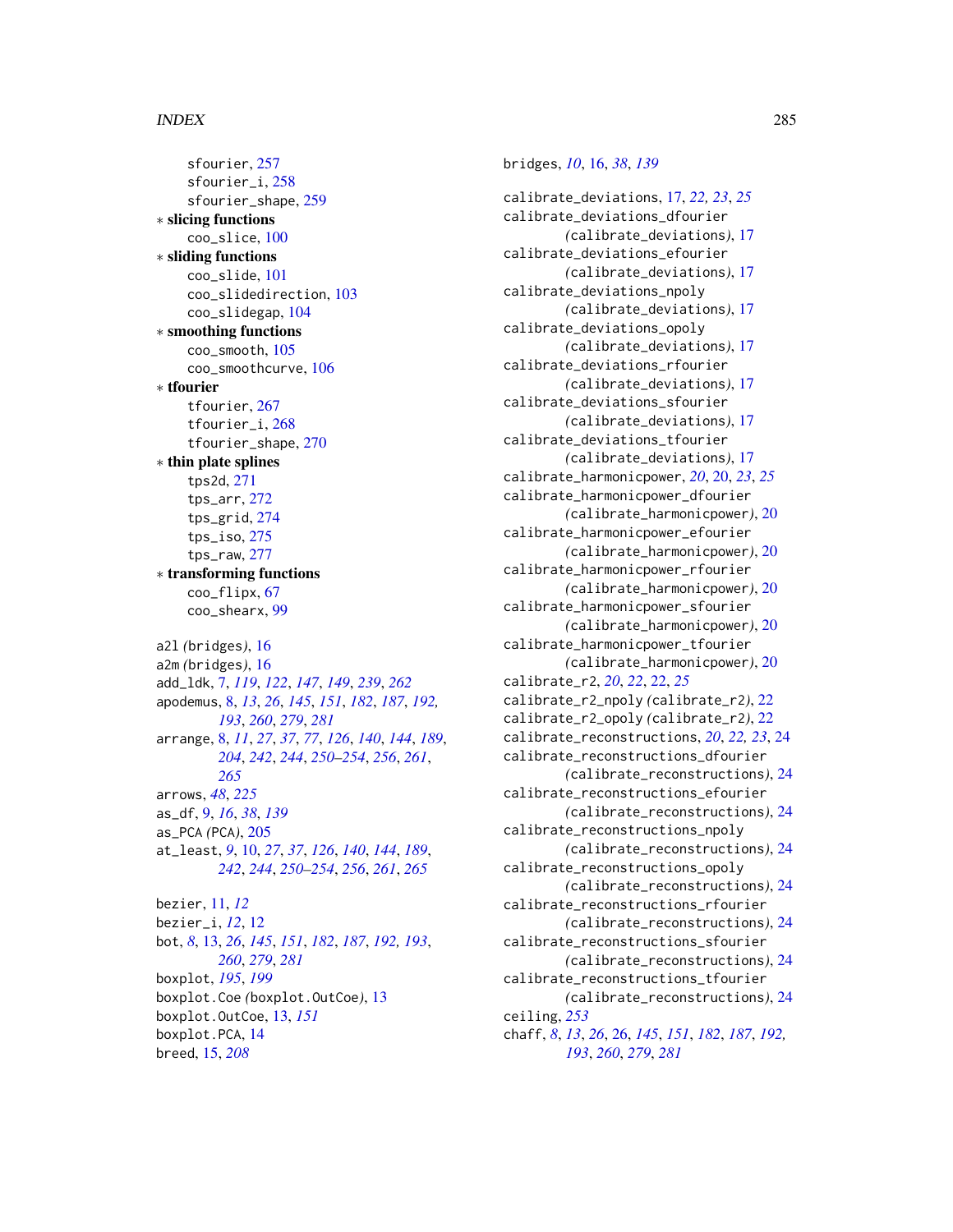charring, *[8](#page-7-2)*, *[13](#page-12-1)*, *[26](#page-25-2)*, [26,](#page-25-2) *[145](#page-144-1)*, *[151](#page-150-1)*, *[182](#page-181-1)*, *[187](#page-186-2)*, *[192,](#page-191-1) [193](#page-192-2)*, *[260](#page-259-1)*, *[279](#page-278-0)*, *[281](#page-280-1)* chc2pix, *[212](#page-211-0)* chc2pix *(*pix2chc*)*, [212](#page-211-0) chop, *[9](#page-8-0)*, *[11](#page-10-0)*, [27,](#page-26-1) *[37](#page-36-1)*, *[126](#page-125-1)*, *[140](#page-139-1)*, *[144](#page-143-0)*, *[189](#page-188-1)*, *[242](#page-241-0)*, *[244](#page-243-0)*, *[250](#page-249-1)[–254](#page-253-1)*, *[256](#page-255-1)*, *[261](#page-260-1)*, *[265](#page-264-1)* chull, *[56](#page-55-0)*, *[172](#page-171-0)* classification\_metrics, [28,](#page-27-0) *[30](#page-29-1)*, *[162,](#page-161-0) [163](#page-162-0)*, *[169](#page-168-0)*, *[178](#page-177-0)*, *[180,](#page-179-0) [181](#page-180-0)*, *[188](#page-187-0)*, *[190](#page-189-0)*, *[206](#page-205-0)* CLUST, *[28](#page-27-0)*, [29,](#page-28-0) *[162,](#page-161-0) [163](#page-162-0)*, *[169](#page-168-0)*, *[178](#page-177-0)*, *[180,](#page-179-0) [181](#page-180-0)*, *[188](#page-187-0)*, *[190](#page-189-0)*, *[206](#page-205-0)* cluster::pam, *[163](#page-162-0)* Coe, *[13](#page-12-1)*, *[15](#page-14-0)*, *[29](#page-28-0)*, [30,](#page-29-1) *[32,](#page-31-0) [33](#page-32-0)*, *[39](#page-38-1)*, *[135](#page-134-0)*, *[138](#page-137-0)*, *[148](#page-147-0)*, *[151](#page-150-1)*, *[163](#page-162-0)*, *[168–](#page-167-0)[170](#page-169-1)*, *[178–](#page-177-0)[180](#page-179-0)*, *[190](#page-189-0)*, *[194,](#page-193-1) [195](#page-194-1)*, *[199](#page-198-1)*, *[205,](#page-204-1) [206](#page-205-0)*, *[208](#page-207-0)*, *[240](#page-239-0)*, *[242](#page-241-0)*, *[265](#page-264-1)*, *[278](#page-277-1)*, *[280](#page-279-0)* coeff\_rearrange, [32](#page-31-0) coeff\_sel, [33](#page-32-0) coeff\_split, [34](#page-33-0) col\_alpha *(*col\_transp*)*, [36](#page-35-0) col\_autumn *(*color\_palettes*)*, [34](#page-33-0) col\_black *(*color\_palettes*)*, [34](#page-33-0) col\_bw *(*color\_palettes*)*, [34](#page-33-0) col\_cold *(*color\_palettes*)*, [34](#page-33-0) col\_gallus *(*color\_palettes*)*, [34](#page-33-0) col\_grey *(*color\_palettes*)*, [34](#page-33-0) col\_heat *(*color\_palettes*)*, [34](#page-33-0) col\_hot, *[225](#page-224-0)* col\_hot *(*color\_palettes*)*, [34](#page-33-0) col\_india *(*color\_palettes*)*, [34](#page-33-0) col\_qual *(*color\_palettes*)*, [34](#page-33-0) col\_sari *(*color\_palettes*)*, [34](#page-33-0) col\_solarized *(*color\_palettes*)*, [34](#page-33-0) col\_spring *(*color\_palettes*)*, [34](#page-33-0) col\_summer, *[225](#page-224-0)* col\_summer *(*color\_palettes*)*, [34](#page-33-0) col\_summer2 *(*color\_palettes*)*, [34](#page-33-0) col\_transp, [36](#page-35-0) color\_palettes, [34](#page-33-0) colorRampPalette, *[202](#page-201-1)*, *[273](#page-272-0)*, *[276](#page-275-0)* combine, *[9](#page-8-0)*, *[11](#page-10-0)*, *[27](#page-26-1)*, [37,](#page-36-1) *[126](#page-125-1)*, *[140](#page-139-1)*, *[144](#page-143-0)*, *[189](#page-188-1)*, *[242](#page-241-0)*, *[244](#page-243-0)*, *[250–](#page-249-1)[254](#page-253-1)*, *[256](#page-255-1)*, *[261](#page-260-1)*, *[265](#page-264-1)* complex, *[10](#page-9-1)*, *[16](#page-15-0)*, [38,](#page-37-0) *[139](#page-138-0)* Coo, *[31](#page-30-0)*, [39,](#page-38-1) *[41](#page-40-0)[–44](#page-43-0)*, *[49,](#page-48-0) [50](#page-49-0)*, *[53–](#page-52-0)[56](#page-55-0)*, *[59](#page-58-0)*, *[61](#page-60-0)*, *[66](#page-65-0)[–73](#page-72-0)*, *[75,](#page-74-0) [76](#page-75-0)*, *[80](#page-79-0)*, *[86](#page-85-0)*, *[88–](#page-87-0)[91](#page-90-0)*, *[94](#page-93-0)*, *[98](#page-97-0)[–106](#page-105-0)*, *[110](#page-109-0)[–116](#page-115-0)*, *[159](#page-158-1)*, *[161](#page-160-0)*, *[170](#page-169-1)*, *[186](#page-185-0)*, *[194,](#page-193-1) [195](#page-194-1)*, *[198,](#page-197-1) [199](#page-198-1)*, *[202](#page-201-1)*, *[205](#page-204-1)*, *[210](#page-209-0)*, *[262](#page-261-0)*, *[278,](#page-277-1) [279](#page-278-0)*

coo2cpx *(*complex*)*, [38](#page-37-0) coo\_align, [41,](#page-40-0) *[42](#page-41-0)[–44](#page-43-0)*, *[49](#page-48-0)[–54](#page-53-0)*, *[59,](#page-58-0) [60](#page-59-0)*, *[62](#page-61-1)*, *[64](#page-63-0)*, *[67](#page-66-0)[–69](#page-68-0)*, *[72,](#page-71-0) [73](#page-72-0)*, *[75](#page-74-0)*, *[77](#page-76-0)*, *[80](#page-79-0)*, *[82](#page-81-0)*, *[86](#page-85-0)*, *[89](#page-88-0)[–91](#page-90-0)*, *[93,](#page-92-0) [94](#page-93-0)*, *[96](#page-95-0)*, *[98](#page-97-0)[–100](#page-99-0)*, *[102](#page-101-0)[–106](#page-105-0)*, *[110](#page-109-0)[–113](#page-112-0)*, *[115,](#page-114-0) [116](#page-115-0)*, *[161](#page-160-0)* coo\_aligncalliper, *[41](#page-40-0)*, [42,](#page-41-0) *[43,](#page-42-0) [44](#page-43-0)*, *[49](#page-48-0)[–54](#page-53-0)*, *[59,](#page-58-0) [60](#page-59-0)*, *[62](#page-61-1)*, *[64](#page-63-0)*, *[67](#page-66-0)[–69](#page-68-0)*, *[72,](#page-71-0) [73](#page-72-0)*, *[75](#page-74-0)*, *[77](#page-76-0)*, *[80](#page-79-0)*, *[82](#page-81-0)*, *[86](#page-85-0)*, *[89](#page-88-0)[–91](#page-90-0)*, *[93,](#page-92-0) [94](#page-93-0)*, *[96](#page-95-0)*, *[98](#page-97-0)[–100](#page-99-0)*, *[102](#page-101-0)[–106](#page-105-0)*, *[110](#page-109-0)[–113](#page-112-0)*, *[115,](#page-114-0) [116](#page-115-0)*, *[135](#page-134-0)*, *[161](#page-160-0)* coo\_alignminradius, *[41,](#page-40-0) [42](#page-41-0)*, [43,](#page-42-0) *[44](#page-43-0)*, *[49](#page-48-0)[–54](#page-53-0)*, *[59,](#page-58-0) [60](#page-59-0)*, *[62](#page-61-1)*, *[64](#page-63-0)*, *[67](#page-66-0)[–69](#page-68-0)*, *[72,](#page-71-0) [73](#page-72-0)*, *[75](#page-74-0)*, *[77](#page-76-0)*, *[80](#page-79-0)*, *[82](#page-81-0)*, *[86](#page-85-0)*, *[89](#page-88-0)[–91](#page-90-0)*, *[93,](#page-92-0) [94](#page-93-0)*, *[96](#page-95-0)*, *[98](#page-97-0)[–100](#page-99-0)*, *[102](#page-101-0)[–106](#page-105-0)*, *[110](#page-109-0)[–113](#page-112-0)*, *[115,](#page-114-0) [116](#page-115-0)*, *[161](#page-160-0)* coo\_alignxax, *[41](#page-40-0)[–43](#page-42-0)*, [44,](#page-43-0) *[49](#page-48-0)[–54](#page-53-0)*, *[59,](#page-58-0) [60](#page-59-0)*, *[62](#page-61-1)*, *[64](#page-63-0)*, *[67](#page-66-0)[–69](#page-68-0)*, *[72,](#page-71-0) [73](#page-72-0)*, *[75](#page-74-0)*, *[77](#page-76-0)*, *[80](#page-79-0)*, *[82](#page-81-0)*, *[86](#page-85-0)*, *[89](#page-88-0)[–91](#page-90-0)*, *[93,](#page-92-0) [94](#page-93-0)*, *[96](#page-95-0)*, *[98](#page-97-0)[–100](#page-99-0)*, *[102](#page-101-0)[–106](#page-105-0)*, *[110](#page-109-0)[–113](#page-112-0)*, *[115,](#page-114-0) [116](#page-115-0)*, *[161](#page-160-0)* coo\_angle\_edges, [45,](#page-44-0) *[46,](#page-45-0) [47](#page-46-0)*, *[51](#page-50-0)*, *[57,](#page-56-0) [58](#page-57-0)*, *[61](#page-60-0)*, *[65,](#page-64-0) [66](#page-65-0)*, *[76](#page-75-0)*, *[79](#page-78-0)*, *[87,](#page-86-0) [88](#page-87-0)*, *[97](#page-96-0)*, *[107,](#page-106-0) [108](#page-107-0)*, *[117](#page-116-0)* coo\_angle\_tangent, *[45](#page-44-0)*, [46,](#page-45-0) *[47](#page-46-0)*, *[51](#page-50-0)*, *[57,](#page-56-0) [58](#page-57-0)*, *[61](#page-60-0)*, *[65,](#page-64-0) [66](#page-65-0)*, *[76](#page-75-0)*, *[79](#page-78-0)*, *[87,](#page-86-0) [88](#page-87-0)*, *[97](#page-96-0)*, *[107,](#page-106-0) [108](#page-107-0)*, *[117](#page-116-0)* coo\_area, *[45,](#page-44-0) [46](#page-45-0)*, [47,](#page-46-0) *[51](#page-50-0)*, *[57,](#page-56-0) [58](#page-57-0)*, *[61](#page-60-0)*, *[65,](#page-64-0) [66](#page-65-0)*, *[76](#page-75-0)*, *[79](#page-78-0)*, *[87,](#page-86-0) [88](#page-87-0)*, *[97](#page-96-0)*, *[107,](#page-106-0) [108](#page-107-0)*, *[117](#page-116-0)*, *[146](#page-145-0)*, *[181](#page-180-0)* coo\_arrows, [48,](#page-47-0) *[62](#page-61-1)*, *[78,](#page-77-0) [79](#page-78-0)*, *[85](#page-84-0)*, *[92](#page-91-0)*, *[172](#page-171-0)[–175](#page-174-1)*, *[227](#page-226-0)*, *[237](#page-236-0)* coo\_baseline, *[41](#page-40-0)[–44](#page-43-0)*, [48,](#page-47-0) *[50](#page-49-0)[–54](#page-53-0)*, *[59,](#page-58-0) [60](#page-59-0)*, *[62](#page-61-1)*, *[64](#page-63-0)*, *[67](#page-66-0)[–69](#page-68-0)*, *[72,](#page-71-0) [73](#page-72-0)*, *[75](#page-74-0)*, *[77](#page-76-0)*, *[80](#page-79-0)*, *[82](#page-81-0)*, *[86](#page-85-0)*, *[89](#page-88-0)[–91](#page-90-0)*, *[93,](#page-92-0) [94](#page-93-0)*, *[96](#page-95-0)*, *[98](#page-97-0)[–100](#page-99-0)*, *[102](#page-101-0)[–106](#page-105-0)*, *[110](#page-109-0)[–113](#page-112-0)*, *[115,](#page-114-0) [116](#page-115-0)*, *[161](#page-160-0)* coo\_bookstein, *[41](#page-40-0)[–44](#page-43-0)*, *[49](#page-48-0)*, [49,](#page-48-0) *[51](#page-50-0)[–54](#page-53-0)*, *[59,](#page-58-0) [60](#page-59-0)*, *[62](#page-61-1)*, *[64](#page-63-0)*, *[67](#page-66-0)[–69](#page-68-0)*, *[72,](#page-71-0) [73](#page-72-0)*, *[75](#page-74-0)*, *[77](#page-76-0)*, *[80](#page-79-0)*, *[82](#page-81-0)*, *[86](#page-85-0)*, *[89](#page-88-0)[–91](#page-90-0)*, *[93,](#page-92-0) [94](#page-93-0)*, *[96](#page-95-0)*, *[98](#page-97-0)[–100](#page-99-0)*, *[102](#page-101-0)[–106](#page-105-0)*, *[110](#page-109-0)[–113](#page-112-0)*, *[115,](#page-114-0) [116](#page-115-0)*, *[161](#page-160-0)* coo\_boundingbox, *[41](#page-40-0)[–47](#page-46-0)*, *[49,](#page-48-0) [50](#page-49-0)*, [50,](#page-49-0) *[51](#page-50-0)[–54](#page-53-0)*, *[57](#page-56-0)[–62](#page-61-1)*, *[64](#page-63-0)[–69](#page-68-0)*, *[72,](#page-71-0) [73](#page-72-0)*, *[75](#page-74-0)[–77](#page-76-0)*, *[79,](#page-78-0) [80](#page-79-0)*, *[82](#page-81-0)*, *[86](#page-85-0)[–91](#page-90-0)*, *[93,](#page-92-0) [94](#page-93-0)*, *[96](#page-95-0)[–100](#page-99-0)*, *[102](#page-101-0)[–108](#page-107-0)*, *[110](#page-109-0)[–113](#page-112-0)*, *[115](#page-114-0)[–117](#page-116-0)*, *[161](#page-160-0)* coo\_calliper, *[41](#page-40-0)[–44](#page-43-0)*, *[49](#page-48-0)[–51](#page-50-0)*, [51,](#page-50-0) *[52](#page-51-0)[–54](#page-53-0)*, *[59,](#page-58-0) [60](#page-59-0)*, *[62](#page-61-1)*, *[64](#page-63-0)*, *[67](#page-66-0)[–69](#page-68-0)*, *[72,](#page-71-0) [73](#page-72-0)*, *[75](#page-74-0)*, *[77](#page-76-0)*, *[80](#page-79-0)*, *[82](#page-81-0)*, *[86](#page-85-0)*, *[89](#page-88-0)[–91](#page-90-0)*, *[93,](#page-92-0) [94](#page-93-0)*, *[96](#page-95-0)*, *[98](#page-97-0)[–100](#page-99-0)*, *[102](#page-101-0)[–106](#page-105-0)*, *[110](#page-109-0)[–113](#page-112-0)*, *[115,](#page-114-0) [116](#page-115-0)*, *[161](#page-160-0)* coo\_centdist, *[41](#page-40-0)[–44](#page-43-0)*, *[49](#page-48-0)[–51](#page-50-0)*, [52,](#page-51-0) *[53](#page-52-0)[–55](#page-54-0)*, *[59,](#page-58-0) [60](#page-59-0)*, *[62](#page-61-1)*, *[64](#page-63-0)*, *[67](#page-66-0)[–69](#page-68-0)*, *[72,](#page-71-0) [73](#page-72-0)*, *[75](#page-74-0)*, *[77](#page-76-0)*, *[80](#page-79-0)*,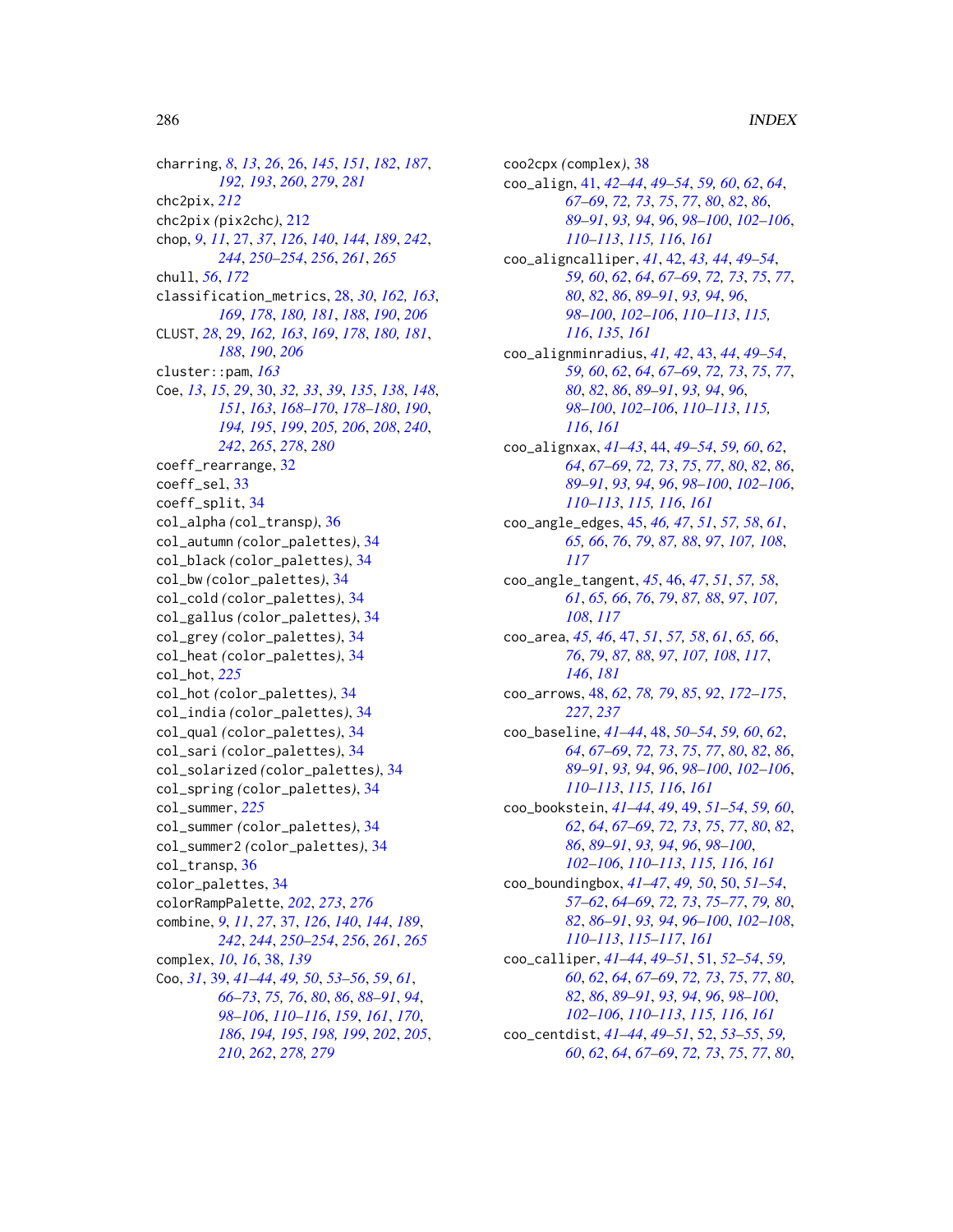*[82](#page-81-0)*, *[86](#page-85-0)*, *[89](#page-88-0)[–91](#page-90-0)*, *[93,](#page-92-0) [94](#page-93-0)*, *[96](#page-95-0)*, *[98–](#page-97-0)[100](#page-99-0)*, *[102](#page-101-0)[–106](#page-105-0)*, *[110–](#page-109-0)[113](#page-112-0)*, *[115,](#page-114-0) [116](#page-115-0)*, *[161](#page-160-0)* coo\_center, *[41](#page-40-0)[–44](#page-43-0)*, *[49–](#page-48-0)[52](#page-51-0)*, [53,](#page-52-0) *[54](#page-53-0)*, *[59,](#page-58-0) [60](#page-59-0)*, *[62](#page-61-1)*, *[64](#page-63-0)*, *[67](#page-66-0)[–69](#page-68-0)*, *[72,](#page-71-0) [73](#page-72-0)*, *[75](#page-74-0)*, *[77](#page-76-0)*, *[80](#page-79-0)*, *[82](#page-81-0)*, *[86](#page-85-0)*, *[89](#page-88-0)[–91](#page-90-0)*, *[93,](#page-92-0) [94](#page-93-0)*, *[96](#page-95-0)*, *[98–](#page-97-0)[100](#page-99-0)*, *[102–](#page-101-0)[106](#page-105-0)*, *[110](#page-109-0)[–113](#page-112-0)*, *[115,](#page-114-0) [116](#page-115-0)*, *[161](#page-160-0)* coo\_centpos, *[41](#page-40-0)[–44](#page-43-0)*, *[49–](#page-48-0)[53](#page-52-0)*, [54,](#page-53-0) *[55](#page-54-0)*, *[59,](#page-58-0) [60](#page-59-0)*, *[62](#page-61-1)*, *[64](#page-63-0)*, *[67](#page-66-0)[–69](#page-68-0)*, *[72,](#page-71-0) [73](#page-72-0)*, *[75](#page-74-0)*, *[77](#page-76-0)*, *[80](#page-79-0)*, *[82](#page-81-0)*, *[86](#page-85-0)*, *[89](#page-88-0)[–91](#page-90-0)*, *[93,](#page-92-0) [94](#page-93-0)*, *[96](#page-95-0)*, *[98–](#page-97-0)[100](#page-99-0)*, *[102](#page-101-0)[–106](#page-105-0)*, *[110–](#page-109-0)[113](#page-112-0)*, *[115,](#page-114-0) [116](#page-115-0)*, *[161](#page-160-0)* coo\_centre *(*coo\_center*)*, [53](#page-52-0) coo\_centsize, *[52](#page-51-0)*, *[54](#page-53-0)*, [55,](#page-54-0) *[76](#page-75-0)* coo\_check, [55](#page-54-0) coo\_chull, *[45](#page-44-0)[–47](#page-46-0)*, *[51](#page-50-0)*, [56,](#page-55-0) *[58](#page-57-0)*, *[61](#page-60-0)*, *[65,](#page-64-0) [66](#page-65-0)*, *[76](#page-75-0)*, *[79](#page-78-0)*, *[87,](#page-86-0) [88](#page-87-0)*, *[97](#page-96-0)*, *[107,](#page-106-0) [108](#page-107-0)*, *[117](#page-116-0)*, *[146](#page-145-0)*, *[171,](#page-170-0) [172](#page-171-0)* coo\_chull\_onion *(*coo\_chull*)*, [56](#page-55-0) coo\_circularity, *[45](#page-44-0)[–47](#page-46-0)*, *[51](#page-50-0)*, *[57](#page-56-0)*, [57,](#page-56-0) *[61](#page-60-0)*, *[65,](#page-64-0) [66](#page-65-0)*, *[76](#page-75-0)*, *[79](#page-78-0)*, *[87,](#page-86-0) [88](#page-87-0)*, *[97](#page-96-0)*, *[107,](#page-106-0) [108](#page-107-0)*, *[117](#page-116-0)* coo\_circularityharalick *(*coo\_circularity*)*, [57](#page-56-0) coo\_circularitynorm *(*coo\_circularity*)*, [57](#page-56-0) coo\_close, *[41](#page-40-0)[–44](#page-43-0)*, *[49](#page-48-0)[–54](#page-53-0)*, *[59](#page-58-0)*, [59,](#page-58-0) *[62](#page-61-1)*, *[64](#page-63-0)*, *[67](#page-66-0)[–69](#page-68-0)*, *[72,](#page-71-0) [73](#page-72-0)*, *[75](#page-74-0)*, *[77](#page-76-0)*, *[80](#page-79-0)*, *[82](#page-81-0)*, *[86](#page-85-0)*, *[89](#page-88-0)[–91](#page-90-0)*, *[93,](#page-92-0) [94](#page-93-0)*, *[96](#page-95-0)*, *[98–](#page-97-0)[100](#page-99-0)*, *[102–](#page-101-0)[106](#page-105-0)*, *[110](#page-109-0)[–113](#page-112-0)*, *[115,](#page-114-0) [116](#page-115-0)*, *[161](#page-160-0)* coo\_convexity, *[45](#page-44-0)[–47](#page-46-0)*, *[51](#page-50-0)*, *[57,](#page-56-0) [58](#page-57-0)*, [60,](#page-59-0) *[65,](#page-64-0) [66](#page-65-0)*, *[76](#page-75-0)*, *[79](#page-78-0)*, *[87,](#page-86-0) [88](#page-87-0)*, *[97](#page-96-0)*, *[107,](#page-106-0) [108](#page-107-0)*, *[117](#page-116-0)* coo\_diffrange *(*coo\_range*)*, [85](#page-84-0) coo\_down, *[41](#page-40-0)[–44](#page-43-0)*, *[49](#page-48-0)[–54](#page-53-0)*, *[59,](#page-58-0) [60](#page-59-0)*, [61,](#page-60-0) *[64](#page-63-0)*, *[67](#page-66-0)[–69](#page-68-0)*, *[72,](#page-71-0) [73](#page-72-0)*, *[75](#page-74-0)*, *[77](#page-76-0)*, *[80](#page-79-0)*, *[82](#page-81-0)*, *[86](#page-85-0)*, *[89](#page-88-0)[–91](#page-90-0)*, *[93,](#page-92-0) [94](#page-93-0)*, *[96](#page-95-0)*, *[98–](#page-97-0)[100](#page-99-0)*, *[102–](#page-101-0)[106](#page-105-0)*, *[110](#page-109-0)[–113](#page-112-0)*, *[115,](#page-114-0) [116](#page-115-0)*, *[161](#page-160-0)* coo\_draw, *[48](#page-47-0)*, [62,](#page-61-1) *[78,](#page-77-0) [79](#page-78-0)*, *[85](#page-84-0)*, *[92](#page-91-0)*, *[151](#page-150-1)*, *[172](#page-171-0)[–175](#page-174-1)*, *[207](#page-206-0)*, *[227](#page-226-0)*, *[237](#page-236-0)*, *[273](#page-272-0)*, *[275,](#page-274-1) [276](#page-275-0)* coo\_draw\_rads, [63](#page-62-0) coo\_dxy, *[41](#page-40-0)[–44](#page-43-0)*, *[49](#page-48-0)[–54](#page-53-0)*, *[59,](#page-58-0) [60](#page-59-0)*, *[62](#page-61-1)*, [63,](#page-62-0) *[67–](#page-66-0)[69](#page-68-0)*, *[72,](#page-71-0) [73](#page-72-0)*, *[75](#page-74-0)*, *[77](#page-76-0)*, *[80](#page-79-0)*, *[82](#page-81-0)*, *[86](#page-85-0)*, *[89–](#page-88-0)[91](#page-90-0)*, *[93,](#page-92-0) [94](#page-93-0)*, *[96](#page-95-0)*, *[98](#page-97-0)[–100](#page-99-0)*, *[102–](#page-101-0)[106](#page-105-0)*, *[110–](#page-109-0)[113](#page-112-0)*, *[115,](#page-114-0) [116](#page-115-0)*, *[161](#page-160-0)* coo\_eccentricity, *[45–](#page-44-0)[47](#page-46-0)*, *[51](#page-50-0)*, *[57,](#page-56-0) [58](#page-57-0)*, *[61](#page-60-0)*, [64,](#page-63-0) *[66](#page-65-0)*, *[76](#page-75-0)*, *[79](#page-78-0)*, *[87,](#page-86-0) [88](#page-87-0)*, *[97](#page-96-0)*, *[107,](#page-106-0) [108](#page-107-0)*, *[117](#page-116-0)* coo\_eccentricityboundingbox, *[65](#page-64-0)* coo\_eccentricityboundingbox *(*coo\_eccentricity*)*, [64](#page-63-0) coo\_eccentricityeigen

*(*coo\_eccentricity*)*, [64](#page-63-0) coo\_elongation, *[45](#page-44-0)[–47](#page-46-0)*, *[51](#page-50-0)*, *[57,](#page-56-0) [58](#page-57-0)*, *[61](#page-60-0)*, *[65](#page-64-0)*, [65,](#page-64-0) *[76](#page-75-0)*, *[79](#page-78-0)*, *[87,](#page-86-0) [88](#page-87-0)*, *[97](#page-96-0)*, *[107,](#page-106-0) [108](#page-107-0)*, *[117](#page-116-0)* coo\_extract, *[41](#page-40-0)[–44](#page-43-0)*, *[49](#page-48-0)[–54](#page-53-0)*, *[59,](#page-58-0) [60](#page-59-0)*, *[62](#page-61-1)*, *[64](#page-63-0)*, [66,](#page-65-0) *[67](#page-66-0)[–69](#page-68-0)*, *[72,](#page-71-0) [73](#page-72-0)*, *[75](#page-74-0)*, *[77](#page-76-0)*, *[80](#page-79-0)*, *[82](#page-81-0)*, *[86](#page-85-0)*, *[89](#page-88-0)[–91](#page-90-0)*, *[93,](#page-92-0) [94](#page-93-0)*, *[96](#page-95-0)*, *[98](#page-97-0)[–100](#page-99-0)*, *[102](#page-101-0)[–106](#page-105-0)*, *[110](#page-109-0)[–113](#page-112-0)*, *[115,](#page-114-0) [116](#page-115-0)*, *[161](#page-160-0)* coo\_flipx, *[41](#page-40-0)[–44](#page-43-0)*, *[49](#page-48-0)[–54](#page-53-0)*, *[59,](#page-58-0) [60](#page-59-0)*, *[62](#page-61-1)*, *[64](#page-63-0)*, *[67](#page-66-0)*, [67,](#page-66-0) *[68,](#page-67-1) [69](#page-68-0)*, *[72,](#page-71-0) [73](#page-72-0)*, *[75](#page-74-0)*, *[77](#page-76-0)*, *[80](#page-79-0)*, *[82](#page-81-0)*, *[86](#page-85-0)*, *[89](#page-88-0)[–91](#page-90-0)*, *[93,](#page-92-0) [94](#page-93-0)*, *[96](#page-95-0)*, *[98](#page-97-0)[–100](#page-99-0)*, *[102](#page-101-0)[–106](#page-105-0)*, *[110](#page-109-0)[–113](#page-112-0)*, *[115,](#page-114-0) [116](#page-115-0)*, *[161](#page-160-0)* coo\_flipy *(*coo\_flipx*)*, [67](#page-66-0) coo\_force2close, *[41](#page-40-0)[–44](#page-43-0)*, *[49](#page-48-0)[–54](#page-53-0)*, *[59,](#page-58-0) [60](#page-59-0)*, *[62](#page-61-1)*, *[64](#page-63-0)*, *[67](#page-66-0)*, [68,](#page-67-1) *[69](#page-68-0)*, *[72,](#page-71-0) [73](#page-72-0)*, *[75](#page-74-0)*, *[77](#page-76-0)*, *[80](#page-79-0)*, *[83](#page-82-1)*, *[86](#page-85-0)*, *[89](#page-88-0)[–91](#page-90-0)*, *[93,](#page-92-0) [94](#page-93-0)*, *[96](#page-95-0)*, *[98](#page-97-0)[–100](#page-99-0)*, *[102](#page-101-0)[–106](#page-105-0)*, *[110](#page-109-0)[–113](#page-112-0)*, *[115,](#page-114-0) [116](#page-115-0)*, *[161](#page-160-0)*, *[269](#page-268-0)* coo\_interpolate, *[19](#page-18-0)*, *[41](#page-40-0)[–44](#page-43-0)*, *[49](#page-48-0)[–54](#page-53-0)*, *[59,](#page-58-0) [60](#page-59-0)*, *[62](#page-61-1)*, *[64](#page-63-0)*, *[67,](#page-66-0) [68](#page-67-1)*, [69,](#page-68-0) *[72,](#page-71-0) [73](#page-72-0)*, *[75](#page-74-0)*, *[77](#page-76-0)*, *[80](#page-79-0)*, *[83](#page-82-1)*, *[86](#page-85-0)*, *[89](#page-88-0)[–91](#page-90-0)*, *[93,](#page-92-0) [94](#page-93-0)*, *[96](#page-95-0)*, *[98](#page-97-0)[–100](#page-99-0)*, *[102](#page-101-0)[–106](#page-105-0)*, *[110](#page-109-0)[–113](#page-112-0)*, *[115,](#page-114-0) [116](#page-115-0)*, *[161](#page-160-0)* coo\_intersect\_angle, [70,](#page-69-0) *[71](#page-70-0)*, *[119](#page-118-0)* coo\_intersect\_direction, *[70](#page-69-0)*, *[119](#page-118-0)* coo\_intersect\_direction *(*coo\_intersect\_angle*)*, [70](#page-69-0) coo\_intersect\_segment, *[70](#page-69-0)*, [71](#page-70-0) coo\_is\_closed, *[41](#page-40-0)[–44](#page-43-0)*, *[49](#page-48-0)[–54](#page-53-0)*, *[59,](#page-58-0) [60](#page-59-0)*, *[62](#page-61-1)*, *[64](#page-63-0)*, *[67](#page-66-0)[–69](#page-68-0)*, [72,](#page-71-0) *[73](#page-72-0)*, *[75](#page-74-0)*, *[77](#page-76-0)*, *[80](#page-79-0)*, *[83](#page-82-1)*, *[86](#page-85-0)*, *[89](#page-88-0)[–91](#page-90-0)*, *[93,](#page-92-0) [94](#page-93-0)*, *[96](#page-95-0)*, *[98](#page-97-0)[–100](#page-99-0)*, *[102](#page-101-0)[–106](#page-105-0)*, *[110](#page-109-0)[–113](#page-112-0)*, *[115,](#page-114-0) [116](#page-115-0)*, *[161](#page-160-0)* coo\_jitter, *[41](#page-40-0)[–44](#page-43-0)*, *[49](#page-48-0)[–54](#page-53-0)*, *[59,](#page-58-0) [60](#page-59-0)*, *[62](#page-61-1)*, *[64](#page-63-0)*, *[67](#page-66-0)[–69](#page-68-0)*, *[72](#page-71-0)*, [73,](#page-72-0) *[75](#page-74-0)*, *[77](#page-76-0)*, *[80](#page-79-0)*, *[83](#page-82-1)*, *[86](#page-85-0)*, *[89](#page-88-0)[–91](#page-90-0)*, *[93,](#page-92-0) [94](#page-93-0)*, *[96](#page-95-0)*, *[98](#page-97-0)[–100](#page-99-0)*, *[102](#page-101-0)[–106](#page-105-0)*, *[110](#page-109-0)[–113](#page-112-0)*, *[115,](#page-114-0) [116](#page-115-0)*, *[161](#page-160-0)* coo\_ldk, [74](#page-73-0) coo\_left, *[41](#page-40-0)[–44](#page-43-0)*, *[49](#page-48-0)[–54](#page-53-0)*, *[59,](#page-58-0) [60](#page-59-0)*, *[62](#page-61-1)*, *[64](#page-63-0)*, *[67](#page-66-0)[–69](#page-68-0)*, *[72,](#page-71-0) [73](#page-72-0)*, [74,](#page-73-0) *[77](#page-76-0)*, *[80](#page-79-0)*, *[83](#page-82-1)*, *[86](#page-85-0)*, *[89](#page-88-0)[–91](#page-90-0)*, *[93,](#page-92-0) [94](#page-93-0)*, *[96](#page-95-0)*, *[98](#page-97-0)[–100](#page-99-0)*, *[102](#page-101-0)[–106](#page-105-0)*, *[110](#page-109-0)[–113](#page-112-0)*, *[115,](#page-114-0) [116](#page-115-0)*, *[161](#page-160-0)* coo\_length, *[45](#page-44-0)[–47](#page-46-0)*, *[51](#page-50-0)*, *[55](#page-54-0)*, *[57,](#page-56-0) [58](#page-57-0)*, *[61](#page-60-0)*, *[65,](#page-64-0) [66](#page-65-0)*, [75,](#page-74-0) *[79](#page-78-0)*, *[87,](#page-86-0) [88](#page-87-0)*, *[97](#page-96-0)*, *[107,](#page-106-0) [108](#page-107-0)*, *[117](#page-116-0)* coo\_likely\_anticlockwise *(*coo\_likely\_clockwise*)*, [76](#page-75-0) coo\_likely\_clockwise, *[41](#page-40-0)[–44](#page-43-0)*, *[49](#page-48-0)[–54](#page-53-0)*, *[59,](#page-58-0) [60](#page-59-0)*, *[62](#page-61-1)*, *[64](#page-63-0)*, *[67](#page-66-0)[–69](#page-68-0)*, *[72,](#page-71-0) [73](#page-72-0)*, *[75](#page-74-0)*, [76,](#page-75-0) *[80](#page-79-0)*, *[83](#page-82-1)*, *[86](#page-85-0)*, *[89](#page-88-0)[–91](#page-90-0)*, *[93,](#page-92-0) [94](#page-93-0)*, *[96](#page-95-0)*, *[98](#page-97-0)[–100](#page-99-0)*, *[102](#page-101-0)[–106](#page-105-0)*, *[110](#page-109-0)[–113](#page-112-0)*, *[115,](#page-114-0) [116](#page-115-0)*, *[161](#page-160-0)* coo\_listpanel, *[48](#page-47-0)*, *[62](#page-61-1)*, [77,](#page-76-0) *[79](#page-78-0)*, *[85](#page-84-0)*, *[92](#page-91-0)*, *[109](#page-108-0)*,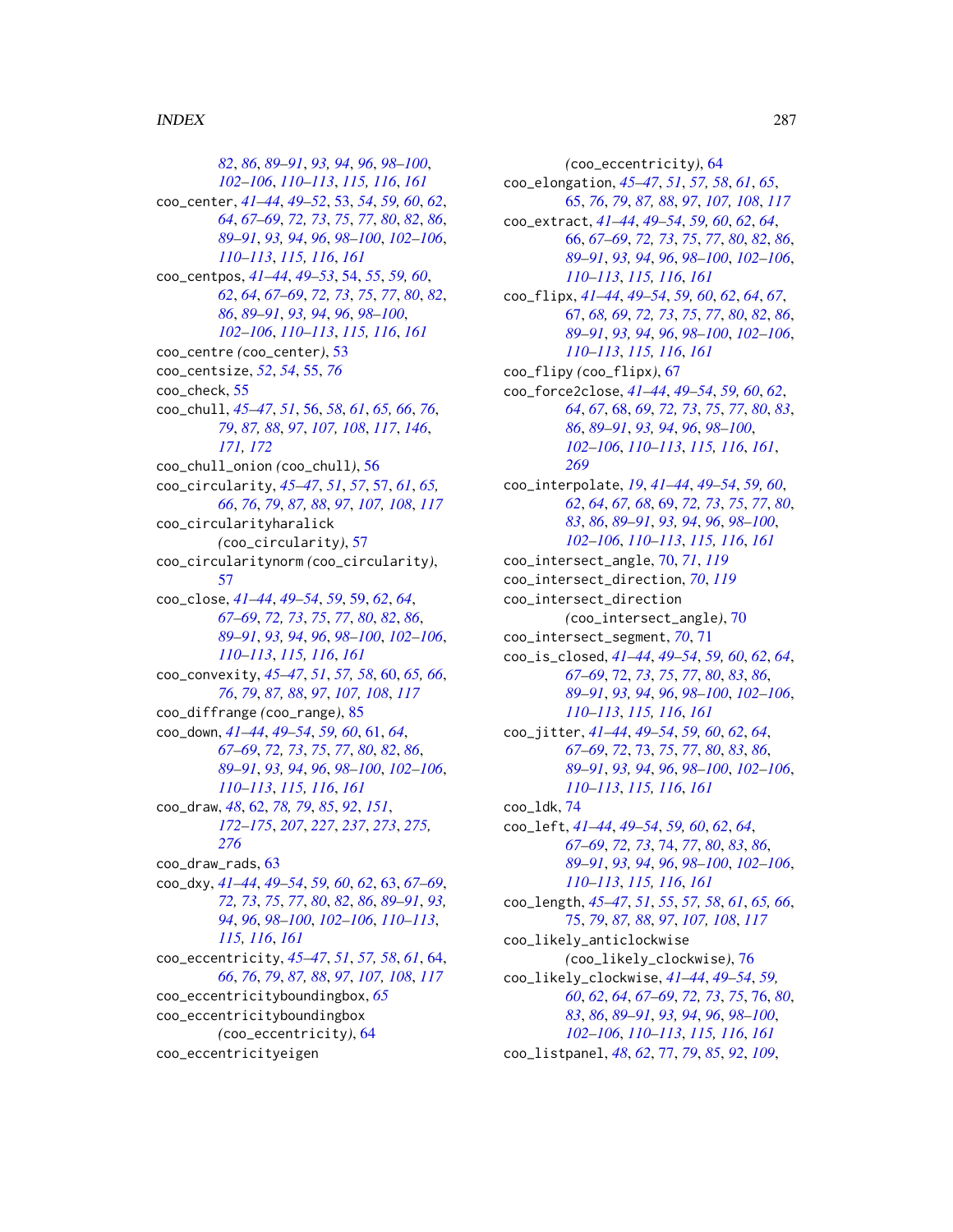*[172](#page-171-0)[–175](#page-174-1)*, *[203](#page-202-0)*, *[227](#page-226-0)*, *[237](#page-236-0)* coo\_lolli, *[48](#page-47-0)*, *[62](#page-61-1)*, *[78](#page-77-0)*, [78,](#page-77-0) *[85](#page-84-0)*, *[92](#page-91-0)*, *[172–](#page-171-0)[175](#page-174-1)*, *[227](#page-226-0)*, *[237](#page-236-0)* coo\_lw, *[45](#page-44-0)[–47](#page-46-0)*, *[51](#page-50-0)*, *[57,](#page-56-0) [58](#page-57-0)*, *[61](#page-60-0)*, *[64–](#page-63-0)[66](#page-65-0)*, *[76](#page-75-0)*, [79,](#page-78-0) *[87,](#page-86-0) [88](#page-87-0)*, *[97](#page-96-0)*, *[107,](#page-106-0) [108](#page-107-0)*, *[117](#page-116-0)* coo\_nb, *[41](#page-40-0)[–44](#page-43-0)*, *[49](#page-48-0)[–54](#page-53-0)*, *[59,](#page-58-0) [60](#page-59-0)*, *[62](#page-61-1)*, *[64](#page-63-0)*, *[67–](#page-66-0)[69](#page-68-0)*, *[72,](#page-71-0) [73](#page-72-0)*, *[75](#page-74-0)*, *[77](#page-76-0)*, [80,](#page-79-0) *[83](#page-82-1)*, *[86](#page-85-0)*, *[89–](#page-88-0)[91](#page-90-0)*, *[93,](#page-92-0) [94](#page-93-0)*, *[96](#page-95-0)*, *[98](#page-97-0)[–100](#page-99-0)*, *[102,](#page-101-0) [103](#page-102-0)*, *[105,](#page-104-0) [106](#page-105-0)*, *[110](#page-109-0)[–113](#page-112-0)*, *[115,](#page-114-0) [116](#page-115-0)*, *[161](#page-160-0)* coo\_oscillo, [81](#page-80-0) coo\_perim, *[41](#page-40-0)[–44](#page-43-0)*, *[49](#page-48-0)[–54](#page-53-0)*, *[59,](#page-58-0) [60](#page-59-0)*, *[62](#page-61-1)*, *[64](#page-63-0)*, *[67](#page-66-0)[–69](#page-68-0)*, *[72,](#page-71-0) [73](#page-72-0)*, *[75](#page-74-0)*, *[77](#page-76-0)*, *[80](#page-79-0)*, [82,](#page-81-0) *[86](#page-85-0)*, *[89](#page-88-0)[–91](#page-90-0)*, *[93,](#page-92-0) [94](#page-93-0)*, *[96](#page-95-0)*, *[98–](#page-97-0)[100](#page-99-0)*, *[102,](#page-101-0) [103](#page-102-0)*, *[105,](#page-104-0) [106](#page-105-0)*, *[110–](#page-109-0)[113](#page-112-0)*, *[115,](#page-114-0) [116](#page-115-0)*, *[161](#page-160-0)* coo\_perimcum *(*coo\_perim*)*, [82](#page-81-0) coo\_perimpts *(*coo\_perim*)*, [82](#page-81-0) coo\_plot, *[48](#page-47-0)*, *[62](#page-61-1)*, *[78,](#page-77-0) [79](#page-78-0)*, [83,](#page-82-1) *[92](#page-91-0)*, *[130](#page-129-0)*, *[159](#page-158-1)*, *[172](#page-171-0)[–175](#page-174-1)*, *[205](#page-204-1)*, *[227](#page-226-0)*, *[237](#page-236-0)*, *[239](#page-238-1)*, *[264](#page-263-0)* coo\_range, *[41](#page-40-0)[–44](#page-43-0)*, *[49](#page-48-0)[–54](#page-53-0)*, *[59,](#page-58-0) [60](#page-59-0)*, *[62](#page-61-1)*, *[64](#page-63-0)*, *[67](#page-66-0)[–69](#page-68-0)*, *[72,](#page-71-0) [73](#page-72-0)*, *[75](#page-74-0)*, *[77](#page-76-0)*, *[80](#page-79-0)*, *[83](#page-82-1)*, [85,](#page-84-0) *[89](#page-88-0)[–91](#page-90-0)*, *[93,](#page-92-0) [94](#page-93-0)*, *[96](#page-95-0)*, *[98–](#page-97-0)[100](#page-99-0)*, *[102,](#page-101-0) [103](#page-102-0)*, *[105,](#page-104-0) [106](#page-105-0)*, *[110–](#page-109-0)[113](#page-112-0)*, *[115,](#page-114-0) [116](#page-115-0)*, *[161](#page-160-0)* coo\_range\_enlarge *(*coo\_range*)*, [85](#page-84-0) coo\_rectangularity, *[45–](#page-44-0)[47](#page-46-0)*, *[51](#page-50-0)*, *[57,](#page-56-0) [58](#page-57-0)*, *[61](#page-60-0)*, *[65,](#page-64-0) [66](#page-65-0)*, *[76](#page-75-0)*, *[79](#page-78-0)*, [86,](#page-85-0) *[88](#page-87-0)*, *[97](#page-96-0)*, *[107,](#page-106-0) [108](#page-107-0)*, *[117](#page-116-0)* coo\_rectilinearity, *[45–](#page-44-0)[47](#page-46-0)*, *[51](#page-50-0)*, *[57,](#page-56-0) [58](#page-57-0)*, *[61](#page-60-0)*, *[65,](#page-64-0) [66](#page-65-0)*, *[76](#page-75-0)*, *[79](#page-78-0)*, *[87](#page-86-0)*, [87,](#page-86-0) *[96,](#page-95-0) [97](#page-96-0)*, *[107,](#page-106-0) [108](#page-107-0)*, *[117](#page-116-0)* coo\_rev, *[41](#page-40-0)[–44](#page-43-0)*, *[49](#page-48-0)[–54](#page-53-0)*, *[59,](#page-58-0) [60](#page-59-0)*, *[62](#page-61-1)*, *[64](#page-63-0)*, *[67–](#page-66-0)[69](#page-68-0)*, *[72,](#page-71-0) [73](#page-72-0)*, *[75](#page-74-0)*, *[77](#page-76-0)*, *[80](#page-79-0)*, *[83](#page-82-1)*, *[86](#page-85-0)*, [88,](#page-87-0) *[90,](#page-89-0) [91](#page-90-0)*, *[93,](#page-92-0) [94](#page-93-0)*, *[96](#page-95-0)*, *[98–](#page-97-0)[100](#page-99-0)*, *[102,](#page-101-0) [103](#page-102-0)*, *[105,](#page-104-0) [106](#page-105-0)*, *[110](#page-109-0)[–113](#page-112-0)*, *[115,](#page-114-0) [116](#page-115-0)*, *[161](#page-160-0)* coo\_right, *[41](#page-40-0)[–44](#page-43-0)*, *[49](#page-48-0)[–54](#page-53-0)*, *[59,](#page-58-0) [60](#page-59-0)*, *[62](#page-61-1)*, *[64](#page-63-0)*, *[67](#page-66-0)[–69](#page-68-0)*, *[72,](#page-71-0) [73](#page-72-0)*, *[75](#page-74-0)*, *[77](#page-76-0)*, *[80](#page-79-0)*, *[83](#page-82-1)*, *[86](#page-85-0)*, *[89](#page-88-0)*, [89,](#page-88-0) *[90,](#page-89-0) [91](#page-90-0)*, *[93,](#page-92-0) [94](#page-93-0)*, *[96](#page-95-0)*, *[98–](#page-97-0)[100](#page-99-0)*, *[102,](#page-101-0) [103](#page-102-0)*, *[105,](#page-104-0) [106](#page-105-0)*, *[110–](#page-109-0)[113](#page-112-0)*, *[115,](#page-114-0) [116](#page-115-0)*, *[161](#page-160-0)* coo\_rotate, *[41](#page-40-0)[–44](#page-43-0)*, *[49–](#page-48-0)[54](#page-53-0)*, *[59,](#page-58-0) [60](#page-59-0)*, *[62](#page-61-1)*, *[64](#page-63-0)*, *[67](#page-66-0)[–69](#page-68-0)*, *[72,](#page-71-0) [73](#page-72-0)*, *[75](#page-74-0)*, *[77](#page-76-0)*, *[80](#page-79-0)*, *[83](#page-82-1)*, *[86](#page-85-0)*, *[89,](#page-88-0) [90](#page-89-0)*, [90,](#page-89-0) *[91](#page-90-0)*, *[93,](#page-92-0) [94](#page-93-0)*, *[96](#page-95-0)*, *[98–](#page-97-0)[100](#page-99-0)*, *[102,](#page-101-0) [103](#page-102-0)*, *[105,](#page-104-0) [106](#page-105-0)*, *[110–](#page-109-0)[113](#page-112-0)*, *[115,](#page-114-0) [116](#page-115-0)*, *[161](#page-160-0)* coo\_rotatecenter, *[41–](#page-40-0)[44](#page-43-0)*, *[49–](#page-48-0)[54](#page-53-0)*, *[59,](#page-58-0) [60](#page-59-0)*, *[62](#page-61-1)*, *[64](#page-63-0)*, *[67](#page-66-0)[–69](#page-68-0)*, *[72,](#page-71-0) [73](#page-72-0)*, *[75](#page-74-0)*, *[77](#page-76-0)*, *[80](#page-79-0)*, *[83](#page-82-1)*, *[86](#page-85-0)*, *[89](#page-88-0)[–91](#page-90-0)*, [91,](#page-90-0) *[93,](#page-92-0) [94](#page-93-0)*, *[96](#page-95-0)*, *[98–](#page-97-0)[100](#page-99-0)*, *[102,](#page-101-0)*

*[103](#page-102-0)*, *[105,](#page-104-0) [106](#page-105-0)*, *[110–](#page-109-0)[113](#page-112-0)*, *[115,](#page-114-0) [116](#page-115-0)*,

*[161](#page-160-0)*

*[105,](#page-104-0) [106](#page-105-0)*, *[110](#page-109-0)[–113](#page-112-0)*, *[115,](#page-114-0) [116](#page-115-0)*, *[141](#page-140-0)*, *[161](#page-160-0)*, *[170](#page-169-1)*, *[186](#page-185-0)*, *[211](#page-210-0)* coo\_sample\_prop, *[41](#page-40-0)[–44](#page-43-0)*, *[49](#page-48-0)[–54](#page-53-0)*, *[59,](#page-58-0) [60](#page-59-0)*, *[62](#page-61-1)*, *[64](#page-63-0)*, *[67](#page-66-0)[–69](#page-68-0)*, *[72,](#page-71-0) [73](#page-72-0)*, *[75](#page-74-0)*, *[77](#page-76-0)*, *[80](#page-79-0)*, *[83](#page-82-1)*, *[86](#page-85-0)*, *[89](#page-88-0)[–91](#page-90-0)*, *[93,](#page-92-0) [94](#page-93-0)*, [95,](#page-94-0) *[98](#page-97-0)[–100](#page-99-0)*, *[102,](#page-101-0) [103](#page-102-0)*, *[105,](#page-104-0) [106](#page-105-0)*, *[110](#page-109-0)[–113](#page-112-0)*, *[115,](#page-114-0) [116](#page-115-0)*, *[161](#page-160-0)* coo\_samplerr, *[41](#page-40-0)[–44](#page-43-0)*, *[49](#page-48-0)[–54](#page-53-0)*, *[59,](#page-58-0) [60](#page-59-0)*, *[62](#page-61-1)*, *[64](#page-63-0)*, *[67](#page-66-0)[–69](#page-68-0)*, *[72,](#page-71-0) [73](#page-72-0)*, *[75](#page-74-0)*, *[77](#page-76-0)*, *[80](#page-79-0)*, *[83](#page-82-1)*, *[86](#page-85-0)*, *[89](#page-88-0)[–91](#page-90-0)*, *[93](#page-92-0)*, [94,](#page-93-0) *[96](#page-95-0)*, *[98](#page-97-0)[–100](#page-99-0)*, *[102,](#page-101-0) [103](#page-102-0)*, *[105,](#page-104-0) [106](#page-105-0)*, *[110](#page-109-0)[–113](#page-112-0)*, *[115,](#page-114-0) [116](#page-115-0)*, *[161](#page-160-0)* coo\_scalars, *[45](#page-44-0)[–47](#page-46-0)*, *[51](#page-50-0)*, *[57,](#page-56-0) [58](#page-57-0)*, *[61](#page-60-0)*, *[65,](#page-64-0) [66](#page-65-0)*, *[76](#page-75-0)*, *[79](#page-78-0)*, *[87,](#page-86-0) [88](#page-87-0)*, [96,](#page-95-0) *[107,](#page-106-0) [108](#page-107-0)*, *[117](#page-116-0)* coo\_scale, *[41](#page-40-0)[–44](#page-43-0)*, *[49](#page-48-0)[–54](#page-53-0)*, *[59,](#page-58-0) [60](#page-59-0)*, *[62](#page-61-1)*, *[64](#page-63-0)*, *[67](#page-66-0)[–69](#page-68-0)*, *[72,](#page-71-0) [73](#page-72-0)*, *[75](#page-74-0)*, *[77](#page-76-0)*, *[80](#page-79-0)*, *[83](#page-82-1)*, *[86](#page-85-0)*, *[89](#page-88-0)[–91](#page-90-0)*, *[93,](#page-92-0) [94](#page-93-0)*, *[96](#page-95-0)*, [97,](#page-96-0) *[99,](#page-98-0) [100](#page-99-0)*, *[102,](#page-101-0) [103](#page-102-0)*, *[105,](#page-104-0) [106](#page-105-0)*, *[110](#page-109-0)[–113](#page-112-0)*, *[115,](#page-114-0) [116](#page-115-0)*, *[161](#page-160-0)* coo\_scalex *(*coo\_scale*)*, [97](#page-96-0) coo\_scaley *(*coo\_scale*)*, [97](#page-96-0) coo\_shearx, *[41](#page-40-0)[–44](#page-43-0)*, *[49](#page-48-0)[–54](#page-53-0)*, *[59,](#page-58-0) [60](#page-59-0)*, *[62](#page-61-1)*, *[64](#page-63-0)*, *[67](#page-66-0)[–69](#page-68-0)*, *[72,](#page-71-0) [73](#page-72-0)*, *[75](#page-74-0)*, *[77](#page-76-0)*, *[80](#page-79-0)*, *[83](#page-82-1)*, *[86](#page-85-0)*, *[89](#page-88-0)[–91](#page-90-0)*, *[93,](#page-92-0) [94](#page-93-0)*, *[96](#page-95-0)*, *[98](#page-97-0)*, [99,](#page-98-0) *[100](#page-99-0)*, *[102,](#page-101-0) [103](#page-102-0)*, *[105,](#page-104-0) [106](#page-105-0)*, *[110](#page-109-0)[–113](#page-112-0)*, *[115,](#page-114-0) [116](#page-115-0)*, *[161](#page-160-0)* coo\_sheary *(*coo\_shearx*)*, [99](#page-98-0) coo\_slice, *[41](#page-40-0)[–44](#page-43-0)*, *[49](#page-48-0)[–54](#page-53-0)*, *[59,](#page-58-0) [60](#page-59-0)*, *[62](#page-61-1)*, *[64](#page-63-0)*, *[67](#page-66-0)[–69](#page-68-0)*, *[72,](#page-71-0) [73](#page-72-0)*, *[75](#page-74-0)*, *[77](#page-76-0)*, *[80](#page-79-0)*, *[83](#page-82-1)*, *[86](#page-85-0)*, *[89](#page-88-0)[–91](#page-90-0)*, *[93,](#page-92-0) [94](#page-93-0)*, *[96](#page-95-0)*, *[98,](#page-97-0) [99](#page-98-0)*, [100,](#page-99-0) *[102,](#page-101-0) [103](#page-102-0)*, *[105,](#page-104-0) [106](#page-105-0)*, *[110](#page-109-0)[–113](#page-112-0)*, *[115,](#page-114-0) [116](#page-115-0)*, *[120](#page-119-0)*, *[161](#page-160-0)* coo\_slide, *[41](#page-40-0)[–44](#page-43-0)*, *[49](#page-48-0)[–54](#page-53-0)*, *[60](#page-59-0)*, *[62](#page-61-1)*, *[64](#page-63-0)*, *[67](#page-66-0)[–69](#page-68-0)*, *[72,](#page-71-0) [73](#page-72-0)*, *[75](#page-74-0)*, *[77](#page-76-0)*, *[80](#page-79-0)*, *[83](#page-82-1)*, *[86](#page-85-0)*, *[89](#page-88-0)[–91](#page-90-0)*, *[93,](#page-92-0) [94](#page-93-0)*, *[96](#page-95-0)*, *[98](#page-97-0)[–100](#page-99-0)*, [101,](#page-100-0) *[103](#page-102-0)[–106](#page-105-0)*, *[110](#page-109-0)[–113](#page-112-0)*, *[115,](#page-114-0) [116](#page-115-0)*, *[120](#page-119-0)*, *[135](#page-134-0)*, *[161](#page-160-0)* coo\_slidedirection, *[41](#page-40-0)[–44](#page-43-0)*, *[49](#page-48-0)[–54](#page-53-0)*, *[60](#page-59-0)*, *[62](#page-61-1)*, *[64](#page-63-0)*, *[67](#page-66-0)[–69](#page-68-0)*, *[72,](#page-71-0) [73](#page-72-0)*, *[75](#page-74-0)*, *[77](#page-76-0)*, *[80](#page-79-0)*, *[83](#page-82-1)*, *[86](#page-85-0)*, *[89](#page-88-0)[–91](#page-90-0)*, *[93,](#page-92-0) [94](#page-93-0)*, *[96](#page-95-0)*, *[98](#page-97-0)[–100](#page-99-0)*, *[102](#page-101-0)*, [103,](#page-102-0) *[104](#page-103-0)[–106](#page-105-0)*, *[110](#page-109-0)[–116](#page-115-0)*, *[135](#page-134-0)*, *[161](#page-160-0)* coo\_slidegap, *[41](#page-40-0)[–44](#page-43-0)*, *[49](#page-48-0)[–54](#page-53-0)*, *[60](#page-59-0)[–62](#page-61-1)*, *[64](#page-63-0)*, *[67](#page-66-0)[–69](#page-68-0)*, *[72,](#page-71-0) [73](#page-72-0)*, *[75](#page-74-0)*, *[77](#page-76-0)*, *[80](#page-79-0)*, *[83](#page-82-1)*, *[86](#page-85-0)*, *[89](#page-88-0)[–91](#page-90-0)*, *[93,](#page-92-0) [94](#page-93-0)*, *[96](#page-95-0)*, *[98](#page-97-0)[–100](#page-99-0)*, *[102,](#page-101-0) [103](#page-102-0)*, [104,](#page-103-0) *[106](#page-105-0)*, *[110](#page-109-0)[–113](#page-112-0)*, *[115,](#page-114-0) [116](#page-115-0)*, *[161](#page-160-0)* coo\_smooth, *[41](#page-40-0)[–44](#page-43-0)*, *[49](#page-48-0)[–54](#page-53-0)*, *[60](#page-59-0)*, *[62](#page-61-1)*, *[64](#page-63-0)*, *[67](#page-66-0)[–69](#page-68-0)*,

coo\_ruban, *[48](#page-47-0)*, *[62](#page-61-1)*, *[78,](#page-77-0) [79](#page-78-0)*, *[85](#page-84-0)*, [92,](#page-91-0) *[172](#page-171-0)[–175](#page-174-1)*,

coo\_sample, *[41](#page-40-0)[–44](#page-43-0)*, *[49](#page-48-0)[–54](#page-53-0)*, *[59,](#page-58-0) [60](#page-59-0)*, *[62](#page-61-1)*, *[64](#page-63-0)*,

*[67](#page-66-0)[–69](#page-68-0)*, *[72,](#page-71-0) [73](#page-72-0)*, *[75](#page-74-0)*, *[77](#page-76-0)*, *[80](#page-79-0)*, *[83](#page-82-1)*, *[86](#page-85-0)*, *[89](#page-88-0)[–91](#page-90-0)*, [93,](#page-92-0) *[94](#page-93-0)[–96](#page-95-0)*, *[98](#page-97-0)[–100](#page-99-0)*, *[102,](#page-101-0) [103](#page-102-0)*,

*[227](#page-226-0)*, *[237](#page-236-0)*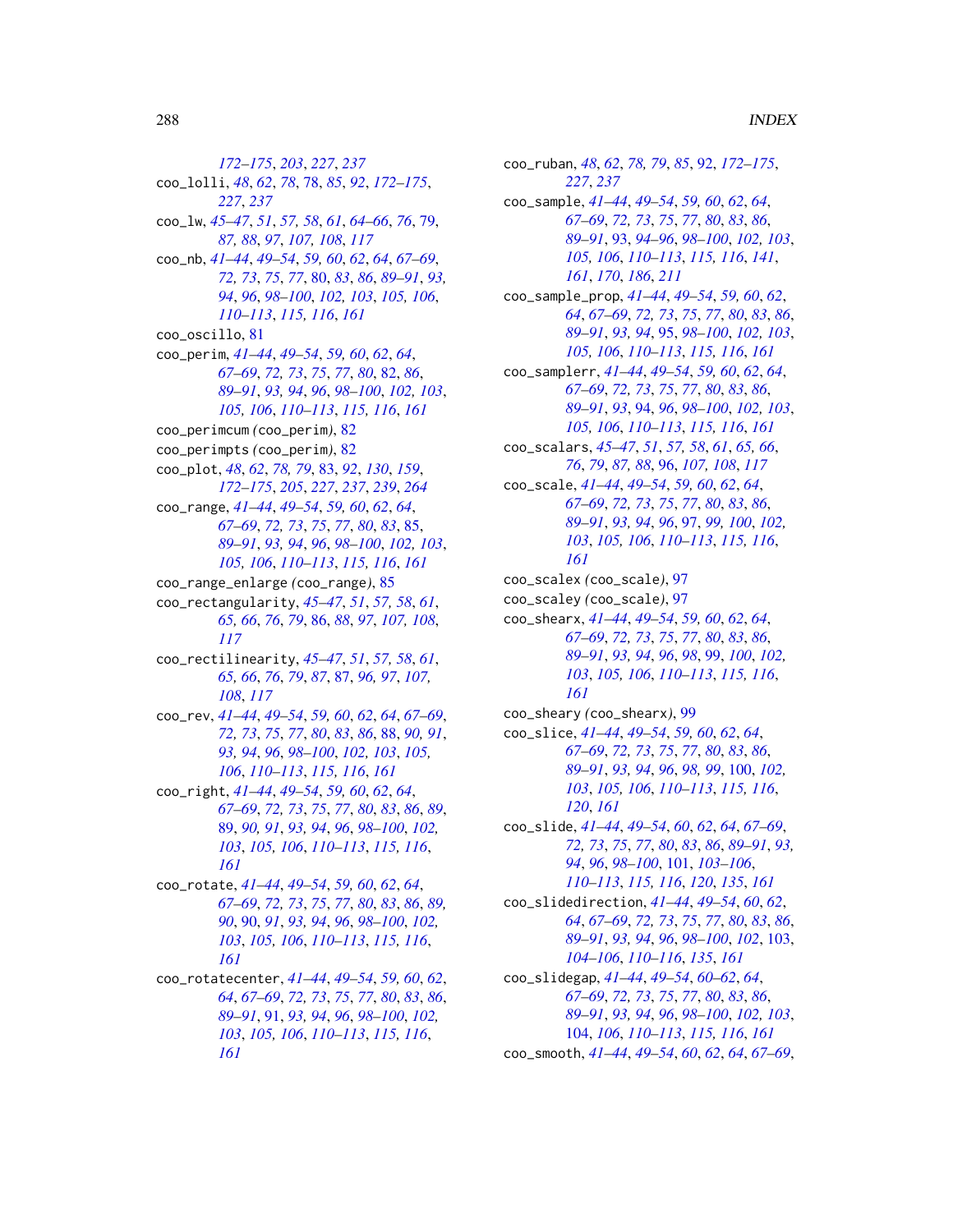72, 73, 75, 77, 80, 83, 86, 89–91, 93, 94, 96, 98-100, 102, 103, 105, 105, 106, 110-113, 115, 116, 161 coo\_smoothcurve, 41-44, 49-54, 60, 62, 64, 67-69, 72, 73, 75, 77, 80, 83, 86, 89-91, 93, 94, 96, 98-100, 102, 103, 105, 106, 106, 110-113, 115, 116, 161 coo\_solidity, 45–47, 51, 57, 58, 61, 65, 66, 76, 79, 87, 88, 97, 107, 108, 117 coo\_tac, 45-47, 51, 57, 58, 61, 65, 66, 76, 79, 87, 88, 97, 107, 108, 117 coo\_tangle (coo\_angle\_tangent), 46 coo\_template, 41-44, 49-54, 60, 62, 64, 67-69, 72, 73, 75, 77, 80, 83, 86, 89-91, 93, 94, 96, 98-100, 102, 103, 105, 106, 109, 111–113, 115, 116, 161, 168, 186, 231 coo\_template\_relatively, 186 coo\_template\_relatively(coo\_template), 109 coo\_trans, 41-44, 49-54, 60, 62, 64, 67-69, 72, 73, 75, 77, 80, 83, 86, 89-91, 93, 94, 96, 98-100, 102, 103, 105, 106, 110, 110, 111–113, 115, 116, 161 coo\_trim, 41-44, 49-54, 60, 62, 64, 67-69, 72, 73, 75, 77, 80, 83, 86, 89–91, 93, 94, 96, 98-100, 102, 103, 105, 106, 110, 111, 111, 112, 113, 115, 116, 161 coo\_trimbottom, 41-44, 49-54, 60, 62, 64, 67–69, 72, 73, 75, 77, 80, 83, 86, 89-91, 93, 94, 96, 98-100, 102, 103, 105, 106, 110, 111, 112, 113, 115, 116, 161  $\text{coo\_trimtop}, 41-44, 49-54, 60, 62, 64,$ 67–69, 72, 73, 75, 77, 80, 83, 86, 89-91, 93, 94, 96, 98-100, 102, 103, 105, 106, 110-112, 113, 115, 116, 161 coo\_truss, 113, 118, 181 coo\_unclose, 59 coo\_unclose (coo\_close), 59 coo\_untilt (coo\_untiltx), 114 coo\_untiltx, 41-44, 49-54, 60, 62, 64, 67-69, 72, 73, 75, 77, 80, 83, 86, 89-91, 93, 94, 96, 98-100, 102, 103, 105, 106, 110–113, 114, 116, 161

coo\_up, 41-44, 49-54, 60, 62, 64, 67-69, 72, 73, 75, 77, 80, 83, 86, 89–91, 93, 94, 96, 98-100, 102-106, 110-113, 115, 116, 161 coo\_width, 45-47, 51, 57, 58, 61, 65, 66, 76, 79, 87, 88, 97, 107, 108, 117  $cpx2coo$  (complex),  $38$ 

d,  $117, 181$  $d2m$  (bridges),  $16$ data.frame, 175 def\_1dk, 7, 118, 122, 147, 149, 239, 262 def\_ldk\_angle, 119 def\_ldk\_direction(def\_ldk\_angle), 119 def\_1dk\_tips, 120, 120 def\_links, 121, 171, 176, 177 def\_slidings, 7, 119, 121, 147, 149, 239, 262 delaunayn, 177 density,  $166$ dfourier, 20, 122, 124, 125 dfourier\_i, 123, 124, 125 dfourier\_shape, 123, 124, 125 dissolve, 9, 11, 27, 37, 126, 140, 144, 189, 242, 244, 250-254, 256, 261, 265 dist, 29, 131, 133, 134 dnorm,  $280$  $dplyr::$ rename,  $241$  $dplyr::tibble(), 10$ draw\_axes (drawers), 127 draw\_centroid (drawers), 127 draw\_curve (drawers), 127 draw\_curves, 231 draw\_curves (drawers), 127 draw\_firstpoint (drawers), 127 draw\_labels (drawers), 127 draw\_landmarks, 231 draw\_landmarks (drawers), 127 draw\_lines (drawers), 127 draw\_links (drawers), 127 draw\_outline, 231 draw\_outline (drawers), 127 draw\_outlines (drawers), 127 draw\_points (drawers), 127 draw\_polygon (drawers), 127 draw\_ticks (drawers), 127 draw\_title(drawers), 127 drawers, 127, 167, 168, 186, 204, 205, 211, 229, 233, 235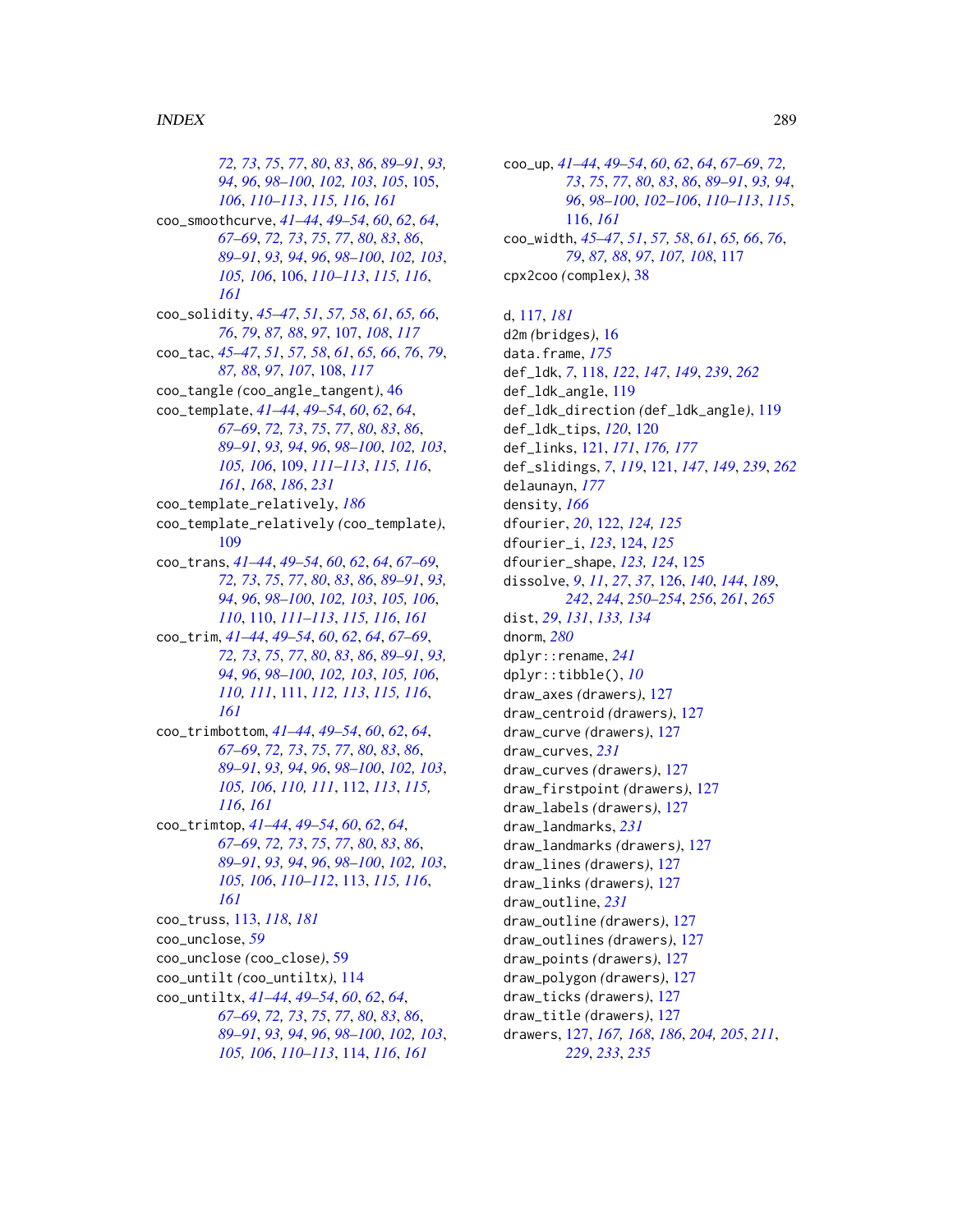ed, *[117](#page-116-0)*, [131,](#page-130-0) *[132](#page-131-0)[–134](#page-133-0)* edi, [132](#page-131-0) edm, *[131,](#page-130-0) [132](#page-131-0)*, [132,](#page-131-0) *[134](#page-133-0)* edm\_nearest, *[19](#page-18-0)*, *[131](#page-130-0)*, *[133](#page-132-0)*, [133](#page-132-0) efourier, *[20](#page-19-0)*, *[33,](#page-32-0) [34](#page-33-0)*, [134,](#page-133-0) *[135–](#page-134-0)[138](#page-137-0)*, *[198](#page-197-0)*, *[239](#page-238-0)*, *[248](#page-247-0)*, *[266](#page-265-0)* efourier\_i, *[136](#page-135-0)*, [136,](#page-135-0) *[138](#page-137-0)* efourier\_norm, *[134](#page-133-0)* efourier\_norm *(*efourier*)*, [134](#page-133-0) efourier\_shape, *[125](#page-124-0)*, *[136,](#page-135-0) [137](#page-136-0)*, [137](#page-136-0) export, *[10](#page-9-0)*, *[16](#page-15-0)*, *[38](#page-37-0)*, [138](#page-137-0)

- fac\_dispatcher, *[9](#page-8-0)*, *[11](#page-10-0)*, *[27](#page-26-0)*, *[29,](#page-28-0) [30](#page-29-0)*, *[37](#page-36-0)*, *[126](#page-125-0)*, [140,](#page-139-0) *[144](#page-143-0)*, *[186](#page-185-0)*, *[188,](#page-187-0) [189](#page-188-0)*, *[203](#page-202-0)*, *[232](#page-231-0)*, *[234](#page-233-0)*, *[242](#page-241-0)*, *[244](#page-243-0)*, *[250–](#page-249-0)[254](#page-253-0)*, *[256](#page-255-0)*, *[261](#page-260-0)*, *[265](#page-264-0)*
- fgProcrustes, *[135](#page-134-0)*, [141,](#page-140-0) *[143](#page-142-0)*, *[146](#page-145-0)*, *[170](#page-169-0)*, *[238](#page-237-0)* fgsProcrustes, *[142](#page-141-0)*, [142,](#page-141-0) *[146](#page-145-0)*, *[238](#page-237-0)* filter, *[9](#page-8-0)*, *[11](#page-10-0)*, *[27](#page-26-0)*, *[37](#page-36-0)*, *[126](#page-125-0)*, *[140](#page-139-0)*, [143,](#page-142-0) *[189](#page-188-0)*, *[242](#page-241-0)*, *[244](#page-243-0)*, *[250](#page-249-0)[–254](#page-253-0)*, *[256](#page-255-0)*, *[261](#page-260-0)*, *[265](#page-264-0)* flip\_PCaxes, [144](#page-143-0) flower, *[8](#page-7-0)*, *[13](#page-12-0)*, *[26](#page-25-0)*, [145,](#page-144-0) *[151](#page-150-0)*, *[182](#page-181-0)*, *[187](#page-186-0)*, *[192,](#page-191-0)*

*[193](#page-192-0)*, *[260](#page-259-0)*, *[279](#page-278-0)*, *[281](#page-280-0)* fProcrustes, *[142,](#page-141-0) [143](#page-142-0)*, [145,](#page-144-0) *[238](#page-237-0)*

```
get_chull_area, 146
get_chull_volume (get_chull_area), 146
get_ldk, 7, 118, 119, 122, 147, 149, 239, 262
get_pairs, 73, 148
get_slidings, 7, 119, 122, 147, 149, 239, 262
```
harm\_pow, [149](#page-148-0) hclust, *[29](#page-28-0)* hcontrib, *[14](#page-13-0)*, [150](#page-149-0) hearts, *[8](#page-7-0)*, *[13](#page-12-0)*, *[26](#page-25-0)*, *[145](#page-144-0)*, [151,](#page-150-0) *[182](#page-181-0)*, *[187](#page-186-0)*, *[192,](#page-191-0) [193](#page-192-0)*, *[260](#page-259-0)*, *[279](#page-278-0)*, *[281](#page-280-0)* hist, *[166](#page-165-0)*

```
image, 215, 219
img_plot, 152, 155
img_plot0 (img_plot), 152
import_Conte, 152, 154–158, 176, 212
import_jpg, 153, 153, 154, 156–158, 176, 212
import_jpg1, 152–154, 154, 157, 158, 176,
        212
import_StereoMorph_curve
        (import_StereoMorph_curve1),
         156
import_StereoMorph_curve1, 153, 154, 156,
        156, 158, 212
```
import\_StereoMorph\_ldk *(*import\_StereoMorph\_curve1*)*, [156](#page-155-0) import\_StereoMorph\_ldk1 *(*import\_StereoMorph\_curve1*)*, [156](#page-155-0) import\_tps, *[153,](#page-152-0) [154](#page-153-0)*, *[156,](#page-155-0) [157](#page-156-0)*, [157,](#page-156-0) *[158](#page-157-0)*, *[175](#page-174-0)*, *[212](#page-211-0)* import\_txt, *[153,](#page-152-0) [154](#page-153-0)*, *[156–](#page-155-0)[158](#page-157-0)*, [158,](#page-157-0) *[176](#page-175-0)*, *[212](#page-211-0)* inspect, [159,](#page-158-0) *[204](#page-203-0)*, *[264](#page-263-0)* iris, *[145](#page-144-0)* is, [159](#page-158-0) is\_Coe *(*is*)*, [159](#page-158-0) is\_Coo *(*is*)*, [159](#page-158-0) is\_equallyspacedradii, *[41](#page-40-0)[–44](#page-43-0)*, *[49](#page-48-0)[–54](#page-53-0)*, *[60](#page-59-0)*, *[62](#page-61-0)*, *[64](#page-63-0)*, *[67](#page-66-0)[–69](#page-68-0)*, *[72,](#page-71-0) [73](#page-72-0)*, *[75](#page-74-0)*, *[77](#page-76-0)*, *[80](#page-79-0)*, *[83](#page-82-0)*, *[86](#page-85-0)*, *[89](#page-88-0)[–91](#page-90-0)*, *[93,](#page-92-0) [94](#page-93-0)*, *[96](#page-95-0)*, *[98](#page-97-0)[–100](#page-99-0)*, *[102,](#page-101-0) [103](#page-102-0)*, *[105,](#page-104-0) [106](#page-105-0)*, *[110](#page-109-0)[–113](#page-112-0)*, *[115,](#page-114-0) [116](#page-115-0)*, [161,](#page-160-0) *[245](#page-244-0)* is\_fac *(*is*)*, [159](#page-158-0) is\_LDA *(*is*)*, [159](#page-158-0) is\_Ldk *(*is*)*, [159](#page-158-0) is\_ldk *(*is*)*, [159](#page-158-0) is\_LdkCoe *(*is*)*, [159](#page-158-0) is\_links *(*is*)*, [159](#page-158-0) is\_open *(*coo\_is\_closed*)*, [72](#page-71-0) is\_Opn *(*is*)*, [159](#page-158-0) is\_OpnCoe *(*is*)*, [159](#page-158-0) is\_Out *(*is*)*, [159](#page-158-0) is\_OutCoe *(*is*)*, [159](#page-158-0) is\_PCA *(*is*)*, [159](#page-158-0) is\_shp *(*is*)*, [159](#page-158-0) is\_slidings *(*is*)*, [159](#page-158-0) is\_TraCoe *(*is*)*, [159](#page-158-0)

## jitter, *[73](#page-72-0)*

kde2d, *[173](#page-172-0)*, *[215,](#page-214-0) [216](#page-215-0)*, *[219,](#page-218-0) [220](#page-219-0)* KMEANS, *[28](#page-27-0)*, *[30](#page-29-0)*, [162,](#page-161-0) *[163](#page-162-0)*, *[169](#page-168-0)*, *[178](#page-177-0)*, *[180,](#page-179-0) [181](#page-180-0)*, *[188](#page-187-0)*, *[190](#page-189-0)*, *[206](#page-205-0)* kmeans, *[162](#page-161-0)* KMEDOIDS, *[28](#page-27-0)*, *[30](#page-29-0)*, *[162](#page-161-0)*, [163,](#page-162-0) *[169](#page-168-0)*, *[178](#page-177-0)*, *[180,](#page-179-0) [181](#page-180-0)*, *[188](#page-187-0)*, *[190](#page-189-0)*, *[206](#page-205-0)*, *[236](#page-235-0)*

l2a, *[171](#page-170-0)* l2a *(*bridges*)*, [16](#page-15-0) l2m *(*bridges*)*, [16](#page-15-0) layer\_axes *(*layers*)*, [164](#page-163-0) layer\_axesnames, *[229](#page-228-0)*, *[233,](#page-232-0) [234](#page-233-0)*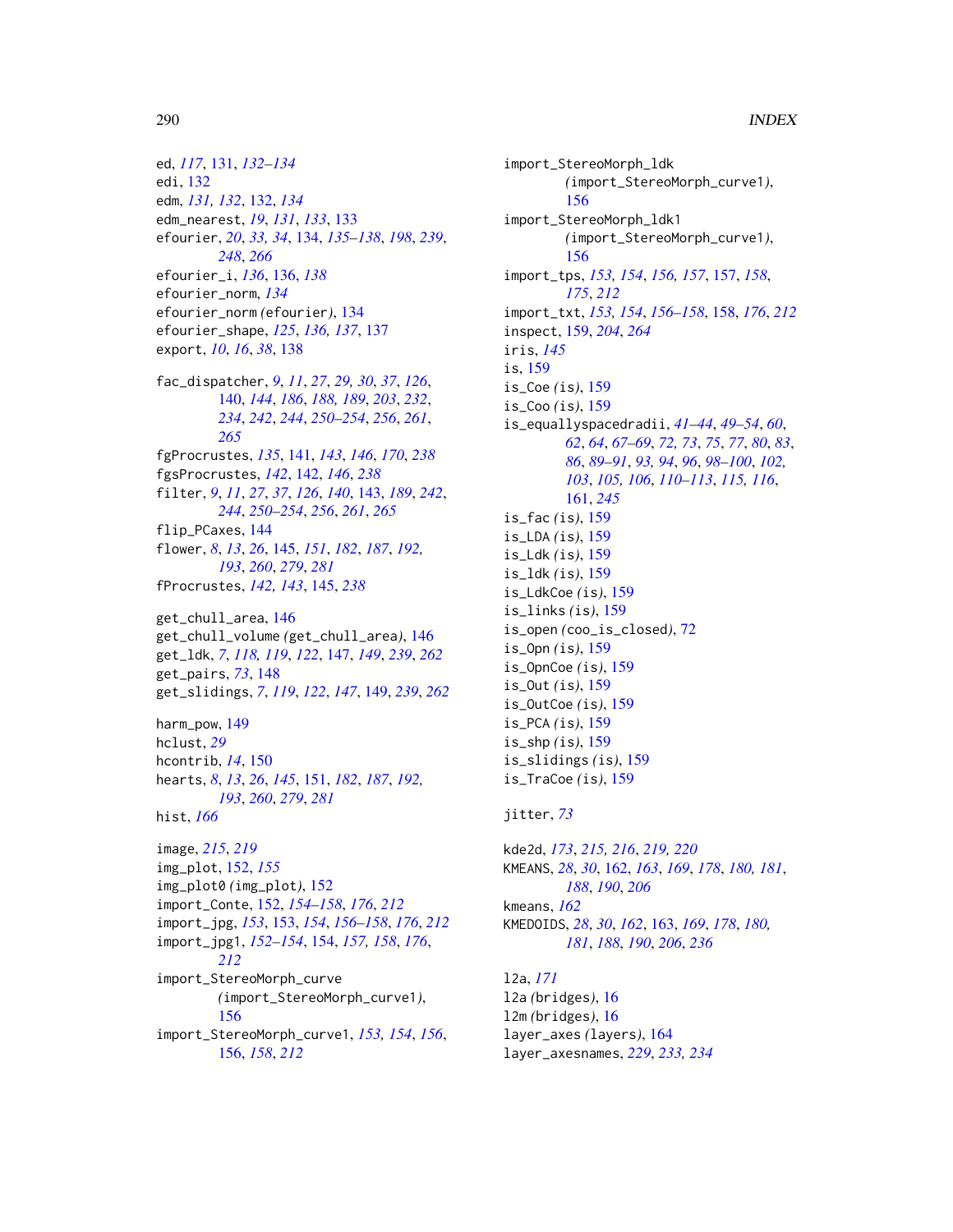## $I$ NDEX 291

layer\_axesnames *(*layers*)*, [164](#page-163-0) layer\_axesvar, *[229](#page-228-0)*, *[234](#page-233-0)* layer\_axesvar *(*layers*)*, [164](#page-163-0) layer\_box, *[229](#page-228-0)*, *[233,](#page-232-0) [234](#page-233-0)* layer\_box *(*layers*)*, [164](#page-163-0) layer\_chull, *[229](#page-228-0)*, *[233,](#page-232-0) [234](#page-233-0)* layer\_chull *(*layers*)*, [164](#page-163-0) layer\_chullfilled, *[229](#page-228-0)*, *[233,](#page-232-0) [234](#page-233-0)* layer\_chullfilled *(*layers*)*, [164](#page-163-0) layer\_delaunay *(*layers*)*, [164](#page-163-0) layer\_density *(*layers*)*, [164](#page-163-0) layer\_density\_2, *[229](#page-228-0)* layer\_density\_2 *(*layers*)*, [164](#page-163-0) layer\_eigen, *[229](#page-228-0)*, *[234](#page-233-0)* layer\_eigen *(*layers*)*, [164](#page-163-0) layer\_ellipses *(*layers*)*, [164](#page-163-0) layer\_ellipsesaxes *(*layers*)*, [164](#page-163-0) layer\_ellipsesfilled *(*layers*)*, [164](#page-163-0) layer\_frame *(*layers*)*, [164](#page-163-0) layer\_fullframe *(*layers*)*, [164](#page-163-0) layer\_grid *(*layers*)*, [164](#page-163-0) layer\_histogram\_2, *[229](#page-228-0)* layer\_histogram\_2 *(*layers*)*, [164](#page-163-0) layer\_labelgroups, *[229](#page-228-0)*, *[233,](#page-232-0) [234](#page-233-0)* layer\_labelgroups *(*layers*)*, [164](#page-163-0) layer\_labelpoints, *[234](#page-233-0)* layer\_labelpoints *(*layers*)*, [164](#page-163-0) layer\_legend, *[229](#page-228-0)*, *[233,](#page-232-0) [234](#page-233-0)* layer\_legend *(*layers*)*, [164](#page-163-0) layer\_morphospace\_LDA *(*layers\_morphospace*)*, [167](#page-166-0) layer\_morphospace\_PCA, *[229](#page-228-0)*, *[234](#page-233-0)* layer\_morphospace\_PCA *(*layers\_morphospace*)*, [167](#page-166-0) layer\_points, *[229](#page-228-0)*, *[233,](#page-232-0) [234](#page-233-0)* layer\_points *(*layers*)*, [164](#page-163-0) layer\_rug *(*layers*)*, [164](#page-163-0) layer\_stars *(*layers*)*, [164](#page-163-0) layer\_ticks *(*layers*)*, [164](#page-163-0) layer\_title, *[229](#page-228-0)*, *[233,](#page-232-0) [234](#page-233-0)* layer\_title *(*layers*)*, [164](#page-163-0) layers, *[130](#page-129-0)*, [164,](#page-163-0) *[168](#page-167-0)*, *[186](#page-185-0)*, *[205](#page-204-0)*, *[211](#page-210-0)*, *[228,](#page-227-0) [229](#page-228-0)*, *[232,](#page-231-0) [233](#page-232-0)*, *[235](#page-234-0)* layers\_morphospace, *[130](#page-129-0)*, *[167](#page-166-0)*, [167,](#page-166-0) *[186](#page-185-0)*, *[205](#page-204-0)*, *[211](#page-210-0)*, *[229](#page-228-0)*, *[233](#page-232-0)*, *[235](#page-234-0)* LDA, *[28](#page-27-0)*, *[30](#page-29-0)*, *[148](#page-147-0)*, *[162,](#page-161-0) [163](#page-162-0)*, *[167](#page-166-0)*, [168,](#page-167-0) *[178](#page-177-0)*, *[180,](#page-179-0) [181](#page-180-0)*, *[188](#page-187-0)*, *[190](#page-189-0)*, *[206](#page-205-0)*, *[213,](#page-212-0) [214](#page-213-0)*, *[216](#page-215-0)*, *[224](#page-223-0)[–226](#page-225-0)*, *[228,](#page-227-0) [229](#page-228-0)*, *[240](#page-239-0)*

lda, *[168,](#page-167-0) [169](#page-168-0)* Ldk, *[26](#page-25-0)*, *[31](#page-30-0)*, *[39](#page-38-0)*, *[93](#page-92-0)*, *[121,](#page-120-0) [122](#page-121-0)*, *[141,](#page-140-0) [142](#page-141-0)*, *[147](#page-146-0)*, *[149](#page-148-0)*, *[156](#page-155-0)*, *[158,](#page-157-0) [159](#page-158-0)*, [170,](#page-169-0) *[171](#page-170-0)*, *[193](#page-192-0)[–195](#page-194-0)*, *[199](#page-198-0)*, *[202](#page-201-0)*, *[262](#page-261-0)*, *[278](#page-277-0)[–281](#page-280-0)* ldk\_check, *[121](#page-120-0)*, [171,](#page-170-0) *[176,](#page-175-0) [177](#page-176-0)* ldk\_chull, *[48](#page-47-0)*, *[62](#page-61-0)*, *[78,](#page-77-0) [79](#page-78-0)*, *[85](#page-84-0)*, *[92](#page-91-0)*, [171,](#page-170-0) *[173](#page-172-0)[–175](#page-174-0)*, *[227](#page-226-0)*, *[237](#page-236-0)* ldk\_confell, *[48](#page-47-0)*, *[62](#page-61-0)*, *[78,](#page-77-0) [79](#page-78-0)*, *[85](#page-84-0)*, *[92](#page-91-0)*, *[172](#page-171-0)*, [172,](#page-171-0) *[173](#page-172-0)[–175](#page-174-0)*, *[227](#page-226-0)*, *[237](#page-236-0)* ldk\_contour, *[48](#page-47-0)*, *[62](#page-61-0)*, *[78,](#page-77-0) [79](#page-78-0)*, *[85](#page-84-0)*, *[92](#page-91-0)*, *[172,](#page-171-0) [173](#page-172-0)*, [173,](#page-172-0) *[174,](#page-173-0) [175](#page-174-0)*, *[227](#page-226-0)*, *[237](#page-236-0)* ldk\_labels, *[48](#page-47-0)*, *[62](#page-61-0)*, *[78,](#page-77-0) [79](#page-78-0)*, *[85](#page-84-0)*, *[92](#page-91-0)*, *[172,](#page-171-0) [173](#page-172-0)*, [174,](#page-173-0) *[175](#page-174-0)*, *[227](#page-226-0)*, *[237](#page-236-0)* ldk\_links, *[48](#page-47-0)*, *[62](#page-61-0)*, *[78,](#page-77-0) [79](#page-78-0)*, *[85](#page-84-0)*, *[92](#page-91-0)*, *[172](#page-171-0)[–174](#page-173-0)*, [174,](#page-173-0) *[176,](#page-175-0) [177](#page-176-0)*, *[227](#page-226-0)*, *[237](#page-236-0)* ldk\_plot *(*coo\_plot*)*, [83](#page-82-0) LdkCoe *(*Ldk*)*, [170](#page-169-0) lf\_structure, *[39](#page-38-0)*, *[156](#page-155-0)*, [175,](#page-174-0) *[176](#page-175-0)*, *[271](#page-270-0)* lines, *[84](#page-83-0)* links\_all, *[121](#page-120-0)*, *[171](#page-170-0)*, [176,](#page-175-0) *[177](#page-176-0)* links\_delaunay, *[121](#page-120-0)*, *[171](#page-170-0)*, *[176](#page-175-0)*, [177](#page-176-0) list.files, *[155](#page-154-0)*, *[175](#page-174-0)* lm, *[191](#page-190-0)*, *[195,](#page-194-0) [196](#page-195-0)* locator, *[153](#page-152-0)*, *[155](#page-154-0)* m2a *(*bridges*)*, [16](#page-15-0) m2d *(*bridges*)*, [16](#page-15-0) m2l *(*bridges*)*, [16](#page-15-0) m2ll *(*bridges*)*, [16](#page-15-0) MANOVA, *[28](#page-27-0)*, *[30](#page-29-0)*, *[162,](#page-161-0) [163](#page-162-0)*, *[169](#page-168-0)*, [177,](#page-176-0) *[179](#page-178-0)[–181](#page-180-0)*, *[188](#page-187-0)*, *[190](#page-189-0)*, *[206](#page-205-0)* manova, *[178](#page-177-0)[–180](#page-179-0)* MANOVA\_PW, *[28](#page-27-0)*, *[30](#page-29-0)*, *[162,](#page-161-0) [163](#page-162-0)*, *[169](#page-168-0)*, *[178](#page-177-0)*, [179,](#page-178-0) *[181](#page-180-0)*, *[188](#page-187-0)*, *[190](#page-189-0)*, *[206](#page-205-0)* MASS::lda, *[168](#page-167-0)* MDS, *[28](#page-27-0)*, *[30](#page-29-0)*, *[162,](#page-161-0) [163](#page-162-0)*, *[169](#page-168-0)*, *[178](#page-177-0)*, *[180](#page-179-0)*, [180,](#page-179-0) *[188](#page-187-0)*, *[190](#page-189-0)*, *[206](#page-205-0)*, *[232](#page-231-0)* mean, *[188](#page-187-0)* measure, *[114](#page-113-0)*, *[117](#page-116-0)*, [181](#page-180-0) median, *[188](#page-187-0)* molars, *[8](#page-7-0)*, *[13](#page-12-0)*, *[26](#page-25-0)*, *[145](#page-144-0)*, *[151](#page-150-0)*, [182,](#page-181-0) *[187](#page-186-0)*, *[192,](#page-191-0) [193](#page-192-0)*, *[260](#page-259-0)*, *[279](#page-278-0)*, *[281](#page-280-0)* Momocs, [182](#page-181-0) morphospace\_positions, *[168](#page-167-0)*, [183,](#page-182-0) *[215](#page-214-0)*, *[219](#page-218-0)* mosaic *(*mosaic\_engine*)*, [184](#page-183-0) mosaic\_engine, *[130](#page-129-0)*, *[167,](#page-166-0) [168](#page-167-0)*, [184,](#page-183-0) *[205](#page-204-0)*, *[211](#page-210-0)*, *[229](#page-228-0)*, *[233](#page-232-0)*, *[235](#page-234-0)* mosquito, *[8](#page-7-0)*, *[13](#page-12-0)*, *[26](#page-25-0)*, *[145](#page-144-0)*, *[151](#page-150-0)*, *[182](#page-181-0)*, *[187](#page-186-0)*, [187,](#page-186-0) *[192,](#page-191-0) [193](#page-192-0)*, *[260](#page-259-0)*, *[279](#page-278-0)*, *[281](#page-280-0)*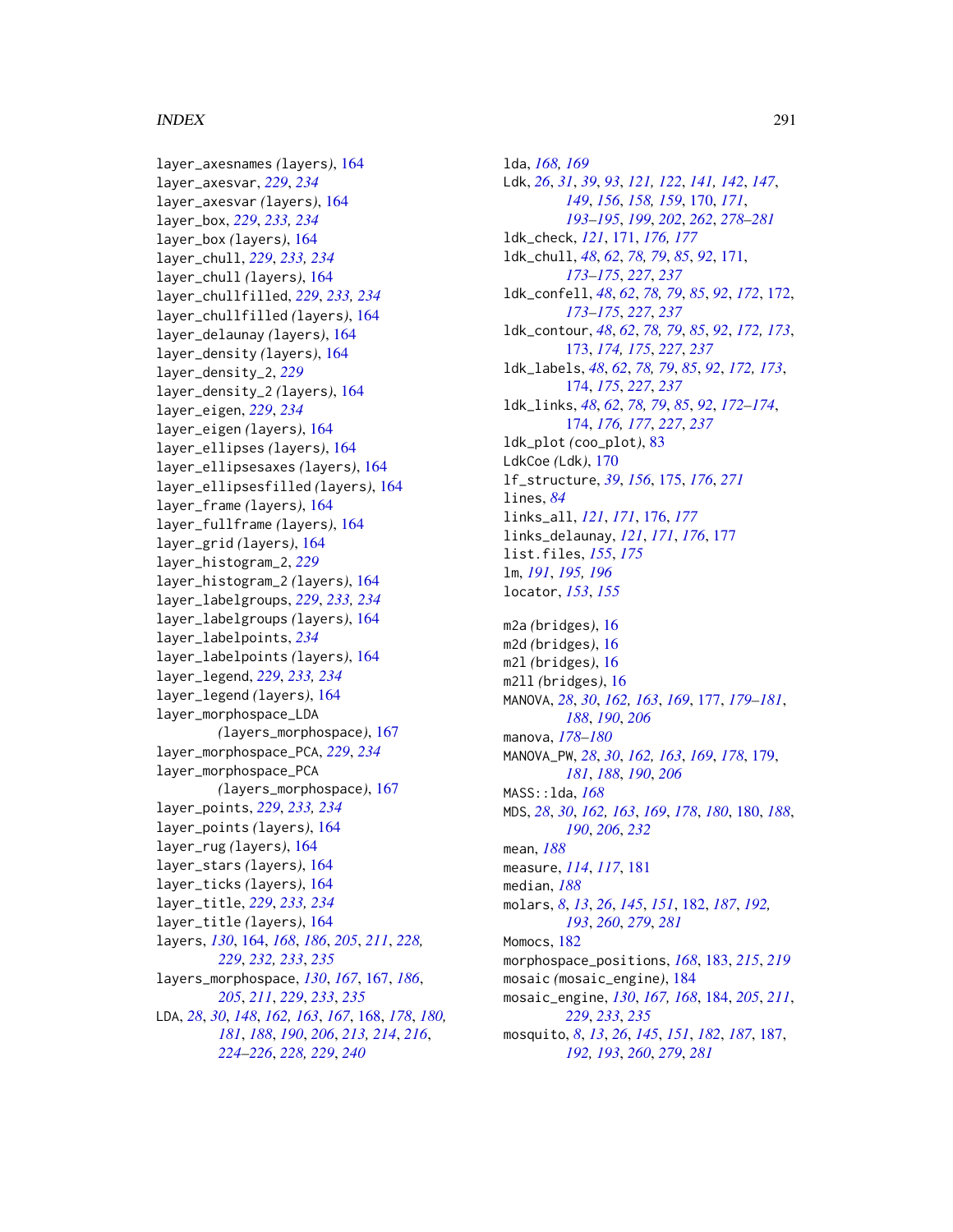mouse, 8, 13, 26, 145, 151, 182, 187, 187, 192, 193, 260, 279, 281 MSHAPES, 28, 30, 121, 162, 163, 169, 178, 180, 181, 188, 190, 206, 231 mutate, 9, 11, 27, 37, 126, 140, 144, 189, 242, 244, 250-254, 256, 261, 265 NMDS, 28, 30, 162, 163, 169, 178, 180, 181, 188, 190, 206, 232 npoly, 22, 191, 194, 197, 198 npoly\_i (opoly\_i), 197 nsfishes, 8, 13, 26, 145, 151, 182, 187, 192, 193, 260, 279, 281 oak, 8, 13, 26, 145, 151, 182, 187, 192, 193, 193, 260, 279, 281 olea, 8, 13, 26, 145, 151, 182, 187, 192, 193, 193, 260, 279, 281 0pn, 31, 39, 50, 61, 62, 75, 89, 93, 95, 96, 100, 116, 119, 120, 124, 141, 142, 147, 156, 158, 159, 170, 191, 193, 194, 194, 195, 196, 199, 202, 262, 278, 279 OpnCoe, 30, 31, 39, 170, 192, 194, 195, 197, 199, 278 opoly, 22, 192, 196, 197, 198 opoly\_i, 192, 197, 197 0ut, 8, 13, 26, 31, 39, 50, 61, 62, 75, 89, 93, 95, 96, 116, 119, 141, 142, 147, 151, 154, 158, 159, 170, 175, 182, 187, 192, 194, 195, 198, 199, 202, 260, 262, 278, 279 OutCoe, 30-32, 39, 170, 194, 195, 199, 199, 266, 278 pal (palettes), 200 pal\_alpha (palettes), 200 pal\_div(palettes), 200 pal\_div\_BrBG (palettes), 200 pal\_div\_PiYG(palettes), 200 pal\_div\_PRGn (palettes), 200 pal\_div\_PuOr (palettes), 200 pal\_div\_RdBu (palettes), 200 pal\_div\_RdYlBu (palettes), 200 pal\_manual (palettes), 200 pal\_qual (palettes), 200 pal\_qual\_Dark2 (palettes), 200

pal\_qual\_Paired (palettes), 200

pal\_qual\_Set2 (palettes), 200

pal\_qual\_solarized (palettes), 200 pal\_seq (palettes), 200 pal\_seq\_Blues (palettes), 200 pal\_seq\_BuGn (palettes), 200 pal\_seq\_BuPu (palettes), 200 pal\_seq\_GnBu (palettes), 200 pal\_seq\_Greens (palettes), 200 pal\_seq\_grey (palettes), 200 pal\_seq\_Greys (palettes), 200 pal\_seq\_inferno (palettes), 200 pal\_seq\_magma (palettes), 200 pal\_seq\_Oranges (palettes), 200 pal\_seq\_OrRd (palettes), 200 pal\_seq\_plasma (palettes), 200 pal\_seq\_PuBu (palettes), 200 pal\_seq\_PuBuGn (palettes), 200 pal\_seq\_PuRd (palettes), 200 pal\_seq\_Purples (palettes), 200 pal\_seq\_RdPu (palettes), 200 pal\_seq\_Reds (palettes), 200 pal\_seq\_viridis(palettes), 200 pal\_seq\_YlGn (palettes), 200 pal\_seq\_YlGnBu (palettes), 200 pal\_seq\_Yl0rBr (palettes), 200 pal\_seq\_YlOrRd (palettes), 200 palette, 203, 215, 219 palette (palettes), 200 Palettes (color\_palettes), 34 palettes, 30, 186, 200, 211, 231, 236 panel, 159, 184, 202, 264 panel.Coo, 77 paper (papers), 204 paper\_chess (papers), 204 paper\_dots (papers), 204 paper\_grid (papers), 204 paper\_white (papers), 204 papers, 130, 167, 168, 186, 204, 211, 229, 233, 235 par, 216, 220 PCA, 14, 28-30, 138, 148, 159, 162, 163, 167, 169, 177-181, 188, 190, 205, 217, 218, 233, 234, 240, 242, 255 PCcontrib, 207 perm, 15, 208 pile, 130, 167, 168, 186, 205, 209, 229, 233, 235 pix2chc, 153, 154, 156-158, 212  $plot, 83$ 

292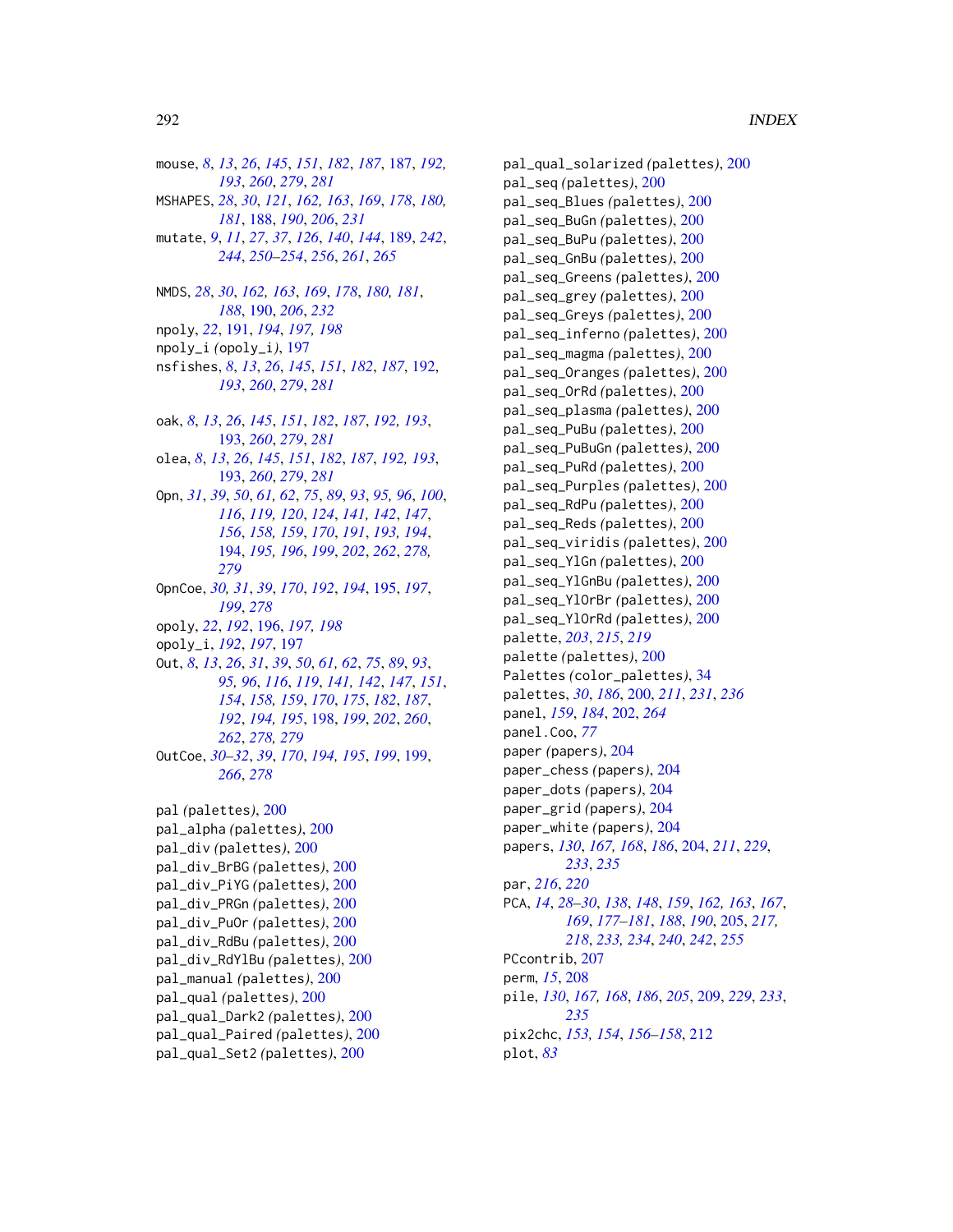## INDEX 293

plot.LDA, *[169](#page-168-0)*, [213,](#page-212-0) *[220](#page-219-0)*, *[224](#page-223-0)*, *[226](#page-225-0)*, *[229](#page-228-0)* plot.PCA, *[184](#page-183-0)*, *[206](#page-205-0)*, *[216](#page-215-0)*, [217,](#page-216-0) *[234](#page-233-0)* plot\_CV, *[216](#page-215-0)*, [223,](#page-222-0) *[226](#page-225-0)* plot\_CV2, *[216](#page-215-0)*, [225](#page-224-0) plot\_devsegments, *[48](#page-47-0)*, *[62](#page-61-0)*, *[78,](#page-77-0) [79](#page-78-0)*, *[85](#page-84-0)*, *[92](#page-91-0)*, *[172](#page-171-0)[–175](#page-174-0)*, [227,](#page-226-0) *[237](#page-236-0)* plot\_LDA, *[130](#page-129-0)*, *[167,](#page-166-0) [168](#page-167-0)*, *[186](#page-185-0)*, *[205](#page-204-0)*, *[211](#page-210-0)*, [228,](#page-227-0) *[233](#page-232-0)*, *[235](#page-234-0)* plot\_MDS *(*plot\_NMDS*)*, [232](#page-231-0) plot\_MSHAPES, [231](#page-230-0) plot\_NMDS, *[130](#page-129-0)*, *[167,](#page-166-0) [168](#page-167-0)*, *[186](#page-185-0)*, *[205](#page-204-0)*, *[211](#page-210-0)*, *[229](#page-228-0)*, [232,](#page-231-0) *[235](#page-234-0)* plot\_PCA, *[130](#page-129-0)*, *[143](#page-142-0)*, *[166–](#page-165-0)[168](#page-167-0)*, *[186](#page-185-0)*, *[205](#page-204-0)*, *[211](#page-210-0)*, *[229](#page-228-0)*, *[233](#page-232-0)*, [233](#page-232-0) plot\_silhouette, [236](#page-235-0) plot\_table, *[48](#page-47-0)*, *[62](#page-61-0)*, *[78,](#page-77-0) [79](#page-78-0)*, *[85](#page-84-0)*, *[92](#page-91-0)*, *[172–](#page-171-0)[175](#page-174-0)*, *[224](#page-223-0)*, *[227](#page-226-0)*, [236](#page-235-0) points, *[79](#page-78-0)*, *[84](#page-83-0)* polygon, *[84](#page-83-0)* pProcrustes, *[142,](#page-141-0) [143](#page-142-0)*, *[146](#page-145-0)*, [237](#page-236-0) prcomp, *[205,](#page-204-0) [206](#page-205-0)* predict.lda, *[240](#page-239-0)* Ptolemy, [238](#page-237-0) read.table, *[155](#page-154-0)*, *[158](#page-157-0)* readJPEG, *[152](#page-151-0)* readLines, *[157](#page-156-0)* rearrange\_ldk, *[7](#page-6-0)*, *[119](#page-118-0)*, *[122](#page-121-0)*, *[147](#page-146-0)*, *[149](#page-148-0)*, [239,](#page-238-0) *[262](#page-261-0)* reLDA, [240](#page-239-0) rename, *[9](#page-8-0)*, *[11](#page-10-0)*, *[27](#page-26-0)*, *[37](#page-36-0)*, *[126](#page-125-0)*, *[140](#page-139-0)*, *[144](#page-143-0)*, *[189](#page-188-0)*, [241,](#page-240-0) *[244](#page-243-0)*, *[250](#page-249-0)[–254](#page-253-0)*, *[256](#page-255-0)*, *[261](#page-260-0)*, *[265](#page-264-0)* rePCA, *[241](#page-240-0)*, [242](#page-241-0) rescale, *[9](#page-8-0)*, *[11](#page-10-0)*, *[27](#page-26-0)*, *[37](#page-36-0)*, *[55](#page-54-0)*, *[76](#page-75-0)*, *[126](#page-125-0)*, *[140](#page-139-0)*, *[144](#page-143-0)*, *[189](#page-188-0)*, *[242](#page-241-0)*, [243,](#page-242-0) *[250–](#page-249-0)[254](#page-253-0)*, *[256](#page-255-0)*, *[261](#page-260-0)*, *[265](#page-264-0)* rfourier, *[20](#page-19-0)*, *[33,](#page-32-0) [34](#page-33-0)*, [244,](#page-243-0) *[246–](#page-245-0)[248](#page-247-0)* rfourier\_i, *[245](#page-244-0)*, [246,](#page-245-0) *[248](#page-247-0)* rfourier\_shape, *[245,](#page-244-0) [246](#page-245-0)*, [247](#page-246-0) rm\_asym, [248,](#page-247-0) *[266](#page-265-0)* rm\_harm, *[9](#page-8-0)*, *[11](#page-10-0)*, *[27](#page-26-0)*, *[37](#page-36-0)*, *[126](#page-125-0)*, *[140](#page-139-0)*, *[144](#page-143-0)*, *[189](#page-188-0)*, *[242](#page-241-0)*, *[244](#page-243-0)*, [249,](#page-248-0) *[250–](#page-249-0)[254](#page-253-0)*, *[256](#page-255-0)*, *[261](#page-260-0)*, *[265](#page-264-0)* rm\_missing, *[9](#page-8-0)*, *[11](#page-10-0)*, *[27](#page-26-0)*, *[37](#page-36-0)*, *[126](#page-125-0)*, *[140](#page-139-0)*, *[144](#page-143-0)*, *[189](#page-188-0)*, *[242](#page-241-0)*, *[244](#page-243-0)*, *[250](#page-249-0)*, [250,](#page-249-0) *[251–](#page-250-0)[254](#page-253-0)*, *[256](#page-255-0)*, *[261](#page-260-0)*, *[265](#page-264-0)* rm\_sym, *[266](#page-265-0)* rm\_sym *(*rm\_asym*)*, [248](#page-247-0)

rm\_uncomplete, *[9](#page-8-0)*, *[11](#page-10-0)*, *[27](#page-26-0)*, *[37](#page-36-0)*, *[126](#page-125-0)*, *[140](#page-139-0)*, *[144](#page-143-0)*, *[189](#page-188-0)*, *[242](#page-241-0)*, *[244](#page-243-0)*, *[250](#page-249-0)*, [251,](#page-250-0) *[252](#page-251-0)[–254](#page-253-0)*, *[256](#page-255-0)*, *[261](#page-260-0)*, *[265](#page-264-0)* rnorm, *[15](#page-14-0)* rug, *[166](#page-165-0)* rw\_fac, *[9](#page-8-0)*, *[11](#page-10-0)*, *[27](#page-26-0)*, *[37](#page-36-0)*, *[126](#page-125-0)*, *[140](#page-139-0)*, *[144](#page-143-0)*, *[189](#page-188-0)*, *[242](#page-241-0)*, *[244](#page-243-0)*, *[250,](#page-249-0) [251](#page-250-0)*, [252,](#page-251-0) *[253,](#page-252-0) [254](#page-253-0)*, *[256](#page-255-0)*, *[261](#page-260-0)*, *[265](#page-264-0)* sample, *[208](#page-207-0)* sample\_frac, *[9](#page-8-0)*, *[11](#page-10-0)*, *[23](#page-22-0)*, *[27](#page-26-0)*, *[37](#page-36-0)*, *[126](#page-125-0)*, *[140](#page-139-0)*, *[144](#page-143-0)*, *[189](#page-188-0)*, *[242](#page-241-0)*, *[244](#page-243-0)*, *[250](#page-249-0)[–252](#page-251-0)*, [253,](#page-252-0) *[254](#page-253-0)*, *[256](#page-255-0)*, *[261](#page-260-0)*, *[265](#page-264-0)* sample\_n, *[9](#page-8-0)*, *[11](#page-10-0)*, *[23](#page-22-0)*, *[27](#page-26-0)*, *[37](#page-36-0)*, *[126](#page-125-0)*, *[140](#page-139-0)*, *[144](#page-143-0)*, *[189](#page-188-0)*, *[242](#page-241-0)*, *[244](#page-243-0)*, *[250](#page-249-0)[–253](#page-252-0)*, [254,](#page-253-0) *[256](#page-255-0)*, *[261](#page-260-0)*, *[265](#page-264-0)* scree, *[10](#page-9-0)*, *[168](#page-167-0)*, [255](#page-254-0) scree\_min, *[29](#page-28-0)* scree\_min *(*scree*)*, [255](#page-254-0) scree\_plot *(*scree*)*, [255](#page-254-0) segments, *[63](#page-62-0)*, *[79](#page-78-0)*, *[175](#page-174-0)*, *[225](#page-224-0)* select, *[9](#page-8-0)*, *[11](#page-10-0)*, *[27](#page-26-0)*, *[37](#page-36-0)*, *[126](#page-125-0)*, *[140](#page-139-0)*, *[144](#page-143-0)*, *[189](#page-188-0)*, *[242](#page-241-0)*, *[244](#page-243-0)*, *[250](#page-249-0)[–254](#page-253-0)*, [256,](#page-255-0) *[261](#page-260-0)*, *[265](#page-264-0)* sfourier, [257,](#page-256-0) *[258](#page-257-0)[–260](#page-259-0)* sfourier\_i, *[258](#page-257-0)*, [258,](#page-257-0) *[260](#page-259-0)* sfourier\_shape, *[258,](#page-257-0) [259](#page-258-0)*, [259](#page-258-0) shapes, *[8](#page-7-0)*, *[13](#page-12-0)*, *[26](#page-25-0)*, *[145](#page-144-0)*, *[151](#page-150-0)*, *[182](#page-181-0)*, *[187](#page-186-0)*, *[192,](#page-191-0) [193](#page-192-0)*, [260,](#page-259-0) *[279](#page-278-0)*, *[281](#page-280-0)* signif, *[224](#page-223-0)* slice, *[9](#page-8-0)*, *[11](#page-10-0)*, *[27](#page-26-0)*, *[37](#page-36-0)*, *[126](#page-125-0)*, *[140](#page-139-0)*, *[144](#page-143-0)*, *[189](#page-188-0)*, *[242](#page-241-0)*, *[244](#page-243-0)*, *[250](#page-249-0)[–254](#page-253-0)*, *[256](#page-255-0)*, [261,](#page-260-0) *[265](#page-264-0)* slidings\_scheme, *[7](#page-6-0)*, *[119](#page-118-0)*, *[122](#page-121-0)*, *[147](#page-146-0)*, *[149](#page-148-0)*, *[239](#page-238-0)*, [262](#page-261-0) stack, *[135](#page-134-0)*, *[159](#page-158-0)*, *[170](#page-169-0)*, *[194](#page-193-0)*, *[198](#page-197-0)*, *[204](#page-203-0)*, [262](#page-261-0) stats::bw.nrd0, *[166](#page-165-0)* stats::cmdscale, *[180](#page-179-0)* stats::dist, *[180](#page-179-0)* subsetize, *[9](#page-8-0)*, *[11](#page-10-0)*, *[27](#page-26-0)*, *[37](#page-36-0)*, *[126](#page-125-0)*, *[140](#page-139-0)*, *[144](#page-143-0)*, *[189](#page-188-0)*, *[242](#page-241-0)*, *[244](#page-243-0)*, *[250](#page-249-0)[–254](#page-253-0)*, *[256](#page-255-0)*, *[261](#page-260-0)*, [265](#page-264-0) summary.manova, *[178](#page-177-0)* symmetry, *[249](#page-248-0)*, [266](#page-265-0) text, *[130](#page-129-0)*, *[166](#page-165-0)*, *[174](#page-173-0)* tfourier, *[20](#page-19-0)*, *[33,](#page-32-0) [34](#page-33-0)*, *[46](#page-45-0)*, [267,](#page-266-0) *[268](#page-267-0)[–270](#page-269-0)*

tfourier\_i, *[268](#page-267-0)*, [268,](#page-267-0) *[270](#page-269-0)* tfourier\_shape, *[268,](#page-267-0) [269](#page-268-0)*, [270](#page-269-0) tie\_jpg\_txt, *[176](#page-175-0)*, [271](#page-270-0) tps2coo *(*import\_tps*)*, [157](#page-156-0) tps2d, [271,](#page-270-0) *[273](#page-272-0)*, *[275](#page-274-0)[–277](#page-276-0)*